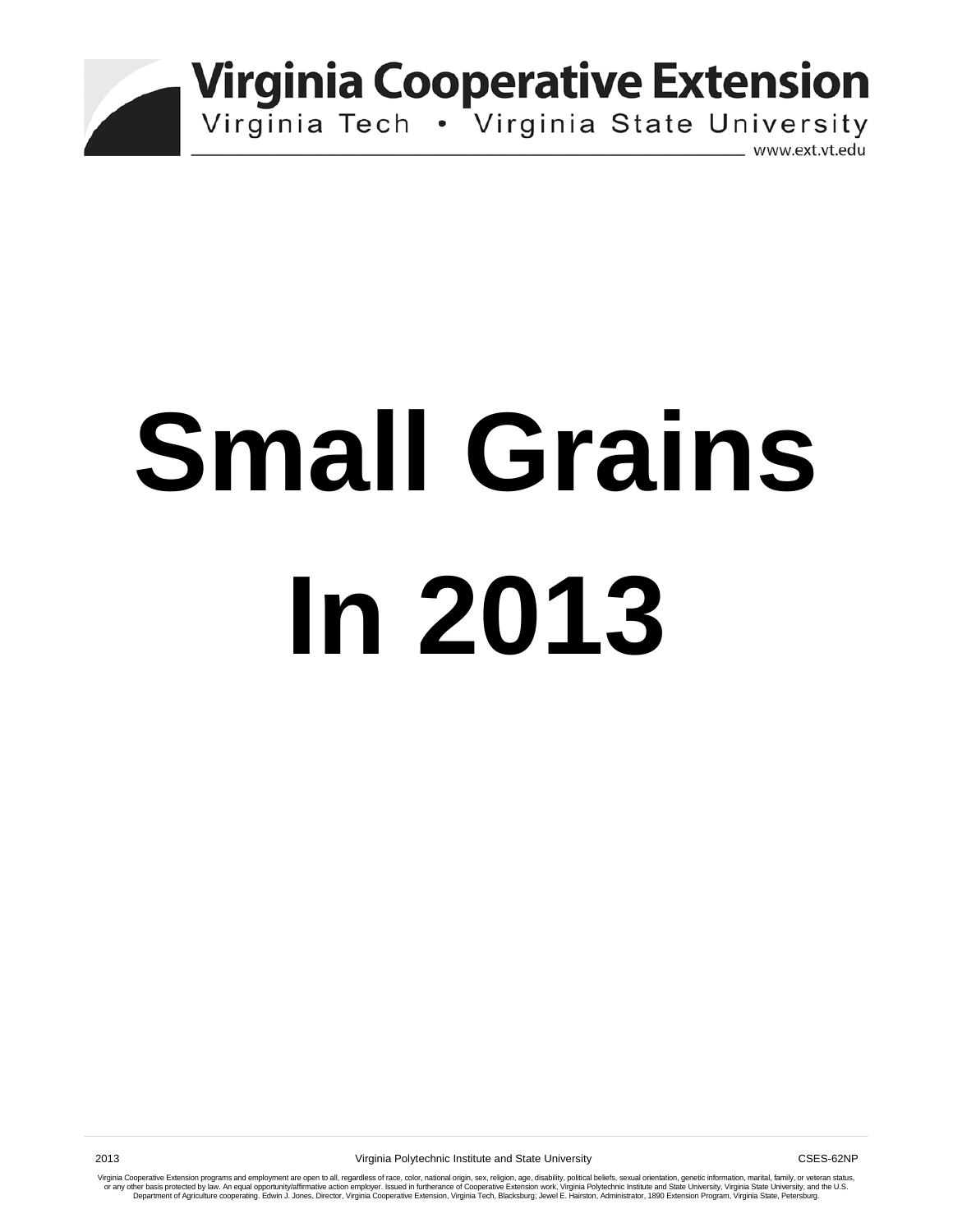# **Table of Contents**

# **Section 1: Barley Varieties**

| 2013 harvest season |                                                                                                                                       |  |
|---------------------|---------------------------------------------------------------------------------------------------------------------------------------|--|
| Table 1.            | over locations, 2013 harvest.                                                                                                         |  |
| Table 2.            | Tech Barley Tests, 2012 and 2013 harvests.                                                                                            |  |
| Table 3.            | Three-year average summary of performance of hulless entries in the Virginia  14<br>Tech Barley Tests, 2011, 2012, and 2013 harvests. |  |
| Table 4.            | planted at the Southern Piedmont AREC, Blackstone VA, 2013 harvest.                                                                   |  |
| Table 5.            | planted no-till at the Tidewater AREC, Holland VA, 2013 harvest.                                                                      |  |
| Table 6.            | Summary of performance of hulless entries in the Virginia Tech Barley Test,  17<br>Eastern Virginia AREC, Warsaw, VA, 2013 harvest.   |  |
| Table 7.            | Eastern Shore AREC, Painter, VA, 2013 harvest.                                                                                        |  |
| Table 8.            | Northern Piedmont AREC, Orange, VA, 2013 harvest.                                                                                     |  |
| Table 9.            | Kentland Farm, Blacksburg, VA, 2013 harvest.                                                                                          |  |
|                     | locations, 2013 harvest.                                                                                                              |  |
|                     | Barley Tests, 2012 and 2013 harvests.                                                                                                 |  |
|                     | Barley Tests, 2011, 2012, and 2013 harvests.                                                                                          |  |
|                     | planted at the Southern Piedmont AREC, Blackstone VA, 2013 harvest.                                                                   |  |
|                     | planted no-till at the Tidewater AREC, Holland VA, 2013 harvest.                                                                      |  |
|                     | Eastern Virginia AREC, Warsaw, VA, 2013 harvest.                                                                                      |  |
|                     | Eastern Shore AREC, Painter, VA, 2013 harvest.                                                                                        |  |
|                     | Northern Piedmont AREC, Orange, VA, 2013 harvest.                                                                                     |  |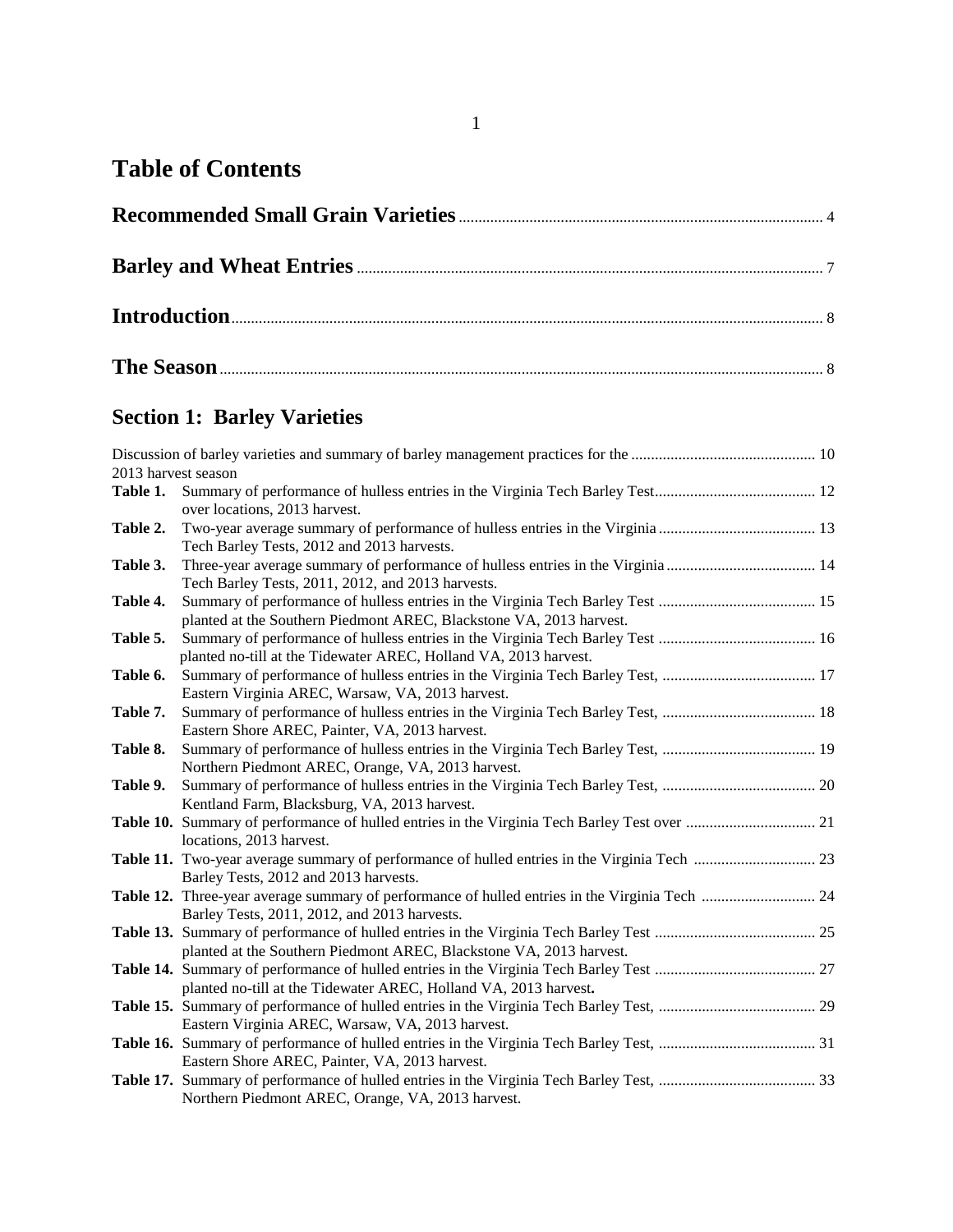| Kentland Farm, Blacksburg, VA, 2013 harvest. |  |
|----------------------------------------------|--|

# **Section 2: Barley Scab Research**

| Discussion of reaction of entries in the 2012-13 Virginia Tech Hulless Barley and Barley Tests to Fusarium head |
|-----------------------------------------------------------------------------------------------------------------|
|                                                                                                                 |
|                                                                                                                 |
|                                                                                                                 |
| head blight (scab), 2013 harvest                                                                                |
| Table 20. Two year average summary of entries in the Virginia Tech State Hulless Barley Tests to Fusarium  39   |
| Head blight (scab), 2012 and 2013 harvests.                                                                     |
| Table 21. Three year average summary of entries in the Virginia Tech State Hulless Barley Tests to Fusarium  40 |
| Head blight (scab), 2011 - 2013 harvests.                                                                       |
|                                                                                                                 |
| head blight (scab), 2013 harvest                                                                                |
| Table 23. Two year average summary of entries in the Virginia Tech State Barley Tests to Fusarium  43           |
| Head blight (scab), 2012 and 2013 harvests.                                                                     |
| Table 24. Three year average summary of entries in the Virginia Tech State Barley Tests to Fusarium  44         |
| Head blight (scab), 2011 - 2013 harvests.                                                                       |
|                                                                                                                 |

# **Section 3: Malt Barley Management Research**

| Test, 2013 harvest                                                                                                           |  |
|------------------------------------------------------------------------------------------------------------------------------|--|
| Table 26. Summary of performance of entries in the Virginia Tech Malt Barley Management  47<br>Test at Painter, 2013 harvest |  |
| Test at Orange, 2013 harvest                                                                                                 |  |

## **Section 4: Wheat Varieties**

Discussion of wheat varieties and summary of wheat management practices for the2013 harvest season ............. 49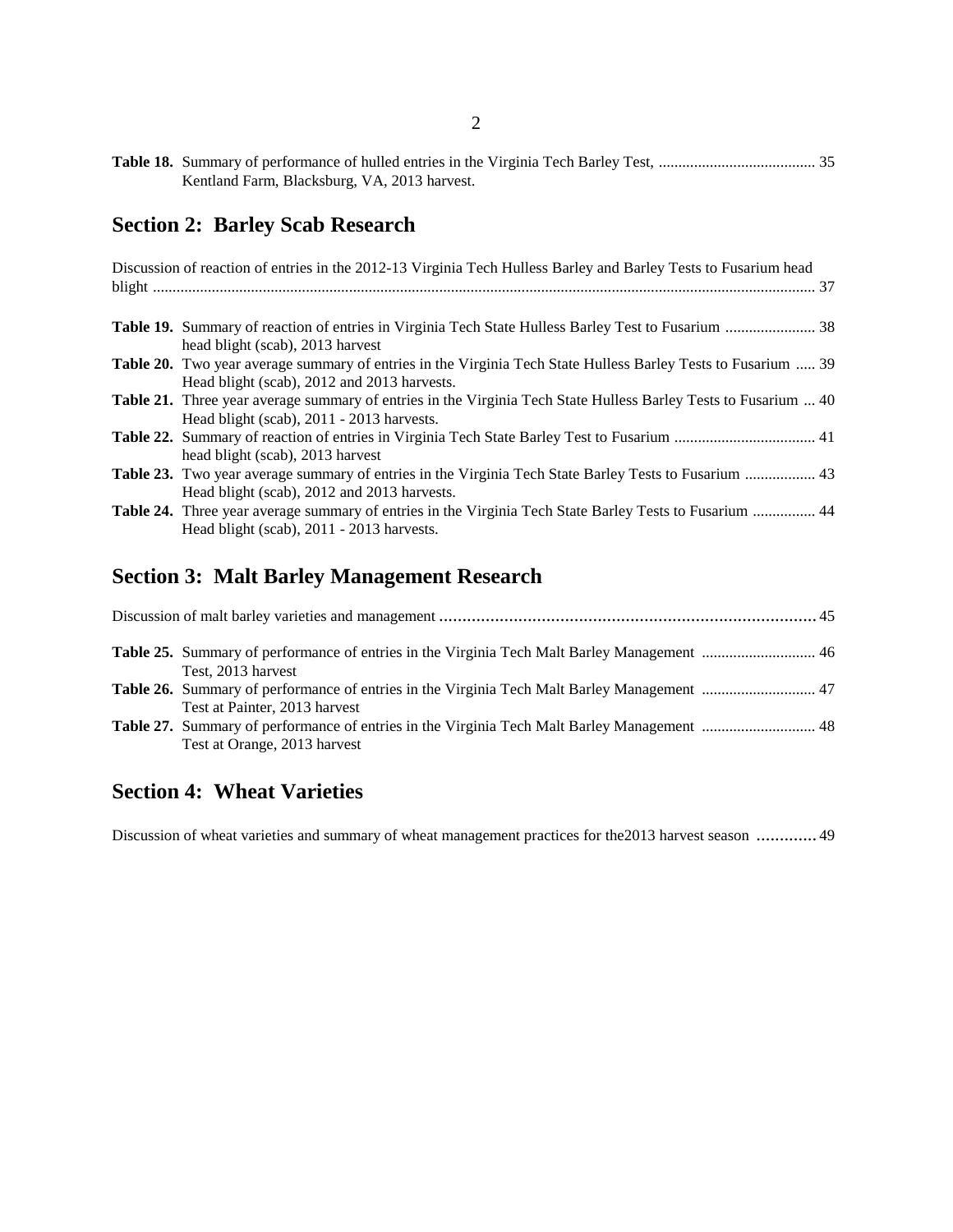| Wheat Tests, 2012 and 2013 harvests.                                                                   |  |
|--------------------------------------------------------------------------------------------------------|--|
|                                                                                                        |  |
| Wheat Tests, 2011, 2012, and 2013 harvests.                                                            |  |
|                                                                                                        |  |
| AREC, Warsaw, VA, 2013 harvest.                                                                        |  |
|                                                                                                        |  |
| Eastern Virginia AREC, Warsaw, VA, 2013 harvest.                                                       |  |
|                                                                                                        |  |
| AREC, Painter, VA, 2013 harvest.                                                                       |  |
| Table 34. Summary of performance of entries in the Virginia Tech Wheat Test, Southern Piedmont  71     |  |
| AREC, Blackstone, VA, 2013 harvest.                                                                    |  |
| Table 35. Summary of performance of entries in the Virginia Tech Wheat Test, Northern Piedmont  74     |  |
| AREC, Orange, VA, 2013 harvest.                                                                        |  |
|                                                                                                        |  |
| Blacksburg, VA, 2013 harvest.                                                                          |  |
| Table 37. Summary of performance of entries in the Virginia Tech Wheat Test planted no-till at the  81 |  |
| Tidewater AREC, Holland, VA, 2013 harvest.                                                             |  |

#### **Section 5: Milling and Baking Quality**

Discussion of milling and baking quality of entries in the Virginia Tech Wheat Test based on the 2012 harvest..... 84

**Table 38.** Milling and baking quality of entries in the Virginia Tech Wheat Test based on ................................... 86 evaluation of the 2012 harvest.

#### **Section 6: Wheat Scab Research**

- **Table 39.** Summary of reaction of entries in the Virginia Tech State Wheat Test to Fusarium .............................. 91 head blight (scab), 2013 harvest
- **Table 40.** Two year average summary of entries in the Virginia Tech State Wheat Tests to Fusarium .................. 94 Head blight (scab), 2012 and 2013 harvests.
- **Table 41.** Three year average summary of entries in the Virginia Tech State Wheat Tests to Fusarium ................ 96 Head blight (scab), 2011 - 2013 harvests.

#### **Section 7: Triticale Varieties**

| Piedmont AREC, Blackstone, VA, 2013 harvest.      |  |
|---------------------------------------------------|--|
|                                                   |  |
| at the Tidewater AREC, Holland, VA, 2013 harvest. |  |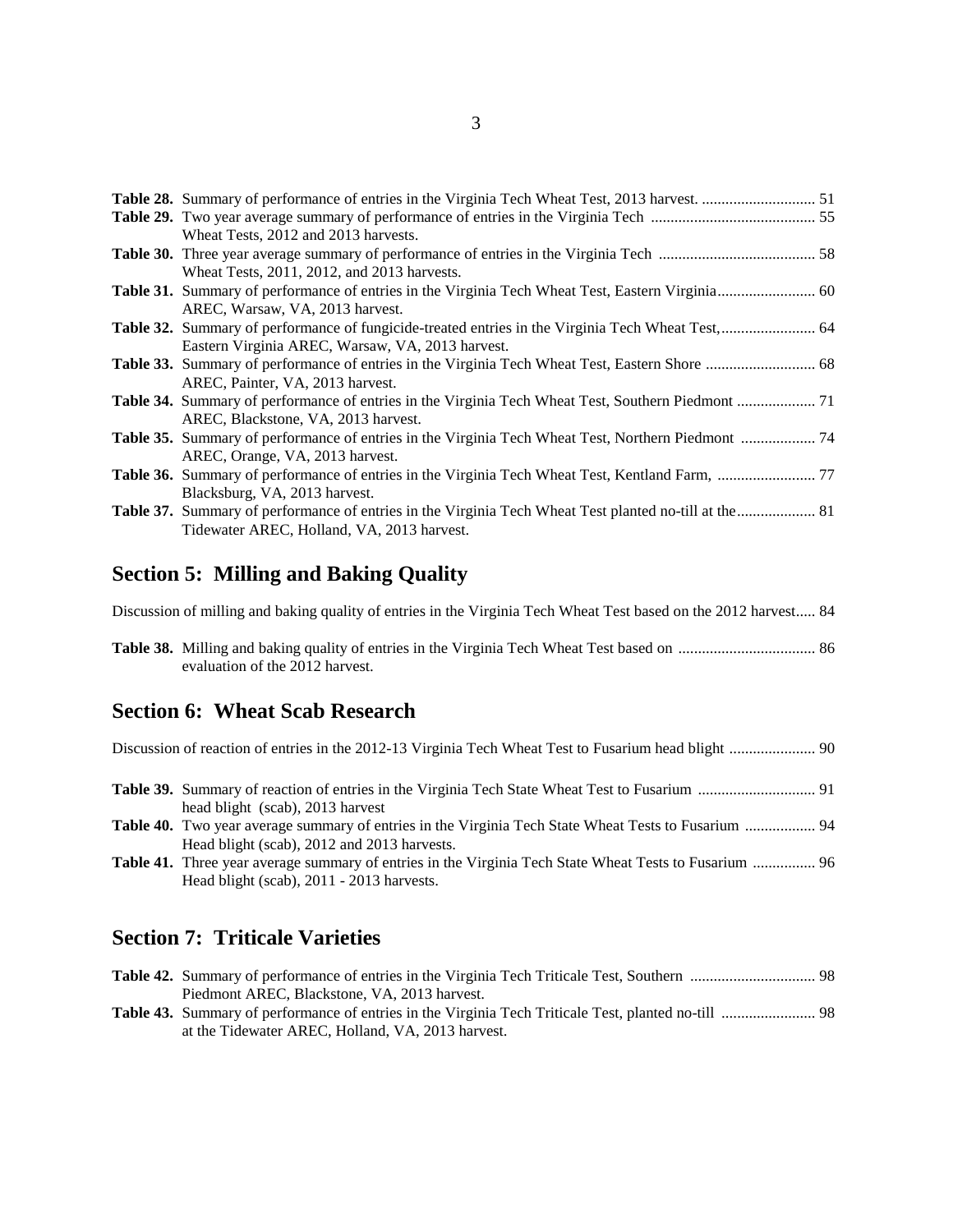# **Recommended Small Grain Varieties**

The following are the small grain variety recommendations for Virginia in 2013. The recommendations are based on the agronomic performance in wheat and barley variety tests conducted by the Research and Extension Divisions of Virginia Tech in the various agricultural regions of the state.

### **Recommended Wheat Varieties Arranged in Order of Maturity**

All varieties have been extensively tested and proven to be adapted statewide.

#### **Agronomic Characteristics**

| <b>Cultivar</b>                                                                                                    | <b>Head Date</b><br><b>3yr Mean</b>               | Grain<br>Yield | <b>Test</b><br>Weight   | <b>Milling</b><br>Quality            | <b>SRW Baking</b><br>Quality |  |  |  |  |  |  |
|--------------------------------------------------------------------------------------------------------------------|---------------------------------------------------|----------------|-------------------------|--------------------------------------|------------------------------|--|--|--|--|--|--|
|                                                                                                                    | Early Heading Varieties (116-118 d, Julian)       |                |                         |                                      |                              |  |  |  |  |  |  |
| <b>USG 3120</b>                                                                                                    | 116                                               | 3              | 4                       | Very Good                            | Very Good                    |  |  |  |  |  |  |
| Jamestown                                                                                                          | 116                                               | $\overline{2}$ | $\overline{4}$          | Moderate                             | Moderate                     |  |  |  |  |  |  |
| SS 520*                                                                                                            | 117                                               | 3              | 1                       | Good                                 | Good                         |  |  |  |  |  |  |
| <b>USG 3555</b>                                                                                                    | 118                                               | 3              | $\overline{2}$          | Poor                                 | Moderate                     |  |  |  |  |  |  |
| Mid-Season Heading Varieties (119-120 d, Julian)                                                                   |                                                   |                |                         |                                      |                              |  |  |  |  |  |  |
| 12V251<br>119<br>Moderate<br>3<br>1<br>Moderate                                                                    |                                                   |                |                         |                                      |                              |  |  |  |  |  |  |
| Dyna-Gro 9171                                                                                                      | 119                                               | 4              | 1                       | <b>Very Good</b>                     | <b>Excellent</b>             |  |  |  |  |  |  |
| Yorktown                                                                                                           | 119                                               | 3              | $\overline{\mathbf{4}}$ | Fair                                 | Poor                         |  |  |  |  |  |  |
| Progeny 870                                                                                                        | 119                                               | 3              | 1                       | Very Good                            | Excellent                    |  |  |  |  |  |  |
| SS 5205                                                                                                            | 119                                               | 3              | 3                       | Very Good                            | <b>Excellent</b>             |  |  |  |  |  |  |
| Merl                                                                                                               | 119                                               | $\overline{2}$ | $\overline{4}$          | Good                                 | Moderate                     |  |  |  |  |  |  |
| <b>USG 3438</b>                                                                                                    | 119                                               | $\overline{4}$ | 1                       | Very Good                            | Very Good                    |  |  |  |  |  |  |
| SS 8412                                                                                                            | 120                                               | 3              | $\overline{4}$          | Moderate                             | Good                         |  |  |  |  |  |  |
| <b>USG 3201</b>                                                                                                    | 120                                               | $\overline{4}$ | $\overline{4}$          | Good                                 | Good                         |  |  |  |  |  |  |
|                                                                                                                    | Full-Season Heading Varieties (121-122 d, Julian) |                |                         |                                      |                              |  |  |  |  |  |  |
| SS 8340                                                                                                            | 121                                               | 4              | 4                       | Good                                 | <b>Very Good</b>             |  |  |  |  |  |  |
| Featherstone VA-258                                                                                                | 121                                               | 3              | $\overline{2}$          | Fair                                 | Poor                         |  |  |  |  |  |  |
| Shirley                                                                                                            | 121                                               | $\overline{4}$ | 1                       | Very Good                            | <b>Excellent</b>             |  |  |  |  |  |  |
| Pioneer 26R10                                                                                                      | 121                                               | 4              | $\overline{2}$          | Good                                 | Very Good                    |  |  |  |  |  |  |
| Pioneer 26R20                                                                                                      | 122                                               | 3              | $\overline{4}$          | Fair                                 | Fair                         |  |  |  |  |  |  |
| Pioneer 25R32                                                                                                      | 122                                               | $\overline{2}$ | $\overline{4}$          | Good                                 | Poor                         |  |  |  |  |  |  |
| Progeny 357                                                                                                        | 122                                               | 4              | 1                       | Fair                                 | Good                         |  |  |  |  |  |  |
| <b>USG 3251</b>                                                                                                    | 122                                               | 4              | 3                       | Very Good                            |                              |  |  |  |  |  |  |
| This line is not daylength sensitive and should not be planted early in order to avoid potential freeze<br>damage. |                                                   |                |                         |                                      |                              |  |  |  |  |  |  |
| 4 - Significantly higher than average                                                                              |                                                   |                |                         | 2 - Average or lower than average    |                              |  |  |  |  |  |  |
| 3 - Average or higher than average                                                                                 |                                                   |                |                         | 1 - Significantly lower than average |                              |  |  |  |  |  |  |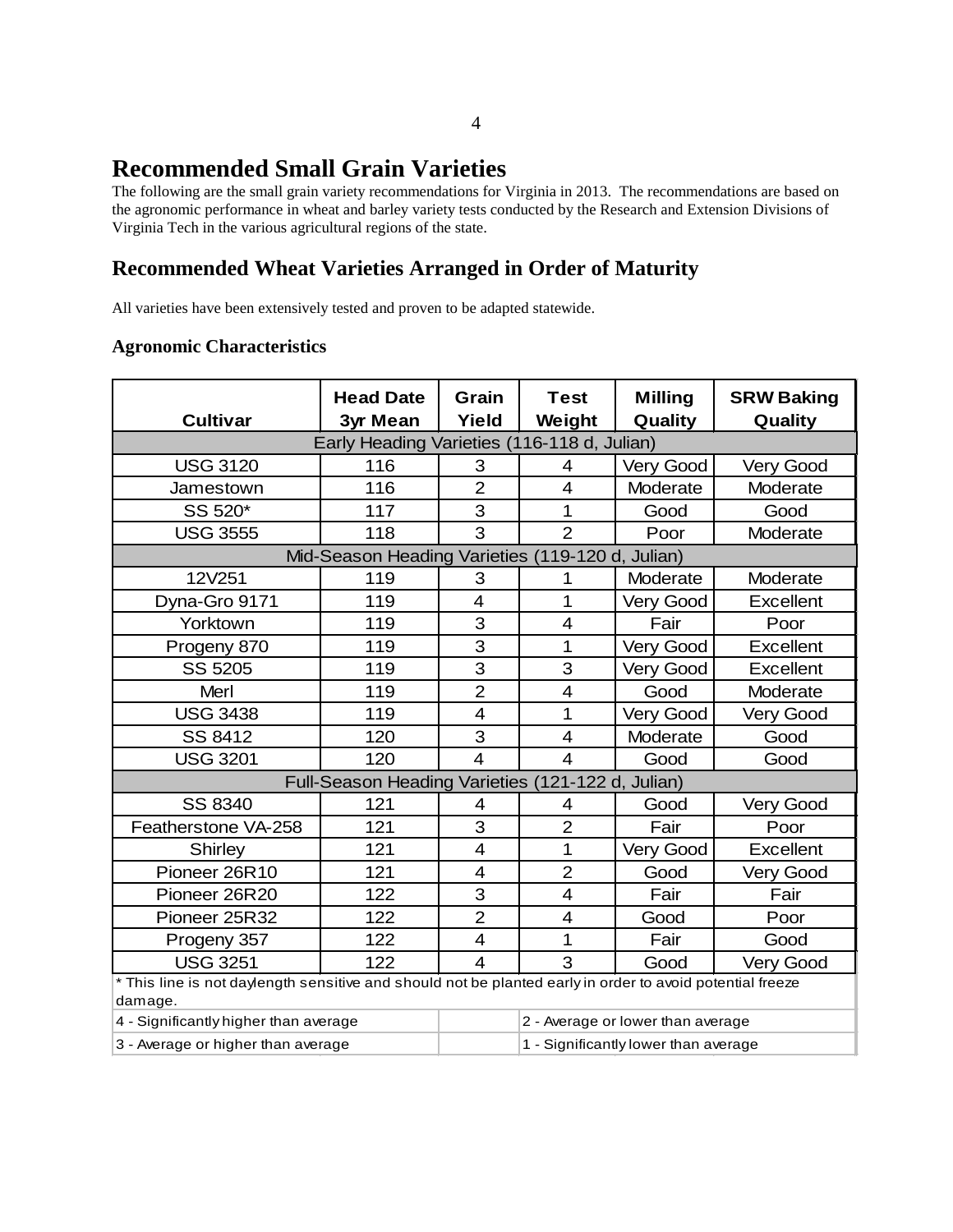#### **Disease Resistance**

|                                                                                    |                    | <b>Powdery</b>    |                                                   | <b>Barley Yellow</b> |
|------------------------------------------------------------------------------------|--------------------|-------------------|---------------------------------------------------|----------------------|
|                                                                                    | FHB <sup>†</sup>   | <b>Mildew</b>     | <b>Leaf Rust</b>                                  | <b>Dwarf Virus</b>   |
| <b>Cultivar</b>                                                                    | resistance         | <b>Resistance</b> | <b>Resistance</b>                                 | <b>Tolerance</b>     |
| Early Heading Varieties (116-118 d, Julian)                                        |                    |                   |                                                   |                      |
| <b>USG 3120</b>                                                                    | Moderate           | Very Good         | <b>Very Good</b>                                  | <b>Very Good</b>     |
| Jamestown                                                                          | Excellent          | <b>Very Good</b>  | Moderate                                          | <b>Very Good</b>     |
| SS 520*                                                                            | Good               | Very Good         | Very Good                                         | Weak                 |
| <b>USG 3555</b>                                                                    | Moderate           | Very Good         | Weak                                              | Very Good            |
|                                                                                    | Mid-Season Heading |                   | Varieties (119-120 d, Julian)                     |                      |
| 12V251                                                                             | Good               | Very Good         | <b>Excellent</b>                                  | Very Good            |
| Dyna-Gro 9171                                                                      | Moderate           | Weak              | Moderate                                          | Weak                 |
| Yorktown                                                                           | <b>Very Good</b>   | <b>Excellent</b>  | <b>Excellent</b>                                  | <b>Very Good</b>     |
| Progeny 870                                                                        | Good               | Weak              | Moderate                                          | Weak                 |
| SS 5205                                                                            | Moderate           | Very Good         | <b>Very Good</b>                                  | <b>Very Good</b>     |
| Merl                                                                               | Moderate           | Excellent         | Weak                                              | Moderate             |
| <b>USG 3438</b>                                                                    | Good               | Weak              | Moderate                                          | Weak                 |
| SS 8412                                                                            | Moderate           | Very Good         | Very Good                                         | Moderate             |
| <b>USG 3201</b>                                                                    | Excellent          | Weak              | Moderate                                          | Very Good            |
|                                                                                    |                    |                   | Full-Season Heading Varieties (121-122 d, Julian) |                      |
| SS 8340                                                                            | <b>Very Good</b>   | Weak              | Moderate                                          | Moderate             |
| Featherstone VA-258                                                                | Weak               | Moderate          | Moderate                                          | Very Good            |
| Shirley                                                                            | Weak               | <b>Excellent</b>  | <b>Excellent</b>                                  | Moderate             |
| Pioneer 26R10                                                                      | Very Good          | Weak              | Weak                                              | Weak                 |
| Pioneer 26R20                                                                      | Weak               | Very Good         | Moderate                                          | Moderate             |
| Pioneer 25R32                                                                      | Excellent          | Very Good         | Weak                                              | Moderate             |
| Progeny 357                                                                        | Moderate           | Very Weak         | Weak                                              | Moderate             |
| <b>USG 3251</b>                                                                    | Good               | Moderate          | Weak                                              | Moderate             |
| * This line is not daylength sensitive and should not be planted early in order to |                    |                   |                                                   |                      |
| avoid potential freeze damage.                                                     |                    |                   |                                                   |                      |
| † FHB - Fusarium head blight                                                       |                    |                   |                                                   |                      |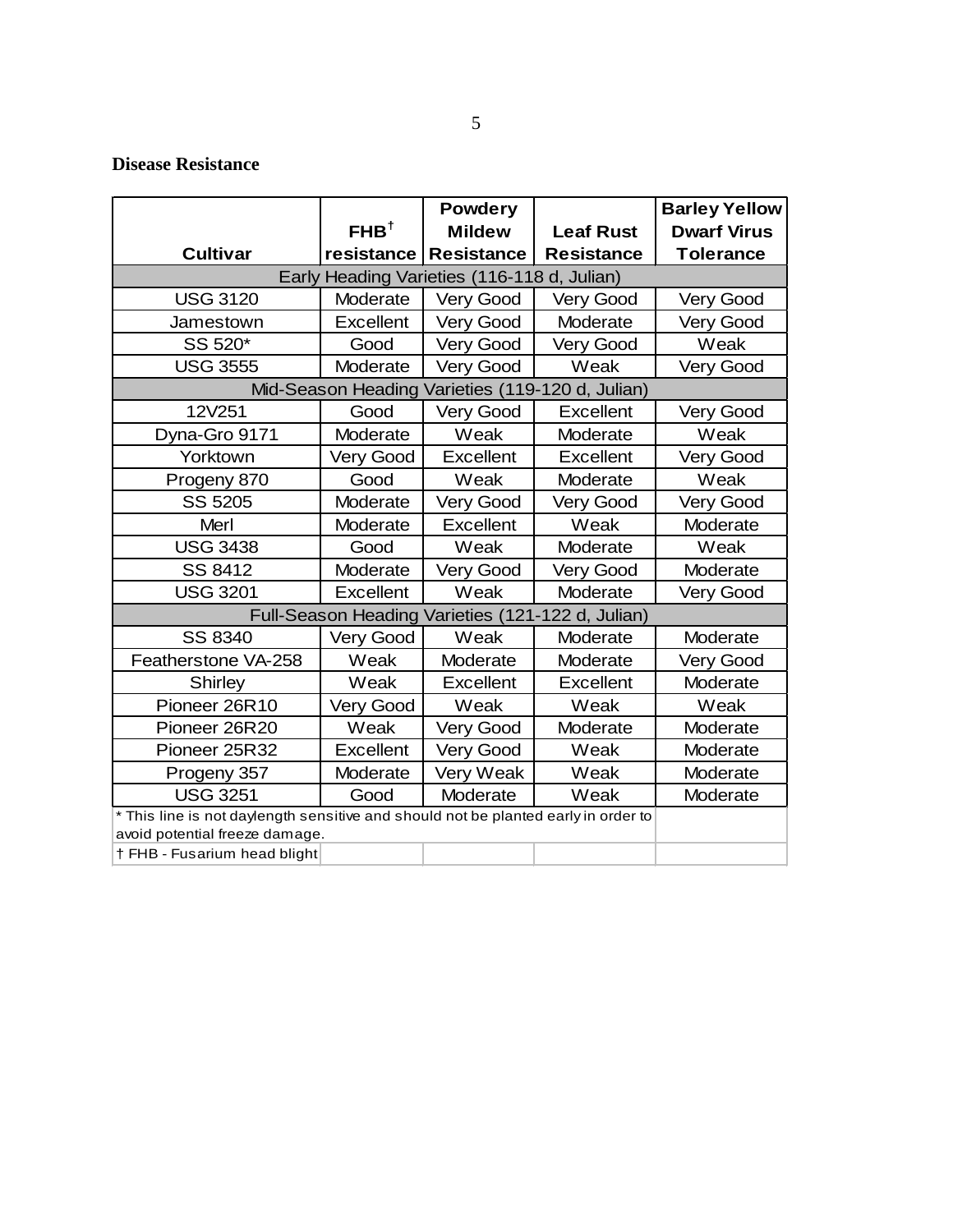# **Recommended Barley Varieties**

|                                                                                                                                                                                |          |                | <b>Hulled Barley</b> |              |          | <b>Hulless Barley</b> |          |                |  |  |  |  |
|--------------------------------------------------------------------------------------------------------------------------------------------------------------------------------|----------|----------------|----------------------|--------------|----------|-----------------------|----------|----------------|--|--|--|--|
|                                                                                                                                                                                | Nomini*  | Callao         | Price                | Thoroughbred | Atlantic | Doyce                 | Eve      | Dan            |  |  |  |  |
| <b>Adapted Regions</b>                                                                                                                                                         |          |                |                      |              |          |                       |          |                |  |  |  |  |
| Coastal Plain                                                                                                                                                                  |          | X              | X                    | X            | $\times$ | X                     | $\times$ | X              |  |  |  |  |
| Piedmont, South of<br>James River                                                                                                                                              |          | $\times$       | X                    | X.           | X        | X                     | X        | $\times$       |  |  |  |  |
| Piedmont, North of<br>James River                                                                                                                                              |          | X              | X                    | X            | X        | X                     | X        | X              |  |  |  |  |
| West of Blue Ridge                                                                                                                                                             | $\times$ | X              | $\times$             | X            | X        | X                     | X        | X              |  |  |  |  |
| Agronomic<br>Characteristics                                                                                                                                                   |          |                |                      |              |          |                       |          |                |  |  |  |  |
| Yield                                                                                                                                                                          | 3        | 3              | 2                    | 4            | 3        | 2                     | 3        | $\overline{2}$ |  |  |  |  |
| <b>Test Weight</b>                                                                                                                                                             | 1        | 3              | 3                    | 3            | 3        | 2                     | 3        | 4              |  |  |  |  |
| <b>Lodging Tolerance</b>                                                                                                                                                       | 3        | 1              | 2                    | 3            | 2        | $\overline{2}$        | 2        | 3              |  |  |  |  |
| <b>Relative Height</b>                                                                                                                                                         | 3        | $\overline{2}$ | $\mathcal{P}$        | 3            | 2        | $\overline{2}$        | 2        | 2              |  |  |  |  |
| <b>Relative Heading</b>                                                                                                                                                        | Avg      | Early          | Avg                  | Late         | Avg      | Avg                   | Early    | Avg            |  |  |  |  |
| 4 - Significantly higher than average<br>3 - Average or higher than average<br>2 - Average or lower than average<br>1 - Significantly lower than average                       |          |                |                      |              |          |                       |          |                |  |  |  |  |
| *Nomini barley has low test weight. It is not recommended in eastern Virginia because low test weight<br>grain is unsuitable for export or domestic non-ruminant feed markets. |          |                |                      |              |          |                       |          |                |  |  |  |  |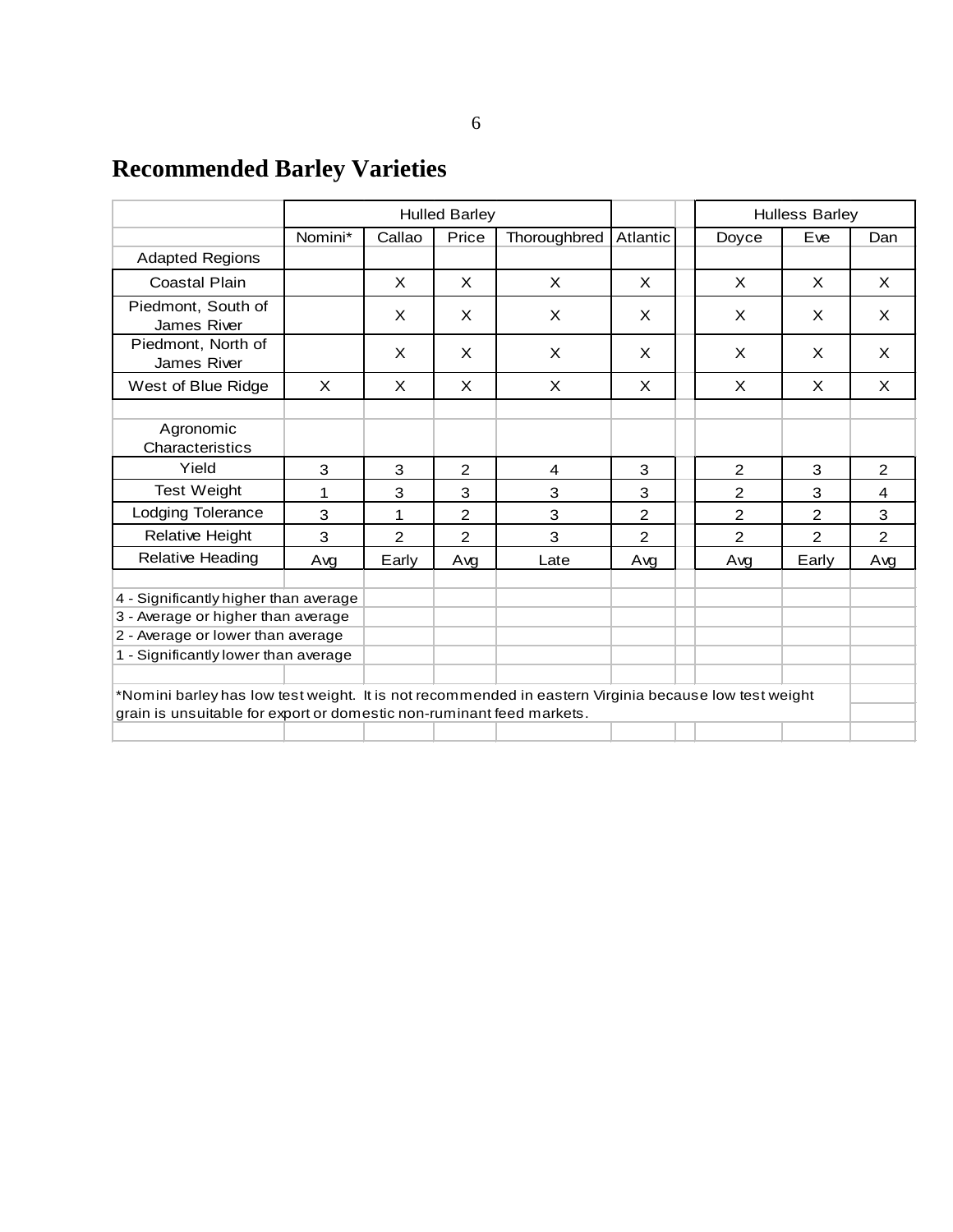# **Barley and Wheat Entries**

#### **Commercial Barley Entries**

Virginia Tech and Virginia Crop Improvement Association, 9142 Atlee Station Road, Mechanicsville, VA 23116 – Atlantic, Barsoy, Callao, Dan, Doyce, Eve, Nomini, Price, Thoroughbred, and Wysor.

Idaho Foundation Seed, 3806 North 3600 East, Kimberly, ID 83341 – Endeavor.

#### **Commercial and Experimental Wheat Entries**

**AgriMAXX Wheat Company**, 7167 Highbanks Road, Mascoutah, IL 62258 – AgriMAXX 413, AgriMAXX 415, AgriMAXX 427, AgriMAXX 434, AgriMAXX 438, and AgriMAXX Exp 1340.

**Crop Production Services**, 1140 Sweet Road, East Aurora, NY 14052 – Dyna-Gro 9042, Dyna-Gro 9171, Dyna-Gro 9223, Dyna-Gro 9343, Yorktown, and Shirley.

**Dupont Pioneer**, 59 Greif Parkway Suite 200, Delaware, OH 43015 – Pioneer 25R32, Pioneer 25R40, Pioneer 26R10, Pioneer 26R12, Pioneer 26R20, Pioneer 26R22, Pioneer 26R41, Pioneer 26R53, and Pioneer XW11G.

**Eddie Mercer Agri-Services**, Inc, 6900 Linganore Road, Frederick, MD 21702 – Mercer Brand 12-W-270, Mercer Brand 12-W-296, Mercer Brand 12-V-251, and Mercer Brand 11-V-258.

**Featherstone Seed Company**, 13941 Genito Road, Amelia, VA 23002 - Featherstone VA 258.

**University of Georgia**, 1109 Experiment Street, Griffin, GA 30223 – GA-04570-10E46, GA-031257-10LE34, and GA-031086-10E29.

**University of Maryland**, 27664 Nanticoke Rd, Salisbury, MD 21801 – MD04W249-11-7.

**NC State University**, 840 Method Road Unit 3, Raleigh, NC 27695 – NC-Cape Fear, NC-Yadkin, NC08-140, NC08-21273, and NC09-22402.

**Progeny Ag Products**, 1529 Hwy 193, Wynne, AR 72396 – Progeny 117, Progeny 125, Progeny 185, Progeny 308, Progeny 357, Progeny 870, and Progeny PGX 12-10.

**Southern States Cooperative**, 6606 West Broad Street, Richmond, VA 23230 - SS 520, SS 5205, SS 8302, SS 8340, SS 8350, SS 8404, SS 8500, SS 8700, and SS EXP 412.

**Steyer Seeds**, 6154 N. Co. Road 33, Tiffin, OH 44883 – Steyer Pierson, Steyer Hunker, and Steyer Heilman. **Syngenta Seeds**, Inc., 806 N. 2nd St, Berthoud, CO 80513 –Oakes, SY Harrison, SY 483, and and MH07-7474. **UniSouth Genetics**, 3205-C HWY 46S, Dickson, TN 37055 – USG 3013, USG 3120, USG 3201, USG 3251, USG 3404, USG 3438, USG 3523, USG 3555, USG 3612, and USG 3993.

**USDA-ARS**, NCSU, Box 7616 Raleigh, NC 27695-7616 ARS08-0047.

**Virginia Tech and Virginia Crop Improvement Association**, 9142 Atlee Station Road, Mechanicsville, VA 23111 –Jamestown, Massey, Merl, and all lines prefixed by VA.

Appreciation is expressed to the Virginia Small Grains Check-Off Board, AgriMAXX, Crop Production Services, Dupont Pioneer, Eddie Mercer Agri-Services, Inc., Featherstone Seed, Inc., Progeny Ag Products, Southern States Cooperative, Steyer Seeds, Syngenta Seeds, Inc., UniSouth Genetics, Inc., and the Virginia Crop Improvement Association for their financial support of the Small Grains Variety Testing Program at Virginia Tech. Conducted and summarized by the following Virginia Tech employees: Dr. Wade Thomason, Extension Agronomist, Grains; Dr. Carl Griffey, Small Grains Breeder; Mr. Harry Behl, Agricultural Supervisor; Mr. Tyler Black, Field Crop Lab Research Specialist; Dr. Subas Malla, Research Scientist; Ms. Elizabeth Hokanson, Research Associate. Location Supervisors: Mr. Tom Custis (Painter); Mr. Bobby Ashburn (Holland); Mr. Bob Pitman, Mr. Mark Vaughn, (Warsaw); Mr. Ned Jones (Blackstone); Dr. Carl Griffey, Mr. Wynse Brooks, Mr. Jon Light (Blacksburg); Mr. Matt Yancey (Shenandoah Valley); Mr. Steve Gulick (Orange).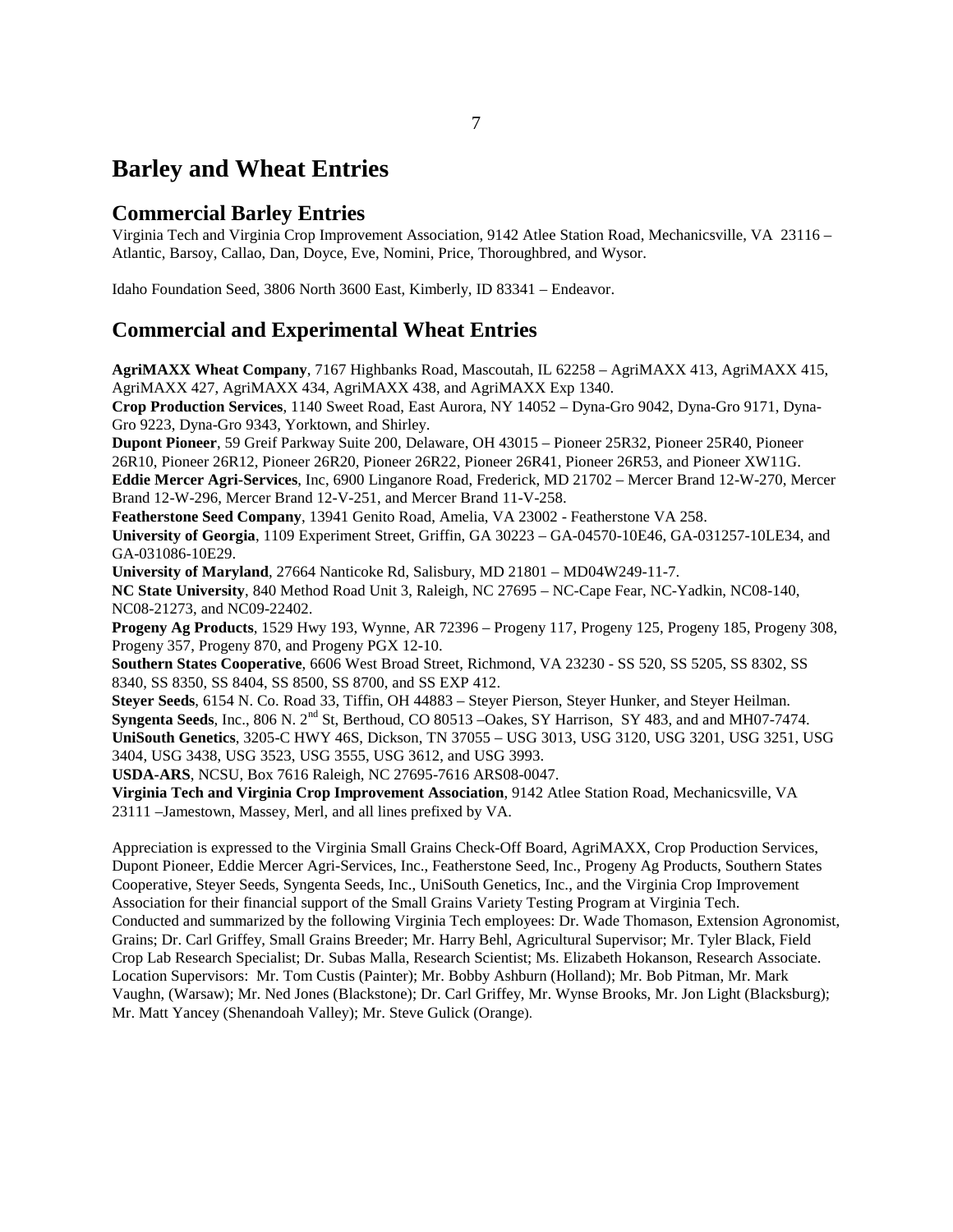### **Introduction**

The following tables present results from barley and wheat varietal tests conducted in Virginia in 2011-2013. Small-grain cultivar performance tests are conducted each year in Virginia by the Virginia Tech Department of Crop and Soil Environmental Sciences and the Virginia Agricultural Experiment Station. The tests provide information to assist Virginia Cooperative Extension Service agents in formulating cultivar recommendations for small grain producers and to companies developing cultivars and/or marketing seed within the state. Yield data are given for individual locations and across locations and years; yield and other performance characteristics are averaged over the number of locations indicated in parenthesis near the column heading. Performance of a given variety often varies widely over locations and years which makes multiple location-year averages a more reliable indication of expected performance than data from a single year or location. Details about management practices for barley and wheat are listed for each experimental location.

#### **The Season**

Most small grain was seeded timely in fall 2012 due to cooperative weather. By mid-October, 22% of wheat and 72% of barley was planted, which was ahead of the five-year average for both crops. Early November brought hurricane Sandy and the associated rains which left some flooded areas and killed wheat and barley in low spots in fields in some areas. These rains slowed the final wheat acres, but by November 25, 77% of the crop was seeded, which was still 8% ahead of the long term average. In most of the Commonwealth the month of December was relatively mild and dry until rains at the very end of the month. January was mostly dry but cold in most areas, which delayed small grain tillering in many areas. On January 30, 66% of the small grain crop was rated good, 22% fair, and only 8% excellent. A good portion of February and March was unseasonably cold but the wheat crop was still rated 65% good at the end of March. By April 15, warm weather, 14 degrees above normal for some areas, had arrived along with some rains that helped the small grain crop develop rapidly. Cooler temperatures returned quickly, though and the month as a whole was significantly cooler than the long term average. By April 30, only 23% of the wheat crop had headed, compared with 85% the previous year. Continued rainy weather during wheat and barley flowering created conditions that were conducive to development of fusarium head blight, or head scab, in many areas of eastern Virginia. Growers also reported significant infestations of Stagonospora leaf and glume blotch. In early estimates, NASS estimates that Virginia's winter wheat crop for 2013 is expected to total 18.6 million bushels, up 19 percent from last year's crop of 15.6 million bushels. Producers in the Commonwealth are expected to harvest 290,000 acres of wheat that will yield an average of 64 bushels per acre.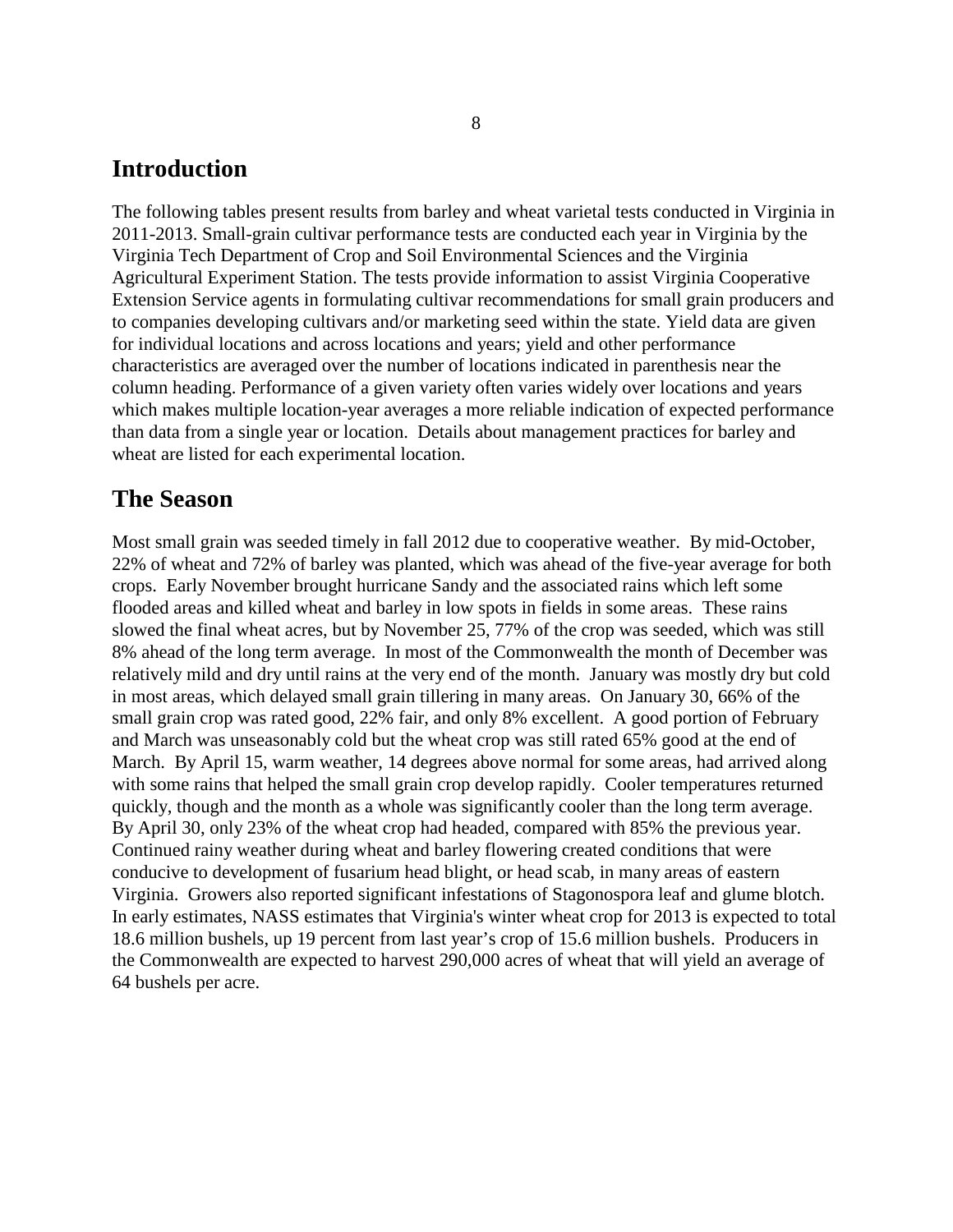

Figure 1. 2012-13 and 30-yr mean cumulative monthly growing season precipitation for Virginia.

Figure 2. Growing season daily average temperature, 2012-13 and 30-yr mean.

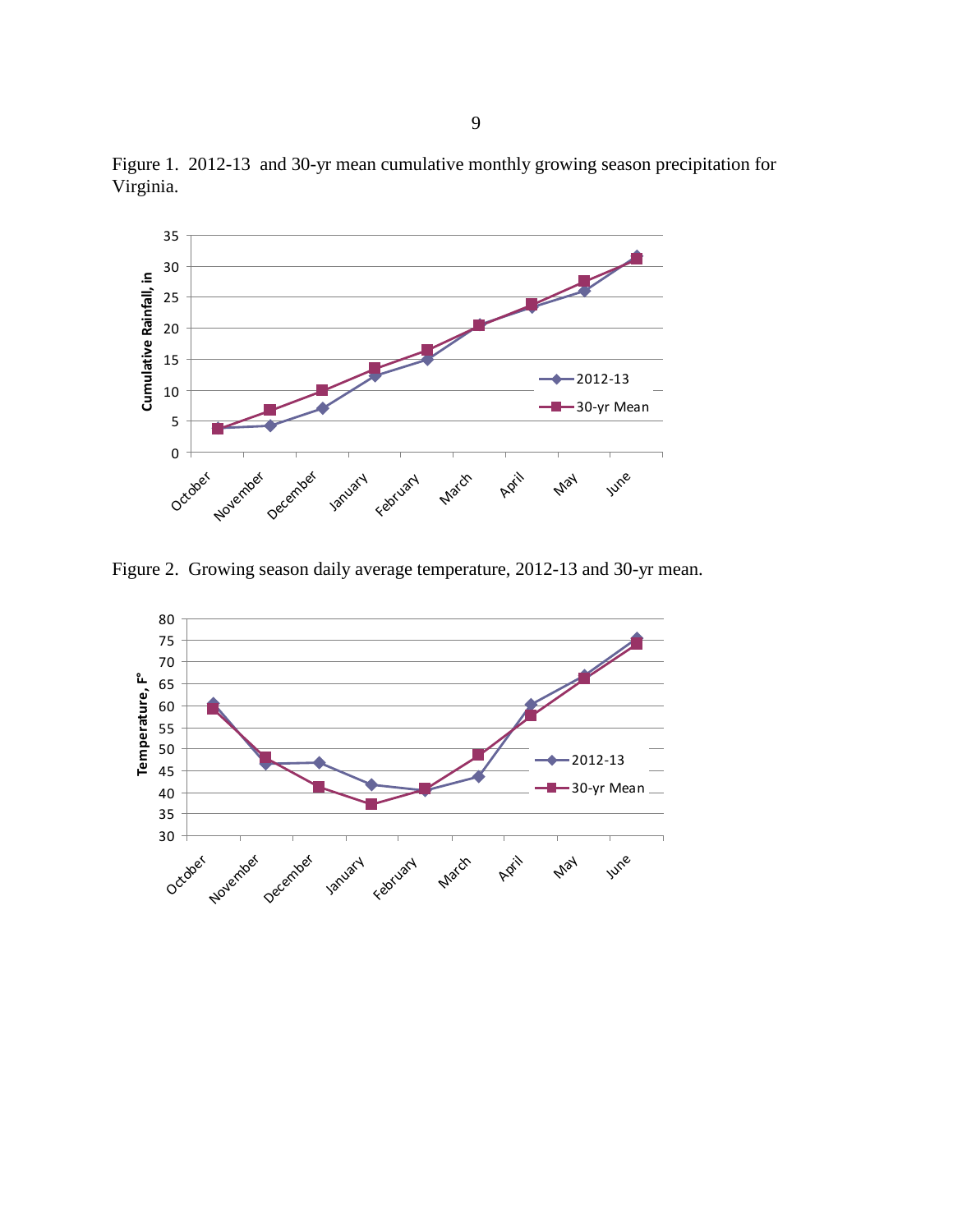#### **Section 1: Barley Varieties**

The Virginia Tech Barley breeding program will continue to develop and improve yield potential and end use quality of new barley lines derived from crosses made between superior barley breeding lines and cultivars, such as Atlantic and Thoroughbred, with outstanding lines from the program. This season (2011-2012), approximately, 80 advance barley lines were evaluated in replicated yield tests at locations in Maryland, Virginia, North Carolina, Kentucky, Pennsylvania and Delaware. Virginia Tech barley breeding program is currently involved in a collaborative winter malt barley breeding research effort targeted at local brewing industries in the mid Atlantic and south Eastern regions. Owing to the rising cost of feed ingredients, animal producers are considering alternative options; therefore barley specifically aimed at the feed market could provide that low cost option for producers. The Virginia Tech breeding program will continue to work with interested parties in evaluating the potential of barley for these and other diverse purposes. Through these efforts, the quality and value of winter barley has increased greatly during the past two years.

Virginia grown barley typically yields in excess of 100 bushels per acre and fits well in many crop rotation systems. However, profitable barley production on over 50,000 acres in Virginia will require revival of international market opportunities and/or improve domestic value added opportunities.

#### **Hulless Barley**

Hulless barley tests were planted in seveninch rows at Blackstone, Orange, Holland, and Painter. They were planted in six-inch rows at Warsaw and Blacksburg. They were planted in seven and one-half-inch rows at the Warsaw No-Till location. The no-till tests at Holland and Warsaw were planted at 28 seeds per row foot. All other locations were planted at 32 seeds per row foot.

Three year average (2011, 2012 and 2013) grain yield for Doyce hulless barley in Virginia was 82 bushels per acre with test weight of 53.3 pounds per bushel. Grain yield of Eve and Dan each averaged 84 bushels per acre. However, Dan had the highest average test weight (58.7 pounds/bushel) that was 1.4 pounds per bushel higher than Eve and 5.4 pounds per bushel higher than Doyce (53.3 pounds/bushel). Meanwhile, elite hulless experimental line VA07H-31WS had the highest three year average grain yield (91 bushels per acre) that were 7 bushels per acre higher than that of Eve (84 bushels/acre), 7 bushels per acre higher than Dan, 9 bushels per acre higher than Doyce, and 7 bushels per acre more than test average.

#### **Hulled Barley**

Hulled barley tests were planted in seveninch rows at Blackstone, Orange, Holland, and Painter. They were planted in six-inch rows at Warsaw and Blacksburg. They were planted in seven and one-half-inch rows at the Warsaw No-Till location. The no-till tests at Holland and Warsaw were planted at 28 seeds per row foot. All other locations were planted at 24 seeds per row foot.

Three year average (2011, 2012 and 2013)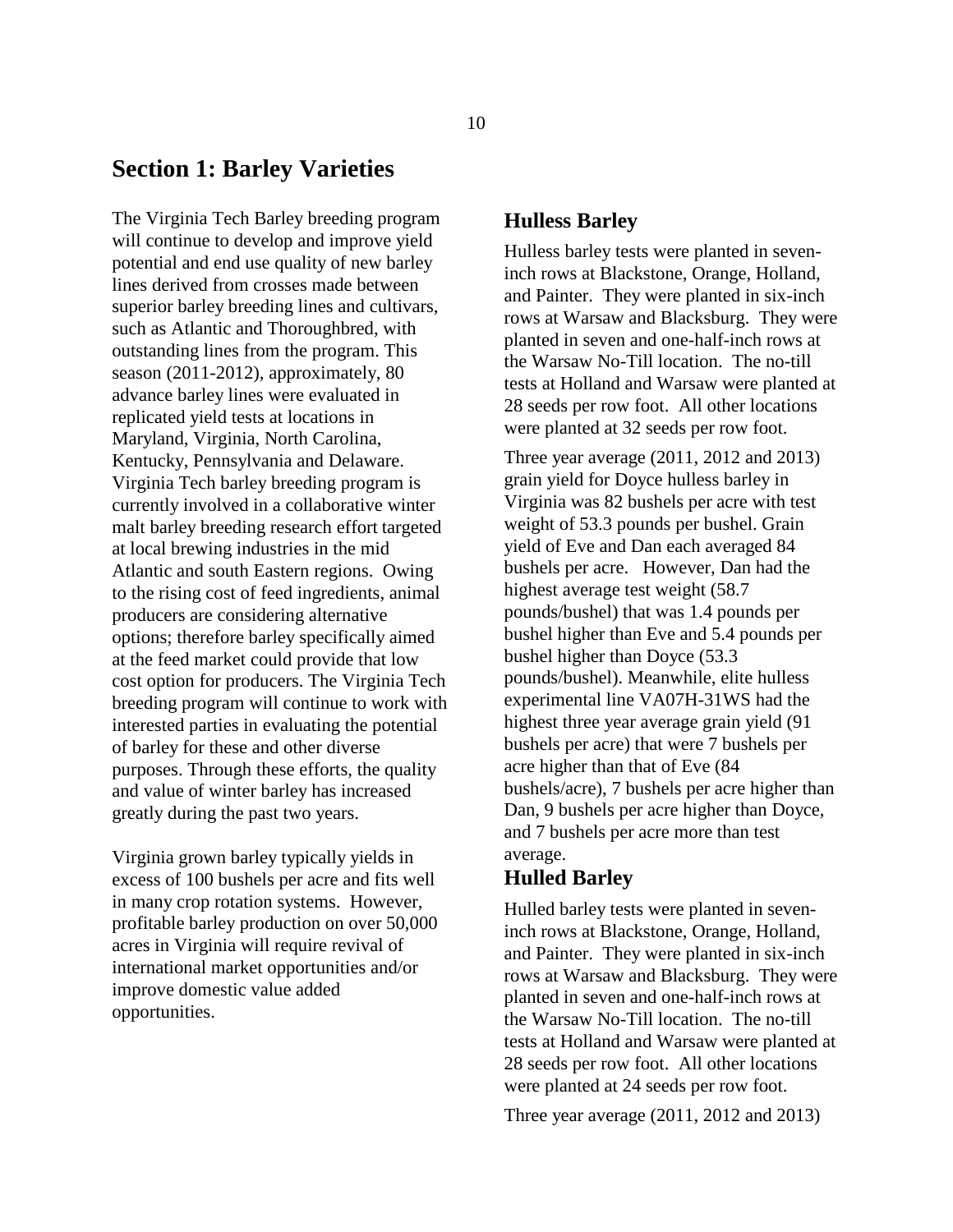grain yields of Thoroughbred hulled barley were 108 bushels per acre with average test weight of 45.5 pounds per bushel compared to the mean yield of 106 bushel per acre and test weight of 45.7 pounds per bushel for the mean of all cultivars tested. Three year average grain yield of Atlantic (108 bushels per acre) was similar to Thoroughbred, 2 bushels per acre higher than Nomini (106 bushels per acre), 6 bushels per acre higher than Callao and Price (102 bushels per acre). Hulled experimental line VA08B-85 had the highest three year average grain yield (117 bushels per acre) that was 9 bushel per acre higher than Thoroughbred and Atlantic (108 bushels per acre), 11 bushels per acre higher than Nomini , and significantly higher than Callao and Price (102 bushels per acre). However, our current focus is on a better understanding of the genetic basis of yield potential of barley and thereby continue to improve yield and value added traits of winter barley lines for specific end uses.

#### **Summary of barley management practices for the 2013 harvest season (All rates are given on a per acre basis.)**

**Blacksburg** - Planted September 25-26, 2012. Preplant fertilizer was 30-60-80 September 21, 2012. Site was sprayed with .75 oz Harmony Extra SG® on November 30, 2012. Site was fertilized with 45 lb N plus 0.6 oz Harmony Extra SG® on February 21, 2013 and with 60 lb N on March 22, 2013. Harvest occurred June 16, 2013. **Blackstone** - Planted October 19, 2012. Preplant fertilizer was 300 lb 10-10-10 on October 17, 2012. Site was topdressed with 60 lb N using 14-0-14 on February 6, 2013 and again on March 22, 2013. Site was sprayed with 4 oz Harmony Extra SG® on February 6, 2013. Harvest occurred June 15, 2013.

**Painter** - Planted October 23, 2012. Preplant fertilizer was 30 lb N using 30% UAN on October 22, 2012. Site was fertilized with 60 lb N using 30%UAN and 0.75 oz Harmony Extra SG® March 5, 2013. Site was fertilized with 60 lb N using 30% UAN March 30, 2013. Harvest occurred June 22, 2013.

**Warsaw** - Planted October 16, 2012. Preplant fertilizer was 30-60-80-5 applied October 11, 2012. One ton lime was applied October 1, 2012. Site was fertilized using 12- 0-0-1.5 at 25 lb on December 14, 2012 and again on March 10, 2013 at 50 lb using 24-0-0-3. Site was treated with 6.5 oz Starane® and .75 oz Harmony Extra SG® on December 17, 2012. Harvest occurred June 5, 2013.

**Holland -** Planted no-till October 22, 2012. Preplant fertilizer was 1.5 ton lime on October 12, 2012 and 300 lb 6-16-36 on October 17, 2012. Site was fertilized with 60 lb N and 1.5 lb Mn plus 0.6 oz Harmony Extra SG® on February 21, 2013. Site was fertilized with 60 lb N on March 15, 2013 using 24-0-0-3 and 1 lb of Mn. Site was treated with 2 oz Baythroid® on May 4, 2013. Harvest occurred June 5-6, 2013.

**Orange** - Planted October 11, 2012. Preplant fertilizer was 30-60-40 September 26, 2012. Sixty lb N and 4 oz Harmony Extra SG® were applied March 15, 2013. Hulless barley harvest occurred June 17, 2013 and the hulled barley harvest occurred June 21, 2013.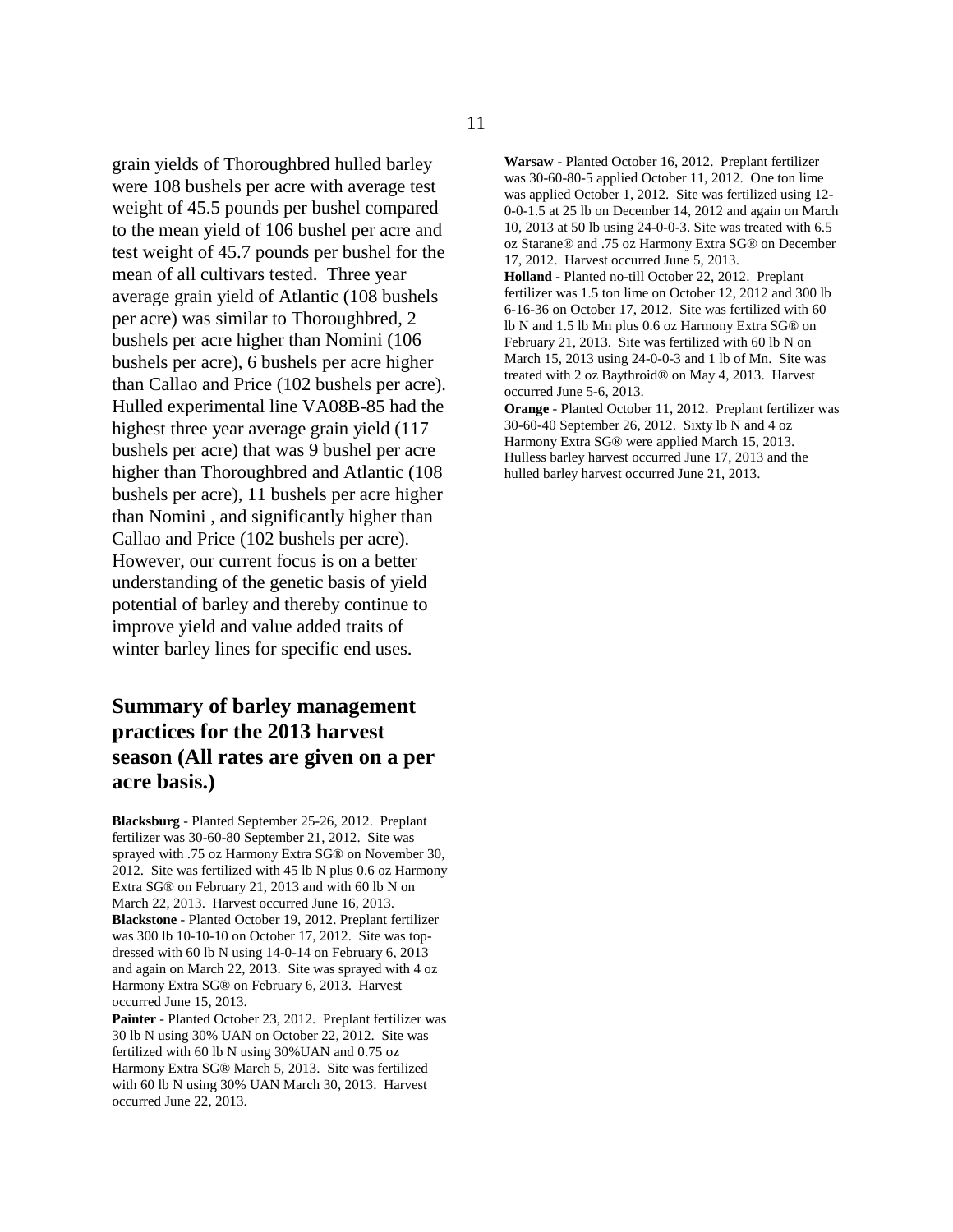| Table 1. Summary of performance of hulless entries in the Virginia Tech Barley Test, 2013 harvest.                                                  |           |           |             |                  |          |                          |        |                |                 |                          |                         |                          |                |                |                 |                          |                  |           |          |           |  |
|-----------------------------------------------------------------------------------------------------------------------------------------------------|-----------|-----------|-------------|------------------|----------|--------------------------|--------|----------------|-----------------|--------------------------|-------------------------|--------------------------|----------------|----------------|-----------------|--------------------------|------------------|-----------|----------|-----------|--|
|                                                                                                                                                     | Yield     |           | <b>Test</b> |                  | Date     |                          |        |                |                 |                          | Leaf                    |                          | Powdery        |                | <b>Net</b>      |                          | Early            |           | Winter   |           |  |
|                                                                                                                                                     | (Bu/a @   |           | Weight      |                  | Headed   |                          | Height |                | Lodging         |                          | Rust                    |                          | Mildew         |                | <b>Blotch</b>   |                          | Lodging          |           | Survival |           |  |
| <b>Hulless Lines</b>                                                                                                                                | 48 lb/bu) |           | (Lb/bu)     |                  | (Julian) |                          | (ln)   |                | $(0-9)$         |                          | $(0-9)$                 |                          | $(0-9)$        |                | $(0-9)$         |                          | $(0-9)$          |           | (%)      |           |  |
|                                                                                                                                                     | (5)       |           | (5)         |                  | (2)      |                          | (3)    |                | (5)             |                          | (3)                     |                          | (3)            |                | (2)             |                          | (1)              |           | (1)      |           |  |
| VA08B-85                                                                                                                                            | 106       | $\ddot{}$ | 44.6        | $\blacksquare$   | 111      | $\overline{\phantom{a}}$ | 31     | $\blacksquare$ | 5               | $+$                      | $\mathbf 1$             | $\overline{\phantom{a}}$ | 1              | $\blacksquare$ | $\overline{c}$  |                          | $\overline{7}$   | $+$       | 100      | $+$       |  |
| <b>Thoroughbred</b>                                                                                                                                 | 94        | $\ddot{}$ | 43.4        |                  | 116      | $+$                      | 33     |                | 4               |                          | 6                       | $\ddot{}$                | 7              | $\ddot{}$      | $\overline{2}$  |                          | $\mathbf 1$      |           | 86       |           |  |
| <b>Atlantic</b>                                                                                                                                     | 94        | $\ddot{}$ | 43.0        | $\blacksquare$   | 109      |                          | 30     |                | $\overline{7}$  | $+$                      | 4                       |                          | 1              |                | 3               |                          | 6                | $\ddot{}$ | 100      | $+$       |  |
| <b>VA07H-31WS</b>                                                                                                                                   | 88        | $\ddot{}$ | 56.6        | $+$              | 115      |                          | 36     | $+$            | 4               |                          | 4                       |                          | 5              | $\ddot{}$      | 1               |                          | 1                |           | 90       |           |  |
| <b>VA11H-97 WS</b>                                                                                                                                  | 87        |           | 56.7        | $\ddot{}$        | 111      |                          | 35     |                | 4               |                          | $\overline{2}$          |                          | 1              |                | $\overline{2}$  | $\blacksquare$           | $\Omega$         |           | 97       | $+$       |  |
| VA10H-34                                                                                                                                            | 87        |           | 56.2        | $\ddot{}$        | 114      |                          | 34     |                | 4               |                          | $\overline{3}$          |                          | 3              |                | 5               | $+$                      | $\overline{2}$   |           | 90       |           |  |
| VA08H-65                                                                                                                                            | 84        |           | 57.4        | $+$              | 114      |                          | 33     |                | 5               |                          | $\overline{4}$          |                          | $\Omega$       |                | 1               |                          | $\mathbf{1}$     |           | 91       |           |  |
| <b>VA07H-35WS</b>                                                                                                                                   | 84        |           | 56.5        | $\ddot{}$        | 116      | $\ddot{}$                | 35     | $\ddot{}$      | 4               |                          | $\overline{\mathbf{4}}$ |                          | 5              | $\ddot{}$      | 1               | $\overline{\phantom{a}}$ | $\boldsymbol{2}$ |           | 86       |           |  |
| <b>VA11H-89 WS</b>                                                                                                                                  | 83        |           | 56.3        | $\boldsymbol{+}$ | 111      |                          | 34     |                | 4               |                          | $\overline{2}$          | $\blacksquare$           | 1              |                | $\overline{2}$  | $\overline{\phantom{a}}$ | $\overline{2}$   |           | 91       |           |  |
| VA06H-25                                                                                                                                            | 82        |           | 56.3        | $\boldsymbol{+}$ | 116      | $\ddot{}$                | 35     |                | 4               |                          | 4                       |                          | 5              | $\ddot{}$      | $\overline{2}$  | $\overline{\phantom{a}}$ | 3                |           | 88       |           |  |
| VA06H-79                                                                                                                                            | 82        |           | 56.1        | $\bf{+}$         | 115      | $\ddot{}$                | 34     |                | 4               |                          | 8                       | $\ddot{}$                | 1              |                | 1               |                          | $\overline{2}$   |           | 90       |           |  |
| VA11H-83                                                                                                                                            | 82        |           | 55.0        |                  | 120      | $\ddot{}$                | 33     |                | 5               |                          | 5                       | $+$                      | 3              |                | 1               |                          | 3                |           | 92       |           |  |
| VA10H-64                                                                                                                                            | 82        |           | 55.8        | $\ddot{}$        | 112      |                          | 30     |                | 3               |                          | 4                       |                          |                |                | $\overline{2}$  |                          | $\pmb{0}$        |           | 85       |           |  |
| VA09H-110(2R)                                                                                                                                       | 82        |           | 55.7        | $\ddot{}$        | 116      | $+$                      | 36     | $\ddot{}$      | 5               |                          | 5                       | $+$                      | 1              |                | 3               |                          | $\overline{2}$   |           | 81       |           |  |
| <b>VA08H-5BS</b>                                                                                                                                    | 81        |           | 57.3        | $\ddot{}$        | 115      |                          | 36     | $\ddot{}$      | 3               |                          | $\overline{4}$          |                          | 4              | $\ddot{}$      | 1               |                          | $\mathbf 0$      |           | 90       |           |  |
| VA10H-79WS (2R)                                                                                                                                     | 81        |           | 56.9        | $\ddot{}$        | 119      | $\ddot{}$                | 37     | $+$            | 3               |                          | 5                       |                          | $\overline{2}$ |                | 6               | $+$                      | 3                |           | 94       |           |  |
| VA11H-63                                                                                                                                            | 80        |           | 57.4        | $\ddot{}$        | 114      |                          | 35     |                | 4               |                          | $\overline{2}$          | $\overline{a}$           | 1              |                | 1               | $\overline{a}$           | $\mathbf 0$      |           | 86       |           |  |
| VA10H-57                                                                                                                                            | 79        |           | 56.7        | $\ddot{}$        | 115      |                          | 34     |                | 4               |                          | 3                       | $\overline{a}$           | 1              |                | 6               | $+$                      | $\mathbf{1}$     |           | 81       |           |  |
| Dan                                                                                                                                                 | 79        |           | 58.7        | $\ddot{}$        | 115      |                          | 33     |                | 3               |                          | $\overline{4}$          |                          | 1              |                | 1               | $\blacksquare$           | 0                |           | 95       |           |  |
| VA10H-29                                                                                                                                            | 79        |           | 56.6        | $\ddot{}$        | 113      | $\blacksquare$           | 34     |                | 4               |                          | $\overline{2}$          | $\blacksquare$           | $\overline{2}$ |                | 5               | $+$                      | $\mathbf 1$      |           | 85       |           |  |
| <b>VA08H-72</b>                                                                                                                                     | 79        |           | 56.8        | $+$              | 115      | $\ddot{}$                | 35     |                | 4               | $\blacksquare$           | 6                       | $\ddot{}$                |                | $\overline{a}$ | $\overline{3}$  |                          | $\mathbf{1}$     |           | 100      | $\ddot{}$ |  |
| VA10H-55                                                                                                                                            | 78        |           | 56.2        | $+$              | 113      |                          | 36     | $\ddot{}$      | 5               |                          | $\overline{2}$          |                          |                |                | 8               | $\ddot{}$                | $\mathbf 1$      |           | 81       |           |  |
| VA09H-112(2R)                                                                                                                                       | 78        |           | 57.6        | $+$              | 116      | $+$                      | 36     | $+$            | 3               | $\overline{\phantom{a}}$ | 5                       |                          |                |                | 4               | $\ddot{}$                | 3                |           | 92       |           |  |
| Eve                                                                                                                                                 | 75        |           | 56.1        | $\ddot{}$        | 109      |                          | 31     |                | 5               | $\ddot{}$                | 4                       |                          | 1              |                | 6               | $+$                      | 3                |           | 97       | $\ddot{}$ |  |
| <b>Doyce</b>                                                                                                                                        | 75        |           | 52.4        |                  | 113      |                          | 32     |                | 6               | $\ddot{}$                | 6                       | $\ddot{}$                | $\overline{2}$ |                | 5               | $+$                      | 4                |           | 90       |           |  |
| <b>VA08H-79WS</b>                                                                                                                                   | 68        |           | 54.5        |                  | 120      | $+$                      | 34     |                | 5               | $+$                      | $\overline{7}$          | $+$                      | 8              | $\ddot{}$      | $\Omega$        |                          | 1                |           | 95       |           |  |
| Average                                                                                                                                             | 83        |           | 54.9        |                  | 114      |                          | 34     |                | 4               |                          | 4                       |                          | $\overline{2}$ |                | 3               |                          | $\overline{2}$   |           | 90       |           |  |
| LSD (0.05)                                                                                                                                          | 5         |           | 0.5         |                  | 1        |                          | 1      |                | 1               |                          | $\mathbf{1}$            |                          | 1              |                | 1               |                          | $\overline{2}$   |           | 6        |           |  |
| C.V.                                                                                                                                                | 9         |           | 1.5         |                  | 1        |                          | 4      |                | $\overline{24}$ |                          | 22                      |                          | 46             |                | $\overline{37}$ |                          | 79               |           | 5        |           |  |
| Released cultivars are shown in bold print. The number in parentheses below column headings indicates the number of locations on which              |           |           |             |                  |          |                          |        |                |                 |                          |                         |                          |                |                |                 |                          |                  |           |          |           |  |
| data are based. Varieties are ordered by descending yield averages. A + or - indicates a performance significantly above or below the test average. |           |           |             |                  |          |                          |        |                |                 |                          |                         |                          |                |                |                 |                          |                  |           |          |           |  |
| The 0-9 ratings indicate a genotype's response to disease or lodging where $0 =$ highly resistant and $9 =$ highly susceptible.                     |           |           |             |                  |          |                          |        |                |                 |                          |                         |                          |                |                |                 |                          |                  |           |          |           |  |
| WS indicates white seed and (2R) indicates a 2-row type.                                                                                            |           |           |             |                  |          |                          |        |                |                 |                          |                         |                          |                |                |                 |                          |                  |           |          |           |  |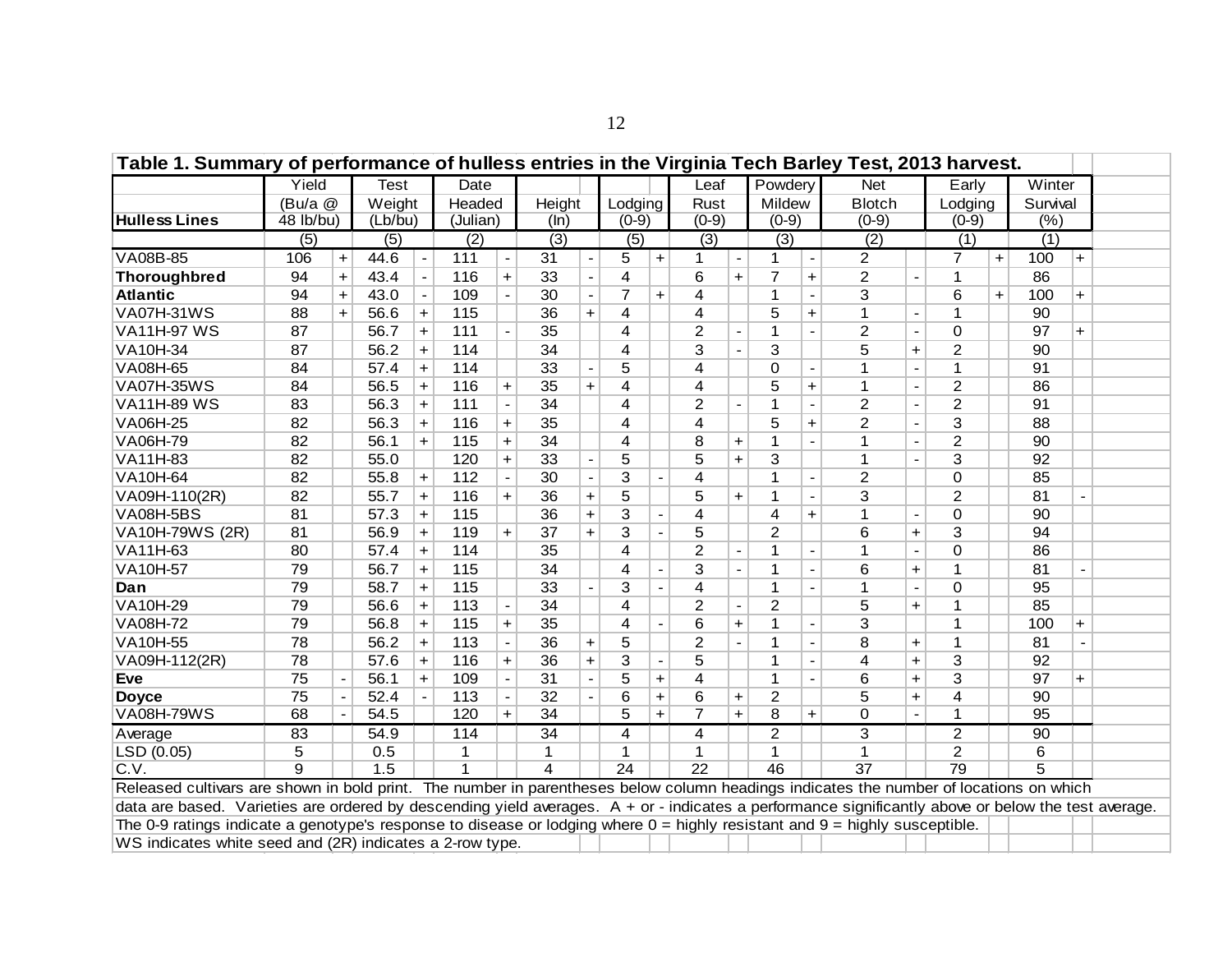| Table 2. Two year average summary of performance of hulless entries                                                                                                          |                                                                                                 |     |         |     |          |            |        |     |         |  |                |       |                |                |                |       |  |  |  |
|------------------------------------------------------------------------------------------------------------------------------------------------------------------------------|-------------------------------------------------------------------------------------------------|-----|---------|-----|----------|------------|--------|-----|---------|--|----------------|-------|----------------|----------------|----------------|-------|--|--|--|
| in the Virginia Tech Barley Tests, 2012 and 2013 harvests.                                                                                                                   |                                                                                                 |     |         |     |          |            |        |     |         |  |                |       |                |                |                |       |  |  |  |
|                                                                                                                                                                              | Yield                                                                                           |     | Test    |     | Date     |            |        |     |         |  | Leaf           |       | Powdery        |                | <b>Net</b>     |       |  |  |  |
|                                                                                                                                                                              | (Bu/a @                                                                                         |     | Weight  |     | Headed   |            | Height |     | Lodging |  | Rust           |       | Mildew         |                | <b>Blotch</b>  |       |  |  |  |
| <b>Hulless Lines</b>                                                                                                                                                         | 48 lb/bu)                                                                                       |     | (Lb/bu) |     | (Julian) |            | (ln)   |     | $(0-9)$ |  | $(0-9)$        |       | $(0-9)$        |                | $(0-9)$        |       |  |  |  |
|                                                                                                                                                                              | (11)                                                                                            |     | (11)    |     | (5)      |            | (6)    |     | (11)    |  | (6)            |       | (5)            |                | (4)            |       |  |  |  |
| VA08H-65                                                                                                                                                                     | 90                                                                                              | $+$ | 57.2    | $+$ | 103      |            | 34     |     | 4       |  | 3              |       | 0              |                | 3              |       |  |  |  |
| <b>VA07H-31WS</b>                                                                                                                                                            | 88                                                                                              |     | 56.1    |     | 106      |            | 36     | $+$ | 4       |  | 4              |       | 4              | $\ddot{}$      | 3              |       |  |  |  |
| VA10H-64                                                                                                                                                                     | 87                                                                                              |     | 55.2    |     | 102      |            | 31     |     | 3       |  | 3              |       |                | $\blacksquare$ | 4              |       |  |  |  |
| 35<br>$\overline{2}$<br>VA06H-25<br>87<br>106<br>$\overline{4}$<br>4<br>56.0<br>4<br>$\ddagger$<br>3<br>3<br>106<br>33<br>3<br>86<br>58.3<br>$+$<br>$\overline{\phantom{a}}$ |                                                                                                 |     |         |     |          |            |        |     |         |  |                |       |                |                |                |       |  |  |  |
| Dan                                                                                                                                                                          | $\overline{c}$<br>85<br>56.1<br>36<br>4<br>107<br>$\ddot{}$<br>4<br>4<br>$\ddot{}$<br>$\ddot{}$ |     |         |     |          |            |        |     |         |  |                |       |                |                |                |       |  |  |  |
| <b>VA07H-35WS</b><br>VA06H-79<br>84<br>3<br>8<br>55.5<br>107<br>35<br>1<br>$\ddot{}$<br>$+$                                                                                  |                                                                                                 |     |         |     |          |            |        |     |         |  |                |       |                |                |                |       |  |  |  |
|                                                                                                                                                                              |                                                                                                 |     |         |     |          |            |        |     |         |  |                |       |                |                |                |       |  |  |  |
| 33<br>6<br>2<br>6<br>84<br>53.3<br>103<br><b>Doyce</b><br>5<br>$\overline{\phantom{a}}$<br>$\ddag$<br>$\pm$<br>$\pm$                                                         |                                                                                                 |     |         |     |          |            |        |     |         |  |                |       |                |                |                |       |  |  |  |
| <b>VA08H-5BS</b>                                                                                                                                                             | 83                                                                                              |     | 57.1    | $+$ | 106      |            | 37     | $+$ | 2       |  | 3              |       | 3              |                | $\overline{2}$ |       |  |  |  |
| VA09H-110(2R)                                                                                                                                                                | 82                                                                                              |     | 55.8    |     | 107      | $\ddagger$ | 35     |     | 3       |  | 4              |       |                | $\blacksquare$ | 4              |       |  |  |  |
| <b>Eve</b>                                                                                                                                                                   | 82                                                                                              |     | 56.6    |     | 101      |            | 33     |     | 4       |  | 4              |       | 1              |                | 5              | $+$   |  |  |  |
| <b>VA08H-72</b>                                                                                                                                                              | 82                                                                                              |     | 56.0    |     | 107      | $\ddot{}$  | 35     |     | 3       |  | 6              | $\pm$ | $\Omega$       |                | 4              |       |  |  |  |
| VA09H-112(2R)                                                                                                                                                                | 77                                                                                              |     | 57.1    | $+$ | 107      | +          | 35     |     | 3       |  | 4              |       |                |                | 5              | $\pm$ |  |  |  |
| <b>VA08H-79WS</b>                                                                                                                                                            | 73                                                                                              |     | 54.6    |     | 112      | $\ddag$    | 35     |     | 4       |  | $\overline{7}$ | $+$   | $\overline{7}$ | $\ddot{}$      | $\overline{2}$ |       |  |  |  |
| Average                                                                                                                                                                      | 84                                                                                              |     | 56.1    |     | 106      |            | 35     |     | 4       |  | 4              |       | $\overline{c}$ |                | 3              |       |  |  |  |
| LSD (0.05)                                                                                                                                                                   | 5                                                                                               |     | 0.6     |     |          |            | 1      |     |         |  | 1              |       | 1              |                | 1              |       |  |  |  |
| C.V.                                                                                                                                                                         | 10                                                                                              |     | 2.0     |     |          |            | 4      |     | 32      |  | 27             |       | 72             |                | 39             |       |  |  |  |
| Released cultivars are shown in bold print. The number in parentheses below column headings indicates the number of locations on which                                       |                                                                                                 |     |         |     |          |            |        |     |         |  |                |       |                |                |                |       |  |  |  |
| data are based. Varieties are ordered by descending yield averages. A + or - indicates a performance significantly above or below the test average.                          |                                                                                                 |     |         |     |          |            |        |     |         |  |                |       |                |                |                |       |  |  |  |
| The 0-9 ratings indicate a genotype's response to disease or lodging where $0 =$ highly resistant and $9 =$ highly susceptible.                                              |                                                                                                 |     |         |     |          |            |        |     |         |  |                |       |                |                |                |       |  |  |  |
| WS indicates white seed and (2R) indicates a 2-row type.                                                                                                                     |                                                                                                 |     |         |     |          |            |        |     |         |  |                |       |                |                |                |       |  |  |  |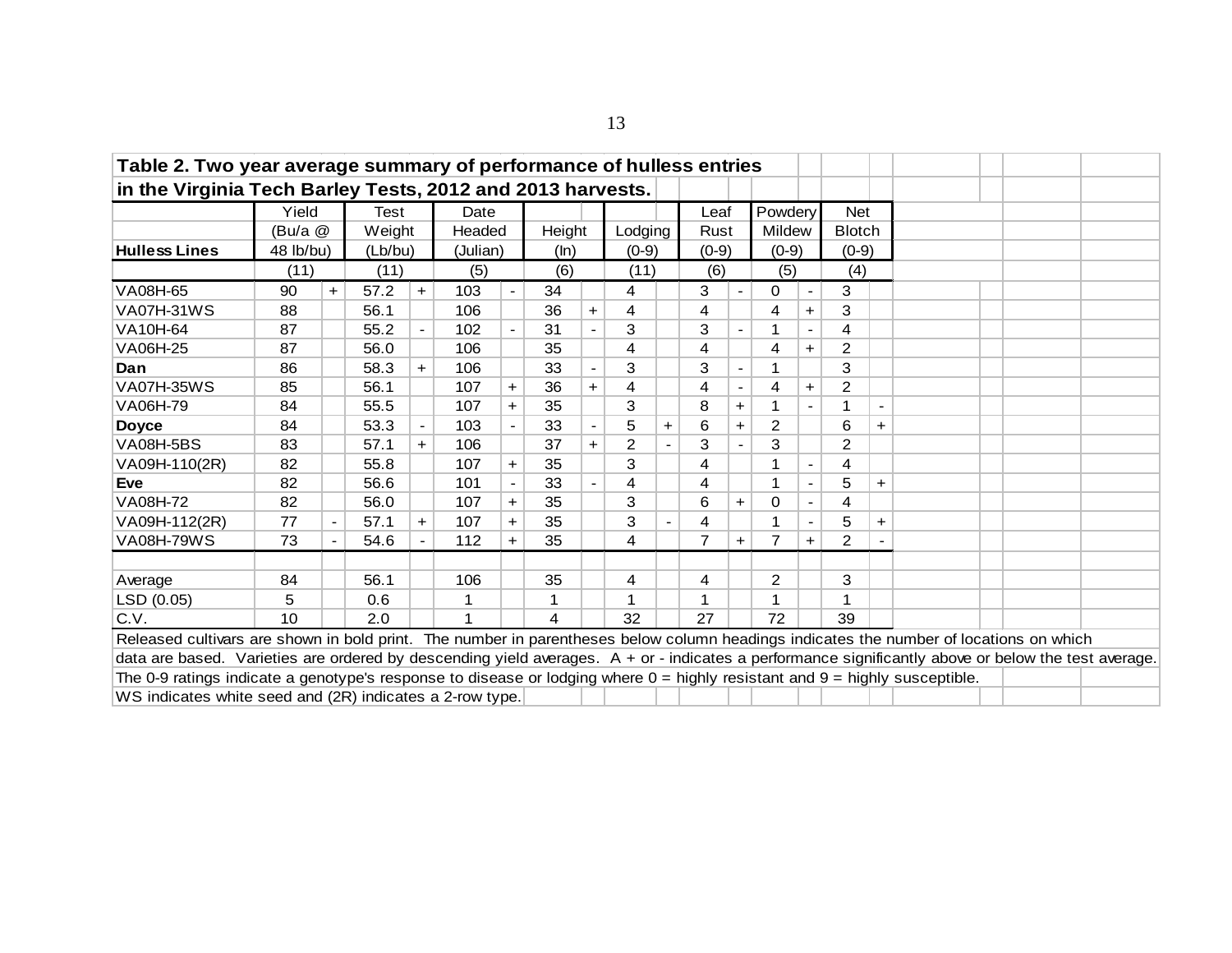| Table 3. Three year average summary of performance of hulless entries                                                                                                                                                                        |                                                                               |     |         |                |          |           |        |     |          |       |         |       |         |           |               |       |  |  |
|----------------------------------------------------------------------------------------------------------------------------------------------------------------------------------------------------------------------------------------------|-------------------------------------------------------------------------------|-----|---------|----------------|----------|-----------|--------|-----|----------|-------|---------|-------|---------|-----------|---------------|-------|--|--|
| in the Virginia Tech Barley Tests, 2011, 2012, and 2013 harvests.                                                                                                                                                                            |                                                                               |     |         |                |          |           |        |     |          |       |         |       |         |           |               |       |  |  |
|                                                                                                                                                                                                                                              | Yield                                                                         |     | Test    |                | Date     |           |        |     |          |       | Leaf    |       | Powdery |           | <b>Net</b>    |       |  |  |
|                                                                                                                                                                                                                                              | (Bu/a @                                                                       |     | Weight  |                | Headed   |           | Height |     | Lodging  |       | Rust    |       | Mildew  |           | <b>Blotch</b> |       |  |  |
| <b>Hulless Lines</b>                                                                                                                                                                                                                         | $48$ lb/bu)                                                                   |     | (Lb/bu) |                | (Julian) |           | (ln)   |     | $(0-9)$  |       | $(0-9)$ |       | $(0-9)$ |           | $(0-9)$       |       |  |  |
|                                                                                                                                                                                                                                              | (18)                                                                          |     | (18)    |                | (7)      |           | (9)    |     | (16)     |       | (7)     |       | (8)     |           | (7)           |       |  |  |
| <b>VA07H-31WS</b>                                                                                                                                                                                                                            | 91                                                                            | $+$ | 56.7    |                | 108      |           | 37     | $+$ | 4        |       | 4       |       | 5       | $\ddot{}$ | 2             |       |  |  |
| 2<br>VA06H-25<br>88<br>56.5<br>109<br>36<br>4<br>5<br>4<br>$+$<br>+<br>37<br>2<br>88<br>56.7<br>109<br>4<br>4<br>4<br>$+$<br>$\ddot{}$<br>$\ddot{}$<br>$\pm$<br>36<br>3<br>8<br>87<br>56.1<br>109<br>$+$<br>$\blacksquare$<br>$\pm$<br>$\pm$ |                                                                               |     |         |                |          |           |        |     |          |       |         |       |         |           |               |       |  |  |
|                                                                                                                                                                                                                                              |                                                                               |     |         |                |          |           |        |     |          |       |         |       |         |           |               |       |  |  |
| 3<br>38<br>3<br>3<br>85<br>57.6<br>108<br>4<br>$\ddot{}$<br>$+$<br>$\ddot{}$                                                                                                                                                                 |                                                                               |     |         |                |          |           |        |     |          |       |         |       |         |           |               |       |  |  |
| <b>VA08H-5BS</b>                                                                                                                                                                                                                             | 84<br>57.3<br>103<br>34<br>4<br>6<br>4<br>1<br>$+$<br>$\blacksquare$<br>$\pm$ |     |         |                |          |           |        |     |          |       |         |       |         |           |               |       |  |  |
| 3<br>2<br>84<br>58.7<br>108<br>34<br>4<br>4<br>$+$<br>$\blacksquare$                                                                                                                                                                         |                                                                               |     |         |                |          |           |        |     |          |       |         |       |         |           |               |       |  |  |
| 3<br>84<br>56.5<br>109<br>37<br>5<br>4<br>$\blacksquare$<br>$\pm$<br>+                                                                                                                                                                       |                                                                               |     |         |                |          |           |        |     |          |       |         |       |         |           |               |       |  |  |
| <b>VA07H-35WS</b><br>VA06H-79<br><b>Eve</b><br>Dan<br>VA09H-110(2R)                                                                                                                                                                          |                                                                               |     |         |                |          |           |        |     |          |       |         |       |         |           |               |       |  |  |
| VA09H-112(2R)                                                                                                                                                                                                                                | 82                                                                            |     | 57.8    | $+$            | 109      |           | 37     | $+$ | 2        |       | 4       |       | 1       |           | 5             | $\pm$ |  |  |
| <b>Doyce</b>                                                                                                                                                                                                                                 | 82                                                                            |     | 53.3    | $\blacksquare$ | 105      |           | 34     |     | 5        | $\pm$ | 6       | $\pm$ | 2       |           | 6             | $\pm$ |  |  |
| VA08H-72                                                                                                                                                                                                                                     | 81                                                                            |     | 56.5    | $\blacksquare$ | 109      | $\ddot{}$ | 36     |     | 3        |       | 6       | $\pm$ |         |           | 5             | $\pm$ |  |  |
| <b>VA08H-79WS</b>                                                                                                                                                                                                                            | 72                                                                            |     | 55.4    |                | 113      | +         | 36     |     | 3        |       | 7       | $\pm$ | 8       | ٠         | 2             |       |  |  |
|                                                                                                                                                                                                                                              | 84                                                                            |     | 56.6    |                | 108      |           | 36     |     | 4        |       | 5       |       | 3       |           | 3             |       |  |  |
| Average<br>LSD (0.05)                                                                                                                                                                                                                        | 3                                                                             |     | 0.4     |                |          |           |        |     | $\Omega$ |       |         |       |         |           |               |       |  |  |
| C.V.                                                                                                                                                                                                                                         | 11                                                                            |     | 1.9     |                |          |           | 4      |     | 38       |       | 23      |       | 49      |           | 38            |       |  |  |
|                                                                                                                                                                                                                                              |                                                                               |     |         |                |          |           |        |     |          |       |         |       |         |           |               |       |  |  |
| Released cultivars are shown in bold print. The number in parentheses below column headings indicates the number of locations on which                                                                                                       |                                                                               |     |         |                |          |           |        |     |          |       |         |       |         |           |               |       |  |  |
| data are based. Varieties are ordered by descending yield averages. A + or - indicates a performance significantly above or below the test average.                                                                                          |                                                                               |     |         |                |          |           |        |     |          |       |         |       |         |           |               |       |  |  |
| The 0-9 ratings indicate a genotype's response to disease or lodging where $0 =$ highly resistant and $9 =$ highly susceptible.                                                                                                              |                                                                               |     |         |                |          |           |        |     |          |       |         |       |         |           |               |       |  |  |
| WS indicates white seed and (2R) indicates a 2-row type.                                                                                                                                                                                     |                                                                               |     |         |                |          |           |        |     |          |       |         |       |         |           |               |       |  |  |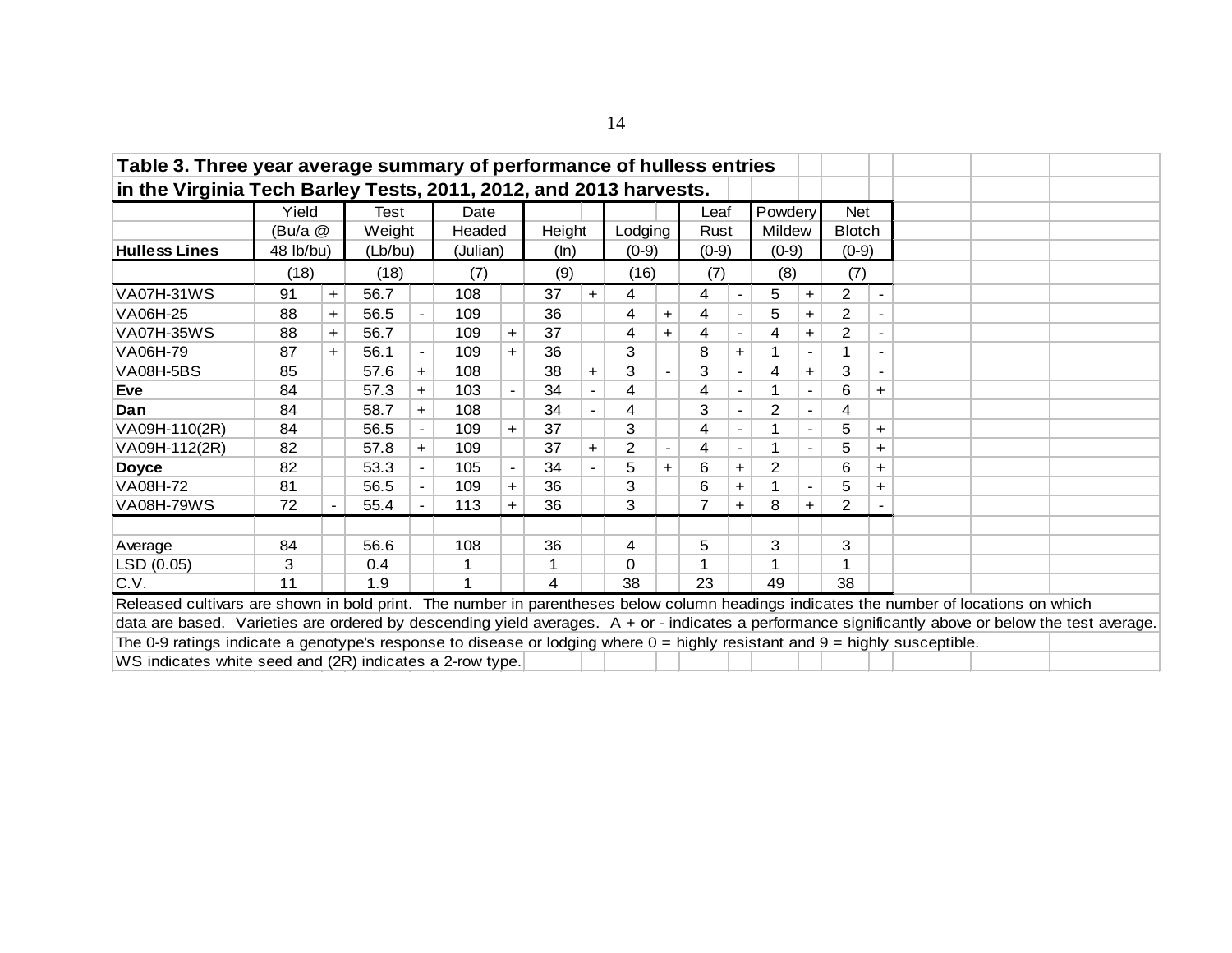| Table 4. Summary of performance of hulless entries in the                                                                                                                                                     |                                                                    |                              |             |                      |                         |                      |                |                |                |                              |  |  |  |  |
|---------------------------------------------------------------------------------------------------------------------------------------------------------------------------------------------------------------|--------------------------------------------------------------------|------------------------------|-------------|----------------------|-------------------------|----------------------|----------------|----------------|----------------|------------------------------|--|--|--|--|
| Virginia Tech Barley Test, Southern Piedmont AREC,                                                                                                                                                            |                                                                    |                              |             |                      |                         |                      |                |                |                |                              |  |  |  |  |
| Blackstone, VA, 2013 harvest.                                                                                                                                                                                 |                                                                    |                              |             |                      |                         |                      |                |                |                |                              |  |  |  |  |
|                                                                                                                                                                                                               | Yield                                                              |                              | <b>Test</b> |                      |                         |                      | Powdery        |                | <b>Net</b>     |                              |  |  |  |  |
|                                                                                                                                                                                                               | (Bu/a @                                                            |                              | Weight      |                      | Lodging                 |                      | Mildew         |                | <b>Blotch</b>  |                              |  |  |  |  |
| <b>Hulless Lines</b>                                                                                                                                                                                          | 48 lb/bu)                                                          |                              | (Lb/bu)     |                      | $(0-9)$                 |                      | $(0-9)$        |                | $(0-9)$        |                              |  |  |  |  |
| VA11H-97 WS                                                                                                                                                                                                   | 85                                                                 |                              | 56.2        | $+$                  | 5                       |                      | 2              |                | 1              |                              |  |  |  |  |
| <b>Atlantic</b>                                                                                                                                                                                               | 85                                                                 | $\ddot{}$                    | 44.1        |                      | 8                       | $\ddot{}$            | 1              |                | 2              |                              |  |  |  |  |
| <b>Thoroughbred</b>                                                                                                                                                                                           | 81                                                                 | $\ddot{}$                    | 41.0        |                      | 8                       |                      | 8              | $\ddot{}$      | 3              |                              |  |  |  |  |
| <b>Eve</b>                                                                                                                                                                                                    | 78                                                                 |                              | 54.9        | $\ddot{}$            | 8                       | $\ddot{}$            | 1              |                | 3              |                              |  |  |  |  |
| VA08B-85                                                                                                                                                                                                      | 78                                                                 |                              | 45.5        | $\overline{a}$       | 6                       |                      | 0              | $\blacksquare$ | 1              |                              |  |  |  |  |
| VA10H-64                                                                                                                                                                                                      | 77                                                                 |                              | 54.7        |                      | 5                       |                      | 1              |                | 3              |                              |  |  |  |  |
| VA08H-72                                                                                                                                                                                                      | 77                                                                 |                              | 56.1        | +                    | 5                       |                      | 1              | $\frac{1}{2}$  | $\overline{2}$ |                              |  |  |  |  |
| 72<br>7<br>VA08H-65<br>55.7<br>0<br>$\blacksquare$<br>1<br>$+$<br>72<br>5<br>$\overline{c}$<br>1<br>Dan<br>58.2<br>$+$<br><b>VA07H-31WS</b><br>71<br>5<br>5<br>1<br>55.1<br>$\ddot{\phantom{1}}$<br>$\ddot{}$ |                                                                    |                              |             |                      |                         |                      |                |                |                |                              |  |  |  |  |
| $\overline{5}$<br>70<br>3<br>56.2<br>1<br><b>VA10H-57</b><br>+                                                                                                                                                |                                                                    |                              |             |                      |                         |                      |                |                |                |                              |  |  |  |  |
| $\overline{2}$<br>67<br>6<br>6<br>54.6<br>$\ddot{}$                                                                                                                                                           |                                                                    |                              |             |                      |                         |                      |                |                |                |                              |  |  |  |  |
|                                                                                                                                                                                                               |                                                                    |                              |             |                      |                         |                      |                |                |                |                              |  |  |  |  |
| VA10H-79WS (2R)                                                                                                                                                                                               |                                                                    |                              |             |                      |                         |                      |                |                |                |                              |  |  |  |  |
| VA11H-83<br>67<br>52.9<br>8<br>4<br>1<br>$\overline{a}$                                                                                                                                                       |                                                                    |                              |             |                      |                         |                      |                |                |                |                              |  |  |  |  |
| VA09H-110(2R)                                                                                                                                                                                                 | $\overline{c}$<br>51.3<br>7<br>1<br>65<br>$\overline{\phantom{a}}$ |                              |             |                      |                         |                      |                |                |                |                              |  |  |  |  |
| <b>Doyce</b>                                                                                                                                                                                                  | 65                                                                 |                              | 50.3        | $\overline{a}$       | 8                       | $\ddot{\phantom{1}}$ | 3              |                | 6              | $+$                          |  |  |  |  |
| VA09H-112(2R)                                                                                                                                                                                                 | 63                                                                 |                              | 55.3        | $\ddot{\phantom{1}}$ | 5                       |                      | 1              |                | 5              | $+$                          |  |  |  |  |
| <b>VA11H-89 WS</b>                                                                                                                                                                                            | 62                                                                 |                              | 55.5        | $\ddot{\phantom{1}}$ | 6                       |                      | 1              |                | 1              |                              |  |  |  |  |
| VA06H-79                                                                                                                                                                                                      | 59                                                                 |                              | 55.8        | $\ddot{}$            | $\overline{\mathbf{4}}$ |                      | 1              | $\overline{a}$ | 1              | $\overline{\phantom{a}}$     |  |  |  |  |
| VA10H-55                                                                                                                                                                                                      | 58                                                                 |                              | 55.0        | $\ddot{\phantom{1}}$ | 7                       |                      | 1              | $\overline{a}$ | 7              | $\ddot{}$                    |  |  |  |  |
| VA06H-25                                                                                                                                                                                                      | 57                                                                 |                              | 55.0        | $\ddot{\phantom{1}}$ | 5                       |                      | 5              | $\ddot{}$      | 1              |                              |  |  |  |  |
| <b>VA07H-35WS</b>                                                                                                                                                                                             | 56                                                                 |                              | 54.4        |                      | 5                       |                      | 4              | $\ddot{}$      | 1              |                              |  |  |  |  |
| VA10H-34                                                                                                                                                                                                      | 55                                                                 |                              | 55.1        | $\ddot{\phantom{1}}$ | 6                       |                      | $\overline{2}$ |                | 5              | $\ddot{\phantom{1}}$         |  |  |  |  |
| VA10H-29                                                                                                                                                                                                      | 55                                                                 |                              | 54.6        |                      | 6                       |                      | 1              |                | 4              | $\ddot{}$                    |  |  |  |  |
| <b>VA08H-5BS</b>                                                                                                                                                                                              | 54                                                                 |                              | 56.1        | $+$                  | 4                       | $\overline{a}$       | 3              |                | 1              |                              |  |  |  |  |
| VA11H-63                                                                                                                                                                                                      | 49                                                                 | $\qquad \qquad \blacksquare$ | 56.8        | $\ddot{\phantom{1}}$ | 6                       |                      | 0              | $\blacksquare$ | 1              | $\qquad \qquad \blacksquare$ |  |  |  |  |
| <b>VA08H-79WS</b>                                                                                                                                                                                             | 48                                                                 |                              | 52.2        |                      | $\overline{7}$          |                      | 9              | $+$            | 1              |                              |  |  |  |  |
|                                                                                                                                                                                                               |                                                                    |                              |             |                      |                         |                      |                |                |                |                              |  |  |  |  |
| Average                                                                                                                                                                                                       | 66                                                                 |                              | 53.6        |                      | 6                       |                      | 2              |                | 2              |                              |  |  |  |  |
| LSD (0.05)                                                                                                                                                                                                    | 14                                                                 |                              | 1.2         |                      | 2                       |                      | 2              |                | 1              |                              |  |  |  |  |
| C.V.                                                                                                                                                                                                          | 13                                                                 |                              | 1.4         |                      | 24                      |                      | 52             |                | 42             |                              |  |  |  |  |
| Released cultivars are shown in bold print. Varieties are ordered by descending yield averages.                                                                                                               |                                                                    |                              |             |                      |                         |                      |                |                |                |                              |  |  |  |  |
|                                                                                                                                                                                                               |                                                                    |                              |             |                      |                         |                      |                |                |                |                              |  |  |  |  |
| A plus or minus sign indicates a performance significantly above or below the test average.<br>The 0-9 ratings indicate a genotype's response to disease or lodging where $0 =$ highly                        |                                                                    |                              |             |                      |                         |                      |                |                |                |                              |  |  |  |  |
|                                                                                                                                                                                                               | resistant and $9 =$ highly susceptible.                            |                              |             |                      |                         |                      |                |                |                |                              |  |  |  |  |
| WS indicates white seed and (2R) indicates a 2-row type.                                                                                                                                                      |                                                                    |                              |             |                      |                         |                      |                |                |                |                              |  |  |  |  |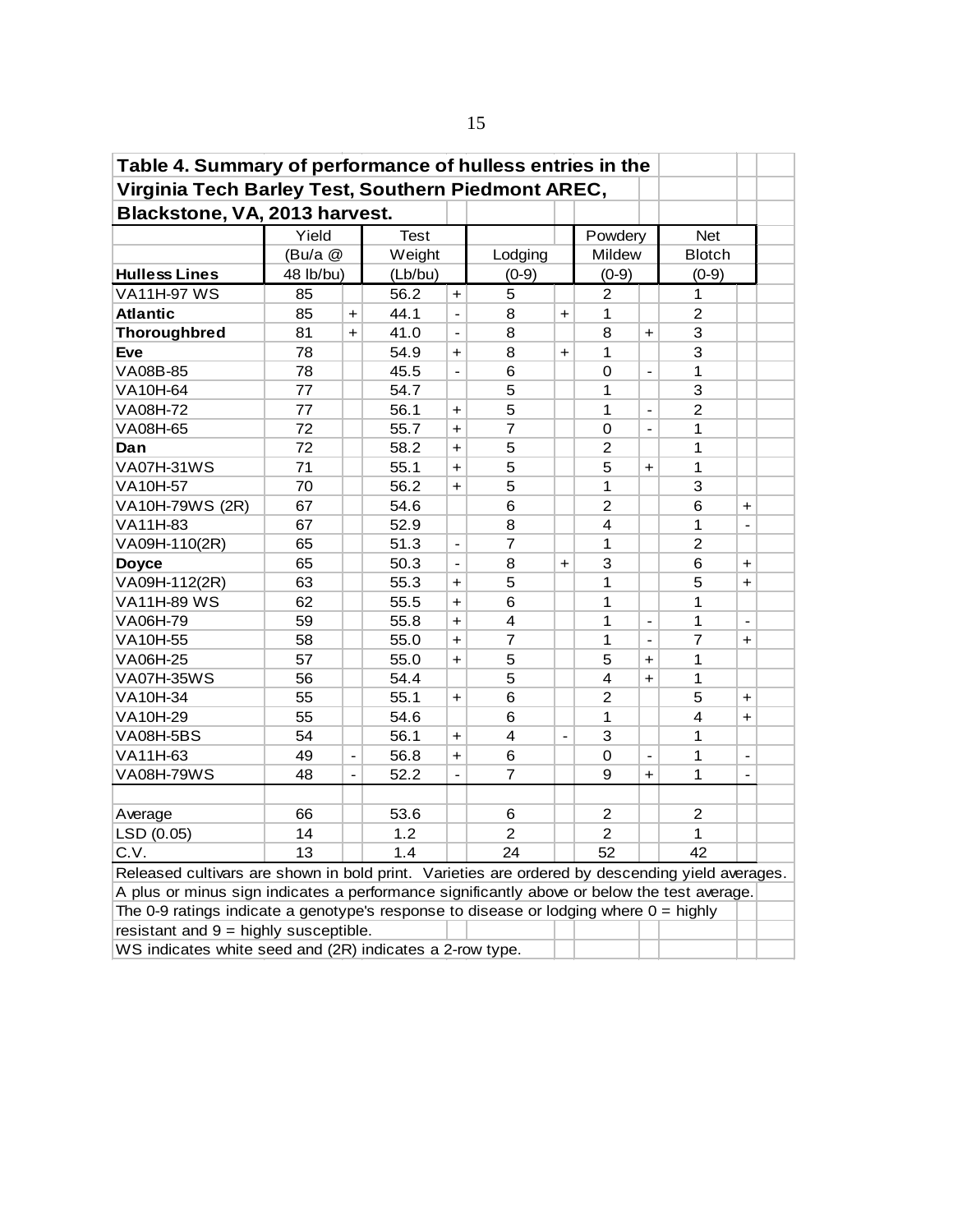| Table 5. Summary of performance of hulless entries in the Virginia                                                                                             |                                                                                                                                    |                              |             |                      |                |                          |  |  |  |  |  |  |  |  |
|----------------------------------------------------------------------------------------------------------------------------------------------------------------|------------------------------------------------------------------------------------------------------------------------------------|------------------------------|-------------|----------------------|----------------|--------------------------|--|--|--|--|--|--|--|--|
| Tech Barley Test, Tidewater AREC, Holland, VA, 2013 harvest.                                                                                                   |                                                                                                                                    |                              |             |                      |                |                          |  |  |  |  |  |  |  |  |
|                                                                                                                                                                | Yield                                                                                                                              |                              | <b>Test</b> |                      |                |                          |  |  |  |  |  |  |  |  |
|                                                                                                                                                                | (Bu/a)                                                                                                                             |                              | Weight      |                      | Lodging        |                          |  |  |  |  |  |  |  |  |
| <b>Hulless Lines</b>                                                                                                                                           | 48 lb/bu)                                                                                                                          |                              | (Lb/bu)     |                      | $(0-9)$        |                          |  |  |  |  |  |  |  |  |
| <b>Thoroughbred</b>                                                                                                                                            | 90                                                                                                                                 | $+$                          | 46.2        | $\blacksquare$       | $\overline{2}$ |                          |  |  |  |  |  |  |  |  |
| VA10H-79WS (2R)                                                                                                                                                | 77                                                                                                                                 |                              | 57.4        |                      | $\overline{c}$ |                          |  |  |  |  |  |  |  |  |
| <b>VA07H-35WS</b>                                                                                                                                              | 76                                                                                                                                 |                              | 57.6        |                      | 4              |                          |  |  |  |  |  |  |  |  |
| VA08B-85                                                                                                                                                       | 76                                                                                                                                 |                              | 46.4        | $\frac{1}{2}$        | 4              | $\ddot{}$                |  |  |  |  |  |  |  |  |
| <b>Atlantic</b>                                                                                                                                                | 76                                                                                                                                 |                              | 46.7        |                      | $\overline{c}$ |                          |  |  |  |  |  |  |  |  |
| VA10H-57                                                                                                                                                       | 74                                                                                                                                 |                              | 58.7        | $+$                  | 2              |                          |  |  |  |  |  |  |  |  |
| VA06H-25                                                                                                                                                       | 73                                                                                                                                 |                              | 58.0        |                      | 4              |                          |  |  |  |  |  |  |  |  |
| VA07H-31WS                                                                                                                                                     | 73                                                                                                                                 |                              | 57.4        |                      | 3              |                          |  |  |  |  |  |  |  |  |
| 72<br>3<br>55.6<br><b>Doyce</b><br>VA11H-83<br>72<br>1<br>56.5<br>$\overline{\phantom{a}}$<br><b>VA08H-79WS</b><br>72<br>2<br>55.0<br>$\overline{\phantom{a}}$ |                                                                                                                                    |                              |             |                      |                |                          |  |  |  |  |  |  |  |  |
| 70<br>59.0<br>3<br>$\ddot{}$<br>$\overline{2}$<br>70<br>57.4                                                                                                   |                                                                                                                                    |                              |             |                      |                |                          |  |  |  |  |  |  |  |  |
| 3<br>68<br>59.5<br>$\ddot{}$                                                                                                                                   |                                                                                                                                    |                              |             |                      |                |                          |  |  |  |  |  |  |  |  |
| VA10H-55                                                                                                                                                       |                                                                                                                                    |                              |             |                      |                |                          |  |  |  |  |  |  |  |  |
| VA06H-79                                                                                                                                                       |                                                                                                                                    |                              |             |                      |                |                          |  |  |  |  |  |  |  |  |
| VA09H-110(2R)                                                                                                                                                  |                                                                                                                                    |                              |             |                      |                |                          |  |  |  |  |  |  |  |  |
| $\mathbf{1}$<br>68<br>VA09H-112(2R)<br>60.6<br>$+$                                                                                                             |                                                                                                                                    |                              |             |                      |                |                          |  |  |  |  |  |  |  |  |
| VA08H-72                                                                                                                                                       | 66                                                                                                                                 |                              | 58.1        |                      | $\overline{2}$ |                          |  |  |  |  |  |  |  |  |
| <b>VA08H-5BS</b>                                                                                                                                               | 66                                                                                                                                 |                              | 58.7        | $+$                  | 1              | $\overline{\phantom{a}}$ |  |  |  |  |  |  |  |  |
| VA10H-29                                                                                                                                                       | 65                                                                                                                                 |                              | 59.1        | $\ddot{}$            | 3              |                          |  |  |  |  |  |  |  |  |
| Dan                                                                                                                                                            | 64                                                                                                                                 |                              | 60.1        | $\ddot{}$            | $\overline{2}$ |                          |  |  |  |  |  |  |  |  |
| VA11H-63                                                                                                                                                       | 60                                                                                                                                 |                              | 58.7        | $\ddag$              | 4              | $\ddot{}$                |  |  |  |  |  |  |  |  |
| Eve                                                                                                                                                            | 59                                                                                                                                 |                              | 60.1        | $\ddot{}$            | 4              |                          |  |  |  |  |  |  |  |  |
| VA10H-34                                                                                                                                                       | 58                                                                                                                                 | $\overline{a}$               | 58.3        | $\ddag$              | $\overline{2}$ |                          |  |  |  |  |  |  |  |  |
| <b>VA11H-97 WS</b>                                                                                                                                             | 58                                                                                                                                 | $\frac{1}{2}$                | 58.7        | $\ddot{}$            | 4              |                          |  |  |  |  |  |  |  |  |
| VA08H-65                                                                                                                                                       | 56                                                                                                                                 | $\blacksquare$               | 59.0        | $+$                  | $\overline{2}$ |                          |  |  |  |  |  |  |  |  |
| <b>VA11H-89 WS</b>                                                                                                                                             | 55                                                                                                                                 | $\qquad \qquad \blacksquare$ | 59.0        | $\ddot{\phantom{1}}$ | 4              |                          |  |  |  |  |  |  |  |  |
| VA10H-64                                                                                                                                                       | 49                                                                                                                                 | $\frac{1}{2}$                | 58.3        |                      | $\overline{2}$ |                          |  |  |  |  |  |  |  |  |
|                                                                                                                                                                |                                                                                                                                    |                              |             |                      |                |                          |  |  |  |  |  |  |  |  |
| Average                                                                                                                                                        | 68                                                                                                                                 |                              | 56.9        |                      | 3              |                          |  |  |  |  |  |  |  |  |
| LSD (0.05)                                                                                                                                                     | 9                                                                                                                                  |                              | 1.4         |                      | 1              |                          |  |  |  |  |  |  |  |  |
| C.V.                                                                                                                                                           | 9                                                                                                                                  |                              | 1.6         |                      | 32             |                          |  |  |  |  |  |  |  |  |
| Released cultivars are shown in bold print. Varieties are ordered by descending yield averages.                                                                |                                                                                                                                    |                              |             |                      |                |                          |  |  |  |  |  |  |  |  |
| A plus or minus sign indicates a performance significantly above or below the test average.                                                                    |                                                                                                                                    |                              |             |                      |                |                          |  |  |  |  |  |  |  |  |
|                                                                                                                                                                |                                                                                                                                    |                              |             |                      |                |                          |  |  |  |  |  |  |  |  |
|                                                                                                                                                                | The 0-9 ratings indicate a genotype's response to disease or lodging where $0 =$ highly<br>resistant and $9 =$ highly susceptible. |                              |             |                      |                |                          |  |  |  |  |  |  |  |  |
| WS indicates white seed and (2R) indicates a 2-row type.                                                                                                       |                                                                                                                                    |                              |             |                      |                |                          |  |  |  |  |  |  |  |  |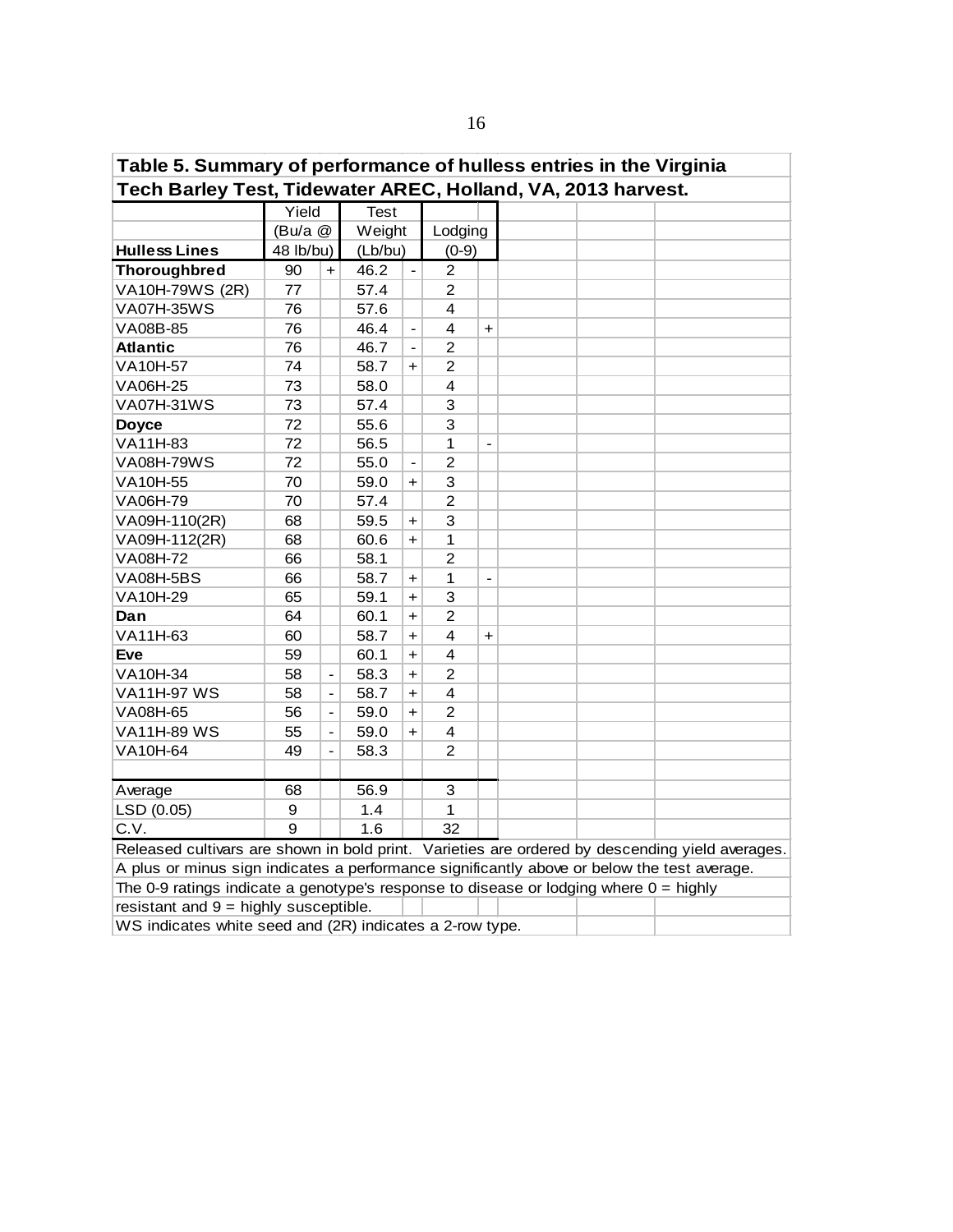| Table 6. Summary of performance of hulless entries in the Virginia                                                                                  |                                                                                                                                                                                                                                                                                                                                                                                                                                                                                                                                                                                                             |           |             |                          |                |                          |                 |                |                 |           |                         |           |                |                          |                 |                |  |  |
|-----------------------------------------------------------------------------------------------------------------------------------------------------|-------------------------------------------------------------------------------------------------------------------------------------------------------------------------------------------------------------------------------------------------------------------------------------------------------------------------------------------------------------------------------------------------------------------------------------------------------------------------------------------------------------------------------------------------------------------------------------------------------------|-----------|-------------|--------------------------|----------------|--------------------------|-----------------|----------------|-----------------|-----------|-------------------------|-----------|----------------|--------------------------|-----------------|----------------|--|--|
| Tech Barley Test, Eastern Virginia AREC, Warsaw, VA, 2013 harvest.                                                                                  |                                                                                                                                                                                                                                                                                                                                                                                                                                                                                                                                                                                                             |           |             |                          |                |                          |                 |                |                 |           |                         |           |                |                          |                 |                |  |  |
|                                                                                                                                                     | Yield                                                                                                                                                                                                                                                                                                                                                                                                                                                                                                                                                                                                       |           | <b>Test</b> |                          | Date           |                          |                 |                |                 |           | Leaf                    |           | Powdery        |                          | <b>Net</b>      |                |  |  |
|                                                                                                                                                     | (Bu/a @                                                                                                                                                                                                                                                                                                                                                                                                                                                                                                                                                                                                     |           | Weight      |                          | Headed         |                          | Height          |                | Lodging         |           | Rust                    |           | Mildew         |                          | <b>Blotch</b>   |                |  |  |
| <b>Hulless Lines</b>                                                                                                                                | 48 lb/bu)                                                                                                                                                                                                                                                                                                                                                                                                                                                                                                                                                                                                   |           | (Lb/bu)     |                          | (Julian)       |                          | (ln)            |                | $(0-9)$         |           | $(0-9)$                 |           | $(0-9)$        |                          | $(0-9)$         |                |  |  |
| VA08B-85                                                                                                                                            | 135                                                                                                                                                                                                                                                                                                                                                                                                                                                                                                                                                                                                         | $\ddot{}$ | 42.8        | $\blacksquare$           | 107            |                          | 31              |                | 6               |           | 1                       |           | 1              |                          | 3               |                |  |  |
| <b>Thoroughbred</b>                                                                                                                                 | 117                                                                                                                                                                                                                                                                                                                                                                                                                                                                                                                                                                                                         | $\ddot{}$ | 43.4        | $\overline{\phantom{a}}$ | 110            | $\ddot{}$                | 33              |                | 4               |           | 5                       | $\ddot{}$ | $\overline{7}$ | +                        |                 |                |  |  |
| <b>VA07H-35WS</b>                                                                                                                                   | 110                                                                                                                                                                                                                                                                                                                                                                                                                                                                                                                                                                                                         | $\ddot{}$ | 56.4        | $+$                      | 111            | $\ddot{}$                | 37              | $\ddot{}$      | 6               |           | $\overline{2}$          |           | 6              | $\ddot{}$                |                 |                |  |  |
| <b>Atlantic</b>                                                                                                                                     | 107                                                                                                                                                                                                                                                                                                                                                                                                                                                                                                                                                                                                         | $\ddot{}$ | 39.5        | $\blacksquare$           | 106            | $\blacksquare$           | $\overline{31}$ | $\blacksquare$ | 8               | $+$       | 3                       |           | 1              | $\overline{\phantom{a}}$ | 4               |                |  |  |
| VA06H-25                                                                                                                                            | 104                                                                                                                                                                                                                                                                                                                                                                                                                                                                                                                                                                                                         | $\ddot{}$ | 56.0        | $+$                      | 111            | $\ddot{}$                | 35              |                | 6               |           | $\overline{2}$          |           | 5              | $\ddot{}$                | $\overline{2}$  |                |  |  |
| <b>VA07H-31WS</b>                                                                                                                                   | 103                                                                                                                                                                                                                                                                                                                                                                                                                                                                                                                                                                                                         | $\ddot{}$ | 56.4        | $\ddot{}$                | 110            |                          | 36              | $\ddot{}$      | 6               |           | $\overline{3}$          |           | 6              | $\ddot{}$                | $\overline{2}$  |                |  |  |
| VA06H-79                                                                                                                                            | 101                                                                                                                                                                                                                                                                                                                                                                                                                                                                                                                                                                                                         |           | 55.5        |                          | 110            |                          | 34              |                | 6               |           | $\overline{7}$          |           | 0              |                          | $\mathbf 1$     |                |  |  |
| VA10H-29                                                                                                                                            | $\overline{2}$<br>5<br>99<br>57.2<br>107<br>35<br>6<br>$\overline{4}$<br>$\ddot{}$<br>$\ddot{}$<br>$+$<br>$\overline{2}$<br>99<br>56.2<br>35<br>6<br>$\overline{2}$<br>$\overline{2}$<br>107<br>$\ddot{}$<br>$\blacksquare$<br>57.8<br>109<br>37<br>6<br>3<br>$\overline{4}$<br>96<br>$+$<br>$+$<br>$\mathbf 1$<br>$+$<br>$\overline{a}$<br>$\overline{c}$<br>95<br>57.0<br>108<br>35<br>$\overline{7}$<br>3<br>$+$<br>1<br>$\overline{\phantom{a}}$<br>$\blacksquare$<br>$\overline{a}$<br>$\overline{c}$<br>$\overline{2}$<br>95<br>56.7<br>107<br>36<br>6<br>1<br>$+$<br>$+$<br>$\overline{\phantom{a}}$ |           |             |                          |                |                          |                 |                |                 |           |                         |           |                |                          |                 |                |  |  |
| <b>VA11H-89 WS</b>                                                                                                                                  | $+$<br>35<br>$\overline{7}$<br>$\overline{c}$<br>94<br>55.0<br>3<br>6<br>108<br>$+$<br>$\overline{\phantom{a}}$<br>5<br>93<br>36<br>1<br>3<br>110<br>$+$<br>$\ddot{}$<br>$\ddot{}$                                                                                                                                                                                                                                                                                                                                                                                                                          |           |             |                          |                |                          |                 |                |                 |           |                         |           |                |                          |                 |                |  |  |
| VA08H-5BS                                                                                                                                           | 58.3<br>3<br>4<br>3<br>91<br>56.5<br>110<br>36<br>$\overline{7}$<br>1<br>$\ddot{}$<br>$\ddot{}$                                                                                                                                                                                                                                                                                                                                                                                                                                                                                                             |           |             |                          |                |                          |                 |                |                 |           |                         |           |                |                          |                 |                |  |  |
| VA11H-63                                                                                                                                            |                                                                                                                                                                                                                                                                                                                                                                                                                                                                                                                                                                                                             |           |             |                          |                |                          |                 |                |                 |           |                         |           |                |                          |                 |                |  |  |
| <b>VA11H-97 WS</b>                                                                                                                                  |                                                                                                                                                                                                                                                                                                                                                                                                                                                                                                                                                                                                             |           |             |                          |                |                          |                 |                |                 |           |                         |           |                |                          |                 |                |  |  |
| VA10H-34                                                                                                                                            |                                                                                                                                                                                                                                                                                                                                                                                                                                                                                                                                                                                                             |           |             |                          |                |                          |                 |                |                 |           |                         |           |                |                          |                 |                |  |  |
| VA09H-112(2R)                                                                                                                                       |                                                                                                                                                                                                                                                                                                                                                                                                                                                                                                                                                                                                             |           |             |                          |                |                          |                 |                |                 |           |                         |           |                |                          |                 |                |  |  |
| VA09H-110(2R)                                                                                                                                       |                                                                                                                                                                                                                                                                                                                                                                                                                                                                                                                                                                                                             |           |             |                          |                |                          |                 |                |                 |           |                         |           |                |                          |                 |                |  |  |
| VA11H-83                                                                                                                                            | 90                                                                                                                                                                                                                                                                                                                                                                                                                                                                                                                                                                                                          |           | 55.9        | $\ddot{}$                | 116            | $\ddot{}$                | 32              |                | 5               |           | 4                       |           | $\overline{2}$ |                          |                 |                |  |  |
| VA10H-79WS (2R)                                                                                                                                     | $\overline{2}$<br>36<br>$\overline{2}$<br>$\overline{0}$<br>$\overline{7}$<br>89<br>56.3<br>114<br>$\ddot{}$<br>$+$<br>$+$<br>$+$<br>$\overline{\phantom{a}}$                                                                                                                                                                                                                                                                                                                                                                                                                                               |           |             |                          |                |                          |                 |                |                 |           |                         |           |                |                          |                 |                |  |  |
| VA08H-65                                                                                                                                            | 88                                                                                                                                                                                                                                                                                                                                                                                                                                                                                                                                                                                                          |           | 56.8        | $+$                      | 108            | $\overline{\phantom{a}}$ | 35              |                | $\overline{7}$  |           | 3                       |           | 0              | $\overline{\phantom{a}}$ | $\overline{2}$  | $\blacksquare$ |  |  |
| <b>VA10H-64</b>                                                                                                                                     | 88                                                                                                                                                                                                                                                                                                                                                                                                                                                                                                                                                                                                          |           | 55.4        |                          | 107            | $\overline{\phantom{a}}$ | 30              |                | 6               |           | $\overline{3}$          |           | 1              |                          | $\overline{2}$  |                |  |  |
| VA10H-55                                                                                                                                            | 78                                                                                                                                                                                                                                                                                                                                                                                                                                                                                                                                                                                                          |           | 55.1        |                          | 107            |                          | 35              |                | $\overline{7}$  | $\ddot{}$ | $\overline{2}$          |           | $\mathbf 0$    |                          | 9               | $\ddot{}$      |  |  |
| Dan                                                                                                                                                 | 75                                                                                                                                                                                                                                                                                                                                                                                                                                                                                                                                                                                                          |           | 59.4        | $+$                      | 109            |                          | 33              |                | 6               |           | 4                       |           | $\mathbf{1}$   | $\overline{a}$           | $\overline{2}$  |                |  |  |
| <b>VA08H-79WS</b>                                                                                                                                   | 74                                                                                                                                                                                                                                                                                                                                                                                                                                                                                                                                                                                                          |           | 54.3        |                          | 117            | $\ddot{}$                | 36              | $\ddot{}$      | $\overline{7}$  | $\ddot{}$ | 5                       | $\ddot{}$ | 8              | $\ddot{}$                | $\Omega$        |                |  |  |
| VA08H-72                                                                                                                                            | 74                                                                                                                                                                                                                                                                                                                                                                                                                                                                                                                                                                                                          |           | 57.0        | $+$                      | 111            | $+$                      | 35              |                | 6               |           | 5                       | $+$       | 0              | $\blacksquare$           | 4               |                |  |  |
| VA10H-57                                                                                                                                            | 69                                                                                                                                                                                                                                                                                                                                                                                                                                                                                                                                                                                                          |           | 54.6        |                          | 109            |                          | 33              | $\blacksquare$ | $\overline{7}$  |           | $\overline{2}$          |           | $\overline{0}$ | $\blacksquare$           | 9               | $+$            |  |  |
| <b>Doyce</b>                                                                                                                                        | 69                                                                                                                                                                                                                                                                                                                                                                                                                                                                                                                                                                                                          |           | 51.6        |                          | 107            | $\overline{\phantom{a}}$ | 32              | $\blacksquare$ | $\overline{7}$  | $\ddot{}$ | 5                       | $\ddot{}$ | 3              |                          | 5               |                |  |  |
| Eve                                                                                                                                                 | 68                                                                                                                                                                                                                                                                                                                                                                                                                                                                                                                                                                                                          |           | 55.4        |                          | 105            |                          | 32              |                | $\overline{6}$  |           | $\overline{\mathbf{3}}$ |           | $\Omega$       |                          | $\overline{9}$  | $\ddot{}$      |  |  |
| Average                                                                                                                                             | 93                                                                                                                                                                                                                                                                                                                                                                                                                                                                                                                                                                                                          |           | 54.5        |                          | 109            |                          | 34              |                | 6               |           | 3                       |           | $\overline{2}$ |                          | 3               |                |  |  |
| LSD (0.05)                                                                                                                                          | 10                                                                                                                                                                                                                                                                                                                                                                                                                                                                                                                                                                                                          |           | 1.1         |                          | 1              |                          | $\overline{2}$  |                | $\overline{1}$  |           | $\mathbf{1}$            |           | 1              |                          | $\overline{2}$  |                |  |  |
| C.V.                                                                                                                                                | $\overline{7}$                                                                                                                                                                                                                                                                                                                                                                                                                                                                                                                                                                                              |           | 1.5         |                          | $\overline{1}$ |                          | $\overline{3}$  |                | $\overline{12}$ |           | 33                      |           | 48             |                          | $\overline{34}$ |                |  |  |
| Released cultivars are shown in bold print. The number in parentheses below column headings indicates the number of locations on which              |                                                                                                                                                                                                                                                                                                                                                                                                                                                                                                                                                                                                             |           |             |                          |                |                          |                 |                |                 |           |                         |           |                |                          |                 |                |  |  |
| data are based. Varieties are ordered by descending yield averages. A + or - indicates a performance significantly above or below the test average. |                                                                                                                                                                                                                                                                                                                                                                                                                                                                                                                                                                                                             |           |             |                          |                |                          |                 |                |                 |           |                         |           |                |                          |                 |                |  |  |
| The 0-9 ratings indicate a genotype's response to disease or lodging where $0 =$ highly resistant and $9 =$ highly susceptible.                     |                                                                                                                                                                                                                                                                                                                                                                                                                                                                                                                                                                                                             |           |             |                          |                |                          |                 |                |                 |           |                         |           |                |                          |                 |                |  |  |
| WS indicates white seed and (2R) indicates a 2-row type.                                                                                            |                                                                                                                                                                                                                                                                                                                                                                                                                                                                                                                                                                                                             |           |             |                          |                |                          |                 |                |                 |           |                         |           |                |                          |                 |                |  |  |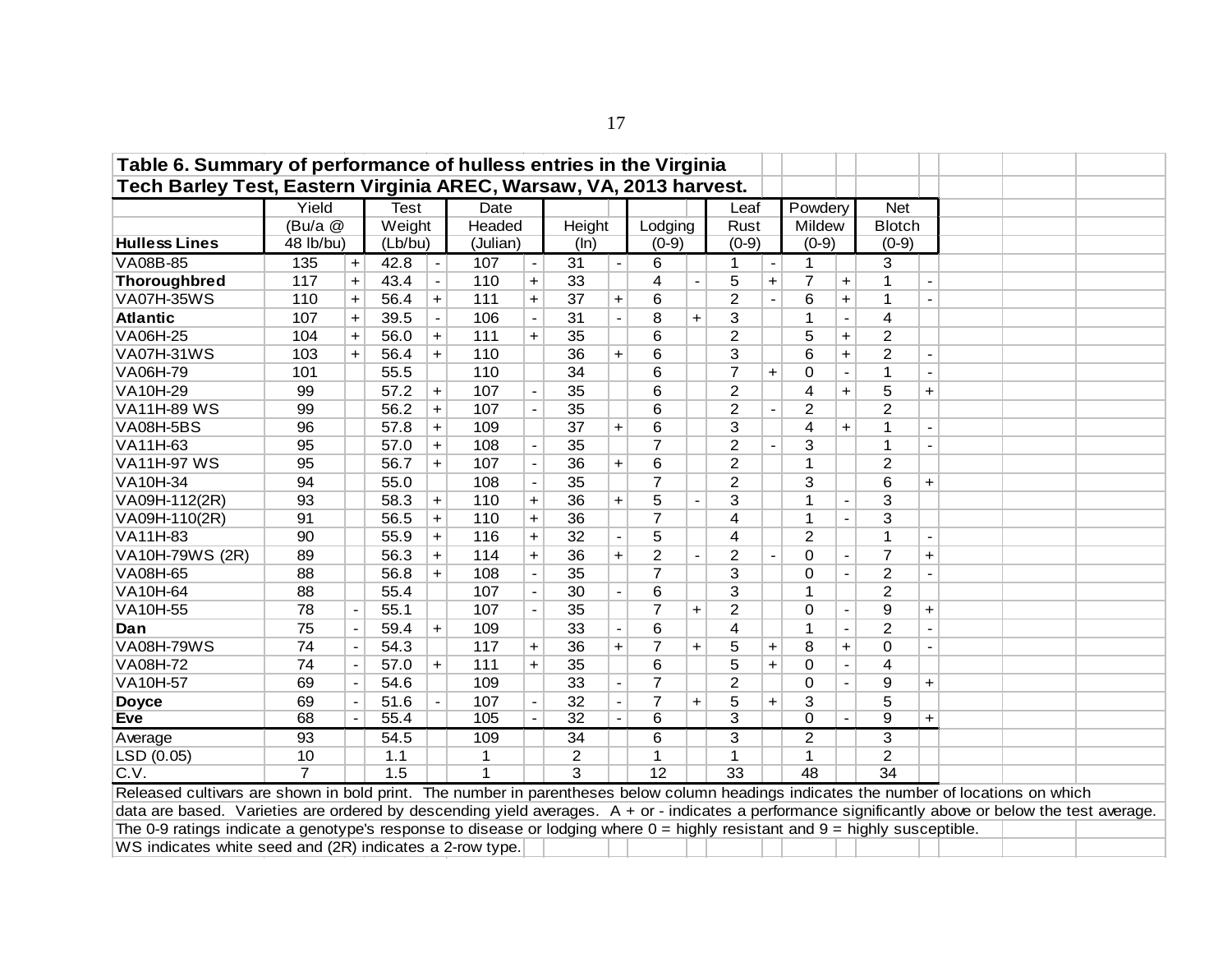| Table 7. Summary of performance of hulless entries in the Virginia                                                                   |                                                                                                                                                                                                |                          |             |                          |                         |                              |                         |                |                         |                          |  |  |  |  |
|--------------------------------------------------------------------------------------------------------------------------------------|------------------------------------------------------------------------------------------------------------------------------------------------------------------------------------------------|--------------------------|-------------|--------------------------|-------------------------|------------------------------|-------------------------|----------------|-------------------------|--------------------------|--|--|--|--|
| Tech Barley Test, Eastern Shore AREC, Painter, VA, 2013 harvest.                                                                     |                                                                                                                                                                                                |                          |             |                          |                         |                              |                         |                |                         |                          |  |  |  |  |
|                                                                                                                                      | Yield                                                                                                                                                                                          |                          | <b>Test</b> |                          |                         |                              | Leaf                    |                | Powdery                 |                          |  |  |  |  |
|                                                                                                                                      | (Bu/a @                                                                                                                                                                                        |                          | Weight      |                          | Lodging                 |                              | Rust                    |                | Mildew                  |                          |  |  |  |  |
| <b>Hulless Lines</b>                                                                                                                 | 48 lb/bu)                                                                                                                                                                                      |                          | (Lb/bu)     |                          | $(0-9)$                 |                              | $(0-9)$                 |                | $(0-9)$                 |                          |  |  |  |  |
| <b>Atlantic</b>                                                                                                                      | 98                                                                                                                                                                                             | $\ddot{}$                | 43.5        | $\overline{\phantom{a}}$ | 5                       |                              | 3                       |                | 1                       | $\blacksquare$           |  |  |  |  |
| VA08B-85                                                                                                                             | 93                                                                                                                                                                                             | $\ddot{}$                | 45.2        |                          | $\overline{4}$          |                              | 1                       | $\overline{a}$ | 1                       | $\blacksquare$           |  |  |  |  |
| VA10H-34                                                                                                                             | 82                                                                                                                                                                                             |                          | 56.3        | +                        | 3                       |                              | $\overline{4}$          |                | 3                       |                          |  |  |  |  |
| <b>Thoroughbred</b>                                                                                                                  | 81                                                                                                                                                                                             |                          | 44.1        | $\overline{a}$           | 3                       |                              | $6\phantom{1}6$         | $\ddot{}$      | $\overline{7}$          | $\ddot{}$                |  |  |  |  |
| <b>VA11H-89 WS</b>                                                                                                                   | 80                                                                                                                                                                                             |                          | 56.7        | $\ddot{}$                | 5                       | $\ddot{\phantom{1}}$         | $\overline{c}$          | $\overline{a}$ | $\mathbf{1}$            | $\blacksquare$           |  |  |  |  |
| Dan                                                                                                                                  | 80                                                                                                                                                                                             |                          | 58.9        | +                        | 4                       |                              | 3                       |                | 1                       |                          |  |  |  |  |
| VA10H-79WS (2R)                                                                                                                      | 79                                                                                                                                                                                             |                          | 57.9        | $\ddot{}$                | 3                       |                              | 6                       | $\ddot{}$      | 3                       |                          |  |  |  |  |
| <b>VA07H-31WS</b>                                                                                                                    | 77                                                                                                                                                                                             |                          | 56.4        | $\ddot{}$                | $\overline{\mathbf{4}}$ |                              | $\overline{\mathbf{4}}$ |                | 5                       | $\ddot{}$                |  |  |  |  |
| 5<br>$\overline{4}$<br>77<br>1<br>VA09H-110(2R)<br>57.0<br>$\ddot{}$<br>$\blacksquare$<br>3<br>3<br>VA10H-57<br>77<br>57.2<br>1<br>+ |                                                                                                                                                                                                |                          |             |                          |                         |                              |                         |                |                         |                          |  |  |  |  |
|                                                                                                                                      |                                                                                                                                                                                                |                          |             |                          |                         |                              |                         |                |                         |                          |  |  |  |  |
| <b>VA07H-35WS</b>                                                                                                                    | 77                                                                                                                                                                                             |                          | 56.4        | $\ddot{}$                | $\overline{\mathbf{4}}$ |                              | 5                       |                | $\overline{\mathbf{4}}$ | $\ddot{\phantom{1}}$     |  |  |  |  |
| <b>Doyce</b>                                                                                                                         | 75                                                                                                                                                                                             |                          | 51.5        | $\overline{\phantom{a}}$ | 5                       | $\ddot{}$                    | 6                       | +              | $\overline{c}$          |                          |  |  |  |  |
| VA11H-83                                                                                                                             | 75                                                                                                                                                                                             |                          | 55.3        |                          | 5                       | $\ddot{}$                    | $\overline{\mathbf{4}}$ |                | 3                       |                          |  |  |  |  |
| VA06H-25                                                                                                                             | 75                                                                                                                                                                                             |                          | 56.7        | $\ddag$                  | 3                       |                              | 5                       |                | 5                       | $\ddot{}$                |  |  |  |  |
| VA08H-65                                                                                                                             | 74                                                                                                                                                                                             |                          | 58.2        | $\ddot{\phantom{1}}$     | 5                       |                              | $\overline{\mathbf{4}}$ |                | 1                       |                          |  |  |  |  |
| VA11H-63                                                                                                                             | 73                                                                                                                                                                                             |                          | 58.0        | $\ddot{}$                | $\overline{\mathbf{4}}$ |                              | $\overline{2}$          |                | 1                       |                          |  |  |  |  |
| <b>VA11H-97 WS</b>                                                                                                                   | 73                                                                                                                                                                                             |                          | 56.6        | $\ddot{}$                | $\overline{4}$          |                              | $\overline{2}$          | $\overline{a}$ | 1                       | $\blacksquare$           |  |  |  |  |
| <b>VA08H-5BS</b>                                                                                                                     | 72                                                                                                                                                                                             |                          | 57.9        | +                        | $\overline{c}$          | $\qquad \qquad -$            | 3                       |                | 5                       | $+$                      |  |  |  |  |
| VA10H-64                                                                                                                             | 70                                                                                                                                                                                             |                          | 55.1        |                          | 4                       |                              | 4                       |                | $\overline{2}$          |                          |  |  |  |  |
| VA08H-72                                                                                                                             | 67                                                                                                                                                                                             |                          | 56.8        | $\ddot{}$                | $\overline{c}$          | $\overline{\phantom{a}}$     | 5                       |                | 1                       | $\overline{\phantom{a}}$ |  |  |  |  |
| VA09H-112(2R)                                                                                                                        | 66                                                                                                                                                                                             |                          | 57.8        | $\ddot{}$                | $\overline{2}$          | $\qquad \qquad \blacksquare$ | 5                       |                | 1                       |                          |  |  |  |  |
| VA10H-55                                                                                                                             | 64                                                                                                                                                                                             |                          | 57.4        | $\ddot{}$                | 5                       |                              | $\overline{2}$          |                | $\mathbf{1}$            |                          |  |  |  |  |
| VA06H-79                                                                                                                             | 63                                                                                                                                                                                             |                          | 56.8        | $\ddot{}$                | 3                       |                              | $\overline{7}$          | $\ddot{}$      | $\overline{2}$          |                          |  |  |  |  |
| VA10H-29                                                                                                                             | 62                                                                                                                                                                                             |                          | 57.6        | +                        | 5                       |                              | 3                       |                | $\overline{2}$          |                          |  |  |  |  |
| Eve                                                                                                                                  | 60                                                                                                                                                                                             | $\overline{\phantom{0}}$ | 57.1        | $+$                      | 4                       |                              | $\overline{\mathbf{4}}$ |                | $\overline{c}$          |                          |  |  |  |  |
| <b>VA08H-79WS</b>                                                                                                                    | 56                                                                                                                                                                                             | $\frac{1}{2}$            | 54.8        |                          | $\overline{\mathbf{4}}$ |                              | 7                       | $\ddot{}$      | 8                       | $\ddot{}$                |  |  |  |  |
|                                                                                                                                      |                                                                                                                                                                                                |                          |             |                          |                         |                              |                         |                |                         |                          |  |  |  |  |
| Average                                                                                                                              | 74                                                                                                                                                                                             |                          | 55.3        |                          | 4                       |                              | 4                       |                | $\overline{2}$          |                          |  |  |  |  |
| LSD (0.05)                                                                                                                           | 13                                                                                                                                                                                             |                          | 0.9         |                          | 1                       |                              | 1                       |                | 1                       |                          |  |  |  |  |
| C.V.                                                                                                                                 | 11                                                                                                                                                                                             |                          | 1.1         |                          | 21                      |                              | 24                      |                | 38                      |                          |  |  |  |  |
|                                                                                                                                      |                                                                                                                                                                                                |                          |             |                          |                         |                              |                         |                |                         |                          |  |  |  |  |
|                                                                                                                                      | Released cultivars are shown in bold print. Varieties are ordered by descending yield averages.<br>A plus or minus sign indicates a performance significantly above or below the test average. |                          |             |                          |                         |                              |                         |                |                         |                          |  |  |  |  |
| The 0-9 ratings indicate a genotype's response to disease or lodging where $0 =$ highly                                              |                                                                                                                                                                                                |                          |             |                          |                         |                              |                         |                |                         |                          |  |  |  |  |
|                                                                                                                                      | resistant and $9 =$ highly susceptible.<br>WS indicates white seed and (2R) indicates a 2-row type.                                                                                            |                          |             |                          |                         |                              |                         |                |                         |                          |  |  |  |  |
|                                                                                                                                      |                                                                                                                                                                                                |                          |             |                          |                         |                              |                         |                |                         |                          |  |  |  |  |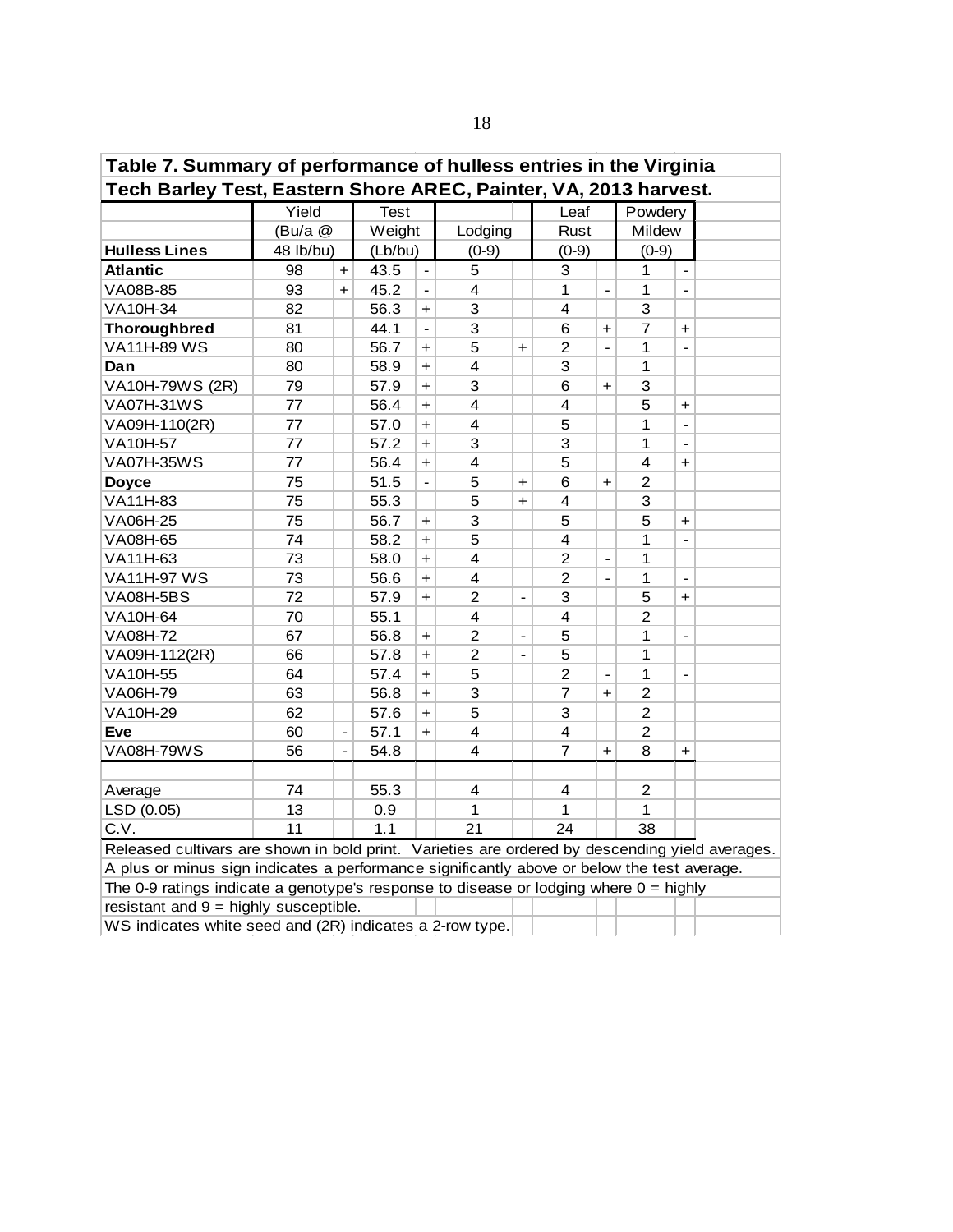| Table 8. Summary of performance of hulless entries in the Virginia                                                                            |                                                                                                                                                                                        |                |             |                              |        |                      |         |     |  |  |  |  |  |  |
|-----------------------------------------------------------------------------------------------------------------------------------------------|----------------------------------------------------------------------------------------------------------------------------------------------------------------------------------------|----------------|-------------|------------------------------|--------|----------------------|---------|-----|--|--|--|--|--|--|
| Tech Barley Test, Northern Piedmont Center, Orange, VA, 2013 harvest.                                                                         |                                                                                                                                                                                        |                |             |                              |        |                      |         |     |  |  |  |  |  |  |
|                                                                                                                                               | Yield                                                                                                                                                                                  |                | <b>Test</b> |                              |        |                      |         |     |  |  |  |  |  |  |
|                                                                                                                                               | (Bu/a @                                                                                                                                                                                |                | Weight      |                              | Height |                      | Lodging |     |  |  |  |  |  |  |
| <b>Hulless Lines</b>                                                                                                                          | 48 lb/bu)                                                                                                                                                                              |                | (Lb/bu)     |                              | (ln)   |                      | $(0-9)$ |     |  |  |  |  |  |  |
| VA11H-83                                                                                                                                      | 92                                                                                                                                                                                     | $\ddot{}$      | 56.3        |                              | 31.750 |                      | 0.000   |     |  |  |  |  |  |  |
| VA08B-85                                                                                                                                      | 88                                                                                                                                                                                     | $\ddot{}$      | 46.9        | $\qquad \qquad \blacksquare$ | 31.500 |                      | 2.250   | $+$ |  |  |  |  |  |  |
| VA08H-72                                                                                                                                      | 88                                                                                                                                                                                     | $\ddot{}$      | 58.3        | $\ddot{}$                    | 34.000 |                      | 0.000   |     |  |  |  |  |  |  |
| VA10H-34                                                                                                                                      | 86                                                                                                                                                                                     | $\ddot{}$      | 57.3        |                              | 33.000 |                      | 0.000   |     |  |  |  |  |  |  |
| VA08H-65                                                                                                                                      | 85                                                                                                                                                                                     | $+$            | 58.9        | $\ddot{}$                    | 31.250 |                      | 0.000   |     |  |  |  |  |  |  |
| VA11H-63                                                                                                                                      | 84                                                                                                                                                                                     |                | 58.6        | $\ddot{}$                    | 34.750 | +                    | 0.000   |     |  |  |  |  |  |  |
| <b>Thoroughbred</b>                                                                                                                           | 82                                                                                                                                                                                     |                | 46.0        | $\blacksquare$               | 29.750 | $\overline{a}$       | 0.000   |     |  |  |  |  |  |  |
| Dan                                                                                                                                           | 80                                                                                                                                                                                     |                | 58.8        | $+$                          | 33.750 |                      | 0.000   |     |  |  |  |  |  |  |
| 79<br>VA10H-57<br>58.3<br>32.500<br>0.500<br>+<br>1.250<br><b>Doyce</b><br>79<br>56.0<br>31.250<br>76<br>1.000<br>57.6<br>32.500<br>$\ddot{}$ |                                                                                                                                                                                        |                |             |                              |        |                      |         |     |  |  |  |  |  |  |
| 57.1<br>0.000<br>75<br>35.000<br>+                                                                                                            |                                                                                                                                                                                        |                |             |                              |        |                      |         |     |  |  |  |  |  |  |
| <b>VA11H-97 WS</b>                                                                                                                            |                                                                                                                                                                                        |                |             |                              |        |                      |         |     |  |  |  |  |  |  |
| VA10H-55                                                                                                                                      |                                                                                                                                                                                        |                |             |                              |        |                      |         |     |  |  |  |  |  |  |
| <b>VA07H-31WS</b>                                                                                                                             | 75                                                                                                                                                                                     |                | 58.2        | $\ddot{}$                    | 34.500 | $\ddot{\phantom{1}}$ | 0.000   |     |  |  |  |  |  |  |
| <b>Eve</b>                                                                                                                                    | 74                                                                                                                                                                                     |                | 58.0        | $\ddot{}$                    | 30.500 | $\frac{1}{2}$        | 0.000   |     |  |  |  |  |  |  |
| <b>VA08H-79WS</b>                                                                                                                             | 72                                                                                                                                                                                     |                | 56.7        |                              | 32.000 |                      | 0.750   |     |  |  |  |  |  |  |
| VA10H-79WS (2R)                                                                                                                               | 72                                                                                                                                                                                     |                | 58.7        | $\ddot{}$                    | 35.750 | $\ddot{}$            | 0.000   |     |  |  |  |  |  |  |
| VA09H-110(2R)                                                                                                                                 | 72                                                                                                                                                                                     |                | 55.5        |                              | 32.750 |                      | 0.000   |     |  |  |  |  |  |  |
| VA09H-112(2R)                                                                                                                                 | 69                                                                                                                                                                                     |                | 58.3        | +                            | 31.750 |                      | 0.000   |     |  |  |  |  |  |  |
| VA06H-25                                                                                                                                      | 68                                                                                                                                                                                     |                | 57.7        | $+$                          | 32.500 |                      | 0.000   |     |  |  |  |  |  |  |
| <b>Atlantic</b>                                                                                                                               | 67                                                                                                                                                                                     |                | 46.7        | $\blacksquare$               | 28.750 | $\blacksquare$       | 4.250   | $+$ |  |  |  |  |  |  |
| VA10H-64                                                                                                                                      | 67                                                                                                                                                                                     |                | 57.6        | $\ddot{}$                    | 29.000 |                      | 0.000   |     |  |  |  |  |  |  |
| <b>VA11H-89 WS</b>                                                                                                                            | 66                                                                                                                                                                                     |                | 58.0        | $+$                          | 31.750 |                      | 0.500   |     |  |  |  |  |  |  |
| VA06H-79                                                                                                                                      | 66                                                                                                                                                                                     |                | 55.7        |                              | 32.000 |                      | 0.000   |     |  |  |  |  |  |  |
| <b>VA08H-5BS</b>                                                                                                                              | 65                                                                                                                                                                                     | $\overline{a}$ | 57.1        |                              | 34.250 |                      | 0.000   |     |  |  |  |  |  |  |
| VA10H-29                                                                                                                                      | 65                                                                                                                                                                                     | -              | 56.1        |                              | 32.250 |                      | 0.000   |     |  |  |  |  |  |  |
| <b>VA07H-35WS</b>                                                                                                                             | 62                                                                                                                                                                                     |                | 58.2        | $\ddot{}$                    | 34.250 |                      | 0.000   |     |  |  |  |  |  |  |
|                                                                                                                                               |                                                                                                                                                                                        |                |             |                              |        |                      |         |     |  |  |  |  |  |  |
| Average                                                                                                                                       | 75                                                                                                                                                                                     |                | 56.2        |                              | 32.423 |                      | 0.404   |     |  |  |  |  |  |  |
| LSD (0.05)                                                                                                                                    | 10                                                                                                                                                                                     |                | 1.1         |                              | 1.858  |                      | 1.220   |     |  |  |  |  |  |  |
| C.V.                                                                                                                                          | 8                                                                                                                                                                                      |                | 1.3         |                              | 4.067  |                      | 214.480 |     |  |  |  |  |  |  |
| Released cultivars are shown in bold print. Varieties are ordered by descending yield averages.                                               |                                                                                                                                                                                        |                |             |                              |        |                      |         |     |  |  |  |  |  |  |
|                                                                                                                                               |                                                                                                                                                                                        |                |             |                              |        |                      |         |     |  |  |  |  |  |  |
|                                                                                                                                               | A plus or minus sign indicates a performance significantly above or below the test average.<br>The 0-9 ratings indicate a genotype's response to disease or lodging where $0 =$ highly |                |             |                              |        |                      |         |     |  |  |  |  |  |  |
|                                                                                                                                               | resistant and $9 =$ highly susceptible.                                                                                                                                                |                |             |                              |        |                      |         |     |  |  |  |  |  |  |
| WS indicates white seed and (2R) indicates a 2-row type.                                                                                      |                                                                                                                                                                                        |                |             |                              |        |                      |         |     |  |  |  |  |  |  |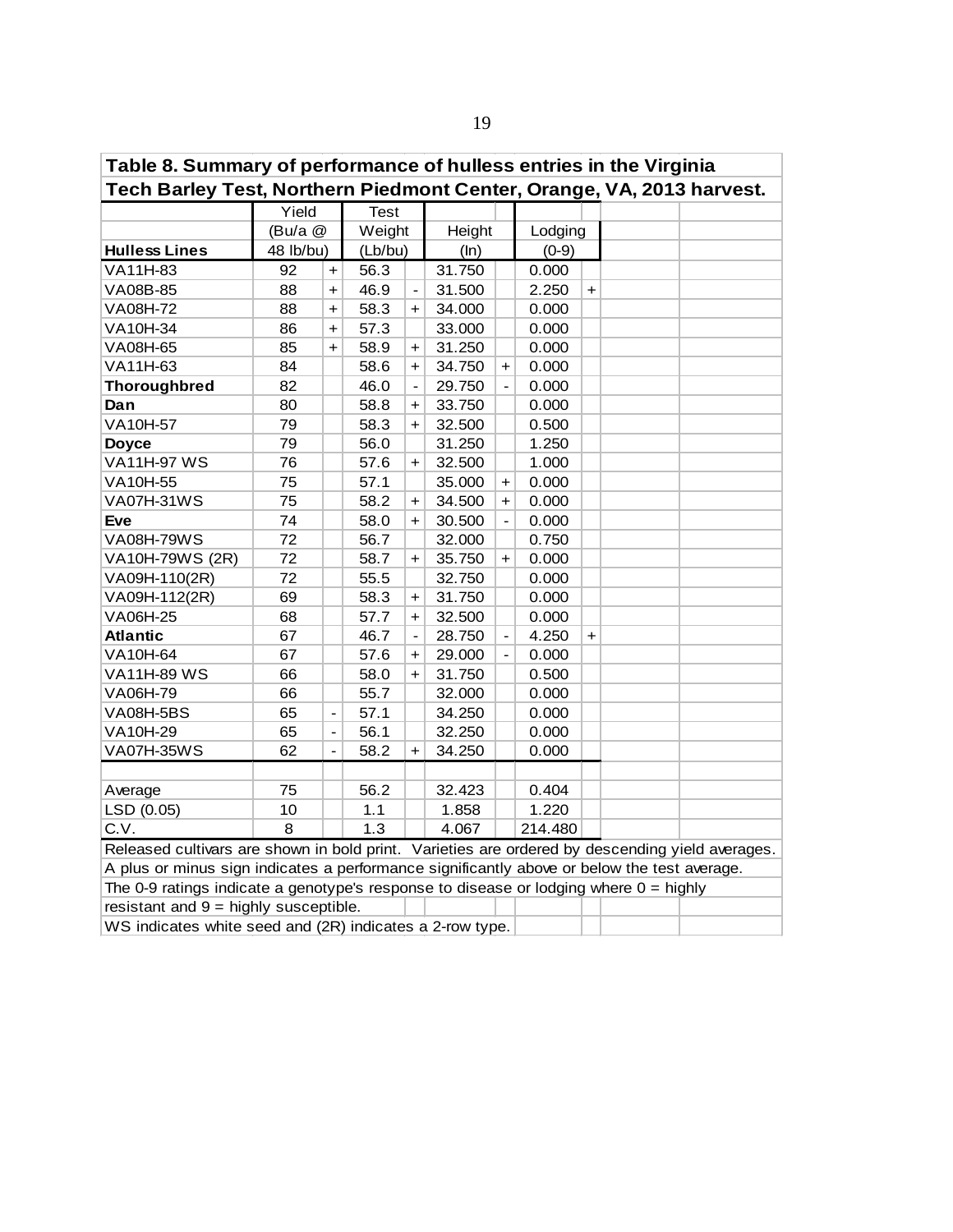| Table 9. Summary of performance of hulless entries in the Virginia                                                                                  |                                                                                                                                                                                                                                                                                                                                                                                                            |                |             |                |                |           |                |                          |                 |           |                 |                          |                |           |          |           |  |  |
|-----------------------------------------------------------------------------------------------------------------------------------------------------|------------------------------------------------------------------------------------------------------------------------------------------------------------------------------------------------------------------------------------------------------------------------------------------------------------------------------------------------------------------------------------------------------------|----------------|-------------|----------------|----------------|-----------|----------------|--------------------------|-----------------|-----------|-----------------|--------------------------|----------------|-----------|----------|-----------|--|--|
| Tech Barley Test, Kentland Farm, Blacksburg, VA, 2013 harvest.                                                                                      |                                                                                                                                                                                                                                                                                                                                                                                                            |                |             |                |                |           |                |                          |                 |           |                 |                          |                |           |          |           |  |  |
|                                                                                                                                                     | Yield                                                                                                                                                                                                                                                                                                                                                                                                      |                | <b>Test</b> |                | Date           |           |                |                          |                 |           | Leaf            |                          | Early          |           | Winter   |           |  |  |
|                                                                                                                                                     | (Bu/a @                                                                                                                                                                                                                                                                                                                                                                                                    |                | Weight      |                | Headed         |           | Height         |                          | Lodging         |           | Rust            |                          | Lodging        |           | Survival |           |  |  |
| <b>Hulless Lines</b>                                                                                                                                | 48 lb/bu)                                                                                                                                                                                                                                                                                                                                                                                                  |                | (Lb/bu)     |                | (Julian)       |           | (ln)           |                          | $(0-9)$         |           | $(0-9)$         |                          | $(0-9)$        |           | (%)      |           |  |  |
| VA08B-85                                                                                                                                            | 126                                                                                                                                                                                                                                                                                                                                                                                                        | $\ddot{}$      | 44.1        | $\blacksquare$ | 115            |           | 31             | $\overline{\phantom{a}}$ | 8               | $\ddot{}$ | 1               | $\blacksquare$           | 7              | $\ddot{}$ | 100      | $\ddot{}$ |  |  |
| <b>Thoroughbred</b>                                                                                                                                 | 114                                                                                                                                                                                                                                                                                                                                                                                                        | $+$            | 41.9        |                | 122            | $+$       | 36             |                          | 7               |           | 8               | $\ddot{}$                |                |           | 86       |           |  |  |
| <b>VA08H-5BS</b>                                                                                                                                    | 112                                                                                                                                                                                                                                                                                                                                                                                                        |                | 57.7        | $\ddot{}$      | 120            |           | 38             | $\ddot{}$                | 4               |           | 5               |                          | 0              |           | 90       |           |  |  |
| <b>VA07H-31WS</b>                                                                                                                                   | 112                                                                                                                                                                                                                                                                                                                                                                                                        |                | 56.5        | $+$            | 120            |           | 36             |                          | 6               |           | 5               |                          | 1              |           | 90       |           |  |  |
| <b>VA11H-89 WS</b>                                                                                                                                  | 110                                                                                                                                                                                                                                                                                                                                                                                                        |                | 54.6        |                | $115$          |           | 35             |                          | 5               |           | $\overline{2}$  | $\overline{\phantom{a}}$ | $\overline{2}$ |           | 91       |           |  |  |
| <b>Atlantic</b>                                                                                                                                     | 109                                                                                                                                                                                                                                                                                                                                                                                                        |                | 41.4        |                | 112            |           | 31             | $\overline{\phantom{a}}$ | 9               | $\ddot{}$ | 6               |                          | 6              | $\ddot{}$ | 100      | $\ddot{}$ |  |  |
| VA10H-55                                                                                                                                            | 108                                                                                                                                                                                                                                                                                                                                                                                                        |                | 56.6        | $\ddag$        | 119            |           | 38             | $\ddot{}$                | 5               |           | $\overline{2}$  | $\overline{\phantom{a}}$ | $\mathbf{1}$   |           | 81       |           |  |  |
| VA10H-34                                                                                                                                            | 120<br>$\overline{2}$<br>$\overline{2}$<br>108<br>57.3<br>34<br>5<br>90<br>$\blacksquare$<br>$\ddot{}$<br>56.3<br>121<br>9<br>107<br>36<br>6<br>$\overline{2}$<br>90<br>$\ddot{}$<br>$\ddot{}$<br>56.6<br>114<br>36<br>5<br>3<br>$\Omega$<br>97<br>106<br>$\ddot{}$<br>$\blacksquare$<br>$\ddot{}$<br>119<br>5<br>$\overline{2}$<br>105<br>57.7<br>35<br>$\mathbf{1}$<br>85<br>$\ddot{}$<br>$\blacksquare$ |                |             |                |                |           |                |                          |                 |           |                 |                          |                |           |          |           |  |  |
| VA06H-79                                                                                                                                            | 122<br>103<br>56.0<br>36<br>$\overline{7}$<br>3<br>6<br>88<br>$+$<br>35<br>$\overline{c}$<br>102<br>57.1<br>119<br>4<br>86<br>0<br>$\ddot{}$<br>$\overline{\phantom{a}}$                                                                                                                                                                                                                                   |                |             |                |                |           |                |                          |                 |           |                 |                          |                |           |          |           |  |  |
| <b>VA11H-97 WS</b>                                                                                                                                  | $\overline{2}$<br>102<br>55.6<br>118<br>31<br>5<br>$\Omega$<br>85                                                                                                                                                                                                                                                                                                                                          |                |             |                |                |           |                |                          |                 |           |                 |                          |                |           |          |           |  |  |
| VA10H-29                                                                                                                                            |                                                                                                                                                                                                                                                                                                                                                                                                            |                |             |                |                |           |                |                          |                 |           |                 |                          |                |           |          |           |  |  |
| <b>VA06H-25</b>                                                                                                                                     |                                                                                                                                                                                                                                                                                                                                                                                                            |                |             |                |                |           |                |                          |                 |           |                 |                          |                |           |          |           |  |  |
| VA11H-63                                                                                                                                            |                                                                                                                                                                                                                                                                                                                                                                                                            |                |             |                |                |           |                |                          |                 |           |                 |                          |                |           |          |           |  |  |
| VA10H-64                                                                                                                                            |                                                                                                                                                                                                                                                                                                                                                                                                            |                |             |                |                |           |                |                          |                 |           |                 |                          |                |           |          |           |  |  |
| VA09H-110(2R)                                                                                                                                       | 100                                                                                                                                                                                                                                                                                                                                                                                                        |                | 57.3        | $\ddot{}$      | 122            | $+$       | 39             | $\ddot{}$                | 5               |           | 6               |                          | $\overline{2}$ |           | 81       |           |  |  |
| VA08H-65                                                                                                                                            | 99                                                                                                                                                                                                                                                                                                                                                                                                         |                | 57.4        | $\ddot{}$      | 120            |           | 34             |                          | 5               |           | 5               |                          | 1              |           | 91       |           |  |  |
| <b>VA07H-35WS</b>                                                                                                                                   | 99                                                                                                                                                                                                                                                                                                                                                                                                         |                | 56.4        | $\ddot{}$      | 121            |           | 35             |                          | $\overline{7}$  | $\ddot{}$ | $6\phantom{1}6$ |                          | $\overline{2}$ |           | 86       |           |  |  |
| VA10H-57                                                                                                                                            | 99                                                                                                                                                                                                                                                                                                                                                                                                         |                | 57.0        | $\ddot{}$      | 121            |           | 37             |                          | 3               |           | 3               | $\overline{\phantom{a}}$ | 1              |           | 81       |           |  |  |
| VA09H-112(2R)                                                                                                                                       | 96                                                                                                                                                                                                                                                                                                                                                                                                         |                | 58.2        | $\ddag$        | 122            | $\ddot{}$ | 39             | $\ddot{}$                | 5               |           | 6               |                          | 3              |           | 92       |           |  |  |
| VA10H-79WS (2R)                                                                                                                                     | 95                                                                                                                                                                                                                                                                                                                                                                                                         |                | 57.3        | $\ddot{}$      | 123            | $\ddot{}$ | 38             | $\ddot{}$                | 6               |           | 7               | +                        | 3              |           | 94       |           |  |  |
| Dan                                                                                                                                                 | 93                                                                                                                                                                                                                                                                                                                                                                                                         |                | 57.8        | $\ddot{}$      | 121            |           | 32             |                          | 3               |           | 4               |                          | $\overline{0}$ |           | 95       |           |  |  |
| <b>Eve</b>                                                                                                                                          | 91                                                                                                                                                                                                                                                                                                                                                                                                         |                | 54.7        |                | 113            |           | 32             |                          | 8               | $\ddot{}$ | $\overline{7}$  | $\ddot{}$                | 3              |           | 97       | $\ddot{}$ |  |  |
| <b>Doyce</b>                                                                                                                                        | 86                                                                                                                                                                                                                                                                                                                                                                                                         |                | 52.9        |                | 119            |           | 34             |                          | 7               |           | $\overline{7}$  | $\ddot{}$                | 4              |           | 90       |           |  |  |
| <b>VA08H-72</b>                                                                                                                                     | 84                                                                                                                                                                                                                                                                                                                                                                                                         | $\blacksquare$ | 56.0        |                | 120            |           | 36             |                          | 5               |           | 8               | $\ddot{}$                | $\mathbf 1$    |           | 100      | $+$       |  |  |
| <b>VA11H-83</b>                                                                                                                                     | 83                                                                                                                                                                                                                                                                                                                                                                                                         | $\blacksquare$ | 53.8        |                | 125            | $\ddot{}$ | 34             |                          | 6               |           | 6               | $\ddot{}$                | 3              |           | 92       |           |  |  |
| <b>VA08H-79WS</b>                                                                                                                                   | 76                                                                                                                                                                                                                                                                                                                                                                                                         |                | 53.4        |                | 124            | $+$       | 36             |                          | 8               | $\ddot{}$ | 9               | $\ddot{}$                | 1              |           | 95       |           |  |  |
| Average                                                                                                                                             | 101                                                                                                                                                                                                                                                                                                                                                                                                        |                | 54.7        |                | 119            |           | 35             |                          | 5               |           | 5               |                          | $\overline{2}$ |           | 90       |           |  |  |
| LSD (0.05)                                                                                                                                          | 12                                                                                                                                                                                                                                                                                                                                                                                                         |                | 1.5         |                | 1              |           | $\overline{2}$ |                          | $\overline{2}$  |           | 1               |                          | $\overline{2}$ |           | 6        |           |  |  |
| C.V.                                                                                                                                                | $\overline{8}$                                                                                                                                                                                                                                                                                                                                                                                             |                | 1.9         |                | $\overline{1}$ |           | $\overline{4}$ |                          | $\overline{22}$ |           | 14              |                          | 79             |           | 5        |           |  |  |
| Released cultivars are shown in bold print. The number in parentheses below column headings indicates the number of locations on which              |                                                                                                                                                                                                                                                                                                                                                                                                            |                |             |                |                |           |                |                          |                 |           |                 |                          |                |           |          |           |  |  |
| data are based. Varieties are ordered by descending yield averages. A + or - indicates a performance significantly above or below the test average. |                                                                                                                                                                                                                                                                                                                                                                                                            |                |             |                |                |           |                |                          |                 |           |                 |                          |                |           |          |           |  |  |
| The 0-9 ratings indicate a genotype's response to disease or lodging where $0 =$ highly resistant and $9 =$ highly susceptible.                     |                                                                                                                                                                                                                                                                                                                                                                                                            |                |             |                |                |           |                |                          |                 |           |                 |                          |                |           |          |           |  |  |
| WS indicates white seed and (2R) indicates a 2-row type.                                                                                            |                                                                                                                                                                                                                                                                                                                                                                                                            |                |             |                |                |           |                |                          |                 |           |                 |                          |                |           |          |           |  |  |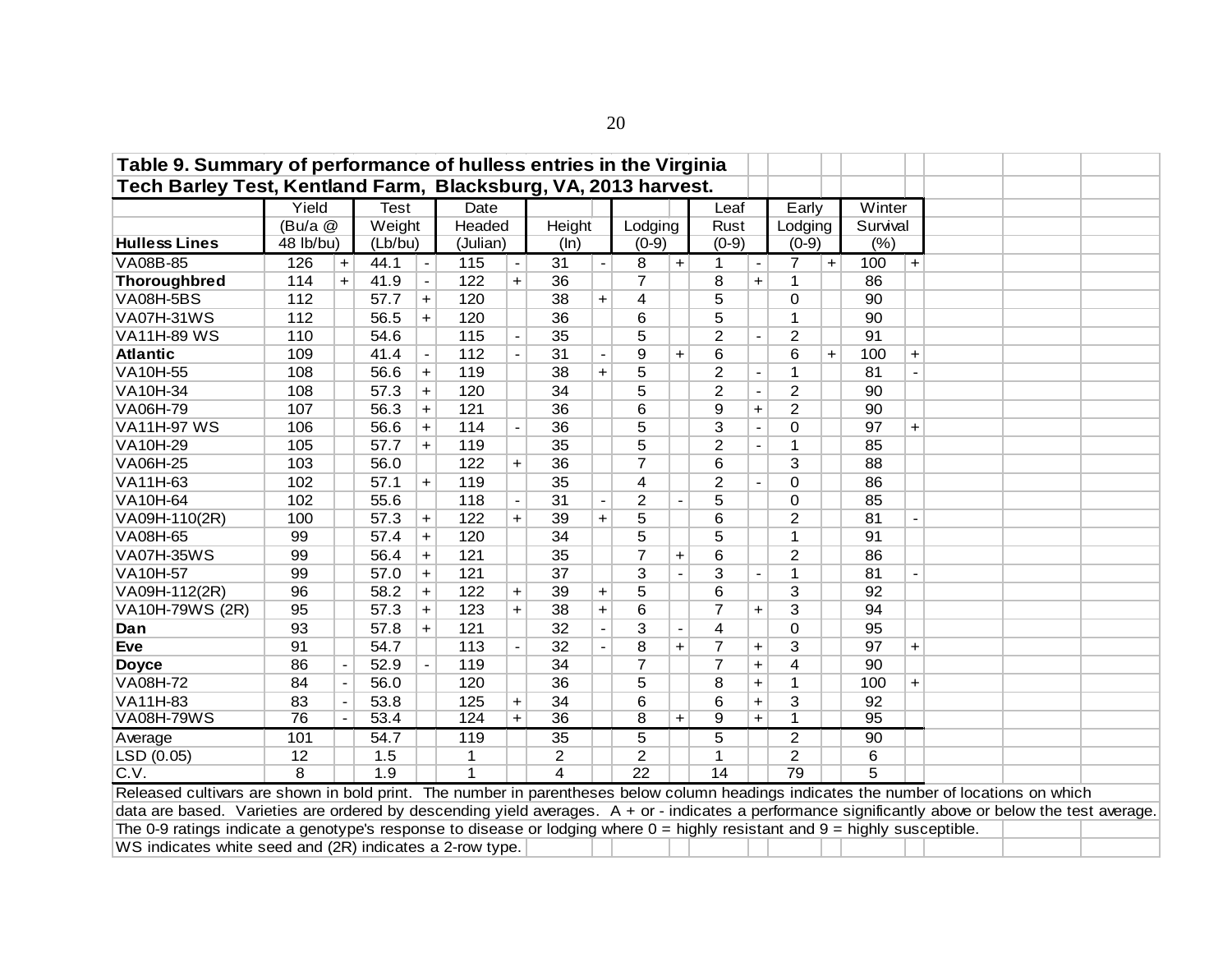| Table 10. Summary of performance of barley entries in the Virginia Tech Barley Test, 2013 harvest. |           |           |                  |                          |                  |                |                 |                |                  |                |                  |                              |                  |                          |                  |                          |                |                          |          |           |           |
|----------------------------------------------------------------------------------------------------|-----------|-----------|------------------|--------------------------|------------------|----------------|-----------------|----------------|------------------|----------------|------------------|------------------------------|------------------|--------------------------|------------------|--------------------------|----------------|--------------------------|----------|-----------|-----------|
|                                                                                                    | Yield     |           | <b>Test</b>      |                          | Date             |                |                 |                |                  |                | Leaf             |                              | <b>Net</b>       |                          | Powdery          |                          | Early          |                          | Winter   |           |           |
|                                                                                                    | (Bu/a @   |           | Weight           |                          | Headed           |                | Height          |                | Lodging          |                | Rust             |                              | <b>Blotch</b>    |                          | Mildew           |                          | Lodging        |                          | Survival |           |           |
| <b>Barley Lines</b>                                                                                | 48 lb/bu) |           | (Lb/bu)          |                          | (Julian)         |                | (ln)            |                | $(0-9)$          |                | $(0-9)$          |                              | $(0-9)$          |                          | $(0-9)$          |                          | $(0-9)$        |                          | (%)      |           | Awns      |
|                                                                                                    | (5)       |           | $\overline{(5)}$ |                          | $\overline{(2)}$ |                | (3)             |                | $\overline{(5)}$ |                | $\overline{(3)}$ |                              | $\overline{(2)}$ |                          | $\overline{(3)}$ |                          | (1)            |                          | (1)      |           |           |
| VA11B-143                                                                                          | 119       | $\ddot{}$ | 45.6             | $\ddot{}$                | 114              |                | 34              | $\ddot{}$      | 3                | $\overline{a}$ | 1                | $\overline{\phantom{0}}$     | 1                | $\overline{\phantom{a}}$ | $\overline{2}$   |                          | 5              |                          | 90       |           | LA        |
| VA11B-140                                                                                          | 115       | $\ddot{}$ | 46.4             | $\ddot{}$                | 113              |                | 37              | $\ddot{}$      | $\overline{3}$   |                | $\overline{2}$   | $\blacksquare$               | 1                |                          | $\overline{2}$   | $\ddot{}$                | $\overline{3}$ |                          | 86       |           | LA        |
| VA11B-141                                                                                          | 115       | $\ddot{}$ | 46.0             | $+$                      | 116              | $+$            | 36              | $+$            | $\overline{3}$   |                | $\overline{2}$   | $\blacksquare$               | $\mathbf{1}$     | $\overline{\phantom{a}}$ | 1                |                          | $\mathbf 0$    | $\blacksquare$           | 92       |           | LA        |
| VA08B-85                                                                                           | 115       | $\ddot{}$ | 46.3             | $+$                      | 112              | $\blacksquare$ | 31              | $\blacksquare$ | $\overline{4}$   |                | $\mathbf{1}$     | $\blacksquare$               | $\overline{2}$   |                          | $\mathbf{1}$     |                          | 8              | $+$                      | 100      | $+$       | <b>SA</b> |
| VA08B-108                                                                                          | 114       | $\ddot{}$ | 45.0             |                          | 112              |                | 30              |                | $\overline{4}$   |                | $\overline{2}$   | $\overline{\phantom{a}}$     | $\overline{3}$   |                          | 1                | $\overline{\phantom{a}}$ | $\overline{7}$ |                          | 97       |           | <b>SA</b> |
| VA10B-43                                                                                           | 114       | $\ddot{}$ | 45.1             |                          | 117              | $+$            | 33              |                | $\overline{3}$   |                | $\mathbf{1}$     |                              | $\mathbf 1$      | $\overline{a}$           | $\mathbf{1}$     |                          | 5              |                          | 90       |           | <b>SA</b> |
| VA11B-102                                                                                          | 113       | $\ddot{}$ | 43.8             |                          | 116              | $+$            | 35              | $\ddot{}$      | $\overline{4}$   |                | $\overline{c}$   |                              | 1                |                          | $\mathbf{1}$     |                          | 6              |                          | 99       | $+$       | LA        |
| VA09B-35                                                                                           | 113       | $\ddot{}$ | 45.8             | $\ddot{}$                | 112              |                | $\overline{32}$ |                | 4                |                | 4                | $\ddot{}$                    | $\mathbf 0$      |                          | $\overline{2}$   |                          | $\overline{2}$ | $\overline{\phantom{a}}$ | 96       |           | LA        |
| <b>VA12B-7</b>                                                                                     | 111       | $\ddot{}$ | 46.2             | $\ddot{}$                | 116              | $\ddot{}$      | 33              |                | $\overline{2}$   |                | $\overline{7}$   | $\ddot{}$                    | $\overline{2}$   |                          | $\overline{2}$   | $+$                      | $\overline{2}$ |                          | 91       |           | LA        |
| VA11B-134                                                                                          | 110       | $\ddot{}$ | 44.2             |                          | 113              |                | 34              | $\ddot{}$      | 4                |                | 1                |                              | 3                |                          | $\mathbf{1}$     |                          | 4              |                          | 89       |           | LA        |
| VA11B-130                                                                                          | 110       | $\ddot{}$ | 46.5             | $\ddot{}$                | 113              |                | 35              | $\ddot{}$      | 4                |                | $\overline{c}$   |                              | $\overline{2}$   |                          | $\mathbf{1}$     |                          | $\overline{7}$ |                          | 92       |           | LA        |
| <b>VA11B-10</b>                                                                                    | 110       | $\ddot{}$ | 44.7             |                          | 116              | $\ddot{}$      | 31              |                | 4                |                | $\overline{c}$   |                              | $\mathbf 0$      | $\blacksquare$           | $\mathbf{1}$     |                          | 6              |                          | 89       |           | <b>SA</b> |
| VA11B-126                                                                                          | 110       | $\ddot{}$ | 45.1             |                          | 113              | $\blacksquare$ | 32              |                | 4                |                | 1                | $\blacksquare$               | $\overline{2}$   |                          | $\mathbf 1$      |                          | 4              |                          | 99       | $\ddot{}$ | LA        |
| <b>VA10B-3</b>                                                                                     | 110       | $\ddot{}$ | 45.3             | $\ddot{}$                | 117              | $+$            | 29              |                | 5                | $+$            | 1                |                              | 4                | $\ddot{}$                | $\mathbf{1}$     |                          | $\overline{7}$ |                          | 90       |           | <b>SA</b> |
| VA11B-56                                                                                           | 110       | $+$       | 44.5             |                          | 117              | $+$            | 33              |                | $\overline{3}$   |                | $\overline{2}$   |                              | 3                | $\ddot{}$                | $\mathbf{1}$     |                          | 1              | $\mathbf{r}$             | 91       |           | LA        |
| <b>VA11B-4</b>                                                                                     | 110       | $+$       | 45.4             | $+$                      | 115              | $+$            | 30              | $\sim$         | $\overline{4}$   |                | $\overline{2}$   |                              | 1                |                          | $\mathbf{1}$     |                          | $\overline{7}$ |                          | 88       |           | <b>SA</b> |
| VA11B-55                                                                                           | 108       |           | 45.3             | $+$                      | 117              | $+$            | 32              |                | $\overline{2}$   | $\overline{a}$ | $\overline{2}$   | $\blacksquare$               | 4                | $+$                      | $\overline{2}$   | $+$                      | 0              | $\blacksquare$           | 91       |           | LA        |
| <b>VA11B-87</b>                                                                                    | 108       |           | 42.4             |                          | 114              |                | $\overline{31}$ |                | 3                |                | 1                | $\blacksquare$               | 1                | $\blacksquare$           | 1                | $\blacksquare$           | $\overline{7}$ |                          | 89       |           | <b>SA</b> |
| VA11B-15                                                                                           | 107       |           | 45.1             |                          | 111              | $\blacksquare$ | 31              |                | 4                |                | $\overline{2}$   |                              | 1                | $\blacksquare$           | $\mathbf 1$      |                          | 8              | $+$                      | 95       |           | <b>SA</b> |
| VA10B-20                                                                                           | 107       |           | 45.1             |                          | 111              |                | 31              |                | 4                |                | 1                | $\overline{\phantom{a}}$     | 3                | $+$                      | 1                | $\blacksquare$           | 6              |                          | 94       |           | <b>SA</b> |
| <b>Thoroughbred</b>                                                                                | 106       |           | 44.2             |                          | 118              | $\ddot{}$      | 33              |                | 3                |                | 6                | $\ddot{}$                    | $\overline{c}$   |                          | 6                | $+$                      | 3              |                          | 94       |           | LA        |
| <b>VA11B-71</b>                                                                                    | 106       |           | 44.6             |                          | 113              |                | 31              |                | 3                |                | 1                | $\overline{\phantom{a}}$     | 3                |                          | 3                | $+$                      | $\overline{7}$ |                          | 90       |           | <b>SA</b> |
| VA08B-109                                                                                          | 106       |           | 44.7             |                          | 113              |                | 30              |                | 4                |                | 1                |                              | 1                |                          | 1                |                          | $\overline{7}$ | $\ddot{}$                | 91       |           | <b>SA</b> |
| VA11B-30                                                                                           | 106       |           | 45.0             |                          | 113              |                | 30              |                | 3                |                | 1                | $\overline{\phantom{a}}$     | $\overline{2}$   |                          | 1                |                          | 4              |                          | 92       |           | <b>SA</b> |
| VA11B-133                                                                                          | 106       |           | 45.8             | $\ddot{}$                | 114              |                | 37              | $\ddot{}$      | 3                |                | $\overline{2}$   |                              | 1                |                          | 1                |                          | $\overline{2}$ |                          | 86       |           | LA        |
| VA11B-29                                                                                           | 105       |           | 43.9             |                          | 113              |                | 29              |                | 3                |                | 1                | $\qquad \qquad \blacksquare$ | $\overline{c}$   |                          | $\Omega$         |                          | 5              |                          | 92       |           | <b>SA</b> |
| VA11B-165                                                                                          | 105       |           | 43.6             |                          | 116              | $\ddot{}$      | 33              |                | $\overline{3}$   |                | $\overline{c}$   | $\overline{\phantom{a}}$     | $\overline{3}$   |                          | 5                | $+$                      | $\mathbf 0$    |                          | 92       |           | LA        |
| VA06B-48                                                                                           | 105       |           | 45.0             |                          | 111              | $\blacksquare$ | 29              |                | 5                | $+$            | 4                | $\ddot{}$                    | $\mathbf 1$      |                          | 1                |                          | $\overline{7}$ |                          | 92       |           | <b>SA</b> |
| VA11B-131                                                                                          | 105       |           | 43.9             |                          | 113              |                | 33              |                | 4                |                | 1                | $\overline{\phantom{a}}$     | 4                | $+$                      | $\overline{2}$   |                          | $\overline{2}$ |                          | 85       |           | LA        |
| VA09B-34                                                                                           | 104       |           | 46.4             | $\ddot{}$                | 112              |                | $\overline{32}$ |                | 4                |                | 1                | $\overline{\phantom{a}}$     | 3                |                          | 1                |                          | 3              |                          | 94       |           | LA        |
| VA11B-43                                                                                           | 104       |           | 43.2             | $\overline{\phantom{a}}$ | 118              | $\ddot{}$      | 34              | $\ddot{}$      | 4                |                | 1                | $\overline{\phantom{a}}$     | 1                | $\blacksquare$           | $\mathbf{1}$     |                          | 5              |                          | 100      | $\ddot{}$ | <b>SA</b> |
| VA10B-11                                                                                           | 104       |           | 45.0             |                          | 115              |                | 30              |                | 5                | +              | 1                | $\overline{\phantom{0}}$     | 1                | $\overline{\phantom{a}}$ | $\mathbf 1$      |                          | $\overline{7}$ |                          | 89       |           | <b>SA</b> |
| <b>VA08B-84</b>                                                                                    | 103       |           | 46.2             | $\ddot{}$                | 111              |                | 30              |                | 5                | $+$            | 1                | $\overline{\phantom{a}}$     | 3                |                          | $\Omega$         | $\blacksquare$           | 8              | $\ddot{}$                | 97       | $\ddot{}$ | <b>SA</b> |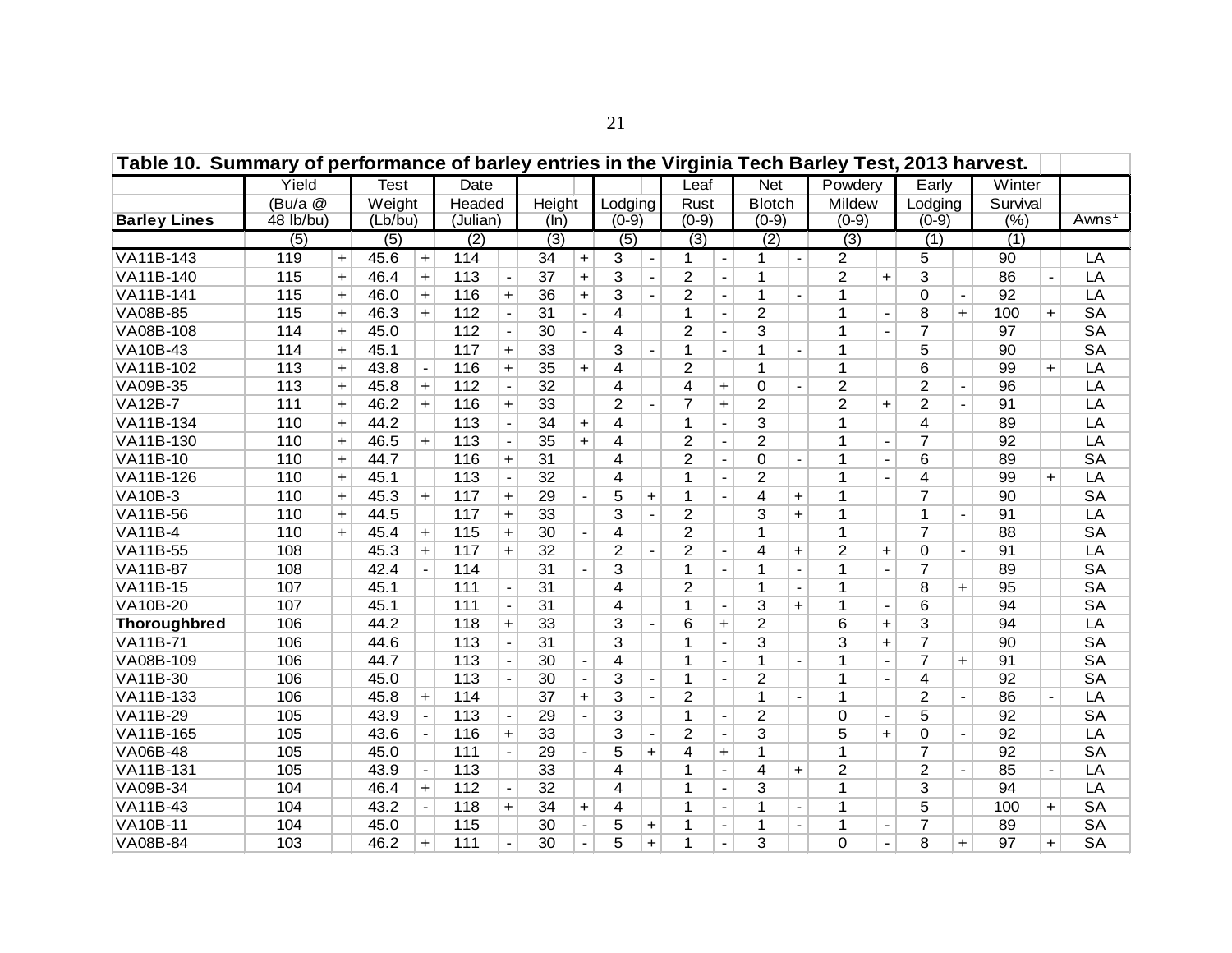| Table 10. Summary of performance of barley entries in the Virginia Tech Barley Test, 2013 harvest, cont'd.                                                                                                                                                                                                                                                                                                                                                                                                                                                                                |                                                                                                                                                                                                                               |                          |                  |           |          |           |                 |           |                 |                          |                 |                          |               |                          |                |                          |                 |                |                |           |           |
|-------------------------------------------------------------------------------------------------------------------------------------------------------------------------------------------------------------------------------------------------------------------------------------------------------------------------------------------------------------------------------------------------------------------------------------------------------------------------------------------------------------------------------------------------------------------------------------------|-------------------------------------------------------------------------------------------------------------------------------------------------------------------------------------------------------------------------------|--------------------------|------------------|-----------|----------|-----------|-----------------|-----------|-----------------|--------------------------|-----------------|--------------------------|---------------|--------------------------|----------------|--------------------------|-----------------|----------------|----------------|-----------|-----------|
|                                                                                                                                                                                                                                                                                                                                                                                                                                                                                                                                                                                           | Yield                                                                                                                                                                                                                         |                          | <b>Test</b>      |           | Date     |           |                 |           |                 |                          | Leaf            |                          | <b>Net</b>    |                          | Powdery        |                          | Early           |                | Winter         |           |           |
|                                                                                                                                                                                                                                                                                                                                                                                                                                                                                                                                                                                           | (Bu/a)                                                                                                                                                                                                                        |                          | Weight           |           | Headed   |           | Height          |           | Lodging         |                          | Rust            |                          | <b>Blotch</b> |                          | Mildew         |                          | Lodging         |                | Survival       |           |           |
| <b>Barley Lines</b>                                                                                                                                                                                                                                                                                                                                                                                                                                                                                                                                                                       | 48 lb/bu)                                                                                                                                                                                                                     |                          | (Lb/bu)          |           | (Julian) |           | (ln)            |           | $(0-9)$         |                          | $(0-9)$         |                          | $(0-9)$       |                          | $(0-9)$        |                          | $(0-9)$         |                | (%)            |           | Awns'     |
|                                                                                                                                                                                                                                                                                                                                                                                                                                                                                                                                                                                           | $\overline{(5)}$                                                                                                                                                                                                              |                          | (5)              |           | (2)      |           | (3)             |           | (5)             |                          | (3)             |                          | (2)           |                          | (3)            |                          | (1)             |                | (1)            |           |           |
| <b>VA10B-6</b>                                                                                                                                                                                                                                                                                                                                                                                                                                                                                                                                                                            | 103                                                                                                                                                                                                                           |                          | 44.3             |           | 115      |           | 31              |           | 5               | $+$                      | 1               |                          | 1             |                          | 1              |                          | $\overline{7}$  | $\ddot{}$      | 92             |           | <b>SA</b> |
| MD08-09BF6-7-7                                                                                                                                                                                                                                                                                                                                                                                                                                                                                                                                                                            | 103                                                                                                                                                                                                                           |                          | 42.5             |           | 117      | +         | 35              | $\ddot{}$ | 3               |                          | $\overline{c}$  |                          | 6             | $\ddot{}$                | 3              | $+$                      | 6               |                | 56             |           | LA        |
| <b>VA10B-9</b>                                                                                                                                                                                                                                                                                                                                                                                                                                                                                                                                                                            | 101                                                                                                                                                                                                                           |                          | 47.2             | $+$       | 112      |           | $\overline{31}$ |           | 4               |                          | 1               |                          | 1             |                          | 1              |                          | $\overline{7}$  |                | 90             |           | <b>SA</b> |
| VA11B-37                                                                                                                                                                                                                                                                                                                                                                                                                                                                                                                                                                                  | 101                                                                                                                                                                                                                           |                          | 44.0             |           | 114      |           | 29              |           | 3               | $\overline{\phantom{a}}$ | 1               | $\overline{\phantom{a}}$ | 1             | $\overline{\phantom{a}}$ | 0              |                          | 4               |                | 92             |           | <b>SA</b> |
| <b>Atlantic</b>                                                                                                                                                                                                                                                                                                                                                                                                                                                                                                                                                                           | 100                                                                                                                                                                                                                           |                          | 44.3             |           | 110      |           | 29              |           | 5               | +                        | 3               | $\ddot{}$                | 3             |                          | 1              | $\overline{\phantom{a}}$ | $\overline{7}$  |                | 99             | $\ddot{}$ | <b>SA</b> |
| VA08B-89                                                                                                                                                                                                                                                                                                                                                                                                                                                                                                                                                                                  | 100                                                                                                                                                                                                                           |                          | 46.0             | $\ddot{}$ |          |           | 31              |           |                 | $\ddot{}$                | 1               | $\overline{\phantom{a}}$ |               |                          | 1              |                          | $\overline{7}$  |                | 91             |           |           |
| VA11B-127                                                                                                                                                                                                                                                                                                                                                                                                                                                                                                                                                                                 | 100                                                                                                                                                                                                                           |                          | 45.9             | $+$       | 113      |           | 34              | $\ddot{}$ | 4               | $\ddot{}$                | 1               |                          | 5             | $\ddot{}$                | $\mathbf{1}$   |                          | $\overline{c}$  |                | 90             |           | LA        |
| VA11B-108                                                                                                                                                                                                                                                                                                                                                                                                                                                                                                                                                                                 | 100                                                                                                                                                                                                                           |                          | 44.9             |           | 112      |           | 30              |           | 5               | +                        | 3               | $\ddot{}$                |               |                          | $\overline{2}$ |                          | $\overline{7}$  | +              | 95             |           | <b>SA</b> |
| Callao                                                                                                                                                                                                                                                                                                                                                                                                                                                                                                                                                                                    | 99                                                                                                                                                                                                                            |                          | 43.8             |           | 110      |           | 28              |           | 6               | +                        | $\overline{3}$  | $\ddot{}$                | 1             |                          | 1              |                          | 8               | $\ddot{}$      | 95             |           | <b>SA</b> |
| <b>VA11B-26</b>                                                                                                                                                                                                                                                                                                                                                                                                                                                                                                                                                                           | 98                                                                                                                                                                                                                            |                          | 44.1             |           | 113      |           | 28              |           | 5               | $\ddot{}$                | $\overline{2}$  |                          | 1             |                          | 1              |                          | 6               |                | 90             |           | <b>SA</b> |
| VA10B-36                                                                                                                                                                                                                                                                                                                                                                                                                                                                                                                                                                                  | 98                                                                                                                                                                                                                            | $\overline{\phantom{a}}$ | 43.5             |           | 113      |           | 31              |           | 5               | $\ddot{}$                | 1               | $\blacksquare$           | 0             | $\overline{\phantom{a}}$ | 0              | $\blacksquare$           | 6               |                | 98             | $\ddot{}$ | <b>SA</b> |
| VA11B-125                                                                                                                                                                                                                                                                                                                                                                                                                                                                                                                                                                                 | 98                                                                                                                                                                                                                            | $\blacksquare$           | 45.0             |           | 116      | $\ddot{}$ | 34              | $\ddot{}$ | 4               |                          | 1               | $\overline{\phantom{a}}$ | 4             | $\ddot{}$                | 1              |                          | 1               | $\blacksquare$ | 95             |           | LA        |
| VA08B-95                                                                                                                                                                                                                                                                                                                                                                                                                                                                                                                                                                                  | 97                                                                                                                                                                                                                            | $\overline{\phantom{a}}$ | 44.1             |           | 111      |           | 31              |           | 5               | $+$                      | $\overline{c}$  |                          | 0             | $\blacksquare$           | 8              | $+$                      | 8               | $+$            | 95             |           | <b>SA</b> |
| 5<br>$\overline{2}$<br>112<br><b>SA</b><br>36<br>4<br>3<br><b>AL</b><br>97<br>41.9<br>113<br>6<br>1<br>6<br>96<br>Wysor<br>$\ddot{}$<br>$\ddot{}$<br>$\blacksquare$<br>$\ddot{}$<br>3<br><b>SA</b><br><b>Price</b><br>30<br>4<br>4<br>6<br>1<br>97<br>96<br>45.1<br>113<br>$\ddot{}$<br>$\ddot{}$<br>$\blacksquare$<br>91<br>32<br>3<br>$\overline{2}$<br>LA<br><b>Endeavor</b><br>43.0<br>118<br>5<br>6<br>83<br>$\ddot{}$<br>$\ddot{}$<br>$+$<br>46.3<br>30<br>$\overline{2}$<br>3<br>3<br>83<br>LA<br>91<br>116<br>5<br>1<br>Novosadski 183<br><sup>+</sup><br>$\ddot{}$<br>$+$<br>$+$ |                                                                                                                                                                                                                               |                          |                  |           |          |           |                 |           |                 |                          |                 |                          |               |                          |                |                          |                 |                |                |           |           |
|                                                                                                                                                                                                                                                                                                                                                                                                                                                                                                                                                                                           |                                                                                                                                                                                                                               |                          |                  |           |          |           |                 |           |                 |                          |                 |                          |               |                          |                |                          |                 |                |                |           |           |
|                                                                                                                                                                                                                                                                                                                                                                                                                                                                                                                                                                                           |                                                                                                                                                                                                                               |                          |                  |           |          |           |                 |           |                 |                          |                 |                          |               |                          |                |                          |                 |                |                |           |           |
|                                                                                                                                                                                                                                                                                                                                                                                                                                                                                                                                                                                           |                                                                                                                                                                                                                               |                          |                  |           |          |           |                 |           |                 |                          |                 |                          |               |                          |                |                          |                 |                |                |           |           |
| <b>Barsoy</b>                                                                                                                                                                                                                                                                                                                                                                                                                                                                                                                                                                             | 89                                                                                                                                                                                                                            |                          | 43.5             |           | 113      |           | 35              | $\ddot{}$ | 4               |                          | 6               | $\ddot{}$                | 2             |                          | 1              |                          | $\overline{7}$  |                | 99             | $+$       | LA        |
| Nomini                                                                                                                                                                                                                                                                                                                                                                                                                                                                                                                                                                                    | 89                                                                                                                                                                                                                            |                          | 43.0             |           | 112      |           | 38              | $\ddot{}$ | 3               |                          | 4               | $\ddot{}$                | 1             |                          | 1              |                          | $\overline{c}$  |                | 94             |           | <b>AL</b> |
| VA92-42-46                                                                                                                                                                                                                                                                                                                                                                                                                                                                                                                                                                                | 84                                                                                                                                                                                                                            |                          | 43.3             |           | 114      |           | 38              | $\ddot{}$ | 4               |                          | 1               |                          | 6             | $+$                      | 0              | $\overline{\phantom{a}}$ | $\overline{2}$  |                | 92             |           | <b>AL</b> |
| <b>STARS 1014B</b>                                                                                                                                                                                                                                                                                                                                                                                                                                                                                                                                                                        | 81                                                                                                                                                                                                                            |                          | 38.6             |           | 128      | $\ddot{}$ | 36              | $\ddot{}$ | 4               |                          | 4               | $\ddot{}$                | 4             | $+$                      | $\overline{2}$ |                          | 6               |                | 92             |           | LA        |
|                                                                                                                                                                                                                                                                                                                                                                                                                                                                                                                                                                                           |                                                                                                                                                                                                                               |                          |                  |           |          |           |                 |           |                 |                          |                 |                          |               |                          |                |                          |                 |                |                |           |           |
| Average                                                                                                                                                                                                                                                                                                                                                                                                                                                                                                                                                                                   | 104                                                                                                                                                                                                                           |                          | 44.6             |           | 114      |           | 32              |           | 4               |                          | $\overline{2}$  |                          | 2             |                          | 1              |                          | 5               |                | 92             |           |           |
| LSD (0.05)                                                                                                                                                                                                                                                                                                                                                                                                                                                                                                                                                                                | 5                                                                                                                                                                                                                             |                          | 0.6              |           | 1        |           | 1               |           | 1               |                          | 1               |                          | 1             |                          | 1              |                          | $\overline{2}$  |                | 5              |           |           |
| C.V.                                                                                                                                                                                                                                                                                                                                                                                                                                                                                                                                                                                      | $\overline{\mathbf{8}}$                                                                                                                                                                                                       |                          | $\overline{2.1}$ |           | 1        |           | 5               |           | $\overline{27}$ |                          | $\overline{32}$ |                          | 50            |                          | 52             |                          | $\overline{35}$ |                | $\overline{4}$ |           |           |
| Released cultivars are shown in bold print. The number in parentheses below column headings indicates the number of                                                                                                                                                                                                                                                                                                                                                                                                                                                                       |                                                                                                                                                                                                                               |                          |                  |           |          |           |                 |           |                 |                          |                 |                          |               |                          |                |                          |                 |                |                |           |           |
| locations on which data are based. Varieties are ordered by descending yield averages. A plus or minus sign indicates                                                                                                                                                                                                                                                                                                                                                                                                                                                                     |                                                                                                                                                                                                                               |                          |                  |           |          |           |                 |           |                 |                          |                 |                          |               |                          |                |                          |                 |                |                |           |           |
| a performance significantly above or below the test average.                                                                                                                                                                                                                                                                                                                                                                                                                                                                                                                              |                                                                                                                                                                                                                               |                          |                  |           |          |           |                 |           |                 |                          |                 |                          |               |                          |                |                          |                 |                |                |           |           |
|                                                                                                                                                                                                                                                                                                                                                                                                                                                                                                                                                                                           |                                                                                                                                                                                                                               |                          |                  |           |          |           |                 |           |                 |                          |                 |                          |               |                          |                |                          |                 |                |                |           |           |
|                                                                                                                                                                                                                                                                                                                                                                                                                                                                                                                                                                                           | The 0-9 ratings indicate a genotype's response to disease or lodging where $0 =$ highly resistant and $9 =$ highly susceptible.<br>The Holland location was not included in this data because of the variability of the data. |                          |                  |           |          |           |                 |           |                 |                          |                 |                          |               |                          |                |                          |                 |                |                |           |           |
| LA=long awned, SA=short awned, AL=awnletted or awnless                                                                                                                                                                                                                                                                                                                                                                                                                                                                                                                                    |                                                                                                                                                                                                                               |                          |                  |           |          |           |                 |           |                 |                          |                 |                          |               |                          |                |                          |                 |                |                |           |           |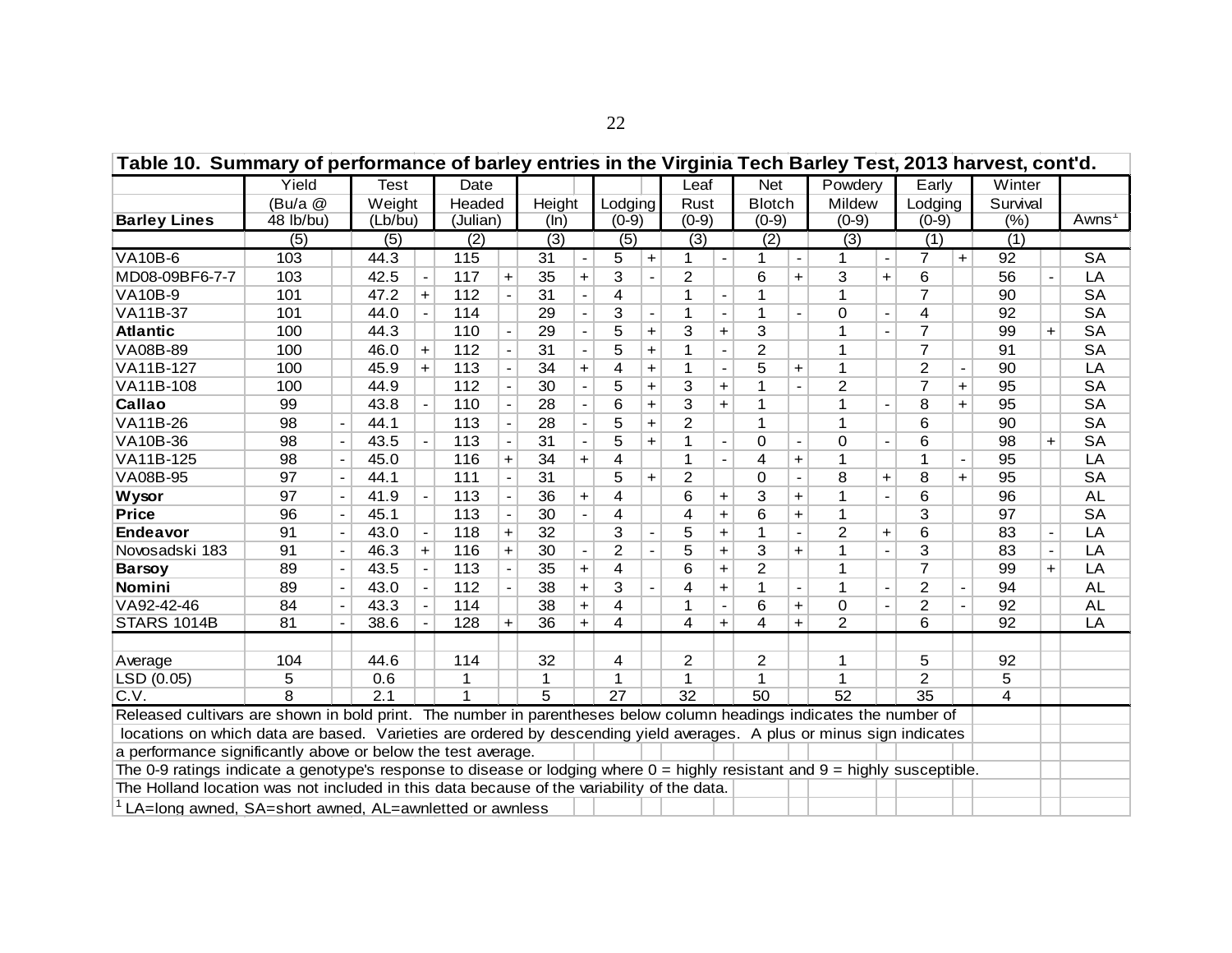| Table 11. Two year average summary of performance of hulled entries in                                                                                                                            |                                                                                                                        |                              |         |                              |          |                      |        |                          |         |                          |                |                |                |                |               |   |
|---------------------------------------------------------------------------------------------------------------------------------------------------------------------------------------------------|------------------------------------------------------------------------------------------------------------------------|------------------------------|---------|------------------------------|----------|----------------------|--------|--------------------------|---------|--------------------------|----------------|----------------|----------------|----------------|---------------|---|
|                                                                                                                                                                                                   | the Virginia Tech Barley Tests, 2012 and 2013 harvests.<br>Yield<br>Test<br><b>Net</b><br>Powdery<br>Date<br>Leaf      |                              |         |                              |          |                      |        |                          |         |                          |                |                |                |                |               |   |
|                                                                                                                                                                                                   |                                                                                                                        |                              |         |                              |          |                      |        |                          |         |                          |                |                |                |                |               |   |
|                                                                                                                                                                                                   | (Bu/a @                                                                                                                |                              | Weight  |                              | Headed   |                      | Height |                          | Lodging |                          | Rust           |                | <b>Blotch</b>  |                | <b>Mildew</b> |   |
| <b>Barley Lines</b>                                                                                                                                                                               | 48 lb/bu)                                                                                                              |                              | (Lb/bu) |                              | (Julian) |                      | (ln)   |                          | $(0-9)$ |                          | $(0-9)$        |                | $(0-9)$        |                | $(0-9)$       |   |
|                                                                                                                                                                                                   | (11)                                                                                                                   |                              | (11)    |                              | (5)      |                      | (6)    |                          | (11)    |                          | (6)            |                | (4)            |                | (4)           |   |
| VA08B-85                                                                                                                                                                                          | 118                                                                                                                    | $\ddot{\phantom{1}}$         | 46.1    |                              | 101      |                      | 32     | $\overline{\phantom{a}}$ | 4       |                          | 0              | $\blacksquare$ | $\overline{2}$ |                | 1             |   |
| VA08B-108                                                                                                                                                                                         | 114                                                                                                                    | $+$                          | 45.7    |                              | 101      |                      | 32     |                          | 4       |                          | 1              |                | 3              |                | 1             |   |
| VA06B-48                                                                                                                                                                                          | 113                                                                                                                    | $\ddag$                      | 45.9    |                              | 100      |                      | 31     |                          | 4       |                          | 4              | $\ddot{}$      | 2              |                | 1             |   |
| <b>Atlantic</b>                                                                                                                                                                                   | 111                                                                                                                    | $\ddag$                      | 45.7    |                              | 99       |                      | 31     | $\overline{\phantom{0}}$ | 5       | $\ddag$                  | 3              |                | 3              |                | 0             |   |
| 3<br>VA09B-35<br>46.4<br>101<br>33<br>4<br>1<br>1<br>111<br>$+$<br>$+$<br>$\ddot{}$<br>5<br>3<br>47.1<br>1<br>0<br>VA08B-84<br>110<br>100<br>32<br>$\ddot{\phantom{1}}$<br>$\ddot{}$<br>$\ddot{}$ |                                                                                                                        |                              |         |                              |          |                      |        |                          |         |                          |                |                |                |                |               |   |
|                                                                                                                                                                                                   |                                                                                                                        |                              |         |                              |          |                      |        |                          |         |                          |                |                |                |                |               |   |
| 2<br>VA08B-109<br>4<br>109<br>45.4<br>101<br>31<br>1<br>0<br>$\ddot{}$<br>$\blacksquare$<br>$\blacksquare$                                                                                        |                                                                                                                        |                              |         |                              |          |                      |        |                          |         |                          |                |                |                |                |               |   |
| <b>Thoroughbred</b>                                                                                                                                                                               | 3<br>45.1<br>107<br>3<br>6<br>6<br>109<br>35<br>$\ddot{\phantom{1}}$<br>$\ddot{\phantom{1}}$<br>$\ddot{}$<br>$\ddot{}$ |                              |         |                              |          |                      |        |                          |         |                          |                |                |                |                |               |   |
| VA08B-89                                                                                                                                                                                          | 105                                                                                                                    |                              | 46.7    | $+$                          | 101      |                      | 32     |                          | 5       | $\ddot{\phantom{1}}$     | 1              |                | $\overline{2}$ |                | 1             |   |
| VA09B-34                                                                                                                                                                                          | 103                                                                                                                    |                              | 46.9    | $+$                          | 101      |                      | 33     |                          | 3       |                          | 1              | $\blacksquare$ | 2              |                | 1             |   |
| <b>Price</b>                                                                                                                                                                                      | 103                                                                                                                    |                              | 45.7    |                              | 101      |                      | 32     |                          | 4       |                          | 4              | $\ddot{}$      | 6              | $+$            | 1             |   |
| Callao                                                                                                                                                                                            | 103                                                                                                                    |                              | 44.7    |                              | 99       |                      | 30     |                          | 6       | +                        | 3              | $\ddot{}$      | 3              |                | 1             |   |
| Nomini                                                                                                                                                                                            | 102                                                                                                                    |                              | 43.8    | $\overline{\phantom{0}}$     | 100      |                      | 39     | $\ddot{}$                | 2       | $\overline{\phantom{a}}$ | 4              | $\ddot{}$      | 1              | $\blacksquare$ | 1             |   |
| VA08B-95                                                                                                                                                                                          | 102                                                                                                                    |                              | 44.9    |                              | 100      |                      | 33     |                          | 5       | $\ddot{}$                | $\overline{2}$ |                | $\overline{2}$ |                | 7             | + |
| Wysor                                                                                                                                                                                             | 98                                                                                                                     | $\qquad \qquad \blacksquare$ | 42.9    | $\qquad \qquad \blacksquare$ | 102      | $\ddot{}$            | 37     | $\ddot{}$                | 4       |                          | 5              | $\ddot{}$      | 4              | $+$            | 0             |   |
| VA92-42-46                                                                                                                                                                                        | 93                                                                                                                     | $\overline{\phantom{a}}$     | 44.1    | $\blacksquare$               | 102      | $\ddot{}$            | 39     | $\ddot{}$                | 3       | $\blacksquare$           | 1              |                | 7              | $+$            | 0             |   |
| <b>Barsoy</b>                                                                                                                                                                                     | 88                                                                                                                     |                              | 43.8    |                              | 101      |                      | 35     | $\ddot{}$                | 4       |                          | 6              | $\ddot{}$      | 3              |                | 1             |   |
| Novosadski 183                                                                                                                                                                                    | 83                                                                                                                     | $\overline{\phantom{a}}$     | 46.2    |                              | 104      | $\ddot{\phantom{1}}$ | 31     |                          | 3       |                          | 4              | $\ddot{}$      | 5              | $+$            | 1             |   |
| Average                                                                                                                                                                                           | 104                                                                                                                    |                              | 45.4    |                              | 101      |                      | 33     |                          | 4       |                          | 3              |                | 3              |                | 1             |   |
| LSD (O.05)                                                                                                                                                                                        | 5                                                                                                                      |                              | 0.9     |                              | 0        |                      | 1      |                          | 1       |                          | 0              |                | 1              |                | 0             |   |
| C.V.                                                                                                                                                                                              | 11                                                                                                                     |                              | 4.5     |                              | 1        |                      | 4      |                          | 35      |                          | 29             |                | 31             |                | 49            |   |
| Released cultivars are shown in bold print. The number in parentheses below column headings indicates the number of                                                                               |                                                                                                                        |                              |         |                              |          |                      |        |                          |         |                          |                |                |                |                |               |   |
|                                                                                                                                                                                                   | location-years on which data are based. Varieties are ordered by descending yield averages. A plus or minus sign       |                              |         |                              |          |                      |        |                          |         |                          |                |                |                |                |               |   |
| indicates a performance significantly above or below the test average.                                                                                                                            |                                                                                                                        |                              |         |                              |          |                      |        |                          |         |                          |                |                |                |                |               |   |
| The 0-9 ratings indicate a genotype's response to disease or lodging where $0 =$ highly resistant and $9 =$ highly susceptible.                                                                   |                                                                                                                        |                              |         |                              |          |                      |        |                          |         |                          |                |                |                |                |               |   |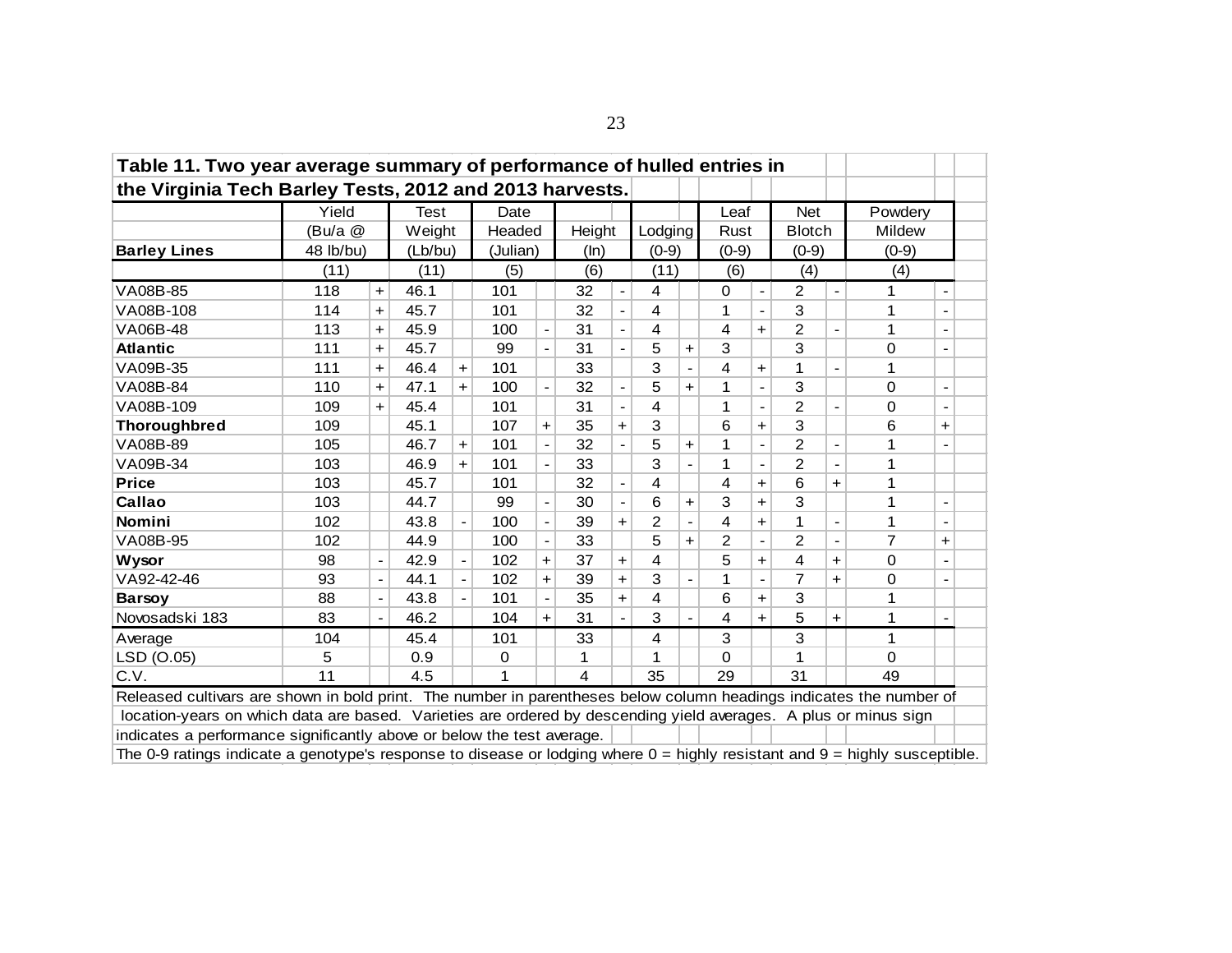| Table 12. Three year average summary of performance of hulled entries                                                                                                                                                                   |           |                 |             |                          |          |            |        |                          |                |           |                |                          |               |                              |                |                          |  |
|-----------------------------------------------------------------------------------------------------------------------------------------------------------------------------------------------------------------------------------------|-----------|-----------------|-------------|--------------------------|----------|------------|--------|--------------------------|----------------|-----------|----------------|--------------------------|---------------|------------------------------|----------------|--------------------------|--|
| in the Virginia Tech Barley Tests, 2011, 2012, and 2013 harvests.                                                                                                                                                                       |           |                 |             |                          |          |            |        |                          |                |           |                |                          |               |                              |                |                          |  |
|                                                                                                                                                                                                                                         | Yield     |                 | <b>Test</b> |                          | Date     |            |        |                          |                |           | Leaf           |                          | <b>Net</b>    |                              | Powdery        |                          |  |
|                                                                                                                                                                                                                                         | (Bu/a @   |                 | Weight      |                          | Headed   |            | Height |                          | Lodging        |           | Rust           |                          | <b>Blotch</b> |                              | Mildew         |                          |  |
| <b>Barley Lines</b>                                                                                                                                                                                                                     | 48 lb/bu) |                 | (Lb/bu)     |                          | (Julian) |            | (ln)   |                          | $(0-9)$        |           | $(0-9)$        |                          | $(0-9)$       |                              | $(0-9)$        |                          |  |
|                                                                                                                                                                                                                                         | (17)      |                 | (17)        |                          | (7)      |            | (9)    |                          | (17)           |           | (7)            |                          | (7)           |                              | (6)            |                          |  |
| VA08B-85                                                                                                                                                                                                                                | 117       | $\ddot{}$       | 46.8        | $+$                      | 104      |            | 33     | $\overline{\phantom{a}}$ | 4              |           | 1              | $\overline{\phantom{a}}$ | 2             |                              | 0              | $\blacksquare$           |  |
| VA08B-108                                                                                                                                                                                                                               | 114       | $+$             | 45.9        |                          | 104      |            | 33     |                          | 4              |           | $\overline{2}$ |                          | 3             |                              | 0              |                          |  |
| VA06B-48                                                                                                                                                                                                                                | 112       | $\ddot{}$       | 45.8        |                          | 103      |            | 32     |                          | 4              |           | 4              | $\ddot{}$                | 2             |                              | 1              |                          |  |
| 3<br>VA08B-84<br>103<br>33<br>5<br>0<br>111<br>47.3<br>1<br>$\ddot{}$<br>$\ddot{}$<br>$\pm$<br>$\overline{2}$<br>4<br>46.0<br>104<br>32<br>1<br>0<br>110<br>$\ddagger$                                                                  |           |                 |             |                          |          |            |        |                          |                |           |                |                          |               |                              |                |                          |  |
| VA08B-109<br>2<br>36<br>6<br>6<br>45.5<br>109<br>4<br>108<br>$\ddot{}$<br>$\ddot{}$<br>$\ddot{}$<br>+<br>$\overline{\phantom{a}}$                                                                                                       |           |                 |             |                          |          |            |        |                          |                |           |                |                          |               |                              |                |                          |  |
|                                                                                                                                                                                                                                         |           |                 |             |                          |          |            |        |                          |                |           |                |                          |               |                              |                |                          |  |
| Thoroughbred<br>3<br>3<br><b>Atlantic</b><br>45.9<br>102<br>32<br>0<br>108<br>5<br>$\ddot{}$<br>$\ddot{}$                                                                                                                               |           |                 |             |                          |          |            |        |                          |                |           |                |                          |               |                              |                |                          |  |
| VA08B-89                                                                                                                                                                                                                                | 108       |                 | 47.1        | $\ddot{}$                | 103      |            | 33     |                          | 5              | +         | 1              |                          | 3             |                              | 1              | $\blacksquare$           |  |
| Nomini                                                                                                                                                                                                                                  | 106       |                 | 44.4        | $\blacksquare$           | 103      |            | 40     | $+$                      | $\overline{2}$ |           | 4              | $\ddot{\phantom{1}}$     |               |                              | 0              |                          |  |
| VA09B-34                                                                                                                                                                                                                                | 105       |                 | 47.4        | $+$                      | 103      |            | 35     |                          | 4              |           | 1              |                          | 3             |                              | 1              | $\overline{\phantom{a}}$ |  |
| Callao                                                                                                                                                                                                                                  | 102       |                 | 45.2        |                          | 102      |            | 31     | $\overline{\phantom{a}}$ | 6              | $\ddot{}$ | 4              | $\ddot{}$                | 3             | $\qquad \qquad \blacksquare$ | 0              | $\overline{\phantom{a}}$ |  |
| <b>Price</b>                                                                                                                                                                                                                            | 102       |                 | 45.8        |                          | 104      | $\ddot{}$  | 32     |                          | 4              |           | 4              | $\ddot{\phantom{1}}$     | 6             | $\ddot{}$                    | 1              |                          |  |
| VA08B-95                                                                                                                                                                                                                                | 102       |                 | 44.9        |                          | 103      |            | 34     |                          | 5              | ٠         | $\overline{2}$ |                          | 2             |                              | $\overline{7}$ | $\ddot{}$                |  |
| <b>Wysor</b>                                                                                                                                                                                                                            | 99        |                 | 43.4        | $\blacksquare$           | 104      | $\ddagger$ | 38     | $\ddot{\phantom{1}}$     | 4              |           | 6              | $\ddag$                  | 4             | $+$                          | $\mathsf 0$    | $\overline{\phantom{a}}$ |  |
| VA92-42-46                                                                                                                                                                                                                              | 96        | $\qquad \qquad$ | 44.5        | $\overline{\phantom{a}}$ | 104      | $\ddot{}$  | 40     | $\ddot{}$                | 3              |           | 1              |                          | 7             | $\ddot{}$                    | 0              |                          |  |
| <b>Barsoy</b>                                                                                                                                                                                                                           | 93        |                 | 44.7        |                          | 103      |            | 36     | $+$                      | 4              |           | 6              | $\ddot{}$                | 3             |                              | 1              |                          |  |
|                                                                                                                                                                                                                                         |           |                 |             |                          |          |            |        |                          |                |           |                |                          |               |                              |                |                          |  |
| Average                                                                                                                                                                                                                                 | 106       |                 | 45.7        |                          | 104      |            | 34     |                          | 4              |           | 3              |                          | 3             |                              | 1              |                          |  |
| LSD (O.05)                                                                                                                                                                                                                              | 4         |                 | 0.6         |                          | $\Omega$ |            | 1      |                          | 1              |           | 0              |                          | 0             |                              | 0              |                          |  |
| C.V.                                                                                                                                                                                                                                    | 11        |                 | 4.0         |                          |          |            | 4      |                          | 36             |           | 27             |                          | 30            |                              | 51             |                          |  |
|                                                                                                                                                                                                                                         |           |                 |             |                          |          |            |        |                          |                |           |                |                          |               |                              |                |                          |  |
| Released cultivars are shown in bold print. The number in parentheses below column headings indicates the number of<br>location-years on which data are based. Varieties are ordered by descending yield averages. A plus or minus sign |           |                 |             |                          |          |            |        |                          |                |           |                |                          |               |                              |                |                          |  |
| indicates a performance significantly above or below the test average.                                                                                                                                                                  |           |                 |             |                          |          |            |        |                          |                |           |                |                          |               |                              |                |                          |  |
| The 0-9 ratings indicate a genotype's response to disease or lodging where $0 =$ highly resistant and $9 =$ highly susceptible.                                                                                                         |           |                 |             |                          |          |            |        |                          |                |           |                |                          |               |                              |                |                          |  |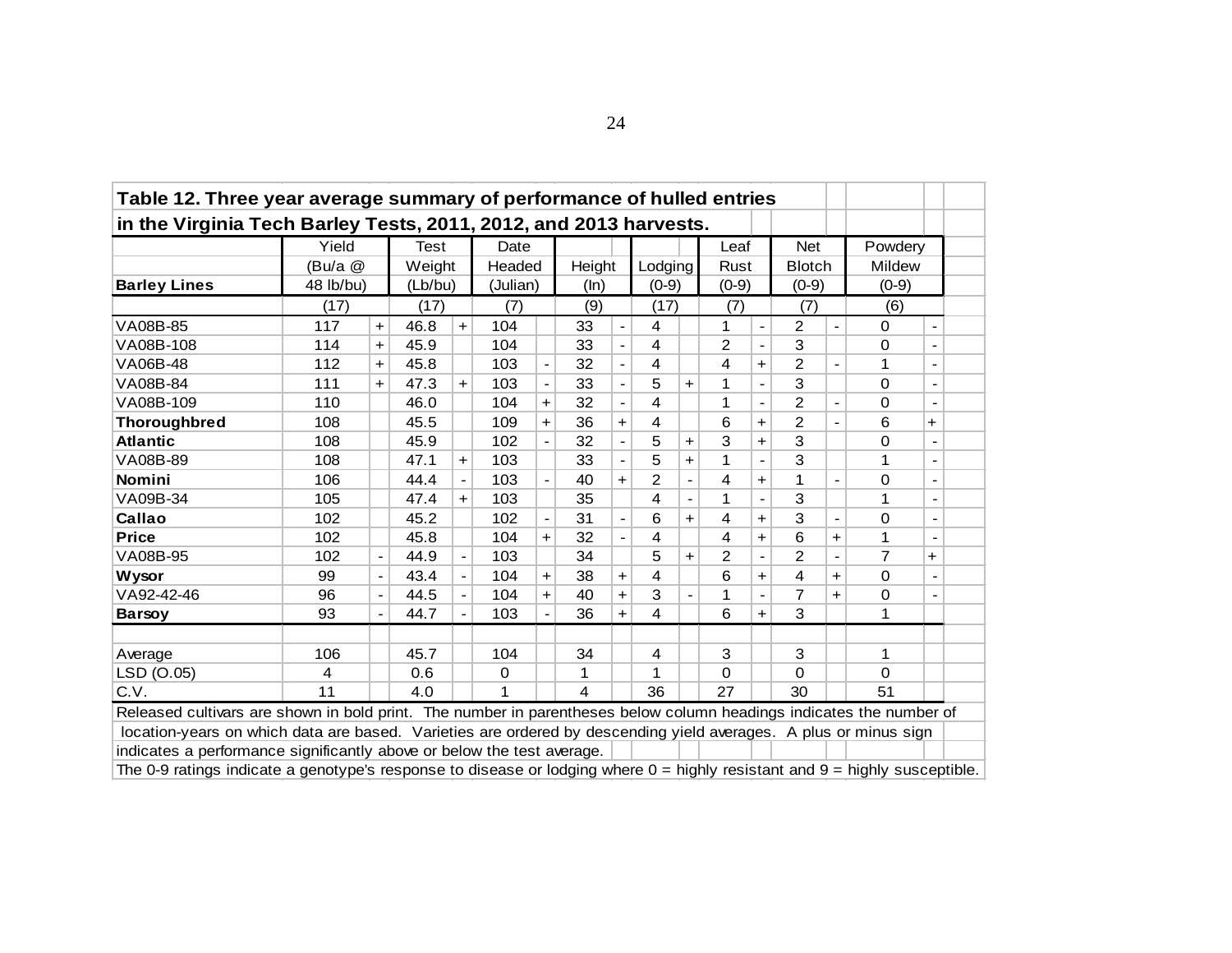| Table 13. Summary of performance of barley entries in the Virginia<br>Tech Barley Test, Southern Piedmont AREC, Blackstone, VA, 2013 harvest. |           |           |             |                          |                |                              |                  |                      |                |                                  |  |  |  |
|-----------------------------------------------------------------------------------------------------------------------------------------------|-----------|-----------|-------------|--------------------------|----------------|------------------------------|------------------|----------------------|----------------|----------------------------------|--|--|--|
|                                                                                                                                               |           |           |             |                          |                |                              |                  |                      |                |                                  |  |  |  |
|                                                                                                                                               | Yield     |           | <b>Test</b> |                          |                |                              | Powdery          |                      | <b>Net</b>     |                                  |  |  |  |
|                                                                                                                                               | (Bu/a @   |           | Weight      |                          | Lodging        |                              | Mildew           |                      | <b>Blotch</b>  |                                  |  |  |  |
| <b>Barley Lines</b>                                                                                                                           | 48 lb/bu) |           | (Lb/bu)     |                          | $(0-9)$        |                              | $(0-9)$          |                      | $(0-9)$        |                                  |  |  |  |
| <b>VA12B-7</b>                                                                                                                                | 100       | $\ddot{}$ | 44.9        | $\ddot{}$                | 3              | $\overline{a}$               | 1                |                      | $\overline{c}$ |                                  |  |  |  |
| VA11B-130                                                                                                                                     | 98        | $\ddot{}$ | 44.8        | $\ddot{\phantom{1}}$     | 5              |                              | $\mathbf 0$      |                      | $\overline{c}$ |                                  |  |  |  |
| VA08B-85                                                                                                                                      | 97        |           | 45.9        | $\ddot{}$                | 5              |                              | $\mathbf 0$      |                      | $\overline{c}$ |                                  |  |  |  |
| VA11B-140                                                                                                                                     | 96        |           | 45.1        | $\ddot{}$                | 5              |                              | $\boldsymbol{0}$ |                      | $\overline{c}$ |                                  |  |  |  |
| VA11B-131                                                                                                                                     | 95        |           | 42.1        |                          | $\overline{7}$ | $\ddot{}$                    | 1                |                      | 3              | $\ddot{}$                        |  |  |  |
| Callao                                                                                                                                        | 95        |           | 43.9        |                          | 8              | $\ddot{\phantom{1}}$         | 0                |                      | 1              |                                  |  |  |  |
| <b>VA10B-9</b>                                                                                                                                | 95        |           | 46.8        | $\ddot{}$                | 5              |                              | 0                |                      | 1              |                                  |  |  |  |
| VA08B-108                                                                                                                                     | 95        |           | 44.5        | $+$                      | 4              |                              | 0                |                      | 1              |                                  |  |  |  |
| VA11B-55                                                                                                                                      | 94        |           | 42.3        |                          | 4              |                              | 1                |                      | 4              | +                                |  |  |  |
| VA11B-10                                                                                                                                      | 94        |           | 44.0        |                          | 5              |                              | $\mathbf 0$      |                      | 1              |                                  |  |  |  |
| VA10B-43                                                                                                                                      | 92        |           | 44.5        |                          | 4              |                              | 0                |                      | 1              |                                  |  |  |  |
| VA11B-141                                                                                                                                     | 92        |           | 44.5        | $\ddot{}$                | 3              | $\qquad \qquad \blacksquare$ | 0                |                      | 1              |                                  |  |  |  |
| <b>Thoroughbred</b>                                                                                                                           | 92        |           | 42.6        |                          | 5              |                              | 5                | $\ddot{}$            | $\overline{c}$ |                                  |  |  |  |
| VA11B-15                                                                                                                                      | 92        |           | 44.8        | $\ddot{}$                | 5              |                              | 0                |                      | 1              |                                  |  |  |  |
| VA09B-35                                                                                                                                      | 92        |           | 44.8        | $+$                      | 5              |                              | 0                |                      | 1              |                                  |  |  |  |
| VA11B-134                                                                                                                                     | 91        |           | 42.7        |                          | 6              |                              | 0                |                      | $\overline{c}$ |                                  |  |  |  |
| VA11B-126                                                                                                                                     | 91        |           | 43.6        |                          | 5              |                              | $\mathbf 0$      |                      | 1              |                                  |  |  |  |
| VA11B-102                                                                                                                                     | 91        |           | 40.9        |                          | 6              |                              | 0                |                      | $\overline{2}$ |                                  |  |  |  |
| VA11B-71                                                                                                                                      | 91        |           | 44.1        |                          | 4              |                              | $\overline{2}$   | $\ddot{\phantom{1}}$ | 3              | $\ddot{}$                        |  |  |  |
| VA11B-29                                                                                                                                      | 90        |           | 42.2        |                          | 5              |                              | $\mathbf 0$      |                      | 1              |                                  |  |  |  |
| VA11B-87                                                                                                                                      | 90        |           | 41.2        |                          | 4              |                              | $\boldsymbol{0}$ |                      | 1              |                                  |  |  |  |
| VA11B-133                                                                                                                                     | 89        |           | 44.6        | $\ddot{}$                | 5              |                              | 1                |                      | 1              |                                  |  |  |  |
| VA11B-143                                                                                                                                     | 89        |           | 43.3        |                          | $\overline{4}$ |                              | 1                |                      | 1              |                                  |  |  |  |
| VA08B-89                                                                                                                                      | 88        |           | 45.8        | $\ddot{}$                | 5              |                              | $\mathbf 0$      |                      | $\overline{2}$ |                                  |  |  |  |
| VA08B-95                                                                                                                                      | 87        |           | 43.3        |                          | 6              |                              | 8                | $\ddot{}$            | 0              |                                  |  |  |  |
| <b>VA10B-3</b>                                                                                                                                | 86        |           | 43.1        |                          | 7              | $\ddag$                      | 1                |                      | 4              | $\ddot{}$                        |  |  |  |
| VA10B-20                                                                                                                                      | 85        |           | 44.5        | $\ddot{}$                | 5              |                              | $\mathbf 0$      |                      | 1              |                                  |  |  |  |
| VA11B-127                                                                                                                                     | 85        |           | 44.8        | $\ddot{}$                | 7              | $\ddag$                      | 1                |                      | 3              | $\ddot{}$                        |  |  |  |
| <b>VA06B-48</b>                                                                                                                               | 85        |           | 44.3        |                          | 6              |                              | 0                |                      | 1              |                                  |  |  |  |
| VA11B-56                                                                                                                                      | 83        |           | 40.7        | $\overline{\phantom{a}}$ | 6              |                              | 0                |                      | 3              | $\ddot{}$                        |  |  |  |
| VA11B-108                                                                                                                                     | 83        |           | 45.0        | $+$                      | 6              |                              | 0                |                      | 1              |                                  |  |  |  |
| <b>STARS 1014B</b>                                                                                                                            | 82        |           | 37.6        | $\blacksquare$           | 5              |                              | 0                |                      | 0              |                                  |  |  |  |
| <b>VA11B-43</b>                                                                                                                               | 82        |           | 41.4        |                          | 5              |                              | 1                |                      | 1              |                                  |  |  |  |
| VA08B-109                                                                                                                                     | 82        |           | 43.9        |                          | 5              |                              | 0                |                      | 1              |                                  |  |  |  |
| VA11B-125                                                                                                                                     | 82        |           | 43.0        |                          | 6              |                              | 0                |                      | 3              |                                  |  |  |  |
| VA09B-34                                                                                                                                      | 81        |           | 45.1        | +                        | 5              |                              | 0                |                      | 0              |                                  |  |  |  |
| <b>Price</b>                                                                                                                                  | 81        |           | 44.6        | $\ddot{}$                | 5              |                              | 0                |                      | 3              | $\ddot{}$                        |  |  |  |
| VA92-42-46                                                                                                                                    | 81        |           | 43.3        |                          | 5              |                              | 0                |                      | 5              | $\begin{array}{c} + \end{array}$ |  |  |  |
| <b>VA11B-4</b>                                                                                                                                | 80        |           | 43.8        |                          | 5              |                              | 0                |                      | 1              |                                  |  |  |  |
| VA11B-30                                                                                                                                      | 80        |           | 44.1        |                          | 4              |                              | 0                |                      | 1              |                                  |  |  |  |
| MD08-09BF6-7-7                                                                                                                                | 80        |           | 40.1        |                          | 4              |                              | 3                | $\ddot{}$            | 5              | $\ddot{}$                        |  |  |  |
| <b>Atlantic</b>                                                                                                                               | 79        |           | 44.1        |                          | 6              |                              | 0                |                      | 1              |                                  |  |  |  |
| VA11B-26                                                                                                                                      | 79        |           | 43.5        |                          | 6              |                              | 0                |                      | 1              |                                  |  |  |  |
| <b>VA10B-6</b>                                                                                                                                | 78        |           | 42.9        |                          | 5              |                              | $\mathsf 0$      |                      | 1              |                                  |  |  |  |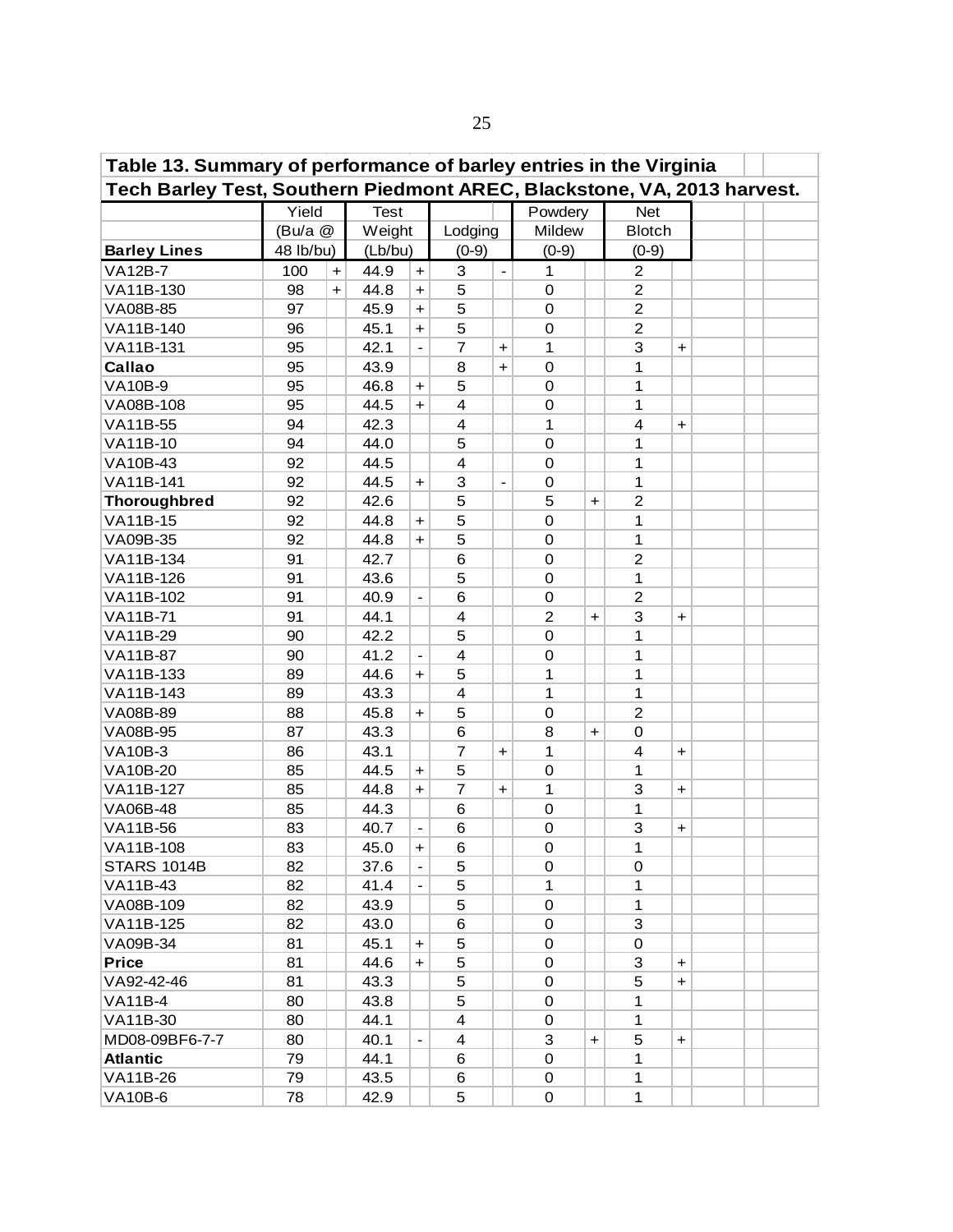| Table 13. Summary of performance of barley entries in the Virginia<br>Tech Barley Test, Southern Piedmont AREC, Blackstone, VA, 2013 harvest, |                                                            |                              |         |                |                |           |          |           |               |           |  |  |  |  |
|-----------------------------------------------------------------------------------------------------------------------------------------------|------------------------------------------------------------|------------------------------|---------|----------------|----------------|-----------|----------|-----------|---------------|-----------|--|--|--|--|
|                                                                                                                                               |                                                            |                              |         |                |                |           |          |           |               |           |  |  |  |  |
| cont'd.                                                                                                                                       |                                                            |                              |         |                |                |           |          |           |               |           |  |  |  |  |
|                                                                                                                                               | Yield                                                      |                              | Test    |                |                |           | Powdery  |           | <b>Net</b>    |           |  |  |  |  |
|                                                                                                                                               | (Bu/a @                                                    |                              | Weight  |                | Lodging        |           | Mildew   |           | <b>Blotch</b> |           |  |  |  |  |
| <b>Barley Lines</b>                                                                                                                           | 48 lb/bu)                                                  |                              | (Lb/bu) |                | $(0-9)$        |           | $(0-9)$  |           | $(0-9)$       |           |  |  |  |  |
| <b>VA11B-37</b>                                                                                                                               | 77                                                         |                              | 43.1    |                | 5              |           | 0        |           | 1             |           |  |  |  |  |
| <b>Barsoy</b>                                                                                                                                 | 75                                                         |                              | 41.7    | $\blacksquare$ | 5              |           | 0        |           | 2             |           |  |  |  |  |
| Novosadski 183<br>75<br>44.2<br>4<br>$\Omega$<br>4<br>$\ddagger$                                                                              |                                                            |                              |         |                |                |           |          |           |               |           |  |  |  |  |
| 41.9<br><b>Wysor</b><br>75<br>5<br>2<br>0<br>$\blacksquare$                                                                                   |                                                            |                              |         |                |                |           |          |           |               |           |  |  |  |  |
| <b>Endeavor</b>                                                                                                                               | 3<br>37.3<br>1<br>74<br>1<br>$\overline{\phantom{a}}$<br>6 |                              |         |                |                |           |          |           |               |           |  |  |  |  |
| VA08B-84                                                                                                                                      | 74                                                         | 45.9<br>$+$                  |         |                |                |           | 0        |           | 2             |           |  |  |  |  |
| VA10B-36                                                                                                                                      | 72                                                         | $\frac{1}{2}$                | 41.7    |                | $\overline{7}$ | $\ddot{}$ | $\Omega$ |           | $\Omega$      |           |  |  |  |  |
| VA11B-165                                                                                                                                     | 69                                                         | $\qquad \qquad \blacksquare$ | 41.4    |                | 5              |           | 5        | $\ddot{}$ | 3             | $\ddot{}$ |  |  |  |  |
| VA10B-11                                                                                                                                      | 66                                                         | $\overline{\phantom{a}}$     | 44.5    | $+$            | 5              |           | $\Omega$ |           | 1             |           |  |  |  |  |
| <b>Nomini</b>                                                                                                                                 | 65                                                         | $\overline{\phantom{a}}$     | 41.9    | $\blacksquare$ | 4              |           | $\Omega$ |           | $\Omega$      |           |  |  |  |  |
|                                                                                                                                               |                                                            |                              |         |                |                |           |          |           |               |           |  |  |  |  |
| Average                                                                                                                                       | 85                                                         |                              | 43.3    |                | 5              |           | 1        |           | 2             |           |  |  |  |  |
| LSD (0.05)                                                                                                                                    | 12                                                         |                              | 1.1     |                | $\mathcal{P}$  |           | 1        |           | 1             |           |  |  |  |  |
| C.V.                                                                                                                                          | 10                                                         |                              | 1.7     |                | 22             |           | 127      |           | 61            |           |  |  |  |  |
| Released cultivars are shown in bold print.                                                                                                   |                                                            |                              |         |                |                |           |          |           |               |           |  |  |  |  |
| Varieties are ordered by descending yield averages.                                                                                           |                                                            |                              |         |                |                |           |          |           |               |           |  |  |  |  |
| A plus or minus sign indicates a performance significantly above or below the test average.                                                   |                                                            |                              |         |                |                |           |          |           |               |           |  |  |  |  |
| The 0-9 ratings indicate a genotype's response to disease or lodging where $0 =$ highly                                                       |                                                            |                              |         |                |                |           |          |           |               |           |  |  |  |  |
| resistant and $9 =$ highly susceptible.                                                                                                       |                                                            |                              |         |                |                |           |          |           |               |           |  |  |  |  |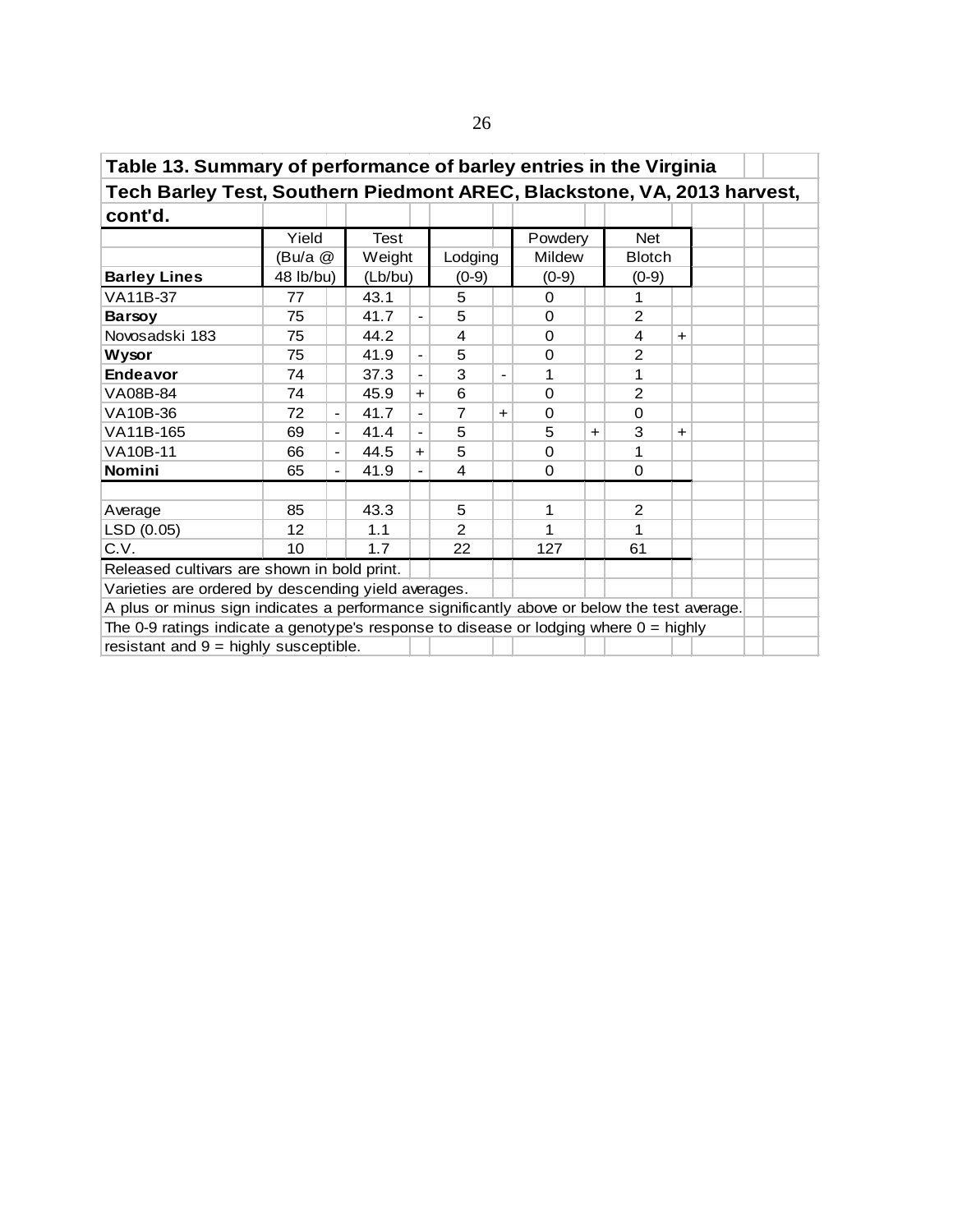| Table 14. Summary of performance of barley entries in the<br>Virginia Tech Barley Test, planted no-till at the Tidewater |           |                      |             |                                  |                |                              |  |  |  |  |  |  |  |
|--------------------------------------------------------------------------------------------------------------------------|-----------|----------------------|-------------|----------------------------------|----------------|------------------------------|--|--|--|--|--|--|--|
|                                                                                                                          |           |                      |             |                                  |                |                              |  |  |  |  |  |  |  |
| AREC, Holland, VA, 2013 harvest.                                                                                         |           |                      |             |                                  |                |                              |  |  |  |  |  |  |  |
|                                                                                                                          | Yield     |                      | <b>Test</b> |                                  |                |                              |  |  |  |  |  |  |  |
|                                                                                                                          | (Bu/a @   |                      | Weight      |                                  | Lodging        |                              |  |  |  |  |  |  |  |
| <b>Barley Lines</b>                                                                                                      | 48 lb/bu) |                      | (Lb/bu)     |                                  | $(0-9)$        |                              |  |  |  |  |  |  |  |
| VA11B-56                                                                                                                 | 97        | $+$                  | 46.2        |                                  | 3              |                              |  |  |  |  |  |  |  |
| VA08B-108                                                                                                                | 95        | $\ddot{}$            | 46.2        |                                  | $\overline{2}$ |                              |  |  |  |  |  |  |  |
| <b>STARS 1014B</b>                                                                                                       | 95        | $\ddot{\phantom{1}}$ | 46.0        |                                  | 2              | $\overline{\phantom{0}}$     |  |  |  |  |  |  |  |
| VA11B-71                                                                                                                 | 91        |                      | 47.1        |                                  | 3              |                              |  |  |  |  |  |  |  |
| VA08B-85                                                                                                                 | 90        |                      | 47.7        |                                  | 4              | $\ddot{}$                    |  |  |  |  |  |  |  |
| <b>Thoroughbred</b>                                                                                                      | 88        |                      | 47.3        |                                  | 2              | $\qquad \qquad \blacksquare$ |  |  |  |  |  |  |  |
| VA10B-11                                                                                                                 | 88        |                      | 47.1        |                                  | 5              | $\pm$                        |  |  |  |  |  |  |  |
| VA10B-43                                                                                                                 | 87        |                      | 47.1        |                                  | $\overline{c}$ | $\overline{\phantom{a}}$     |  |  |  |  |  |  |  |
| <b>VA11B-4</b>                                                                                                           | 87        |                      | 48.6        |                                  | $\overline{2}$ |                              |  |  |  |  |  |  |  |
| VA11B-143                                                                                                                | 86        |                      | 46.9        |                                  | $\overline{c}$ |                              |  |  |  |  |  |  |  |
| <b>Endeavor</b>                                                                                                          | 86        |                      | 48.5        |                                  | $\overline{c}$ | $\blacksquare$               |  |  |  |  |  |  |  |
| VA11B-134                                                                                                                | 86        |                      | 46.5        |                                  | 5              | $\ddot{}$                    |  |  |  |  |  |  |  |
| MD08-09BF6-7-7                                                                                                           | 86        |                      | 44.6        |                                  | $\overline{2}$ |                              |  |  |  |  |  |  |  |
| <b>VA11B-15</b>                                                                                                          | 85        |                      | 46.8        |                                  | 4              | +                            |  |  |  |  |  |  |  |
| <b>VA11B-55</b>                                                                                                          | 85        |                      | 46.9        |                                  | 2              |                              |  |  |  |  |  |  |  |
| <b>Atlantic</b>                                                                                                          | 84        |                      | 47.3        |                                  | $\overline{4}$ |                              |  |  |  |  |  |  |  |
| VA10B-20                                                                                                                 | 83        |                      | 47.3        |                                  | 2              |                              |  |  |  |  |  |  |  |
| VA06B-48                                                                                                                 | 83        |                      | 46.7        |                                  | 3              |                              |  |  |  |  |  |  |  |
| VA10B-9                                                                                                                  | 83        |                      | 49.8        | $\ddot{}$                        | $\overline{2}$ |                              |  |  |  |  |  |  |  |
| VA11B-130                                                                                                                | 82        |                      | 49.9        | $\ddot{}$                        | 3              |                              |  |  |  |  |  |  |  |
| VA12B-7                                                                                                                  | 82        |                      | 48.0        |                                  | $\overline{2}$ | $\qquad \qquad \blacksquare$ |  |  |  |  |  |  |  |
| VA11B-102                                                                                                                | 81        |                      | 46.0        |                                  | 3              |                              |  |  |  |  |  |  |  |
| VA11B-30                                                                                                                 | 81        |                      | 46.7        |                                  | $\overline{c}$ |                              |  |  |  |  |  |  |  |
| <b>Price</b>                                                                                                             | 81        |                      | 47.3        |                                  | 3              |                              |  |  |  |  |  |  |  |
| VA08B-109                                                                                                                | 80        |                      | 47.4        |                                  | 5              | $\ddot{}$                    |  |  |  |  |  |  |  |
| VA11B-29                                                                                                                 | 80        |                      | 47.7        |                                  | 3              |                              |  |  |  |  |  |  |  |
| VA11B-43                                                                                                                 | 80        |                      | 45.1        | $\blacksquare$                   | $\overline{2}$ |                              |  |  |  |  |  |  |  |
| VA09B-34                                                                                                                 | 80        |                      | 48.2        |                                  | 4              |                              |  |  |  |  |  |  |  |
| VA11B-133                                                                                                                | 80        |                      | 49.3        | $\begin{array}{c} + \end{array}$ | 4              |                              |  |  |  |  |  |  |  |
| <b>VA10B-3</b>                                                                                                           | 80        |                      | 48.5        |                                  | $\overline{c}$ |                              |  |  |  |  |  |  |  |
| VA11B-141                                                                                                                | 79        |                      | 47.9        |                                  | 3              |                              |  |  |  |  |  |  |  |
| VA11B-125                                                                                                                | 79        |                      | 47.7        |                                  | 4              |                              |  |  |  |  |  |  |  |
| VA11B-126                                                                                                                | 77        |                      | 49.1        |                                  | 3              |                              |  |  |  |  |  |  |  |
| VA11B-37                                                                                                                 | 77        |                      | 44.7        |                                  | $\overline{2}$ |                              |  |  |  |  |  |  |  |
| VA09B-35                                                                                                                 | 77        |                      | 47.2        |                                  | 4              |                              |  |  |  |  |  |  |  |
| VA11B-87                                                                                                                 | 77        |                      | 43.6        |                                  | 2              |                              |  |  |  |  |  |  |  |
| VA10B-6                                                                                                                  | 76        |                      | 48.5        |                                  | 4              |                              |  |  |  |  |  |  |  |
| VA11B-165                                                                                                                | 76        |                      | 44.9        |                                  | 4              |                              |  |  |  |  |  |  |  |
| VA11B-127                                                                                                                | 76        |                      | 49.0        |                                  | 4              |                              |  |  |  |  |  |  |  |
| Novosadski 183                                                                                                           | 76        |                      | 49.2        |                                  | 3              |                              |  |  |  |  |  |  |  |
| VA11B-131                                                                                                                | 76        |                      | 45.7        |                                  | 4              |                              |  |  |  |  |  |  |  |
| VA08B-84                                                                                                                 | 75        |                      | 48.9        |                                  | 5              | $\ddot{}$                    |  |  |  |  |  |  |  |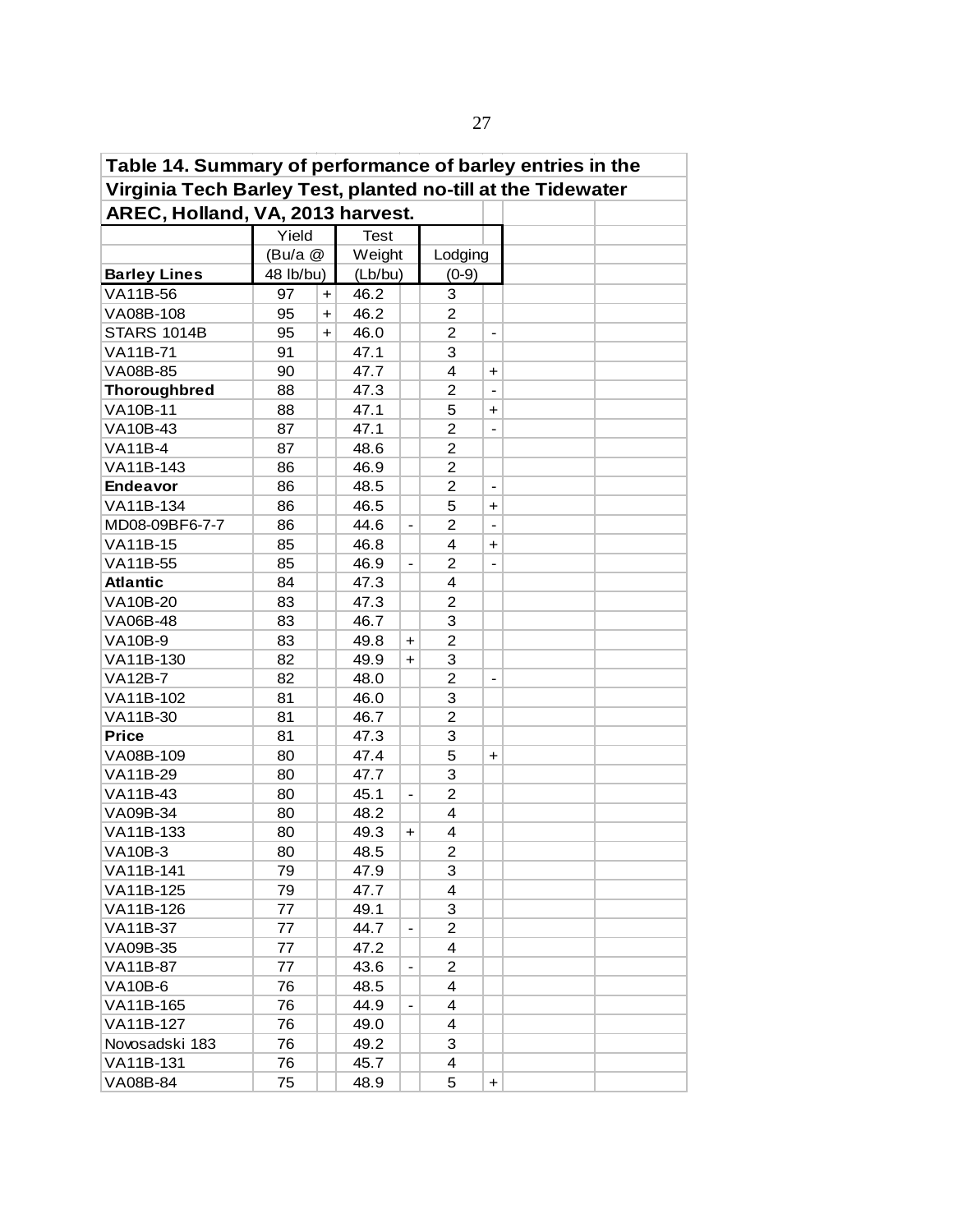| Table 14. Summary of performance of barley entries in the<br>Virginia Tech Barley Test, planted no-till at the Tidewater |           |                          |             |  |                |                          |  |  |  |  |  |  |  |  |
|--------------------------------------------------------------------------------------------------------------------------|-----------|--------------------------|-------------|--|----------------|--------------------------|--|--|--|--|--|--|--|--|
|                                                                                                                          |           |                          |             |  |                |                          |  |  |  |  |  |  |  |  |
| AREC, Holland, VA, 2013 harvest, cont'd.                                                                                 |           |                          |             |  |                |                          |  |  |  |  |  |  |  |  |
|                                                                                                                          | Yield     |                          | <b>Test</b> |  |                |                          |  |  |  |  |  |  |  |  |
|                                                                                                                          | (Bu/a @   |                          | Weight      |  | Lodging        |                          |  |  |  |  |  |  |  |  |
| <b>Barley Lines</b>                                                                                                      | 48 lb/bu) |                          | (Lb/bu)     |  | $(0-9)$        |                          |  |  |  |  |  |  |  |  |
| VA11B-10                                                                                                                 | 74        |                          | 47.5        |  | 3              |                          |  |  |  |  |  |  |  |  |
| VA11B-140                                                                                                                | 72        |                          | 48.5        |  | 3              |                          |  |  |  |  |  |  |  |  |
| <b>Barsov</b>                                                                                                            | 72        |                          | 46.7        |  | $\overline{4}$ |                          |  |  |  |  |  |  |  |  |
| VA11B-108                                                                                                                | 71        |                          | 47.5        |  | 5              | $+$                      |  |  |  |  |  |  |  |  |
| VA08B-95<br>46.3<br>4<br>70                                                                                              |           |                          |             |  |                |                          |  |  |  |  |  |  |  |  |
| VA08B-89<br>47.3<br>3<br>70                                                                                              |           |                          |             |  |                |                          |  |  |  |  |  |  |  |  |
| VA10B-36                                                                                                                 | 67        | -                        | 48.6        |  | 3              |                          |  |  |  |  |  |  |  |  |
| VA11B-26                                                                                                                 | 65        | $\overline{\phantom{0}}$ | 46.6        |  | 3              |                          |  |  |  |  |  |  |  |  |
| Callao                                                                                                                   | 62        | -                        | 47.4        |  | 4              | $\ddot{\phantom{1}}$     |  |  |  |  |  |  |  |  |
| <b>Wysor</b>                                                                                                             | N/A       |                          | N/A         |  | 1              |                          |  |  |  |  |  |  |  |  |
| <b>Nomini</b>                                                                                                            | N/A       |                          | N/A         |  | $\overline{2}$ | $\overline{\phantom{a}}$ |  |  |  |  |  |  |  |  |
| VA92-42-46                                                                                                               | N/A       |                          | N/A         |  | 1              |                          |  |  |  |  |  |  |  |  |
|                                                                                                                          |           |                          |             |  |                |                          |  |  |  |  |  |  |  |  |
| Average                                                                                                                  | 80        |                          | 47.3        |  | 3              |                          |  |  |  |  |  |  |  |  |
| LSD (0.05)                                                                                                               | 13        |                          | 2.0         |  | 1              |                          |  |  |  |  |  |  |  |  |
| C.V.                                                                                                                     | 10        |                          | 2.7         |  | 28             |                          |  |  |  |  |  |  |  |  |
| Released cultivars are shown in bold print.                                                                              |           |                          |             |  |                |                          |  |  |  |  |  |  |  |  |
| Varieties are ordered by descending yield averages.                                                                      |           |                          |             |  |                |                          |  |  |  |  |  |  |  |  |
| A plus or minus sign indicates a performance significantly above or below the test average.                              |           |                          |             |  |                |                          |  |  |  |  |  |  |  |  |
| The 0-9 ratings indicate a genotype's response to disease or lodging where $0 =$ highly                                  |           |                          |             |  |                |                          |  |  |  |  |  |  |  |  |
| resistant and $9 =$ highly susceptible.                                                                                  |           |                          |             |  |                |                          |  |  |  |  |  |  |  |  |
| N/A - DATA NOT REPORTED DUE TO DEER FEEDING DAMAGE                                                                       |           |                          |             |  |                |                          |  |  |  |  |  |  |  |  |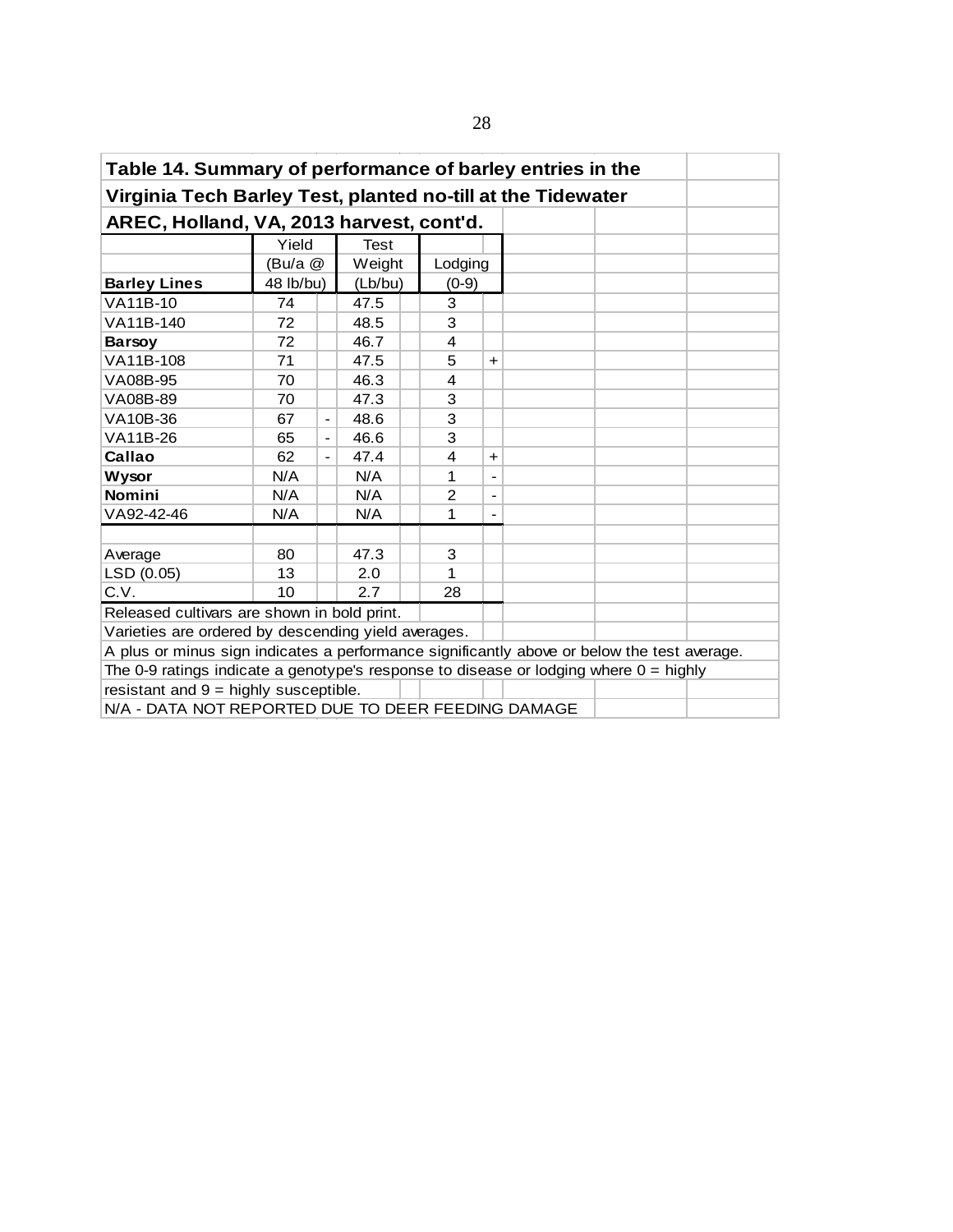| Table 15. Summary of performance of barley entries in the Virginia<br>Tech Barley Test, Eastern Virginia AREC, Warsaw, VA, 2013 harvest. |           |           |             |                          |          |                              |        |                      |                |                              |                |                |                |                      |                |                              |
|------------------------------------------------------------------------------------------------------------------------------------------|-----------|-----------|-------------|--------------------------|----------|------------------------------|--------|----------------------|----------------|------------------------------|----------------|----------------|----------------|----------------------|----------------|------------------------------|
|                                                                                                                                          |           |           |             |                          |          |                              |        |                      |                |                              |                |                |                |                      |                |                              |
|                                                                                                                                          | Yield     |           | <b>Test</b> |                          | Date     |                              |        |                      |                |                              | Leaf           |                | Powdery        |                      | <b>Net</b>     |                              |
|                                                                                                                                          | (Bu/a @   |           | Weight      |                          | Headed   |                              | Height |                      | Lodging        |                              | Rust           |                | Mildew         |                      | <b>Blotch</b>  |                              |
| <b>Barley Lines</b>                                                                                                                      | 48 lb/bu) |           | (Lb/bu)     |                          | (Julian) |                              | (ln)   |                      | $(0-9)$        |                              | $(0-9)$        |                | $(0-9)$        |                      | $(0-9)$        |                              |
| VA11B-10                                                                                                                                 | 165       | $\ddot{}$ | 47.3        |                          | 112      | $+$                          | 34     |                      | 1              |                              | 2              |                | 0              |                      | 0              | $\blacksquare$               |
| VA11B-130                                                                                                                                | 162       | $\ddot{}$ | 48.6        | $\ddot{}$                | 108      | $\blacksquare$               | 40     | $+$                  | 4              |                              | 1              |                | 0              |                      | $\overline{2}$ |                              |
| <b>VA11B-4</b>                                                                                                                           | 157       | $\ddot{}$ | 47.7        | $\ddot{}$                | 110      |                              | 33     |                      | $\overline{c}$ |                              | 1              |                | $\mathbf 0$    |                      | $\overline{c}$ |                              |
| VA08B-109                                                                                                                                | 157       | $\ddot{}$ | 47.2        |                          | 109      |                              | 33     |                      | 4              |                              | 1              |                | $\mathbf 0$    |                      | 1              | $\overline{\phantom{a}}$     |
| VA11B-15                                                                                                                                 | 157       | $\ddot{}$ | 47.3        | $\ddot{}$                | 108      | $\overline{a}$               | 33     |                      | 1              |                              | $\overline{2}$ |                | $\mathbf 0$    |                      | $\mathbf 0$    | $\blacksquare$               |
| <b>VA10B-11</b>                                                                                                                          | 156       | $\ddot{}$ | 46.4        |                          | 110      |                              | 33     |                      | 4              |                              | 1              |                | $\mathbf 0$    |                      | $\mathbf 0$    |                              |
| <b>VA10B-6</b>                                                                                                                           | 155       | $\div$    | 46.4        |                          | 109      |                              | 33     |                      | 5              |                              | 1              |                | $\mathbf 0$    |                      | 1              |                              |
| VA08B-85                                                                                                                                 | 155       | $\ddot{}$ | 47.7        | $\ddot{}$                | 108      |                              | 32     |                      | 3              |                              | 1              |                | $\mathbf 0$    |                      | $\overline{c}$ |                              |
| VA11B-143                                                                                                                                | 151       |           | 48.0        | $\ddot{}$                | 109      |                              | 35     |                      | $\mathbf{1}$   |                              | 1              |                | $\mathbf 0$    |                      | 1              | $\overline{\phantom{a}}$     |
| VA11B-165                                                                                                                                | 150       |           | 46.7        |                          | 110      | $\ddot{}$                    | 34     |                      | $\overline{2}$ |                              | 1              |                | $\overline{2}$ | $\ddot{\phantom{1}}$ | $\overline{2}$ |                              |
| VA11B-102                                                                                                                                | 150       |           | 46.1        |                          | 112      | $\ddot{}$                    | 38     | $\ddot{}$            | $\mathbf{1}$   |                              | $\overline{c}$ |                | $\mathbf 0$    |                      | $\mathbf{1}$   | $\overline{\phantom{a}}$     |
| VA11B-134                                                                                                                                | 150       |           | 46.6        |                          | 108      | $\overline{a}$               | 35     |                      | 3              |                              | 0              | $\overline{a}$ | 0              |                      | 3              |                              |
| <b>VA11B-71</b>                                                                                                                          | 150       |           | 46.9        |                          | 110      |                              | 33     |                      | 3              |                              | 1              |                | 0              |                      | $\overline{c}$ |                              |
| VA11B-108                                                                                                                                | 147       |           | 46.6        |                          | 108      | $\qquad \qquad \blacksquare$ | 32     |                      | 4              |                              | 3              |                | 1              |                      | 1              | $\qquad \qquad \blacksquare$ |
| VA09B-34                                                                                                                                 | 147       |           | 47.9        | $\ddot{}$                | 107      |                              | 35     |                      | 4              |                              | 1              |                | 0              |                      | 5              | $+$                          |
| VA10B-43                                                                                                                                 | 146       |           | 46.9        |                          | 112      | $\ddot{}$                    | 34     |                      | 0              | $\qquad \qquad \blacksquare$ | 1              |                | 0              |                      | $\mathbf 1$    | $\blacksquare$               |
| <b>VA12B-7</b>                                                                                                                           | 145       |           | 49.2        | $\ddot{}$                | 111      | $\ddot{}$                    | 35     |                      | 0              | $\blacksquare$               | 6              | $\ddot{}$      | 0              |                      | $\overline{2}$ |                              |
| VA08B-108                                                                                                                                | 145       |           | 46.4        |                          | 108      | $\blacksquare$               | 32     |                      | 4              |                              | $\overline{2}$ |                | 0              |                      | 4              |                              |
| VA08B-84                                                                                                                                 | 145       |           | 47.4        | $\ddot{}$                | 107      | $\blacksquare$               | 32     |                      | 6              | $\ddot{}$                    | 1              |                | $\mathbf 0$    |                      | 4              |                              |
| <b>VA11B-87</b>                                                                                                                          | 145       |           | 43.7        | $\overline{a}$           | 110      |                              | 32     |                      | $\overline{c}$ |                              | 1              |                | $\mathbf 0$    |                      | 0              | $\overline{\phantom{a}}$     |
| VA11B-141                                                                                                                                | 144       |           | 47.6        | $\ddot{}$                | 111      | $\ddot{}$                    | 37     | $\ddot{\phantom{1}}$ | 3              |                              | 1              | $\overline{a}$ | 0              |                      | $\mathbf{1}$   | $\blacksquare$               |
| VA11B-140                                                                                                                                | 144       |           | 48.3        | $\ddot{\phantom{1}}$     | 107      | $\blacksquare$               | 39     | $\ddot{\phantom{1}}$ | 1              |                              | 1              |                | $\mathbf 0$    |                      | $\mathbf{1}$   |                              |
| VA09B-35                                                                                                                                 | 143       |           | 46.5        |                          | 108      | $\overline{a}$               | 33     |                      | 4              |                              | 4              | $\ddot{}$      | 0              |                      | 0              |                              |
| VA11B-131                                                                                                                                | 143       |           | 46.1        |                          | 108      |                              | 36     | $\ddot{}$            | $\overline{4}$ |                              | 1              |                | 0              |                      | 4              | $+$                          |
| VA10B-36                                                                                                                                 | 142       |           | 46.3        |                          | 109      |                              | 31     |                      | $\overline{4}$ |                              | 1              |                | 0              |                      | $\mathbf{1}$   |                              |
| VA11B-37                                                                                                                                 | 141       |           | 45.7        | $\overline{\phantom{a}}$ | 109      |                              | 30     | $\blacksquare$       | 1              | $\qquad \qquad \blacksquare$ | 1              |                | $\mathbf 0$    |                      | $\mathbf{1}$   | $\overline{\phantom{a}}$     |
| Callao                                                                                                                                   | 141       |           | 46.1        |                          | 107      | $\overline{\phantom{a}}$     | 29     | $\blacksquare$       | $\overline{7}$ | $\ddot{\phantom{1}}$         | 3              |                | 0              |                      | $\overline{c}$ |                              |
| <b>VA10B-3</b>                                                                                                                           | 140       |           | 46.8        |                          | 113      | $\ddot{}$                    | 29     |                      | 5              |                              | 1              |                | $\mathbf 0$    |                      | 3              |                              |
| VA11B-43                                                                                                                                 | 140       |           | 45.2        |                          | 115      | $+$                          | 35     |                      | $\overline{c}$ |                              | 1              |                | 1              |                      | $\overline{c}$ |                              |
| VA06B-48                                                                                                                                 | 140       |           | 46.7        |                          | 108      | $\blacksquare$               | 31     |                      | 5              | $\pm$                        | 3              |                | $\mathbf 0$    |                      | 1              |                              |
| VA10B-20                                                                                                                                 | 139       |           | 46.7        |                          | 107      | $\blacksquare$               | 33     |                      | 5              |                              | 1              |                | $\,0\,$        |                      | 6              | $\boldsymbol{+}$             |
| VA11B-127                                                                                                                                | 139       |           | 48.1        | $\pm$                    | 108      | $\overline{\phantom{a}}$     | 35     |                      | 6              | +                            | 1              |                | 0              |                      | 7              | $+$                          |
| VA11B-56                                                                                                                                 | 139       |           | 47.0        |                          | 112      | $+$                          | 34     |                      | 1              | $\overline{a}$               | 1              |                | 0              |                      | 4              |                              |
| <b>Thoroughbred</b>                                                                                                                      | 138       |           | 46.7        |                          | 114      | $\ddot{}$                    | 34     |                      | 0              | $\frac{1}{2}$                | 5              | $\ddot{}$      | 6              | $\ddot{\phantom{1}}$ | 3              |                              |
| VA11B-126                                                                                                                                | 138       |           | 47.5        | $\ddot{}$                | 108      | $\overline{\phantom{a}}$     | 33     |                      | 4              |                              | 1              |                | $\mathbf 0$    |                      | 3              |                              |
| VA08B-89                                                                                                                                 | 137       |           | 46.7        |                          | 108      | $\overline{\phantom{a}}$     | 32     |                      | 5              | $\ddot{}$                    | $\mathbf 0$    | $\blacksquare$ | 0              |                      | 3              |                              |
| <b>Barsoy</b>                                                                                                                            | 136       |           | 47.0        |                          | 107      | $\overline{a}$               | 36     | $\ddot{}$            | 5              |                              | 5              | $\ddot{}$      | 0              |                      | 3              |                              |
| VA11B-133                                                                                                                                | 136       |           | 47.8        | $\ddot{}$                | 110      |                              | 38     | $\ddot{}$            | 1              | $\overline{a}$               | $\overline{2}$ |                | $\mathbf 0$    |                      | $\overline{c}$ |                              |
| <b>VA10B-9</b>                                                                                                                           | 136       |           | 48.4        | $\ddag$                  | 107      |                              | 31     |                      | 5              |                              | 1              |                | $\mathbf 0$    |                      | $\overline{c}$ |                              |
| VA11B-55                                                                                                                                 | 136       |           | 47.5        | $\ddot{\phantom{1}}$     | 112      | $+$                          | 32     |                      | $\overline{2}$ |                              | 1              |                | $\mathbf 0$    |                      | 5              | $+$                          |
| VA11B-26                                                                                                                                 | 135       |           | 46.2        |                          | 109      |                              | 29     |                      | 3              |                              | 1              |                | $\mathbf 0$    |                      | 1              |                              |
| MD08-09BF6-7-7                                                                                                                           | 134       |           | 43.4        |                          | 109      |                              | 37     | $\ddot{}$            | $\mathbf{1}$   |                              | $\mathbf{1}$   |                | 0              |                      | $\overline{7}$ | $+$                          |
| VA11B-29                                                                                                                                 | 132       |           | 45.9        |                          | 109      |                              | 30     |                      | $\overline{c}$ |                              | $\overline{2}$ |                | $\mathsf 0$    |                      | $\overline{2}$ |                              |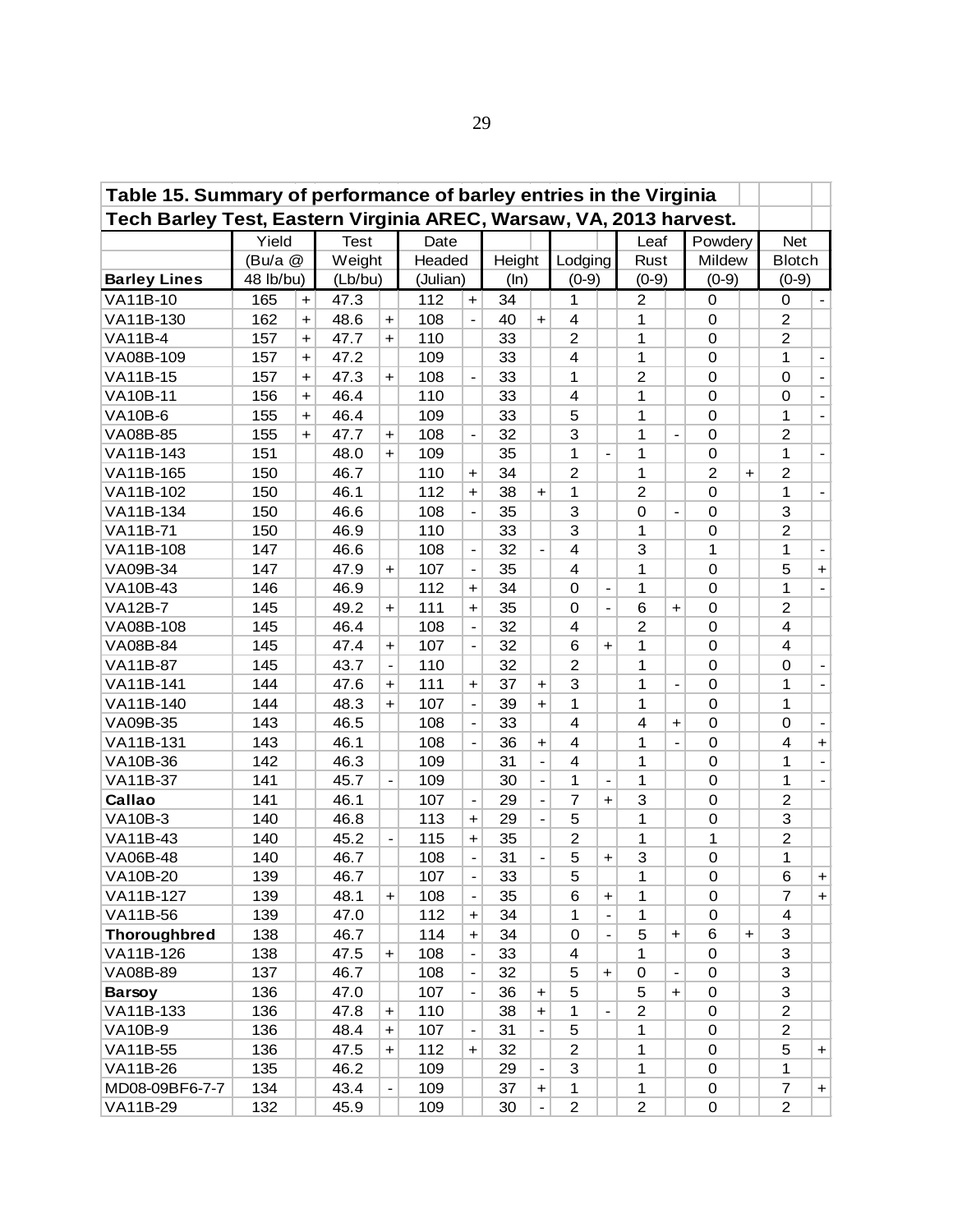| Table 15. Summary of performance of barley entries in the Virginia<br>Tech Barley Test, Eastern Virginia AREC, Warsaw, VA, 2013 harvest, cont'd. |           |                          |             |                          |          |                          |        |                          |          |                              |                |                |          |     |                |                |
|--------------------------------------------------------------------------------------------------------------------------------------------------|-----------|--------------------------|-------------|--------------------------|----------|--------------------------|--------|--------------------------|----------|------------------------------|----------------|----------------|----------|-----|----------------|----------------|
|                                                                                                                                                  |           |                          |             |                          |          |                          |        |                          |          |                              |                |                |          |     |                |                |
|                                                                                                                                                  | Yield     |                          | <b>Test</b> |                          | Date     |                          |        |                          |          |                              | Leaf           |                | Powdery  |     | <b>Net</b>     |                |
|                                                                                                                                                  | (Bu/a @   |                          | Weight      |                          | Headed   |                          | Height |                          | Lodging  |                              | Rust           |                | Mildew   |     | <b>Blotch</b>  |                |
| <b>Barley Lines</b>                                                                                                                              | 48 lb/bu) |                          | (Lb/bu)     |                          | (Julian) |                          | (ln)   |                          | $(0-9)$  |                              | $(0-9)$        |                | $(0-9)$  |     | $(0-9)$        |                |
| <b>Atlantic</b>                                                                                                                                  | 131       |                          | 45.7        | $\overline{\phantom{a}}$ | 107      | $\blacksquare$           | 31     | $\overline{\phantom{a}}$ | 5        |                              | 3              | $+$            | $\Omega$ |     | 5              | $+$            |
| <b>Wysor</b>                                                                                                                                     | 131       |                          | 43.9        |                          | 108      | $\overline{a}$           | 39     | $+$                      | 3        |                              | 6              | $+$            | $\Omega$ |     | 5              | $+$            |
| VA11B-30                                                                                                                                         | 130       |                          | 46.8        |                          | 108      | $\overline{a}$           | 30     |                          | 1        | $\overline{\phantom{0}}$     | 1              |                | 0        |     | 2              |                |
| VA11B-125                                                                                                                                        | 130       |                          | 47.2        |                          | 111      | $+$                      | 35     |                          | 3        |                              | 1              |                | 0        |     | 6              | $+$            |
| VA08B-95                                                                                                                                         | 130       |                          | 44.5        | $\blacksquare$           | 107      | $\overline{\phantom{a}}$ | 34     |                          | 6        | $+$                          | 1              | $\blacksquare$ | 8        | $+$ | $\mathbf 0$    | $\blacksquare$ |
| <b>Endeavor</b>                                                                                                                                  | 129       | $\blacksquare$           | 46.4        |                          | 113      | $+$                      | 32     |                          | 1        |                              | 3              | $+$            | 1        |     | 1              | $\blacksquare$ |
| <b>Nomini</b>                                                                                                                                    | 127       | $\overline{\phantom{a}}$ | 44.6        | $\blacksquare$           | 106      | $\blacksquare$           | 40     | $\ddot{}$                | 2        |                              | 4              | $+$            | $\Omega$ |     | 1              | $\blacksquare$ |
| Novosadski 183                                                                                                                                   | 126       | $\blacksquare$           | 50.2        | $\pm$                    | 110      |                          | 30     | $\blacksquare$           | $\Omega$ | $\qquad \qquad \blacksquare$ | 4              | $\ddot{}$      | $\Omega$ |     | 3              |                |
| VA92-42-46                                                                                                                                       | 111       | $\overline{\phantom{a}}$ | 43.2        | $\overline{\phantom{a}}$ | 108      | $\overline{\phantom{a}}$ | 40     | +                        | 6        | $\ddot{}$                    | 1              |                | $\Omega$ |     | 8              | $+$            |
| <b>Price</b>                                                                                                                                     | 110       |                          | 45.1        |                          | 108      | $\frac{1}{2}$            | 32     |                          | 5        |                              | 3              | $+$            | $\Omega$ |     | 8              | $+$            |
| <b>STARS 1014B</b>                                                                                                                               | 91        |                          | 38.8        |                          | 124      | $+$                      | 36     | $\ddot{}$                | 6        | $\ddot{}$                    | $\mathcal{P}$  |                | $\Omega$ |     | 8              | $+$            |
|                                                                                                                                                  |           |                          |             |                          |          |                          |        |                          |          |                              |                |                |          |     |                |                |
| Average                                                                                                                                          | 140       |                          | 46.5        |                          | 109      |                          | 34     |                          | 3        |                              | $\overline{2}$ |                | $\Omega$ |     | 3              |                |
| LSD (0.05)                                                                                                                                       | 11        |                          | 0.8         |                          | 1        |                          | 2      |                          | 2        |                              | 1              |                | $\Omega$ |     | $\overline{2}$ |                |
| C.V.                                                                                                                                             | 6         |                          | 1.2         |                          | 1        |                          | 4      |                          | 45       |                              | 41             |                | 96       |     | 44             |                |
| Released cultivars are shown in bold print.                                                                                                      |           |                          |             |                          |          |                          |        |                          |          |                              |                |                |          |     |                |                |
| Varieties are ordered by descending yield averages.                                                                                              |           |                          |             |                          |          |                          |        |                          |          |                              |                |                |          |     |                |                |
| A plus or minus sign indicates a performance significantly above or below the test average.                                                      |           |                          |             |                          |          |                          |        |                          |          |                              |                |                |          |     |                |                |
| The 0-9 ratings indicate a genotype's response to disease or lodging where $0 =$ highly                                                          |           |                          |             |                          |          |                          |        |                          |          |                              |                |                |          |     |                |                |
| resistant and $9 =$ highly susceptible.                                                                                                          |           |                          |             |                          |          |                          |        |                          |          |                              |                |                |          |     |                |                |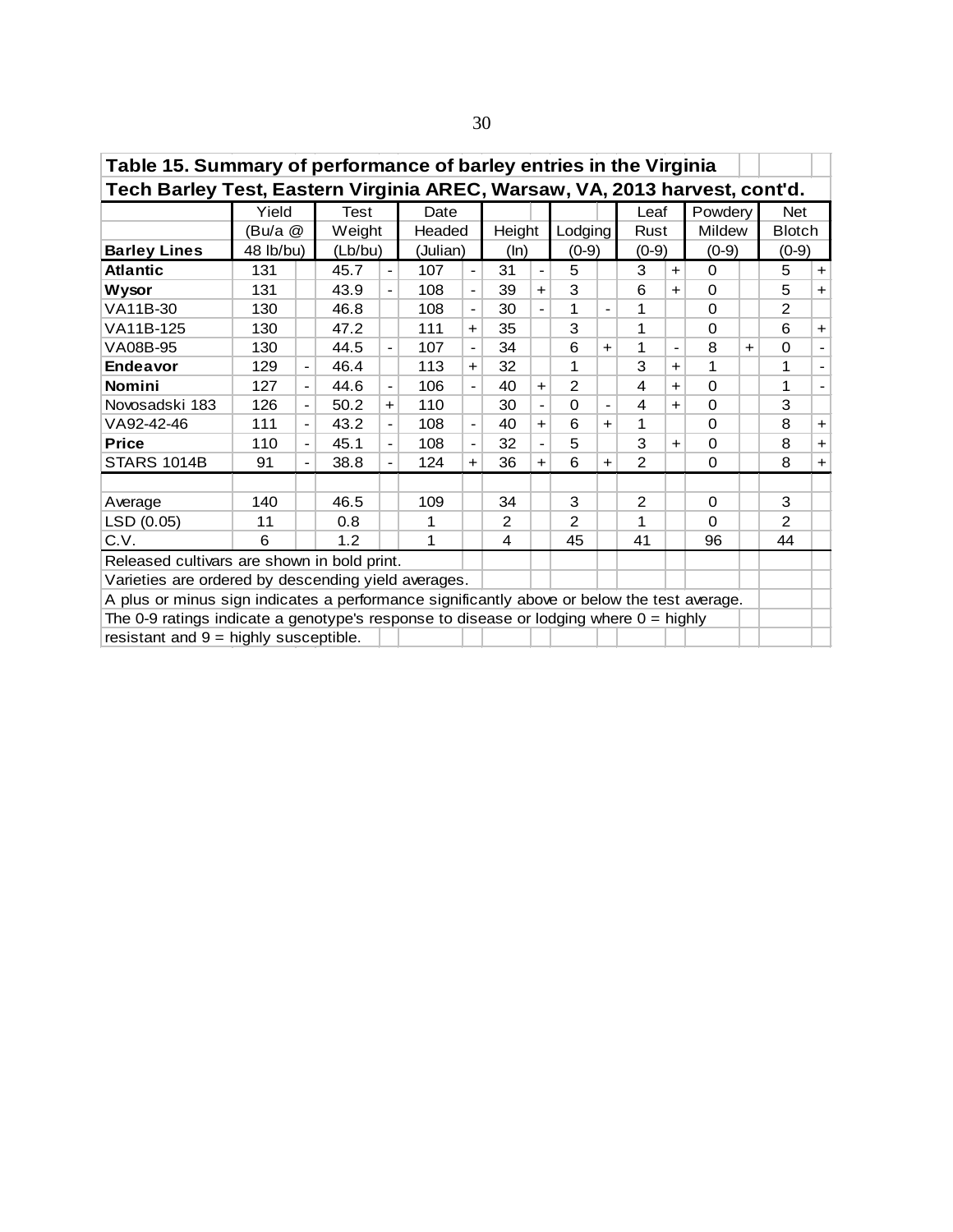| Table 16. Summary of performance of barley entries in the Virginia<br>Tech Barley Test, Eastern Shore AREC, Painter, VA, 2013 harvest. |           |                      |             |                              |                         |                          |                |                                  |                |                          |  |  |  |
|----------------------------------------------------------------------------------------------------------------------------------------|-----------|----------------------|-------------|------------------------------|-------------------------|--------------------------|----------------|----------------------------------|----------------|--------------------------|--|--|--|
|                                                                                                                                        |           |                      |             |                              |                         |                          |                |                                  |                |                          |  |  |  |
|                                                                                                                                        | Yield     |                      | <b>Test</b> |                              |                         |                          | Leaf           |                                  | Powdery        |                          |  |  |  |
|                                                                                                                                        | (Bu/a @   |                      | Weight      |                              | Lodging                 |                          | Rust           |                                  | Mildew         |                          |  |  |  |
| <b>Barley Lines</b>                                                                                                                    | 48 lb/bu) |                      | (Lb/bu)     |                              | $(0-9)$                 |                          | $(0-9)$        |                                  | $(0-9)$        |                          |  |  |  |
| VA11B-134                                                                                                                              | 96        | $+$                  | 44.7        |                              | 4                       |                          | $\overline{2}$ |                                  | 4              |                          |  |  |  |
| <b>VA12B-7</b>                                                                                                                         | 94        | $\ddot{\phantom{1}}$ | 46.6        | $\ddot{}$                    | 3                       |                          | 5              | $\ddot{\phantom{1}}$             | 5              | $+$                      |  |  |  |
| VA11B-15                                                                                                                               | 91        | $\ddot{\phantom{1}}$ | 44.5        |                              | $\overline{\mathbf{4}}$ |                          | $\overline{2}$ |                                  | 3              |                          |  |  |  |
| VA11B-141                                                                                                                              | 91        | $\ddot{}$            | 45.9        |                              | 3                       |                          | 3              |                                  | 3              |                          |  |  |  |
| VA06B-48                                                                                                                               | 89        |                      | 44.2        |                              | 3                       |                          | 3              |                                  | 3              |                          |  |  |  |
| VA08B-108                                                                                                                              | 88        |                      | 45.3        |                              | 3                       |                          | 1              |                                  | $\overline{2}$ |                          |  |  |  |
| VA11B-10                                                                                                                               | 87        |                      | 44.5        |                              | $\overline{\mathbf{4}}$ |                          | 1              |                                  | $\overline{2}$ | $\overline{\phantom{a}}$ |  |  |  |
| VA08B-85                                                                                                                               | 86        |                      | 45.9        |                              | 3                       |                          | $\mathbf{1}$   | $\overline{\phantom{a}}$         | $\overline{2}$ |                          |  |  |  |
| <b>VA11B-4</b>                                                                                                                         | 85        |                      | 45.6        |                              | $\overline{4}$          |                          | $\overline{c}$ |                                  | $\overline{2}$ |                          |  |  |  |
| <b>Endeavor</b>                                                                                                                        | 85        |                      | 43.9        |                              | 3                       |                          | 5              | $\begin{array}{c} + \end{array}$ | 5              | $\ddot{}$                |  |  |  |
| VA11B-126                                                                                                                              | 84        |                      | 45.0        |                              | 4                       |                          | 1              |                                  | $\overline{c}$ | $\overline{\phantom{a}}$ |  |  |  |
| <b>VA10B-11</b>                                                                                                                        | 84        |                      | 45.0        |                              | 4                       |                          | 1              | $\frac{1}{2}$                    | $\overline{2}$ |                          |  |  |  |
| VA11B-143                                                                                                                              | 84        |                      | 45.4        |                              | 3                       |                          | $\overline{c}$ |                                  | 5              | $\ddot{}$                |  |  |  |
| <b>Atlantic</b>                                                                                                                        | 84        |                      | 44.3        |                              | 5                       |                          | $\overline{c}$ |                                  | $\overline{c}$ | $\blacksquare$           |  |  |  |
| VA11B-102                                                                                                                              | 84        |                      | 43.5        |                              | 4                       |                          | $\mathbf{1}$   | $\overline{\phantom{a}}$         | $\overline{c}$ |                          |  |  |  |
| VA10B-20                                                                                                                               | 83        |                      | 43.0        | $\overline{\phantom{a}}$     | 4                       |                          | 1              | $\blacksquare$                   | $\overline{c}$ |                          |  |  |  |
| VA11B-30                                                                                                                               | 83        |                      | 45.6        |                              | 3                       |                          | 1              |                                  | $\overline{2}$ | $\overline{\phantom{a}}$ |  |  |  |
| VA11B-87                                                                                                                               | 81        |                      | 42.9        | $\overline{\phantom{a}}$     | 3                       |                          | 1              | $\overline{\phantom{a}}$         | $\overline{2}$ | $\blacksquare$           |  |  |  |
| VA08B-84                                                                                                                               | 81        |                      | 46.8        | $\ddot{\phantom{1}}$         | 4                       |                          | 1              | $\overline{\phantom{a}}$         | 1              | $\overline{\phantom{a}}$ |  |  |  |
| <b>VA10B-6</b>                                                                                                                         | 80        |                      | 45.1        |                              | 4                       |                          | 1              |                                  | $\overline{c}$ | $\overline{a}$           |  |  |  |
| VA10B-36                                                                                                                               | 80        |                      | 45.1        |                              | 4                       |                          | 1              | $\overline{a}$                   | 1              |                          |  |  |  |
| VA11B-108                                                                                                                              | 80        |                      | 45.3        |                              | 4                       |                          | 3              |                                  | 5              | $\ddot{}$                |  |  |  |
| <b>VA10B-3</b>                                                                                                                         | 79        |                      | 45.7        |                              | 3                       |                          | $\overline{2}$ |                                  | 3              |                          |  |  |  |
| VA11B-29                                                                                                                               | 79        |                      | 44.6        |                              | $\overline{2}$          | $\blacksquare$           | $\mathbf{1}$   |                                  | 1              | $\overline{\phantom{a}}$ |  |  |  |
| <b>Thoroughbred</b>                                                                                                                    | 78        |                      | 44.6        |                              | 3                       |                          | 5              | $\ddot{\phantom{1}}$             | 8              | $\ddot{}$                |  |  |  |
| VA09B-35                                                                                                                               | 78        |                      | 45.8        |                              | $\overline{4}$          |                          | $\overline{4}$ | $\ddot{\phantom{1}}$             | 5              | $\ddot{}$                |  |  |  |
| MD08-09BF6-7-7                                                                                                                         | 77        |                      | 43.4        |                              | $\overline{\mathbf{4}}$ |                          | 4              | $\ddot{\phantom{1}}$             | 6              | $\ddot{}$                |  |  |  |
| <b>Price</b>                                                                                                                           | 77        |                      | 45.0        |                              | 3                       |                          | 3              | $\ddot{}$                        | 4              |                          |  |  |  |
| VA11B-165                                                                                                                              | 77        |                      | 43.0        | $\qquad \qquad \blacksquare$ | 5                       |                          | 3              |                                  | 8              | $\ddot{}$                |  |  |  |
| <b>STARS 1014B</b>                                                                                                                     | 75        |                      | 41.5        | $\blacksquare$               | 3                       |                          | 3              |                                  | 6              | $\ddot{}$                |  |  |  |
| <b>VA10B-43</b>                                                                                                                        | 75        |                      | 44.7        |                              | $\overline{\mathbf{4}}$ |                          | 1              |                                  | 3              |                          |  |  |  |
| VA11B-133                                                                                                                              | 75        |                      | 45.2        |                              | 4                       |                          | $\overline{2}$ |                                  | 2              |                          |  |  |  |
| VA11B-55                                                                                                                               | 74        |                      | 45.0        |                              | 2                       | $\overline{\phantom{0}}$ | $\overline{2}$ |                                  | 5              | $\ddot{}$                |  |  |  |
| VA09B-34                                                                                                                               | 74        |                      | 45.6        |                              | 4                       |                          | $\overline{c}$ |                                  | 4              |                          |  |  |  |
| VA11B-56                                                                                                                               | 74        |                      | 44.4        |                              | 3                       |                          | 1              |                                  | 3              |                          |  |  |  |
| VA11B-130                                                                                                                              | 73        |                      | 46.6        | $\ddot{}$                    | 3                       |                          | $\overline{c}$ |                                  | 2              |                          |  |  |  |
| VA11B-140                                                                                                                              | 73        |                      | 45.9        |                              | 4                       |                          | 3              |                                  | 6              | $\ddot{}$                |  |  |  |
| Callao                                                                                                                                 | 72        |                      | 43.8        |                              | 5                       |                          | $\overline{c}$ |                                  | $\overline{c}$ |                          |  |  |  |
| VA08B-109                                                                                                                              | 72        |                      | 44.4        |                              | 4                       |                          | 1              |                                  | $\overline{c}$ |                          |  |  |  |
| Novosadski 183                                                                                                                         | 71        |                      | 45.4        |                              | 3                       |                          | 6              | $\ddot{}$                        | $\overline{c}$ |                          |  |  |  |
| VA11B-26                                                                                                                               | 71        |                      | 44.5        |                              | 4                       |                          | 1              |                                  | 3              |                          |  |  |  |
| Nomini                                                                                                                                 | 71        |                      | 43.5        |                              | 4                       |                          | 3              |                                  | $\overline{2}$ |                          |  |  |  |
| VA08B-95                                                                                                                               | 70        |                      | 43.6        |                              | 5                       | $\ddot{}$                | 4              | $\ddot{}$                        | 9              | $+$                      |  |  |  |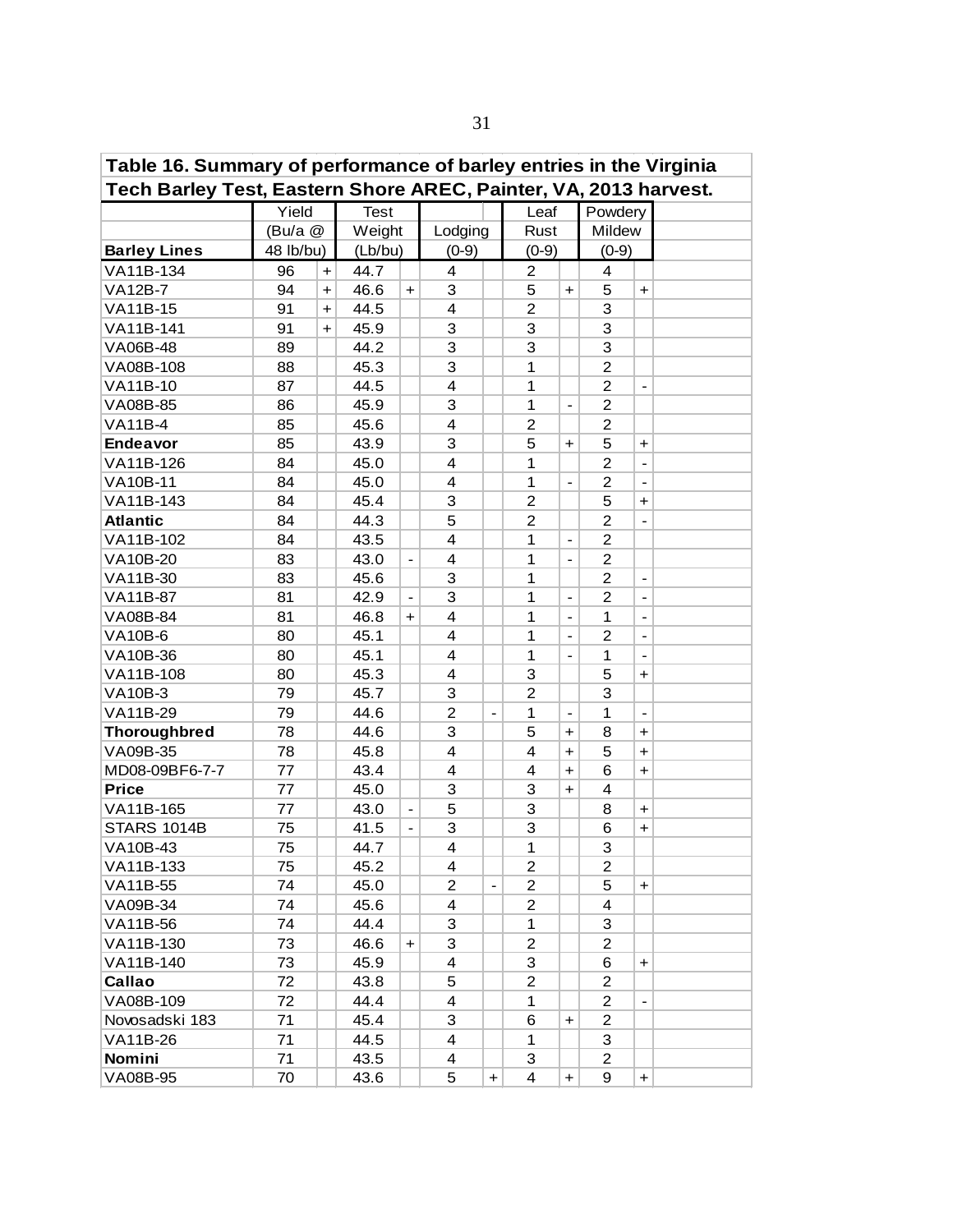| Table 16. Summary of performance of barley entries in the Virginia                          |           |                                                                     |         |           |                |                          |                |                              |                |                          |  |  |  |  |
|---------------------------------------------------------------------------------------------|-----------|---------------------------------------------------------------------|---------|-----------|----------------|--------------------------|----------------|------------------------------|----------------|--------------------------|--|--|--|--|
| Tech Barley Test, Eastern Shore AREC, Painter, VA, 2013 harvest,                            |           |                                                                     |         |           |                |                          |                |                              |                |                          |  |  |  |  |
| cont'd.                                                                                     |           |                                                                     |         |           |                |                          |                |                              |                |                          |  |  |  |  |
|                                                                                             | Yield     |                                                                     | Test    |           |                |                          | Leaf           |                              | Powdery        |                          |  |  |  |  |
|                                                                                             | (Bu/a @   |                                                                     | Weight  |           | Lodging        |                          | Rust           |                              | <b>Mildew</b>  |                          |  |  |  |  |
| <b>Barley Lines</b>                                                                         | 48 lb/bu) |                                                                     | (Lb/bu) |           | $(0-9)$        |                          | $(0-9)$        |                              | $(0-9)$        |                          |  |  |  |  |
| VA11B-125                                                                                   | 69        |                                                                     | 44.9    |           | 5              |                          | 1              |                              | 3              |                          |  |  |  |  |
| VA11B-37                                                                                    | 69        |                                                                     | 44.7    |           | $\overline{2}$ | $\overline{\phantom{0}}$ | 1              |                              | 1              |                          |  |  |  |  |
| VA11B-71                                                                                    | 69        |                                                                     | 44.3    |           | 2              |                          | 1              | $\overline{\phantom{0}}$     | 6              | $\ddagger$               |  |  |  |  |
| 5<br>43.3<br>$\overline{2}$<br>69<br>Wysor<br>4<br>$\blacksquare$<br>$+$<br>$\blacksquare$  |           |                                                                     |         |           |                |                          |                |                              |                |                          |  |  |  |  |
| 3<br>VA11B-43<br>3<br>1<br>69<br>43.4                                                       |           |                                                                     |         |           |                |                          |                |                              |                |                          |  |  |  |  |
| VA11B-131                                                                                   | 65        | $\overline{2}$<br>5<br>42.8<br>4<br>$+$<br>$\overline{\phantom{a}}$ |         |           |                |                          |                |                              |                |                          |  |  |  |  |
| <b>VA10B-9</b>                                                                              | 64        |                                                                     | 47.7    | $+$       | 3              |                          | 1              | $\blacksquare$               | 4              |                          |  |  |  |  |
| VA08B-89                                                                                    | 62        |                                                                     | 46.3    | $\ddot{}$ | 3              |                          | 1              | $\qquad \qquad \blacksquare$ | 3              |                          |  |  |  |  |
| <b>Barsoy</b>                                                                               | 61        | $\overline{\phantom{0}}$                                            | 44.3    |           | 4              |                          | 5              | $+$                          | 3              |                          |  |  |  |  |
| VA11B-127                                                                                   | 49        | $\blacksquare$                                                      | 46.1    |           | 3              |                          | 2              |                              | $\overline{2}$ |                          |  |  |  |  |
| VA92-42-46                                                                                  | 36        | $\blacksquare$                                                      | 43.4    |           | 3              |                          | 1              | $\blacksquare$               | 1              | $\overline{\phantom{a}}$ |  |  |  |  |
|                                                                                             |           |                                                                     |         |           |                |                          |                |                              |                |                          |  |  |  |  |
| Average                                                                                     | 76        |                                                                     | 44.7    |           | 3              |                          | $\overline{2}$ |                              | 3              |                          |  |  |  |  |
| LSD (0.05)                                                                                  | 14        |                                                                     | 1.4     |           | 1              |                          | 1              |                              | 1              |                          |  |  |  |  |
| C.V.                                                                                        | 11        |                                                                     | 2.0     |           | 24             |                          | 32             |                              | 29             |                          |  |  |  |  |
| Released cultivars are shown in bold print.                                                 |           |                                                                     |         |           |                |                          |                |                              |                |                          |  |  |  |  |
| Varieties are ordered by descending yield averages.                                         |           |                                                                     |         |           |                |                          |                |                              |                |                          |  |  |  |  |
| A plus or minus sign indicates a performance significantly above or below the test average. |           |                                                                     |         |           |                |                          |                |                              |                |                          |  |  |  |  |
| The 0-9 ratings indicate a genotype's response to disease or lodging where $0 =$ highly     |           |                                                                     |         |           |                |                          |                |                              |                |                          |  |  |  |  |
| resistant and $9 =$ highly susceptible.                                                     |           |                                                                     |         |           |                |                          |                |                              |                |                          |  |  |  |  |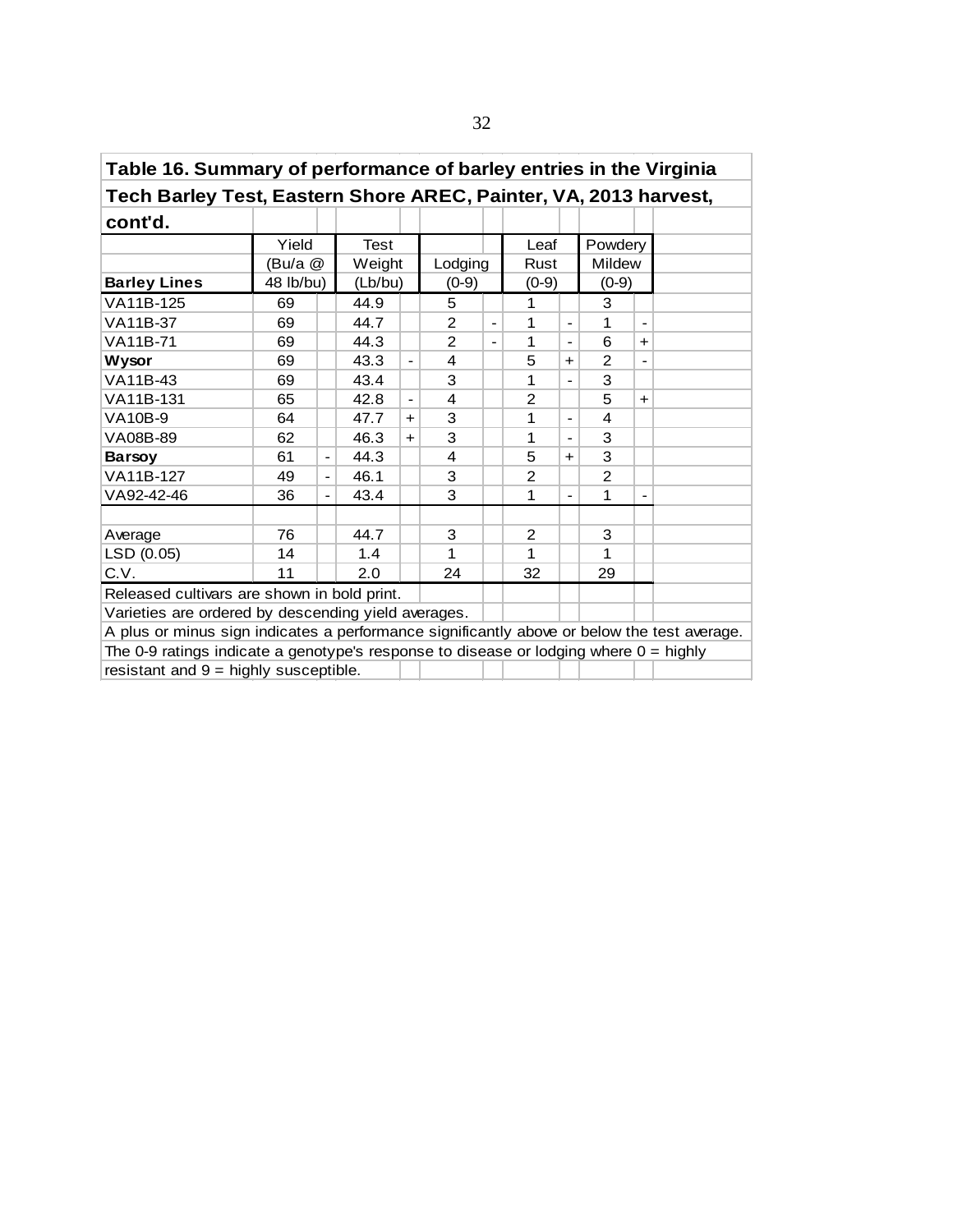| Table 17. Summary of performance of barley entries in the Virginia                            |           |                      |         |                          |        |                          |              |           |  |  |  |  |  |
|-----------------------------------------------------------------------------------------------|-----------|----------------------|---------|--------------------------|--------|--------------------------|--------------|-----------|--|--|--|--|--|
| Tech Barley Test, Northern Piedmont Center, Orange, VA, 2013 harvest.<br>Yield<br><b>Test</b> |           |                      |         |                          |        |                          |              |           |  |  |  |  |  |
|                                                                                               |           |                      |         |                          |        |                          |              |           |  |  |  |  |  |
|                                                                                               | (Bu/a @   |                      | Weight  |                          | Height |                          | Lodging      |           |  |  |  |  |  |
| <b>Barley Lines</b>                                                                           | 48 lb/bu) |                      | (Lb/bu) |                          | (ln)   |                          | $(0-9)$      |           |  |  |  |  |  |
| VA11B-30                                                                                      | 103       | $\ddot{}$            | 45.0    |                          | 27     |                          | 0            |           |  |  |  |  |  |
| <b>Thoroughbred</b>                                                                           | 103       | $\ddot{\phantom{1}}$ | 45.0    |                          | 29     |                          | 0            |           |  |  |  |  |  |
| VA11B-56                                                                                      | 99        | $\ddot{}$            | 45.2    |                          | 29     |                          | $\mathbf 0$  |           |  |  |  |  |  |
| VA10B-43                                                                                      | 97        | $+$                  | 45.2    |                          | 31     |                          | $\mathbf 0$  |           |  |  |  |  |  |
| VA11B-141                                                                                     | 92        |                      | 45.3    |                          | 32     | $\ddag$                  | $\mathbf 0$  |           |  |  |  |  |  |
| VA08B-108                                                                                     | 92        |                      | 44.5    |                          | 29     |                          | 1            |           |  |  |  |  |  |
| VA11B-55                                                                                      | 92        |                      | 45.5    |                          | 30     |                          | $\mathbf 0$  |           |  |  |  |  |  |
| VA11B-140                                                                                     | 92        |                      | 46.6    | $\ddot{}$                | 33     | $\ddot{}$                | $\mathbf 0$  |           |  |  |  |  |  |
| <b>VA10B-3</b>                                                                                | 91        |                      | 45.1    |                          | 27     | $\frac{1}{2}$            | $\mathbf 0$  |           |  |  |  |  |  |
| VA11B-143                                                                                     | 89        |                      | 46.1    |                          | 31     |                          | 0            |           |  |  |  |  |  |
| <b>VA11B-4</b>                                                                                | 87        |                      | 44.7    |                          | 26     | $\blacksquare$           | 0            |           |  |  |  |  |  |
| VA10B-20                                                                                      | 87        |                      | 45.4    |                          | 28     |                          | 0            |           |  |  |  |  |  |
| MD08-09BF6-7-7                                                                                | 87        |                      | 44.7    |                          | 32     | $\ddag$                  | 0            |           |  |  |  |  |  |
| <b>VA11B-87</b>                                                                               | 86        |                      | 43.0    |                          | 27     |                          | 0            |           |  |  |  |  |  |
| VA11B-127                                                                                     | 86        |                      | 45.9    |                          | 31     |                          | $\mathbf{1}$ |           |  |  |  |  |  |
| VA11B-102                                                                                     | 85        |                      | 44.2    |                          | 31     |                          | $\mathbf{1}$ |           |  |  |  |  |  |
| VA11B-133                                                                                     | 85        |                      | 45.6    |                          | 34     | $\ddag$                  | 0            |           |  |  |  |  |  |
| VA11B-165                                                                                     | 85        |                      | 43.3    | $\overline{\phantom{a}}$ | 30     |                          | 0            |           |  |  |  |  |  |
| VA09B-35                                                                                      | 83        |                      | 45.4    |                          | 29     |                          | 1            |           |  |  |  |  |  |
| Callao                                                                                        | 83        |                      | 44.7    |                          | 25     | $\blacksquare$           | 3            | +         |  |  |  |  |  |
| VA08B-85                                                                                      | 83        |                      | 46.5    | $\div$                   | 28     |                          | 1            |           |  |  |  |  |  |
| <b>VA10B-6</b>                                                                                | 83        |                      | 43.5    |                          | 27     |                          | 1            |           |  |  |  |  |  |
| VA11B-26                                                                                      | 82        |                      | 45.0    |                          | 25     |                          | 3            | +         |  |  |  |  |  |
| <b>VA10B-9</b>                                                                                | 81        |                      | 46.0    |                          | 27     |                          | 0            |           |  |  |  |  |  |
| VA11B-130                                                                                     | 81        |                      | 46.4    | $\ddot{}$                | 31     |                          | 0            |           |  |  |  |  |  |
| <b>STARS 1014B</b>                                                                            | 81        |                      | 42.4    |                          | 35     | $\ddag$                  | 0            |           |  |  |  |  |  |
| VA11B-125                                                                                     | 80        |                      | 45.5    |                          | 31     |                          | 0            |           |  |  |  |  |  |
| <b>VA12B-7</b>                                                                                | 80        |                      | 45.0    |                          | 29     |                          | 0            |           |  |  |  |  |  |
| VA11B-37                                                                                      | 79        |                      | 43.2    | $\blacksquare$           | 26     | $\blacksquare$           | 0            |           |  |  |  |  |  |
| VA11B-43                                                                                      | 79        |                      | 43.0    |                          | 30     |                          | 0            |           |  |  |  |  |  |
| VA10B-36                                                                                      | 79        |                      | 43.4    |                          | 28     |                          | 0            |           |  |  |  |  |  |
| VA09B-34                                                                                      | 79        |                      | 45.8    |                          | 27     |                          | 1            |           |  |  |  |  |  |
| VA11B-126                                                                                     | 77        |                      | 45.4    |                          | 30     |                          | 0            |           |  |  |  |  |  |
| VA08B-89                                                                                      | 77        |                      | 45.5    |                          | 28     |                          | 3            | $\ddot{}$ |  |  |  |  |  |
| VA11B-134                                                                                     | 77        |                      | 45.7    |                          | 30     |                          | $\mathbf 1$  |           |  |  |  |  |  |
| VA11B-29                                                                                      | 77        |                      | 43.8    |                          | 25     | $\overline{\phantom{a}}$ | 0            |           |  |  |  |  |  |
| <b>Price</b>                                                                                  | 76        |                      | 45.5    |                          | 27     |                          | 0            |           |  |  |  |  |  |
| VA11B-71                                                                                      | 76        |                      | 44.4    |                          | 29     |                          | 0            |           |  |  |  |  |  |
| <b>Endeavor</b>                                                                               | 74        |                      | 43.9    |                          | 30     |                          | 0            |           |  |  |  |  |  |
| VA08B-109                                                                                     | 74        |                      | 44.0    |                          | 26     |                          | 0            |           |  |  |  |  |  |
| VA11B-131                                                                                     | 73        |                      | 45.2    |                          | 28     |                          | 0            |           |  |  |  |  |  |
| Nomini                                                                                        | 73        |                      | 41.5    |                          | 33     | $\ddot{\phantom{1}}$     | 0            |           |  |  |  |  |  |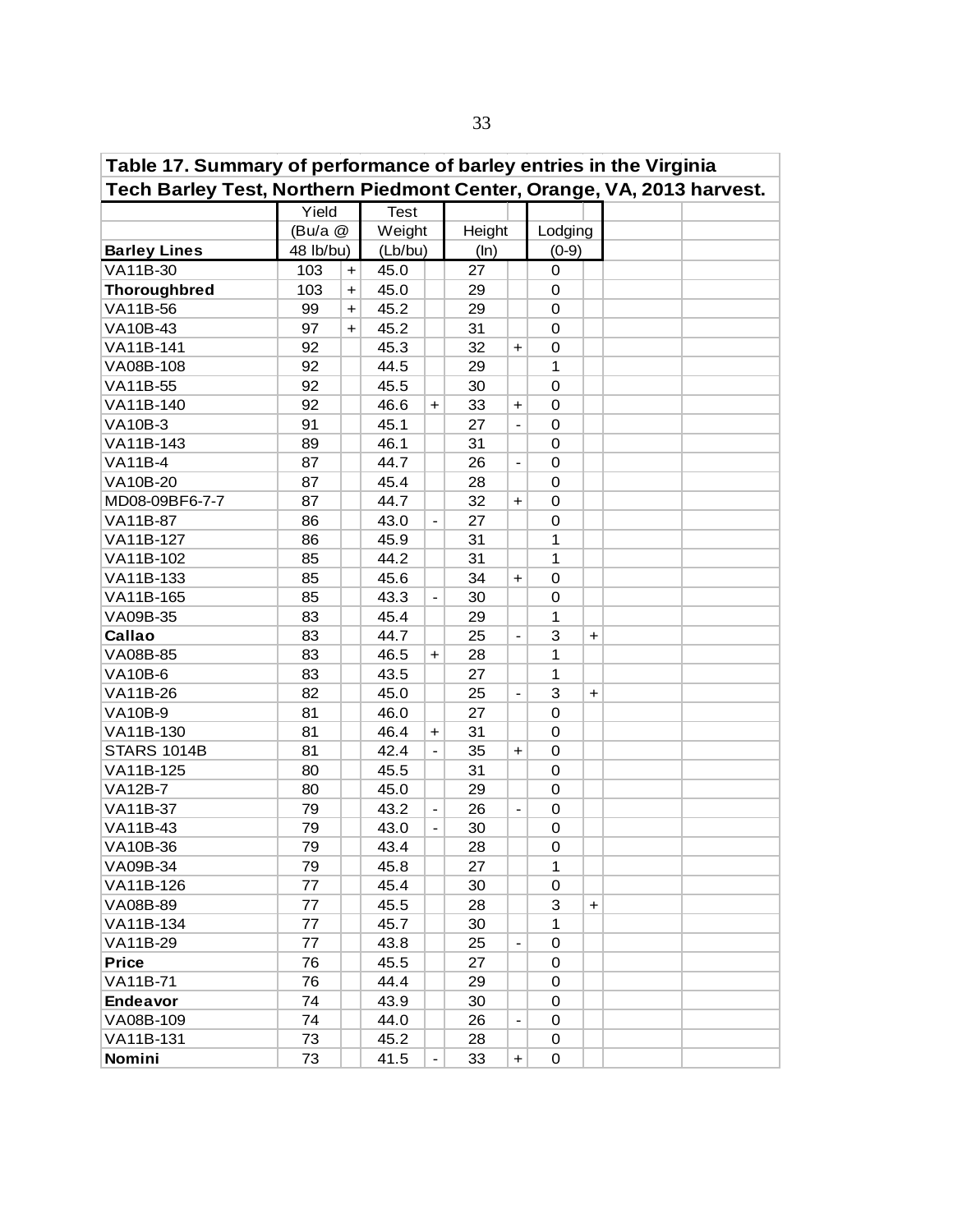| Table 17. Summary of performance of barley entries in the Virginia                          |           |                          |             |                          |        |                          |                |            |  |  |  |  |  |  |
|---------------------------------------------------------------------------------------------|-----------|--------------------------|-------------|--------------------------|--------|--------------------------|----------------|------------|--|--|--|--|--|--|
| Tech Barley Test, Northern Piedmont Center, Orange, VA, 2013 harvest,                       |           |                          |             |                          |        |                          |                |            |  |  |  |  |  |  |
| cont'd.                                                                                     |           |                          |             |                          |        |                          |                |            |  |  |  |  |  |  |
|                                                                                             | Yield     |                          | <b>Test</b> |                          |        |                          |                |            |  |  |  |  |  |  |
|                                                                                             | (Bu/a @   |                          | Weight      |                          | Height |                          | Lodging        |            |  |  |  |  |  |  |
| <b>Barley Lines</b>                                                                         | 48 lb/bu) |                          | (Lb/bu)     |                          | (ln)   |                          | $(0-9)$        |            |  |  |  |  |  |  |
| <b>Atlantic</b>                                                                             | 73        |                          | 45.9        |                          | 25     | $\overline{\phantom{a}}$ | 1              |            |  |  |  |  |  |  |
| VA08B-84                                                                                    | 72        |                          | 45.9        |                          | 28     |                          | 2              | $\ddagger$ |  |  |  |  |  |  |
| VA11B-15                                                                                    | 72        |                          | 45.6        |                          | 28     |                          | 1              |            |  |  |  |  |  |  |
| <b>VA10B-11</b>                                                                             | 71        |                          | 43.3        | $\overline{\phantom{a}}$ | 26     | $\blacksquare$           | 1              |            |  |  |  |  |  |  |
| 44.3<br>Novosadski 183<br>71<br>27<br>$\Omega$<br>$\overline{\phantom{0}}$                  |           |                          |             |                          |        |                          |                |            |  |  |  |  |  |  |
| 44.8<br>2<br>VA11B-108<br>71<br>27                                                          |           |                          |             |                          |        |                          |                |            |  |  |  |  |  |  |
| VA06B-48                                                                                    | 69        |                          | 46.1        |                          | 26     | $\overline{a}$           | $\Omega$       |            |  |  |  |  |  |  |
| <b>Barsoy</b>                                                                               | 67        | $\overline{\phantom{a}}$ | 43.4        |                          | 31     |                          | 0              |            |  |  |  |  |  |  |
| VA08B-95                                                                                    | 65        |                          | 44.8        |                          | 29     |                          | $\overline{2}$ | $\ddot{}$  |  |  |  |  |  |  |
| VA11B-10                                                                                    | 63        | $\overline{\phantom{a}}$ | 43.2        | $\blacksquare$           | 27     |                          | $\Omega$       |            |  |  |  |  |  |  |
| <b>Wysor</b>                                                                                | N/A       |                          | N/A         |                          | 34     | $+$                      | $\Omega$       |            |  |  |  |  |  |  |
| VA92-42-46                                                                                  | N/A       |                          | N/A         |                          | 35     | $+$                      | $\Omega$       |            |  |  |  |  |  |  |
|                                                                                             |           |                          |             |                          |        |                          |                |            |  |  |  |  |  |  |
| Average                                                                                     | 81        |                          | 44.8        |                          | 29     |                          | $\mathbf 0$    |            |  |  |  |  |  |  |
| LSD (0.05)                                                                                  | 13        |                          | 1.4         |                          | 2      |                          | 1              |            |  |  |  |  |  |  |
| C.V.                                                                                        | 11        |                          | 2.0         |                          | 6      |                          | 240            |            |  |  |  |  |  |  |
| Released cultivars are shown in bold print.                                                 |           |                          |             |                          |        |                          |                |            |  |  |  |  |  |  |
| Varieties are ordered by descending yield averages.                                         |           |                          |             |                          |        |                          |                |            |  |  |  |  |  |  |
| A plus or minus sign indicates a performance significantly above or below the test average. |           |                          |             |                          |        |                          |                |            |  |  |  |  |  |  |
| The 0-9 ratings indicate a genotype's response to disease or lodging where $0 =$ highly     |           |                          |             |                          |        |                          |                |            |  |  |  |  |  |  |
| resistant and $9 =$ highly susceptible.                                                     |           |                          |             |                          |        |                          |                |            |  |  |  |  |  |  |
| N/A - DATA NOT REPORTED DUE TO DEER FEEDING DAMAGE                                          |           |                          |             |                          |        |                          |                |            |  |  |  |  |  |  |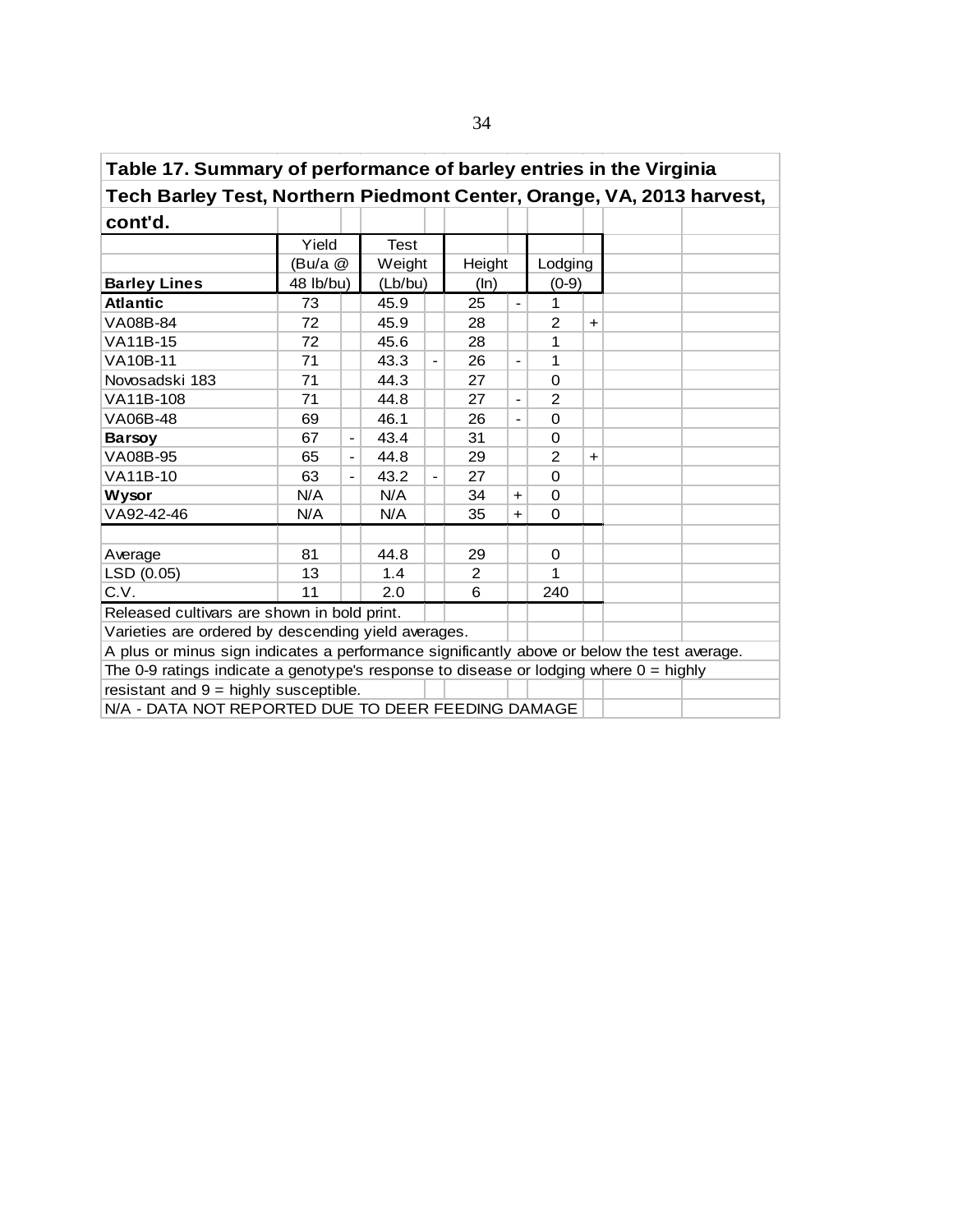| Table 18. Summary of performance of barley entries in the Virginia<br>Tech Barley Test, Kentland Farm, Blacksburg, VA, 2013 harvest. |           |                      |         |                              |          |                              |      |                          |                  |                                  |                |                                  |                         |                          |          |                |
|--------------------------------------------------------------------------------------------------------------------------------------|-----------|----------------------|---------|------------------------------|----------|------------------------------|------|--------------------------|------------------|----------------------------------|----------------|----------------------------------|-------------------------|--------------------------|----------|----------------|
| Yield<br><b>Test</b><br>Date<br>Early<br>Leaf<br>(Bu/a @<br>Weight<br>Headed<br>Height<br>Lodging<br>Rust<br>Lodging                 |           |                      |         |                              |          |                              |      |                          |                  |                                  |                |                                  |                         |                          |          |                |
|                                                                                                                                      |           |                      |         |                              |          |                              |      |                          |                  |                                  |                |                                  |                         |                          | Winter   |                |
|                                                                                                                                      |           |                      |         |                              |          |                              |      |                          |                  |                                  |                |                                  |                         |                          | Survival |                |
| <b>Barley Lines</b>                                                                                                                  | 48 lb/bu) |                      | (Lb/bu) |                              | (Julian) |                              | (ln) |                          | $(0-9)$          |                                  | $(0-9)$        |                                  | $(0-9)$                 |                          | (%)      |                |
| VA10B-43                                                                                                                             | 144       | $\ddot{}$            | 44.4    |                              | 122      | $\ddot{}$                    | 36   |                          | 8                |                                  | 1              | $\overline{a}$                   | 5                       |                          | 90       |                |
| VA11B-55                                                                                                                             | 144       | $\ddot{}$            | 46.3    | $\ddot{\phantom{1}}$         | 122      | $\ddot{}$                    | 35   |                          | 1                | $\blacksquare$                   | $\overline{2}$ |                                  | $\mathbf 0$             | $\blacksquare$           | 91       |                |
| <b>VA11B-71</b>                                                                                                                      | 144       | $\ddot{\phantom{1}}$ | 43.4    |                              | 116      | $\overline{a}$               | 32   |                          | 8                |                                  | 1              | $\overline{a}$                   | $\overline{7}$          |                          | 90       |                |
| VA09B-35                                                                                                                             | 143       | $\ddot{}$            | 46.2    | $\ddot{\phantom{1}}$         | 117      | $\frac{1}{2}$                | 34   |                          | 5                |                                  | 5              | $\begin{array}{c} + \end{array}$ | $\overline{2}$          | $\blacksquare$           | 96       |                |
| <b>VA11B-56</b>                                                                                                                      | 143       | $\ddot{\phantom{1}}$ | 45.7    | $\ddot{\phantom{1}}$         | 122      | $\ddot{}$                    | 35   |                          | 5                |                                  | 4              | +                                | 1                       | $\blacksquare$           | 91       |                |
| VA11B-141                                                                                                                            | 141       | $\ddot{}$            | 46.2    | $\ddot{\phantom{1}}$         | 121      | $\ddot{}$                    | 38   | $\ddot{}$                | 5                |                                  | $\overline{2}$ | $\overline{\phantom{a}}$         | $\mathbf 0$             |                          | 92       |                |
| VA11B-143                                                                                                                            | 141       | $\ddot{}$            | 44.9    |                              | 120      | $\ddag$                      | 37   | $\ddot{}$                | $\overline{7}$   |                                  | 1              | $\overline{\phantom{a}}$         | 5                       |                          | 90       |                |
| VA11B-29                                                                                                                             | 138       | $\ddot{}$            | 42.7    |                              | 118      | $\overline{a}$               | 31   | $\overline{\phantom{a}}$ | 8                |                                  | $\overline{2}$ | $\qquad \qquad \blacksquare$     | 5                       |                          | 92       |                |
| VA11B-165                                                                                                                            | 138       | $\ddot{}$            | 43.4    |                              | 121      | $\ddag$                      | 35   |                          | $\overline{4}$   | $\overline{\phantom{a}}$         | 1              | $\qquad \qquad \blacksquare$     | $\mathbf 0$             | $\overline{\phantom{a}}$ | 92       |                |
| VA11B-133                                                                                                                            | 138       |                      | 45.5    | $\ddot{}$                    | 119      |                              | 40   | $\ddot{}$                | 6                |                                  | 1              | $\overline{\phantom{a}}$         | $\overline{c}$          | $\overline{\phantom{a}}$ | 86       |                |
| VA11B-140                                                                                                                            | 137       |                      | 45.2    |                              | 119      |                              | 41   | $\ddot{}$                | 6                | $\blacksquare$                   | 1              | $\overline{\phantom{a}}$         | 3                       |                          | 86       |                |
| VA11B-43                                                                                                                             | 137       |                      | 42.9    |                              | 121      | $\ddot{}$                    | 37   | $\ddot{}$                | 8                |                                  | 1              | $\overline{a}$                   | 5                       |                          | 100      | $+$            |
| <b>VA11B-87</b>                                                                                                                      | 137       |                      | 41.3    | $\qquad \qquad \blacksquare$ | 119      |                              | 33   |                          | 8                |                                  | $\overline{2}$ | $\overline{a}$                   | $\overline{7}$          |                          | 89       |                |
| VA11B-131                                                                                                                            | 136       |                      | 43.4    |                              | 119      |                              | 35   |                          | 6                |                                  | 1              | $\qquad \qquad \blacksquare$     | $\overline{2}$          |                          | 85       | $\blacksquare$ |
| VA09B-34                                                                                                                             | 136       |                      | 47.4    | $\ddot{}$                    | 117      | $\blacksquare$               | 35   |                          | 5                | $\qquad \qquad \blacksquare$     | 1              | $\qquad \qquad \blacksquare$     | 3                       |                          | 94       |                |
| <b>Price</b>                                                                                                                         | 135       |                      | 45.5    | $\ddot{}$                    | 118      | $\blacksquare$               | 33   |                          | $\overline{7}$   |                                  | 6              | $\ddot{}$                        | 3                       |                          | 97       | $+$            |
| VA11B-134                                                                                                                            | 135       |                      | 41.4    | $\overline{\phantom{a}}$     | 119      |                              | 36   |                          | 8                |                                  | 1              | $\overline{\phantom{0}}$         | 4                       |                          | 89       |                |
| VA11B-126                                                                                                                            | 134       |                      | 43.5    |                              | 118      |                              | 34   |                          | $\overline{7}$   |                                  | 1              | $\overline{\phantom{a}}$         | $\overline{4}$          |                          | 99       | $+$            |
| VA11B-130                                                                                                                            | 134       |                      | 45.8    | $+$                          | 117      | $\overline{a}$               | 36   |                          | 8                |                                  | 2              | $\overline{\phantom{a}}$         | 7                       |                          | 92       |                |
| VA11B-127                                                                                                                            | 133       |                      | 44.4    |                              | 119      |                              | 36   |                          | 6                |                                  | 1              | $\overline{\phantom{a}}$         | $\overline{2}$          |                          | 90       |                |
| VA08B-85                                                                                                                             | 133       |                      | 45.1    |                              | 116      |                              | 32   |                          | 8                |                                  | $\mathbf 0$    | $\overline{\phantom{a}}$         | 8                       | $\ddot{}$                | 100      | $+$            |
| <b>VA10B-11</b>                                                                                                                      | 131       |                      | 45.3    | $+$                          | 120      |                              | 33   |                          | $\boldsymbol{9}$ | $+$                              | 1              | $\blacksquare$                   | $\overline{7}$          |                          | 89       |                |
| VA08B-108                                                                                                                            | 131       |                      | 44.3    |                              | 117      | $\overline{a}$               | 31   |                          | 8                |                                  | $\overline{c}$ | $\qquad \qquad \blacksquare$     | $\overline{7}$          |                          | 97       | $+$            |
| <b>VA11B-37</b>                                                                                                                      | 131       |                      | 43.4    |                              | 118      |                              | 32   |                          | 8                |                                  | 1              | $\overline{\phantom{a}}$         | $\overline{4}$          |                          | 92       |                |
| VA08B-84                                                                                                                             | 130       |                      | 44.9    |                              | 114      | $\overline{\phantom{a}}$     | 31   | $\frac{1}{2}$            | 9                | $\ddot{\phantom{1}}$             | $\mathbf 0$    | $\overline{\phantom{a}}$         | 8                       | $\ddot{}$                | 97       | $+$            |
| <b>VA10B-9</b>                                                                                                                       | 129       |                      | 47.2    | $\ddot{}$                    | 116      | $\blacksquare$               | 33   |                          | 8                |                                  | $\overline{2}$ | $\overline{\phantom{0}}$         | $\overline{7}$          |                          | 90       |                |
| <b>VA12B-7</b>                                                                                                                       | 129       |                      | 45.2    |                              | 121      | $\ddot{}$                    | 36   |                          | 6                | $\overline{\phantom{a}}$         | 9              | $\ddot{}$                        | $\overline{2}$          | $\overline{\phantom{a}}$ | 91       |                |
| VA11B-125                                                                                                                            | 128       |                      | 44.5    |                              | 121      | $\ddag$                      | 37   | $\pm$                    | 6                |                                  | $\overline{2}$ |                                  | 1                       | $\overline{\phantom{a}}$ | 95       |                |
| VA08B-109                                                                                                                            | 128       |                      | 44.1    |                              | 117      | $\qquad \qquad \blacksquare$ | 30   | $\frac{1}{2}$            | 9                | $\ddot{}$                        | 1              | $\overline{\phantom{0}}$         | $\overline{7}$          | $\ddot{}$                | 91       |                |
| <b>VA10B-3</b>                                                                                                                       | 128       |                      | 45.4    | $\ddot{\phantom{1}}$         | 120      | $\ddot{}$                    | 33   |                          | $\boldsymbol{9}$ | $\ddot{}$                        | 1              | $\overline{\phantom{0}}$         | $\overline{7}$          |                          | 90       |                |
| VA11B-102                                                                                                                            | 127       |                      | 43.7    |                              | 120      | $\ddag$                      | 37   | +                        | 8                |                                  | 3              |                                  | 6                       |                          | 99       | $\ddot{}$      |
| VA11B-10                                                                                                                             | 127       |                      | 44.1    |                              | 120      |                              | 34   |                          | 8                |                                  | $\overline{c}$ | $\overline{\phantom{a}}$         | 6                       |                          | 89       |                |
| VA10B-20                                                                                                                             | 127       |                      | 44.7    |                              | 115      | $\overline{\phantom{a}}$     | 32   |                          | 8                |                                  | $\overline{2}$ | $\qquad \qquad \blacksquare$     | 6                       |                          | 94       |                |
| VA11B-30                                                                                                                             | 126       |                      | 43.7    |                              | 118      |                              | 33   |                          | $\overline{7}$   |                                  | 1              | $\frac{1}{2}$                    | $\overline{\mathbf{4}}$ |                          | 92       |                |
| <b>VA11B-4</b>                                                                                                                       | 126       |                      | 45.0    |                              | 120      | $\ddot{}$                    | 33   |                          | 8                |                                  | 4              |                                  | $\overline{7}$          |                          | 88       |                |
| VA08B-89                                                                                                                             | 126       |                      | 45.9    | $\ddot{}$                    | 116      | $\blacksquare$               | 33   |                          | $\boldsymbol{9}$ | $\ddot{}$                        | 1              | $\overline{a}$                   | $\overline{7}$          |                          | 91       |                |
| VA08B-95                                                                                                                             | 124       |                      | 44.5    |                              | 115      | $\overline{a}$               | 32   |                          | $\boldsymbol{9}$ | $\ddot{\phantom{1}}$             | 1              | $\overline{a}$                   | 8                       | $\ddot{}$                | 95       |                |
| VA06B-48                                                                                                                             | 121       |                      | 43.4    |                              | 115      |                              | 31   |                          | $\boldsymbol{9}$ | $\begin{array}{c} + \end{array}$ | 6              | $\begin{array}{c} + \end{array}$ | $\overline{7}$          |                          | 92       |                |
| VA11B-26                                                                                                                             | 121       |                      | 41.7    |                              | 117      | $\qquad \qquad \blacksquare$ | 30   |                          | $\boldsymbol{9}$ | $\ddot{\phantom{1}}$             | 3              |                                  | 6                       |                          | 90       |                |
| <b>Thoroughbred</b>                                                                                                                  | 121       |                      | 42.3    |                              | 123      | $\ddot{}$                    | 36   |                          | 8                |                                  | 8              | $\ddot{}$                        | 3                       |                          | 94       |                |
| <b>Atlantic</b>                                                                                                                      | 120       |                      | 42.4    |                              | 113      |                              | 30   |                          | $\boldsymbol{9}$ | +                                | 5              | $\ddot{\phantom{1}}$             | $\overline{7}$          |                          | 99       | $\pm$          |
| MD08-09BF6-7-7                                                                                                                       | 117       |                      | 40.5    |                              | 124      | $\ddot{}$                    | 37   | $\ddot{}$                | 5                |                                  | $\overline{2}$ |                                  | 6                       |                          | 56       | $\blacksquare$ |
| VA10B-36                                                                                                                             | 116       |                      | 41.2    |                              | 118      |                              | 33   |                          | 9                | $\ddot{}$                        | $\overline{2}$ |                                  | 6                       |                          | 98       | $+$            |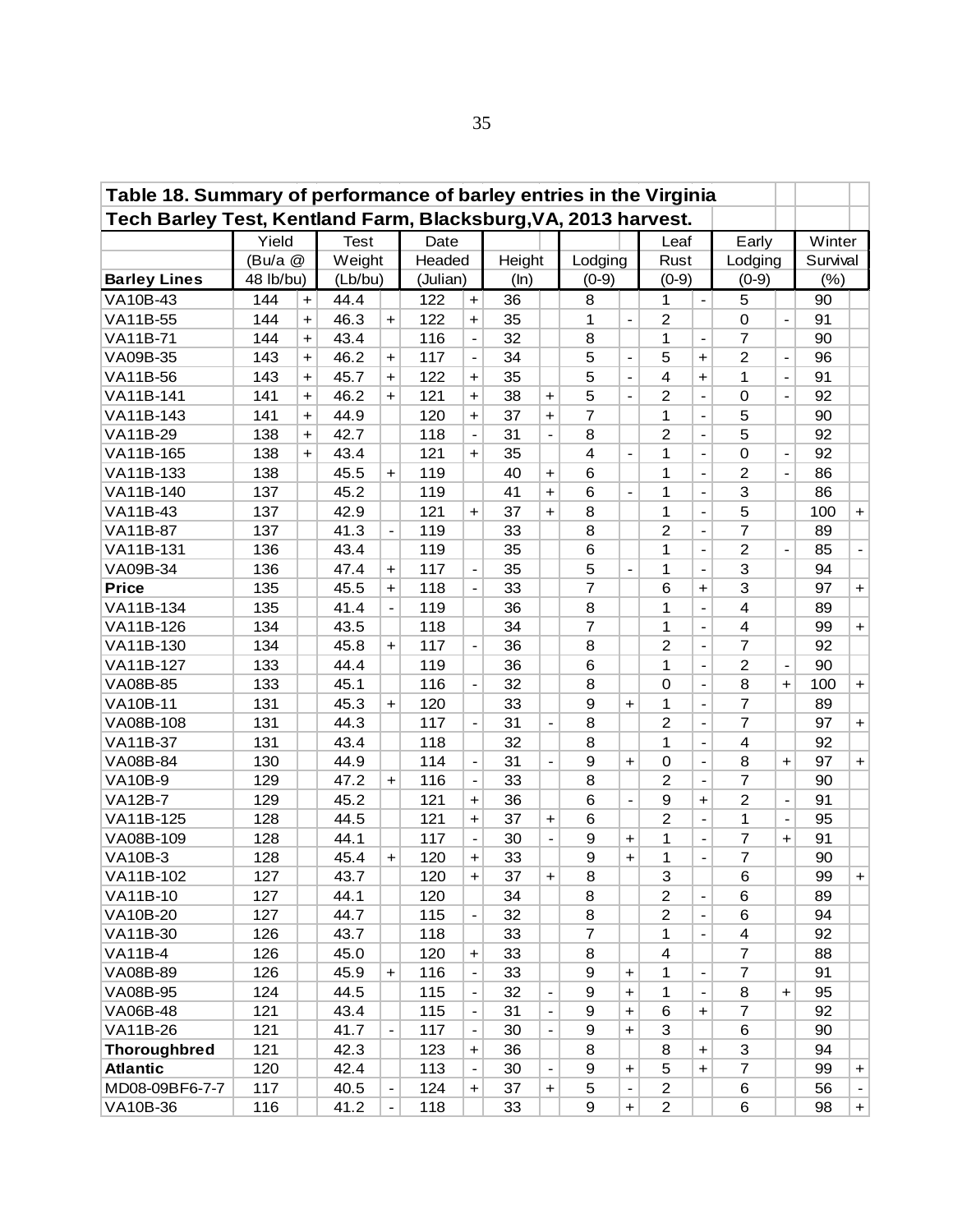| Table 18. Summary of performance of barley entries in the Virginia                          |                |                          |             |                          |          |                          |                |                          |         |                              |               |            |               |                |          |                |
|---------------------------------------------------------------------------------------------|----------------|--------------------------|-------------|--------------------------|----------|--------------------------|----------------|--------------------------|---------|------------------------------|---------------|------------|---------------|----------------|----------|----------------|
| Tech Barley Test, Kentland Farm, Blacksburg, VA, 2013 harvest, cont'd.                      |                |                          |             |                          |          |                          |                |                          |         |                              |               |            |               |                |          |                |
|                                                                                             | Yield          |                          | <b>Test</b> |                          | Date     |                          |                |                          |         |                              | Leaf          |            | Early         |                | Winter   |                |
|                                                                                             | (Bu/a @        |                          | Weight      |                          | Headed   |                          |                | Height                   |         | Lodging                      | Rust          |            | Lodging       |                | Survival |                |
| <b>Barley Lines</b>                                                                         | 48 lb/bu)      |                          | (Lb/bu)     |                          | (Julian) |                          | (ln)           |                          | $(0-9)$ |                              | $(0-9)$       |            | $(0-9)$       |                | $(\%)$   |                |
| VA11B-15                                                                                    | 111            | $\blacksquare$           | 43.3        |                          | 115      | $\overline{\phantom{a}}$ | 32             | $\blacksquare$           | 9       | $\ddot{}$                    | 4             | $\ddagger$ | 8             | $\ddot{}$      | 95       |                |
| VA11B-108                                                                                   | 109            | $\blacksquare$           | 42.7        |                          | 116      | $\blacksquare$           | 31             | $\overline{\phantom{a}}$ | 9       | $\ddot{}$                    | 5             | ÷          | 7             | $\ddot{}$      | 95       |                |
| VA10B-6                                                                                     | 106            | $\blacksquare$           | 43.6        |                          | 120      | $+$                      | 33             |                          | 9       | ÷.                           | $\mathcal{P}$ |            | 7             | $\ddot{}$      | 92       |                |
| VA92-42-46                                                                                  | 104            | $\blacksquare$           | 43.3        |                          | 120      |                          | 39             | $\ddot{}$                | 5       | $\overline{\phantom{a}}$     | 1             |            | $\mathcal{P}$ |                | 92       |                |
| <b>Barsoy</b>                                                                               | 103            | $\blacksquare$           | 40.6        | $\overline{\phantom{a}}$ | 119      |                          | 37             | $+$                      | 8       |                              | 9             | $+$        | 7             |                | 99       | $+$            |
| Novosadski 183                                                                              | 100            | $\overline{\phantom{a}}$ | 46.6        | $+$                      | 122      | $+$                      | 34             |                          | 5       | $\blacksquare$               | 7             | $+$        | 3             |                | 83       |                |
| Wysor                                                                                       | 100            | $\frac{1}{2}$            | 39.2        | $\overline{\phantom{0}}$ | 118      |                          | 36             |                          | 8       |                              | 8             | $\pm$      | 6             |                | 96       |                |
| <b>Nomini</b>                                                                               | 96             | $\frac{1}{2}$            | 43.2        |                          | 117      | $\blacksquare$           | 40             | $+$                      | 5       | $\qquad \qquad \blacksquare$ | 6             | $\pm$      | $\mathcal{P}$ | $\blacksquare$ | 94       |                |
| Callao                                                                                      | 92             | $\frac{1}{2}$            | 40.8        | $\overline{\phantom{0}}$ | 113      | $\frac{1}{2}$            | 31             |                          | 9       | ÷.                           | 5             | $\ddot{}$  | 8             | $+$            | 95       |                |
| <b>Endeavor</b>                                                                             | 89             | $\blacksquare$           | 42.2        | $\overline{\phantom{a}}$ | 124      | $\ddot{}$                | 35             |                          | 8       |                              | 7             | $+$        | 6             |                | 61       | $\blacksquare$ |
| STARS 1014B                                                                                 | 73             | $\overline{\phantom{a}}$ | 34.2        | $\overline{\phantom{a}}$ | 131      | $+$                      | 36             |                          | 8       |                              | 6             | $+$        | 6             |                | 92       |                |
|                                                                                             |                |                          |             |                          |          |                          |                |                          |         |                              |               |            |               |                |          |                |
| Average                                                                                     | 125            |                          | 43.7        |                          | 119      |                          | 34             |                          | 7       |                              | 3             |            | 5             |                | 91       |                |
| LSD (0.05)                                                                                  | 13             |                          | 1.5         |                          | 1        |                          | $\overline{2}$ |                          | 1       |                              | 1             |            | $\mathcal{P}$ |                | 5        |                |
| C.V.                                                                                        | $\overline{7}$ |                          | 2.5         |                          | 1        |                          | 5              |                          | 12      |                              | 26            |            | 34            |                | 4        |                |
| Released cultivars are shown in bold print.                                                 |                |                          |             |                          |          |                          |                |                          |         |                              |               |            |               |                |          |                |
| Varieties are ordered by descending yield averages.                                         |                |                          |             |                          |          |                          |                |                          |         |                              |               |            |               |                |          |                |
| A plus or minus sign indicates a performance significantly above or below the test average. |                |                          |             |                          |          |                          |                |                          |         |                              |               |            |               |                |          |                |
| The 0-9 ratings indicate a genotype's response to disease or lodging where 0 = highly       |                |                          |             |                          |          |                          |                |                          |         |                              |               |            |               |                |          |                |
| resistant and $9 =$ highly susceptible.                                                     |                |                          |             |                          |          |                          |                |                          |         |                              |               |            |               |                |          |                |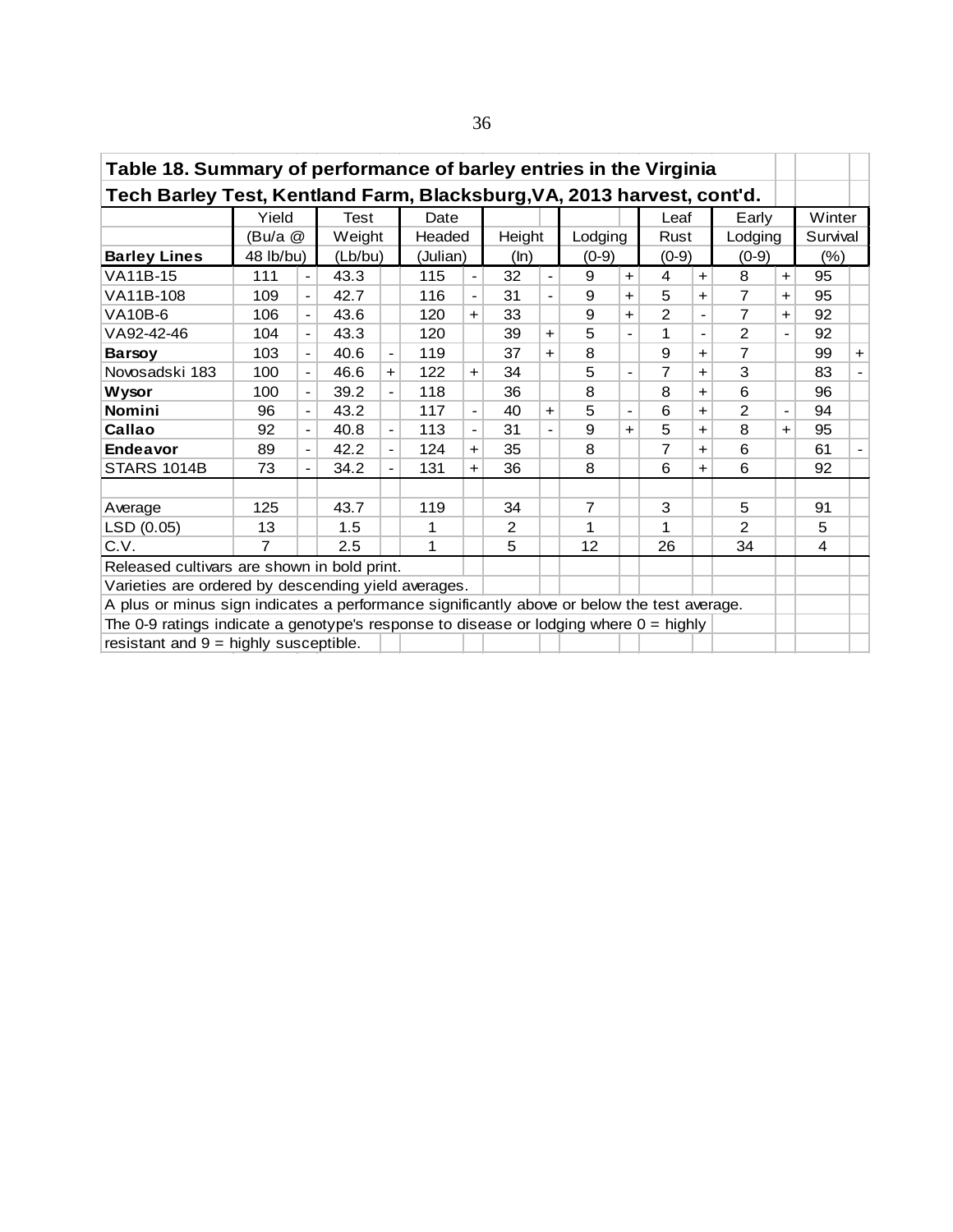#### **Section 2: Barley Scab Research**

One of the primary research objectives of the Virginia Tech barley breeding program is to identify and develop cultivars possessing resistance to Fusarium Head Blight (FHB) or scab. Each year all barley and hulless barley entries in Virginia's Official State Variety Trials are evaluated for FHB resistance in an inoculated, irrigated nursery at a Mount Holly test site, except in 2011 when the trials were planted at the Blacksburg test site. Data from this test for the current crop year and two and three year averages for FHB incidence, FHB severity, FHB Index (incidence x severity / 100), and deoxynivalenol (DON) content from 2012 are included in this bulletin (Tables 19 - 24) to aid producers in selection of cultivars on the basis of FHB resistance. Cultivars possessing complete resistance or immunity to FHB have not been identified and resistance levels in currently available cultivars vary from moderately resistant to highly susceptible.

A major goal of the breeding program is to identify and incorporate unique and complementary types of FHB resistance into cultivars to enhance the overall level of resistance. Incorporating multiple resistance genes having additive effects on FHB resistance into cultivars will enhance the overall level of resistance. Because the individual resistance genes are located on different barley chromosomes and each gene confers only partial resistance to FHB, identifying lines having multiple resistance genes is difficult using traditional breeding techniques. To overcome this limitation, our program will incorporate the available markers to help select FHB resistant cultivars.

Entries were inoculated by spreading scabby corn seeds in plots at the booting stage. A high level of FHB infection was obtained in 2013. Among 26 hulless lines and varieties tested in 2013, the FHB index ranged from 1 to 55 with FHB incidence ranging from 33% to 100% and FHB severity from 2% to 55% (Table 19). 'Eve' had the least FHB index. Fifteen lines and two varieties had FHB index values lower that than the test mean (20). Based on two year mean data for 2012 and 2013 (Table 20), three lines and one variety had FHB index values lower than the test mean (<18) and DON content values lower than the test mean(17.12 ppm) in 2012. Three hulless barley lines (VA09H-112, VA09H-110, and VA08H-5BS) and one variety (Eve) tested across three years (2011-2013) had average FHB index values lower than the test mean of 14 and DON content lesser than susceptible variety 'Doyce' in 2012 (Table 21).

A moderate FHB infection level was obtained for hulled barley in 2013. Among 54 barley lines and varieties tested in 2013, the FHB index varied from 3 to 70 with FHB incidence ranging from 65% to 100% and FHB severity ranging from 5% to 70% (Table 22). 'Nomini' was the most FHB resistant variety in 2013. Twenty four lines and five varieties had FHB index values lower than the mean (<23). Based on two year mean data for 2012 and 2013 (Table 23), four lines and two varieties had FHB index values lower than the test mean  $(\leq 9)$  and DON content values lower than the test mean (20.12 ppm) in 2012. Two hulled barley lines (VA92-42-46 and VA08B-89) and five varieties (Nomini, Barsoy, and Callao) tested across three years (2011-2013) had average FHB index values lower than the test mean of 5.41 and DON content values lower than the test mean of 20.12 ppm in 2012 (Table 24).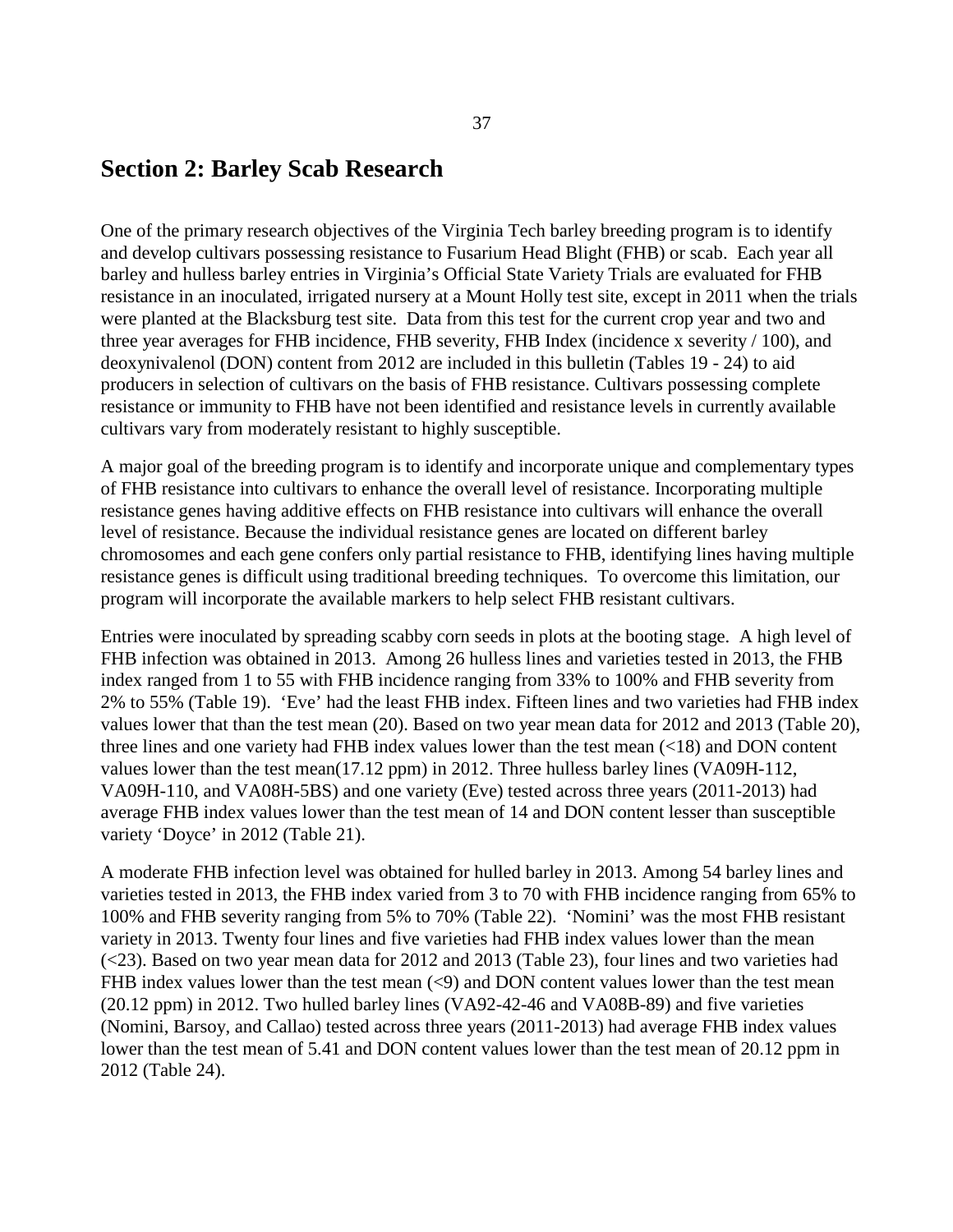| Table 19. Summary of reaction of entries in the Virginia Tech State Hulless                    |                                                                                                                                 |                       |           |                         |           |                         |               |                          |  |  |
|------------------------------------------------------------------------------------------------|---------------------------------------------------------------------------------------------------------------------------------|-----------------------|-----------|-------------------------|-----------|-------------------------|---------------|--------------------------|--|--|
| Barley Test to Fusarium head blight (scab), 2013 harvest.                                      |                                                                                                                                 |                       |           |                         |           |                         |               |                          |  |  |
|                                                                                                | <b>FHB</b>                                                                                                                      | <b>FHB</b>            |           |                         |           | Rank                    | <b>Date</b>   |                          |  |  |
| <b>LINE</b>                                                                                    | Incidence <sup>1</sup>                                                                                                          | Severity <sup>2</sup> |           | FHB Index $3$           |           | <b>FHB</b>              | <b>Headed</b> |                          |  |  |
|                                                                                                | (%)                                                                                                                             | $(\%)$                |           | $(0-100)$               |           | <b>Index</b>            | (Julian)      |                          |  |  |
| <b>Eve</b>                                                                                     | 33<br>$\blacksquare$                                                                                                            | $\overline{2}$        |           | 1                       |           | 1                       | 104           | $\blacksquare$           |  |  |
| <b>VA11H-89 WS</b>                                                                             | 70                                                                                                                              | 2                     |           | 1                       |           | $\overline{2}$          | 104           | $\blacksquare$           |  |  |
| VA10H-29                                                                                       | 75                                                                                                                              | $\overline{c}$        |           | $\overline{2}$          |           | 3                       | 105           | $\overline{\phantom{a}}$ |  |  |
| VA08H-65                                                                                       | 65                                                                                                                              | 6                     |           | $\overline{\mathbf{4}}$ |           | $\overline{\mathbf{4}}$ | 106           | $\overline{\phantom{a}}$ |  |  |
| <b>VA11H-97 WS</b>                                                                             | 75                                                                                                                              | 5                     |           | $\overline{\mathbf{4}}$ |           | 5                       | 106           |                          |  |  |
| VA10H-64                                                                                       | 70                                                                                                                              | 8                     |           | 6                       |           | 6                       | 104           | $\blacksquare$           |  |  |
| VA09H-112(2R)                                                                                  | 65                                                                                                                              | 10                    |           | $\overline{7}$          |           | $\overline{7}$          | 108           |                          |  |  |
| VA09H-110(2R)                                                                                  | 70                                                                                                                              | 10                    |           | $\overline{7}$          |           | 8                       | 108           |                          |  |  |
| VA10H-55                                                                                       | 70                                                                                                                              | 10                    |           | 8                       |           | 9                       | 105           | $\blacksquare$           |  |  |
| VA10H-34                                                                                       | 90                                                                                                                              | 13                    |           | 12                      |           | 10                      | 106           |                          |  |  |
| <b>VA08H-5BS</b>                                                                               | 85                                                                                                                              | 15                    |           | 14                      |           | 11                      | 108           |                          |  |  |
| Dan                                                                                            | 90                                                                                                                              | 15                    |           | 14                      |           | 12                      | 108           |                          |  |  |
| VA10H-57                                                                                       | 95                                                                                                                              | 18                    |           | 17                      |           | 13                      | 107           |                          |  |  |
| VA11H-63                                                                                       | 85                                                                                                                              | 23                    |           | 19                      |           | 14                      | 107           |                          |  |  |
| VA10H-79WS (2R)                                                                                | 95                                                                                                                              | 20                    |           | 19                      |           | 15                      | 109           | $\ddot{\phantom{1}}$     |  |  |
| VA08B-85                                                                                       | 85                                                                                                                              | 23                    |           | 21                      |           | 16                      | 106           |                          |  |  |
| <b>Atlantic</b>                                                                                | 95                                                                                                                              | 23                    |           | 22                      |           | 17                      | 105           | $\blacksquare$           |  |  |
| <b>VA08H-79WS</b>                                                                              | 100                                                                                                                             | 23                    |           | 23                      |           | 18                      | 109           | $\ddot{}$                |  |  |
| <b>Doyce</b>                                                                                   | 90                                                                                                                              | 30                    |           | 27                      |           | 19                      | 105           | $\blacksquare$           |  |  |
| VA11H-83                                                                                       | 100                                                                                                                             | 30                    |           | 30                      |           | 20                      | 111           | $\ddot{\phantom{1}}$     |  |  |
| <b>Thoroughbred</b>                                                                            | 100                                                                                                                             | 40                    |           | 40                      |           | 21                      | 109           | $\ddagger$               |  |  |
| <b>VA07H-35WS</b>                                                                              | 100                                                                                                                             | 43                    | $\ddot{}$ | 43                      | $\ddot{}$ | 22                      | 108           |                          |  |  |
| VA06H-25                                                                                       | 100                                                                                                                             | 43                    | $+$       | 43                      | $+$       | 23                      | 109           | $\ddot{\phantom{1}}$     |  |  |
| <b>VA07H-31WS</b>                                                                              | 100                                                                                                                             | 48                    | $+$       | 48                      | $\ddot{}$ | 24                      | 108           |                          |  |  |
| VA06H-79                                                                                       | 100                                                                                                                             | 50                    | $\ddot{}$ | 50                      | $\ddot{}$ | 25                      | 109           | $\ddot{\phantom{1}}$     |  |  |
| VA08H-72                                                                                       | 100                                                                                                                             | 55                    | $\ddot{}$ | 55                      | $\ddot{}$ | 26                      | 108           |                          |  |  |
|                                                                                                |                                                                                                                                 |                       |           |                         |           |                         |               |                          |  |  |
| Average                                                                                        | 85                                                                                                                              | 22                    |           | 20                      |           |                         | 107           |                          |  |  |
| LSD (0.05)                                                                                     | 21                                                                                                                              | 20                    |           | 20                      |           |                         | 1             |                          |  |  |
| C.V.                                                                                           | 12                                                                                                                              | 44                    |           | 48                      |           |                         | 1             |                          |  |  |
| Released cultivars are shown in bold print. Varieties are ordered by ascending index averages. |                                                                                                                                 |                       |           |                         |           |                         |               |                          |  |  |
| A plus or minus sign indicates a performance significantly above or below the average.         |                                                                                                                                 |                       |           |                         |           |                         |               |                          |  |  |
|                                                                                                | $\Gamma$ stripe were planted in C row plate, $42.4$ in legath and healthe O.4 of Mt. Helly, $\overline{M}$ and were incontraded |                       |           |                         |           |                         |               |                          |  |  |

Entries were planted in 6-row plots, 13 ft in length cut back to 9 ft at Mt. Holly, VA and were inoculated at 50% and 100% heading stages with Fusarium graminearum spore suspension (50,000 spores/ml). <sup>1</sup>Scab Incidence (%): Percentage of infected spikes among 10 randomly selected spikes.

 $2$ Scab Severity (%): Percentage of infected spikelets among 10 infected spikes.

 $3$ Scab Index = Incidence X Severity/100 (overall indicator of scab resistance/susceptibility level.) WS indicates white seed and (2R) indicates a 2-row type.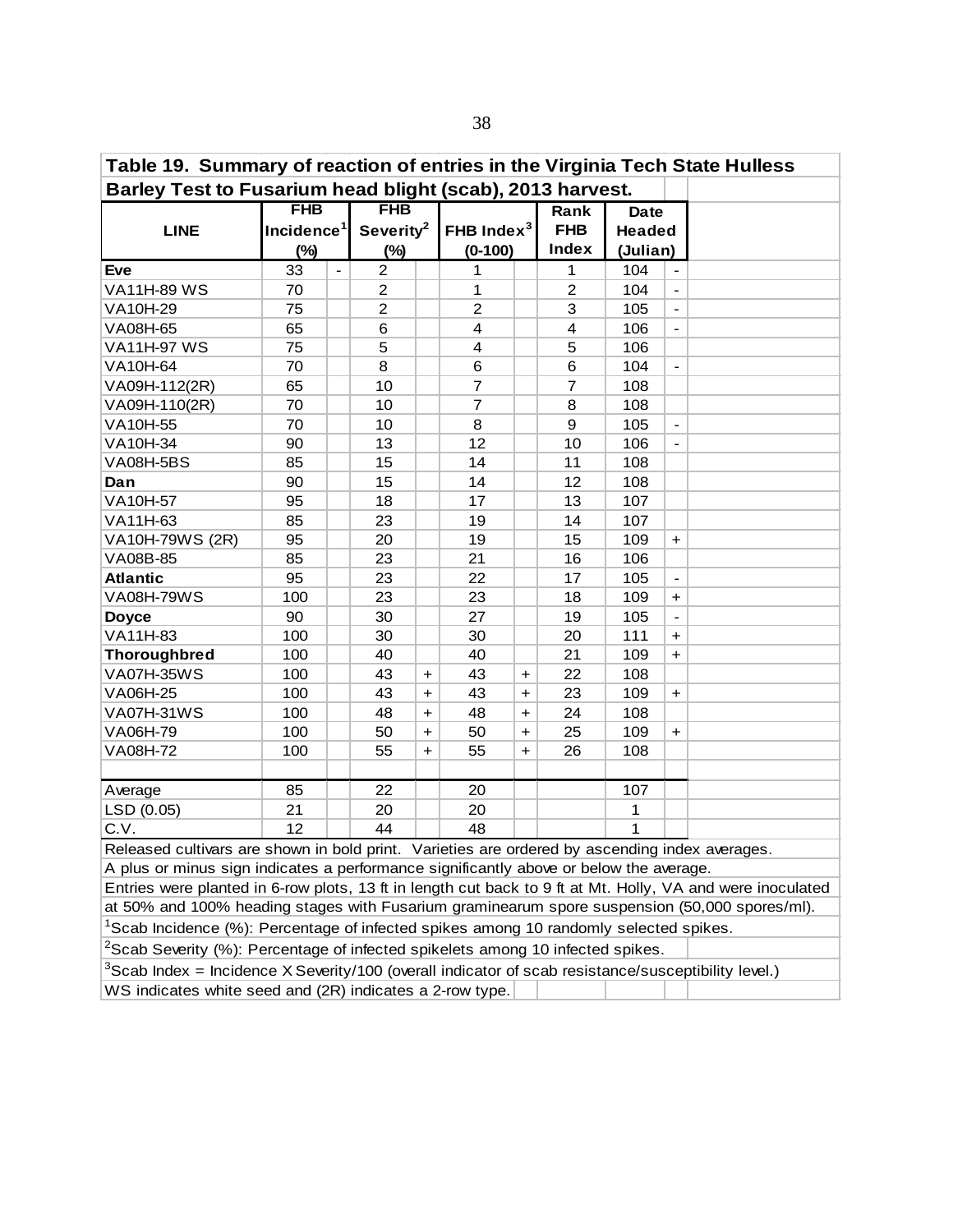| Table 20. Two year average summary of reaction of entries in the Virginia                                   |                                                                                                   |                |                       |     |               |     |                |               |                          |                  |     |  |
|-------------------------------------------------------------------------------------------------------------|---------------------------------------------------------------------------------------------------|----------------|-----------------------|-----|---------------|-----|----------------|---------------|--------------------------|------------------|-----|--|
| Tech State Hulless Barley Tests to Fusarium head blight (scab),                                             |                                                                                                   |                |                       |     |               |     |                |               |                          |                  |     |  |
| 2012 and 2013 harvests.                                                                                     |                                                                                                   |                |                       |     |               |     |                |               |                          |                  |     |  |
|                                                                                                             | <b>FHB</b>                                                                                        |                | <b>FHB</b>            |     |               |     | Rank           | <b>Date</b>   |                          |                  |     |  |
| <b>LINE</b>                                                                                                 | Incidence <sup>1</sup>                                                                            |                | Severity <sup>2</sup> |     | FHB Index $3$ |     | <b>FHB</b>     | <b>Headed</b> |                          | DOM <sup>4</sup> |     |  |
|                                                                                                             | <b>Index</b><br>(Julian)<br>$(\%)$<br>$(0-100)$<br>$(\%)$<br>(ppm)                                |                |                       |     |               |     |                |               |                          |                  |     |  |
| <b>Eve</b>                                                                                                  | 34                                                                                                | $\blacksquare$ | 14                    |     | 5             |     | 1              | 94            | $\blacksquare$           | 5.88             |     |  |
| VA09H-110(2R)                                                                                               | 58                                                                                                |                | 10                    |     | 6             |     | $\overline{2}$ | 102           | $\ddot{}$                | 7.30             |     |  |
| VA09H-112(2R)                                                                                               | 58                                                                                                |                | 10                    |     | 6             |     | 3              | 100           |                          | 8.28             |     |  |
| VA10H-64                                                                                                    | 50                                                                                                |                | 24                    |     | 9             |     | 4              | 95            | $\overline{\phantom{0}}$ | 20.84            |     |  |
| VA08H-5BS                                                                                                   | 60                                                                                                |                | 14                    |     | 9             |     | 5              | 101           | $\ddot{}$                | 7.04             |     |  |
| VA08H-65                                                                                                    | 60                                                                                                |                | 26                    |     | 14            |     | 6              | 98            | $\blacksquare$           | 20.62            |     |  |
| <b>VA08H-79WS</b>                                                                                           | 90                                                                                                | $\ddot{}$      | 16                    |     | 15            |     | $\overline{7}$ | 105           | $+$                      | 41.88            | $+$ |  |
| <b>Doyce</b>                                                                                                | 68                                                                                                |                | 26                    |     | 20            |     | 8              | 96            | $\blacksquare$           | 10.34            |     |  |
| Dan                                                                                                         | 80                                                                                                |                | 25                    |     | 22            |     | 9              | 101           | $+$                      | 7.32             |     |  |
| VA06H-25                                                                                                    | 75                                                                                                |                | 31                    |     | 26            |     | 10             | 102           | $\ddot{}$                | 21.34            |     |  |
| <b>VA07H-31WS</b>                                                                                           | 80                                                                                                |                | 31                    |     | 28            |     | 11             | 102           | $+$                      | 14.32            |     |  |
| VA08H-72                                                                                                    | 68                                                                                                |                | 35                    |     | 30            |     | 12             | 100           |                          | 28.18            |     |  |
| <b>VA07H-35WS</b>                                                                                           | 90                                                                                                | $\ddot{}$      | 34                    |     | 31            |     | 13             | 102           | $\ddot{}$                | 31.72            |     |  |
| VA06H-79                                                                                                    | 80                                                                                                |                | 44                    | $+$ | 36            | $+$ | 14             | 103           | $+$                      | 14.60            |     |  |
|                                                                                                             |                                                                                                   |                |                       |     |               |     |                |               |                          |                  |     |  |
| Average                                                                                                     | 68                                                                                                |                | 24                    |     | 18            |     |                | 100           |                          | 17.12            |     |  |
| LSD (0.05)                                                                                                  | 22                                                                                                |                | 17                    |     | 16            |     |                | 1             |                          | 16.45            |     |  |
| C.V.                                                                                                        | 22                                                                                                |                | 46                    |     | 55            |     |                | 1             |                          | 34.93            |     |  |
| Released cultivars are shown in bold print. Varieties are ordered by ascending index averages.              |                                                                                                   |                |                       |     |               |     |                |               |                          |                  |     |  |
| A plus or minus sign indicates a performance significantly above or below the average.                      |                                                                                                   |                |                       |     |               |     |                |               |                          |                  |     |  |
| Entries were planted in 6-row plots, 13 ft in length cut back to 9 ft at Mt. Holly, VA and were inoculated  |                                                                                                   |                |                       |     |               |     |                |               |                          |                  |     |  |
| at 50% and 100% heading stages with Fusarium graminearum spore suspension (50,000 spores/ml).               |                                                                                                   |                |                       |     |               |     |                |               |                          |                  |     |  |
|                                                                                                             | <sup>1</sup> Scab Incidence (%): Percentage of infected spikes among 10 randomly selected spikes. |                |                       |     |               |     |                |               |                          |                  |     |  |
| ${}^{2}$ Scab Severity (%): Percentage of infected spikelets among 10 infected spikes.                      |                                                                                                   |                |                       |     |               |     |                |               |                          |                  |     |  |
| ${}^{3}$ Scab Index = Incidence X Severity/100 (overall indicator of scab resistance/susceptibility level.) |                                                                                                   |                |                       |     |               |     |                |               |                          |                  |     |  |
| <sup>4</sup> DON values were measured from the 2012 harvest year.                                           |                                                                                                   |                |                       |     |               |     |                |               |                          |                  |     |  |
| WS indicates white seed and (2R) indicates a 2-row type.                                                    |                                                                                                   |                |                       |     |               |     |                |               |                          |                  |     |  |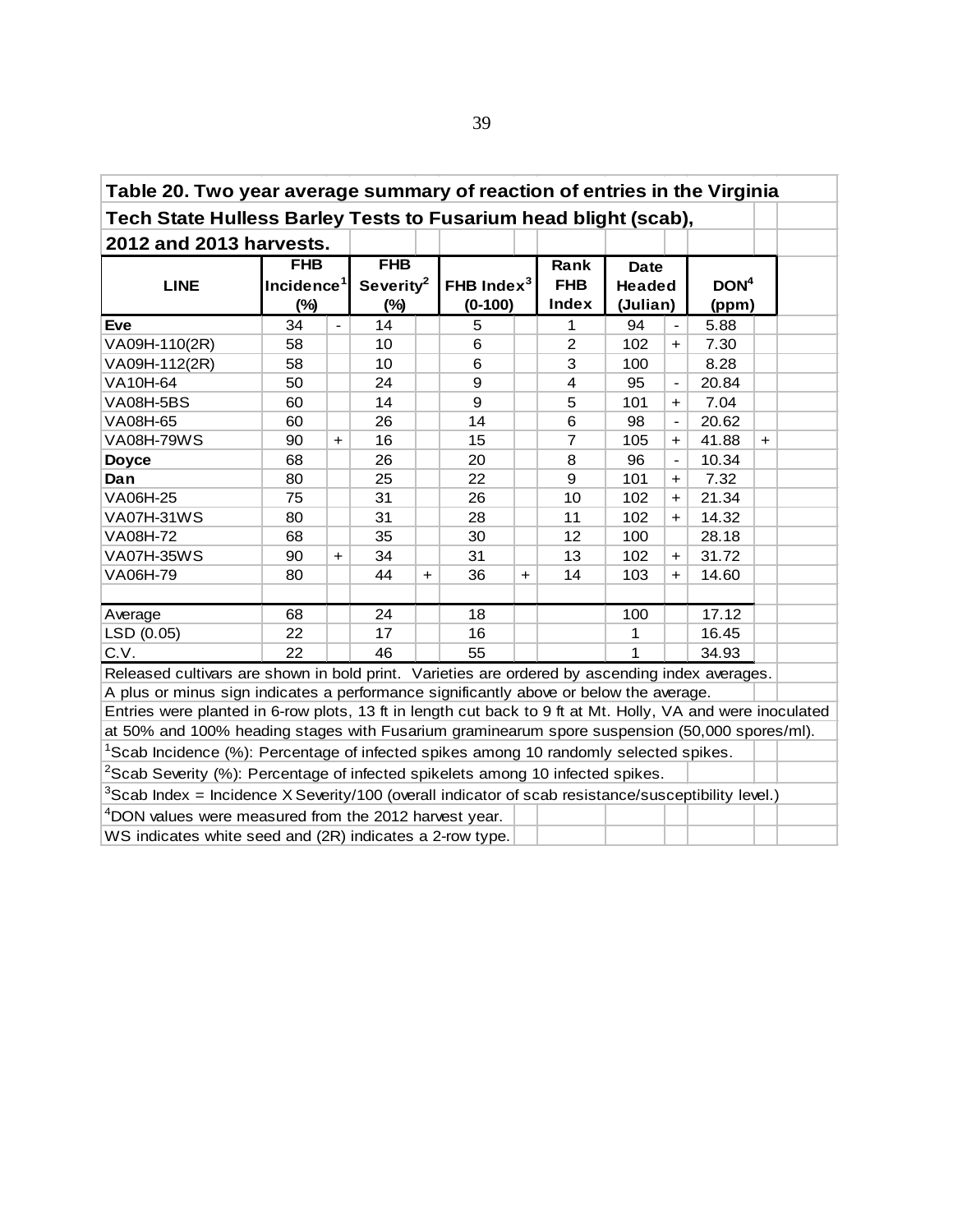| Table 21. Three year average summary of reaction of entries in the                                         |                                |                       |               |     |                |              |  |  |  |
|------------------------------------------------------------------------------------------------------------|--------------------------------|-----------------------|---------------|-----|----------------|--------------|--|--|--|
| Virginia Tech State Hulless Barley Tests to Fusarium head blight                                           |                                |                       |               |     |                |              |  |  |  |
| (scab), 2011 - 2013 harvests.                                                                              |                                |                       |               |     |                |              |  |  |  |
|                                                                                                            | <b>FHB</b>                     | <b>FHB</b>            |               |     | Rank           |              |  |  |  |
| <b>LINE</b>                                                                                                | Incidence <sup>1</sup>         | Severity <sup>2</sup> | FHB Index $3$ |     | <b>FHB</b>     |              |  |  |  |
|                                                                                                            | $(\%)$                         | $(\%)$                | $(0-100)$     |     | Index          | $DOM4$ (ppm) |  |  |  |
| <b>Eve</b>                                                                                                 | 34<br>$\overline{\phantom{a}}$ | 10                    | 4             |     | 1.             | 5.88         |  |  |  |
| VA09H-112(2R)                                                                                              | 48                             | 8                     | 4             |     | 2              | 8.28         |  |  |  |
| VA09H-110(2R)                                                                                              | 55                             | 9                     | 5             |     | 3              | 7.30         |  |  |  |
| VA08H-5BS                                                                                                  | 52                             | 11                    | 6             |     | 4              | 7.04         |  |  |  |
| <b>VA08H-79WS</b>                                                                                          | 77                             | 13                    | 11            |     | 5              | 41.88        |  |  |  |
| Dan                                                                                                        | 62                             | 18                    | 15            |     | 6              | 7.32         |  |  |  |
| <b>Doyce</b>                                                                                               | 72                             | 24                    | 18            |     | $\overline{7}$ | 10.34        |  |  |  |
| VA06H-25                                                                                                   | 63                             | 23                    | 18            |     | 8              | 21.34        |  |  |  |
| <b>VA07H-31WS</b>                                                                                          | 63                             | 22                    | 19            |     | 9              | 14.32        |  |  |  |
| VA07H-35WS                                                                                                 | 75                             | 24                    | 22            |     | 10             | 31.72        |  |  |  |
| VA08H-72                                                                                                   | 63                             | 26                    | 22            |     | 11             | 28.18        |  |  |  |
| VA06H-79                                                                                                   | 72                             | 31<br>$+$             | 25            | $+$ | 12             | 14.60        |  |  |  |
|                                                                                                            |                                |                       |               |     |                |              |  |  |  |
| Average                                                                                                    | 61                             | 18                    | 14            |     |                | 17.12        |  |  |  |
| LSD (0.05)                                                                                                 | 18                             | 11                    | 11            |     |                | 16.45        |  |  |  |
| C.V.                                                                                                       | 25                             | 54                    | 66            |     |                | 34.93        |  |  |  |
| Released cultivars are shown in bold print. Varieties are ordered by ascending index averages.             |                                |                       |               |     |                |              |  |  |  |
| A plus or minus sign indicates a performance significantly above or below the average.                     |                                |                       |               |     |                |              |  |  |  |
| Entries were planted in 6-row plots, 13 ft in length cut back to 9 ft at Mt. Holly, VA and were inoculated |                                |                       |               |     |                |              |  |  |  |
| at 50% and 100% heading stages with Fusarium graminearum spore suspension (50,000 spores/ml).              |                                |                       |               |     |                |              |  |  |  |

<sup>1</sup>Scab Incidence (%): Percentage of infected spikes among 10 randomly selected spikes.

 $^{2}$ Scab Severity (%): Percentage of infected spikelets among 10 infected spikes.

 $3$ Scab Index = Incidence X Severity/100 (overall indicator of scab resistance/susceptibility level.)

<sup>4</sup>DON values were measured from the 2012 harvest year.

WS indicates white seed and (2R) indicates a 2-row type.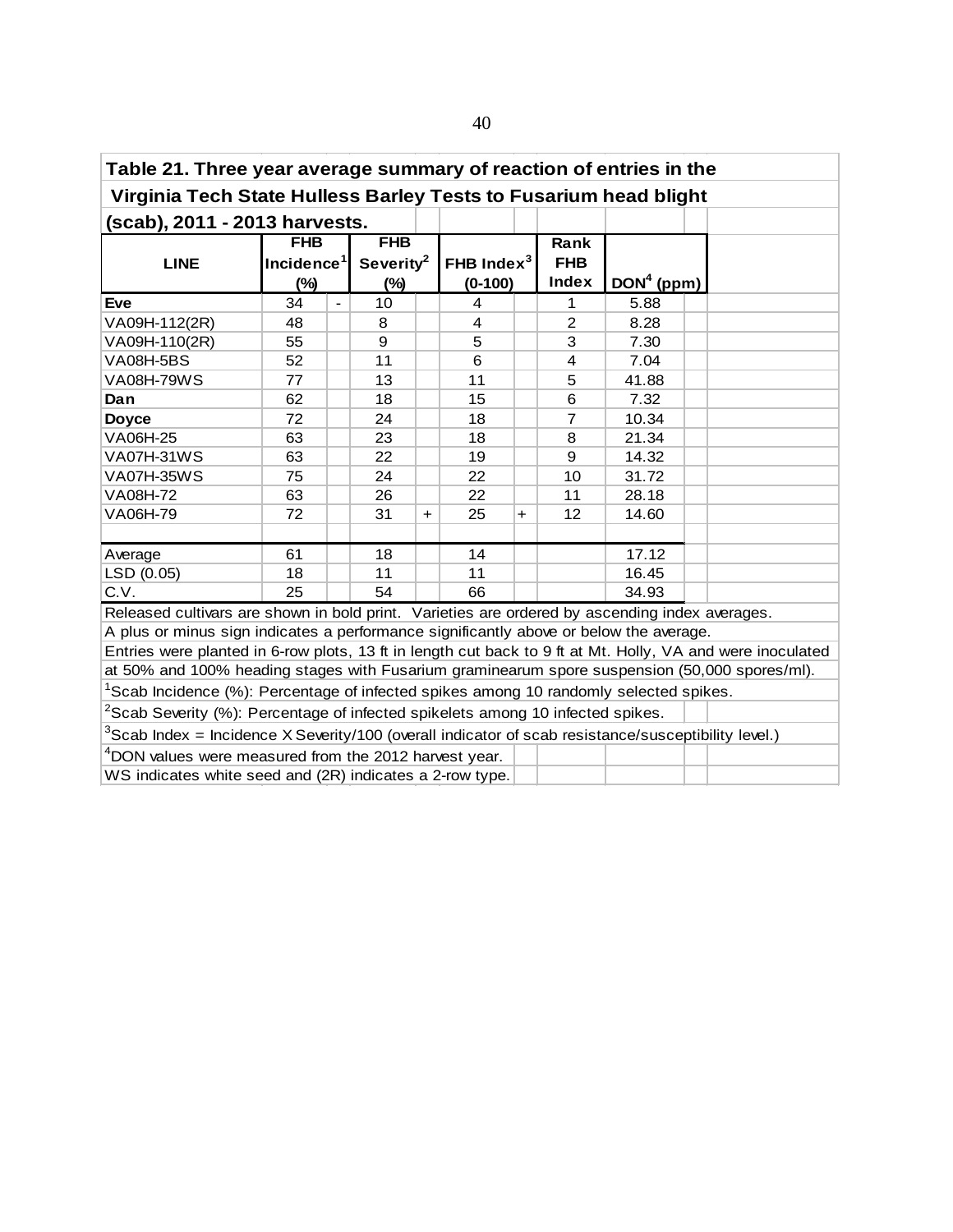| Table 22. Summary of reaction of entries in the Virginia Tech State |                      |                                                               |    |  |                                     |  |                             |                                          |                          |  |
|---------------------------------------------------------------------|----------------------|---------------------------------------------------------------|----|--|-------------------------------------|--|-----------------------------|------------------------------------------|--------------------------|--|
| Barley Test to Fusarium head blight (scab), 2013 harvest.           |                      |                                                               |    |  |                                     |  |                             |                                          |                          |  |
| <b>LINE</b>                                                         | <b>FHB</b><br>$(\%)$ | <b>FHB</b><br>Incidence <sup>1</sup><br>Severity <sup>2</sup> |    |  | FHB Index <sup>3</sup><br>$(0-100)$ |  | Rank<br><b>FHB</b><br>Index | <b>Date</b><br><b>Headed</b><br>(Julian) |                          |  |
| Nomini                                                              | 65                   | $\blacksquare$                                                | 5  |  | 3                                   |  | 1                           | 105                                      |                          |  |
| VA09B-35                                                            | 85                   |                                                               | 5  |  | 4                                   |  | $\overline{c}$              | 105                                      | $\blacksquare$           |  |
| <b>Wysor</b>                                                        | 75                   |                                                               | 6  |  | 5                                   |  | 3                           | 106                                      |                          |  |
| VA08B-95                                                            | 70                   | $\blacksquare$                                                | 8  |  | 6                                   |  | 4                           | 105                                      | $\overline{\phantom{a}}$ |  |
| VA92-42-46                                                          | 75                   |                                                               | 8  |  | 6                                   |  | 5                           | 106                                      |                          |  |
| VA11B-126                                                           | 80                   |                                                               | 8  |  | 6                                   |  | 6                           | 104                                      | $\overline{\phantom{a}}$ |  |
| VA11B-134                                                           | 83                   |                                                               | 8  |  | 6                                   |  | $\overline{7}$              | 104                                      | $\blacksquare$           |  |
| VA08B-109                                                           | 85                   |                                                               | 8  |  | $\overline{7}$                      |  | 8                           | 106                                      |                          |  |
| <b>Endeavor</b>                                                     | 85                   |                                                               | 8  |  | $\overline{7}$                      |  | 9                           | 108                                      | $\ddot{}$                |  |
| VA09B-34                                                            | 80                   |                                                               | 10 |  | 8                                   |  | 10                          | 104                                      | $\blacksquare$           |  |
| <b>Barsoy</b>                                                       | 80                   |                                                               | 10 |  | $\boldsymbol{9}$                    |  | 11                          | 104                                      | $\blacksquare$           |  |
| <b>VA10B-9</b>                                                      | 85                   |                                                               | 10 |  | $\boldsymbol{9}$                    |  | 12                          | 104                                      | $\overline{\phantom{a}}$ |  |
| Novosadski 183                                                      | 95                   |                                                               | 10 |  | 10                                  |  | 13                          | 108                                      |                          |  |
| VA11B-130                                                           | 95                   |                                                               | 10 |  | 10                                  |  | 14                          | 104                                      | $\overline{\phantom{a}}$ |  |
| VA11B-140                                                           | 80                   |                                                               | 13 |  | 10                                  |  | 15                          | 105                                      | $\overline{\phantom{a}}$ |  |
| VA11B-127                                                           | 85                   |                                                               | 13 |  | 11                                  |  | 16                          | 104                                      | $\blacksquare$           |  |
| VA08B-89                                                            | 90                   |                                                               | 13 |  | 12                                  |  | 17                          | 105                                      |                          |  |
| VA06B-48                                                            | 95                   |                                                               | 13 |  | 12                                  |  | 18                          | 105                                      |                          |  |
| Callao                                                              | 95                   |                                                               | 15 |  | 15                                  |  | 19                          | 105                                      |                          |  |
| VA11B-133                                                           | 100                  |                                                               | 15 |  | 15                                  |  | 20                          | 106                                      |                          |  |
| VA11B-125                                                           | 100                  |                                                               | 15 |  | 15                                  |  | 21                          | 107                                      |                          |  |
| <b>VA12B-7</b>                                                      | 100                  |                                                               | 18 |  | 18                                  |  | 22                          | 107                                      |                          |  |
| VA10B-20                                                            | 90                   |                                                               | 20 |  | 18                                  |  | 23                          | 105                                      |                          |  |
| VA11B-143                                                           | 95                   |                                                               | 20 |  | 20                                  |  | 24                          | 105                                      |                          |  |
| VA08B-108                                                           | 95                   |                                                               | 20 |  | 20                                  |  | 25                          | 105                                      | $\overline{\phantom{a}}$ |  |
| MD08-09BF6-7-7                                                      | 100                  |                                                               | 20 |  | 20                                  |  | 26                          | 104                                      | $\blacksquare$           |  |
| VA11B-165                                                           | 100                  |                                                               | 20 |  | 20                                  |  | 27                          | 107                                      |                          |  |
| VA11B-71                                                            | 100                  |                                                               | 20 |  | 20                                  |  | 28                          | 108                                      |                          |  |
| VA11B-26                                                            | 95                   |                                                               | 23 |  | 22                                  |  | 29                          | 107                                      |                          |  |
| VA11B-15                                                            | 100                  |                                                               | 23 |  | 23                                  |  | 30                          | 105                                      | $\overline{\phantom{a}}$ |  |
| <b>Price</b>                                                        | 100                  |                                                               | 23 |  | 23                                  |  | 31                          | 106                                      |                          |  |
| <b>Thoroughbred</b>                                                 | 100                  |                                                               | 23 |  | 23                                  |  | 32                          | 108                                      |                          |  |
| VA11B-131                                                           | 95                   |                                                               | 25 |  | 24                                  |  | 33                          | 104                                      | $\blacksquare$           |  |
| VA08B-85                                                            | 95                   |                                                               | 25 |  | 25                                  |  | 34                          | 106                                      |                          |  |
| <b>VA10B-11</b>                                                     | 95                   |                                                               | 25 |  | 25                                  |  | 35                          | 107                                      |                          |  |
| <b>Atlantic</b>                                                     | 95                   |                                                               | 25 |  | 25                                  |  | 36                          | 105                                      | $\blacksquare$           |  |
| VA11B-108                                                           | 90                   |                                                               | 28 |  | 25                                  |  | 37                          | 106                                      |                          |  |
| VA11B-30                                                            | 100                  |                                                               | 28 |  | 28                                  |  | 38                          | 106                                      |                          |  |
| <b>VA10B-6</b>                                                      | 100                  |                                                               | 28 |  | 28                                  |  | 39                          | 107                                      |                          |  |
| VA11B-141                                                           | 100                  |                                                               | 30 |  | 30                                  |  | 40                          | 108                                      |                          |  |
| VA11B-102                                                           | 100                  |                                                               | 30 |  | 30                                  |  | 41                          | 109                                      | $\boldsymbol{+}$         |  |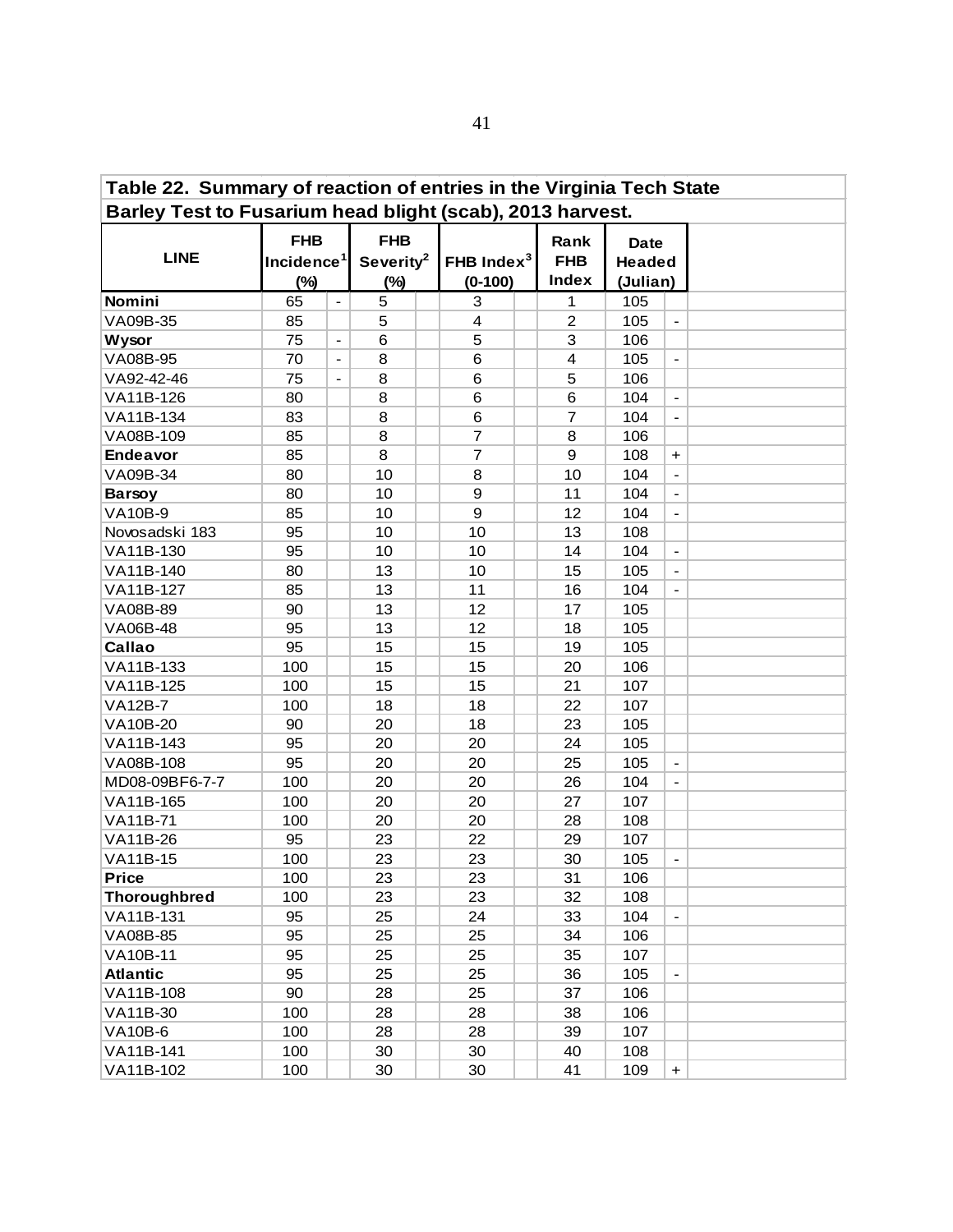| Table 22. Summary of reaction of entries in the Virginia Tech State                            |                                                |                                            |           |                            |     |                             |                                          |     |  |
|------------------------------------------------------------------------------------------------|------------------------------------------------|--------------------------------------------|-----------|----------------------------|-----|-----------------------------|------------------------------------------|-----|--|
| Barley Test to Fusarium head blight (scab), 2013 harvest, cont'd.                              |                                                |                                            |           |                            |     |                             |                                          |     |  |
| <b>LINE</b>                                                                                    | <b>FHB</b><br>Incidence <sup>1</sup><br>$(\%)$ | <b>FHB</b><br>Severity <sup>2</sup><br>(%) |           | FHB Index $3$<br>$(0-100)$ |     | Rank<br><b>FHB</b><br>Index | <b>Date</b><br><b>Headed</b><br>(Julian) |     |  |
| <b>STARS 1014B</b>                                                                             | 95                                             | 33                                         |           | 31                         |     | 42                          | 120                                      | $+$ |  |
| VA11B-4                                                                                        | 100                                            | 33                                         |           | 33                         |     | 43                          | 107                                      |     |  |
| VA10B-36                                                                                       | 100                                            | 35                                         |           | 35                         |     | 44                          | 107                                      |     |  |
| <b>VA11B-10</b>                                                                                | 100                                            | 38                                         |           | 38                         |     | 45                          | 108                                      | $+$ |  |
| VA10B-3                                                                                        | 100                                            | 38                                         |           | 38                         |     | 46                          | 109                                      | $+$ |  |
| VA11B-37                                                                                       | 95                                             | 40                                         |           | 39                         |     | 47                          | 106                                      |     |  |
| VA11B-29                                                                                       | 98                                             | 45                                         |           | 44                         |     | 48                          | 107                                      |     |  |
| VA08B-84                                                                                       | 100                                            | 48                                         | $+$       | 48                         | $+$ | 49                          | 106                                      |     |  |
| <b>VA11B-87</b>                                                                                | 100                                            | 53                                         | $+$       | 53                         | $+$ | 50                          | 107                                      |     |  |
| VA11B-43                                                                                       | 100                                            | 53                                         | $+$       | 53                         | $+$ | 51                          | 110                                      | $+$ |  |
| VA11B-55                                                                                       | 100                                            | 58                                         | $+$       | 58                         | $+$ | 52                          | 109                                      | $+$ |  |
| VA11B-56                                                                                       | 100                                            | 63                                         | $\ddot{}$ | 63                         | $+$ | 53                          | 109                                      | $+$ |  |
| VA10B-43                                                                                       | 100                                            | 70                                         | $+$       | 70                         | $+$ | 54                          | 109                                      | $+$ |  |
|                                                                                                |                                                |                                            |           |                            |     |                             |                                          |     |  |
| Average                                                                                        | 93                                             | 24                                         |           | 23                         |     |                             | 106                                      |     |  |
| LSD (0.05)                                                                                     | 16                                             | 22                                         |           | 22                         |     |                             | 2                                        |     |  |
| C.V.                                                                                           | 8                                              | 46                                         |           | 48                         |     |                             | 1                                        |     |  |
| Released cultivars are shown in bold print. Varieties are ordered by ascending index averages. |                                                |                                            |           |                            |     |                             |                                          |     |  |

Released cultivars are shown in bold print. Varieties are ordered by ascending index averages.

A plus or minus sign indicates a performance significantly above or below the average. Entries were planted in 6-row plots, 13 ft in length cut back to 9 ft at Mt. Holly, VA and were inoculated

at 50% and 100% heading stages with Fusarium graminearum spore suspension (50,000 spores/ml).

<sup>1</sup>Scab Incidence (%): Percentage of infected spikes among 10 randomly selected spikes.

 $2$ Scab Severity (%): Percentage of infected spikelets among 10 infected spikes.

 $3$ Scab Index = Incidence X Severity/100 (overall indicator of scab resistance/susceptibility level.)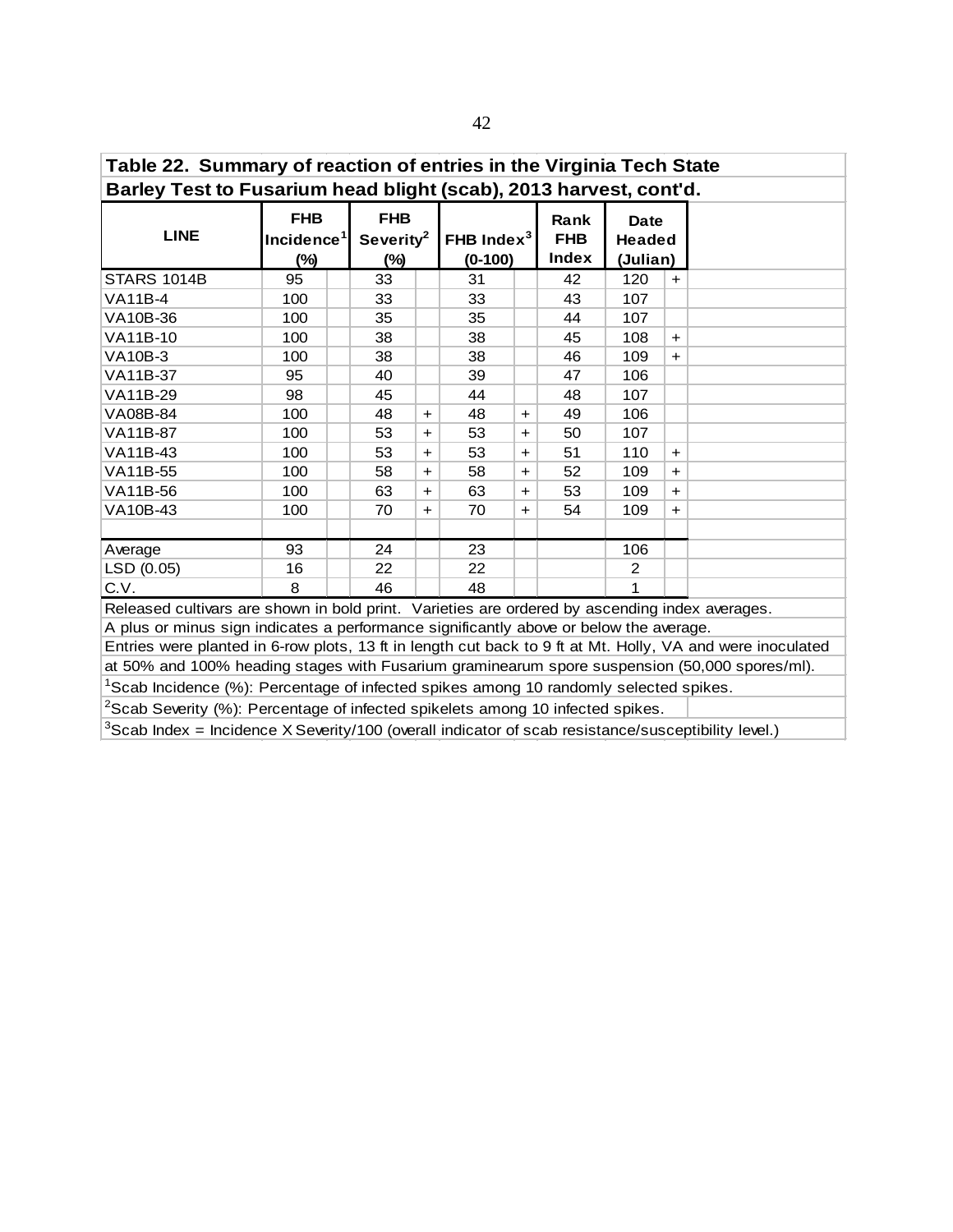| Table 23. Two year average summary of reaction of entries in the                                            |                        |                       |           |                         |           |                |               |                |                  |  |
|-------------------------------------------------------------------------------------------------------------|------------------------|-----------------------|-----------|-------------------------|-----------|----------------|---------------|----------------|------------------|--|
| Virginia Tech State Barley Tests to Fusarium head blight (scab),                                            |                        |                       |           |                         |           |                |               |                |                  |  |
| 2012 and 2013 harvests.                                                                                     |                        |                       |           |                         |           |                |               |                |                  |  |
|                                                                                                             | <b>FHB</b>             | <b>FHB</b>            |           |                         |           | Rank           | <b>Date</b>   |                |                  |  |
| <b>LINE</b>                                                                                                 | Incidence <sup>1</sup> | Severity <sup>2</sup> |           | FHB Index $3$           |           | <b>FHB</b>     | <b>Headed</b> |                | DOM <sup>4</sup> |  |
|                                                                                                             | $(\%)$                 | $(\%)$                |           | $(0-100)$               |           | <b>Index</b>   | (Julian)      |                | (ppm)            |  |
| Nomini                                                                                                      | 38                     | 5                     |           | $\overline{2}$          |           | 1              | 96            | $\blacksquare$ | 5.48             |  |
| VA92-42-46                                                                                                  | 43                     | $\overline{7}$        |           | 3                       |           | $\overline{2}$ | 98            |                | 8.38             |  |
| <b>Wysor</b>                                                                                                | 45                     | 10                    |           | $\overline{\mathbf{4}}$ |           | 3              | 99            |                | 28.02            |  |
| <b>Barsoy</b>                                                                                               | 48                     | 11                    |           | 5                       |           | $\overline{4}$ | 95            |                | 6.04             |  |
| VA09B-34                                                                                                    | 53                     | 13                    |           | 6                       |           | 5              | 97            |                | 30.82            |  |
| VA08B-95                                                                                                    | 58                     | 8                     |           | 6                       |           | 6              | 98            |                | 22.80            |  |
| Novosadski 183                                                                                              | 70                     | 8                     |           | 6                       |           | $\overline{7}$ | 99            | $+$            | 16.62            |  |
| VA09B-35                                                                                                    | 55                     | 16                    |           | $\overline{7}$          |           | 8              | 97            |                | 19.96            |  |
| VA08B-89                                                                                                    | 55                     | 14                    |           | $\overline{7}$          |           | 9              | 98            |                | 15.30            |  |
| VA08B-109                                                                                                   | 68                     | 14                    |           | 8                       |           | 10             | 99            |                | 33.32            |  |
| VA06B-48                                                                                                    | 60                     | 12                    |           | 8                       |           | 11             | 98            |                | 20.96            |  |
| Callao                                                                                                      | 63                     | 14                    |           | 10                      |           | 12             | 96            |                | 9.70             |  |
| VA08B-108                                                                                                   | 65                     | 15                    |           | 12                      |           | 13             | 98            |                | 27.00            |  |
| <b>Price</b>                                                                                                | 65                     | 19                    |           | 14                      |           | 14             | 98            |                | 26.86            |  |
| <b>Thoroughbred</b>                                                                                         | 68                     | 20                    |           | 14                      |           | 15             | 101           | $\ddot{}$      | 31.50            |  |
| VA08B-85                                                                                                    | 64                     | 19                    |           | 15                      |           | 16             | 99            |                | 18.14            |  |
| <b>Atlantic</b>                                                                                             | 65                     | 24                    |           | 18                      |           | 17             | 98            |                | 29.96            |  |
| VA08B-84                                                                                                    | 65                     | 34                    | $\ddot{}$ | 27                      | $\ddot{}$ | 18             | 98            |                | 11.36            |  |
|                                                                                                             |                        |                       |           |                         |           |                |               |                |                  |  |
| Average                                                                                                     | 58                     | 14                    |           | 9                       |           |                | 98            |                | 20.12            |  |
| LSD (0.05)                                                                                                  | 21                     | 14                    |           | 11                      |           |                | 1             |                | 14.45            |  |
| C.V.                                                                                                        | 26                     | 66                    |           | 77                      |           |                | 1             |                | 31.74            |  |
| Released cultivars are shown in bold print. Varieties are ordered by ascending index averages.              |                        |                       |           |                         |           |                |               |                |                  |  |
| A plus or minus sign indicates a performance significantly above or below the average.                      |                        |                       |           |                         |           |                |               |                |                  |  |
| Entries were planted in 6-row plots, 9 ft in length at Mt. Holly, VA. They were inoculated at 50% and       |                        |                       |           |                         |           |                |               |                |                  |  |
| 100% heading stages with Fusarium graminearum spore suspension (50,000 spores/ml).                          |                        |                       |           |                         |           |                |               |                |                  |  |
| <sup>1</sup> Scab Incidence (%): Percentage of infected spikes among 10 randomly selected spikes.           |                        |                       |           |                         |           |                |               |                |                  |  |
| <sup>2</sup> Scab Severity (%): Percentage of infected spikelets among 10 infected spikes.                  |                        |                       |           |                         |           |                |               |                |                  |  |
| ${}^{3}$ Scab Index = Incidence X Severity/100 (overall indicator of scab resistance/susceptibility level.) |                        |                       |           |                         |           |                |               |                |                  |  |
| <sup>4</sup> DON values were measured from the 2012 harvest year.                                           |                        |                       |           |                         |           |                |               |                |                  |  |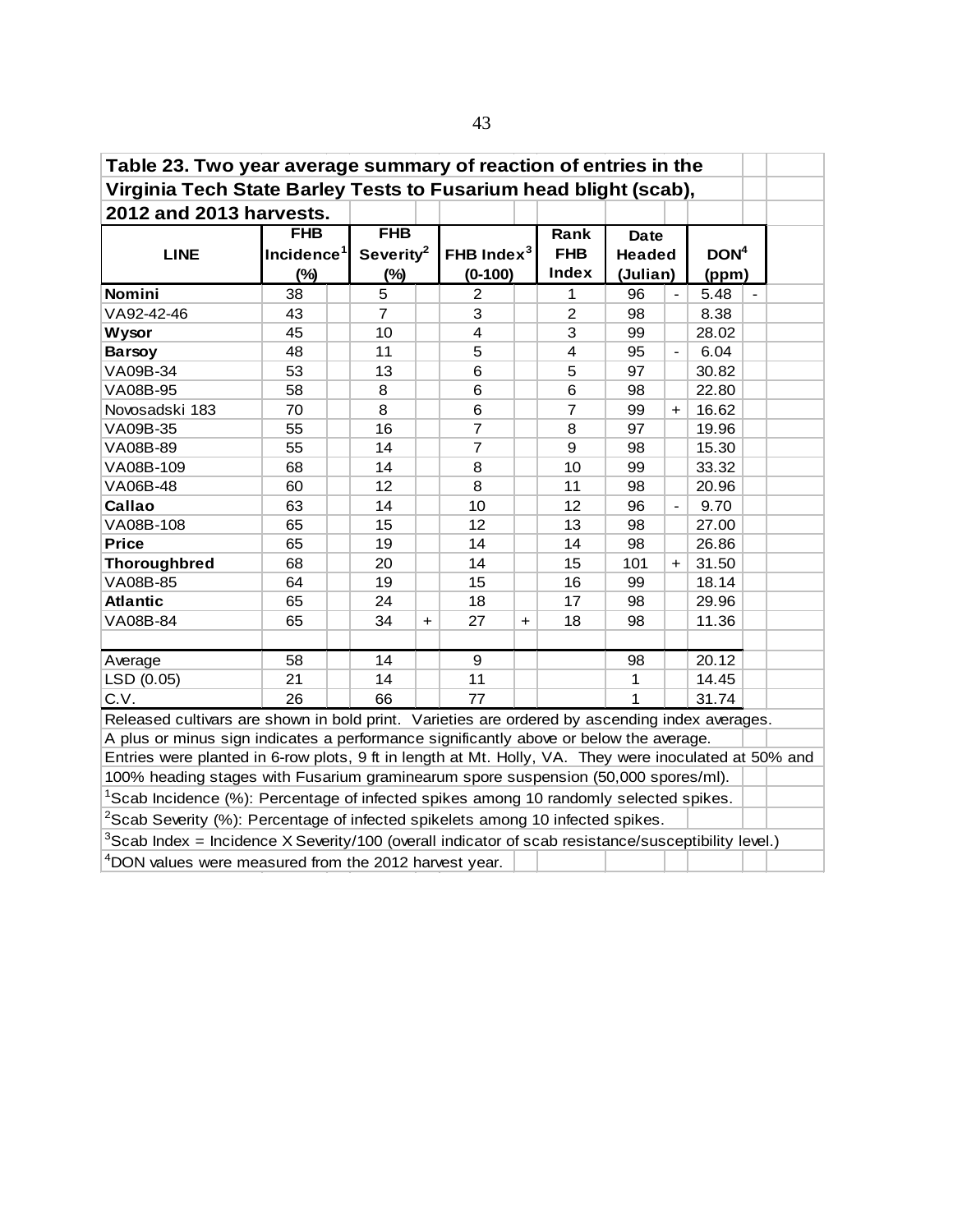| Table 24. Three year average summary of reaction of entries in the                                          |                        |    |                                              |                |     |                |                  |                |  |
|-------------------------------------------------------------------------------------------------------------|------------------------|----|----------------------------------------------|----------------|-----|----------------|------------------|----------------|--|
| Virginia Tech State Barley Tests to Fusarium head blight (scab),                                            |                        |    |                                              |                |     |                |                  |                |  |
| 2011 - 2013 harvests.                                                                                       |                        |    |                                              |                |     |                |                  |                |  |
|                                                                                                             | <b>FHB</b>             |    | <b>FHB</b>                                   |                |     | Rank           |                  |                |  |
| <b>LINE</b>                                                                                                 | Incidence <sup>1</sup> |    | Severity <sup>2</sup>                        | FHB Index $3$  |     | <b>FHB</b>     | DOM <sup>4</sup> |                |  |
|                                                                                                             | $(\%)$                 |    | <b>Index</b><br>$(0-100)$<br>(ppm)<br>$(\%)$ |                |     |                |                  |                |  |
| Nomini                                                                                                      | 42                     | 6  |                                              | $\overline{2}$ |     | 1              | 5.48             | $\overline{a}$ |  |
| VA92-42-46                                                                                                  | 38                     | 6  |                                              | 3              |     | $\overline{2}$ | 8.38             |                |  |
| <b>Wysor</b>                                                                                                | 48                     | 9  |                                              | 4              |     | 3              | 28.02            |                |  |
| VA09B-34                                                                                                    | 48                     | 10 |                                              | $\overline{4}$ |     | $\overline{4}$ | 30.82            |                |  |
| <b>Barsoy</b>                                                                                               | 43                     | 9  |                                              | 4              |     | 5              | 6.04             |                |  |
| VA08B-95                                                                                                    | 60                     | 8  |                                              | 5              |     | 6              | 22.80            |                |  |
| VA08B-89                                                                                                    | 55                     | 11 |                                              | 6              |     | $\overline{7}$ | 15.30            |                |  |
| VA06B-48                                                                                                    | 58                     | 10 |                                              | $\overline{7}$ |     | 8              | 20.96            |                |  |
| VA08B-109                                                                                                   | 67                     | 12 |                                              | $\overline{7}$ |     | 9              | 33.32            |                |  |
| Callao                                                                                                      | 63                     | 12 |                                              | 8              |     | 10             | 9.70             |                |  |
| VA08B-108                                                                                                   | 57                     | 11 |                                              | 8              |     | 11             | 27.00            |                |  |
| <b>Thoroughbred</b>                                                                                         | 58                     | 15 |                                              | 10             |     | 12             | 31.50            |                |  |
| <b>Price</b>                                                                                                | 60                     | 15 |                                              | 10             |     | 13             | 26.86            |                |  |
| VA08B-85                                                                                                    | 63                     | 15 |                                              | 11             |     | 14             | 18.14            |                |  |
| <b>Atlantic</b>                                                                                             | 67                     | 19 |                                              | 14             |     | 15             | 29.96            |                |  |
| VA08B-84                                                                                                    | 60                     | 24 | $\ddot{}$                                    | 19             | $+$ | 16             | 11.36            |                |  |
|                                                                                                             |                        |    |                                              |                |     |                |                  |                |  |
| Average                                                                                                     | 55                     | 12 |                                              | 8              |     |                | 20.12            |                |  |
| LSD (0.05)                                                                                                  | 20                     | 8  |                                              | $\overline{7}$ |     |                | 14.45            |                |  |
| C.V.                                                                                                        | 31                     | 60 |                                              | 78             |     |                | 31.74            |                |  |
| Released cultivars are shown in bold print. Varieties are ordered by ascending index averages.              |                        |    |                                              |                |     |                |                  |                |  |
| A plus or minus sign indicates a performance significantly above or below the average.                      |                        |    |                                              |                |     |                |                  |                |  |
| Entries were planted in 6-row plots, 9 ft in length at Mt. Holly, VA. They were inoculated at 50% and       |                        |    |                                              |                |     |                |                  |                |  |
| 100% heading stages with Fusarium graminearum spore suspension (50,000 spores/ml).                          |                        |    |                                              |                |     |                |                  |                |  |
| <sup>1</sup> Scab Incidence (%): Percentage of infected spikes among 10 randomly selected spikes.           |                        |    |                                              |                |     |                |                  |                |  |
| $2$ Scab Severity (%): Percentage of infected spikelets among 10 infected spikes.                           |                        |    |                                              |                |     |                |                  |                |  |
| ${}^{3}$ Scab Index = Incidence X Severity/100 (overall indicator of scab resistance/susceptibility level.) |                        |    |                                              |                |     |                |                  |                |  |
| <sup>4</sup> DON values were measured from the 2012 harvest year.                                           |                        |    |                                              |                |     |                |                  |                |  |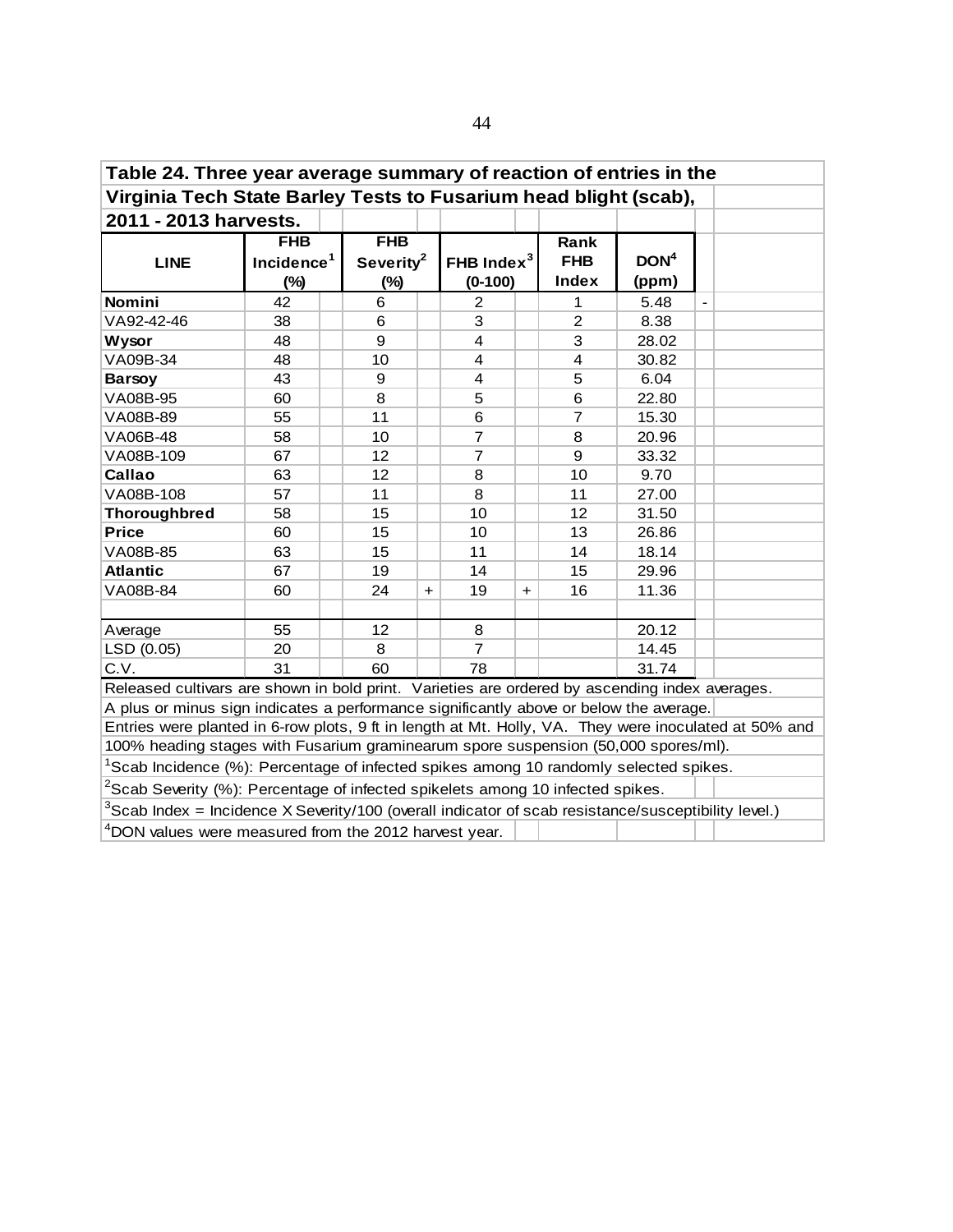### **Section 3: Malt Barley Management Research**

Barley and other minor cereal crops have been struggling to survive on the east coast, due to low prices and lack of profitable markets. Therefore our program is trying to focus on developing barley having acceptable malt quality for potential use in the micro-brewing industry. In this regard, the Virginia Tech breeding program has evaluated several winter malting type barley lines over the past several years, primarily for use as parents in our breeding program. One of the two parents of our hulled barley variety Thoroughbred is 'Plaisant', a French malting variety. Thoroughbred has reasonably good malt extract but lacks the desired enzymes for large scale beer production.

Subsequently, increased interest in growing malt-type barley for use in the craft and specialty brewing industries has prompted the program to develop malt type barley varieties adapted to the mid-Atlantic and south eastern United States. As a result, we are currently involved in a cooperative national winter malt barley research trial that includes a total of 13 locations in 10 states around the country. One constraint in most of the currently available winter malt barley cultivars developed elsewhere is that they do not have the desired level of disease resistance required in our region. Our typical variety tests do not employ fungicides, however in this case we wanted to assess the relative performance of these malt-type barley cultivars under a management regime that would be recommended to commercial growers.

Two experiments were conducted in 2012-13 to measure the effect of cultivar disease resistance and fungicide application in current and promising malt-type barley lines and standard cultivar comparisons. Charles and Endeavor are winter malt barley cultivars developed by USDA-ARS in Idaho. Thoroughbred was developed by Virginia Tech and has been widely grown in the mid-Atlantic region. Novosadski 183 and 283 were developed in Yugoslavia and were originally identified in early screening in the 1990's as being at least partially adapted to Virginia conditions. Lines designated with a VA- are experimental cultivars developed in the Virginia Tech program. Listing and usage of the fungicides in this test does not imply endorsement of these products over others. They were chosen because these products are in common use by producers in the region.

Over locations Thoroughbred, VA10B-43, and VA09B-29 were the highest yielding entries, followed by Endeavor. When Tilt (at GS 48) and Prosaro (GS 58) fungicides were applied, yields were higher than when no fungicide was applied or when Tilt alone was used. This implies that protection from late season diseases such as leaf rust and head scab was advantageous this season.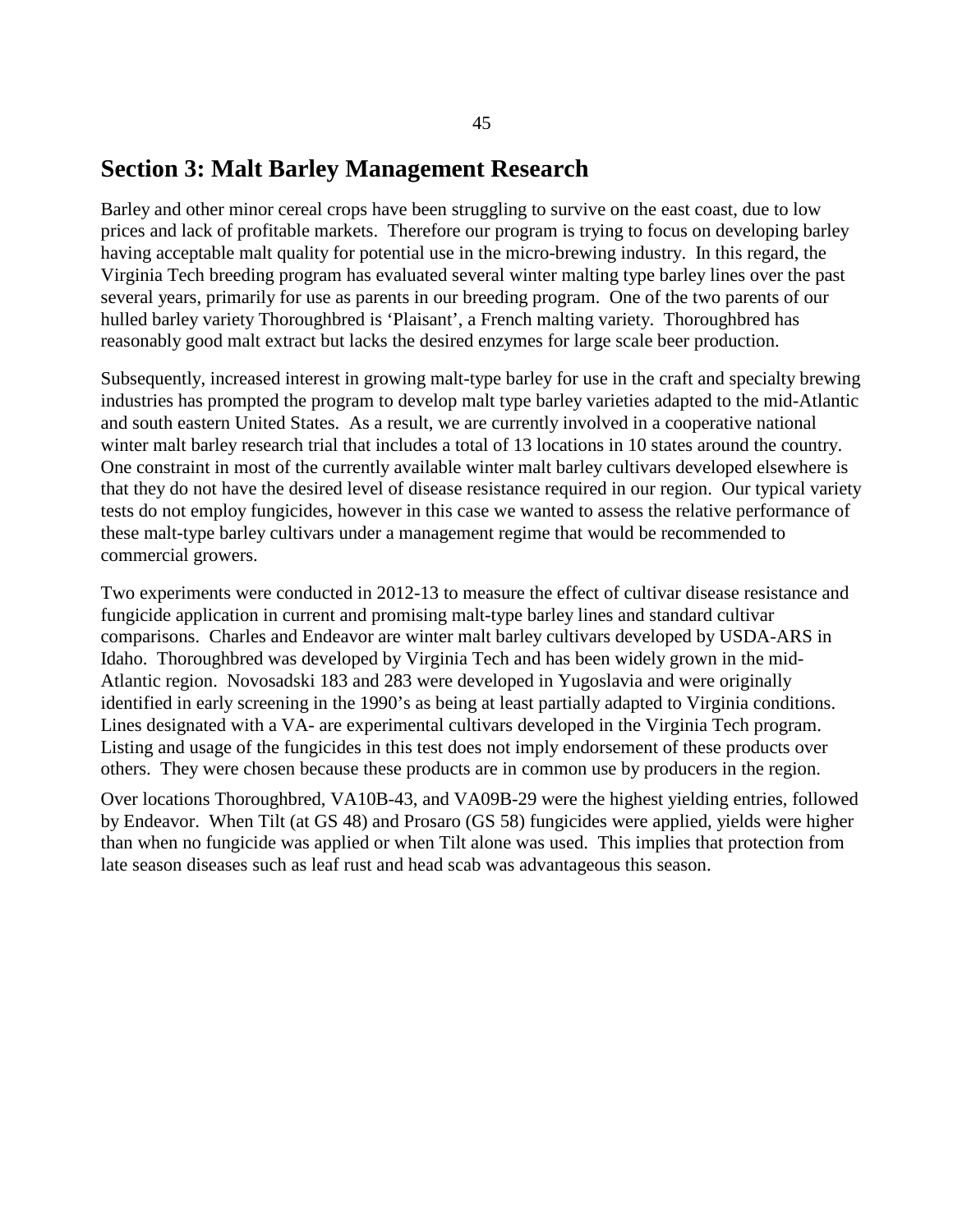| . apio 20.   Odminary or portormanoo or ontrioo in tho virginia |           |             |         |  |  |  |  |  |  |
|-----------------------------------------------------------------|-----------|-------------|---------|--|--|--|--|--|--|
| Tech Malt Barley Management Test, 2013 harvest.                 |           |             |         |  |  |  |  |  |  |
|                                                                 |           |             |         |  |  |  |  |  |  |
|                                                                 | Yield     | <b>Test</b> |         |  |  |  |  |  |  |
|                                                                 | (Bu/a @   | Weight      | Lodging |  |  |  |  |  |  |
| Line                                                            | 48 lb/bu) | (Lb/bu)     | $0 - 9$ |  |  |  |  |  |  |
| Throughbred                                                     | 100.5     | 44.4        | 1.8     |  |  |  |  |  |  |
| VA10B-43                                                        | 99.2      | 44.1        | 1.7     |  |  |  |  |  |  |
| VA09B-29                                                        | 96.8      | 43.1        | 1.2     |  |  |  |  |  |  |
| Endeavor                                                        | 87.6      | 42.7        | 1.9     |  |  |  |  |  |  |
| VA09B-35                                                        | 85.1      | 44.9        | 2.9     |  |  |  |  |  |  |
| VA09B-34                                                        | 80.4      | 44.6        | 2.2     |  |  |  |  |  |  |
| Novosadski 183                                                  | 75.2      | 44.2        | 2.1     |  |  |  |  |  |  |
| Novosadski 293                                                  | 75.2      | 43.0        | 1.9     |  |  |  |  |  |  |
| Charles                                                         | 65.6      | 39.3        | 3.0     |  |  |  |  |  |  |
| Average                                                         | 85.1      | 43.4        | 2.1     |  |  |  |  |  |  |
| LSD (0.05)                                                      | 8.9       | 2.1         | ns      |  |  |  |  |  |  |
|                                                                 |           |             |         |  |  |  |  |  |  |
|                                                                 | Yield     | <b>Test</b> |         |  |  |  |  |  |  |
|                                                                 | (Bu/a @   | Weight      | Lodging |  |  |  |  |  |  |
| <b>Fungicide</b>                                                | 48 lb/bu) | (Lb/bu)     | $0 - 9$ |  |  |  |  |  |  |
| None                                                            | 82.7      | 43.4        | 2.3     |  |  |  |  |  |  |
| Tilt                                                            | 81.1      | 43.0        | 1.9     |  |  |  |  |  |  |
| Prosaro                                                         | 87.2      | 43.8        | 2.0     |  |  |  |  |  |  |
| Tilt+Prosaro                                                    | 88.3      | 44.2        | 2.1     |  |  |  |  |  |  |
| Average                                                         | 84.8      | 43.6        | 2.1     |  |  |  |  |  |  |
| LSD (0.05)                                                      | 5.6       | ns          | ns      |  |  |  |  |  |  |
|                                                                 |           |             |         |  |  |  |  |  |  |
| ns - no significant differences                                 |           |             |         |  |  |  |  |  |  |

# **Table 25. Summary of performance of entries in the Virginia**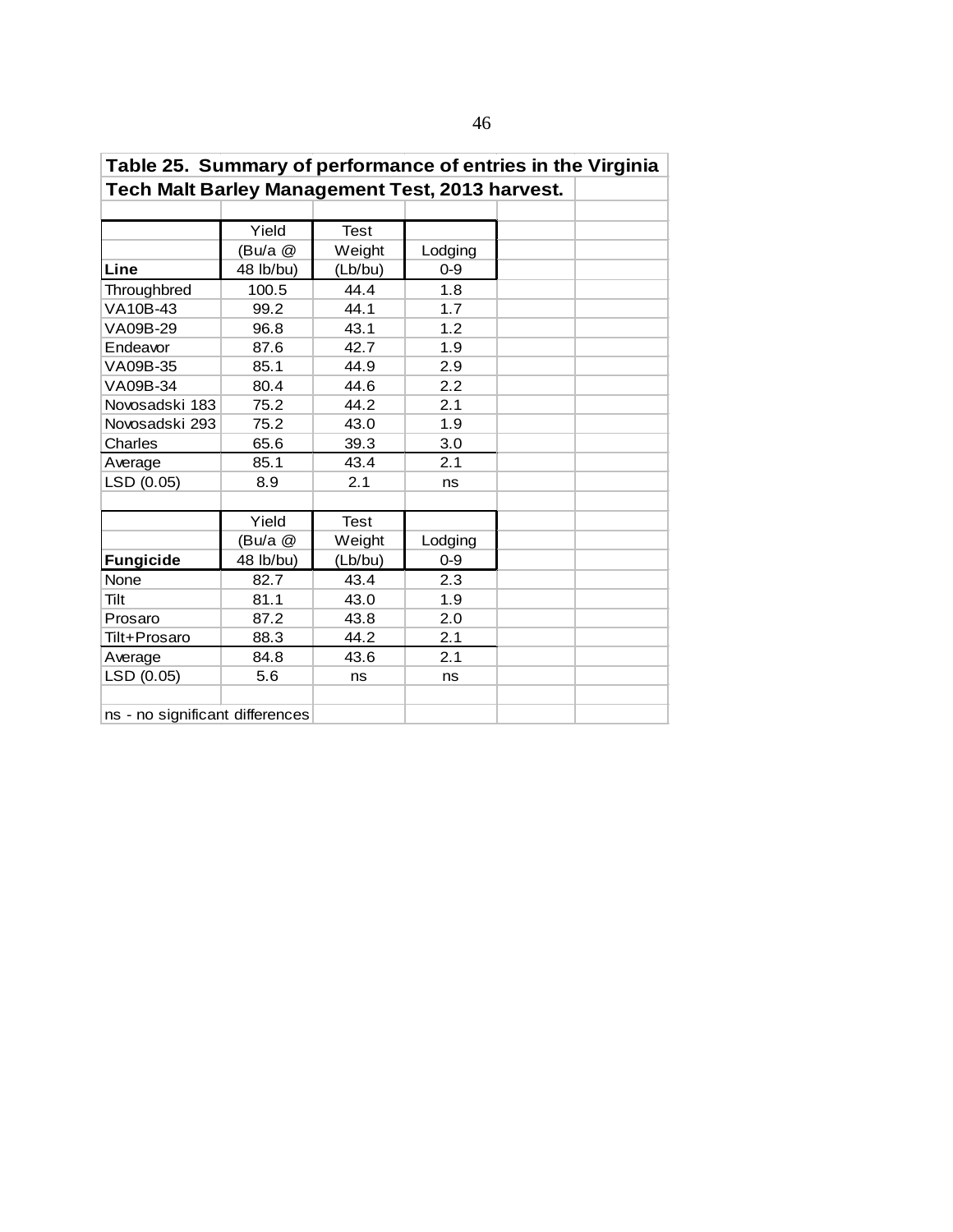| Tech Malt Barley Management Test at Painter, 2013 harvest. |           |             |         |  |  |  |  |  |  |
|------------------------------------------------------------|-----------|-------------|---------|--|--|--|--|--|--|
|                                                            |           |             |         |  |  |  |  |  |  |
|                                                            | Yield     | <b>Test</b> |         |  |  |  |  |  |  |
|                                                            | (Bu/a @   | Weight      | Lodging |  |  |  |  |  |  |
| Line                                                       | 48 lb/bu) | (Lb/bu)     | $0 - 9$ |  |  |  |  |  |  |
| VA09B-29                                                   | 105.0     | 44.2        | 2.4     |  |  |  |  |  |  |
| Throughbred                                                | 102.6     | 45.0        | 3.3     |  |  |  |  |  |  |
| VA10B-43                                                   | 101.6     | 44.0        | 2.9     |  |  |  |  |  |  |
| Endeavor                                                   | 101.5     | 43.7        | 3.7     |  |  |  |  |  |  |
| Novosadski 183                                             | 86.8      | 44.5        | 4.0     |  |  |  |  |  |  |
| VA09B-35                                                   | 86.3      | 45.3        | 4.7     |  |  |  |  |  |  |
| VA09B-34                                                   | 84.3      | 44.6        | 3.8     |  |  |  |  |  |  |
| Charles                                                    | 82.4      | 41.4        | 5.0     |  |  |  |  |  |  |
| Novosadski 293                                             | 81.2      | 41.5        | 3.8     |  |  |  |  |  |  |
| Average                                                    | 92.4      | 43.8        | 3.7     |  |  |  |  |  |  |
| LSD (0.05)                                                 | 10.1      | ns          | 0.7     |  |  |  |  |  |  |
|                                                            |           |             |         |  |  |  |  |  |  |
|                                                            | Yield     | <b>Test</b> |         |  |  |  |  |  |  |
|                                                            | (Bu/a @   | Weight      | Lodging |  |  |  |  |  |  |
| Fungicide                                                  | 48 lb/bu) | (Lb/bu)     | $0 - 9$ |  |  |  |  |  |  |
| None                                                       | 89.1      | 43.4        | 4.0     |  |  |  |  |  |  |
| Tilt                                                       | 88.2      | 42.8        | 3.5     |  |  |  |  |  |  |
| Prosaro                                                    | 96.6      | 44.2        | 3.6     |  |  |  |  |  |  |
| Tilt+Prosaro                                               | 93.9      | 44.7        | 3.7     |  |  |  |  |  |  |
| Average                                                    | 91.9      | 43.8        | 3.7     |  |  |  |  |  |  |
| LSD (0.05)                                                 | 6.7       | ns          | ns      |  |  |  |  |  |  |
|                                                            |           |             |         |  |  |  |  |  |  |
| ns - no significant differences                            |           |             |         |  |  |  |  |  |  |

| Table 26. Summary of performance of entries in the Virginia |  |
|-------------------------------------------------------------|--|
| Tech Malt Barley Management Test at Painter, 2013 harvest.  |  |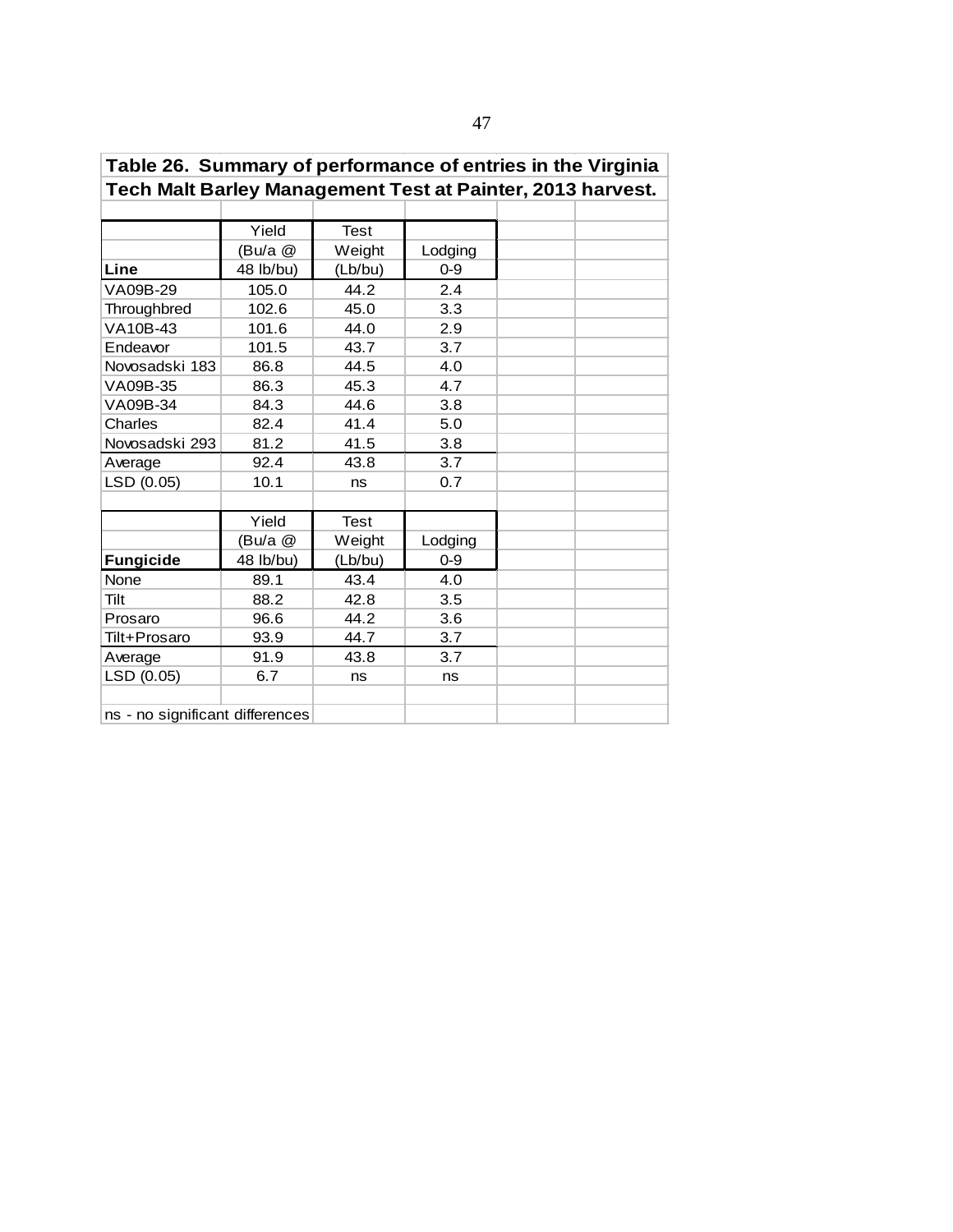| Tech Malt Barley Management Test at Orange, 2013 harvest. |           |             |         |  |  |  |  |  |  |
|-----------------------------------------------------------|-----------|-------------|---------|--|--|--|--|--|--|
|                                                           |           |             |         |  |  |  |  |  |  |
|                                                           | Yield     | <b>Test</b> |         |  |  |  |  |  |  |
|                                                           | (Bu/a @   | Weight      | Lodging |  |  |  |  |  |  |
| Line                                                      | 48 lb/bu) | (Lb/bu)     | $0 - 9$ |  |  |  |  |  |  |
| Throughbred                                               | 98.4      | 43.9        | 0.3     |  |  |  |  |  |  |
| VA10B-43                                                  | 96.7      | 44.3        | 0.5     |  |  |  |  |  |  |
| VA09B-29                                                  | 88.6      | 42.0        | 0.0     |  |  |  |  |  |  |
| VA09B-35                                                  | 83.9      | 44.4        | 1.2     |  |  |  |  |  |  |
| VA09B-34                                                  | 76.6      | 44.6        | 0.7     |  |  |  |  |  |  |
| Endeavor                                                  | 73.7      | 41.7        | 0.2     |  |  |  |  |  |  |
| Novosadski 293                                            | 69.1      | 44.5        | 0.0     |  |  |  |  |  |  |
| Novosadski 183                                            | 63.5      | 43.9        | 0.3     |  |  |  |  |  |  |
| Charles                                                   | 48.8      | 37.2        | 0.9     |  |  |  |  |  |  |
| Average                                                   | 77.7      | 42.9        | 0.4     |  |  |  |  |  |  |
| LSD (0.05)                                                | 9.2       | 1.5         | 0.9     |  |  |  |  |  |  |
|                                                           |           |             |         |  |  |  |  |  |  |
|                                                           | Yield     | <b>Test</b> |         |  |  |  |  |  |  |
|                                                           | (Bu/a @   | Weight      | Lodging |  |  |  |  |  |  |
| <b>Fungicide</b>                                          | 48 lb/bu) | (Lb/bu)     | $0 - 9$ |  |  |  |  |  |  |
| None                                                      | 76.2      | 43.4        | 0.6     |  |  |  |  |  |  |
| Tilt                                                      | 74.1      | 43.2        | 0.3     |  |  |  |  |  |  |
| Prosaro                                                   | 77.8      | 43.4        | 0.3     |  |  |  |  |  |  |
| Tilt+Prosaro                                              | 82.8      | 43.7        | 0.5     |  |  |  |  |  |  |
| Average                                                   | 77.7      | 43.5        | 0.4     |  |  |  |  |  |  |
| LSD (0.05)                                                | 6.1       | ns          | ns      |  |  |  |  |  |  |
|                                                           |           |             |         |  |  |  |  |  |  |
| ns - no significant differences                           |           |             |         |  |  |  |  |  |  |

## **Table 27. Summary of performance of entries in the Virginia**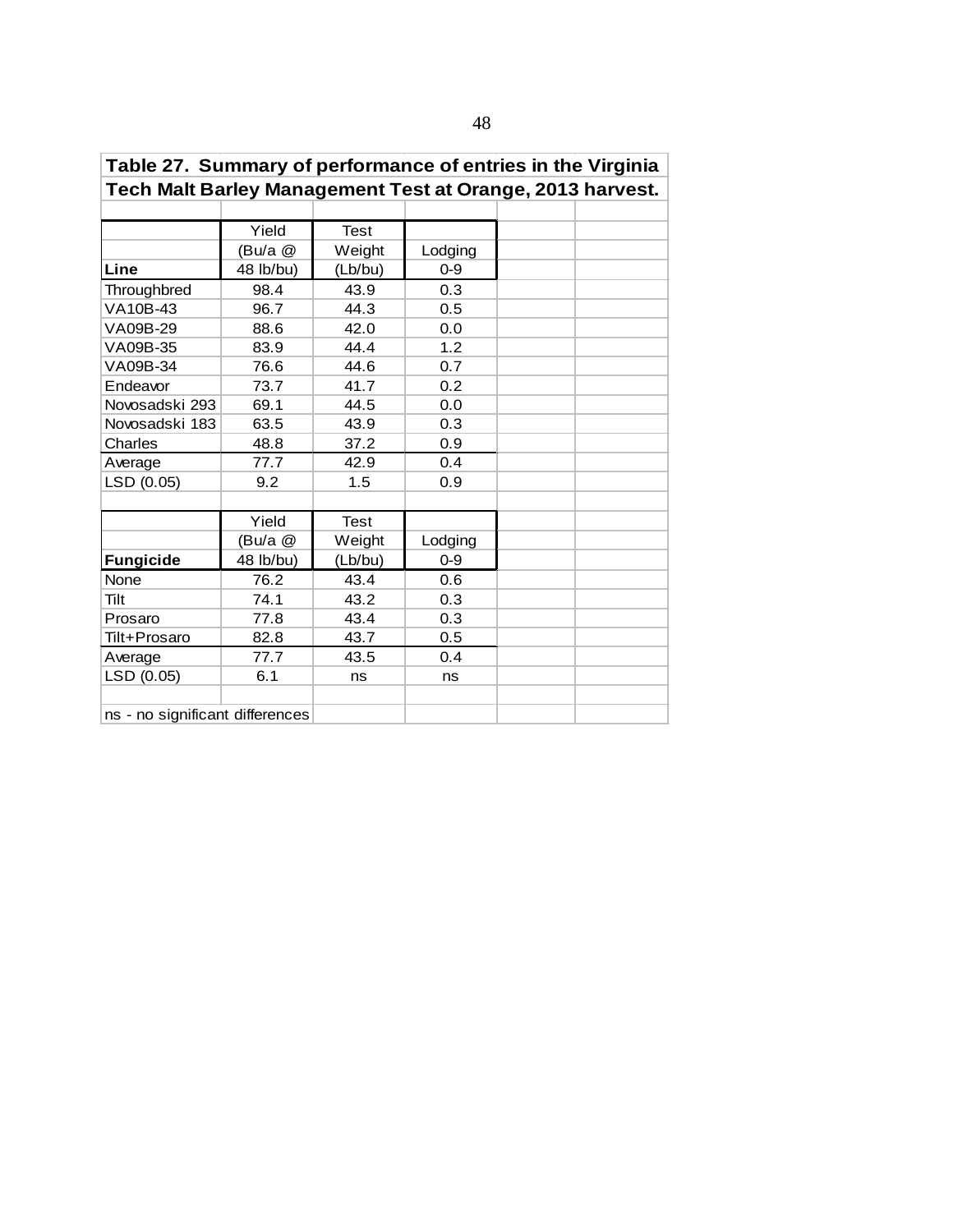### **Section 4: Wheat Varieties**

Wheat trials were planted in seven-inch rows at Blackstone, Orange, Holland, Painter, and Shenandoah Valley. They were planted in six-inch rows at Blacksburg. They were planted in seven and one-half-inch rows at the Warsaw No-Till location. All no-till locations (Holland and Warsaw No-Till) and Shenandoah Valley were planted at 28 seeds per row foot. All other locations were planted at 22 seeds per row foot.

Selecting the best wheat varieties is challenging but becomes easier with adequate information on performance over multiple environments. Past seasons across Virginia have provided the opportunity to evaluate day length sensitivity, spring freeze damage, glume blotch, scab (Fusarium head blight), and general plant health. Many newer wheat varieties and lines performed well in all environments tested.

The future for wheat varieties adapted to Virginia conditions is very positive. Dr. Carl Griffey, Virginia Tech's small grains breeder, has many lines starting with "VA" shown in the by- and overlocation tables that are in the top-yielding group and that display good disease resistance.

The released varieties that yielded significantly higher than the statewide mean in 2013 were USG 3404, Pioneer 25R40, USG 3013, USG 3523, USG 3438, Pioneer 26R10, AgriMaxx 434, SY Harrison, SY 474, AgriMAXX 415, Steyer Hunker, USG 3251, Progeny 357, and Pioneer 26R41. SY 474, AgriMAXX 415, and USG 3251 also had test weight that was significantly higher than the mean of all lines tested. Average yield of all lines tested in 2012-13 was 74 bu/ac.

USG 3251 had the highest two-year average yield. USG 3612, USG 3438, Shirley, and Pioneer 26R41 all had grain yield significantly above the mean over the 2012 and 2013 harvests. USG 3251 also had test weight that was significantly higher than the two-year mean of all lines tested. The twoyear average grain yield over all locations and varieties was 76 bu/ac.

Producers who grow large acreages of wheat should plant two or more varieties having significantly different maturity dates in order to ensure harvest of high quality grain having high test weight and no sprouting. In Virginia it is typical for sporadic or consistent rain showers to interrupt harvest. These wetting and drying cycles and subsequent delays and significantly reduce grain test weight and quality. Growers can circumvent this problem by planting varieties that differ significantly in maturity. Early maturing varieties often can be harvested first and prior to significant rain showers, and later maturing varieties harvested subsequently will suffer less damage and losses in test weight and quality due to exposure to such a rain event.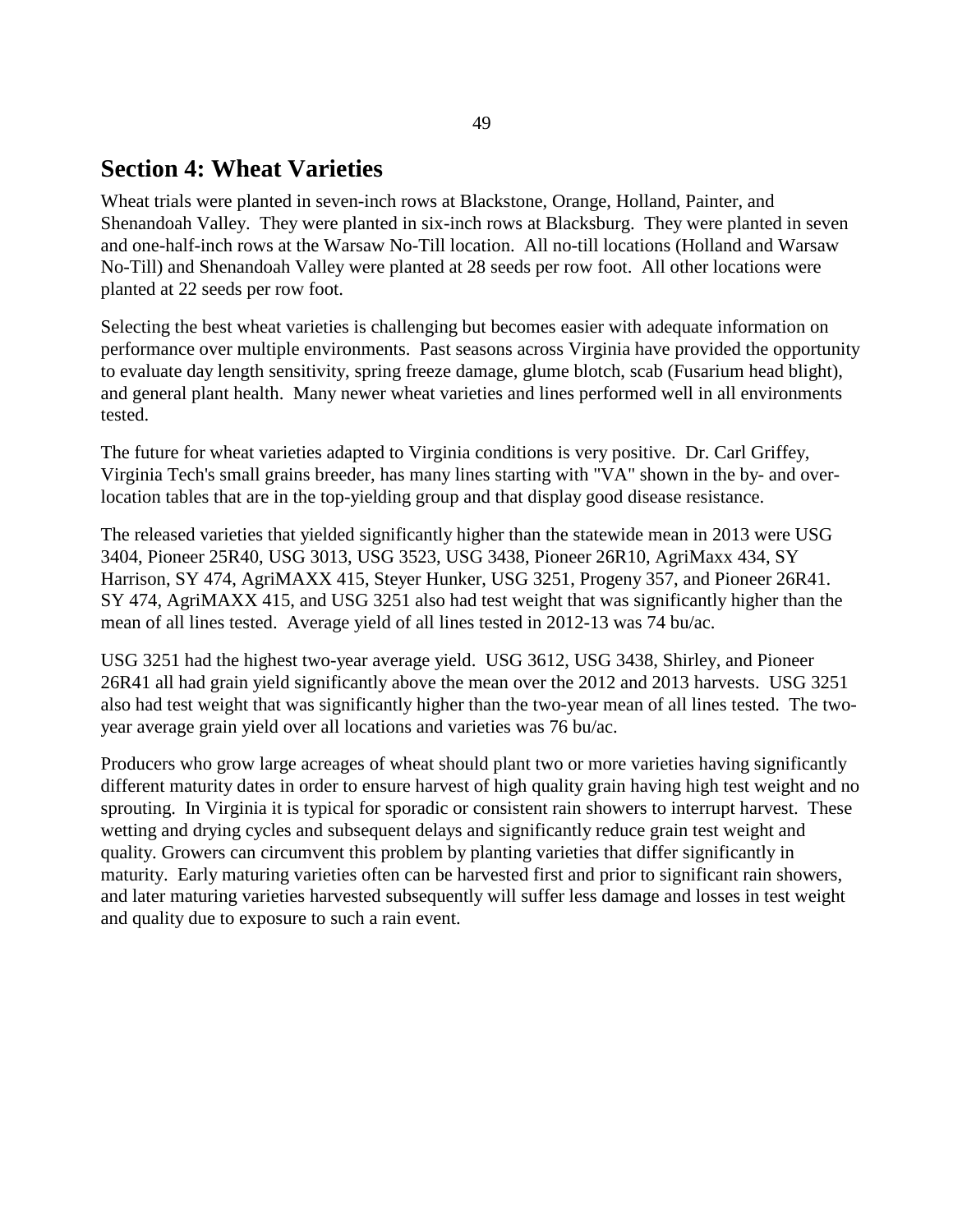### **Summary of wheat management practices for the 2013 harvest season (All rates are given on a per acre basis.)**

**Blacksburg** - Planted September 24, 2012. Preplant fertilizer was 30-60-80 September 21, 2012. Site was sprayed with .75 oz Harmony Extra SG® on November 30, 2012. Site was fertilized with 45 lb N plus 0.6 oz Harmony Extra SG® on February 21, 2013 and with 60 lb N on March 22, 2013. Harvest occurred July 10, 2013.

**Blackstone** - Planted October 19, 2012. Preplant fertilizer was 300 lb 10-10-10 on October 17, 2012. Site was top-dressed with 60 lb N using 14-0-14 on February 6, 2013 and again on March 22, 2013. Site was sprayed with 4 oz Harmony Extra SG® on February 6, 2013. Harvest occurred July 9, 2013.

**Warsaw** - Planted no-till October 12, 2012. Preplant fertilizer was 30-80-60-5 applied October 11, 2012 after one ton of lime was applied on October 2, 2012. Site was fertilized using 12-0-0-1.5 at 25 lb on December 14, 2012 and at 50 lb using 24-0-0-3 on March 10, 2013. Site was treated with 1.5 qt Brandt EDTA Zinc (9% chelated zinc) on March 15, 2012. Site was treated with 6.5 oz Starane® and .75 oz Harmony Extra SG® on December 17, 2012. The fungicide-treated plots were sprayed with 4 oz Tilt® on April 25, 2013 and with 8 oz Prosaro® on May 2, 2013. Harvest occurred June 24-26, 2013.

**Painter** - Planted October 23, 2012. Preplant fertilizer was 30 lb N using 30% UAN on October 22, 2012. Site was fertilized with 60 lb N using 30%UAN and 0.75 oz Harmony Extra SG® March 5, 2013. Site was fertilized with 60 lb N using 30% UAN March 30, 2013. Harvest occurred June 23, 2013.

**Holland -** Planted no-till October 22, 2012. Preplant fertilizer was 1.5 ton lime on October 12, 2012 and 300 lb 6-16-36 on October 17, 2012. Site was sprayed with 4.75 oz Osprey® December 4, 2012. Site received 60 lb N and 1.5 lb Mn plus 0.6 oz Harmony Extra SG® on February 21, 2013. Site was fertilized with 60 lb N on March 15, 2013 using 24-0-0-3 and 1 lb of Mn. Site was treated with 2 oz Baythroid® on May 4, 2013 for cereal leaf beetle control. Harvest occurred July 10, 2013.

**Orange** - Planted October 11, 2012. Preplant fertilizer was 30-60-40 September 26, 2012. Sixty lb N and 0.4 oz Harmony Extra SG® were applied March 15, 2013. Harvest occurred June 24-25, 2013.

**Shenandoah Valley** - Planted on November 9, 2012. Sixty lb N were applied February 21 and March 29, 2013. Site was abandoned before harvest.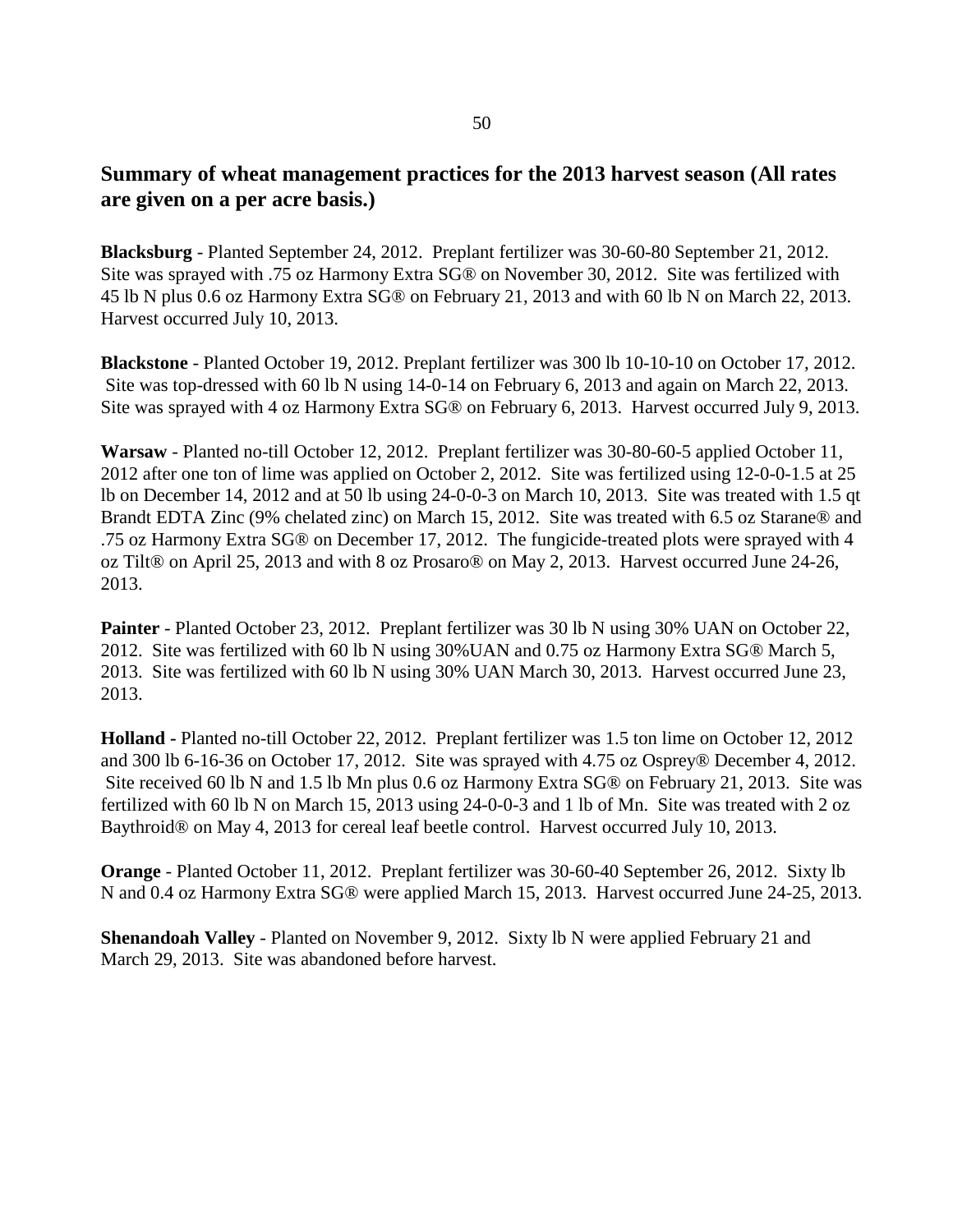| Table 28. Summary of performance of entries in the Virginia Tech Wheat Test, 2013 harvest. |        |           |         |                |          |                          |        |                |                |                          |                         |           |                |                |                |                |                      |                          |               |           |
|--------------------------------------------------------------------------------------------|--------|-----------|---------|----------------|----------|--------------------------|--------|----------------|----------------|--------------------------|-------------------------|-----------|----------------|----------------|----------------|----------------|----------------------|--------------------------|---------------|-----------|
|                                                                                            |        |           | Test    |                | Date     |                          |        |                |                |                          | Early                   |           | Leaf           |                | Powdery        |                | <b>Barley Yellow</b> |                          | Hessian       |           |
|                                                                                            | Yield  |           | Weight  |                | Headed   |                          | Height |                | Lodging        |                          | Lodging <sup>1</sup>    |           | Rust           |                | Mildew         |                | <b>Dwarf Virus</b>   |                          | Fly           |           |
| Line                                                                                       | (Bu/a) |           | (Lb/bu) |                | (Julian) |                          | (ln)   |                | $(0-9)$        |                          | $(0-9)$                 |           | $(0-9)$        |                | $(0-9)$        |                | $(0-9)$              |                          | Resistance    |           |
|                                                                                            | (6)    |           | (5)     |                | (2)      |                          | (3)    |                | (5)            |                          | (1)                     |           | (2)            |                | (2)            |                | (1)                  |                          | $(Biotype)^2$ | Awns $3$  |
| VA10W-21                                                                                   | 91     | $\ddot{}$ | 56.2    |                | 126      |                          | 37     |                | 4              |                          | $\overline{2}$          |           | 0              | $\blacksquare$ | 1              |                | $\overline{2}$       |                          |               | <b>TA</b> |
| <b>USG 3404</b>                                                                            | 89     | $\ddot{}$ | 54.5    | $\blacksquare$ | 128      | $+$                      | 38     |                | 4              |                          | $\Omega$                |           | 2              | $+$            | 3              | $+$            | 1                    | $\blacksquare$           | <b>BCDOL</b>  | Α         |
| Pioneer 25R40                                                                              | 88     | $\ddot{}$ | 57.1    | $+$            | 128      | $\ddot{}$                | 36     | $\blacksquare$ | 2              | $\overline{\phantom{a}}$ | $\Omega$                |           | 3              | $\ddot{}$      | $\Omega$       | $\blacksquare$ | $\overline{c}$       |                          | O             | A         |
| <b>SY 474</b>                                                                              | 87     | $+$       | 57.1    | $+$            | 128      | $+$                      | 40     | $+$            | 3              |                          | 1                       |           | 2              | $\ddagger$     | $\mathbf 1$    |                | 3                    |                          | <b>BC</b>     | <b>TA</b> |
| <b>USG 3013</b>                                                                            | 87     | $+$       | 55.9    |                | 127      | $+$                      | 40     | $+$            | 4              |                          | $\mathbf 1$             |           | 4              | $\ddot{}$      | 4              | $+$            | 3                    |                          |               | <b>TA</b> |
| <b>AgriMAXX 434</b>                                                                        | 87     | $+$       | 54.7    | $\blacksquare$ | 126      |                          | 36     | $\blacksquare$ | 3              |                          | $\Omega$                |           | 4              | $\ddot{}$      | 2              |                | 1                    | $\sim$                   |               | A         |
| Pioneer 26R10                                                                              | 86     | $+$       | 56.5    |                | 127      | $+$                      | 37     |                | $\overline{2}$ |                          | $\Omega$                |           | 3              | $\ddot{}$      | $\overline{2}$ |                | 4                    | $+$                      | <b>BCDOL</b>  | Α         |
| VA11W-108                                                                                  | 86     | $+$       | 55.9    |                | 126      |                          | 38     |                | $\overline{2}$ |                          | $\Omega$                |           | $\Omega$       | $\blacksquare$ | 1              |                | $\overline{2}$       |                          | <b>BCD</b>    | A         |
| <b>USG 3612</b>                                                                            | 86     | $\ddot{}$ | 54.9    | $\blacksquare$ | N/A      |                          | 40     | $+$            | 4              |                          | N/A                     |           | $\Omega$       | $\blacksquare$ | 1              |                | $\overline{2}$       |                          |               | <b>TA</b> |
| <b>USG 3523</b>                                                                            | 86     | $+$       | 56.1    |                | 128      | $+$                      | 39     |                | 4              |                          | $\mathbf 1$             |           | 4              | $\ddot{}$      | $\overline{2}$ |                | 3                    |                          |               | A         |
| Progeny PGX 12-10                                                                          | 86     | $\ddot{}$ | 53.7    | $\blacksquare$ | 125      | $\blacksquare$           | 38     |                | 4              |                          | $\mathbf{1}$            |           | $\overline{4}$ | $\ddot{}$      | 1              |                | $\overline{2}$       |                          |               | Α         |
| VA11W-31                                                                                   | 86     | $\ddot{}$ | 57.0    | $+$            | 125      | $\overline{\phantom{a}}$ | 38     |                | 3              |                          | $\mathbf{1}$            |           | $\Omega$       | $\mathbf{r}$   | $\Omega$       | $\blacksquare$ | $\overline{2}$       |                          | $\mathsf{C}$  | A         |
| VA11W-165                                                                                  | 85     | $\ddot{}$ | 54.9    |                | 127      |                          | 36     |                | 3              |                          | 1                       |           | $\Omega$       | $\blacksquare$ | 1              |                | 3                    |                          |               | AL        |
| <b>Steyer Hunker</b>                                                                       | 85     | $\ddot{}$ | 55.9    |                | 127      | $\ddot{}$                | 40     | $+$            | 4              |                          | 1                       |           | $\overline{4}$ | $\ddot{}$      | 4              | $+$            | 3                    |                          | <b>BCDOL</b>  | <b>TA</b> |
| Pioneer 26R41                                                                              | 85     | $+$       | 55.3    |                | 128      | $+$                      | 35     | $\blacksquare$ | $\overline{2}$ | $\blacksquare$           | $\mathbf 0$             |           | $\Omega$       | $\blacksquare$ | 1              |                | $\overline{2}$       |                          | <b>BCDOL</b>  | Α         |
| <b>SY Harrison</b>                                                                         | 85     | $+$       | 55.1    |                | 126      |                          | 37     |                | 3              | $\blacksquare$           | $\Omega$                |           | 3              | $+$            | 3              | $+$            | 3                    |                          |               | A         |
| <b>USG 3438</b>                                                                            | 85     |           | 54.7    | $\blacksquare$ | 125      | $\blacksquare$           | 35     | $\blacksquare$ | $\overline{2}$ | $\blacksquare$           | 0                       |           | 1              |                | 2              | $+$            | 3                    |                          |               | Α         |
| <b>AgriMAXX 415</b>                                                                        | 85     |           | 57.2    | $+$            | 126      |                          | 37     |                | 3              |                          | $\mathbf{1}$            |           | $\overline{1}$ |                | 3              | $+$            | 3                    |                          | $\mathsf{C}$  | A         |
| VA11W-301                                                                                  | 84     |           | 55.4    |                | 127      |                          | 36     |                | 3              |                          | $\overline{2}$          |           | $\Omega$       | $\blacksquare$ | $\Omega$       |                | 3                    |                          |               | AL        |
| <b>SS 8340</b>                                                                             | 84     |           | 57.3    | $+$            | 127      |                          | 38     |                | 3              |                          | $\mathbf 0$             |           | $\overline{2}$ |                | 3              | $+$            | $\overline{2}$       |                          |               | Α         |
| <b>USG 3251</b>                                                                            | 83     |           | 56.7    | $+$            | 129      | $\ddot{}$                | 40     | $+$            | 4              |                          | $\mathbf{1}$            |           | 3              | $+$            | 2              |                | 3                    |                          | $\mathsf{C}$  | A         |
| Mercer Brand 11-V-258                                                                      | 83     |           | 55.9    |                | 128      | $\ddot{}$                | 40     | $+$            | 4              |                          | $\mathbf{1}$            |           | $\overline{2}$ |                | $\overline{2}$ |                | 1                    | $\blacksquare$           | CO            | <b>TA</b> |
| <b>Featherstone VA 258</b>                                                                 | 83     |           | 55.3    |                | 129      | <sup>+</sup>             | 39     | $+$            | 5              |                          | $\overline{2}$          |           | 2              | $+$            | $\overline{2}$ |                | 1                    |                          | CO            | <b>TA</b> |
| VA10W-96                                                                                   | 83     |           | 57.0    | $+$            | 124      | $\blacksquare$           | 39     |                | 4              |                          | $\overline{\mathbf{4}}$ |           | $\Omega$       | $\blacksquare$ | 1              |                | $\overline{2}$       |                          |               | Α         |
| VA11W-106                                                                                  | 83     |           | 56.4    |                | 127      | $+$                      | 37     |                | 3              |                          | 1                       |           | 0              | $\blacksquare$ | 1              |                | 3                    |                          |               | A         |
| VA10W-140                                                                                  | 82     |           | 57.4    | $+$            | 127      |                          | 38     |                | 4              |                          | 3                       |           | $\Omega$       | $\blacksquare$ | 1              |                | 4                    | $+$                      |               | <b>TA</b> |
| AgriMAXX 438                                                                               | 82     |           | 55.6    |                | 127      | $+$                      | 40     | $+$            | 4              |                          | $\mathbf 1$             |           | 4              | $+$            | 4              | $+$            | 2                    |                          |               | <b>TA</b> |
| Progeny 185                                                                                | 82     |           | 56.6    |                | 127      |                          | 40     | $+$            | 2              | $\blacksquare$           | 0                       |           | 2              |                | 3              | $+$            | 3                    |                          | CDO           | <b>TA</b> |
| VA07W-415*                                                                                 | 82     |           | 55.3    |                | 127      |                          | 38     |                | 4              |                          | 5                       | $\ddot{}$ | $\overline{2}$ |                | 1              | $\overline{a}$ | 3                    |                          | <b>BCDOL</b>  | <b>TA</b> |
| VA11W-230                                                                                  | 82     |           | 56.7    | $+$            | 125      |                          | 36     |                | 4              |                          | 4                       |           | $\Omega$       | $\blacksquare$ | 1              |                | 1                    | $\overline{\phantom{a}}$ | <b>BCDOL</b>  | Α         |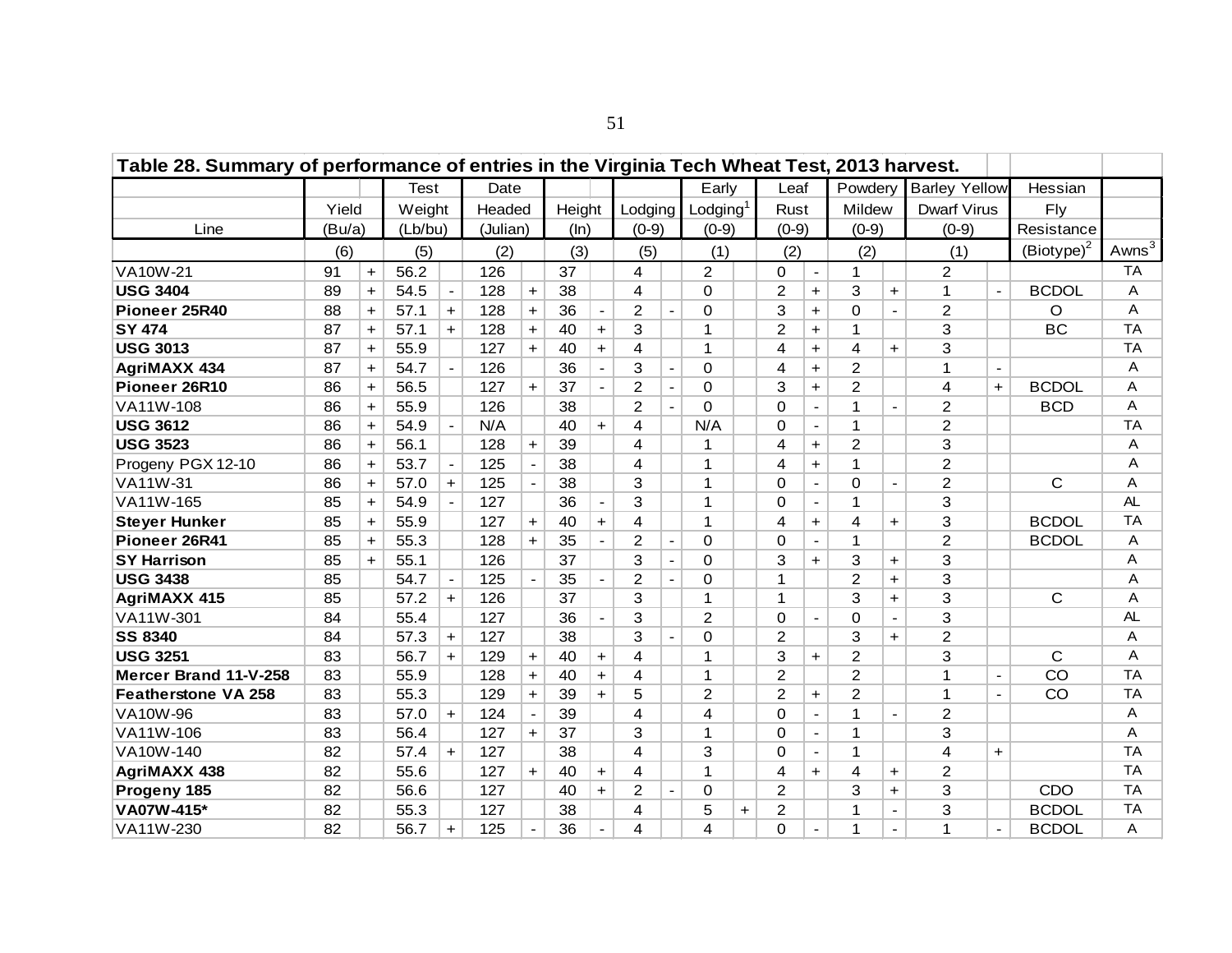| Table 28. Summary of performance of entries in the Virginia Tech Wheat Test, 2013 harvest, continued. |        |         |                |          |                |        |                      |                |                |                      |                      |                |                          |                         |                      |                         |                |               |                     |
|-------------------------------------------------------------------------------------------------------|--------|---------|----------------|----------|----------------|--------|----------------------|----------------|----------------|----------------------|----------------------|----------------|--------------------------|-------------------------|----------------------|-------------------------|----------------|---------------|---------------------|
|                                                                                                       |        | Test    |                | Date     |                |        |                      |                |                | Early                |                      | Leaf           |                          | Powdery                 |                      | <b>Barley Yellow</b>    |                | Hessian       |                     |
|                                                                                                       | Yield  | Weight  |                | Headed   |                | Height |                      | Lodging        |                | Lodging <sup>1</sup> |                      | Rust           |                          | Mildew                  |                      | <b>Dwarf Virus</b>      |                | Fly           |                     |
| Line                                                                                                  | (Bu/a) | (Lb/bu) |                | (Julian) |                | (ln)   |                      | $(0-9)$        |                | $(0-9)$              |                      | $(0-9)$        |                          | $(0-9)$                 |                      | $(0-9)$                 |                | Resistance    |                     |
|                                                                                                       | (6)    | (5)     |                | (2)      |                | (3)    |                      | (5)            |                | (1)                  |                      | (2)            |                          | (2)                     |                      | (1)                     |                | $(Biotype)^2$ | Awns $\overline{3}$ |
| Progeny 357                                                                                           | 82     | 53.5    | $\blacksquare$ | 128      | $+$            | 39     |                      | 3              |                | $\overline{2}$       |                      | 4              | $+$                      | 4                       | $\ddot{}$            | 3                       |                |               | A                   |
| Progeny 308                                                                                           | 82     | 56.8    | $+$            | 127      |                | 38     |                      | $\overline{2}$ |                | $\mathbf 0$          |                      | 3              | $+$                      | $\mathbf{1}$            |                      | $\overline{c}$          |                | $\circ$       | Α                   |
| VA10W-123                                                                                             | 81     | 55.7    |                | 124      |                | 38     |                      | 5              | $+$            | 3                    |                      | 3              | $+$                      | $\Omega$                | $\blacksquare$       | $\overline{2}$          |                |               | <b>TA</b>           |
| Dyna-Gro 9171                                                                                         | 81     | 54.3    | $\blacksquare$ | 125      |                | 35     |                      | $\overline{2}$ |                | $\mathbf{1}$         |                      | $\overline{2}$ |                          | $\overline{2}$          | $+$                  | 4                       | $+$            | C             | A                   |
| <b>USG 3201</b>                                                                                       | 81     | 57.2    | $+$            | 127      |                | 37     |                      | 3              |                | $\overline{2}$       |                      | $\overline{2}$ |                          | $\overline{2}$          | $+$                  | 2                       |                | $\mathsf{C}$  | Α                   |
| Dyna-Gro 9223                                                                                         | 81     | 55.2    |                | 128      | $+$            | 40     | $+$                  | 4              |                | $\overline{2}$       |                      | 4              | $+$                      | $\overline{\mathbf{4}}$ | $+$                  | 3                       |                |               | <b>TA</b>           |
| <b>AgriMAXX 413</b>                                                                                   | 81     | 54.3    | $\blacksquare$ | 126      |                | 35     | $\blacksquare$       | 3              |                | $\mathbf{1}$         |                      | $\overline{2}$ |                          | $\overline{2}$          |                      | $\overline{4}$          | $+$            | C             | A                   |
| VA09W-73*                                                                                             | 81     | 57.0    | $+$            | 129      | $+$            | 38     |                      | 4              |                | $\overline{4}$       | $+$                  | $\Omega$       | $\blacksquare$           | $\mathbf{1}$            |                      | 2                       |                |               | <b>TA</b>           |
| Dyna-Gro 9042                                                                                         | 81     | 55.7    |                | 127      |                | 38     |                      | $\overline{2}$ | $\blacksquare$ | $\Omega$             |                      | 4              | $+$                      | $\overline{2}$          | $+$                  | $\overline{\mathbf{4}}$ | $+$            | $\circ$       | <b>TA</b>           |
| <b>Steyer Heilman</b>                                                                                 | 81     | 56.6    |                | 127      |                | 43     | $+$                  | 4              |                | $\overline{2}$       |                      | 3              | $+$                      | $\overline{c}$          |                      | 3                       |                | <b>BCDOL</b>  | <b>TA</b>           |
| Progeny 117                                                                                           | 80     | 54.6    | $\blacksquare$ | 122      |                | 39     |                      | 4              |                | 3                    |                      | 1              |                          | $\overline{2}$          |                      | $\overline{c}$          |                |               | <b>TA</b>           |
| Pioneer 26R12                                                                                         | 80     | 55.7    |                | 127      |                | 40     | $\ddot{}$            | 3              |                | $\Omega$             |                      | $\mathbf{1}$   |                          | 3                       | $\ddot{\phantom{1}}$ | $\overline{2}$          |                |               | Α                   |
| <b>SS 5205</b>                                                                                        | 80     | 55.8    |                | 126      |                | 34     |                      | 4              |                | 3                    |                      | $\Omega$       | $\overline{\phantom{a}}$ | 1                       |                      | $\overline{2}$          |                |               | <b>TA</b>           |
| <b>NC08-140</b>                                                                                       | 80     | 55.8    |                | 126      |                | 39     |                      | 6              | $\ddot{}$      | $\overline{4}$       | $\ddot{\phantom{1}}$ | $\Omega$       | $\overline{a}$           | $\Omega$                | $\blacksquare$       | 1                       | $\blacksquare$ | C             | <b>TA</b>           |
| <b>Shirley</b>                                                                                        | 80     | 55.3    |                | 127      | $\ddot{}$      | 37     |                      | 3              |                | 1                    |                      | 0              | $\overline{a}$           | $\Omega$                | $\blacksquare$       | $\overline{2}$          |                | $\mathsf{C}$  | AL                  |
| VA10W-118                                                                                             | 80     | 57.1    | $+$            | 124      |                | 38     |                      | 4              |                | $\overline{2}$       |                      | $\Omega$       | $\blacksquare$           | 1                       |                      | $\overline{2}$          |                |               | A                   |
| VA11W-196                                                                                             | 80     | 55.7    |                | 129      | $+$            | 33     |                      | 3              |                | 0                    |                      | $\Omega$       | $\overline{\phantom{a}}$ | $\Omega$                | $\blacksquare$       | $\overline{2}$          |                | $\circ$       | Α                   |
| <b>SS 8412</b>                                                                                        | 80     | 57.6    | $+$            | 126      |                | 37     |                      | 3              |                | $\Omega$             |                      | $\Omega$       | $\blacksquare$           | $\mathbf 1$             |                      | 3                       |                |               | <b>TA</b>           |
| AgriMAXX Exp 1342                                                                                     | 80     | 56.3    |                | 127      | $+$            | 37     |                      | $\overline{4}$ |                | $\overline{2}$       |                      | 1              | $\blacksquare$           | $\overline{2}$          |                      | 3                       |                |               | Α                   |
| <b>AgriMAXX 427</b>                                                                                   | 80     | 54.9    | $\blacksquare$ | 126      |                | 38     |                      | 4              |                | $\mathbf 1$          |                      | 4              | $+$                      | $\overline{2}$          |                      | 3                       |                |               | <b>TA</b>           |
| ARS08-0047                                                                                            | 80     | 53.9    | $\blacksquare$ | 124      | $\blacksquare$ | 37     |                      | 5              | $+$            | 5                    | $+$                  | 1              | $\blacksquare$           | $\mathbf 1$             |                      | $\overline{2}$          |                | B             | Α                   |
| Pioneer XW11G                                                                                         | 80     | 56.8    | $+$            | 127      |                | 38     |                      | 5              |                | $\overline{2}$       |                      | 1              |                          | 3                       | $+$                  | 3                       |                |               | Α                   |
| <b>Steyer Pierson</b>                                                                                 | 79     | 56.5    |                | 128      | $+$            | 40     | $\ddot{\phantom{1}}$ | 4              |                | 3                    |                      | $\mathbf{1}$   |                          | 3                       | $+$                  | $\overline{2}$          |                | CDO           | <b>TA</b>           |
| Progeny 125                                                                                           | 79     | 53.4    | $\blacksquare$ | 121      | $\blacksquare$ | 35     | $\blacksquare$       | 3              |                | 0                    |                      | 3              | $+$                      | 2                       |                      | $\overline{4}$          | $+$            |               | <b>TA</b>           |
| Yorktown                                                                                              | 79     | 56.6    |                | 126      |                | 36     | $\blacksquare$       | 4              |                | 4                    |                      | $\Omega$       | $\mathbf{r}$             | $\Omega$                | $\blacksquare$       | 2                       |                |               | <b>TA</b>           |
| VA10W-42                                                                                              | 79     | 55.7    |                | 124      |                | 40     | $+$                  | 3              |                | 3                    |                      | $\Omega$       | $\mathbf{r}$             | 3                       | $+$                  | $\overline{2}$          |                | <b>BCD</b>    | A                   |
| VA09W-52                                                                                              | 79     | 56.4    |                | 125      |                | 38     |                      | 4              |                | $\overline{2}$       |                      | $\Omega$       | $\blacksquare$           | 2                       |                      | 3                       |                | $\circ$       | <b>TA</b>           |
| Mercer Brand 12-W-296                                                                                 | 79     | 56.3    |                | 127      |                | 44     | $+$                  | 3              |                | $\Omega$             |                      | 3              | $+$                      | $\mathbf{1}$            |                      | 3                       |                |               | <b>TA</b>           |
| <b>Oakes</b>                                                                                          | 79     | 58.3    | $+$            | 129      | $+$            | 38     |                      | 3              |                | 3                    |                      | 3              | $+$                      | $\overline{c}$          | $\ddot{}$            | 3                       |                |               | <b>TA</b>           |
| VA10W-126                                                                                             | 79     | 55.3    |                | 125      |                | 38     |                      | 4              |                | $\overline{2}$       |                      | $\mathbf{1}$   | $\overline{a}$           | $\overline{2}$          | $\ddot{}$            | 3                       |                | <b>CD</b>     | Α                   |
| <b>SS 8700</b>                                                                                        | 79     | 55.1    |                | 131      | $+$            | 39     | $+$                  | 4              |                | $\overline{2}$       |                      | 3              | $+$                      | 1                       |                      | 3                       |                | CO            | A                   |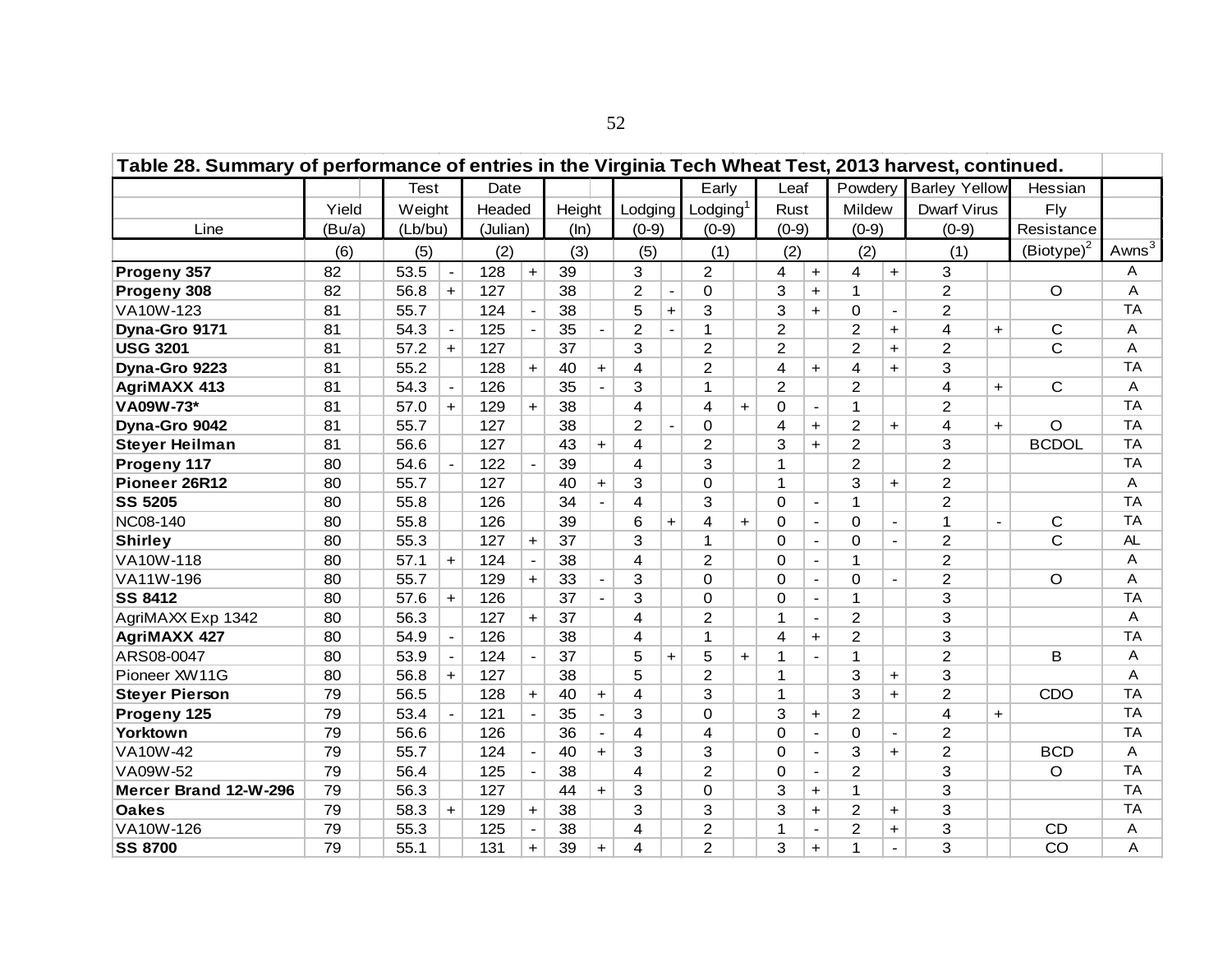| Table 28. Summary of performance of entries in the Virginia Tech Wheat Test, 2013 harvest, continued. |        |             |                          |          |                |        |                          |                         |                |                      |     |                |                          |                |                          |                      |                |               |                     |
|-------------------------------------------------------------------------------------------------------|--------|-------------|--------------------------|----------|----------------|--------|--------------------------|-------------------------|----------------|----------------------|-----|----------------|--------------------------|----------------|--------------------------|----------------------|----------------|---------------|---------------------|
|                                                                                                       |        | <b>Test</b> |                          | Date     |                |        |                          |                         |                | Early                |     | Leaf           |                          | Powdery        |                          | <b>Barley Yellow</b> |                | Hessian       |                     |
|                                                                                                       | Yield  | Weight      |                          | Headed   |                | Height |                          | Lodging                 |                | Lodging <sup>1</sup> |     | Rust           |                          | Mildew         |                          | <b>Dwarf Virus</b>   |                | Fly           |                     |
| Line                                                                                                  | (Bu/a) | (Lb/bu)     |                          | (Julian) |                | (ln)   |                          | $(0-9)$                 |                | $(0-9)$              |     | $(0-9)$        |                          | $(0-9)$        |                          | $(0-9)$              |                | Resistance    |                     |
|                                                                                                       | (6)    | (5)         |                          | (2)      |                | (3)    |                          | (5)                     |                | (1)                  |     | (2)            |                          | (2)            |                          | (1)                  |                | $(Biotype)^2$ | Awns $\overline{3}$ |
| <b>USG 3120</b>                                                                                       | 79     | 55.9        |                          | 122      |                | 38     |                          | 5                       | $+$            | 4                    | $+$ | $\Omega$       | $\blacksquare$           | 2              |                          | 1                    |                |               | A                   |
| Progeny 870                                                                                           | 79     | 54.1        | $\blacksquare$           | 126      |                | 35     | $\blacksquare$           | $\overline{2}$          |                | 1                    |     | 1              |                          | $\overline{2}$ | $+$                      | 5                    | $+$            |               | A                   |
| <b>USG 3993</b>                                                                                       | 79     | 56.6        |                          | 127      |                | 40     | $+$                      | 4                       |                | 3                    |     | 1              |                          | $\overline{2}$ | $+$                      | 3                    |                |               | <b>TA</b>           |
| VA08MAS-369                                                                                           | 78     | 57.6        | $+$                      | 126      |                | 37     |                          | 4                       |                | 3                    |     | $\mathbf{1}$   |                          | $\Omega$       | $\mathbf{r}$             | 3                    |                |               | AL                  |
| VA10W-119                                                                                             | 78     | 56.7        | $\ddot{}$                | 124      |                | 39     |                          | 5                       | $+$            | 5                    | $+$ | 0              | $\sim$                   | 2              |                          | 1                    | $\sim$         | <b>BCDOL</b>  | A                   |
| <b>SS 8500</b>                                                                                        | 78     | 55.9        |                          | 129      | $+$            | 41     | $\ddot{}$                | 3                       |                | $\overline{2}$       |     | $\overline{2}$ |                          | $\overline{2}$ |                          | 3                    |                | CO            | Α                   |
| <b>VA09W-188WS*</b>                                                                                   | 78     | 51.5        | $\overline{\phantom{a}}$ | 123      |                | 39     | $+$                      | 4                       |                | 3                    |     | $\mathbf{1}$   |                          | 1              |                          | 1                    |                | O             | A                   |
| VA11W-278                                                                                             | 78     | 56.3        |                          | 123      |                | 37     |                          | 4                       |                | 3                    |     | 0              | $\overline{a}$           | 1              |                          | $\overline{2}$       |                | <b>BCDOL</b>  | AL                  |
| Pioneer 26R53                                                                                         | 78     | 56.9        | $+$                      | 127      | $+$            | 35     | $\blacksquare$           | $\overline{2}$          |                | $\mathbf{1}$         |     | $\overline{2}$ |                          | $\overline{2}$ |                          | $\overline{2}$       |                | B             | Α                   |
| <b>USG 3555</b>                                                                                       | 78     | 55.4        |                          | 125      |                | 34     | $\blacksquare$           | $\overline{\mathbf{4}}$ |                | $\overline{4}$       |     | 4              | $+$                      | $\Omega$       | $\blacksquare$           | 1                    | $\blacksquare$ |               | AL                  |
| Pioneer 26R20                                                                                         | 78     | 55.9        |                          | 128      | $+$            | 39     |                          | 4                       |                | 3                    |     | $\overline{2}$ |                          | 1              |                          | $\overline{c}$       |                | CO            | Α                   |
| GA-031134-10E29                                                                                       | 78     | 55.1        |                          | 126      |                | 36     |                          | 5                       | $\ddot{}$      | 5                    | $+$ | 1              |                          | 1              | $\blacksquare$           | $\overline{2}$       |                | <b>BCDOL</b>  | A                   |
| <b>NC-Cape Fear</b>                                                                                   | 78     | 56.3        |                          | 124      |                | 37     |                          | 5                       | $+$            | $\overline{4}$       |     | $\Omega$       | $\overline{\phantom{a}}$ | $\Omega$       | $\blacksquare$           | $\overline{2}$       |                |               | <b>TA</b>           |
| VA11W-195                                                                                             | 78     | 55.6        |                          | 125      | $\blacksquare$ | 35     | $\overline{\phantom{a}}$ | 4                       |                | 2                    |     | $\Omega$       | $\blacksquare$           | 1              |                          | $\overline{2}$       |                |               | A                   |
| Mercer Brand 12-V-251                                                                                 | 78     | 55.2        |                          | 126      |                | 35     | $\blacksquare$           | 5                       | $+$            | 3                    |     | $\Omega$       | $\blacksquare$           | $\mathbf 1$    |                          | 2                    |                | C             | <b>TA</b>           |
| Dyna-Gro 9343                                                                                         | 78     | 56.3        |                          | 127      | $+$            | 40     | $+$                      | 4                       |                | 2                    |     | $\mathbf{1}$   |                          | $\overline{2}$ |                          | 3                    |                |               | <b>TA</b>           |
| <b>SS 520</b>                                                                                         | 77     | 53.6        | $\blacksquare$           | 124      | $\blacksquare$ | 38     |                          | 4                       |                | $\overline{2}$       |     | $\Omega$       | $\mathbf{r}$             | $\mathbf 1$    |                          | 4                    | $+$            |               | <b>TA</b>           |
| Mercer Brand 12-W-270                                                                                 | 77     | 56.3        |                          | 127      |                | 40     | $\ddot{\phantom{1}}$     | 4                       |                | $\mathbf{1}$         |     | 1              |                          | $\overline{2}$ |                          | 3                    |                |               | <b>TA</b>           |
| VA11W-323WS                                                                                           | 77     | 53.8        | $\blacksquare$           | 127      |                | 37     |                          | 4                       |                | $\overline{2}$       |     | 0              | $\overline{\phantom{a}}$ | $\mathbf 1$    |                          | 3                    |                |               | AL                  |
| <b>SS 8404</b>                                                                                        | 77     | 57.0        | $+$                      | 126      |                | 35     |                          | 3                       |                | $\Omega$             |     | $\Omega$       | $\blacksquare$           | $\overline{2}$ |                          | $\overline{2}$       |                |               | A                   |
| VA10W-669                                                                                             | 77     | 54.7        | $\blacksquare$           | 126      |                | 36     | $\blacksquare$           | 5                       |                | 3                    |     | $\Omega$       | $\blacksquare$           | $\mathbf{1}$   |                          | $\overline{2}$       |                |               | <b>TA</b>           |
| VA09W-75*                                                                                             | 76     | 55.8        |                          | 124      | $\blacksquare$ | 37     | $\blacksquare$           | 4                       |                | $\mathbf{1}$         |     | $\Omega$       | $\sim$                   | $\Omega$       | $\blacksquare$           | 1                    | $\blacksquare$ |               | <b>TA</b>           |
| MD04W249-11-7                                                                                         | 76     | 57.2        | $+$                      | 126      |                | 39     | $+$                      | 4                       |                | 5                    | $+$ | 4              | $+$                      | $\Omega$       | $\blacksquare$           | 3                    |                |               | A                   |
| Pioneer 26R22                                                                                         | 76     | 57.0        | $+$                      | 127      |                | 39     | $+$                      | 3                       |                | $\mathbf{1}$         |     | 1              |                          | $\overline{2}$ |                          | $\overline{2}$       |                | C             | A                   |
| <b>VA10W-28</b>                                                                                       | 76     | 54.9        | $\blacksquare$           | 129      | $+$            | 40     | $+$                      | 3                       |                | $\mathbf 0$          |     | $\Omega$       | $\overline{\phantom{a}}$ | $\overline{2}$ |                          | 3                    |                |               | A                   |
| VA09W-110                                                                                             | 76     | 54.6        | $\blacksquare$           | 127      |                | 35     | $\blacksquare$           | 4                       |                | 5                    | $+$ | 0              | $\blacksquare$           | $\mathbf{1}$   |                          | 3                    |                |               | <b>TA</b>           |
| <b>SS 8350</b>                                                                                        | 75     | 54.7        | $\mathbf{r}$             | 129      | $+$            | 37     |                          | $\mathbf 1$             | $\blacksquare$ | 0                    |     | $\Omega$       | $\blacksquare$           | 5              | $+$                      | 3                    |                |               | Α                   |
| GA-04570-10E46                                                                                        | 75     | 56.6        |                          | 124      | $\blacksquare$ | 38     |                          | 3                       |                | 2                    |     | 0              | $\blacksquare$           | 1              | $\blacksquare$           | 1                    | $\sim$         |               | Α                   |
| Pioneer 25R32                                                                                         | 75     | 56.9        | $+$                      | 129      | $+$            | 38     |                          | 4                       |                | $\mathbf{1}$         |     | 3              | $+$                      | 1              | $\blacksquare$           | 3                    |                | <b>BCDOL</b>  | Α                   |
| Merl                                                                                                  | 75     | 57.3        | $+$                      | 126      |                | 36     |                          | 4                       |                | 1                    |     | 3              | $+$                      | 1              | $\overline{\phantom{a}}$ | 4                    | $\ddot{}$      |               | <b>TA</b>           |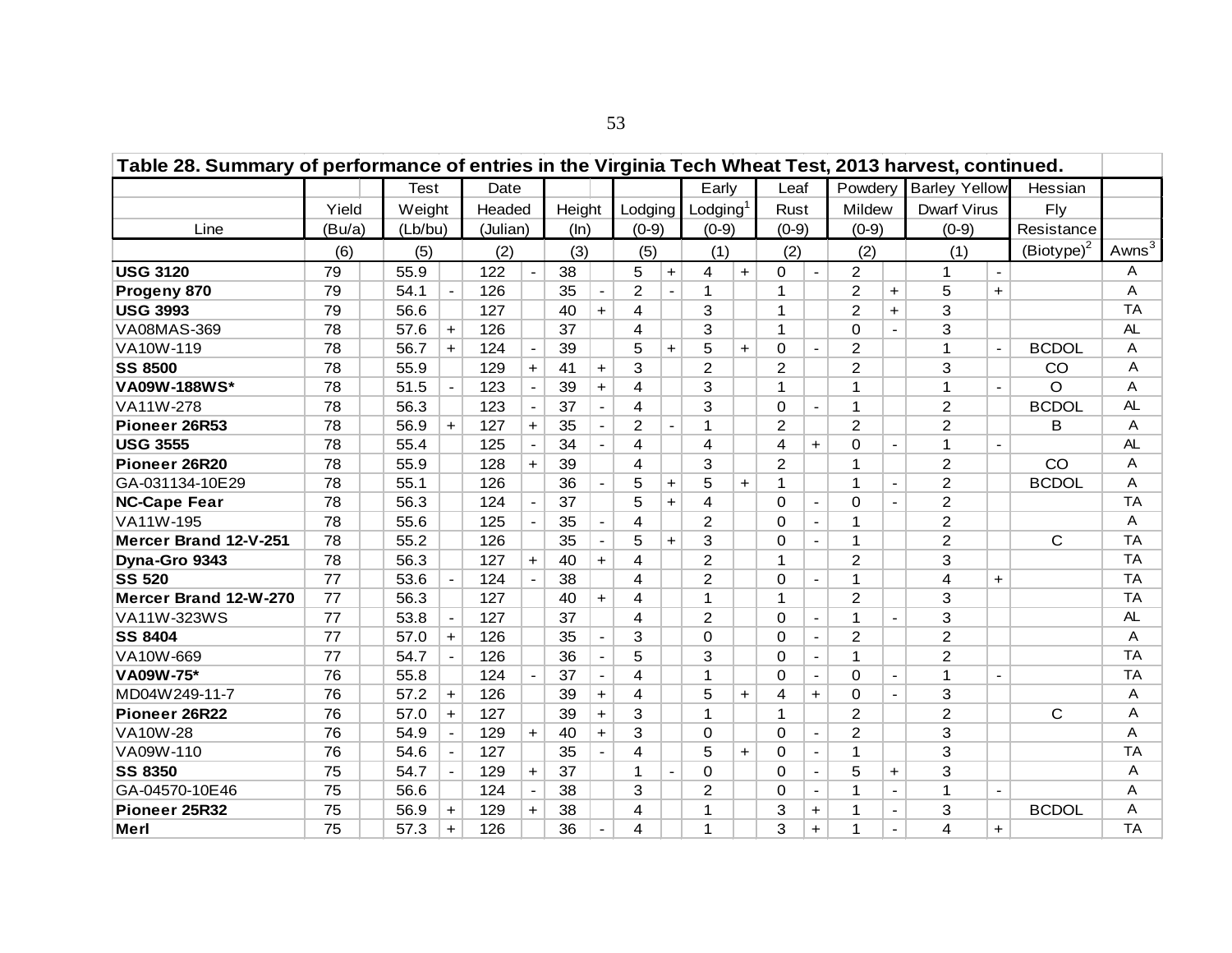|                                                                                                                                                          | Table 28. Summary of performance of entries in the Virginia Tech Wheat Test, 2013 harvest, continued.<br>Test<br>Date<br>Early<br>Leaf<br>Powdery<br><b>Barley Yellow</b><br>Lodging $1$<br>Mildew<br>Yield<br>Weight<br>Headed<br>Height<br>Lodging<br>Rust<br><b>Dwarf Virus</b><br>Fly<br>(Lb/bu)<br>$(0-9)$<br>$(0-9)$<br>(Julian)<br>(ln)<br>$(0-9)$<br>$(0-9)$<br>$(0-9)$<br>(Bu/a)<br>(3)<br>(1)<br>(2)<br>(6)<br>(5)<br>(2)<br>(5)<br>(2)<br>(1)<br>55.9<br>38<br>5<br>$\overline{c}$<br>75<br>126<br>$\blacksquare$<br>55.6<br>126<br>75<br>37<br>4<br>5<br>1<br>4<br>$+$<br>$\ddot{}$<br>5<br>3<br><b>BCDO</b><br>37<br>2<br>74<br>57.6<br>124<br>0<br>$+$<br>$\overline{\phantom{a}}$<br>$\overline{\phantom{a}}$<br>3<br>3<br>56.7<br>128<br>39<br>4<br>CO<br>74<br>4<br>$+$<br>$+$<br>4<br>$+$<br>$+$<br>$+$<br>$\ddot{}$<br>122<br>37<br>4<br>74<br>57.0<br>5<br>$\Omega$<br><b>BCD</b><br>$+$<br>$+$<br>$\blacksquare$<br>37<br>$\overline{4}$<br>3<br>3<br>74<br>55.7<br>127<br>4<br>$+$<br>$\overline{\phantom{a}}$<br>130<br>4<br>3<br>3<br>73<br>54.6<br>40<br>$+$<br>$+$<br>4<br>$+$<br>$+$<br>$\blacksquare$<br>$\blacksquare$<br>$\overline{2}$<br>$\overline{4}$<br>72<br>56.9<br>126<br>36<br>0<br>$+$<br>71<br>4<br>$\overline{2}$<br>3<br>56.7<br>127<br>37<br>4<br>$\Omega$<br>$+$<br>$\blacksquare$<br>3<br>6<br>B<br>125<br>$+$<br>$+$<br>$+$<br>$+$ |  |      |  |     |  |    |  |    |  |     |  |     |  |     |     |  |               |                   |
|----------------------------------------------------------------------------------------------------------------------------------------------------------|-----------------------------------------------------------------------------------------------------------------------------------------------------------------------------------------------------------------------------------------------------------------------------------------------------------------------------------------------------------------------------------------------------------------------------------------------------------------------------------------------------------------------------------------------------------------------------------------------------------------------------------------------------------------------------------------------------------------------------------------------------------------------------------------------------------------------------------------------------------------------------------------------------------------------------------------------------------------------------------------------------------------------------------------------------------------------------------------------------------------------------------------------------------------------------------------------------------------------------------------------------------------------------------------------------------------------------------------------------------------------------------|--|------|--|-----|--|----|--|----|--|-----|--|-----|--|-----|-----|--|---------------|-------------------|
|                                                                                                                                                          |                                                                                                                                                                                                                                                                                                                                                                                                                                                                                                                                                                                                                                                                                                                                                                                                                                                                                                                                                                                                                                                                                                                                                                                                                                                                                                                                                                                   |  |      |  |     |  |    |  |    |  |     |  |     |  |     |     |  | Hessian       |                   |
|                                                                                                                                                          |                                                                                                                                                                                                                                                                                                                                                                                                                                                                                                                                                                                                                                                                                                                                                                                                                                                                                                                                                                                                                                                                                                                                                                                                                                                                                                                                                                                   |  |      |  |     |  |    |  |    |  |     |  |     |  |     |     |  |               |                   |
| Line                                                                                                                                                     |                                                                                                                                                                                                                                                                                                                                                                                                                                                                                                                                                                                                                                                                                                                                                                                                                                                                                                                                                                                                                                                                                                                                                                                                                                                                                                                                                                                   |  |      |  |     |  |    |  |    |  |     |  |     |  |     |     |  | Resistance    |                   |
|                                                                                                                                                          |                                                                                                                                                                                                                                                                                                                                                                                                                                                                                                                                                                                                                                                                                                                                                                                                                                                                                                                                                                                                                                                                                                                                                                                                                                                                                                                                                                                   |  |      |  |     |  |    |  |    |  |     |  |     |  |     |     |  | $(Biotype)^2$ | Awns <sup>3</sup> |
| <b>NC-Yadkin</b>                                                                                                                                         |                                                                                                                                                                                                                                                                                                                                                                                                                                                                                                                                                                                                                                                                                                                                                                                                                                                                                                                                                                                                                                                                                                                                                                                                                                                                                                                                                                                   |  |      |  |     |  |    |  |    |  |     |  |     |  |     |     |  |               | AL.               |
| NC09-22402                                                                                                                                               |                                                                                                                                                                                                                                                                                                                                                                                                                                                                                                                                                                                                                                                                                                                                                                                                                                                                                                                                                                                                                                                                                                                                                                                                                                                                                                                                                                                   |  |      |  |     |  |    |  |    |  |     |  |     |  |     |     |  |               | <b>TA</b>         |
| VA10W-112                                                                                                                                                |                                                                                                                                                                                                                                                                                                                                                                                                                                                                                                                                                                                                                                                                                                                                                                                                                                                                                                                                                                                                                                                                                                                                                                                                                                                                                                                                                                                   |  |      |  |     |  |    |  |    |  |     |  |     |  |     |     |  |               | A                 |
| <b>SS 8302</b>                                                                                                                                           |                                                                                                                                                                                                                                                                                                                                                                                                                                                                                                                                                                                                                                                                                                                                                                                                                                                                                                                                                                                                                                                                                                                                                                                                                                                                                                                                                                                   |  |      |  |     |  |    |  |    |  |     |  |     |  |     |     |  |               | A                 |
| Jamestown                                                                                                                                                |                                                                                                                                                                                                                                                                                                                                                                                                                                                                                                                                                                                                                                                                                                                                                                                                                                                                                                                                                                                                                                                                                                                                                                                                                                                                                                                                                                                   |  |      |  |     |  |    |  |    |  |     |  |     |  |     |     |  |               | Α                 |
| VA08W-672                                                                                                                                                |                                                                                                                                                                                                                                                                                                                                                                                                                                                                                                                                                                                                                                                                                                                                                                                                                                                                                                                                                                                                                                                                                                                                                                                                                                                                                                                                                                                   |  |      |  |     |  |    |  |    |  |     |  |     |  |     |     |  |               | <b>TA</b>         |
| <b>SY 483</b>                                                                                                                                            |                                                                                                                                                                                                                                                                                                                                                                                                                                                                                                                                                                                                                                                                                                                                                                                                                                                                                                                                                                                                                                                                                                                                                                                                                                                                                                                                                                                   |  |      |  |     |  |    |  |    |  |     |  |     |  |     |     |  |               | <b>TA</b>         |
| GA-031257-10LE34                                                                                                                                         |                                                                                                                                                                                                                                                                                                                                                                                                                                                                                                                                                                                                                                                                                                                                                                                                                                                                                                                                                                                                                                                                                                                                                                                                                                                                                                                                                                                   |  |      |  |     |  |    |  |    |  |     |  |     |  |     |     |  |               | A                 |
| NC08-21273                                                                                                                                               |                                                                                                                                                                                                                                                                                                                                                                                                                                                                                                                                                                                                                                                                                                                                                                                                                                                                                                                                                                                                                                                                                                                                                                                                                                                                                                                                                                                   |  |      |  |     |  |    |  |    |  |     |  |     |  |     |     |  |               | AL.               |
| Massey                                                                                                                                                   | 62                                                                                                                                                                                                                                                                                                                                                                                                                                                                                                                                                                                                                                                                                                                                                                                                                                                                                                                                                                                                                                                                                                                                                                                                                                                                                                                                                                                |  | 55.7 |  |     |  | 41 |  | 5  |  | 6   |  |     |  |     |     |  |               | AL                |
| Average                                                                                                                                                  | 79                                                                                                                                                                                                                                                                                                                                                                                                                                                                                                                                                                                                                                                                                                                                                                                                                                                                                                                                                                                                                                                                                                                                                                                                                                                                                                                                                                                |  | 55.9 |  | 126 |  | 38 |  | 4  |  | 2.1 |  | 1.4 |  | 1.5 | 2.4 |  |               |                   |
| LSD (O.05)                                                                                                                                               | 5                                                                                                                                                                                                                                                                                                                                                                                                                                                                                                                                                                                                                                                                                                                                                                                                                                                                                                                                                                                                                                                                                                                                                                                                                                                                                                                                                                                 |  | 0.8  |  | 1   |  |    |  |    |  | 2.2 |  | 0.7 |  | 0.7 | 0.9 |  |               |                   |
| C.V.                                                                                                                                                     | 10                                                                                                                                                                                                                                                                                                                                                                                                                                                                                                                                                                                                                                                                                                                                                                                                                                                                                                                                                                                                                                                                                                                                                                                                                                                                                                                                                                                |  | 2.1  |  | 1   |  | 3  |  | 34 |  | 82  |  | 46  |  | 51  | 28  |  |               |                   |
| Released cultivars are shown in bold print. Varieties are ordered by descending yield averages. A plus or                                                |                                                                                                                                                                                                                                                                                                                                                                                                                                                                                                                                                                                                                                                                                                                                                                                                                                                                                                                                                                                                                                                                                                                                                                                                                                                                                                                                                                                   |  |      |  |     |  |    |  |    |  |     |  |     |  |     |     |  |               |                   |
| minus sign indicates a performance significantly above or below the test average. The 0-9 ratings                                                        |                                                                                                                                                                                                                                                                                                                                                                                                                                                                                                                                                                                                                                                                                                                                                                                                                                                                                                                                                                                                                                                                                                                                                                                                                                                                                                                                                                                   |  |      |  |     |  |    |  |    |  |     |  |     |  |     |     |  |               |                   |
| indicate a genotype's response to disease or lodging, where $0 =$ highly resistant and $9 =$ highly susceptible.                                         |                                                                                                                                                                                                                                                                                                                                                                                                                                                                                                                                                                                                                                                                                                                                                                                                                                                                                                                                                                                                                                                                                                                                                                                                                                                                                                                                                                                   |  |      |  |     |  |    |  |    |  |     |  |     |  |     |     |  |               |                   |
| The number in parentheses below column headings indicates the number of locations on which data are based.                                               |                                                                                                                                                                                                                                                                                                                                                                                                                                                                                                                                                                                                                                                                                                                                                                                                                                                                                                                                                                                                                                                                                                                                                                                                                                                                                                                                                                                   |  |      |  |     |  |    |  |    |  |     |  |     |  |     |     |  |               |                   |
| Released line yet to be named.                                                                                                                           |                                                                                                                                                                                                                                                                                                                                                                                                                                                                                                                                                                                                                                                                                                                                                                                                                                                                                                                                                                                                                                                                                                                                                                                                                                                                                                                                                                                   |  |      |  |     |  |    |  |    |  |     |  |     |  |     |     |  |               |                   |
| Entries noted as lodging very early when assessed at the end of April were injured by spring freeze.                                                     |                                                                                                                                                                                                                                                                                                                                                                                                                                                                                                                                                                                                                                                                                                                                                                                                                                                                                                                                                                                                                                                                                                                                                                                                                                                                                                                                                                                   |  |      |  |     |  |    |  |    |  |     |  |     |  |     |     |  |               |                   |
| ${}^{2}$ Seedlings of all lines were tested for resistance to biotypes B, C, D, O, and L of Hessian Fly. Letter in column indicates varietal resistance. |                                                                                                                                                                                                                                                                                                                                                                                                                                                                                                                                                                                                                                                                                                                                                                                                                                                                                                                                                                                                                                                                                                                                                                                                                                                                                                                                                                                   |  |      |  |     |  |    |  |    |  |     |  |     |  |     |     |  |               |                   |
| Lines lacking letter were susceptible.                                                                                                                   |                                                                                                                                                                                                                                                                                                                                                                                                                                                                                                                                                                                                                                                                                                                                                                                                                                                                                                                                                                                                                                                                                                                                                                                                                                                                                                                                                                                   |  |      |  |     |  |    |  |    |  |     |  |     |  |     |     |  |               |                   |
| $3A$ = awned, AL = awnletted, TA = tip awned.                                                                                                            |                                                                                                                                                                                                                                                                                                                                                                                                                                                                                                                                                                                                                                                                                                                                                                                                                                                                                                                                                                                                                                                                                                                                                                                                                                                                                                                                                                                   |  |      |  |     |  |    |  |    |  |     |  |     |  |     |     |  |               |                   |
| N/A indicates that data was not available.                                                                                                               |                                                                                                                                                                                                                                                                                                                                                                                                                                                                                                                                                                                                                                                                                                                                                                                                                                                                                                                                                                                                                                                                                                                                                                                                                                                                                                                                                                                   |  |      |  |     |  |    |  |    |  |     |  |     |  |     |     |  |               |                   |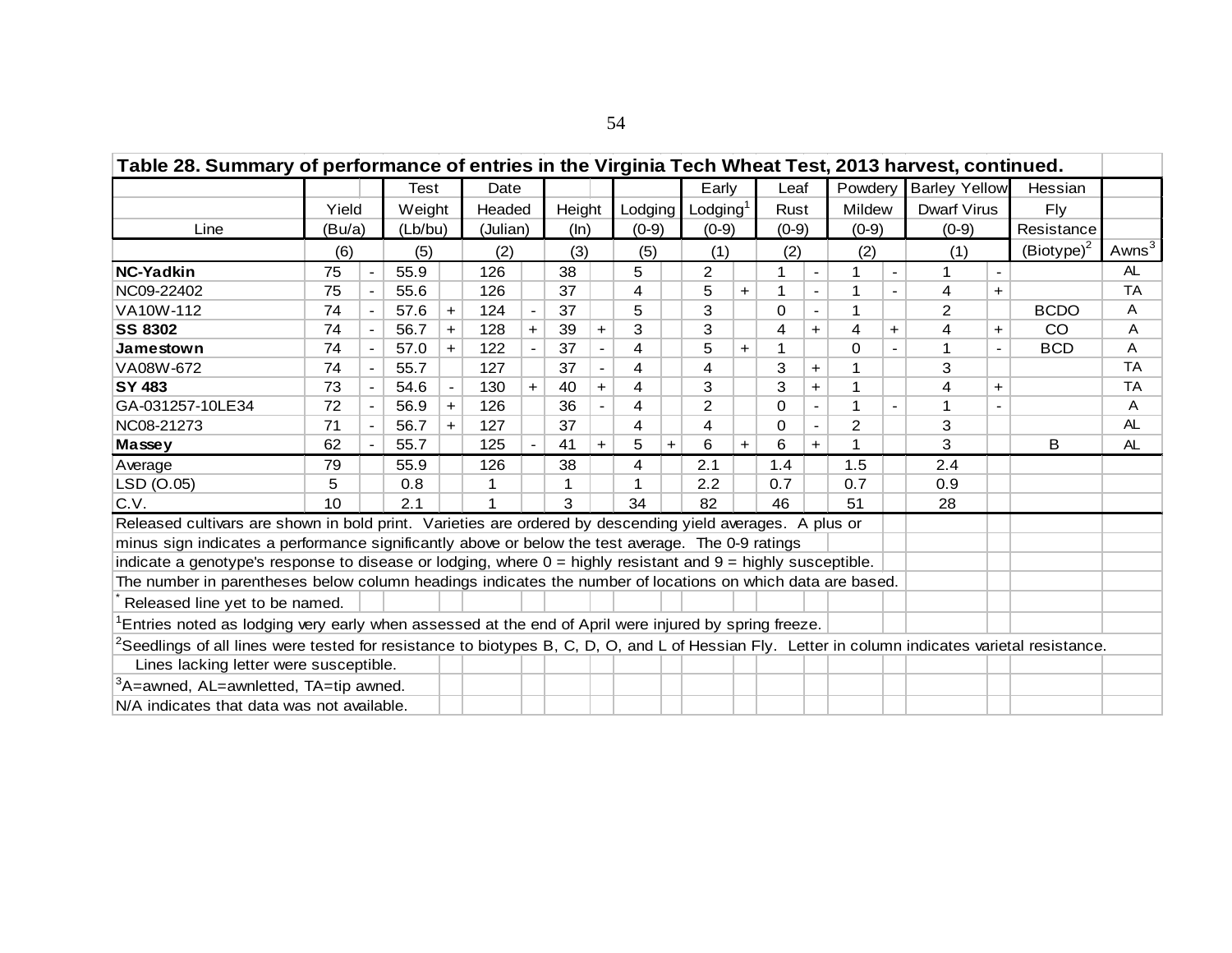| Table 29. Two year average summary of performance of entries in the Virginia Tech Wheat Tests, |        |           |             |                          |          |                          |        |                |                |                          |                |                          |                |                          |                      |                          |                         |                          |
|------------------------------------------------------------------------------------------------|--------|-----------|-------------|--------------------------|----------|--------------------------|--------|----------------|----------------|--------------------------|----------------|--------------------------|----------------|--------------------------|----------------------|--------------------------|-------------------------|--------------------------|
| 2012 and 2013 harvests.                                                                        |        |           |             |                          |          |                          |        |                |                |                          |                |                          |                |                          |                      |                          |                         |                          |
|                                                                                                |        |           | <b>Test</b> |                          | Date     |                          |        |                |                |                          | Leaf           |                          | Powdery        |                          | <b>Barley Yellow</b> |                          | Early                   |                          |
|                                                                                                | Yield  |           | Weight      |                          | Headed   |                          | Height |                | Lodging        |                          | Rust           |                          | Mildew         |                          | <b>Dwarf Virus</b>   |                          | Height <sup>1</sup>     |                          |
| Line                                                                                           | (Bu/a) |           | (Lb/bu)     |                          | (Julian) |                          | (ln)   |                | $(0-9)$        |                          | $(0-9)$        |                          | $(0-9)$        |                          | $(0-9)$              |                          | (ln)                    |                          |
|                                                                                                | (12)   |           | (11)        |                          | (4)      |                          | (6)    |                | (8)            |                          | (4)            |                          | (6)            |                          | (4)                  |                          | (2)                     |                          |
| VA10W-21                                                                                       | 88     | $+$       | 59.1        | $+$                      | 118      |                          | 36     |                | 3              |                          | 0              | $\blacksquare$           | 0              | $\blacksquare$           | $\overline{2}$       |                          | $\overline{7}$          |                          |
| <b>USG 3612</b>                                                                                | 84     | $+$       | 57.0        | $\blacksquare$           | 111      | $\overline{\phantom{a}}$ | 36     |                | 4              |                          | 1              |                          | 2              |                          | 2                    |                          | 5                       |                          |
| VA10W-123                                                                                      | 84     | $+$       | 58.1        |                          | 115      | $\overline{\phantom{a}}$ | 37     | $+$            | 4              | $+$                      | $\overline{2}$ |                          | 0              | $\blacksquare$           | 3                    |                          | 8                       | $+$                      |
| <b>USG 3251</b>                                                                                | 83     | $+$       | 58.7        | $\ddot{\phantom{1}}$     | 122      | $\ddot{\phantom{1}}$     | 38     | $+$            | 3              |                          | $\overline{2}$ | $\ddot{}$                | 1              |                          | $\overline{2}$       |                          | 4                       | $\overline{\phantom{0}}$ |
| <b>SS 5205</b>                                                                                 | 83     | $\ddot{}$ | 58.3        |                          | 117      |                          | 32     |                | 4              |                          | $\Omega$       |                          | 1              |                          | 2                    |                          | 6                       |                          |
| Pioneer 26R41                                                                                  | 82     |           | 57.6        | $\blacksquare$           | 121      | $+$                      | 34     | $\blacksquare$ | $\overline{2}$ | $\overline{\phantom{a}}$ | $\Omega$       | $\blacksquare$           | 1              |                          | 2                    |                          | 5                       | $\sim$                   |
| <b>USG 3438</b>                                                                                | 82     |           | 56.3        |                          | 119      |                          | 34     | $\blacksquare$ | $\overline{2}$ | $\overline{\phantom{a}}$ | 1              |                          | 2              |                          | 4                    | $\ddot{}$                | 5                       |                          |
| VA10W-140                                                                                      | 82     |           | 59.8        | $+$                      | 119      | $\ddot{\phantom{1}}$     | 37     |                | 4              |                          | $\Omega$       |                          | 2              |                          | 3                    |                          | $\overline{7}$          |                          |
| <b>Featherstone VA 258</b>                                                                     | 82     |           | 57.7        |                          | 120      | $+$                      | 38     | $+$            | 5              | $+$                      | 2              |                          | 1              |                          | $\overline{2}$       | $\overline{\phantom{a}}$ | 9                       | $+$                      |
| <b>Shirley</b>                                                                                 | 82     |           | 57.4        |                          | 120      | $\ddot{\phantom{1}}$     | 35     |                | $\overline{2}$ |                          | 0              |                          | 0              | $\overline{\phantom{a}}$ | 3                    |                          | 5                       |                          |
| <b>USG 3120</b>                                                                                | 82     |           | 58.4        | $+$                      | 112      | $\blacksquare$           | 37     |                | 4              | $+$                      | 0              | $\blacksquare$           | 1              | $\blacksquare$           | $\overline{2}$       | $\blacksquare$           | 9                       | $+$                      |
| Pioneer 26R10                                                                                  | 82     |           | 58.0        |                          | 121      | $+$                      | 36     |                | 1              | $\overline{a}$           | 3              | $\ddot{}$                | 2              |                          | 3                    |                          | 4                       | $\overline{\phantom{a}}$ |
| <b>SY Harrison</b>                                                                             | 82     |           | 56.9        | $\overline{\phantom{a}}$ | 120      | $+$                      | 36     |                | $\overline{2}$ | $\overline{\phantom{a}}$ | 2              | $\ddot{}$                | 3              | $\ddot{}$                | 3                    |                          | 5                       | $\blacksquare$           |
| <b>USG 3555</b>                                                                                | 81     |           | 57.7        |                          | 115      | $\blacksquare$           | 33     | $\blacksquare$ | 4              | $\ddot{\phantom{1}}$     | 3              | $\ddot{}$                | 1              | $\blacksquare$           | $\overline{2}$       |                          | 9                       | $+$                      |
| VA09W-188WS*                                                                                   | 81     |           | 55.0        | $\overline{\phantom{a}}$ | 115      |                          | 38     | $+$            | 4              | $\ddot{}$                | 1              |                          | 1              | $\overline{\phantom{a}}$ | $\overline{2}$       |                          | $\overline{7}$          |                          |
| Progeny 185                                                                                    | 81     |           | 58.2        |                          | 118      |                          | 38     | $+$            | 2              | $\blacksquare$           | 3              | $+$                      | 3              | $+$                      | 3                    |                          | 5                       | $\overline{\phantom{0}}$ |
| Progeny 308                                                                                    | 81     |           | 58.8        | $\ddot{}$                | 120      | $\ddot{\phantom{1}}$     | 36     |                | $\overline{2}$ | $\frac{1}{2}$            | 3              | $+$                      | 1              |                          | $\overline{2}$       |                          | 5                       | $\blacksquare$           |
| VA09W-73*                                                                                      | 81     |           | 59.1        | $+$                      | 121      | $+$                      | 35     |                | 4              | $+$                      | $\Omega$       | $\overline{\phantom{a}}$ | 1              | $\overline{\phantom{a}}$ | $\overline{2}$       | $\overline{\phantom{a}}$ | 8                       | $+$                      |
| <b>AgriMAXX 427</b>                                                                            | 81     |           | 57.2        |                          | 119      |                          | 36     |                | 4              |                          | 4              | $\ddot{}$                | $\overline{2}$ |                          | 3                    |                          | $\overline{\mathbf{4}}$ |                          |
| <b>AgriMAXX 413</b>                                                                            | 81     |           | 56.2        |                          | 119      |                          | 34     | $\blacksquare$ | $\overline{2}$ | $\blacksquare$           | 1              |                          | $\mathbf 1$    |                          | 4                    | $\ddot{}$                | 5                       | $\blacksquare$           |
| VA07W-415*                                                                                     | 81     |           | 58.1        |                          | 118      |                          | 37     | $+$            | 4              | $+$                      | 1              |                          | $\Omega$       | $\blacksquare$           | 4                    | $\ddot{}$                | 9                       | $+$                      |
| Progeny 117                                                                                    | 81     |           | 57.1        | $\overline{\phantom{a}}$ | 113      | $\blacksquare$           | 38     | $+$            | 5              | $+$                      | $\overline{2}$ |                          | 3              | $+$                      | 3                    |                          | 9                       | $+$                      |
| <b>SS 8340</b>                                                                                 | 81     |           | 59.0        | $\ddot{}$                | 120      | $+$                      | 36     |                | $\overline{2}$ | $\blacksquare$           | 1              |                          | 3              | $\ddot{}$                | 3                    |                          | 5                       | $\blacksquare$           |
| <b>SS 8412</b>                                                                                 | 80     |           | 59.4        | $+$                      | 117      |                          | 35     |                | 3              |                          | $\Omega$       |                          | 1              | $\blacksquare$           | 3                    |                          | 9                       | $+$                      |
| <b>AgriMAXX 415</b>                                                                            | 80     |           | 58.9        | $+$                      | 120      | $+$                      | 36     |                | 3              |                          | 1              |                          | 3              | $+$                      | 3                    |                          | 5                       | $\blacksquare$           |
| Yorktown                                                                                       | 80     |           | 58.8        | $+$                      | 117      | $\overline{\phantom{a}}$ | 35     |                | 4              |                          | 0              |                          | $\Omega$       | $\blacksquare$           | 2                    |                          | 9                       | $+$                      |
| Dyna-Gro 9042                                                                                  | 80     |           | 57.8        |                          | 120      | $\ddot{}$                | 36     |                | $\overline{2}$ |                          | 4              | $\ddot{\phantom{1}}$     | $\overline{2}$ |                          | 4                    | $\ddot{}$                | 5                       | $\blacksquare$           |

55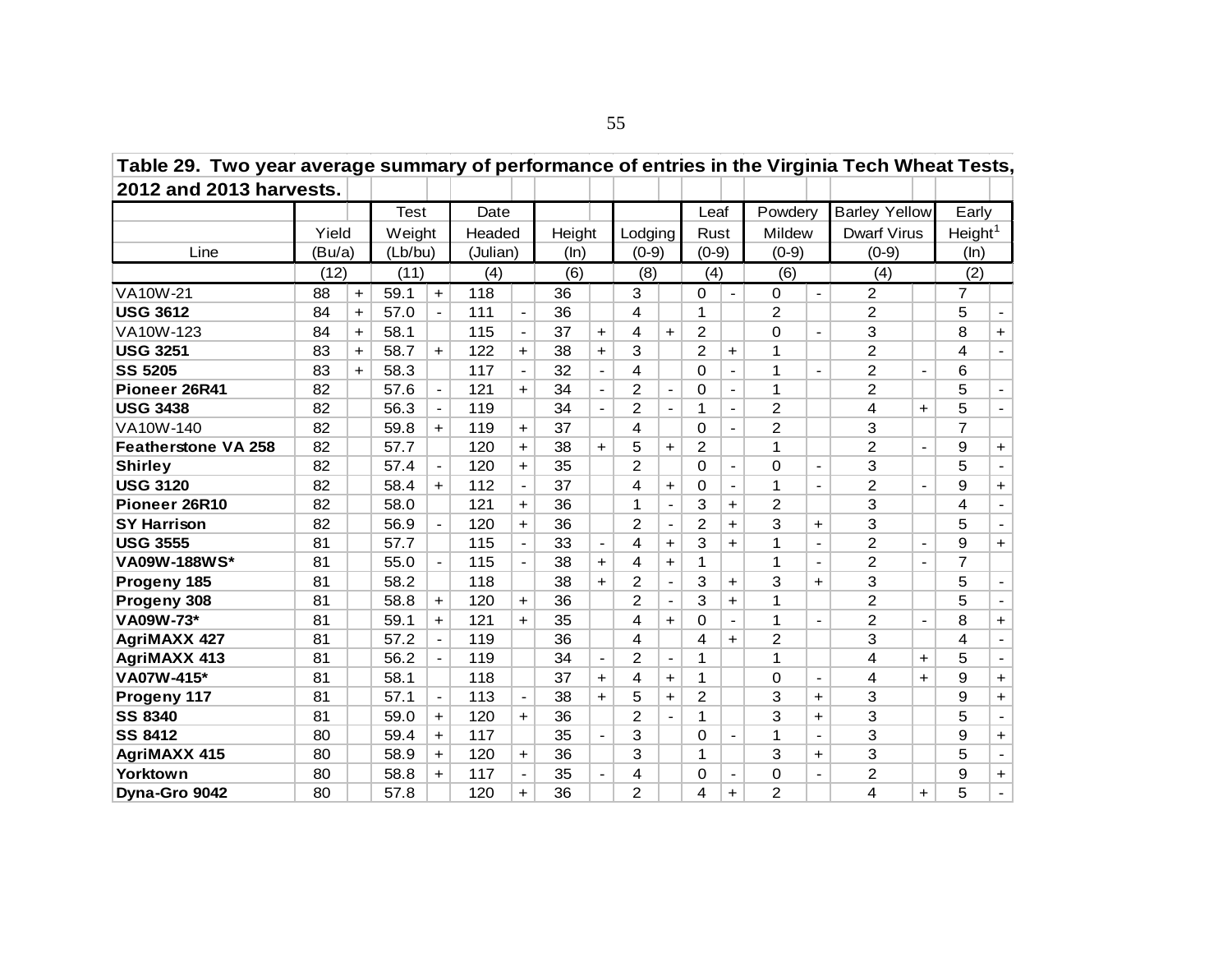| Table 29. Two year average summary of performance of entries in the virginia Tech wheat Tests, |        |                          |         |                |          |                          |        |                |                |                          |                |                          |                |                          |                      |            |                     |                          |
|------------------------------------------------------------------------------------------------|--------|--------------------------|---------|----------------|----------|--------------------------|--------|----------------|----------------|--------------------------|----------------|--------------------------|----------------|--------------------------|----------------------|------------|---------------------|--------------------------|
| 2012 and 2013 harvests, continued.                                                             |        |                          |         |                |          |                          |        |                |                |                          |                |                          |                |                          |                      |            |                     |                          |
|                                                                                                |        |                          | Test    |                | Date     |                          |        |                |                |                          | Leaf           |                          | Powdery        |                          | <b>Barley Yellow</b> |            | Early               |                          |
|                                                                                                | Yield  |                          | Weight  |                | Headed   |                          | Height |                | Lodging        |                          | Rust           |                          | Mildew         |                          | <b>Dwarf Virus</b>   |            | Height <sup>1</sup> |                          |
| Line                                                                                           | (Bu/a) |                          | (Lb/bu) |                | (Julian) |                          | (ln)   |                | $(0-9)$        |                          | $(0-9)$        |                          | $(0-9)$        |                          | $(0-9)$              |            | (ln)                |                          |
|                                                                                                | (12)   |                          | (11)    |                | (4)      |                          | (6)    |                | (8)            |                          | (4)            |                          | (6)            |                          | (4)                  |            | (2)                 |                          |
| Pioneer 26R20                                                                                  | 80     |                          | 58.6    | $+$            | 122      | $\ddot{}$                | 37     | $+$            | 4              |                          | 1              |                          | 1              |                          | 3                    |            | 5                   | $\overline{\phantom{0}}$ |
| VA09W-110                                                                                      | 80     |                          | 57.3    | $\blacksquare$ | 117      | $\blacksquare$           | 33     |                | 4              | $+$                      | 0              |                          | 1              | $\overline{\phantom{a}}$ | 3                    |            | 8                   | $+$                      |
| <b>USG 3201</b>                                                                                | 80     |                          | 59.1    | $+$            | 119      | $\ddot{}$                | 36     |                | $\overline{2}$ |                          |                |                          | $\overline{2}$ | $+$                      | $\overline{2}$       |            | 6                   |                          |
| Progeny 357                                                                                    | 79     |                          | 55.9    | $\blacksquare$ | 122      | $+$                      | 37     | $+$            | 3              |                          | 5              | $\ddot{}$                | 3              | $+$                      | 3                    |            | 5                   | $\blacksquare$           |
| Mercer Brand 12-V-251                                                                          | 79     |                          | 57.4    |                | 117      |                          | 34     |                | 5              | $+$                      | $\Omega$       |                          | 1              |                          | $\overline{2}$       |            | 9                   | $+$                      |
| Merl                                                                                           | 79     |                          | 59.3    | $+$            | 118      |                          | 35     |                | 3              |                          | $\overline{2}$ | $\ddot{}$                | 0              |                          | 3                    | $+$        | $\overline{7}$      |                          |
| <b>SS 520</b>                                                                                  | 79     |                          | 56.7    |                | 114      | $\blacksquare$           | 36     |                | 4              | $+$                      | 1              |                          | 1              |                          | 4                    | $+$        | 10                  | $+$                      |
| Dyna-Gro 9171                                                                                  | 79     |                          | 56.2    |                | 118      |                          | 34     |                | $\overline{2}$ | $\overline{a}$           | 1              |                          | $\overline{2}$ |                          | 5                    | $\ddot{}$  | 5                   |                          |
| VA09W-52                                                                                       | 78     |                          | 58.4    | $+$            | 115      |                          | 36     |                | 4              |                          | 0              |                          | $\overline{2}$ |                          | 3                    |            | 9                   | $+$                      |
| Progeny 870                                                                                    | 78     |                          | 56.0    |                | 119      |                          | 33     | $\blacksquare$ | 1              | $\blacksquare$           | 1              |                          | $\overline{2}$ |                          | 5                    | $+$        | 4                   | $\overline{\phantom{0}}$ |
| VA10W-119                                                                                      | 78     |                          | 58.6    | $\ddot{}$      | 114      | $\overline{\phantom{a}}$ | 37     | $\ddot{}$      | 5              | $\ddot{}$                | 0              | $\overline{\phantom{0}}$ | 1              |                          | $\overline{2}$       |            | 9                   | $+$                      |
| <b>Oakes</b>                                                                                   | 78     |                          | 59.9    | $+$            | 121      | $\ddot{}$                | 37     | $+$            | 3              |                          | $\overline{2}$ |                          | 3              | $+$                      | 3                    |            | 6                   |                          |
| Dyna-Gro 9223                                                                                  | 78     |                          | 57.5    |                | 121      | $\pm$                    | 38     | $+$            | 3              |                          | 4              | $+$                      | 4              | $+$                      | 4                    | $\ddagger$ | 5                   | $\overline{\phantom{0}}$ |
| <b>SS 8404</b>                                                                                 | 78     |                          | 59.1    | $\ddot{}$      | 117      |                          | 33     |                | 3              |                          | $\Omega$       |                          | $\overline{2}$ |                          | $\overline{2}$       |            | 9                   | $+$                      |
| VA09W-75*                                                                                      | 78     |                          | 58.1    |                | 116      |                          | 35     |                | 4              |                          | $\Omega$       |                          | $\Omega$       |                          | $\overline{2}$       |            | 8                   | $+$                      |
| Pioneer 26R53                                                                                  | 78     |                          | 58.8    | $\pm$          | 120      | $+$                      | 34     | $\blacksquare$ | $\overline{2}$ | $\blacksquare$           | 1              |                          | $\overline{2}$ | $+$                      | $\overline{2}$       |            | 5                   | $\blacksquare$           |
| <b>NC-Cape Fear</b>                                                                            | 78     |                          | 58.8    | $+$            | 114      |                          | 35     |                | 5              | $+$                      | 0              | $\overline{\phantom{a}}$ | 0              |                          | $\overline{2}$       |            | 8                   | $+$                      |
| VA08MAS-369                                                                                    | 78     |                          | 59.7    | $+$            | 118      |                          | 35     |                | 3              |                          | 1              |                          | 1              |                          | 3                    |            | 9                   | $+$                      |
| <b>SS 8500</b>                                                                                 | 77     |                          | 57.6    | $\blacksquare$ | 120      | $\ddagger$               | 40     | $+$            | 2              | $\blacksquare$           | 1              |                          | $\mathfrak{p}$ |                          | 3                    |            | 5                   | $\blacksquare$           |
| Pioneer 25R32                                                                                  | 77     |                          | 58.8    | $\ddot{}$      | 122      | $\ddot{}$                | 37     | $+$            | 3              |                          | 3              | $\ddot{}$                | 1              |                          | 3                    |            | 3                   | $\overline{\phantom{a}}$ |
| Jamestown                                                                                      | 77     |                          | 59.1    | $+$            | 113      |                          | 35     |                | 4              | $+$                      | 1              |                          | 0              |                          | $\overline{2}$       |            | 10                  | $+$                      |
| <b>VA10W-28</b>                                                                                | 77     |                          | 57.2    |                | 121      | $+$                      | 39     | $+$            | 3              |                          | 0              | $\blacksquare$           | $\overline{2}$ |                          | 3                    |            | 5                   | $\blacksquare$           |
| <b>NC-Yadkin</b>                                                                               | 76     |                          | 58.1    |                | 119      |                          | 37     | $+$            | 4              |                          | 0              |                          | 0              |                          | $\overline{2}$       |            | $\overline{7}$      |                          |
| Progeny 125                                                                                    | 76     | $\overline{\phantom{0}}$ | 55.9    |                | 112      | $\blacksquare$           | 34     |                | $\overline{2}$ | $\overline{\phantom{a}}$ | 3              | $+$                      | 2              |                          | 3                    | $\ddot{}$  | $9\,$               | $+$                      |
| <b>SS 8350</b>                                                                                 | 75     | $\overline{\phantom{a}}$ | 57.0    | $\blacksquare$ | 122      | $\ddagger$               | 35     | $\blacksquare$ | 1              | $\blacksquare$           | 0              | $\blacksquare$           | 5              | $\ddot{}$                | 3                    |            | 5                   | $\blacksquare$           |
| Pioneer 26R12                                                                                  | 73     |                          | 58.6    | $\ddot{}$      | 120      | $\ddot{}$                | 38     | $+$            | $\overline{2}$ |                          | 1              |                          | $\overline{2}$ |                          | $\overline{2}$       |            | 5                   |                          |

**Table 29. Two year average summary of performance of entries in the Virginia Tech Wheat Tests,**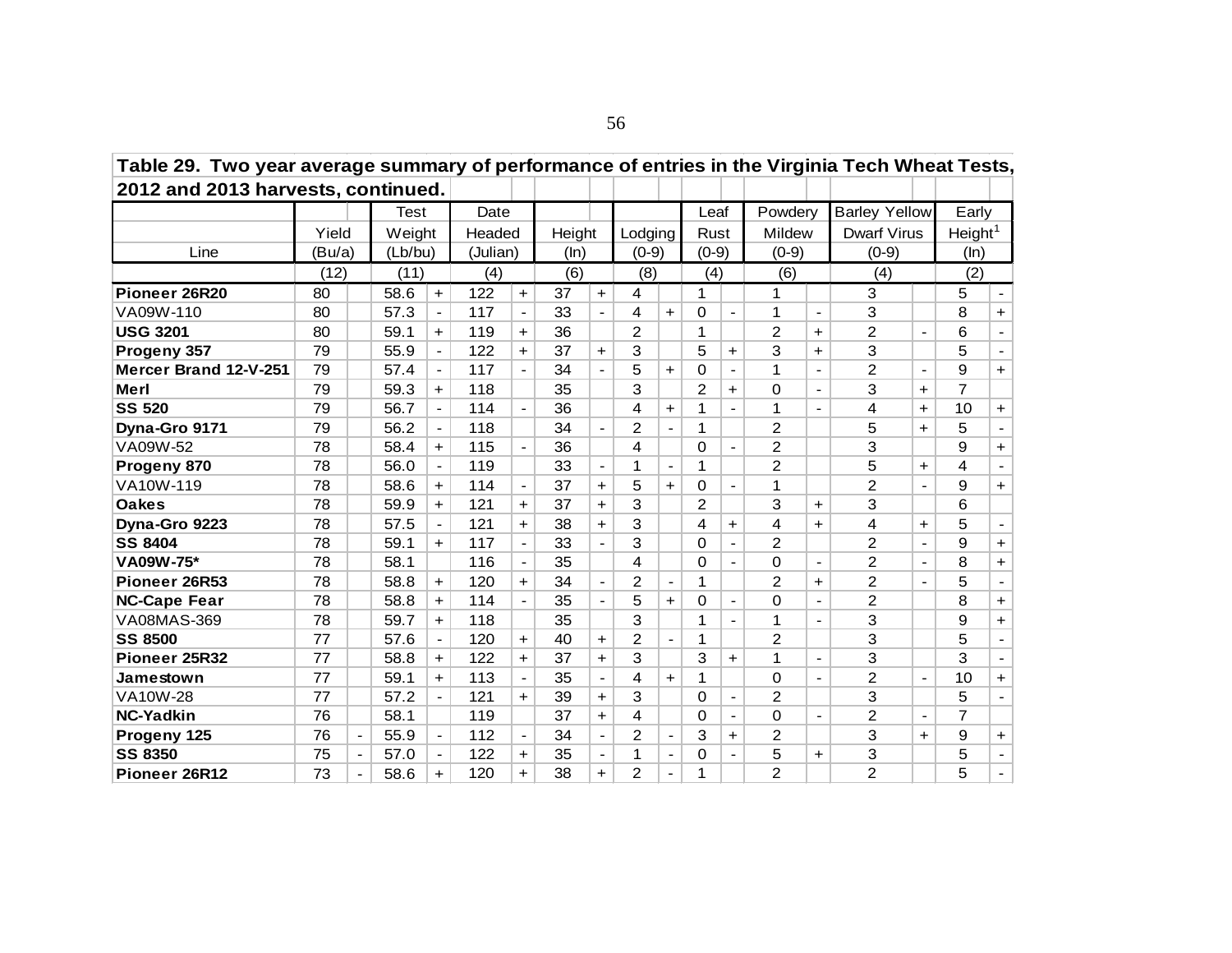| Table 29. Two year average summary of performance of entries in the Virginia Tech Wheat Tests,<br>2012 and 2013 harvests, continued.<br><b>Barley Yellow</b><br>Powderv<br>Early<br>Date<br>Leaf<br>Test<br>Height <sup>1</sup><br>Weight<br>Height<br>Lodging<br>Dwarf Virus<br>Headed<br>Mildew<br>Yield<br>Rust<br>(Lb/bu)<br>(Julian)<br>Line<br>(Bu/a)<br>$(0-9)$<br>$(0-9)$<br>$(0-9)$<br>$(0-9)$<br>(ln)<br>(ln)<br>(12)<br>(2)<br>(11)<br>(6)<br>(8)<br>(4)<br>(6)<br>(4)<br>(4)<br>37<br>2<br>$\mathcal{P}$<br>3<br>59.0<br>120<br>6<br>71<br>$+$<br>$+$<br>$+$<br>$\blacksquare$<br>$\overline{\phantom{0}}$ |                                                                                                                              |  |      |  |     |  |    |  |    |  |     |  |     |  |     |                  |  |  |
|------------------------------------------------------------------------------------------------------------------------------------------------------------------------------------------------------------------------------------------------------------------------------------------------------------------------------------------------------------------------------------------------------------------------------------------------------------------------------------------------------------------------------------------------------------------------------------------------------------------------|------------------------------------------------------------------------------------------------------------------------------|--|------|--|-----|--|----|--|----|--|-----|--|-----|--|-----|------------------|--|--|
|                                                                                                                                                                                                                                                                                                                                                                                                                                                                                                                                                                                                                        |                                                                                                                              |  |      |  |     |  |    |  |    |  |     |  |     |  |     |                  |  |  |
|                                                                                                                                                                                                                                                                                                                                                                                                                                                                                                                                                                                                                        |                                                                                                                              |  |      |  |     |  |    |  |    |  |     |  |     |  |     |                  |  |  |
|                                                                                                                                                                                                                                                                                                                                                                                                                                                                                                                                                                                                                        |                                                                                                                              |  |      |  |     |  |    |  |    |  |     |  |     |  |     |                  |  |  |
|                                                                                                                                                                                                                                                                                                                                                                                                                                                                                                                                                                                                                        |                                                                                                                              |  |      |  |     |  |    |  |    |  |     |  |     |  |     |                  |  |  |
|                                                                                                                                                                                                                                                                                                                                                                                                                                                                                                                                                                                                                        |                                                                                                                              |  |      |  |     |  |    |  |    |  |     |  |     |  |     |                  |  |  |
| Pioneer 26R22                                                                                                                                                                                                                                                                                                                                                                                                                                                                                                                                                                                                          | 3<br>38<br>7<br>70<br>58.8<br>120<br>4<br>4<br>4<br>$\pm$<br>$+$<br>$\pm$<br>$\pm$<br>$\pm$<br>$\blacksquare$<br>$+$         |  |      |  |     |  |    |  |    |  |     |  |     |  |     |                  |  |  |
| <b>SS 8302</b>                                                                                                                                                                                                                                                                                                                                                                                                                                                                                                                                                                                                         |                                                                                                                              |  |      |  |     |  |    |  |    |  |     |  |     |  |     |                  |  |  |
| Massey                                                                                                                                                                                                                                                                                                                                                                                                                                                                                                                                                                                                                 | 9<br>62<br>57.8<br>116<br>39<br>5<br>4<br>$\pm$<br>$\pm$<br>$\pm$<br>$\ddot{}$<br>$\blacksquare$<br>$\overline{\phantom{0}}$ |  |      |  |     |  |    |  |    |  |     |  |     |  |     | $\pm$            |  |  |
| Average                                                                                                                                                                                                                                                                                                                                                                                                                                                                                                                                                                                                                | 78                                                                                                                           |  | 58.0 |  | 118 |  | 36 |  | 3  |  | 1.5 |  | 1.6 |  | 2.9 | 6.7              |  |  |
| LSD (O.05)                                                                                                                                                                                                                                                                                                                                                                                                                                                                                                                                                                                                             | 3                                                                                                                            |  | 0.3  |  |     |  |    |  |    |  | 0.6 |  | 0.5 |  | 0.6 | 0.9 <sup>°</sup> |  |  |
| C.V.                                                                                                                                                                                                                                                                                                                                                                                                                                                                                                                                                                                                                   | 10                                                                                                                           |  | 1.3  |  |     |  | 4  |  | 43 |  | 49  |  | 51  |  | 28  | 13               |  |  |
| Released cultivars are shown in bold print. The number in parentheses below column headings indicates the number of                                                                                                                                                                                                                                                                                                                                                                                                                                                                                                    |                                                                                                                              |  |      |  |     |  |    |  |    |  |     |  |     |  |     |                  |  |  |
| location-years on which data are based. Varieties are ordered by descending yield averages. A plus or minus sign indicates                                                                                                                                                                                                                                                                                                                                                                                                                                                                                             |                                                                                                                              |  |      |  |     |  |    |  |    |  |     |  |     |  |     |                  |  |  |
| a performance significantly above or below the test average.                                                                                                                                                                                                                                                                                                                                                                                                                                                                                                                                                           |                                                                                                                              |  |      |  |     |  |    |  |    |  |     |  |     |  |     |                  |  |  |
| The 0-9 ratings indicate a genotype's response to disease or lodging where $0 =$ highly resistant and $9 =$ highly susceptible.                                                                                                                                                                                                                                                                                                                                                                                                                                                                                        |                                                                                                                              |  |      |  |     |  |    |  |    |  |     |  |     |  |     |                  |  |  |
| Released line yet to be named.                                                                                                                                                                                                                                                                                                                                                                                                                                                                                                                                                                                         |                                                                                                                              |  |      |  |     |  |    |  |    |  |     |  |     |  |     |                  |  |  |
| <sup>1</sup> Early plant height, assessed in early spring when wheat begins to elongate, provides information related to photoperiod sensitivity.                                                                                                                                                                                                                                                                                                                                                                                                                                                                      |                                                                                                                              |  |      |  |     |  |    |  |    |  |     |  |     |  |     |                  |  |  |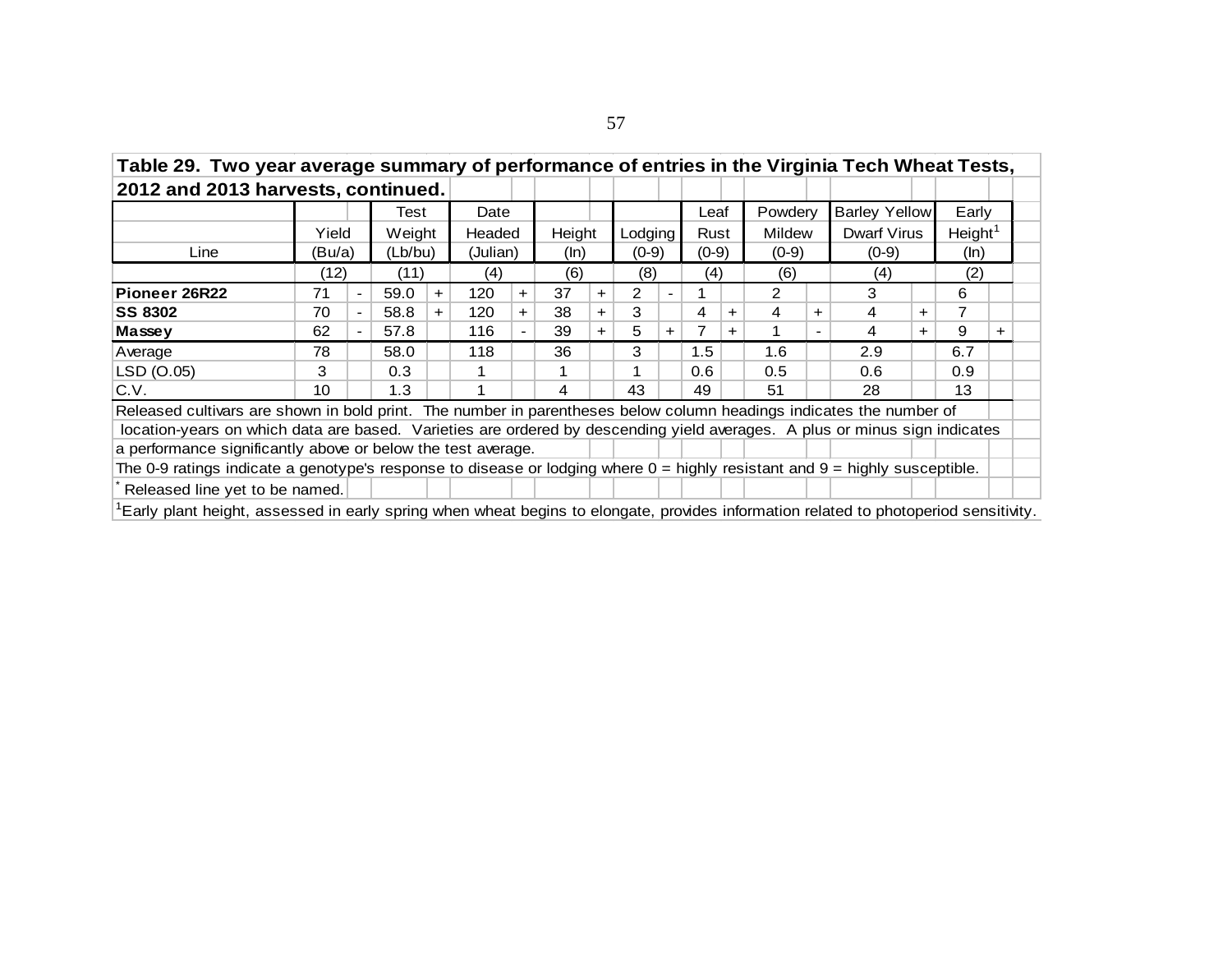| Table 30. Three year average summary of performance of entries in the Virginia Tech |        |     |             |                          |          |                      |        |                |                |                          |                |                          |                |                          |                      |                          |
|-------------------------------------------------------------------------------------|--------|-----|-------------|--------------------------|----------|----------------------|--------|----------------|----------------|--------------------------|----------------|--------------------------|----------------|--------------------------|----------------------|--------------------------|
| Wheat Tests, 2011, 2012, and 2013 harvests.                                         |        |     |             |                          |          |                      |        |                |                |                          |                |                          |                |                          |                      |                          |
|                                                                                     |        |     | <b>Test</b> |                          | Date     |                      |        |                |                |                          | Leaf           |                          | Powdery        |                          | <b>Barley Yellow</b> |                          |
|                                                                                     | Yield  |     | Weight      |                          | Headed   |                      | Height |                | Lodging        |                          | Rust           |                          | Mildew         |                          | <b>Dwarf Virus</b>   |                          |
| Line                                                                                | (Bu/a) |     | (Lb/bu)     |                          | (Julian) |                      | (ln)   |                | $(0-9)$        |                          | $(0-9)$        |                          | $(0-9)$        |                          | $(0-9)$              |                          |
|                                                                                     | (20)   |     | (19)        |                          | (8)      |                      | (10)   |                | (15)           |                          | (8)            |                          | (10)           |                          | (6)                  |                          |
| <b>Featherstone VA 258</b>                                                          | 89     | $+$ | 58.2        | $\blacksquare$           | 121      | $+$                  | 38     | $\ddot{}$      | 4              | $+$                      | $\mathbf{1}$   |                          | 1              |                          | 2                    | $\overline{\phantom{a}}$ |
| VA07W-415*                                                                          | 89     | $+$ | 58.5        |                          | 120      |                      | 37     | $+$            | 3              | $\pm$                    | $\overline{c}$ |                          | $\Omega$       | $\overline{\phantom{a}}$ | 3                    | $+$                      |
| Pioneer 26R10                                                                       | 88     | $+$ | 58.2        | $\overline{\phantom{a}}$ | 121      | $\ddot{}$            | 36     |                | 1              | $\overline{a}$           | 3              | $\ddot{}$                | $\overline{2}$ | $\ddot{}$                | 3                    | $+$                      |
| <b>Shirley</b>                                                                      | 88     | $+$ | 57.6        | $\blacksquare$           | 121      | $\ddagger$           | 35     | $\blacksquare$ | 2              | $\overline{\phantom{a}}$ | $\Omega$       | $\blacksquare$           | $\Omega$       | $\overline{\phantom{a}}$ | $\overline{2}$       |                          |
| <b>USG 3438</b>                                                                     | 88     | $+$ | 56.8        | $\blacksquare$           | 119      |                      | 34     | $\blacksquare$ | 1              | $\blacksquare$           | $\overline{c}$ |                          | $\overline{2}$ | $\ddot{\phantom{1}}$     | 4                    | $\ddot{}$                |
| <b>USG 3251</b>                                                                     | 87     | $+$ | 58.7        |                          | 122      | $\ddot{}$            | 38     | $+$            | $\overline{2}$ |                          | 3              | $+$                      | $\overline{2}$ |                          | $\overline{2}$       |                          |
| <b>SS 8340</b>                                                                      | 87     |     | 59.5        | $\ddot{}$                | 120      | $+$                  | 36     |                | $\overline{2}$ | $\overline{\phantom{0}}$ | $\overline{2}$ |                          | 3              | $\ddot{\phantom{1}}$     | $\overline{2}$       |                          |
| <b>SS 8412</b>                                                                      | 87     |     | 59.8        | $\ddot{}$                | 120      |                      | 35     | $\blacksquare$ | $\overline{2}$ | $\blacksquare$           | 1              | $\overline{a}$           | 1              | $\blacksquare$           | $\overline{2}$       |                          |
| Dyna-Gro 9171                                                                       | 87     |     | 56.9        | $\blacksquare$           | 119      |                      | 34     | $\blacksquare$ | $\overline{2}$ | $\overline{a}$           | $\overline{2}$ |                          | 2              | $\ddot{}$                | 4                    | $+$                      |
| <b>USG 3555</b>                                                                     | 87     |     | 58.0        | $\overline{\phantom{a}}$ | 118      |                      | 33     |                | 3              |                          | 4              | $\ddagger$               | 1              | $\overline{\phantom{a}}$ | 1                    |                          |
| Progeny 870                                                                         | 87     |     | 56.8        | $\blacksquare$           | 119      |                      | 34     | $\blacksquare$ | 1              | $\overline{\phantom{a}}$ | 2              |                          | 2              | $\ddot{}$                | 4                    | $\ddot{}$                |
| <b>SS 520</b>                                                                       | 87     |     | 57.5        | $\blacksquare$           | 117      | $\blacksquare$       | 37     |                | 4              | $+$                      | 2              |                          | 1              | $\blacksquare$           | 4                    | $+$                      |
| <b>USG 3120</b>                                                                     | 86     |     | 59.2        | $\ddot{}$                | 115      |                      | 37     |                | 3              | $\ddot{}$                | 1              |                          | 1              | $\frac{1}{2}$            | $\overline{2}$       |                          |
| Mercer Brand 12-V-251                                                               | 86     |     | 58.1        | $\blacksquare$           | 119      |                      | 34     |                | 4              | $+$                      | $\mathbf 0$    |                          | 1              | $\overline{\phantom{a}}$ | $\overline{2}$       | $\blacksquare$           |
| <b>VA09W-188WS*</b>                                                                 | 86     |     | 56.3        | $\blacksquare$           | 117      | $\blacksquare$       | 39     | $+$            | 4              | $+$                      | $\overline{2}$ |                          | 1              | $\blacksquare$           | 1                    | $\blacksquare$           |
| Yorktown                                                                            | 86     |     | 59.5        | $\ddot{}$                | 119      |                      | 36     |                | 3              |                          | $\Omega$       |                          | $\Omega$       | $\blacksquare$           | 2                    | $\blacksquare$           |
| <b>SS 5205</b>                                                                      | 86     |     | 58.9        | +                        | 119      |                      | 33     | $\blacksquare$ | 3              | $+$                      | 1              | $\blacksquare$           | 1              | $\overline{\phantom{a}}$ | 2                    |                          |
| VA09W-110                                                                           | 86     |     | 57.8        | $\blacksquare$           | 120      | $+$                  | 33     | $\blacksquare$ | 3              |                          | $\Omega$       | $\overline{\phantom{a}}$ | 1              |                          | 3                    |                          |
| <b>Merl</b>                                                                         | 85     |     | 59.8        | $\ddot{}$                | 119      |                      | 36     |                | 2              |                          | 3              | $\ddagger$               | 0              | $\overline{\phantom{a}}$ | 3                    |                          |
| VA08MAS-369                                                                         | 85     |     | 60.1        | $\ddot{\phantom{1}}$     | 120      |                      | 35     |                | $\overline{2}$ |                          | $\overline{2}$ |                          | 1              | $\frac{1}{2}$            | 3                    |                          |
| <b>USG 3201</b>                                                                     | 85     |     | 59.6        | $+$                      | 120      | $\ddot{}$            | 36     |                | $\overline{2}$ | $\blacksquare$           | 2              |                          | 3              | $+$                      | $\overline{2}$       | $\blacksquare$           |
| Pioneer 26R20                                                                       | 85     |     | 58.9        | $\ddot{}$                | 122      | $\ddot{}$            | 37     | $+$            | 3              |                          | $\overline{2}$ |                          | 1              | $\overline{\phantom{a}}$ | 3                    |                          |
| VA09W-73*                                                                           | 85     |     | 59.4        | $+$                      | 122      | $\ddot{\phantom{1}}$ | 36     |                | 3              |                          | 1              |                          | 1              | $\blacksquare$           | $\overline{2}$       | $\blacksquare$           |
| Progeny 357                                                                         | 85     |     | 56.1        | $\overline{\phantom{a}}$ | 122      | $+$                  | 37     | $+$            | $\overline{2}$ |                          | 4              | $+$                      | 4              | +                        | 3                    |                          |
| VA10W-119                                                                           | 85     |     | 59.2        | $+$                      | 117      | $\blacksquare$       | 38     | $+$            | 4              | $\ddot{}$                | 1              | $\overline{\phantom{a}}$ | 2              |                          | 2                    | $\overline{\phantom{a}}$ |
| Progeny 117                                                                         | 84     |     | 58.2        | $\blacksquare$           | 116      | $\blacksquare$       | 38     | $+$            | 4              | $+$                      | 3              | $+$                      | 3              | $+$                      | $\overline{2}$       |                          |
| Progeny 185                                                                         | 84     |     | 58.4        |                          | 120      |                      | 38     | $+$            | 2              | $\frac{1}{2}$            | 4              | $+$                      | 3              | +                        | 2                    |                          |
| Jamestown                                                                           | 84     |     | 60.0        | $\ddot{\phantom{1}}$     | 116      |                      | 35     | $\overline{a}$ | 3              |                          | $\overline{2}$ |                          | 1              | $\overline{\phantom{0}}$ | 2                    | $\blacksquare$           |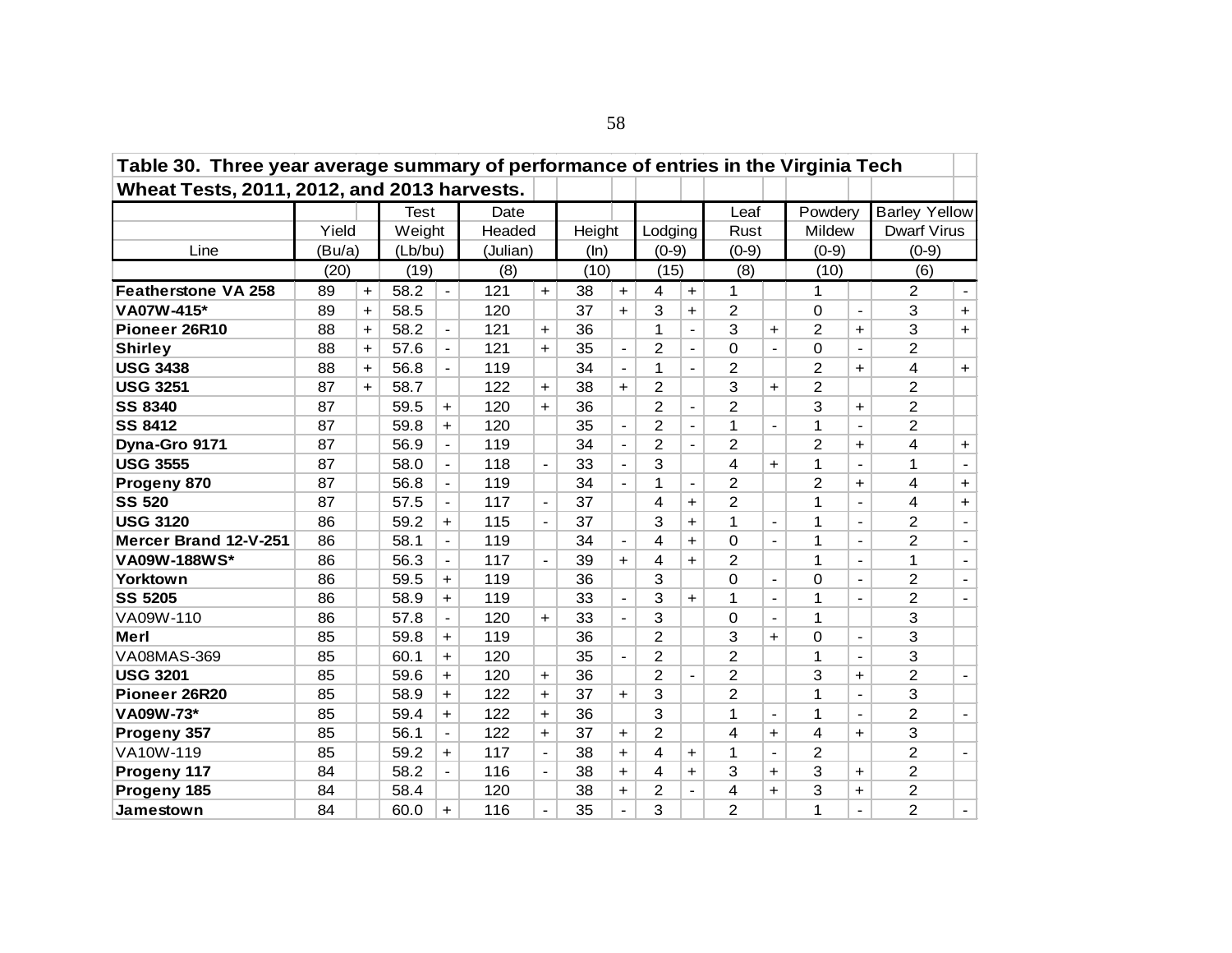| Table 30. Three year average summary of performance of entries in the Virginia Tech                                             |                                                                                                                                                                                                                                                                                         |                          |                |                          |          |                          |        |                          |                |                          |          |                          |                |                          |                      |                          |  |
|---------------------------------------------------------------------------------------------------------------------------------|-----------------------------------------------------------------------------------------------------------------------------------------------------------------------------------------------------------------------------------------------------------------------------------------|--------------------------|----------------|--------------------------|----------|--------------------------|--------|--------------------------|----------------|--------------------------|----------|--------------------------|----------------|--------------------------|----------------------|--------------------------|--|
| Wheat Tests, 2011, 2012, and 2013 harvests, continued.                                                                          |                                                                                                                                                                                                                                                                                         |                          |                |                          |          |                          |        |                          |                |                          |          |                          |                |                          |                      |                          |  |
|                                                                                                                                 |                                                                                                                                                                                                                                                                                         |                          | Test           |                          | Date     |                          |        |                          |                |                          | Leaf     |                          | Powdery        |                          | <b>Barley Yellow</b> |                          |  |
|                                                                                                                                 | Yield                                                                                                                                                                                                                                                                                   |                          | Weight         |                          | Headed   |                          | Height |                          | Lodging        |                          | Rust     |                          | Mildew         |                          | <b>Dwarf Virus</b>   |                          |  |
| Line                                                                                                                            | (Bu/a)                                                                                                                                                                                                                                                                                  |                          | (Lb/bu)        |                          | (Julian) |                          | (ln)   |                          | $(0-9)$        |                          | $(0-9)$  |                          | $(0-9)$        |                          | $(0-9)$              |                          |  |
|                                                                                                                                 | (20)                                                                                                                                                                                                                                                                                    |                          | (19)           |                          | (8)      |                          | (10)   |                          | (15)           |                          | (8)      |                          | (10)           |                          | (6)                  |                          |  |
| Pioneer 25R32                                                                                                                   | 83                                                                                                                                                                                                                                                                                      |                          | 59.2           | $\ddot{}$                | 122      | $+$                      | 37     |                          | 3              |                          | 4        | $\pm$                    | 1              |                          | 3                    |                          |  |
| VA09W-52                                                                                                                        | 83                                                                                                                                                                                                                                                                                      |                          | 58.7           |                          | 118      | $\overline{\phantom{a}}$ | 37     |                          | 3              | $+$                      | 1        | $\overline{\phantom{a}}$ | $\overline{2}$ |                          | $\overline{2}$       |                          |  |
| Progeny 125                                                                                                                     | 83                                                                                                                                                                                                                                                                                      |                          | 57.6           | $\overline{\phantom{a}}$ | 115      | $\overline{\phantom{a}}$ | 35     | $\overline{\phantom{a}}$ | 1              | $\overline{\phantom{a}}$ | 4        | $\pm$                    | 3              | $\ddot{}$                | 3                    |                          |  |
| <b>NC-Cape Fear</b>                                                                                                             | 83                                                                                                                                                                                                                                                                                      | 0                        | $\overline{a}$ | 2                        |          |                          |        |                          |                |                          |          |                          |                |                          |                      |                          |  |
| VA09W-75*                                                                                                                       | 83                                                                                                                                                                                                                                                                                      |                          | 58.9           | $\ddot{}$                | 118      | $\overline{\phantom{a}}$ | 36     |                          | 3              |                          | $\Omega$ | $\overline{\phantom{a}}$ | 0              | $\overline{\phantom{a}}$ | 1                    | $\overline{\phantom{0}}$ |  |
| <b>SS 8500</b>                                                                                                                  | 4<br>59.4<br>117<br>35<br>1<br>$\ddot{}$<br>$+$<br>$\overline{\phantom{a}}$<br>3<br>3<br>83<br>1<br>58.4<br>120<br>40<br>1<br>$\ddot{}$<br>$+$<br>$\pm$<br>$\overline{\phantom{a}}$<br>3<br>2<br>3<br>$\overline{2}$<br>83<br>60.1<br>122<br>37<br>$\ddot{}$<br>$+$<br>$+$<br>$\ddot{}$ |                          |                |                          |          |                          |        |                          |                |                          |          |                          |                |                          |                      |                          |  |
| <b>Oakes</b>                                                                                                                    |                                                                                                                                                                                                                                                                                         |                          |                |                          |          |                          |        |                          |                |                          |          |                          |                |                          |                      |                          |  |
| <b>SS 8404</b>                                                                                                                  | 81                                                                                                                                                                                                                                                                                      | $\blacksquare$           | 60.0           | $\ddot{}$                | 120      |                          | 34     | $\overline{\phantom{a}}$ | $\overline{2}$ | $\overline{\phantom{a}}$ | 1        | $\overline{\phantom{a}}$ | 3              | $\ddot{}$                | 2                    | $\overline{\phantom{0}}$ |  |
| <b>NC-Yadkin</b>                                                                                                                | 81                                                                                                                                                                                                                                                                                      |                          | 58.4           |                          | 120      |                          | 36     |                          | 3              | $+$                      | 1        |                          | 0              | $\blacksquare$           | 2                    |                          |  |
| Pioneer 26R12                                                                                                                   | 80                                                                                                                                                                                                                                                                                      |                          | 59.6           | $\ddot{}$                | 121      | $+$                      | 38     | $+$                      | $\overline{2}$ | $\blacksquare$           | 2        |                          | 2              | $\ddot{}$                | $\overline{2}$       |                          |  |
| Pioneer 26R22                                                                                                                   | 79                                                                                                                                                                                                                                                                                      | $\overline{\phantom{a}}$ | 58.7           |                          | 120      | $+$                      | 37     | $\ddot{}$                | $\overline{c}$ | $\blacksquare$           | 3        |                          | 3              | $\ddot{}$                | 3                    |                          |  |
| <b>SS 8302</b>                                                                                                                  | 77                                                                                                                                                                                                                                                                                      | $\overline{\phantom{a}}$ | 59.1           | $\ddot{\phantom{1}}$     | 121      | $+$                      | 38     | $+$                      | $\overline{2}$ | $\overline{\phantom{a}}$ | 5        | $\pm$                    | 4              | $\ddot{}$                | 4                    | $+$                      |  |
| Massey                                                                                                                          | 67                                                                                                                                                                                                                                                                                      |                          | 58.3           | $\blacksquare$           | 119      |                          | 40     | $\ddot{}$                | 4              | $+$                      | 8        | $+$                      | 1              | $\blacksquare$           | 3                    | $+$                      |  |
| Average                                                                                                                         | 84                                                                                                                                                                                                                                                                                      |                          | 58.7           |                          | 119      |                          | 36     |                          | 3              |                          | 2.1      |                          | 1.7            |                          | 2.3                  |                          |  |
| LSD (O.05)                                                                                                                      | 3                                                                                                                                                                                                                                                                                       |                          | 0.3            |                          |          |                          |        |                          |                |                          | 0.6      |                          | 0.4            |                          | 0.5                  |                          |  |
| C.V.                                                                                                                            | 9                                                                                                                                                                                                                                                                                       |                          | 1.5            |                          |          |                          | 4      |                          | 51             |                          | 56       |                          | 55             |                          | 34                   |                          |  |
| Released cultivars are shown in bold print. The number in parentheses below column headings indicates the number of             |                                                                                                                                                                                                                                                                                         |                          |                |                          |          |                          |        |                          |                |                          |          |                          |                |                          |                      |                          |  |
| location-years on which data are based. Varieties are ordered by descending yield averages. A plus or minus sign indicates      |                                                                                                                                                                                                                                                                                         |                          |                |                          |          |                          |        |                          |                |                          |          |                          |                |                          |                      |                          |  |
| a performance significantly above or below the test average.                                                                    |                                                                                                                                                                                                                                                                                         |                          |                |                          |          |                          |        |                          |                |                          |          |                          |                |                          |                      |                          |  |
| The 0-9 ratings indicate a genotype's response to disease or lodging where $0 =$ highly resistant and $9 =$ highly susceptible. |                                                                                                                                                                                                                                                                                         |                          |                |                          |          |                          |        |                          |                |                          |          |                          |                |                          |                      |                          |  |
| Released line yet to be named.                                                                                                  |                                                                                                                                                                                                                                                                                         |                          |                |                          |          |                          |        |                          |                |                          |          |                          |                |                          |                      |                          |  |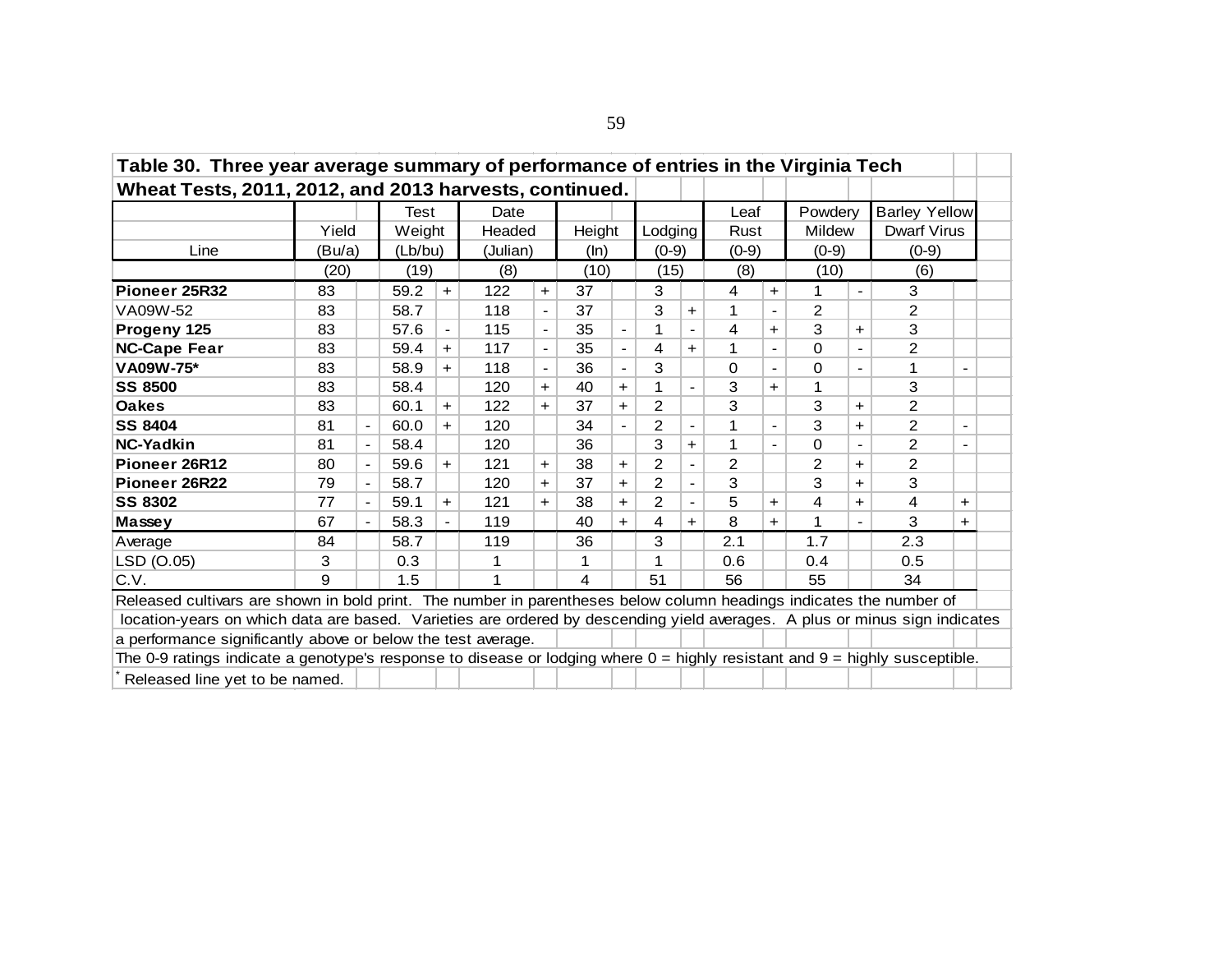| Table 31. Summary of performance of entries in the Virginia Tech Wheat<br>Test planted No-Till at Warsaw, 2013 harvest. |                         |                      |                            |           |        |     |             |                |          |                          |        |                |                |           |                |     |                |                              |                        |     |
|-------------------------------------------------------------------------------------------------------------------------|-------------------------|----------------------|----------------------------|-----------|--------|-----|-------------|----------------|----------|--------------------------|--------|----------------|----------------|-----------|----------------|-----|----------------|------------------------------|------------------------|-----|
|                                                                                                                         |                         |                      |                            |           |        |     | <b>Test</b> |                | Date     |                          |        |                |                |           | <b>FHB</b>     |     | White          |                              |                        |     |
|                                                                                                                         | 3-year<br>Average Yield |                      | $2$ -year<br>Average Yield |           | Yield  |     | Weight      |                | Headed   |                          |        |                | Lodging        |           | Rating         |     | Heads          |                              | Glume<br><b>Blotch</b> |     |
|                                                                                                                         |                         |                      |                            |           |        |     |             |                |          |                          | Height |                |                |           |                |     |                |                              |                        |     |
| Line                                                                                                                    | (Bu/a)                  |                      | (Bu/a)                     |           | (Bu/a) |     | (Lb/bu)     |                | (Julian) |                          | (ln)   |                | $(0-9)$        |           | $(%)^1$        |     | $({\%})^2$     |                              | $(0-9)$                |     |
| <b>USG 3404</b>                                                                                                         |                         |                      |                            |           | 89     | $+$ | 58.2        |                | 121      | $\ddot{}$                | 32     |                | $\Omega$       |           | 1              |     | 5              |                              | 1                      |     |
| <b>USG 3013</b>                                                                                                         |                         |                      |                            |           | 89     | $+$ | 58.6        |                | 121      | $+$                      | 36     | $+$            | $\Omega$       |           | 1              |     | 4              |                              | 1                      |     |
| <b>Steyer Hunker</b>                                                                                                    |                         |                      |                            |           | 88     | $+$ | 57.9        |                | 121      | $+$                      | 35     | $\ddot{}$      | 0              |           | $\overline{2}$ |     | 4              |                              | 1                      |     |
| <b>AgriMAXX 438</b>                                                                                                     |                         |                      |                            |           | 87     | $+$ | 58.7        |                | 121      | $+$                      | 35     | $+$            | $\mathbf{1}$   |           | 1              |     | 3              |                              | 1                      |     |
| <b>VA10W-21</b>                                                                                                         |                         |                      | 83                         |           | 87     | $+$ | 58.3        |                | 119      |                          | 31     |                | $\mathbf{1}$   |           | $\overline{2}$ |     | $\overline{7}$ |                              | 1                      |     |
| VA10W-123                                                                                                               |                         |                      | 86                         | $+$       | 85     | $+$ | 58.5        |                | 115      | $\overline{a}$           | 33     |                | $\overline{2}$ | $+$       | 1              |     | $\overline{7}$ |                              | $\overline{2}$         |     |
| Pioneer 26R10                                                                                                           | 97                      |                      | 82                         |           | 83     |     | 58.1        |                | 121      |                          | 31     |                | 0              |           | $\overline{2}$ |     | 4              |                              | 1                      |     |
| <b>VA08MAS-369</b>                                                                                                      | 101                     | $\div$               | 85                         | $\ddot{}$ | 83     |     | 59.7        | $+$            | 118      |                          | 32     |                | $\mathbf{1}$   |           | $\overline{2}$ |     | 18             | $\ddot{}$                    | 1                      |     |
| Mercer Brand 11-V-258                                                                                                   |                         |                      |                            |           | 83     |     | 57.2        |                | 120      |                          | 34     | $+$            | $\mathbf{1}$   |           | 1              |     | 8              |                              | 1                      |     |
| Progeny 357                                                                                                             | 91                      |                      | 76                         |           | 82     |     | 56.1        | $\frac{1}{2}$  | 122      | $+$                      | 32     |                | 0              |           | 4              | $+$ | 12             |                              | 1                      |     |
| <b>SY 474</b>                                                                                                           |                         |                      |                            |           | 82     |     | 58.0        |                | 122      | $+$                      | 35     | $+$            | 0              |           | 1              |     | 3              | $\overline{\phantom{a}}$     | 1                      |     |
| <b>USG 3251</b>                                                                                                         | 96                      |                      | 83                         |           | 82     |     | 58.6        |                | 122      | $+$                      | 34     | $+$            | 0              |           | 1              |     | 12             |                              | 1                      |     |
| <b>AgriMAXX 434</b>                                                                                                     |                         |                      |                            |           | 81     |     | 56.4        | $\overline{a}$ | 119      |                          | 30     | $\overline{a}$ | 0              |           | $\overline{2}$ |     | 6              |                              | 1                      |     |
| Progeny PGX 12-10                                                                                                       |                         |                      |                            |           | 81     |     | 55.7        | $\blacksquare$ | 118      |                          | 33     |                | 0              |           | 1              |     | 8              |                              | 3                      | $+$ |
| <b>SY Harrison</b>                                                                                                      |                         |                      | 79                         |           | 81     |     | 58.1        |                | 120      |                          | 31     |                | 0              |           | 2              |     | 8              |                              | 1                      |     |
| <b>AgriMAXX 413</b>                                                                                                     |                         |                      | 83                         |           | 81     |     | 56.8        |                | 118      |                          | 30     |                | 0              |           | 1              |     | 8              |                              | 1                      |     |
| VA07W-415*                                                                                                              | 102                     | $\ddot{\phantom{1}}$ | 86                         | $+$       | 81     |     | 58.1        |                | 118      |                          | 31     |                | $\overline{2}$ | $\ddot{}$ | 5              | $+$ | 17             | $\ddot{}$                    | 1                      |     |
| <b>AgriMAXX 427</b>                                                                                                     |                         |                      | 79                         |           | 81     |     | 57.0        |                | 119      |                          | 33     |                | $\mathbf{1}$   |           | $\mathbf{1}$   |     | 5              |                              | 1                      |     |
| VA11W-31                                                                                                                |                         |                      |                            |           | 80     |     | 59.2        |                | 118      |                          | 33     |                | 0              |           | 3              |     | 17             | $+$                          | 1                      |     |
| Mercer Brand 12-V-251                                                                                                   | 95                      |                      | 75                         |           | 80     |     | 58.3        |                | 119      |                          | 30     | $\blacksquare$ | $\mathbf{1}$   |           | $\overline{2}$ |     | $\overline{7}$ |                              | 1                      |     |
| <b>USG 3438</b>                                                                                                         | 98                      | $\ddot{}$            | 83                         |           | 80     |     | 57.0        |                | 118      |                          | 29     |                | $\Omega$       |           | 0              |     | $\overline{7}$ |                              | 1                      |     |
| <b>AgriMAXX 415</b>                                                                                                     |                         |                      | 78                         |           | 79     |     | 59.0        |                | 120      |                          | 32     |                | 0              |           | 1              |     | $\overline{c}$ | $\qquad \qquad \blacksquare$ | 1                      |     |
| <b>SS 8340</b>                                                                                                          | 98                      | $\ddot{}$            | 80                         |           | 79     |     | 58.2        |                | 120      |                          | 33     |                | 0              |           | 1              |     | 3              | $\overline{\phantom{a}}$     | 2                      |     |
| Pioneer XW11G                                                                                                           |                         |                      |                            |           | 79     |     | 58.6        |                | 120      |                          | 33     |                | $\mathbf{1}$   |           | 4              |     | 13             | $+$                          | 1                      |     |
| <b>USG 3523</b>                                                                                                         |                         |                      |                            |           | 78     |     | 58.3        |                | 122      | $+$                      | 33     |                | 0              |           | 0              |     | 3              | $\blacksquare$               | 1                      |     |
| Dyna-Gro 9042                                                                                                           |                         |                      | 78                         |           | 78     |     | 58.8        |                | 121      | $+$                      | 32     |                | 0              |           | 1              |     | $\overline{2}$ | $\blacksquare$               | 1                      |     |
| Pioneer 26R12                                                                                                           | 90                      |                      | 77                         |           | 78     |     | 56.8        |                | 119      |                          | 35     | $\ddot{}$      | 0              |           | 2              |     | 12             |                              | 1                      |     |
| Progeny 117                                                                                                             | 93                      |                      | 79                         |           | 78     |     | 56.9        |                | 115      | $\overline{\phantom{a}}$ | 34     | $+$            | $\overline{2}$ | $\ddot{}$ | 0              |     | 4              |                              | 1                      |     |
| <b>VA10W-96</b>                                                                                                         |                         |                      |                            |           | 78     |     | 59.1        |                | 116      |                          | 34     | $\ddot{}$      | $\mathbf{1}$   |           | 1              |     | 10             |                              | 1                      |     |
| VA09W-52                                                                                                                | 97                      |                      | 80                         |           | 78     |     | 58.5        |                | 116      | $\overline{\phantom{a}}$ | 33     |                | $\mathbf{1}$   |           | 2              |     | $\overline{7}$ |                              | 1                      |     |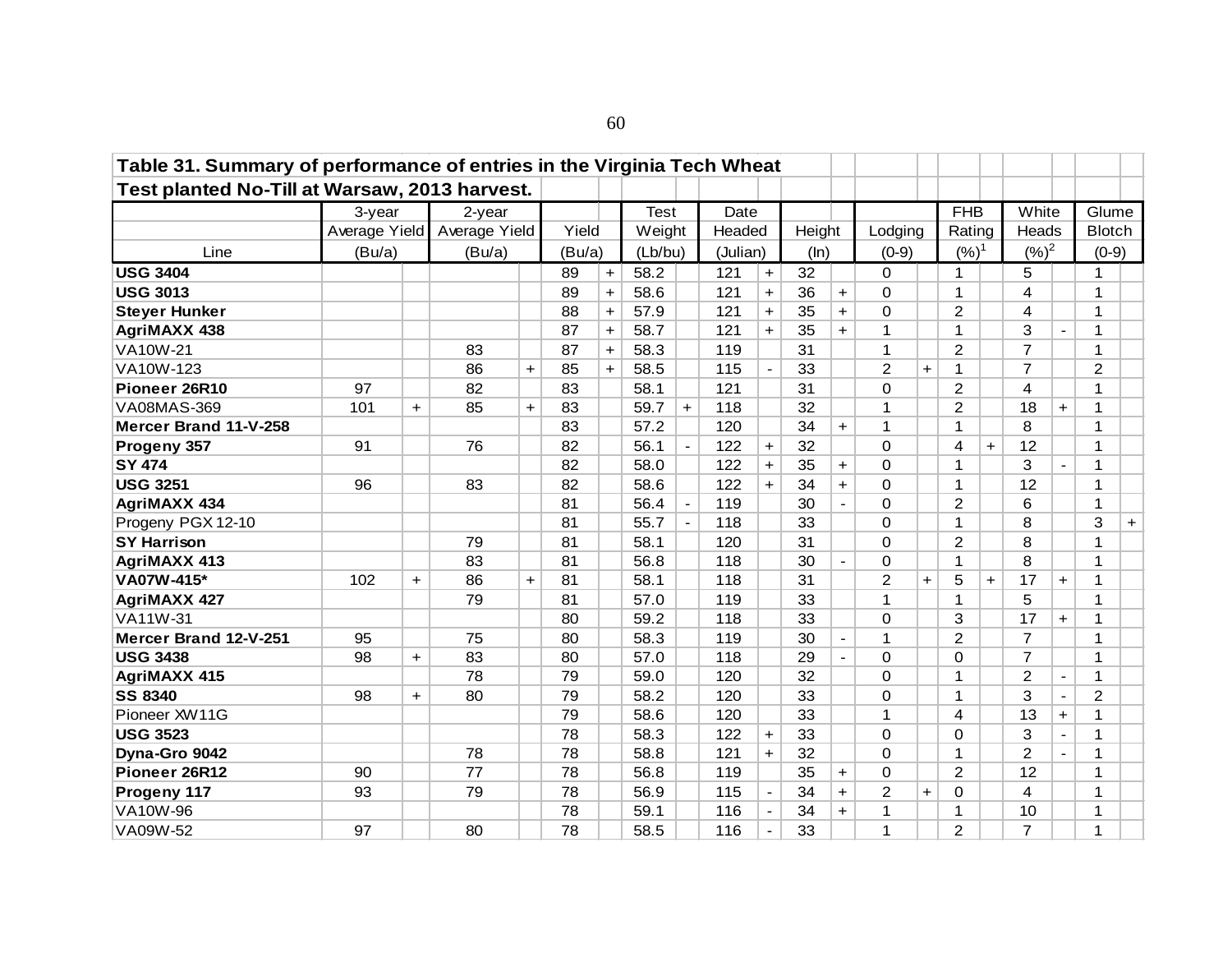| Table 31. Summary of performance of entries in the Virginia Tech Wheat |               |                |               |        |             |                |          |                          |        |           |                |     |                |     |                |                |                |            |
|------------------------------------------------------------------------|---------------|----------------|---------------|--------|-------------|----------------|----------|--------------------------|--------|-----------|----------------|-----|----------------|-----|----------------|----------------|----------------|------------|
| Test planted No-Till at Warsaw, 2013 harvest, continued.               |               |                |               |        |             |                |          |                          |        |           |                |     |                |     |                |                |                |            |
|                                                                        | 3-year        |                | 2-year        |        | <b>Test</b> |                | Date     |                          |        |           |                |     | <b>FHB</b>     |     | White          |                | Glume          |            |
|                                                                        | Average Yield |                | Average Yield | Yield  | Weight      |                | Headed   |                          | Height |           | Lodging        |     | Rating         |     | Heads          |                | <b>Blotch</b>  |            |
| Line                                                                   | (Bu/a)        |                | (Bu/a)        | (Bu/a) | (Lb/bu)     |                | (Julian) |                          | (ln)   |           | $(0-9)$        |     | $(%)^1$        |     | $({\%})^2$     |                | $(0-9)$        |            |
| VA11W-106                                                              |               |                |               | 78     | 58.5        |                | 121      | $\ddot{}$                | 32     |           | 0              |     | 1              |     | 10             |                | 1              |            |
| VA10W-126                                                              |               |                |               | 77     | 58.3        |                | 118      | $\blacksquare$           | 32     |           | 1              |     | $\overline{2}$ |     | 12             |                | 1              |            |
| Pioneer 26R53                                                          |               |                | 79            | 77     | 58.0        |                | 119      |                          | 29     |           | 0              |     | $\overline{c}$ |     | 5              |                | 1              |            |
| VA11W-165                                                              |               |                |               | 77     | 58.0        |                | 119      |                          | 31     |           | $\mathbf{1}$   |     | $\overline{2}$ |     | 13             | $+$            | 1              |            |
| Dyna-Gro 9171                                                          | 96            |                | 79            | 77     | 56.6        | $\blacksquare$ | 118      |                          | 30     |           | 0              |     | 1              |     | 8              |                | 1              |            |
| <b>Featherstone VA 258</b>                                             | 101           | $\ddot{}$      | 80            | 77     | 57.3        |                | 121      | $\ddot{}$                | 33     |           | 0              |     | 1              |     | 8              |                | 1              |            |
| <b>USG 3555</b>                                                        | 93            |                | 75            | 77     | 58.0        |                | 116      | $\overline{\phantom{a}}$ | 28     |           | 0              |     | 5              | $+$ | $\overline{7}$ |                | 1              |            |
| VA09W-75*                                                              | 94            |                | 77            | 76     | 58.4        |                | 115      | $\overline{\phantom{a}}$ | 31     |           | $\mathbf{1}$   |     | 1              |     | 4              |                | 1              |            |
| VA11W-230                                                              |               |                |               | 76     | 59.9        | $+$            | 117      | $\overline{\phantom{a}}$ | 30     |           | 0              |     | 4              | $+$ | 15             | $+$            | 1              |            |
| <b>SS 8412</b>                                                         | 94            |                | 81            | 76     | 59.0        |                | 117      | $\overline{\phantom{a}}$ | 31     |           | 0              |     | 3              |     | 10             |                | 1              |            |
| VA11W-278                                                              |               |                |               | 76     | 58.6        |                | 115      | $\blacksquare$           | 31     |           | $\mathbf{1}$   |     | 3              |     | $\overline{7}$ |                | 1              |            |
| VA09W-73*                                                              | 93            |                | 76            | 75     | 59.2        |                | 122      | $+$                      | 33     |           | $\mathbf{1}$   |     | 1              |     | 4              |                | 1              |            |
| MD04W249-11-7                                                          |               |                |               | 75     | 58.9        |                | 120      |                          | 33     |           | 0              |     | $\overline{2}$ |     | 5              |                | 1              |            |
| GA-031134-10E29                                                        |               |                |               | 75     | 57.0        |                | 119      |                          | 31     |           | $\mathbf{1}$   |     | 3              |     | 20             | $+$            | $\overline{2}$ | $+$        |
| <b>Shirley</b>                                                         | 94            |                | 80            | 75     | 56.2        |                | 121      | $\ddot{}$                | 31     |           | 0              |     | 1              |     | 10             |                | 1              |            |
| Pioneer 25R40                                                          |               |                |               | 75     | 58.4        |                | 123      | $+$                      | 31     |           | 0              |     | 1              |     | 5              |                | 1              |            |
| VA10W-42                                                               |               |                |               | 75     | 58.4        |                | 116      | $\blacksquare$           | 34     | $+$       | $\mathbf{1}$   |     | $\overline{2}$ |     | 12             |                | 2              |            |
| ARS08-0047                                                             |               |                |               | 75     | 56.2        | $\overline{a}$ | 116      | $\blacksquare$           | 31     |           | 3              | $+$ | 5              | $+$ | 18             | $+$            | 1              |            |
| <b>NC08-140</b>                                                        |               |                |               | 75     | 58.5        |                | 119      |                          | 33     |           | $\overline{2}$ | $+$ | $\overline{2}$ |     | 8              |                | 1              |            |
| Dyna-Gro 9223                                                          |               |                | 78            | 75     | 56.8        |                | 122      | $+$                      | 34     | $\ddot{}$ | 0              |     | $\mathbf{1}$   |     | 2              | $\blacksquare$ | 1              |            |
| <b>SY 483</b>                                                          |               |                |               | 75     | 56.5        | $\blacksquare$ | 124      | $+$                      | 34     | $+$       | $\mathbf{1}$   |     | 0              |     | $\mathbf{1}$   | $\overline{a}$ | 1              |            |
| VA10W-119                                                              | 95            |                | 80            | 75     | 59.6        | $+$            | 116      | $\blacksquare$           | 32     |           | $\mathbf{1}$   |     | $\overline{c}$ |     | $\overline{7}$ |                | 1              |            |
| Progeny 308                                                            |               |                | 74            | 74     | 59.3        | $+$            | 120      |                          | 32     |           | 0              |     | 3              |     | 15             | $\ddag$        | $\overline{c}$ |            |
| Mercer Brand 12-W-270                                                  |               |                |               | 74     | 59.5        | $+$            | 119      |                          | 35     | $\ddot{}$ | $\mathbf{1}$   |     | 0              |     | 1              | $\blacksquare$ | $\mathbf 1$    |            |
| VA09W-188WS*                                                           | 97            |                | 80            | 74     | 54.0        |                | 116      | $\blacksquare$           | 34     | $\ddot{}$ | $\mathbf{1}$   |     | 4              |     | 23             | $\ddot{}$      | $\overline{c}$ | $\ddagger$ |
| NC09-22402                                                             |               |                |               | 74     | 58.2        |                | 118      |                          | 32     |           | $\mathbf{1}$   |     | $\overline{2}$ |     | 12             |                | 3              | $\ddot{}$  |
| AgriMAXX Exp 1342                                                      |               |                |               | 74     | 57.5        |                | 121      | $+$                      | 32     |           | 0              |     | 1              |     | 3              |                | $\overline{c}$ |            |
| VA11W-323WS                                                            |               |                |               | 74     | 56.2        |                | 120      |                          | 32     |           | 0              |     | $\overline{c}$ |     | 17             | $\ddot{}$      | 1              |            |
| VA09W-110                                                              | 97            |                | 84            | 74     | 57.6        |                | 119      |                          | 28     |           | 0              |     | 1              |     | 8              |                | $\mathbf 1$    |            |
| VA11W-108                                                              |               |                |               | 74     | 58.5        |                | 119      |                          | 32     |           | 0              |     | $\overline{c}$ |     | 12             |                | $\overline{c}$ | $+$        |
| Progeny 185                                                            | 89            | $\blacksquare$ | 78            | 73     | 58.0        |                | 121      |                          | 34     | $\ddot{}$ | $\mathbf{1}$   |     | 1              |     | 5              |                | 1              |            |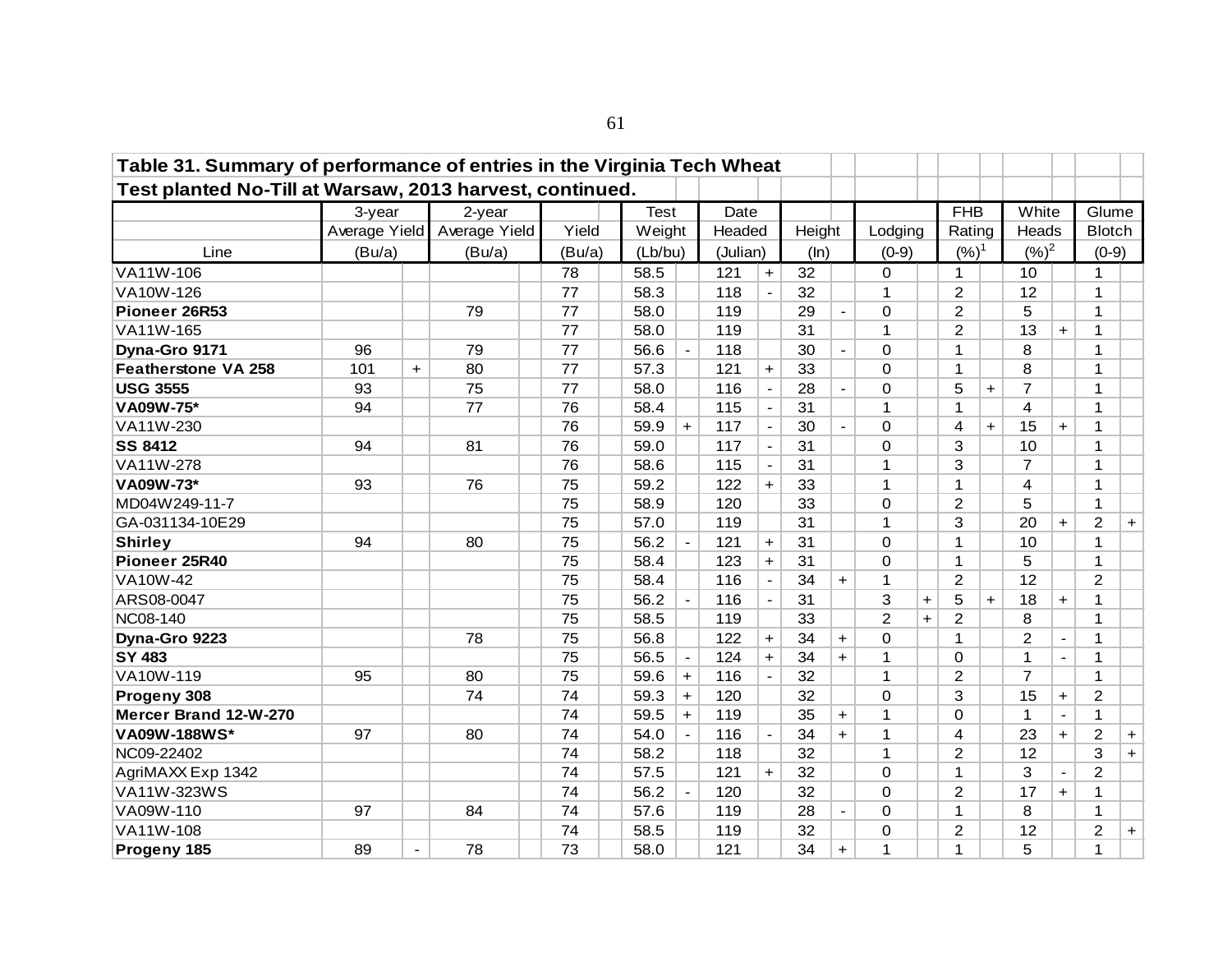| Table 31. Summary of performance of entries in the Virginia Tech Wheat |               |                |               |                          |        |                |             |                |          |                          |        |                          |                |           |                         |     |                |                          |                |           |
|------------------------------------------------------------------------|---------------|----------------|---------------|--------------------------|--------|----------------|-------------|----------------|----------|--------------------------|--------|--------------------------|----------------|-----------|-------------------------|-----|----------------|--------------------------|----------------|-----------|
| Test planted No-Till at Warsaw, 2013 harvest, continued.               |               |                |               |                          |        |                |             |                |          |                          |        |                          |                |           |                         |     |                |                          |                |           |
|                                                                        | 3-year        |                | 2-year        |                          |        |                | <b>Test</b> |                | Date     |                          |        |                          |                |           | <b>FHB</b>              |     | White          |                          | Glume          |           |
|                                                                        | Average Yield |                | Average Yield |                          | Yield  |                | Weight      |                | Headed   |                          | Height |                          | Lodging        |           | Rating                  |     | Heads          |                          | <b>Blotch</b>  |           |
| Line                                                                   | (Bu/a)        |                | (Bu/a)        |                          | (Bu/a) |                | (Lb/bu)     |                | (Julian) |                          | (ln)   |                          | $(0-9)$        |           | $(%)^1$                 |     | $({\%})^2$     |                          | $(0-9)$        |           |
| VA08W-672                                                              |               |                |               |                          | 73     |                | 57.6        |                | 118      |                          | 31     |                          | $\mathbf{1}$   |           | $\overline{\mathbf{4}}$ |     | 23             | $+$                      | 3              | $+$       |
| <b>SS 5205</b>                                                         | 91            |                | 76            |                          | 73     |                | 57.8        |                | 118      |                          | 27     | $\blacksquare$           | $\mathbf{1}$   |           | 1                       |     | 4              |                          | 4              | $+$       |
| <b>USG 3993</b>                                                        |               |                |               |                          | 73     |                | 58.6        |                | 120      |                          | 35     | $\ddot{\phantom{1}}$     | $\mathbf{1}$   |           | 1                       |     | $\overline{2}$ | $\overline{a}$           | 1              |           |
| VA11W-301                                                              |               |                |               |                          | 73     |                | 56.9        |                | 121      |                          | 30     | $\blacksquare$           | $\mathbf 0$    |           | $\mathbf{1}$            |     | 12             |                          | 1              |           |
| Pioneer 26R20                                                          | 97            |                | 80            |                          | 73     |                | 58.0        |                | 121      | $+$                      | 34     | $+$                      | $\mathbf{1}$   |           | $\mathbf 1$             |     | 12             |                          | 1              |           |
| <b>NC-Cape Fear</b>                                                    | 92            |                | 77            |                          | 72     |                | 59.3        | $+$            | 116      |                          | 31     |                          | $\overline{c}$ | $\ddot{}$ | $\overline{4}$          |     | $\overline{7}$ |                          | 1              |           |
| <b>Steyer Heilman</b>                                                  |               |                |               |                          | 72     |                | 58.4        |                | 121      | $+$                      | 38     | $+$                      | $\mathbf{1}$   |           | $\mathbf 1$             |     | 3              | $\blacksquare$           | 1              |           |
| Pioneer 25R32                                                          | 91            |                | 75            |                          | 71     |                | 59.0        |                | 124      | $+$                      | 34     | $+$                      | 0              |           | $\Omega$                |     | 0              | $\overline{a}$           | 1              |           |
| VA10W-140                                                              |               |                | 75            |                          | 71     |                | 59.5        | $+$            | 119      |                          | 33     |                          | $\mathbf 1$    |           | 1                       |     | 5              |                          | 1              |           |
| Yorktown                                                               | 97            | $+$            | 80            |                          | 71     |                | 58.6        |                | 118      |                          | 31     |                          | $\mathbf{1}$   |           | $\overline{1}$          |     | 5              |                          | 1              |           |
| Progeny 870                                                            | 94            |                | 72            |                          | 71     |                | 56.5        |                | 118      |                          | 29     | $\overline{\phantom{a}}$ | 0              |           | $\Omega$                |     | $\overline{7}$ |                          | 1              |           |
| Progeny 125                                                            | 87            | $\blacksquare$ | 72            |                          | 71     |                | 56.4        | $\blacksquare$ | 114      | $\overline{\phantom{a}}$ | 28     | $\blacksquare$           | 0              |           | $\overline{2}$          |     | $\overline{7}$ |                          | 4              | $+$       |
| <b>SS 520</b>                                                          | 97            |                | 76            |                          | 70     |                | 56.7        | $\blacksquare$ | 116      | $\blacksquare$           | 33     |                          | $\mathbf{1}$   |           | $\overline{2}$          |     | 4              |                          | 1              |           |
| VA10W-669                                                              |               |                |               |                          | 70     |                | 56.4        | $\mathbf{r}$   | 118      | $\blacksquare$           | 30     | $\blacksquare$           | $\mathbf{1}$   |           | 3                       |     | $\overline{7}$ |                          | 1              |           |
| <b>SS 8700</b>                                                         |               |                |               |                          | 70     |                | 57.0        |                | 125      | $+$                      | 33     |                          | 0              |           | $\mathbf 0$             |     | $\mathbf{1}$   | $\overline{a}$           | 1              |           |
| <b>USG 3120</b>                                                        | 96            |                | 81            |                          | 70     |                | 58.6        |                | 116      | $\blacksquare$           | 32     |                          | $\mathbf 0$    |           | 3                       |     | 10             |                          | 1              |           |
| <b>SS 8302</b>                                                         | 86            | $\hbox{--}$    | 72            |                          | 70     |                | 59.3        | $+$            | 121      | $+$                      | 32     |                          | 0              |           | $\overline{c}$          |     | $\overline{7}$ |                          | $\overline{c}$ | $\ddot{}$ |
| <b>Steyer Pierson</b>                                                  |               |                |               |                          | 69     |                | 58.2        |                | 122      | $+$                      | 35     | $\ddot{}$                | $\mathbf{1}$   |           | $\Omega$                |     | $\mathbf{1}$   | $\blacksquare$           | 1              |           |
| Pioneer 26R41                                                          |               |                | 77            |                          | 69     |                | 57.4        |                | 121      |                          | 29     | $\blacksquare$           | $\mathbf 0$    |           | $\overline{2}$          |     | 10             |                          | $\overline{2}$ |           |
| Mercer Brand 12-W-296                                                  |               |                |               |                          | 69     |                | 57.4        |                | 121      | $+$                      | 37     | $+$                      | $\mathbf{1}$   |           | $\Omega$                |     | 4              |                          | 1              |           |
| <b>USG 3201</b>                                                        | 94            |                | 74            |                          | 68     |                | 58.3        |                | 121      | $+$                      | 31     |                          | $\mathbf 0$    |           | $\Omega$                |     | 3              | $\overline{\phantom{a}}$ | $\overline{2}$ |           |
| VA11W-196                                                              |               |                |               |                          | 68     |                | 57.2        |                | 123      | $+$                      | 28     | $\blacksquare$           | $\mathbf 0$    |           | $\Omega$                |     | 10             |                          | 1              |           |
| Dyna-Gro 9343                                                          |               |                |               |                          | 68     |                | 58.4        |                | 121      | $+$                      | 34     | $+$                      | $\mathbf 1$    |           | $\Omega$                |     | 1              | $\overline{\phantom{a}}$ | 1              |           |
| <b>SS 8404</b>                                                         | 87            | $\blacksquare$ | 76            |                          | 68     |                | 58.3        |                | 119      |                          | 29     |                          | $\mathbf 0$    |           | 5                       | $+$ | 12             |                          | 1              |           |
| <b>SS 8350</b>                                                         |               |                | 72            |                          | 68     |                | 57.4        |                | 122      | $+$                      | 31     |                          | 0              |           | $\mathbf{1}$            |     | 3              | $\blacksquare$           | 1              |           |
| Jamestown                                                              | 91            |                | 75            |                          | 67     |                | 59.3        | $+$            | 114      | $\blacksquare$           | 31     |                          | $\mathbf{1}$   |           | $\mathbf 1$             |     | 10             |                          | $\mathbf 1$    |           |
| VA11W-195                                                              |               |                |               |                          | 67     |                | 58.7        |                | 117      | $\blacksquare$           | 27     | $\blacksquare$           | $\mathbf 0$    |           | 1                       |     | $\overline{7}$ |                          | 1              |           |
| <b>VA10W-28</b>                                                        |               |                | 72            |                          | 66     |                | 56.5        |                | 122      | $+$                      | 34     | $+$                      | 0              |           | $\Omega$                |     | 5              |                          | $\overline{c}$ |           |
| <b>NC-Yadkin</b>                                                       | 89            | $\blacksquare$ | 70            |                          | 66     |                | 58.0        |                | 119      |                          | 31     |                          | $\mathbf 1$    |           | $\overline{2}$          |     | 5              |                          | $\overline{2}$ | $\ddot{}$ |
| <b>SS 8500</b>                                                         | 87            | $\blacksquare$ | 70            | $\overline{\phantom{a}}$ | 66     | $\blacksquare$ | 57.6        |                | 123      | $+$                      | 35     | $+$                      | $\mathbf 0$    |           | 1                       |     | 6              |                          | 1              |           |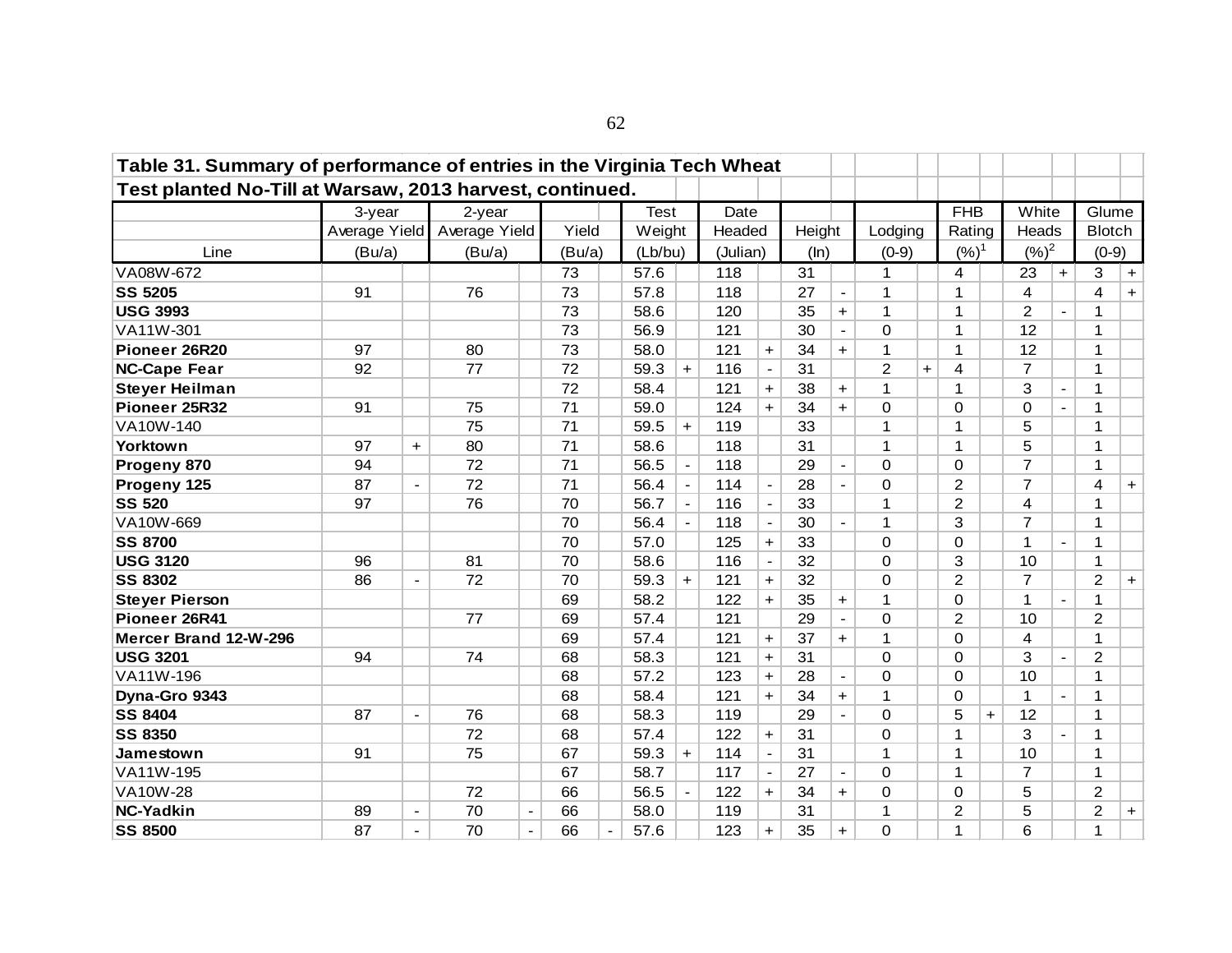| Table 31. Summary of performance of entries in the Virginia Tech Wheat                                                   |               |                              |                |                          |                |                          |        |         |                |          |                |                |                |     |            |       |                 |           |                |     |
|--------------------------------------------------------------------------------------------------------------------------|---------------|------------------------------|----------------|--------------------------|----------------|--------------------------|--------|---------|----------------|----------|----------------|----------------|----------------|-----|------------|-------|-----------------|-----------|----------------|-----|
| Test planted No-Till at Warsaw, 2013 harvest, continued.                                                                 |               |                              |                |                          |                |                          |        |         |                |          |                |                |                |     |            |       |                 |           |                |     |
|                                                                                                                          | 3-year        |                              | 2-year         |                          |                |                          | Test   |         | Date           |          |                |                |                |     | <b>FHB</b> |       | White           |           | Glume          |     |
|                                                                                                                          | Average Yield |                              | Average Yield  |                          | Yield          |                          | Weight |         | Headed         |          | Height         |                | Lodging        |     | Rating     |       | Heads           |           | <b>Blotch</b>  |     |
| Line                                                                                                                     | (Bu/a)        |                              | (Bu/a)         |                          | (Bu/a)         |                          |        | (Lb/bu) |                | (Julian) |                | (ln)           | $(0-9)$        |     | $({\%})^1$ |       | $({\%})^2$      |           | $(0-9)$        |     |
| Merl                                                                                                                     | 93            |                              | 74             |                          | 66             | $\blacksquare$           | 57.9   |         | 121            |          | 29             | $\blacksquare$ | 0              |     |            |       | 7               |           |                |     |
| NC08-21273                                                                                                               |               |                              |                |                          | 65             | $\blacksquare$           | 58.8   |         | 119            |          | 32             |                |                |     | 4          |       | 18              | $\ddot{}$ | 1              |     |
| <b>Oakes</b>                                                                                                             | 85            | $\overline{\phantom{a}}$     | 72             |                          | 65             | $\blacksquare$           | 59.5   | $+$     | 122            | $\pm$    | 32             |                | 1              |     |            |       | 3               |           | $\overline{2}$ | $+$ |
| Pioneer 26R22                                                                                                            | 89            |                              | 69             | $\blacksquare$           | 65             | $\overline{\phantom{a}}$ | 58.3   |         | 121            |          | 32             |                | 0              |     | 3          |       | 10 <sup>1</sup> |           |                |     |
| Massey                                                                                                                   | 73            | $\qquad \qquad \blacksquare$ | 63             | $\overline{\phantom{a}}$ | 64             | $\blacksquare$           | 58.6   |         | 118            |          | 36             | $\ddot{}$      | $\overline{2}$ | $+$ | 0          |       | 4               |           |                |     |
| GA-04570-10E46                                                                                                           |               |                              |                |                          | 64             | $\blacksquare$           | 58.3   |         | 118            |          | 32             |                | $\Omega$       |     | 4          |       | 20              | $+$       | 1              |     |
| VA10W-112                                                                                                                |               |                              |                |                          | 64             | $\blacksquare$           | 58.9   |         | 116            |          | 31             |                | 0              |     | 4          |       | 17              | $+$       | 1              |     |
| VA10W-118                                                                                                                |               |                              |                |                          | 61             |                          | 58.8   |         | 116            |          | 31             |                | $\Omega$       |     | 4          |       | 15              | $+$       | 2              | $+$ |
| GA-031257-10LE34                                                                                                         |               |                              |                |                          | 61             | $\blacksquare$           | 58.4   |         | 118            |          | 30             |                | $\Omega$       |     | 9          | $\pm$ | 22              | $+$       |                |     |
| Average                                                                                                                  | 96            |                              | 80             |                          | 75             |                          | 58.0   |         | 119            |          | 32             |                | 0.5            |     | 1.7        |       | 8.2             |           | 1.3            |     |
| LSD (O.05)                                                                                                               | 4             |                              | 6              |                          | 9              |                          | 1.3    |         | $\overline{2}$ |          | $\overline{c}$ |                | 0.9            |     | 2.0        |       | 5.1             |           | 0.6            |     |
| C.V.                                                                                                                     | 6             |                              | $\overline{7}$ |                          | $\overline{7}$ |                          | 1.4    |         |                |          | 3              |                | 102            |     | 73         |       | 38              |           | 28             |     |
| Released cultivars are shown in bold print. Varieties are ordered by descending yield averages. A plus or                |               |                              |                |                          |                |                          |        |         |                |          |                |                |                |     |            |       |                 |           |                |     |
| minus sign indicates a performance significantly above or below the test average. The 0-9 ratings                        |               |                              |                |                          |                |                          |        |         |                |          |                |                |                |     |            |       |                 |           |                |     |
| indicate a genotype's response to disease or lodging, where $0 =$ highly resistant and $9 =$ highly susceptible.         |               |                              |                |                          |                |                          |        |         |                |          |                |                |                |     |            |       |                 |           |                |     |
| Released line yet to be named.                                                                                           |               |                              |                |                          |                |                          |        |         |                |          |                |                |                |     |            |       |                 |           |                |     |
| Rating takes into account FHB incidence and severity on May 23.                                                          |               |                              |                |                          |                |                          |        |         |                |          |                |                |                |     |            |       |                 |           |                |     |
| $2$ White heads: While % of visible white heads on May 30 are predominantly due to scab, some lines also had white heads |               |                              |                |                          |                |                          |        |         |                |          |                |                |                |     |            |       |                 |           |                |     |
| due to freeze injury or saw fly.                                                                                         |               |                              |                |                          |                |                          |        |         |                |          |                |                |                |     |            |       |                 |           |                |     |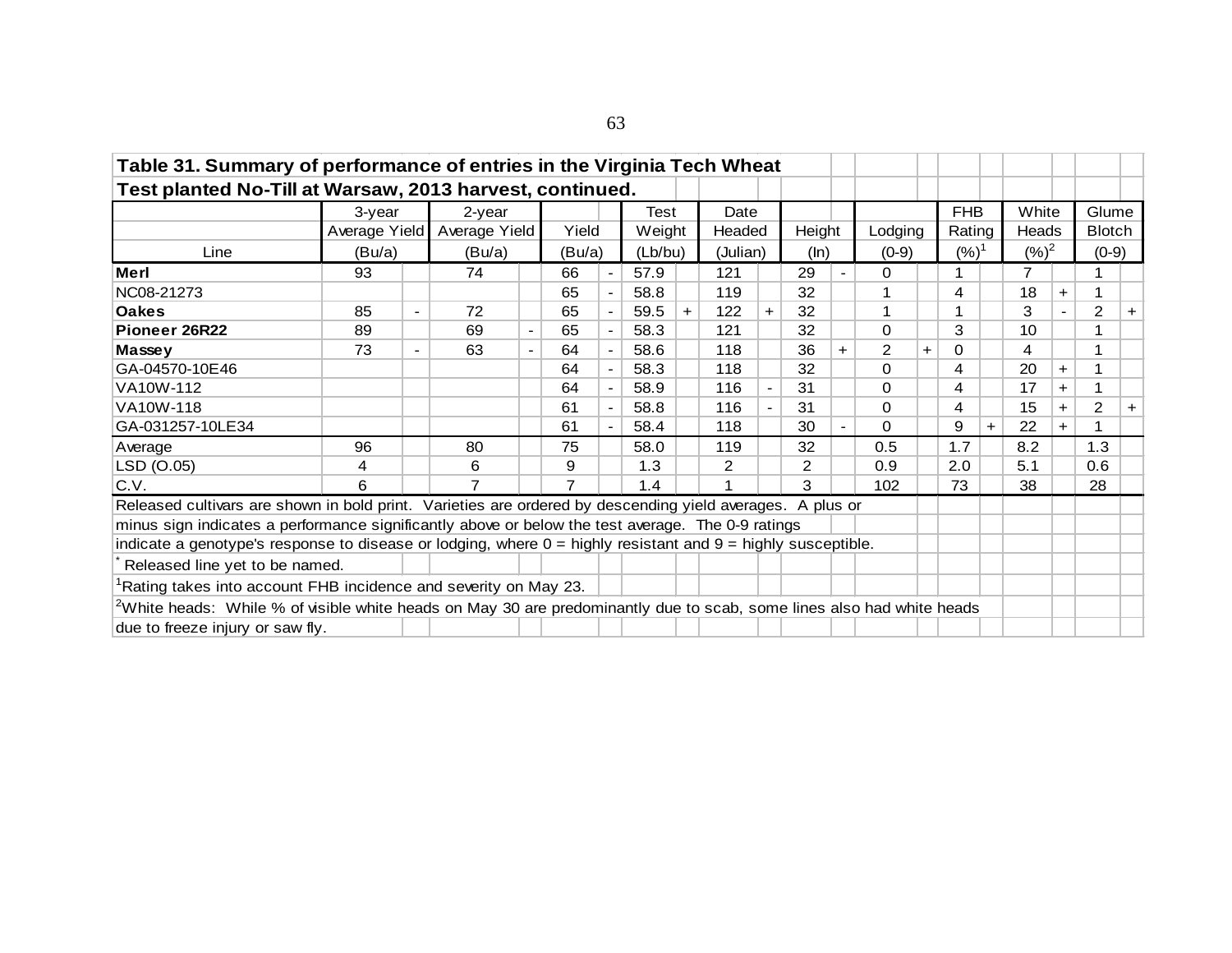| Table 32. Summary of performance of fungicide-treated entries in the Virginia Tech Wheat |               |     |        |           |             |                          |        |                          |        |                          |             |  |              |  |                |     |                |     |
|------------------------------------------------------------------------------------------|---------------|-----|--------|-----------|-------------|--------------------------|--------|--------------------------|--------|--------------------------|-------------|--|--------------|--|----------------|-----|----------------|-----|
| Test planted No-Till at Warsaw, 2013 harvest.                                            |               |     |        |           |             |                          |        |                          |        |                          |             |  |              |  |                |     |                |     |
|                                                                                          | 2-year        |     |        |           | <b>Test</b> |                          | Date   |                          |        |                          |             |  | <b>FHB</b>   |  | White          |     | Glume          |     |
|                                                                                          | Average Yield |     | Yield  |           | Weight      |                          | Headed |                          | Height |                          | Lodging     |  | Rating       |  | Heads          |     | <b>Blotch</b>  |     |
| Line                                                                                     | (Bu/a)        |     | (Bu/a) |           | (Lb/bu)     |                          |        | (Julian)                 |        |                          | $(0-9)$     |  | $(%)^1$      |  | $(%)^2$        |     | $(0-9)$        |     |
| VA07W-415*                                                                               | 91            | $+$ | 86     | $+$       | 58.2        |                          | 119    |                          | 32     |                          | 1           |  | 2            |  | 8              | $+$ | $\mathbf 1$    |     |
| <b>USG 3013</b>                                                                          |               |     | 86     | $\ddot{}$ | 58.6        |                          | 122    | $+$                      | 34     | $+$                      | $\Omega$    |  | 1            |  | $\overline{2}$ |     | $\mathbf 1$    |     |
| <b>AgriMAXX 438</b>                                                                      |               |     | 85     | $\ddot{}$ | 58.0        |                          | 121    |                          | 34     | $\ddot{}$                | 0           |  | 1            |  | 4              |     | 1              |     |
| <b>AgriMAXX 434</b>                                                                      |               |     | 83     | $+$       | 57.3        |                          | 120    |                          | 29     | $\blacksquare$           | 0           |  | 1            |  | $\overline{2}$ |     | 1              |     |
| <b>AgriMAXX 413</b>                                                                      | 78            |     | 82     | $+$       | 57.7        |                          | 119    |                          | 28     | $\mathbf{r}$             | 0           |  | 1            |  | 3              |     | $\mathbf 1$    |     |
| <b>Steyer Hunker</b>                                                                     |               |     | 81     | $+$       | 57.7        |                          | 121    |                          | 33     | $\ddot{\phantom{1}}$     | $\Omega$    |  | 1            |  | $\overline{2}$ |     | $\mathbf 1$    |     |
| Progeny 357                                                                              | 79            |     | 81     |           | 56.4        |                          | 124    | $+$                      | 32     |                          | $\Omega$    |  | 1            |  | $\overline{7}$ |     | $\mathbf{1}$   |     |
| <b>SS 520</b>                                                                            | 83            |     | 81     |           | 55.9        | $\blacksquare$           | 116    | $\overline{\phantom{a}}$ | 32     |                          | 1           |  | 1            |  | 3              |     | $\mathbf{1}$   |     |
| VA10W-123                                                                                | 82            |     | 81     |           | 58.5        |                          | 117    | $\overline{\phantom{a}}$ | 32     |                          | $\Omega$    |  | 1            |  | $\overline{4}$ |     | $\overline{2}$ | $+$ |
| VA10W-126                                                                                |               |     | 81     |           | 58.5        |                          | 119    |                          | 31     |                          | $\Omega$    |  | 1            |  | $\overline{7}$ |     | 1              |     |
| Dyna-Gro 9171                                                                            | 85            | $+$ | 80     |           | 57.3        |                          | 118    | $\overline{\phantom{a}}$ | 28     | $\overline{\phantom{a}}$ | $\mathbf 0$ |  | 1            |  | 4              |     | 1              |     |
| Merl                                                                                     | 80            |     | 80     |           | 59.0        |                          | 120    |                          | 31     |                          | $\Omega$    |  | 2            |  | $\overline{7}$ |     | 1              |     |
| Pioneer 26R10                                                                            | 82            |     | 79     |           | 58.2        |                          | 122    | $+$                      | 31     |                          | $\Omega$    |  | 1            |  | $\overline{2}$ |     | 1              |     |
| <b>USG 3251</b>                                                                          | 79            |     | 79     |           | 58.2        |                          | 124    | $+$                      | 33     | $\ddagger$               | $\Omega$    |  | 1            |  | 4              |     | $\mathbf 1$    |     |
| Mercer Brand 12-V-251                                                                    | 83            |     | 79     |           | 57.9        |                          | 120    |                          | 30     |                          | 1           |  | 1            |  | 3              |     | 1              |     |
| <b>SS 8412</b>                                                                           | 80            |     | 79     |           | 58.8        |                          | 119    |                          | 31     |                          | 0           |  | $\mathbf{1}$ |  | 4              |     | 1              |     |
| Progeny PGX 12-10                                                                        |               |     | 79     |           | 56.0        | $\overline{\phantom{a}}$ | 120    |                          | 31     |                          | 0           |  | $\mathbf{1}$ |  | 5              |     | 3              | $+$ |
| VA09W-73*                                                                                | 80            |     | 79     |           | 58.9        |                          | 123    | $+$                      | 32     |                          | 1           |  | $\mathbf{1}$ |  | $\overline{2}$ |     |                |     |
| <b>USG 3120</b>                                                                          | 82            |     | 78     |           | 61.0        | $+$                      | 115    | $\blacksquare$           | 32     |                          | 1           |  | $\mathbf{1}$ |  | 5              |     | 1              |     |
| VA11W-323WS                                                                              |               |     | 78     |           | 57.1        |                          | 121    |                          | 32     |                          | $\Omega$    |  | 2            |  | 10             | $+$ | $\mathbf 1$    |     |
| <b>AgriMAXX 415</b>                                                                      | 78            |     | 78     |           | 59.2        |                          | 120    |                          | 32     |                          | $\Omega$    |  | 0            |  | $\overline{2}$ |     | 1              |     |
| Mercer Brand 11-V-258                                                                    |               |     | 78     |           | 57.6        |                          | 122    | $+$                      | 33     | $\div$                   | 1           |  | $\mathbf{1}$ |  | $\overline{7}$ |     | $\mathbf{1}$   |     |
| <b>Featherstone VA 258</b>                                                               | 77            |     | 78     |           | 58.1        |                          | 121    |                          | 33     | $+$                      | 1           |  | $\mathbf{1}$ |  | 6              |     | $\mathbf{1}$   |     |
| <b>USG 3523</b>                                                                          |               |     | 78     |           | 57.7        |                          | 122    | $+$                      | 31     |                          | 0           |  | $\Omega$     |  | 1              |     | 1              |     |
| Pioneer XW11G                                                                            |               |     | 78     |           | 58.2        |                          | 121    |                          | 31     |                          | $\Omega$    |  | 1            |  | $\overline{7}$ |     | 1              |     |
| <b>AgriMAXX 427</b>                                                                      | 80            |     | 78     |           | 57.3        |                          | 119    |                          | 31     |                          | $\Omega$    |  | 1            |  | 3              |     | 1              |     |
| Dyna-Gro 9223                                                                            | 81            |     | 78     |           | 57.4        |                          | 122    | $+$                      | 33     | $+$                      | $\Omega$    |  | 1            |  | $\overline{2}$ |     | 1              |     |
| VA09W-110                                                                                | 78            |     | 77     |           | 58.1        |                          | 120    |                          | 27     | $\blacksquare$           | 0           |  | 1            |  | 2              |     | 1              |     |
| VA11W-165                                                                                |               |     | 77     |           | 58.4        |                          | 119    |                          | 29     |                          | 1           |  | $\mathbf{1}$ |  | 4              |     | $\mathbf{1}$   |     |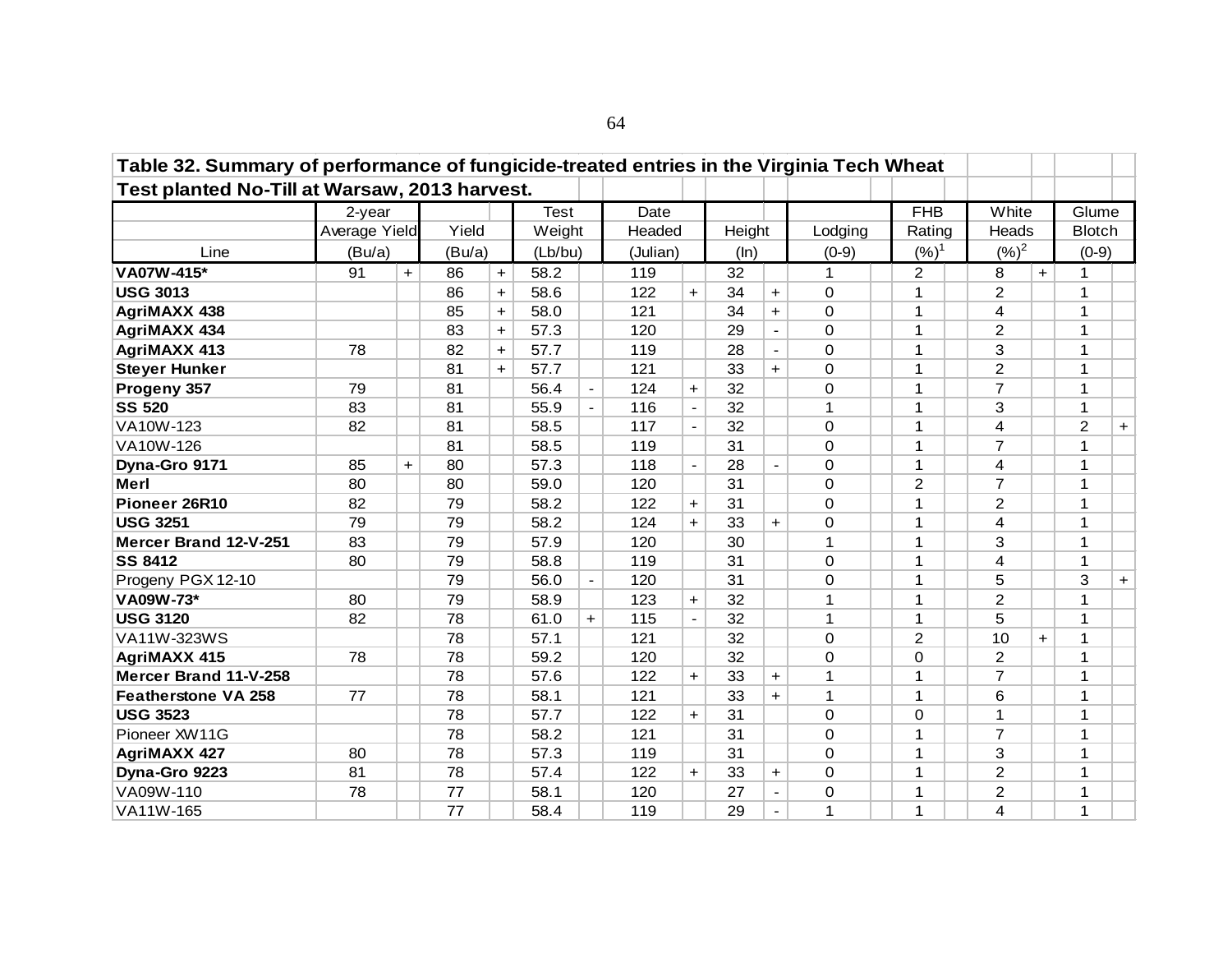| Table 32. Summary of performance of fungicide-treated entries in the Virginia Tech Wheat |               |        |             |                |            |                |        |                |                |                |     |                |                |                |           |
|------------------------------------------------------------------------------------------|---------------|--------|-------------|----------------|------------|----------------|--------|----------------|----------------|----------------|-----|----------------|----------------|----------------|-----------|
| Test planted No-Till at Warsaw, 2013 harvest, continued.                                 |               |        |             |                |            |                |        |                |                |                |     |                |                |                |           |
|                                                                                          | 2-year        |        | <b>Test</b> |                | Date       |                |        |                |                | <b>FHB</b>     |     | White          |                | Glume          |           |
|                                                                                          | Average Yield | Yield  | Weight      |                | Headed     |                | Height |                | Lodging        | Rating         |     | Heads          |                | <b>Blotch</b>  |           |
| Line                                                                                     | (Bu/a)        | (Bu/a) | (Lb/bu)     |                | (Julian)   |                | (ln)   |                | $(0-9)$        | $(%)^1$        |     | $({\%})^2$     |                | $(0-9)$        |           |
| Jamestown                                                                                | 81            | 77     |             | 59.9<br>$+$    |            | $\blacksquare$ | 29     | $\Delta$       | $\Omega$       | 1              |     | 3              |                | $\mathbf{1}$   |           |
| Dyna-Gro 9042                                                                            | 76            | 77     | 58.8        |                | 114<br>122 | $\ddagger$     | 31     |                | $\Omega$       | $\mathbf{1}$   |     | 1              | $\blacksquare$ | $\mathbf{1}$   |           |
| VA11W-31                                                                                 |               | 77     | 60.0        | $\ddot{}$      | 119        |                | 32     |                | 0              | 2              |     | 10             | $+$            | $\mathbf{1}$   |           |
| <b>Steyer Pierson</b>                                                                    |               | 77     | 58.8        |                | 121        |                | 34     | $+$            | 1              | 1              |     | $\Omega$       |                | 1              |           |
| Pioneer 25R40                                                                            |               | 76     | 58.8        |                | 124        | $\ddagger$     | 30     |                | 0              | 1              |     | $\overline{7}$ |                | 1              |           |
| VA10W-119                                                                                | 83            | 76     | 59.3        |                | 117        | $\blacksquare$ | 31     |                | 1              | 1              |     | $\overline{4}$ |                | $\mathbf 1$    |           |
| <b>USG 3438</b>                                                                          | 80            | 76     | 56.6        | $\blacksquare$ | 120        |                | 28     | $\blacksquare$ | $\overline{0}$ | $\Omega$       |     | $\overline{2}$ |                | $\mathbf{1}$   |           |
| <b>SY 474</b>                                                                            |               | 76     | 58.7        |                | 123        | $+$            | 33     | $+$            | 0              | 1              |     | $\mathbf{1}$   |                | $\mathbf{1}$   |           |
| <b>VA10W-21</b>                                                                          | 76            | 76     | 59.1        |                | 121        |                | 30     |                | $\mathbf 0$    | 1              |     | $\overline{c}$ |                | 1              |           |
| MD04W249-11-7                                                                            |               | 75     | 59.6        | $+$            | 119        |                | 32     |                | $\Omega$       | 1              |     | 4              |                | $\mathbf{1}$   |           |
| <b>USG 3404</b>                                                                          |               | 75     | 57.7        |                | 123        | $\ddagger$     | 30     |                | $\mathbf 0$    | 1              |     | $\overline{2}$ |                | $\mathbf{1}$   |           |
| VA11W-106                                                                                |               | 75     | 58.5        |                | 121        |                | 31     |                | 0              | 1              |     | $\overline{7}$ |                | $\mathbf{1}$   |           |
| ARS08-0047                                                                               |               | 75     | 57.2        |                | 118        | $\sim$         | 29     | $\sim$         | 1              | $\overline{2}$ |     | $\overline{7}$ |                | $\mathbf{1}$   |           |
| Mercer Brand 12-W-270                                                                    |               | 75     | 58.6        |                | 122        | $\ddagger$     | 35     | $+$            | 1              | 0              |     | $\mathbf{1}$   | $\blacksquare$ | $\mathbf{1}$   |           |
| VA10W-42                                                                                 |               | 75     | 58.6        |                | 117        | $\blacksquare$ | 33     | $\ddot{}$      | 0              | $\mathbf{1}$   |     | 5              |                | $\mathbf{1}$   |           |
| <b>SY 483</b>                                                                            |               | 75     | 56.2        |                | 124        | $+$            | 34     | $+$            | $\Omega$       | 0              |     | 1              |                | $\mathbf{1}$   |           |
| <b>SY Harrison</b>                                                                       | 75            | 75     | 56.8        | $\blacksquare$ | 121        |                | 29     |                | 0              | 1              |     | 6              |                | $\mathbf{1}$   |           |
| <b>Shirley</b>                                                                           | 78            | 75     | 56.7        | $\blacksquare$ | 122        | $\ddagger$     | 30     |                | 0              | 1              |     | 5              |                | $\mathbf{1}$   |           |
| <b>SS 8302</b>                                                                           | 73            | 75     | 59.6        | $+$            | 121        |                | 32     |                | 0              | 1              |     | $\overline{4}$ |                | $\overline{2}$ |           |
| VA10W-669                                                                                |               | 75     | 57.5        |                | 118        | $\blacksquare$ | 29     | $\blacksquare$ | 0              | $\overline{2}$ |     | 4              |                | $\mathbf{1}$   |           |
| Progeny 117                                                                              | 84            | 75     | 57.6        |                | 116        | $\blacksquare$ | 33     | $+$            | 1              | 1              |     | 3              |                | $\mathbf{1}$   |           |
| VA08W-672                                                                                |               | 75     | 58.8        |                | 118        | $\blacksquare$ | 29     | $\overline{a}$ | $\Omega$       | $\overline{2}$ | $+$ | 15             | $+$            | 2              |           |
| VA10W-96                                                                                 |               | 75     | 60.0        | $+$            | 117        |                | 32     |                | $\Omega$       | 1              |     | 4              |                | 1              |           |
| GA-04570-10E46                                                                           |               | 75     | 59.3        |                | 118        | $\blacksquare$ | 33     | $+$            | 0              | 1              |     | 8              | $+$            | $\mathbf{1}$   |           |
| VA10W-140                                                                                | 75            | 75     | 59.2        |                | 120        |                | 32     |                | $\Omega$       | 1              |     | 5              |                | $\mathbf{1}$   |           |
| NC08-140                                                                                 |               | 75     | 58.2        |                | 119        |                | 32     |                | 1              | 1              |     | 5              |                | $\mathbf{1}$   |           |
| Pioneer 26R20                                                                            | 80            | 75     | 58.9        |                | 122        | $\ddagger$     | 33     | $+$            | 0              | 1              |     | 10             | $+$            | $\mathbf{1}$   |           |
| <b>USG 3993</b>                                                                          |               | 74     | 58.2        |                | 121        |                | 34     | $\ddot{}$      | 1              | 0              |     | $\mathbf{1}$   | $\overline{a}$ | $\mathbf{1}$   |           |
| <b>VA10W-28</b>                                                                          | 74            | 74     | 57.7        |                | 121        |                | 34     | $+$            | 0              | 1              |     | 4              |                | 3              | $\ddot{}$ |
| <b>USG 3201</b>                                                                          | 75            | 74     | 59.2        |                | 121        |                | 31     |                | 0              | 0              |     | 1              | $\blacksquare$ | 1              |           |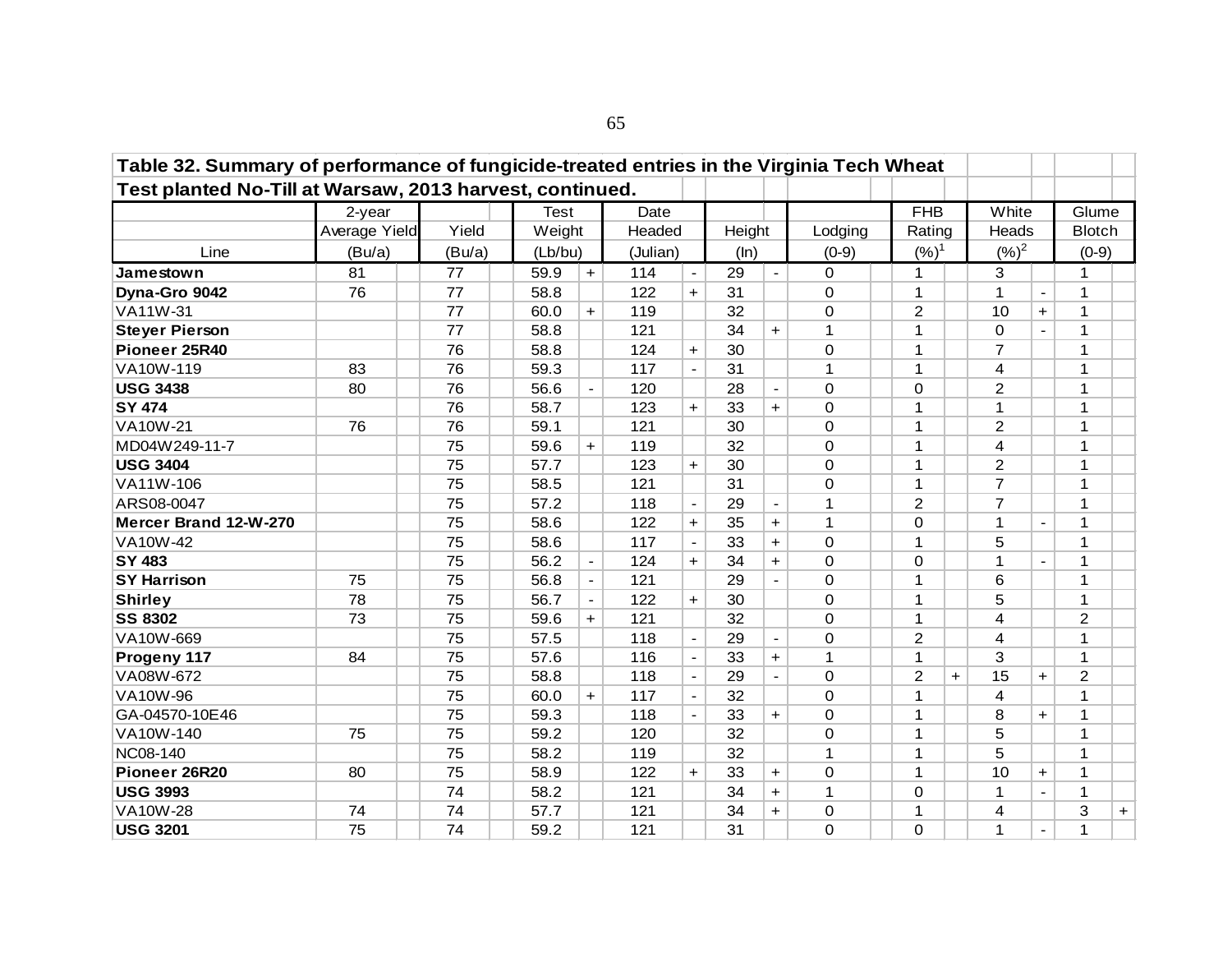| Table 32. Summary of performance of fungicide-treated entries in the Virginia Tech Wheat |                      |        |         |                |          |                          |        |                          |              |                |     |                         |     |                |           |
|------------------------------------------------------------------------------------------|----------------------|--------|---------|----------------|----------|--------------------------|--------|--------------------------|--------------|----------------|-----|-------------------------|-----|----------------|-----------|
| Test planted No-Till at Warsaw, 2013 harvest, continued.                                 |                      |        |         |                |          |                          |        |                          |              |                |     |                         |     |                |           |
|                                                                                          | $2$ -year            |        | Test    |                | Date     |                          |        |                          |              | <b>FHB</b>     |     | White                   |     | Glume          |           |
|                                                                                          | Average Yield        | Yield  | Weight  |                | Headed   |                          | Height |                          | Lodging      | Rating         |     | Heads                   |     | <b>Blotch</b>  |           |
| Line                                                                                     | (Bu/a)               | (Bu/a) | (Lb/bu) |                | (Julian) |                          | (ln)   |                          | $(0-9)$      | $(%)^1$        |     | $(%)^2$                 |     | $(0-9)$        |           |
| <b>SS 5205</b>                                                                           | 76                   | 74     | 59.2    |                | 119      |                          | 27     | $\blacksquare$           | $\mathbf 1$  | 1              |     | $\overline{2}$          |     | 4              | $+$       |
| VA09W-52                                                                                 | 79                   | 74     | 58.7    |                | 117      |                          | 32     |                          | $\Omega$     | 1              |     | 3                       |     | $\mathbf{1}$   |           |
| Pioneer 26R41                                                                            | 82                   | 74     | 57.6    |                | 122      | $+$                      | 28     |                          | $\mathbf 0$  | 1              |     | $\overline{7}$          |     | $\mathbf{1}$   |           |
| VA11W-301                                                                                |                      | 74     | 57.2    |                | 122      | $+$                      | 29     | $\overline{\phantom{a}}$ | $\Omega$     | 0              |     | $\overline{\mathbf{4}}$ |     | $\mathbf{1}$   |           |
| VA09W-188WS*                                                                             | 79                   | 74     | 54.5    |                | 117      | $\blacksquare$           | 33     | $+$                      | 1            | $\overline{2}$ | $+$ | 10                      | $+$ | $\overline{2}$ | $+$       |
| Pioneer 26R53                                                                            | 75                   | 74     | 58.3    |                | 122      | $+$                      | 29     | $\blacksquare$           | $\mathbf 0$  | 1              |     | 5                       |     | $\mathbf{1}$   |           |
| Pioneer 26R12                                                                            | 73                   | 74     | 57.4    |                | 120      |                          | 33     | $+$                      | $\mathbf 0$  | 1              |     | $\overline{7}$          |     | $\mathbf{1}$   |           |
| VA09W-75*                                                                                | 78                   | 74     | 58.6    |                | 118      | $\blacksquare$           | 31     |                          | $\Omega$     | 1              |     | $\overline{2}$          |     | $\mathbf{1}$   |           |
| VA11W-278                                                                                |                      | 73     | 58.9    |                | 116      | $\blacksquare$           | 29     |                          | $\Omega$     | 1              |     | 5                       |     | $\overline{2}$ |           |
| NC09-22402                                                                               |                      | 73     | 58.7    |                | 120      |                          | 30     |                          | $\mathbf 0$  | 1              |     | $\overline{7}$          |     | 3              | $+$       |
| VA11W-230                                                                                |                      | 73     | 60.3    | $+$            | 117      | $\blacksquare$           | 29     | $\blacksquare$           | $\Omega$     | $\overline{2}$ | $+$ | 5                       |     | $\overline{2}$ |           |
| GA-031134-10E29                                                                          |                      | 73     | 57.9    |                | 120      |                          | 30     |                          | $\Omega$     | $\mathbf{1}$   |     | 10                      | $+$ | $\mathbf{1}$   |           |
| VA11W-195                                                                                |                      | 73     | 57.9    |                | 118      | $\blacksquare$           | 27     | $\blacksquare$           | $\mathbf 0$  | 1              |     | 5                       |     | $\mathbf{1}$   |           |
| Progeny 870                                                                              | 75                   | 73     | 57.0    | $\blacksquare$ | 119      |                          | 28     | $\blacksquare$           | $\Omega$     | $\Omega$       |     | 3                       |     | $\mathbf 1$    |           |
| Dyna-Gro 9343                                                                            |                      | 72     | 59.0    |                | 122      | $+$                      | 33     | $+$                      | $\mathbf{1}$ | $\Omega$       |     | $\mathbf{1}$            |     | $\mathbf{1}$   |           |
| <b>SS 8700</b>                                                                           |                      | 72     | 57.8    |                | 126      | $+$                      | 32     |                          | $\mathbf 0$  | $\Omega$       |     | 3                       |     | $\mathbf{1}$   |           |
| Progeny 308                                                                              | 75                   | 72     | 59.3    |                | 120      |                          | 31     |                          | $\mathbf 0$  | $\overline{2}$ |     | 6                       |     | 1              |           |
| Yorktown                                                                                 | 78                   | 72     | 58.7    |                | 118      | $\overline{\phantom{a}}$ | 30     |                          | $\Omega$     | 1              |     | 1                       |     | $\mathbf{1}$   |           |
| AgriMAXX Exp 1342                                                                        |                      | 72     | 58.2    |                | 123      | $+$                      | 30     |                          | $\mathbf 0$  | $\Omega$       |     | $\mathbf{1}$            |     | $\mathbf{1}$   |           |
| Progeny 185                                                                              | 71                   | 72     | 58.0    |                | 120      |                          | 33     | $+$                      | 1            | 0              |     | 5                       |     | $\mathbf{1}$   |           |
| <b>NC-Cape Fear</b>                                                                      | 77                   | 72     | 59.7    | $+$            | 116      | $\blacksquare$           | 31     |                          | $\mathbf{1}$ | $\overline{2}$ |     | 6                       |     | $\overline{2}$ |           |
| VA10W-118                                                                                |                      | 72     | 59.3    |                | 115      | $\blacksquare$           | 31     |                          | $\Omega$     | 2              | $+$ | 6                       |     | $\overline{2}$ |           |
| Progeny 125                                                                              | 74                   | 72     | 57.3    |                | 115      | $\overline{\phantom{a}}$ | 27     |                          | $\mathbf 0$  | $\Omega$       |     | $\overline{c}$          |     | 3              | $+$       |
| <b>Oakes</b>                                                                             | 69<br>$\blacksquare$ | 71     | 59.5    |                | 122      | $+$                      | 32     |                          | $\Omega$     | $\mathbf{1}$   |     | 3                       |     | 3              | $+$       |
| <b>VA08MAS-369</b>                                                                       | 76                   | 71     | 59.9    | $+$            | 119      |                          | 31     |                          | $\Omega$     | $\mathbf{1}$   |     | 4                       |     | $\mathbf{1}$   |           |
| VA11W-108                                                                                |                      | 71     | 57.5    |                | 118      | $\blacksquare$           | 31     |                          | $\mathbf 0$  | $\overline{2}$ |     | $\overline{7}$          |     | 2              | $+$       |
| VA11W-196                                                                                |                      | 71     | 57.6    |                | 122      | $+$                      | 26     | $\blacksquare$           | $\Omega$     | 1              |     | $\overline{7}$          |     | $\mathbf 1$    |           |
| <b>SS 8350</b>                                                                           | 77                   | 71     | 56.8    |                | 124      | $+$                      | 30     |                          | $\Omega$     | 1              |     | 3                       |     | $\mathbf{1}$   |           |
| <b>SS 8404</b>                                                                           | 77                   | 71     | 60.0    | $+$            | 119      |                          | 27     |                          | $\mathbf 0$  | 1              |     | 3                       |     | 1              |           |
| VA10W-112                                                                                |                      | 70     | 59.8    | $+$            | 116      | $\blacksquare$           | 30     |                          | 0            | 1              |     | $\overline{7}$          |     | $\overline{2}$ | $\ddot{}$ |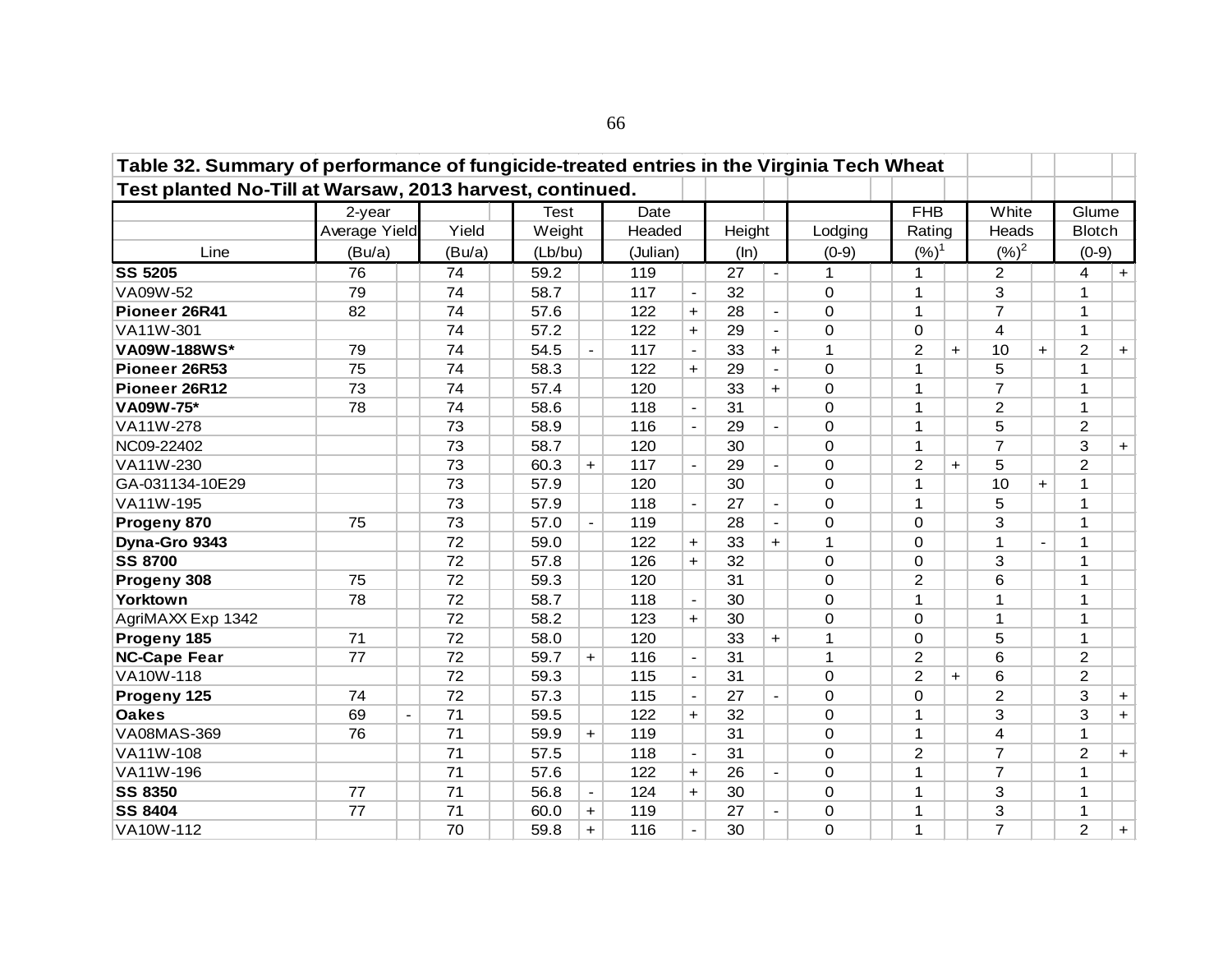| Table 32. Summary of performance of fungicide-treated entries in the Virginia Tech Wheat                                 |               |                |        |                          |        |                          |      |                |    |                |          |  |               |     |                |                |                |     |
|--------------------------------------------------------------------------------------------------------------------------|---------------|----------------|--------|--------------------------|--------|--------------------------|------|----------------|----|----------------|----------|--|---------------|-----|----------------|----------------|----------------|-----|
| Test planted No-Till at Warsaw, 2013 harvest, continued.                                                                 |               |                |        |                          |        |                          |      |                |    |                |          |  |               |     |                |                |                |     |
|                                                                                                                          | $2$ -year     |                |        |                          | Test   |                          | Date |                |    |                |          |  | <b>FHB</b>    |     | White          |                | Glume          |     |
|                                                                                                                          | Average Yield |                | Yield  |                          | Weight |                          |      | Headed         |    | Height         | Lodging  |  | Rating        |     | Heads          |                | <b>Blotch</b>  |     |
| Line                                                                                                                     | (Bu/a)        |                | (Bu/a) |                          |        | (Lb/bu)                  |      | (Julian)       |    | (ln)           | $(0-9)$  |  | $(%)^1$       |     | $({\%})^2$     |                | $(0-9)$        |     |
| <b>USG 3555</b>                                                                                                          | 78            |                | 70     |                          | 58.1   |                          | 118  |                | 27 | $\blacksquare$ | 0        |  | $\mathcal{P}$ |     | 3              |                | 1              |     |
| <b>SS 8340</b>                                                                                                           | 70            | $\blacksquare$ | 70     |                          | 59.3   |                          | 122  | $+$            | 31 |                | $\Omega$ |  |               |     |                | $\blacksquare$ | 1              |     |
| <b>SS 8500</b>                                                                                                           | 69            |                | 69     |                          | 58.6   |                          | 123  | $+$            | 34 | $\pm$          | 0        |  | $\Omega$      |     | 4              |                |                |     |
| Pioneer 25R32                                                                                                            | 74            |                | 69     |                          | 58.8   |                          | 123  | $+$            | 32 |                | $\Omega$ |  | $\Omega$      |     | $\Omega$       |                | 2              |     |
| <b>Steyer Heilman</b>                                                                                                    |               |                | 69     |                          | 58.0   |                          | 123  | $+$            | 36 | $\pm$          |          |  | 0             |     | 2              |                | 1              |     |
| <b>NC-Yadkin</b>                                                                                                         | 73            |                | 68     | $\overline{\phantom{a}}$ | 58.2   |                          | 120  |                | 32 |                | $\Omega$ |  |               |     | 4              |                | 2              | $+$ |
| <b>Massey</b>                                                                                                            | 71            |                | 66     | $\blacksquare$           | 59.6   | $+$                      | 119  |                | 35 | $\pm$          |          |  | 0             |     | 2              |                | $\mathbf{1}$   |     |
| GA-031257-10LE34                                                                                                         |               |                | 66     | $\blacksquare$           | 59.3   |                          | 118  | $\blacksquare$ | 29 | $\blacksquare$ | $\Omega$ |  | 3             | $+$ | 10             | $\ddot{}$      | 1              |     |
| Mercer Brand 12-W-296                                                                                                    |               |                | 65     | $\blacksquare$           | 57.0   | $\overline{\phantom{a}}$ | 122  | $+$            | 36 | $\pm$          | $\Omega$ |  |               |     | 3              |                |                |     |
| NC08-21273                                                                                                               |               |                | 65     |                          | 59.4   |                          | 120  |                | 29 |                | $\Omega$ |  | 0             |     | 4              |                | 1              |     |
| Pioneer 26R22                                                                                                            | 68            |                | 64     | $\blacksquare$           | 60.2   | $+$                      | 121  |                | 30 |                | $\Omega$ |  | 1             |     | $\overline{7}$ |                | $\overline{2}$ |     |
| Average                                                                                                                  | 80            |                | 75     |                          | 58.3   |                          | 120  |                | 31 |                | 0.3      |  | 0.9           |     | 4.3            |                | 1.3            |     |
| LSD (O.05)                                                                                                               | 7             |                | 6      |                          | 1.2    |                          |      |                | 1  |                | 0.5      |  | 0.9           |     | 3.4            |                | 0.6            |     |
| C.V.                                                                                                                     | 8             |                | 5      |                          | 1.3    |                          |      |                | 3  |                | 114      |  | 64            |     | 50             |                | 28             |     |
| Released cultivars are shown in bold print. Varieties are ordered by descending yield averages. A plus or                |               |                |        |                          |        |                          |      |                |    |                |          |  |               |     |                |                |                |     |
| minus sign indicates a performance significantly above or below the test average. The 0-9 ratings                        |               |                |        |                          |        |                          |      |                |    |                |          |  |               |     |                |                |                |     |
| indicate a genotype's response to disease or lodging, where $0 =$ highly resistant and $9 =$ highly susceptible.         |               |                |        |                          |        |                          |      |                |    |                |          |  |               |     |                |                |                |     |
| Released line yet to be named.                                                                                           |               |                |        |                          |        |                          |      |                |    |                |          |  |               |     |                |                |                |     |
| Rating takes into account FHB incidence and severity on May 23.                                                          |               |                |        |                          |        |                          |      |                |    |                |          |  |               |     |                |                |                |     |
| $2$ White heads: While % of visible white heads on May 30 are predominantly due to scab, some lines also had white heads |               |                |        |                          |        |                          |      |                |    |                |          |  |               |     |                |                |                |     |
| due to freeze injury or saw fly.                                                                                         |               |                |        |                          |        |                          |      |                |    |                |          |  |               |     |                |                |                |     |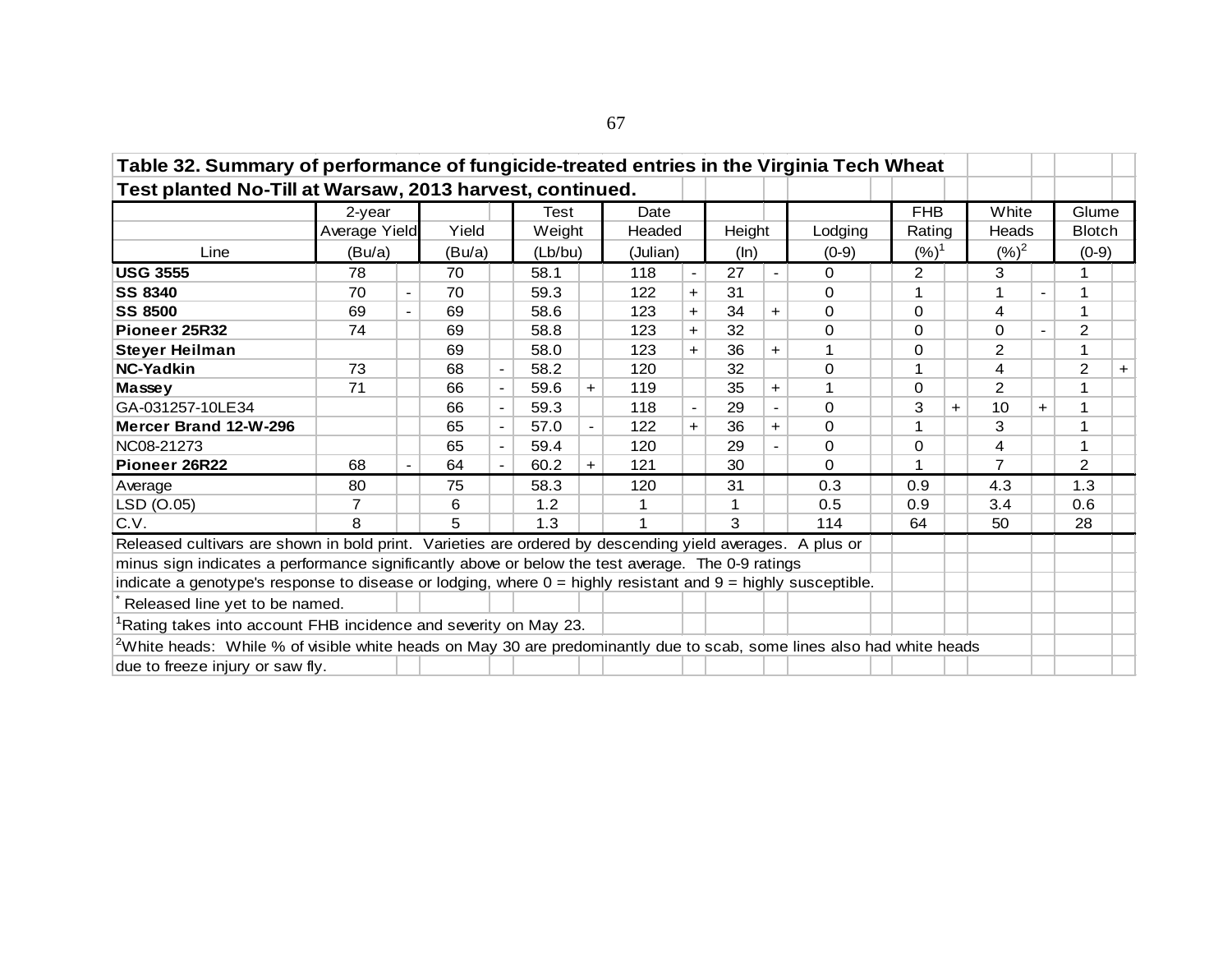| Table 33. Summary of performance of entries in the Virginia Tech Wheat |        |           |             |                          |                  |                |                              |  |
|------------------------------------------------------------------------|--------|-----------|-------------|--------------------------|------------------|----------------|------------------------------|--|
| Test, Eastern Shore AREC, Painter, VA, 2013 harvest.                   |        |           |             |                          |                  |                |                              |  |
|                                                                        |        |           | <b>Test</b> |                          | Leaf             | Powdery        |                              |  |
|                                                                        | Yield  |           | Weight      |                          | Rust             | Mildew         |                              |  |
| Line                                                                   | (Bu/a) |           | (Lb/bu)     |                          | $(0-9)$          | $(0-9)$        |                              |  |
| VA10W-21                                                               | 94     | $\ddot{}$ | 58.5        | $+$                      | $\mathbf 0$      | 1              |                              |  |
| Progeny 117                                                            | 88     | $\ddot{}$ | 57.3        |                          | 0                | $\overline{c}$ | +                            |  |
| VA10W-140                                                              | 88     | $\ddot{}$ | 59.1        | $+$                      | $\mathbf 0$      | 1              |                              |  |
| VA07W-415*                                                             | 87     | $+$       | 57.1        | $\blacksquare$           | $\mathbf 0$      | $\mathbf 0$    | $\overline{\phantom{a}}$     |  |
| VA11W-301                                                              | 86     |           | 57.8        |                          | $\mathbf 0$      | 0              | $\blacksquare$               |  |
| VA11W-230                                                              | 85     |           | 59.4        | $+$                      | $\mathbf 0$      | 0              | $\blacksquare$               |  |
| VA11W-31                                                               | 85     |           | 58.1        |                          | $\mathbf 0$      | 0              | $\overline{a}$               |  |
| <b>USG 3120</b>                                                        | 85     |           | 58.2        |                          | $\mathbf 0$      | 1              |                              |  |
| VA10W-96                                                               | 85     |           | 58.2        |                          | $\mathbf 0$      | 1              |                              |  |
| Pioneer 25R40                                                          | 83     |           | 58.4        | $\ddot{}$                | $\mathbf 0$      | 1              |                              |  |
| <b>AgriMAXX 434</b>                                                    | 83     |           | 56.1        | $\blacksquare$           | $\mathbf 0$      | $\overline{2}$ | $\ddot{}$                    |  |
| <b>Steyer Pierson</b>                                                  | 83     |           | 58.1        |                          | $\mathbf 0$      | 1              |                              |  |
| NC08-140                                                               | 83     |           | 58.6        | $\ddot{}$                | $\mathbf 0$      | 1              |                              |  |
| VA10W-126                                                              | 82     |           | 57.9        |                          | $\Omega$         | $\overline{2}$ | $\ddot{}$                    |  |
| Pioneer 26R41                                                          | 82     |           | 57.1        | $\blacksquare$           | $\Omega$         | 1              |                              |  |
| <b>USG 3612</b>                                                        | 82     |           | 55.4        |                          | $\mathbf 0$      | 1              |                              |  |
| VA10W-669                                                              | 82     |           | 56.1        |                          | $\mathbf 0$      | 1              |                              |  |
| <b>Yorktown</b>                                                        | 82     |           | 58.1        |                          | $\mathbf 0$      | 0              | $\qquad \qquad \blacksquare$ |  |
| <b>SS 8412</b>                                                         | 82     |           | 58.5        | $\ddot{}$                | $\mathbf 0$      | 1              |                              |  |
| Pioneer 26R22                                                          | 81     |           | 58.9        | $+$                      | $\mathbf 0$      | $\overline{c}$ |                              |  |
| VA11W-165                                                              | 81     |           | 57.2        |                          | 0                | 1              |                              |  |
| VA09W-110                                                              | 81     |           | 57.2        |                          | $\mathbf 0$      | 1              |                              |  |
| Dyna-Gro 9343                                                          | 81     |           | 58.2        |                          | $\Omega$         | 1              |                              |  |
| <b>NC-Cape Fear</b>                                                    | 81     |           | 59.0        | $\ddot{}$                | $\mathbf 0$      | 0              | $\overline{a}$               |  |
| <b>SY 474</b>                                                          | 81     |           | 58.5        | $\ddot{\phantom{1}}$     | $\mathbf 0$      | 1              |                              |  |
| Progeny PGX 12-10                                                      | 81     |           | 54.9        | $\blacksquare$           | $\mathbf 0$      | 1              |                              |  |
| VA11W-106                                                              | 81     |           | 58.4        | $\ddot{}$                | 0                | 1              |                              |  |
| Mercer Brand 12-V-251                                                  | 80     |           | 57.0        | $\frac{1}{2}$            | $\mathbf 0$      | 1              |                              |  |
| <b>SS 5205</b>                                                         | 80     |           | 58.0        |                          | $\mathbf 0$      | 1              |                              |  |
| Dyna-Gro 9223                                                          | 80     |           | 56.4        | $\overline{\phantom{a}}$ | $\boldsymbol{0}$ | 4              | +                            |  |
| <b>Featherstone VA 258</b>                                             | 80     |           | 57.3        |                          | $\mathbf 0$      | $\overline{2}$ |                              |  |
| MD04W249-11-7                                                          | 80     |           | 58.3        |                          | 0                | 0              | $\overline{\phantom{a}}$     |  |
| VA10W-123                                                              | 80     |           | 57.9        |                          | 0                | 0              |                              |  |
| <b>SS 8700</b>                                                         | 80     |           | 56.4        |                          | 0                | 0              | $\overline{\phantom{a}}$     |  |
| Mercer Brand 11-V-258                                                  | 80     |           | 57.6        |                          | 0                | 1              |                              |  |
| ARS08-0047                                                             | 80     |           | 56.2        | $\overline{\phantom{a}}$ | 0                | 1              |                              |  |
| VA09W-52                                                               | 80     |           | 57.2        |                          | 0                | $\overline{2}$ |                              |  |
| VA10W-118                                                              | 80     |           | 58.8        | $+$                      | 0                | 0              | $\overline{\phantom{a}}$     |  |
| <b>Oakes</b>                                                           | 79     |           | 60.1        | $+$                      | 0                | 1              |                              |  |
| VA11W-278                                                              | 79     |           | 58.7        | $+$                      | 0                | 0              | $\overline{\phantom{a}}$     |  |
| VA11W-108                                                              | 79     |           | 57.7        |                          | $\mathbf 0$      | 0              | $\blacksquare$               |  |
| <b>AgriMAXX 438</b>                                                    | 79     |           | 57.3        |                          | 0                | 4              | $\ddot{}$                    |  |
| <b>AgriMAXX 415</b>                                                    | 79     |           | 58.9        | $\ddot{}$                | $\mathsf 0$      | 3              | $+$                          |  |

68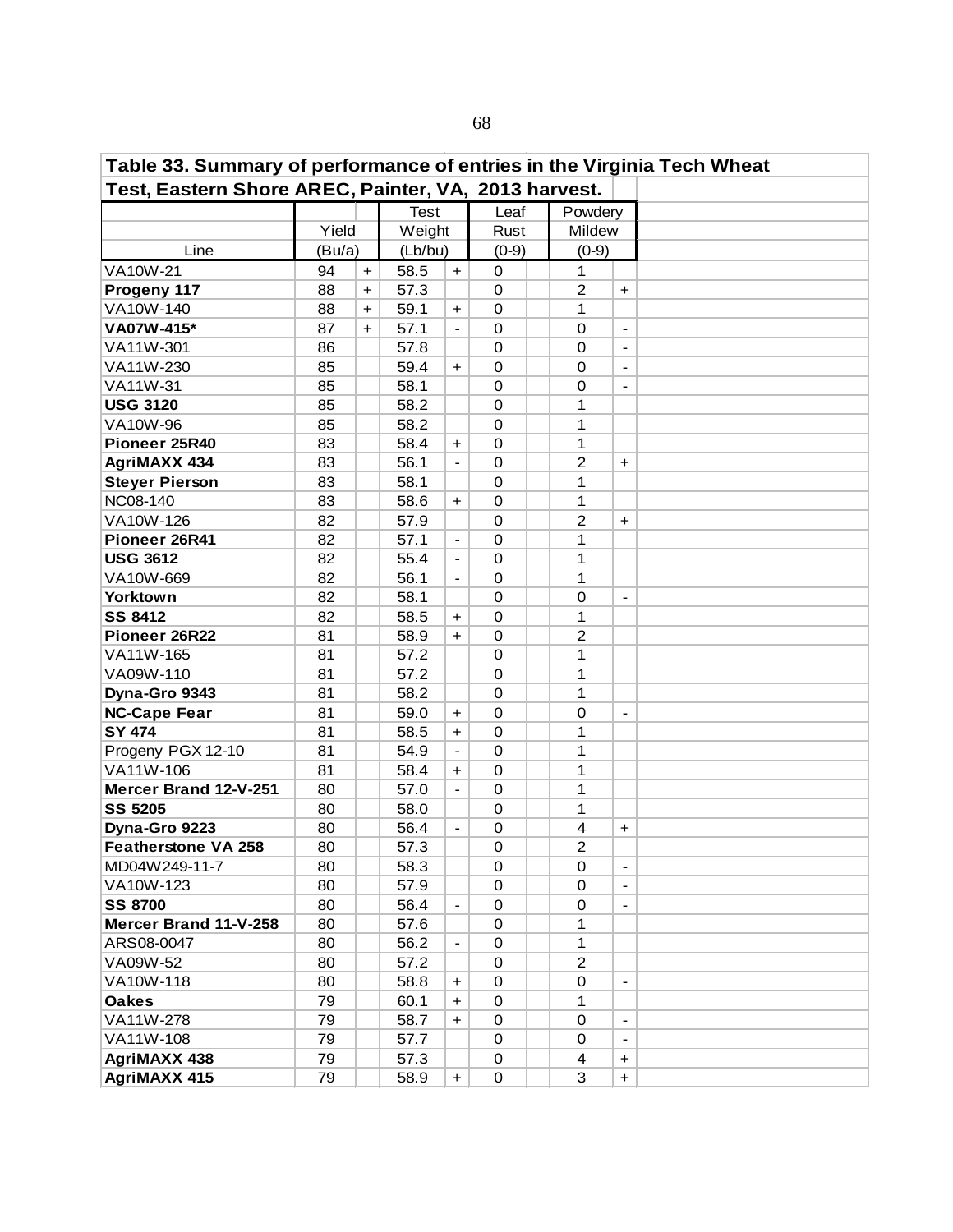**Table 33. Summary of performance of entries in the Virginia Tech Wheat Test, Eastern Shore AREC, Painter, VA, 2013 harvest, continued.**  Line **Pioneer 26R12** 79 | 56.2 |- 0 | 3 |+ **USG 3993** 79 | 58.5 | + 0 | 1 **USG 3201** 79 58.5 + 0 2 + **Pioneer 26R20** 79 88.8 + 0 1 VA10W-119 | 79 | | 58.1 | | 0 | | 1 **Steyer Hunker** 79 57.0 - 0 4 + **VA09W-73\*** 78 78 59.2 + 0 1 **Dyna-Gro 9171** 78 | 56.8 | 0 | 3 | + VA11W-195 78 57.8 0 1 **USG 3013** 78 57.1 - 0 3 + **USG 3404** 78 78 57.6 0 3 + VA11W-323WS 78 57.8 0 0 0 -**SS 8404** 78 | 59.3 + 0 | 2 Shirley | 78 | | 57.8 | | 0 | | 0 |-**Jamestown** 77 | 58.8 + 0 | 0 |-**USG 3555** 77 | 57.3 | 0 | 0 | -**Progeny 125**  $\begin{array}{|c|c|c|c|c|c|} \hline \textbf{77} & \textbf{55.2} & - & 0 & 2 & + \ \hline \end{array}$ GA-031134-10E29 77 57.1 - 0 1 **Mercer Brand 12-W-270** 77  $\begin{array}{|c|c|c|c|c|c|} \hline \end{array}$  58.4  $\begin{array}{|c|c|c|c|c|} \hline \end{array}$  1 Pioneer XW11G 76 | | 58.4 | + | 0 | | 3 | + **Pioneer 26R10** 76 | 58.2 | 0 | 2 |+ NC09-22402 76 58.3 0 1 VA11W-196 76 76 76 57.6 0 0 0 -VA08MAS-369 76 59.0 + 0 0 -**SS 520** 75 | 55.8 | 0 0 0 -Progeny 185 75 58.4 | + | \_ 0 2 | +<br>SS 8500 75 58.2 0 1 **SS 8500** 75 | 58.2 0 1 VA10W-42 75 75 57.2 0 2 **SY Harrison** 75 56.9 - 0 3 +  $VAO9W-188WS^*$  75  $|$  54.3  $|$  0  $|$  0  $|$  - $VA10W-28$  75 | 57.5 | 0 | 1  $VAO9W-75^*$  75  $| 57.9 | 0 | 0$ **USG 3251**  $\begin{array}{|c|c|c|c|c|c|c|c|} \hline \end{array}$  75  $\begin{array}{|c|c|c|c|c|c|c|c|} \hline \end{array}$  58.7  $\begin{array}{|c|c|c|c|c|c|} \hline \end{array}$  1 **USG 3523** 74 57.8 0 3 + **SY 483** 74 74 56.1 - 0 1  $GA-04570-10E46$  74 59.1 + 0 1 AgriMAXX Exp 1342 74 37.8 0 1 VA10W-112 74 58.7 + 0 0 - **NC-Yadkin** 74 58.1 0 0 -**AgriMAXX 427** 73 856.7 - 0 1 **SS 8302** 73 88.7 + 0 3 + **SS 8350** 73 | 57.1 | - | 0 | | 4 | + Test Leaf Powdery Yield Weight Rust Mildew  $(Bu/a)$   $(Lb/bu)$   $(0-9)$   $(0-9)$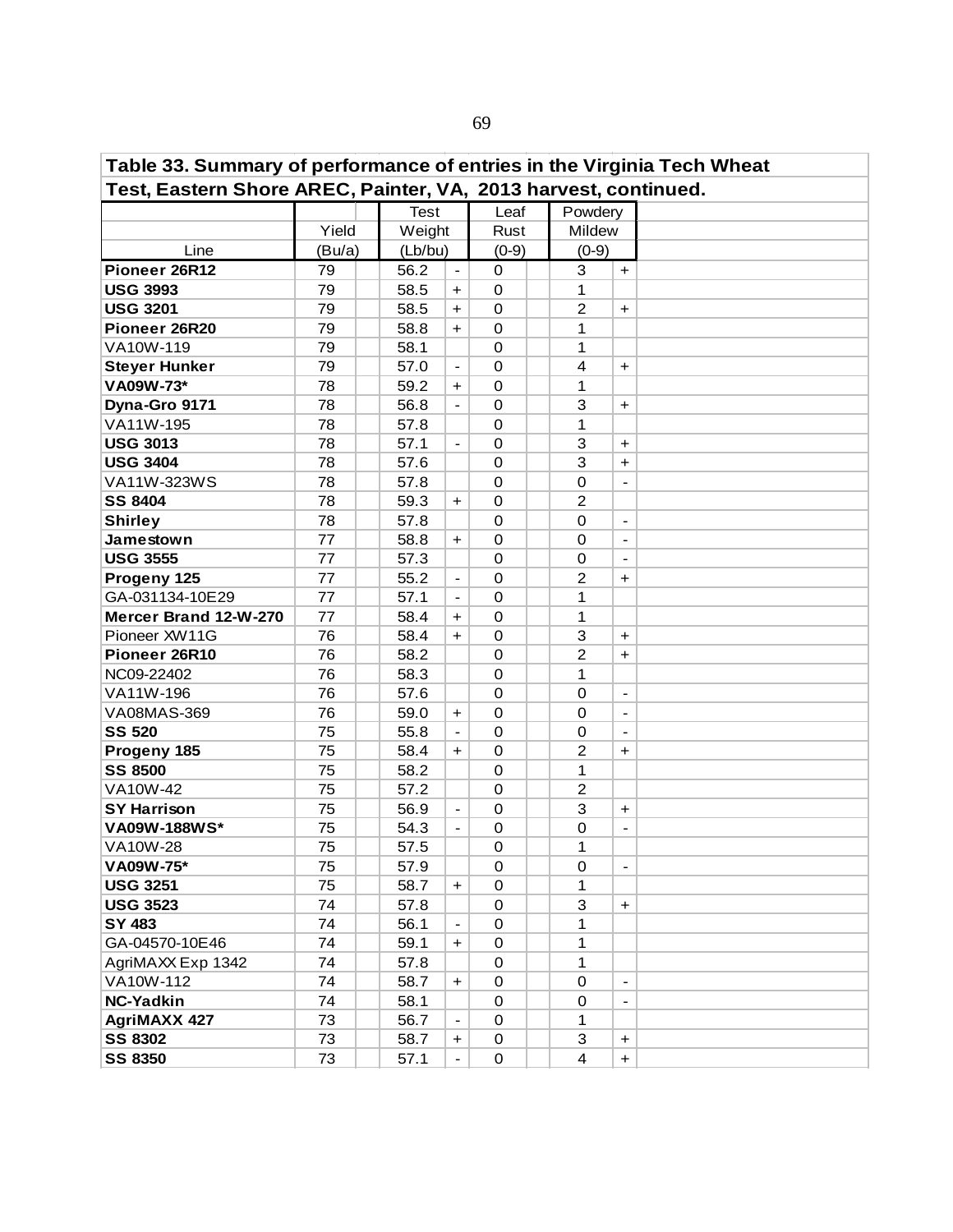| Table 33. Summary of performance of entries in the Virginia Tech Wheat                            |                                |                          |         |                          |          |     |                |                |                                                                                                                  |  |  |  |
|---------------------------------------------------------------------------------------------------|--------------------------------|--------------------------|---------|--------------------------|----------|-----|----------------|----------------|------------------------------------------------------------------------------------------------------------------|--|--|--|
| Test, Eastern Shore AREC, Painter, VA, 2013 harvest, continued.                                   |                                |                          |         |                          |          |     |                |                |                                                                                                                  |  |  |  |
|                                                                                                   |                                |                          | Test    |                          | Leaf     |     | Powdery        |                |                                                                                                                  |  |  |  |
|                                                                                                   | Yield                          |                          |         | Weight                   |          |     | <b>Mildew</b>  |                |                                                                                                                  |  |  |  |
| Line                                                                                              | (Bu/a)                         |                          | (Lb/bu) |                          | $(0-9)$  |     | $(0-9)$        |                |                                                                                                                  |  |  |  |
| Dyna-Gro 9042                                                                                     | 73                             |                          | 56.5    | $\overline{\phantom{a}}$ | $\Omega$ |     | $\overline{2}$ | $+$            |                                                                                                                  |  |  |  |
| <b>Steyer Heilman</b>                                                                             | 73                             |                          | 57.7    |                          | $\Omega$ |     | 1              |                |                                                                                                                  |  |  |  |
| GA-031257-10LE34                                                                                  | 72                             |                          | 59.4    | $+$                      | $\Omega$ |     | 1              |                |                                                                                                                  |  |  |  |
| Progeny 870                                                                                       | 72                             |                          | 56.9    |                          | $\Omega$ |     | $\overline{2}$ | $+$            |                                                                                                                  |  |  |  |
| <b>USG 3438</b>                                                                                   | 72                             |                          | 57.0    |                          | $\Omega$ |     | $\overline{2}$ | $\pm$          |                                                                                                                  |  |  |  |
| Progeny 308                                                                                       | 72                             |                          | 58.7    | $+$                      | $\Omega$ |     | 1              |                |                                                                                                                  |  |  |  |
| <b>AgriMAXX 413</b>                                                                               | 72                             |                          | 57.1    | $\blacksquare$           | $\Omega$ |     | $\overline{2}$ |                |                                                                                                                  |  |  |  |
| <b>SS 8340</b>                                                                                    | 72                             |                          | 59.2    | $+$                      | 0        |     | 4              | $+$            |                                                                                                                  |  |  |  |
| Merl                                                                                              | 71                             |                          | 59.3    | $+$                      | $\Omega$ |     | 0              |                |                                                                                                                  |  |  |  |
| Mercer Brand 12-W-296                                                                             | 69                             |                          | 57.3    |                          | $\Omega$ |     | 1              |                |                                                                                                                  |  |  |  |
| NC08-21273                                                                                        | 69                             |                          | 59.4    | $\ddot{}$                | $\Omega$ |     | 1              |                |                                                                                                                  |  |  |  |
| VA08W-672                                                                                         | 69                             | $\blacksquare$           | 57.1    |                          | $\Omega$ |     | $\Omega$       | $\blacksquare$ |                                                                                                                  |  |  |  |
| Progeny 357                                                                                       | 68                             | $\overline{\phantom{a}}$ | 55.3    |                          | $\Omega$ |     | 4              | $+$            |                                                                                                                  |  |  |  |
| Pioneer 25R32                                                                                     | 66                             | $\overline{\phantom{a}}$ | 57.5    |                          | $\Omega$ |     | 1              |                |                                                                                                                  |  |  |  |
| Pioneer 26R53                                                                                     | 61                             | $\overline{\phantom{a}}$ | 59.0    | $+$                      | 0        |     | 3              | $\pm$          |                                                                                                                  |  |  |  |
| Massey                                                                                            | 61                             | $\overline{\phantom{a}}$ | 58.1    |                          | 4        | $+$ | 1              |                |                                                                                                                  |  |  |  |
| Average                                                                                           | 78                             |                          | 57.7    |                          | 0.0      |     | 1.2            |                |                                                                                                                  |  |  |  |
| LSD (O.05)                                                                                        | 9                              |                          | 0.6     |                          | 0.1      |     | 0.7            |                |                                                                                                                  |  |  |  |
| C.V.                                                                                              | 8                              |                          | 0.7     |                          | 287      |     | 45             |                |                                                                                                                  |  |  |  |
|                                                                                                   |                                |                          |         |                          |          |     |                |                | Released cultivars are shown in bold print. Varieties are ordered by descending yield averages. A plus or        |  |  |  |
| minus sign indicates a performance significantly above or below the test average. The 0-9 ratings |                                |                          |         |                          |          |     |                |                |                                                                                                                  |  |  |  |
|                                                                                                   |                                |                          |         |                          |          |     |                |                | indicate a genotype's response to disease or lodging, where $0 =$ highly resistant and $9 =$ highly susceptible. |  |  |  |
|                                                                                                   | Released line yet to be named. |                          |         |                          |          |     |                |                |                                                                                                                  |  |  |  |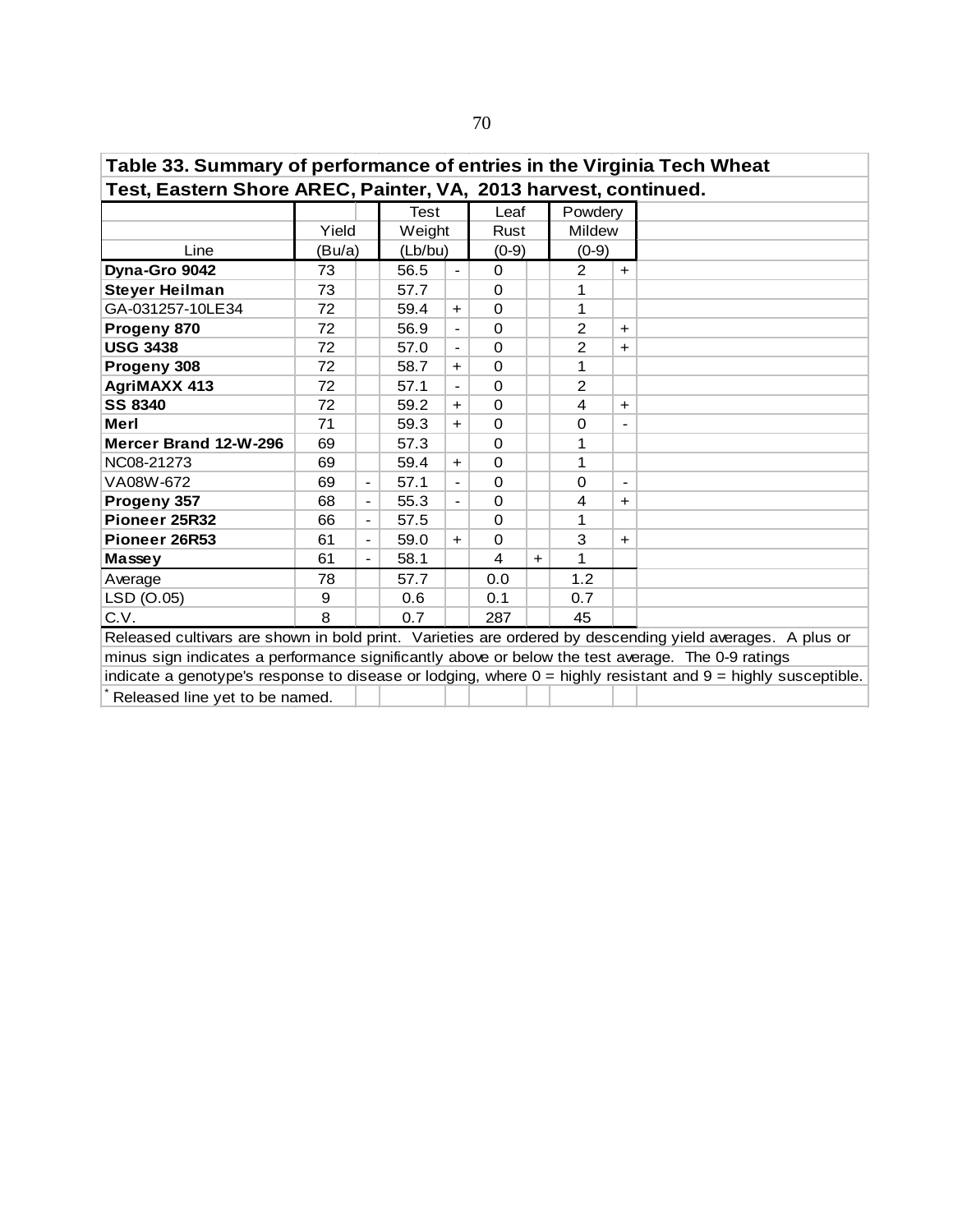| Table 34. Summary of performance of entries in the Virginia Tech Wheat |               |           |               |                      |        |     |         |           |                         |                      |     |  |
|------------------------------------------------------------------------|---------------|-----------|---------------|----------------------|--------|-----|---------|-----------|-------------------------|----------------------|-----|--|
| Test, Southern Piedmont AREC, Blackstone, VA, 2013 harvest.            |               |           |               |                      |        |     |         |           |                         |                      |     |  |
|                                                                        | 3-year        |           | 2-year        |                      |        |     | Test    |           |                         | <b>Barley Yellow</b> |     |  |
|                                                                        | Average Yield |           | Average Yield |                      | Yield  |     | Weight  |           | Lodging                 | <b>Dwarf Virus</b>   |     |  |
| Line                                                                   | (Bu/a)        |           | (Bu/a)        |                      | (Bu/a) |     | (Lb/bu) |           | $(0-9)$                 | $(0-9)$              |     |  |
| <b>USG 3523</b>                                                        |               |           |               |                      | 82     | $+$ | 52.9    |           | 4                       | 3                    |     |  |
| VA07W-415*                                                             | 79            |           | 71            |                      | 81     | $+$ | 52.1    |           | $\overline{\mathbf{4}}$ | 3                    |     |  |
| <b>USG 3404</b>                                                        |               |           |               |                      | 80     | $+$ | 46.5    |           | $\overline{\mathbf{4}}$ | 1                    |     |  |
| <b>Featherstone VA 258</b>                                             | 86            | $\ddot{}$ | 80            |                      | 79     |     | 52.6    |           | 5                       | $\mathbf 1$          |     |  |
| <b>SY Harrison</b>                                                     |               |           | 79            |                      | 79     |     | 51.8    |           | 3                       | 3                    |     |  |
| <b>USG 3612</b>                                                        |               |           | 81            | $\ddot{\phantom{1}}$ | 78     |     | 51.6    |           | $\overline{4}$          | $\overline{2}$       |     |  |
| Progeny 357                                                            | 79            |           | 74            |                      | 77     |     | 48.6    |           | 3                       | 3                    |     |  |
| VA09W-73*                                                              | 79            |           | 70            |                      | 77     |     | 54.1    |           | 3                       | $\overline{2}$       |     |  |
| <b>USG 3013</b>                                                        |               |           |               |                      | 77     |     | 53.5    |           | $\overline{4}$          | 3                    |     |  |
| <b>AgriMAXX 434</b>                                                    |               |           |               |                      | 77     |     | 51.7    |           | 3                       | $\mathbf 1$          |     |  |
| <b>VA10W-21</b>                                                        |               |           | 77            |                      | 76     |     | 50.4    |           | 3                       | $\overline{2}$       |     |  |
| Pioneer 26R41                                                          |               |           | 76            |                      | 76     |     | 50.8    |           | 3                       | $\overline{2}$       |     |  |
| <b>AgriMAXX 438</b>                                                    |               |           |               |                      | 75     |     | 52.8    |           | 4                       | $\overline{2}$       |     |  |
| AgriMAXX Exp 1342                                                      |               |           |               |                      | 75     |     | 53.5    |           | $\overline{4}$          | $\mathfrak{S}$       |     |  |
| Pioneer 25R40                                                          |               |           |               |                      | 75     |     | 53.3    |           | 3                       | $\overline{c}$       |     |  |
| VA10W-118                                                              |               |           |               |                      | 74     |     | 53.6    |           | 5                       | $\overline{c}$       |     |  |
| AgriMAXX 415                                                           |               |           | 74            |                      | 74     |     | 53.5    |           | 3                       | 3                    |     |  |
| VA10W-96                                                               |               |           |               |                      | 74     |     | 53.2    |           | $\overline{4}$          | $\overline{c}$       |     |  |
| <b>Oakes</b>                                                           | 80            |           | 74            |                      | 74     |     | 56.3    | $\ddot{}$ | 3                       | 3                    |     |  |
| <b>USG 3438</b>                                                        | 82            |           | 76            |                      | 74     |     | 51.1    |           | 3                       | 3                    |     |  |
| <b>Shirley</b>                                                         | 84            |           | 77            |                      | 73     |     | 52.8    |           | 3                       | $\overline{c}$       |     |  |
| <b>USG 3251</b>                                                        | 81            |           | 76            |                      | 73     |     | 52.8    |           | 4                       | 3                    |     |  |
| <b>SY 474</b>                                                          |               |           |               |                      | 73     |     | 54.6    |           | $\overline{2}$          | 3                    |     |  |
| Mercer Brand 12-W-296                                                  |               |           |               |                      | 73     |     | 53.3    |           | $\overline{4}$          | 3                    |     |  |
| VA11W-301                                                              |               |           |               |                      | 73     |     | 53.3    |           | 4                       | $\mathsf 3$          |     |  |
| VA11W-108                                                              |               |           |               |                      | 73     |     | 51.0    |           | $\overline{2}$          | $\overline{c}$       |     |  |
| <b>SS 5205</b>                                                         | 85            | $\ddot{}$ | 79            |                      | 73     |     | 50.4    |           | $\overline{\mathbf{4}}$ | $\overline{c}$       |     |  |
| <b>USG 3201</b>                                                        | 79            |           | 73            |                      | 72     |     | 54.2    |           | $\overline{2}$          | $\overline{c}$       |     |  |
| VA11W-165                                                              |               |           |               |                      | 72     |     | 46.6    |           | 3                       | 3                    |     |  |
| VA11W-31                                                               |               |           |               |                      | 72     |     | 53.4    |           | 3                       | $\overline{2}$       |     |  |
| VA11W-196                                                              |               |           |               |                      | 72     |     | 51.6    |           | 4                       | $\overline{c}$       |     |  |
| <b>SS 8340</b>                                                         | 81            |           | 72            |                      | 71     |     | 54.0    |           | 3                       | $\overline{c}$       |     |  |
| <b>Steyer Pierson</b>                                                  |               |           |               |                      | 71     |     | 52.2    |           | 5                       | $\overline{2}$       |     |  |
| Pioneer 26R12                                                          | 76            |           | 70            |                      | 71     |     | 52.1    |           | 3                       | $\overline{2}$       |     |  |
| <b>SS 520</b>                                                          | 80            |           | 74            |                      | 71     |     | 47.8    |           | 5                       | 4                    | $+$ |  |
| VA11W-106                                                              |               |           |               |                      | 71     |     | 52.2    |           | 4                       | 3                    |     |  |
| NC-Yadkin                                                              | 78            |           | 74            |                      | 71     |     | 52.4    |           | 5                       | 1                    |     |  |
| <b>NC-Cape Fear</b>                                                    | 82            |           | 77            |                      | 71     |     | 51.3    |           | 5                       | $\overline{2}$       |     |  |
| Progeny PGX 12-10                                                      |               |           |               |                      | 71     |     | 48.3    |           | 3                       | $\overline{2}$       |     |  |
| <b>SS 8404</b>                                                         | 78            |           | 71            |                      | 70     |     | 52.1    |           | 3                       | $\overline{2}$       |     |  |
| <b>SS 8500</b>                                                         | 78            |           | 71            |                      | 70     |     | 52.0    |           | 3                       | $\mathfrak{S}$       |     |  |
| <b>USG 3993</b>                                                        |               |           |               |                      | 70     |     | 52.2    |           | $\overline{\mathbf{4}}$ | 3                    |     |  |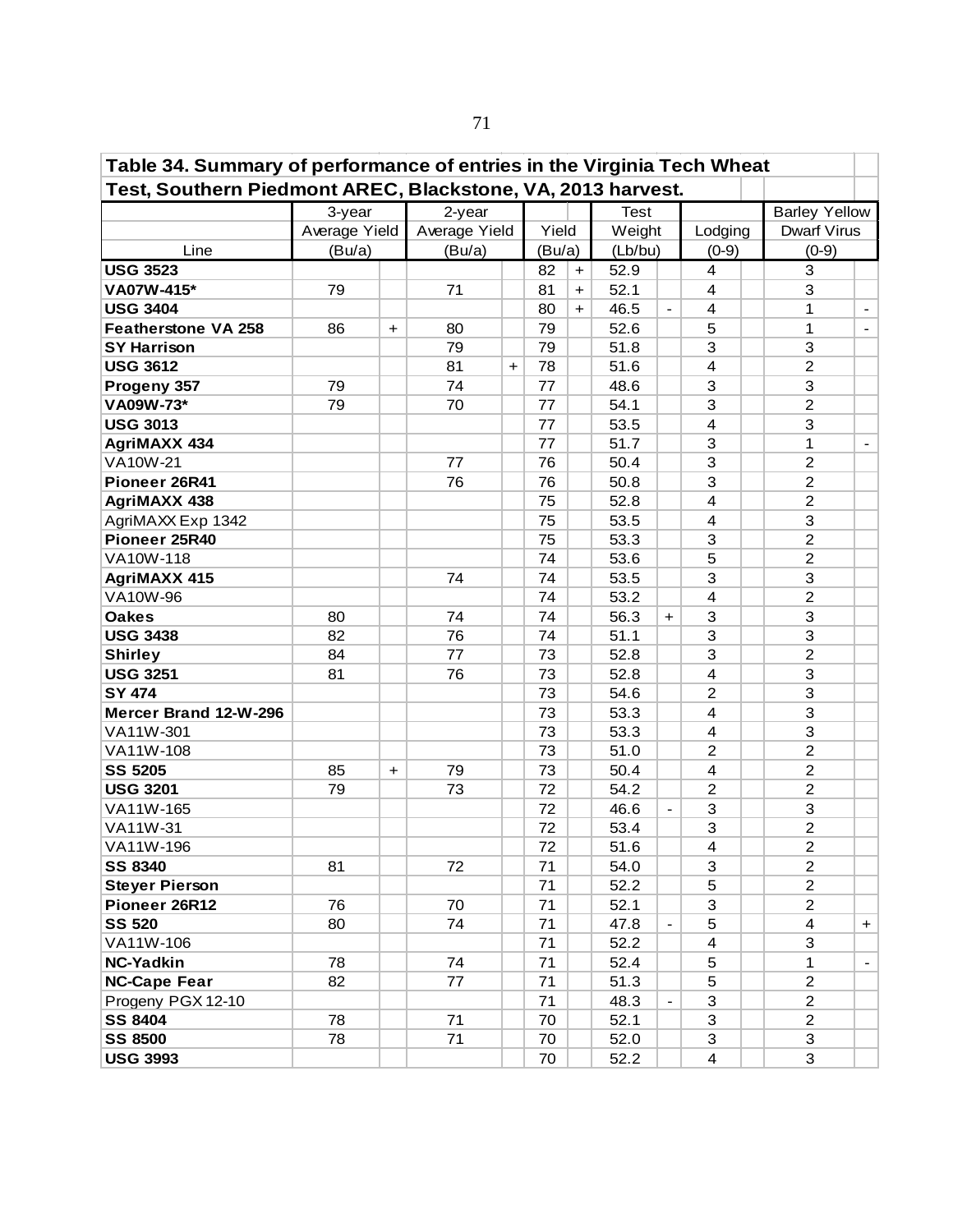| Table 34. Summary of performance of entries in the Virginia Tech Wheat |               |           |               |        |             |                          |                         |                          |                         |                |
|------------------------------------------------------------------------|---------------|-----------|---------------|--------|-------------|--------------------------|-------------------------|--------------------------|-------------------------|----------------|
| Test, Southern Piedmont AREC, Blackstone, VA, 2013 harvest, continued. |               |           |               |        |             |                          |                         |                          |                         |                |
|                                                                        | 3-year        |           | 2-year        |        | <b>Test</b> |                          |                         |                          | <b>Barley Yellow</b>    |                |
|                                                                        | Average Yield |           | Average Yield | Yield  | Weight      |                          | Lodging                 |                          | <b>Dwarf Virus</b>      |                |
| Line                                                                   | (Bu/a)        |           | (Bu/a)        | (Bu/a) | (Lb/bu)     |                          | $(0-9)$                 |                          | $(0-9)$                 |                |
| VA10W-119                                                              | 81            |           | 77            | 69     | 51.5        |                          | 5                       | $\ddot{}$                | 1                       |                |
| VA11W-195                                                              |               |           |               | 69     | 51.3        |                          | 5                       |                          | $\overline{2}$          |                |
| VA10W-140                                                              |               |           | 71            | 69     | 52.8        |                          | $\overline{\mathbf{4}}$ |                          | 4                       | $+$            |
| Progeny 308                                                            |               |           | 74            | 69     | 52.7        |                          | 3                       |                          | $\overline{c}$          |                |
| Pioneer 26R22                                                          | 74            |           | 71            | 69     | 53.0        |                          | 3                       |                          | $\overline{2}$          |                |
| VA09W-52                                                               | 79            |           | 75            | 69     | 52.9        |                          | 3                       |                          | 3                       |                |
| Progeny 117                                                            | 78            |           | 74            | 68     | 48.7        |                          | 5                       |                          | $\overline{c}$          |                |
| Dyna-Gro 9223                                                          |               |           | 70            | 68     | 52.6        |                          | 4                       |                          | 3                       |                |
| VA11W-230                                                              |               |           |               | 68     | 48.1        |                          | 5                       |                          | 1                       |                |
| Pioneer 26R20                                                          | 75            |           | 68            | 68     | 52.6        |                          | 5                       | $\ddot{\phantom{1}}$     | $\overline{c}$          |                |
| Mercer Brand 11-V-258                                                  |               |           |               | 67     | 53.1        |                          | 4                       |                          | 1                       |                |
| <b>USG 3555</b>                                                        | 82            |           | 75            | 67     | 51.4        |                          | 4                       |                          | 1                       | $\blacksquare$ |
| VA09W-110                                                              | 85            | $\ddot{}$ | 77            | 67     | 49.6        |                          | 4                       |                          | 3                       |                |
| Merl                                                                   | 81            |           | 73            | 67     | 54.7        |                          | 3                       |                          | $\overline{\mathbf{4}}$ | $\ddot{}$      |
| Pioneer 25R32                                                          | 75            |           | 67            | 67     | 53.4        |                          | 4                       |                          | 3                       |                |
| GA-031257-10LE34                                                       |               |           |               | 67     | 53.4        |                          | 3                       |                          | 1                       | $\blacksquare$ |
| <b>SS 8412</b>                                                         | 81            |           | 71            | 67     | 54.5        |                          | 3                       |                          | 3                       |                |
| NC09-22402                                                             |               |           |               | 67     | 49.9        |                          | $\overline{4}$          |                          | 4                       | $+$            |
| <b>AgriMAXX 413</b>                                                    |               |           | 74            | 67     | 50.5        |                          | 3                       |                          | 4                       | $+$            |
| Pioneer 26R53                                                          |               |           | 72            | 67     | 53.5        |                          | $\overline{c}$          |                          | $\overline{c}$          |                |
| SY 483                                                                 |               |           |               | 67     | 51.3        |                          | $\overline{4}$          |                          | 4                       | $\ddot{}$      |
| VA11W-323WS                                                            |               |           |               | 67     | 46.8        | $\overline{\phantom{a}}$ | $\overline{4}$          |                          | 3                       |                |
| <b>Steyer Heilman</b>                                                  |               |           |               | 67     | 53.2        |                          | 3                       |                          | 3                       |                |
| <b>AgriMAXX 427</b>                                                    |               |           | 72            | 66     | 51.1        |                          | 3                       |                          | 3                       |                |
| <b>VA10W-42</b>                                                        |               |           |               | 66     | 51.9        |                          | $\overline{c}$          |                          | $\overline{c}$          |                |
| Dyna-Gro 9343                                                          |               |           |               | 66     | 50.9        |                          | 5                       |                          | 3                       |                |
| NC08-140                                                               |               |           |               | 66     | 50.7        |                          | $\overline{7}$          | $\ddag$                  | 1                       |                |
| Jamestown                                                              | 79            |           | 72            | 66     | 52.3        |                          | $\overline{c}$          | $\blacksquare$           | 1                       |                |
| <b>Steyer Hunker</b>                                                   |               |           |               | 66     | 52.9        |                          | 4                       |                          | 3                       |                |
| VA10W-123                                                              |               |           | 79            | 66     | 50.2        |                          | 5                       | $+$                      | $\overline{c}$          |                |
| Progeny 185                                                            | 78            |           | 73            | 66     | 52.7        |                          | 3                       |                          | 3                       |                |
| Dyna-Gro 9042                                                          |               |           | 70            | 65     | 51.2        |                          | $\overline{c}$          |                          | 4                       | $\ddot{}$      |
| Yorktown                                                               | 79            |           | 68            | 65     | 53.1        |                          | 3                       |                          | $\overline{2}$          |                |
| VA08MAS-369                                                            | 79            |           | 68            | 65     | 54.5        |                          | $\overline{2}$          |                          | 3                       |                |
| Pioneer XW11G                                                          |               |           |               | 65     | 53.7        |                          | 5                       | $\ddot{}$                | 3                       |                |
| Progeny 870                                                            | 78            |           | 68            | 64     | 51.0        |                          | $\overline{2}$          |                          | 5                       | +              |
| VA11W-278                                                              |               |           |               | 64     | 51.8        |                          | 3                       |                          | $\overline{c}$          |                |
| ARS08-0047                                                             |               |           |               | 64     | 49.4        |                          | 5                       |                          | $\overline{2}$          |                |
| <b>SS 8700</b>                                                         |               |           |               | 63     | 52.1        |                          | $\overline{\mathbf{4}}$ |                          | 3                       |                |
| Mercer Brand 12-W-270                                                  |               |           |               | 63     | 51.6        |                          | 5                       |                          | 3                       |                |
| Progeny 125                                                            | 79            |           | 73            | 63     | 46.8        |                          | 3                       |                          | $\overline{\mathbf{4}}$ | $\ddot{}$      |
| Dyna-Gro 9171                                                          | 77            |           | 69            | 63     | 51.0        |                          | 3                       |                          | 4                       | $\pm$          |
| Pioneer 26R10                                                          | 75            |           | 67            | 63     | 53.3        |                          | $\overline{2}$          | $\overline{\phantom{0}}$ | 4                       | $+$            |
| NC08-21273                                                             |               |           |               | 63     | 53.5        |                          | $\overline{\mathbf{4}}$ |                          | 3                       |                |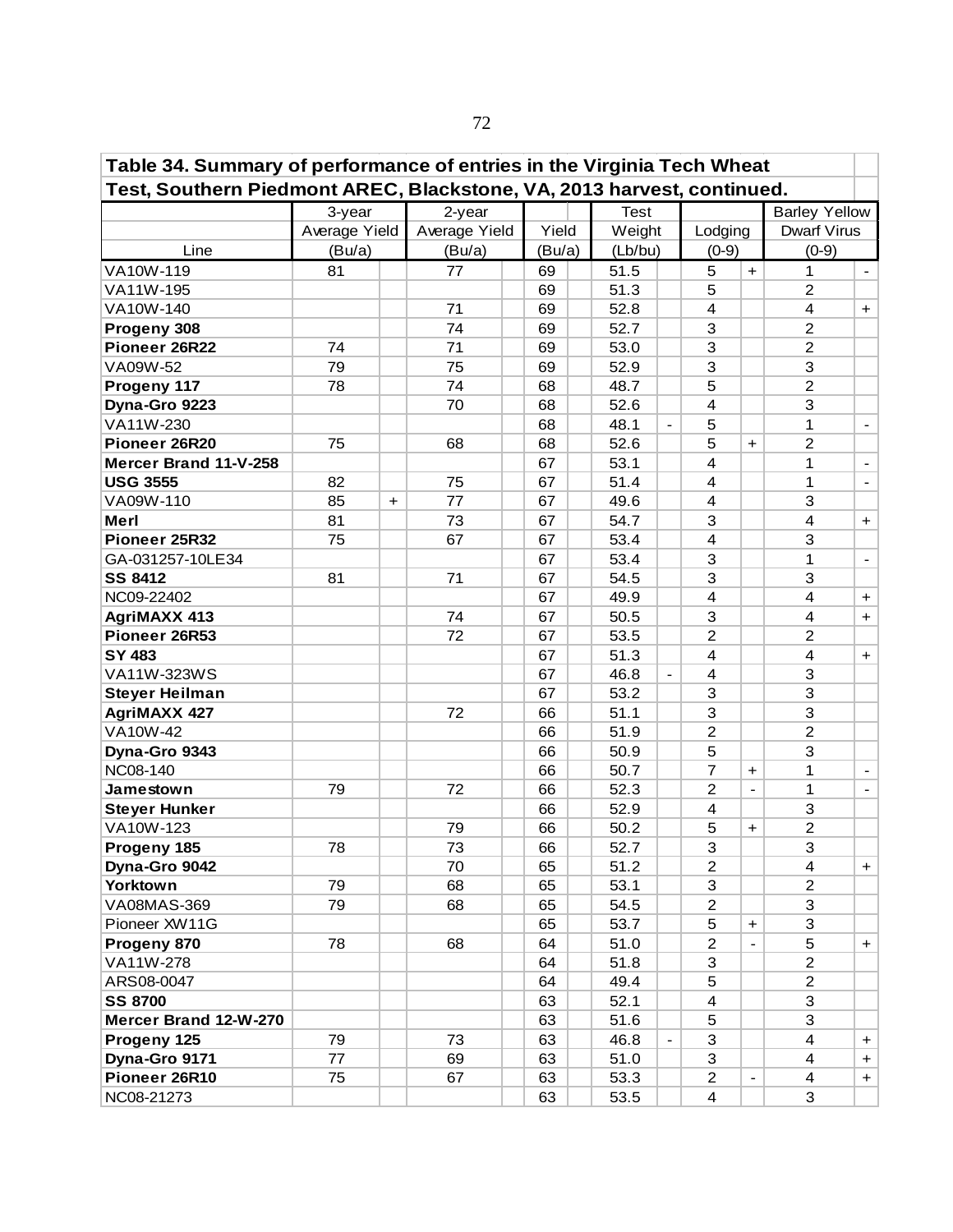| Table 34. Summary of performance of entries in the Virginia Tech Wheat                                       |               |                              |               |  |                   |                |             |  |                |     |                      |        |  |  |
|--------------------------------------------------------------------------------------------------------------|---------------|------------------------------|---------------|--|-------------------|----------------|-------------|--|----------------|-----|----------------------|--------|--|--|
| Test, Southern Piedmont AREC, Blackstone, VA, 2013 harvest, continued.                                       |               |                              |               |  |                   |                |             |  |                |     |                      |        |  |  |
|                                                                                                              | 3-year        |                              | 2-year        |  |                   |                | <b>Test</b> |  |                |     | <b>Barley Yellow</b> |        |  |  |
|                                                                                                              | Average Yield |                              | Average Yield |  | Yield             |                | Weight      |  | Lodging        |     | Dwarf Virus          |        |  |  |
| Line                                                                                                         | (Bu/a)        |                              | (Bu/a)        |  | (Bu/a)            |                | (Lb/bu)     |  | $(0-9)$        |     | $(0-9)$              |        |  |  |
| <b>USG 3120</b>                                                                                              | 84            |                              | 76            |  | 63                |                | 50.0        |  | 6              | $+$ | $\mathbf{1}$         | $\sim$ |  |  |
| Massey                                                                                                       | 69            | $\qquad \qquad \blacksquare$ | 63            |  | 63                |                | 51.3        |  | 4              |     | 3                    |        |  |  |
| VA10W-126                                                                                                    |               |                              |               |  | 63                |                | 49.0        |  | 4              |     | 3                    |        |  |  |
| <b>SS 8350</b>                                                                                               |               |                              | 68            |  | 62                |                | 51.4        |  | 3              |     | 3                    |        |  |  |
| 3<br>1<br>50.8<br><b>VA09W-75*</b><br>77<br>69<br>62<br>$\overline{2}$<br>VA10W-112<br>62<br>54.5<br>5       |               |                              |               |  |                   |                |             |  |                |     |                      |        |  |  |
|                                                                                                              |               |                              |               |  |                   |                |             |  |                |     |                      |        |  |  |
| 3<br>MD04W249-11-7<br>5<br>61<br>53.3                                                                        |               |                              |               |  |                   |                |             |  |                |     |                      |        |  |  |
| GA-031134-10E29                                                                                              |               |                              |               |  | 61                |                | 49.2        |  | 5              |     | $\overline{2}$       |        |  |  |
| <b>VA10W-28</b>                                                                                              |               |                              | 69            |  | 61                |                | 50.6        |  | 3              |     | 3                    |        |  |  |
| GA-04570-10E46                                                                                               |               |                              |               |  | 61                |                | 49.9        |  | 3              |     | 1                    |        |  |  |
| VA10W-669                                                                                                    |               |                              |               |  | 61                |                | 49.6        |  | 4              |     | 2                    |        |  |  |
| <b>VA09W-188WS*</b>                                                                                          | 78            |                              | 71            |  | 59                |                | 42.0        |  | 5              | $+$ | 1                    |        |  |  |
| VA08W-672                                                                                                    |               |                              |               |  | 59                |                | 52.8        |  | 4              |     | 3                    |        |  |  |
| Mercer Brand 12-V-251                                                                                        | 77            |                              | 67            |  | 57                | $\blacksquare$ | 49.3        |  | 6              | $+$ | $\overline{2}$       |        |  |  |
| <b>SS 8302</b>                                                                                               | 70            | $\qquad \qquad \blacksquare$ | 62            |  | 55                | $\blacksquare$ | 50.2        |  | $\mathfrak{p}$ |     | 4                    | $+$    |  |  |
| Average                                                                                                      | 80            |                              | 74            |  | 69                |                | 51.6        |  | 3.6            |     | 2.4                  |        |  |  |
| LSD (O.05)                                                                                                   | 6             |                              | 8             |  | 11                |                | 3.2         |  | 1.5            |     | 0.9                  |        |  |  |
| C.V.                                                                                                         | 9             |                              | 11            |  | $12 \overline{ }$ |                | 4.3         |  | 30.7           |     | 28.1                 |        |  |  |
| Released cultivars are shown in bold print. Varieties are ordered by descending yield averages. A plus or    |               |                              |               |  |                   |                |             |  |                |     |                      |        |  |  |
| minus sign indicates a performance significantly above or below the test average. The 0-9 ratings            |               |                              |               |  |                   |                |             |  |                |     |                      |        |  |  |
| indicate a genotype's response to disease or lodging, where 0 = highly resistant and 9 = highly susceptible. |               |                              |               |  |                   |                |             |  |                |     |                      |        |  |  |
| Released line yet to be named.                                                                               |               |                              |               |  |                   |                |             |  |                |     |                      |        |  |  |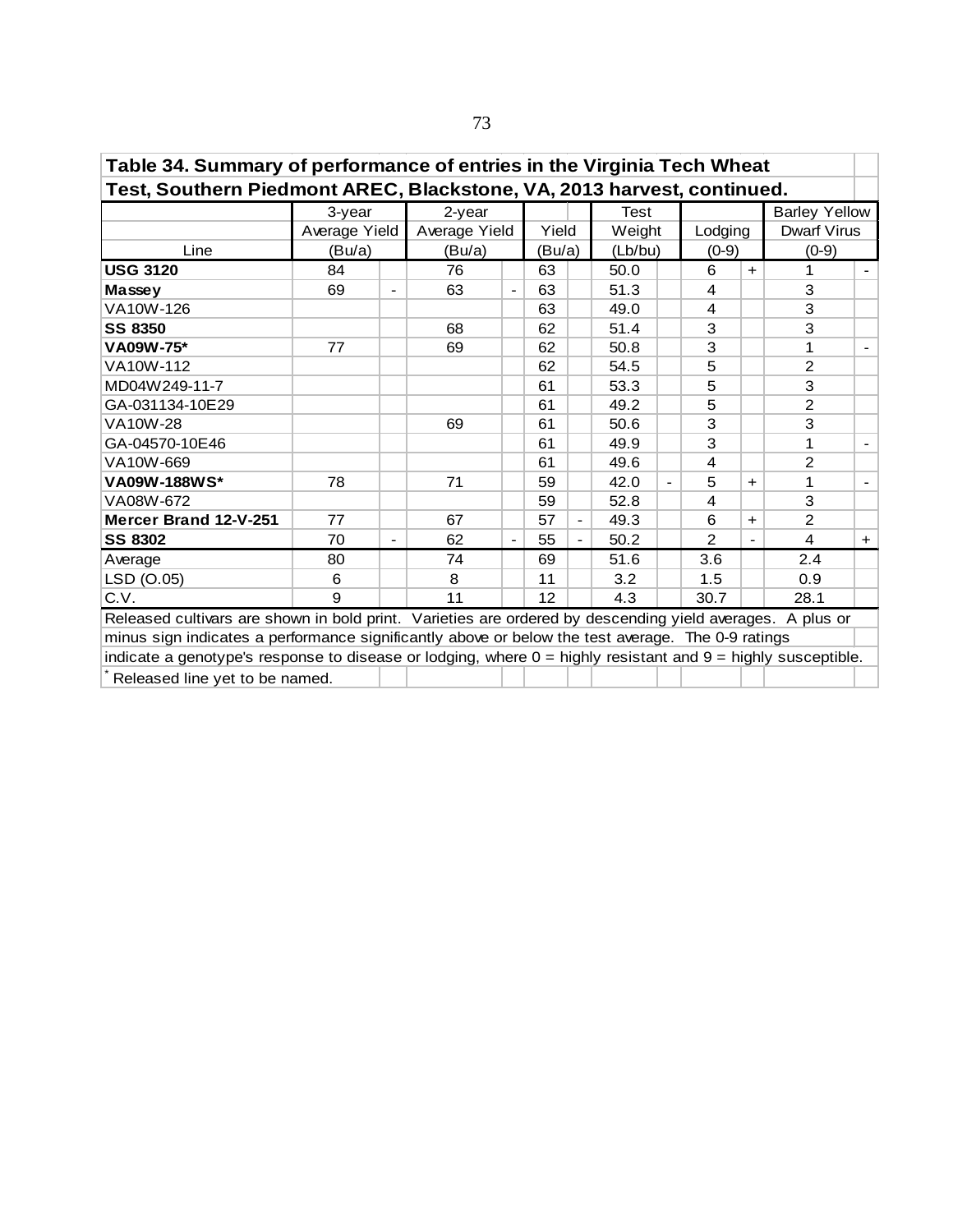| Table 35. Summary of performance of entries in the Virginia Tech Wheat |               |           |               |                      |        |                      |             |                              |        |                          |
|------------------------------------------------------------------------|---------------|-----------|---------------|----------------------|--------|----------------------|-------------|------------------------------|--------|--------------------------|
| Test, Northern Piedmont Center, Orange, VA, 2013 harvest.              |               |           |               |                      |        |                      |             |                              |        |                          |
|                                                                        | 3-year        |           | $2$ -year     |                      |        |                      | <b>Test</b> |                              |        |                          |
|                                                                        | Average Yield |           | Average Yield |                      | Yield  |                      | Weight      |                              | Height |                          |
| Line                                                                   | (Bu/a)        |           | (Bu/a)        |                      | (Bu/a) |                      | (Lb/bu)     |                              | (ln)   |                          |
| <b>VA10W-21</b>                                                        |               |           | 96            | $\ddot{\phantom{1}}$ | 109    | $\ddot{}$            | 61.1        | $+$                          | 38     |                          |
| <b>Steyer Hunker</b>                                                   |               |           |               |                      | 107    | $+$                  | 59.4        |                              | 41     | $+$                      |
| <b>USG 3013</b>                                                        |               |           |               |                      | 107    | $+$                  | 58.7        |                              | 41     | $+$                      |
| <b>USG 3523</b>                                                        |               |           |               |                      | 106    | $\ddot{}$            | 58.9        |                              | 39     |                          |
| Progeny 357                                                            | 97            | $+$       | 94            | $\ddot{}$            | 106    | $\ddot{}$            | 57.2        |                              | 39     |                          |
| <b>NC08-140</b>                                                        |               |           |               |                      | 105    | $\ddot{\phantom{1}}$ | 58.8        |                              | 40     |                          |
| Pioneer 26R10                                                          | 100           | $\ddot{}$ | 91            |                      | 103    | $\ddot{\phantom{1}}$ | 59.2        |                              | 38     |                          |
| <b>USG 3404</b>                                                        |               |           |               |                      | 102    |                      | 58.5        |                              | 39     |                          |
| VA11W-108                                                              |               |           |               |                      | 101    |                      | 59.6        |                              | 40     |                          |
| <b>USG 3251</b>                                                        | 94            |           | 91            |                      | 100    |                      | 59.1        |                              | 41     | $+$                      |
| VA09W-188WS*                                                           | 95            |           | 92            | $\ddot{}$            | 100    |                      | 58.2        | $\overline{\phantom{a}}$     | 41     |                          |
| Dyna-Gro 9223                                                          |               |           | 91            |                      | 100    |                      | 58.7        |                              | 40     |                          |
| <b>Featherstone VA 258</b>                                             | 94            |           | 92            | $\ddot{}$            | 100    |                      | 58.8        |                              | 40     |                          |
| ARS08-0047                                                             |               |           |               |                      | 99     |                      | 58.3        | $\qquad \qquad \blacksquare$ | 39     |                          |
| Dyna-Gro 9171                                                          | 98            | $\ddot{}$ | 89            |                      | 99     |                      | 56.5        | $\blacksquare$               | 36     | $\overline{\phantom{a}}$ |
| Progeny PGX 12-10                                                      |               |           |               |                      | 99     |                      | 58.0        | $\blacksquare$               | 40     |                          |
| Progeny 185                                                            | 95            |           | 91            |                      | 99     |                      | 59.4        |                              | 42     | $+$                      |
| <b>Steyer Pierson</b>                                                  |               |           |               |                      | 98     |                      | 59.9        |                              | 39     |                          |
| <b>SY Harrison</b>                                                     |               |           | 91            |                      | 98     |                      | 58.0        | $\overline{\phantom{a}}$     | 38     |                          |
| Mercer Brand 11-V-258                                                  |               |           |               |                      | 98     |                      | 58.4        |                              | 42     | $+$                      |
| <b>SS 8700</b>                                                         |               |           |               |                      | 98     |                      | 59.7        |                              | 40     |                          |
| VA10W-42                                                               |               |           |               |                      | 98     |                      | 59.8        |                              | 42     | $+$                      |
| VA11W-31                                                               |               |           |               |                      | 98     |                      | 60.4        | $\ddot{}$                    | 39     |                          |
| Pioneer 25R40                                                          |               |           |               |                      | 98     |                      | 60.3        | $\ddot{}$                    | 37     |                          |
| <b>USG 3612</b>                                                        |               |           | 90            |                      | 98     |                      | 57.9        | $\blacksquare$               | 40     |                          |
| VA10W-140                                                              |               |           | 87            |                      | 97     |                      | 61.5        | $\ddot{}$                    | 40     |                          |
| <b>Oakes</b>                                                           | 94            |           | 88            |                      | 97     |                      | 60.3        | $\ddot{\phantom{1}}$         | 40     |                          |
| Pioneer 26R41                                                          |               |           | 90            |                      | 97     |                      | 59.1        |                              | 37     | $\blacksquare$           |
| <b>AgriMAXX 434</b>                                                    |               |           |               |                      | 97     |                      | 57.5        | $\blacksquare$               | 36     | $\overline{\phantom{a}}$ |
| NC08-21273                                                             |               |           |               |                      | 97     |                      | 60.5        | $\ddot{}$                    | 38     |                          |
| <b>SY 474</b>                                                          |               |           |               |                      | 97     |                      | 59.6        |                              | 41     | $+$                      |
| <b>SS 8340</b>                                                         | 93            |           | 88            |                      | 97     |                      | 60.7        | $\ddot{}$                    | 39     |                          |
| <b>Yorktown</b>                                                        | 86            |           | 86            |                      | 97     |                      | 59.6        |                              | 38     |                          |
| VA11W-165                                                              |               |           |               |                      | 96     |                      | 59.3        |                              | 36     | $\blacksquare$           |
| <b>USG 3201</b>                                                        | 92            |           | 85            |                      | 96     |                      | 60.3        | $\ddot{}$                    | 38     |                          |
| <b>AgriMAXX 413</b>                                                    |               |           | 86            |                      | 95     |                      | 55.9        | $\overline{\phantom{a}}$     | 36     | $\blacksquare$           |
| VA09W-73*                                                              | 88            |           | 88            |                      | 95     |                      | 60.5        | $\ddot{}$                    | 39     |                          |
| VA10W-126                                                              |               |           |               |                      | 95     |                      | 59.9        |                              | 40     |                          |
| VA08W-672                                                              |               |           |               |                      | 95     |                      | 59.5        |                              | 38     |                          |
| VA11W-106                                                              |               |           |               |                      | 95     |                      | 59.9        |                              | 38     |                          |
| Dyna-Gro 9042                                                          |               |           | 84            |                      | 95     |                      | 59.5        |                              | 38     |                          |
| VA11W-196                                                              |               |           |               |                      | 95     |                      | 58.6        |                              | 33     |                          |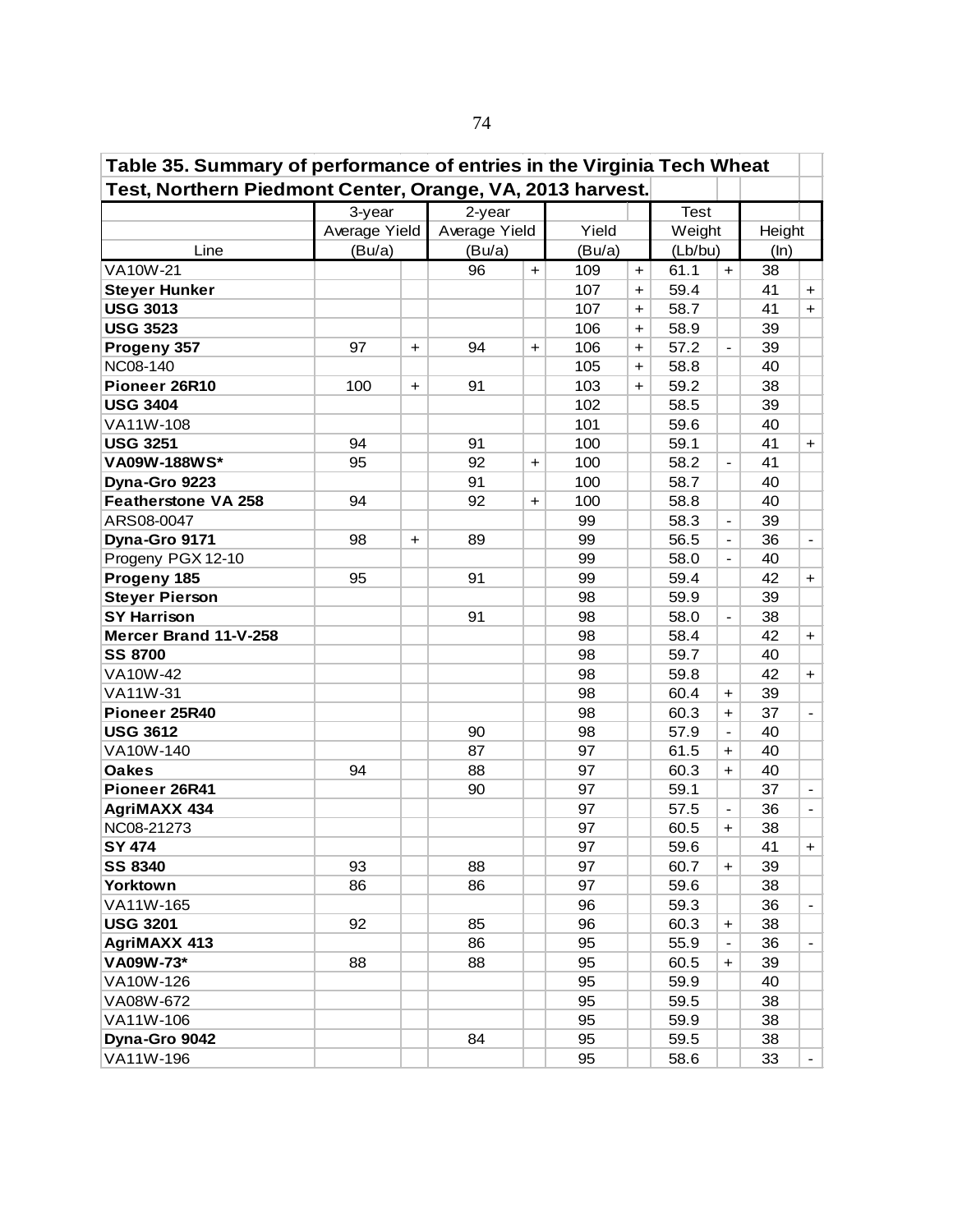| Table 35. Summary of performance of entries in the Virginia Tech Wheat<br>Test, Northern Piedmont Center, Orange, VA, 2013 harvest, continued.<br><b>Test</b><br>3-year<br>2-year |               |                |               |                          |        |  |         |                          |        |                              |  |  |  |
|-----------------------------------------------------------------------------------------------------------------------------------------------------------------------------------|---------------|----------------|---------------|--------------------------|--------|--|---------|--------------------------|--------|------------------------------|--|--|--|
|                                                                                                                                                                                   |               |                |               |                          |        |  |         |                          |        |                              |  |  |  |
|                                                                                                                                                                                   |               |                |               |                          |        |  |         |                          |        |                              |  |  |  |
|                                                                                                                                                                                   | Average Yield |                | Average Yield |                          | Yield  |  | Weight  |                          | Height |                              |  |  |  |
| Line                                                                                                                                                                              | (Bu/a)        |                | (Bu/a)        |                          | (Bu/a) |  | (Lb/bu) |                          | (ln)   |                              |  |  |  |
| VA11W-230                                                                                                                                                                         |               |                |               |                          | 95     |  | 61.7    | $+$                      | 37     |                              |  |  |  |
| <b>SS 5205</b>                                                                                                                                                                    | 93            |                | 89            |                          | 95     |  | 59.6    |                          | 36     | $\blacksquare$               |  |  |  |
| VA09W-52                                                                                                                                                                          | 82            | $\blacksquare$ | 84            |                          | 94     |  | 60.1    |                          | 39     |                              |  |  |  |
| Mercer Brand 12-W-270                                                                                                                                                             |               |                |               |                          | 94     |  | 59.5    |                          | 40     |                              |  |  |  |
| <b>USG 3555</b>                                                                                                                                                                   | 96            |                | 91            |                          | 94     |  | 59.9    |                          | 36     | $\qquad \qquad \blacksquare$ |  |  |  |
| Pioneer XW11G                                                                                                                                                                     |               |                |               |                          | 94     |  | 59.0    |                          | 38     |                              |  |  |  |
| VA10W-669                                                                                                                                                                         |               |                |               |                          | 94     |  | 58.6    |                          | 37     | $\overline{\phantom{a}}$     |  |  |  |
| VA10W-96                                                                                                                                                                          |               |                |               |                          | 94     |  | 60.4    | $\ddot{}$                | 40     |                              |  |  |  |
| Progeny 870                                                                                                                                                                       | 94            |                | 86            |                          | 93     |  | 56.7    | $\blacksquare$           | 35     | $\blacksquare$               |  |  |  |
| VA10W-123                                                                                                                                                                         |               |                | 88            |                          | 93     |  | 59.0    |                          | 39     |                              |  |  |  |
| <b>USG 3438</b>                                                                                                                                                                   | 93            |                | 87            |                          | 93     |  | 57.3    |                          | 36     | $\blacksquare$               |  |  |  |
| AgriMAXX Exp 1342                                                                                                                                                                 |               |                |               |                          | 93     |  | 59.1    |                          | 38     |                              |  |  |  |
| VA11W-301                                                                                                                                                                         |               |                |               |                          | 93     |  | 58.7    |                          | 37     |                              |  |  |  |
| <b>SS 8350</b>                                                                                                                                                                    |               |                | 87            |                          | 93     |  | 57.7    | $\overline{\phantom{a}}$ | 38     |                              |  |  |  |
| <b>AgriMAXX 427</b>                                                                                                                                                               |               |                | 87            |                          | 93     |  | 58.6    |                          | 40     |                              |  |  |  |
| <b>VA10W-28</b>                                                                                                                                                                   |               |                | 84            |                          | 92     |  | 57.5    | $\hbox{--}$              | 42     | $+$                          |  |  |  |
| <b>NC-Cape Fear</b>                                                                                                                                                               | 89            |                | 82            |                          | 92     |  | 60.4    | $+$                      | 39     |                              |  |  |  |
| <b>USG 3120</b>                                                                                                                                                                   | 91            |                | 87            |                          | 92     |  | 58.9    |                          | 41     | $+$                          |  |  |  |
| GA-031134-10E29                                                                                                                                                                   |               |                |               |                          | 92     |  | 58.9    |                          | 37     | $\blacksquare$               |  |  |  |
| Pioneer 26R12                                                                                                                                                                     | 83            |                | 78            | $\overline{a}$           | 92     |  | 59.1    |                          | 41     |                              |  |  |  |
| <b>AgriMAXX 415</b>                                                                                                                                                               |               |                | 85            |                          | 92     |  | 60.0    |                          | 37     |                              |  |  |  |
| <b>USG 3993</b>                                                                                                                                                                   |               |                |               |                          | 92     |  | 59.7    |                          | 40     |                              |  |  |  |
| Mercer Brand 12-V-251                                                                                                                                                             | 92            |                | 85            |                          | 92     |  | 58.6    |                          | 36     |                              |  |  |  |
| <b>AgriMAXX 438</b>                                                                                                                                                               |               |                |               |                          | 92     |  | 57.9    | $\overline{\phantom{a}}$ | 42     | $+$                          |  |  |  |
| Progeny 308                                                                                                                                                                       |               |                | 88            |                          | 91     |  | 59.8    |                          | 39     |                              |  |  |  |
| <b>Steyer Heilman</b>                                                                                                                                                             |               |                |               |                          | 91     |  | 59.1    |                          | 45     | $+$                          |  |  |  |
| VA11W-195                                                                                                                                                                         |               |                |               |                          | 91     |  | 59.0    |                          | 37     | $\blacksquare$               |  |  |  |
| Pioneer 26R53                                                                                                                                                                     |               |                | 87            |                          | 91     |  | 59.6    |                          | 37     |                              |  |  |  |
| <b>SS 520</b>                                                                                                                                                                     | 92            |                | 82            |                          | 91     |  | 57.9    | $\overline{\phantom{a}}$ | 38     |                              |  |  |  |
| Progeny 117                                                                                                                                                                       | 87            |                | 87            |                          | 91     |  | 58.8    |                          | 39     |                              |  |  |  |
| Merl                                                                                                                                                                              | 93            |                | 87            |                          | 90     |  | 60.5    | $\pm$                    | 38     |                              |  |  |  |
| <b>SS 8412</b>                                                                                                                                                                    | 89            |                | 81            |                          | 90     |  | 61.2    | $\pm$                    | 38     |                              |  |  |  |
| Pioneer 26R20                                                                                                                                                                     | 91            |                | 88            |                          | 90     |  | 59.0    |                          | 40     |                              |  |  |  |
| VA10W-118                                                                                                                                                                         |               |                |               |                          | 90     |  | 59.9    |                          | 40     |                              |  |  |  |
| Progeny 125                                                                                                                                                                       | 87            |                | 70            | $\overline{\phantom{a}}$ | 89     |  | 56.4    | $\overline{\phantom{a}}$ | 36     | $\blacksquare$               |  |  |  |
| Dyna-Gro 9343                                                                                                                                                                     |               |                |               |                          | 89     |  | 59.7    |                          | 40     |                              |  |  |  |
| <b>Shirley</b>                                                                                                                                                                    | 91            |                | 85            |                          | 89     |  | 58.9    |                          | 38     |                              |  |  |  |
| VA09W-75*                                                                                                                                                                         | 90            |                | 86            |                          | 89     |  | 60.2    | +                        | 38     |                              |  |  |  |
| VA10W-112                                                                                                                                                                         |               |                |               |                          | 88     |  | 60.3    | $\ddot{}$                | 40     |                              |  |  |  |
| GA-031257-10LE34                                                                                                                                                                  |               |                |               |                          | 88     |  | 60.7    | $\ddot{}$                | 38     |                              |  |  |  |
| <b>SS 8500</b>                                                                                                                                                                    | 88            |                | 81            |                          | 88     |  | 58.3    |                          | 43     | $\pm$                        |  |  |  |
| VA11W-278                                                                                                                                                                         |               |                |               |                          | 88     |  | 60.2    |                          | 37     |                              |  |  |  |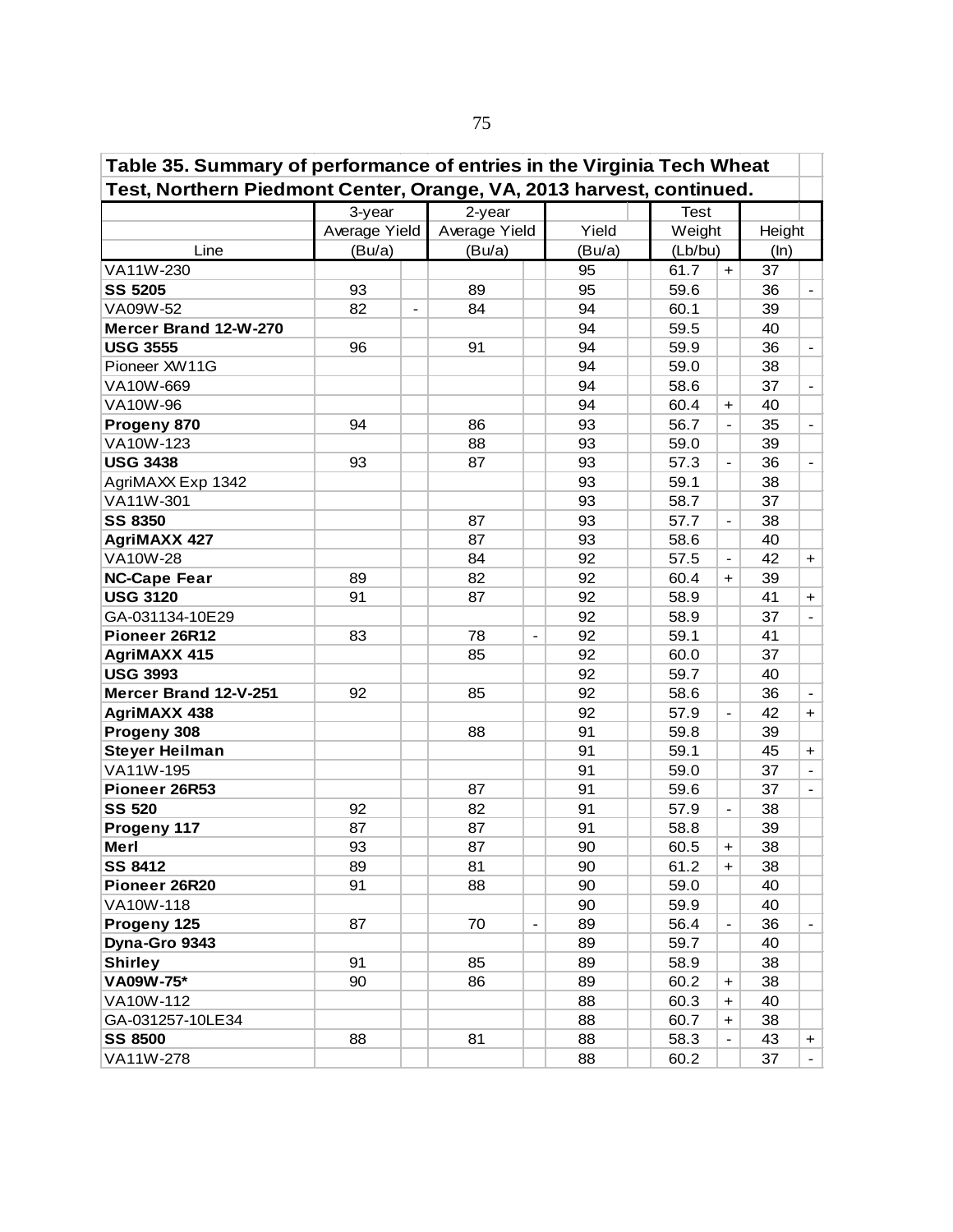| Table 35. Summary of performance of entries in the Virginia Tech Wheat                                           |                |                          |                |                              |                |                          |             |                          |                |                          |  |  |  |  |
|------------------------------------------------------------------------------------------------------------------|----------------|--------------------------|----------------|------------------------------|----------------|--------------------------|-------------|--------------------------|----------------|--------------------------|--|--|--|--|
| Test, Northern Piedmont Center, Orange, VA, 2013 harvest, continued.                                             |                |                          |                |                              |                |                          |             |                          |                |                          |  |  |  |  |
|                                                                                                                  | 3-year         |                          | 2-year         |                              |                |                          | <b>Test</b> |                          |                |                          |  |  |  |  |
|                                                                                                                  | Average Yield  |                          | Average Yield  |                              | Yield          |                          | Weight      |                          | Height         |                          |  |  |  |  |
| Line                                                                                                             | (Bu/a)         |                          | (Bu/a)         |                              | (Bu/a)         |                          | (Lb/bu)     |                          | (ln)           |                          |  |  |  |  |
| GA-04570-10E46                                                                                                   |                |                          |                |                              | 88             |                          | 60.7        | $+$                      | 40             |                          |  |  |  |  |
| VA11W-323WS                                                                                                      |                |                          |                |                              | 88             |                          | 58.6        |                          | 39             |                          |  |  |  |  |
| Pioneer 25R32                                                                                                    | 91             |                          | 82             |                              | 87             |                          | 59.8        |                          | 39             |                          |  |  |  |  |
| NC09-22402                                                                                                       |                |                          |                |                              | 86             |                          | 59.6        |                          | 39             |                          |  |  |  |  |
| MD04W249-11-7                                                                                                    |                |                          |                |                              | 86             |                          | 60.7        | $+$                      | 41             |                          |  |  |  |  |
| Mercer Brand 12-W-296<br>86<br>58.4<br>46<br>$\ddagger$<br>86<br>82<br>36<br>VA09W-110<br>86<br>58.9             |                |                          |                |                              |                |                          |             |                          |                |                          |  |  |  |  |
|                                                                                                                  |                |                          |                |                              |                |                          |             |                          |                |                          |  |  |  |  |
| 93<br>86<br>60.7<br>38<br>Jamestown<br>84<br>$+$                                                                 |                |                          |                |                              |                |                          |             |                          |                |                          |  |  |  |  |
| <b>SS 8302</b><br>80<br>75<br>85<br>60.5<br>41<br>$+$<br>$+$<br>$\blacksquare$<br>$\qquad \qquad \blacksquare$   |                |                          |                |                              |                |                          |             |                          |                |                          |  |  |  |  |
| VA08MAS-369                                                                                                      | 87             |                          | 80             |                              | 85             |                          | 61.2        | $\pm$                    | 39             |                          |  |  |  |  |
| VA07W-415*                                                                                                       | 98             | $\ddot{}$                | 79             |                              | 84             |                          | 59.2        |                          | 39             |                          |  |  |  |  |
| <b>NC-Yadkin</b>                                                                                                 | 84             |                          | 81             |                              | 84             | $\blacksquare$           | 59.0        |                          | 41             |                          |  |  |  |  |
| <b>SS 8404</b>                                                                                                   | 87             |                          | 86             |                              | 83             | $\blacksquare$           | 60.1        |                          | 36             | $\overline{\phantom{a}}$ |  |  |  |  |
| VA10W-119                                                                                                        | 83             | $\overline{\phantom{a}}$ | 76             |                              | 82             | $\overline{\phantom{a}}$ | 59.7        |                          | 41             | $\ddagger$               |  |  |  |  |
| <b>SY 483</b>                                                                                                    |                |                          |                |                              | 78             | $\blacksquare$           | 58.0        | $\overline{\phantom{a}}$ | 41             | $+$                      |  |  |  |  |
| Massey                                                                                                           | 71             | $\blacksquare$           | 68             | $\qquad \qquad \blacksquare$ | 74             | $\overline{\phantom{a}}$ | 59.2        |                          | 42             | $\ddot{}$                |  |  |  |  |
| Pioneer 26R22                                                                                                    | 81             | $\overline{\phantom{a}}$ | 69             | $\qquad \qquad -$            | 73             | $\blacksquare$           | 60.6        | $\ddot{}$                | 39             |                          |  |  |  |  |
| Average                                                                                                          | 94             |                          | 89             |                              | 93             |                          | 59.3        |                          | 39             |                          |  |  |  |  |
| LSD (O.05)                                                                                                       | $\overline{7}$ |                          | $\overline{7}$ |                              | 9              |                          | 0.9         |                          | $\overline{2}$ |                          |  |  |  |  |
| C.V.                                                                                                             | 10             |                          | 8              |                              | $\overline{7}$ |                          | 1.1         |                          | 3              |                          |  |  |  |  |
| Released cultivars are shown in bold print. Varieties are ordered by descending yield averages. A plus or        |                |                          |                |                              |                |                          |             |                          |                |                          |  |  |  |  |
| minus sign indicates a performance significantly above or below the test average. The 0-9 ratings                |                |                          |                |                              |                |                          |             |                          |                |                          |  |  |  |  |
| indicate a genotype's response to disease or lodging, where $0 =$ highly resistant and $9 =$ highly susceptible. |                |                          |                |                              |                |                          |             |                          |                |                          |  |  |  |  |
| Released line yet to be named.                                                                                   |                |                          |                |                              |                |                          |             |                          |                |                          |  |  |  |  |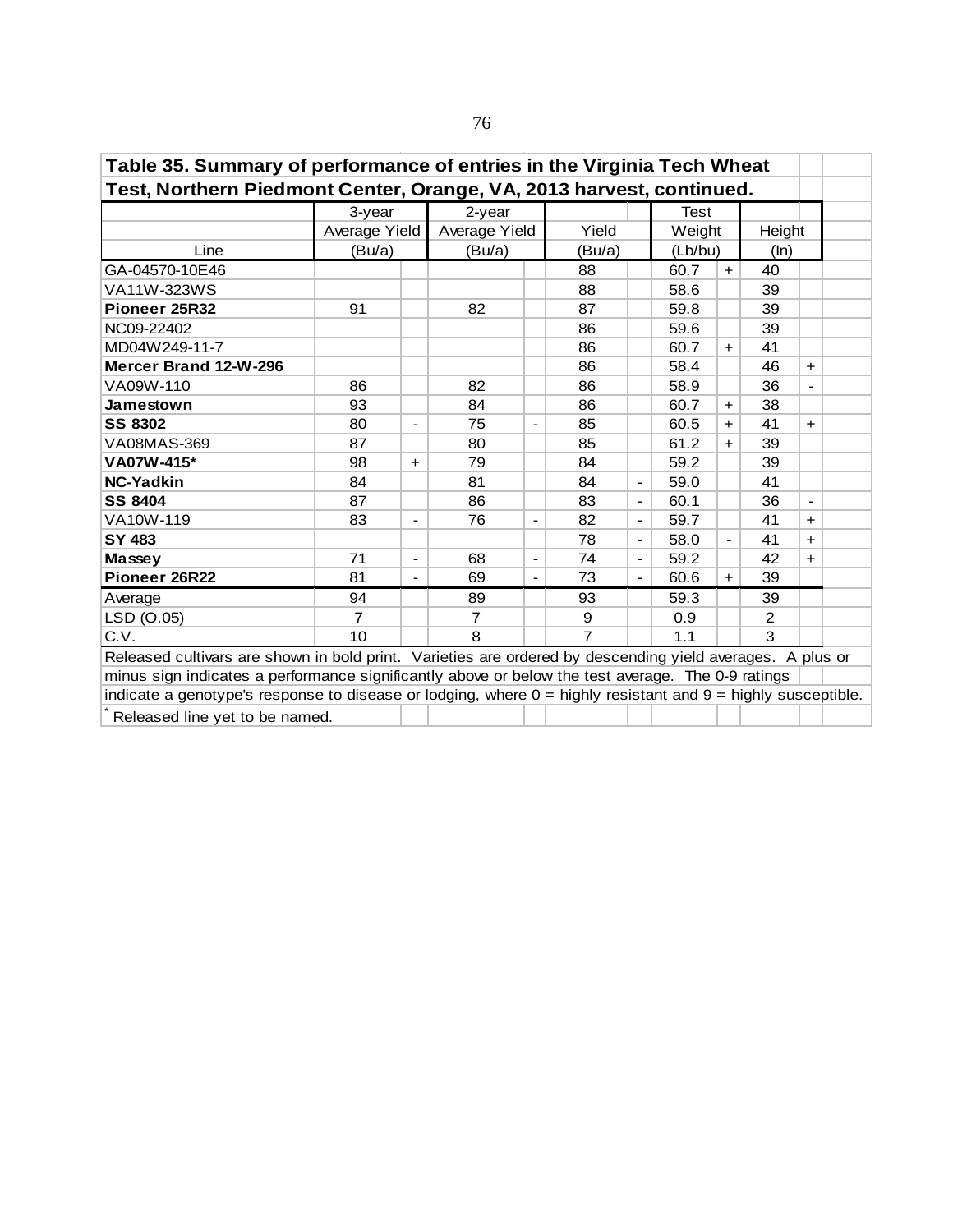| Table 36. Summary of performance of entries in the Virginia Tech Wheat Test, |        |                          |                             |                      |        |           |         |                |          |                          |        |                          |         |                          |                |                          |                |                |                |  |
|------------------------------------------------------------------------------|--------|--------------------------|-----------------------------|----------------------|--------|-----------|---------|----------------|----------|--------------------------|--------|--------------------------|---------|--------------------------|----------------|--------------------------|----------------|----------------|----------------|--|
| Kentland farm, Blacksburg, VA, 2013 harvest.                                 |        |                          |                             |                      |        |           |         |                |          |                          |        |                          |         |                          |                |                          |                |                |                |  |
|                                                                              | 3-year |                          | 2-year                      |                      |        |           | Test    |                | Date     |                          |        |                          |         |                          | Leaf           |                          | Powdery        |                | Early          |  |
|                                                                              |        |                          | Average Yield Average Yield |                      | Yield  |           | Weight  |                | Headed   |                          | Height |                          | Lodging |                          | Rust           |                          | Mildew         |                | Lodging $1$    |  |
| Line                                                                         | (Bu/a) |                          | (Bu/a)                      |                      | (Bu/a) |           | (Lb/bu) |                | (Julian) |                          | (ln)   |                          | $(0-9)$ |                          | $(0-9)$        |                          | $(0-9)$        |                | $(0-9)$        |  |
| Pioneer 26R10                                                                | 88     | $+$                      | 85                          |                      | 106    | $+$       | 53.9    |                | 132      |                          | 41     |                          | 3       | $\blacksquare$           | 6              | $\ddot{}$                | $\overline{2}$ |                | 0              |  |
| Pioneer 25R40                                                                |        |                          |                             |                      | 106    | $\ddot{}$ | 55.5    | $\ddot{}$      | 132      |                          | 39     | $\overline{\phantom{a}}$ | 3       |                          | 6              | $+$                      | 0              | $\overline{a}$ | $\Omega$       |  |
| <b>USG 3438</b>                                                              | 91     | $+$                      | 89                          | $\ddot{\phantom{1}}$ | 104    | $+$       | 51.6    |                | 131      |                          | 38     | $\overline{\phantom{a}}$ | 4       |                          | $\overline{2}$ |                          | 3              |                | $\Omega$       |  |
| <b>SY 474</b>                                                                |        |                          |                             |                      | 102    | $+$       | 55.3    | $+$            | 133      | $+$                      | 43     | $+$                      | 7       |                          | 5              | $+$                      | 2              |                | $\mathbf{1}$   |  |
| VA11W-108                                                                    |        |                          |                             |                      | 101    | $+$       | 53.5    |                | 131      |                          | 42     |                          | 4       |                          | $\mathbf{1}$   | $\blacksquare$           | 1              |                | $\Omega$       |  |
| <b>SS 8340</b>                                                               | 86     |                          | 84                          |                      | 100    | $+$       | 54.8    | $+$            | 132      |                          | 40     |                          | 4       |                          | 3              |                          | 1              |                | 0              |  |
| Progeny 308                                                                  |        |                          | 83                          |                      | 99     | $+$       | 54.4    |                | 133      |                          | 40     |                          | 4       |                          | 6              | $\ddot{}$                | 1              |                | $\Omega$       |  |
| <b>Steyer Heilman</b>                                                        |        |                          |                             |                      | 98     |           | 54.1    |                | 132      |                          | 46     | $+$                      | 7       |                          | $\overline{7}$ | $+$                      | 2              |                | $\overline{2}$ |  |
| <b>AgriMAXX 415</b>                                                          |        |                          | 81                          |                      | 97     |           | 55.2    | $+$            | 131      |                          | 41     |                          | 6       |                          | 3              |                          | 3              |                | $\mathbf 1$    |  |
| Pioneer 26R41                                                                |        |                          | 85                          | $\ddot{}$            | 97     |           | 52.9    |                | 133      | $+$                      | 39     | $\blacksquare$           | 4       |                          | $\mathbf{1}$   | $\overline{\phantom{a}}$ | 2              |                | $\Omega$       |  |
| Progeny PGX 12-10                                                            |        |                          |                             |                      | 97     |           | 52.4    |                | 131      |                          | 42     |                          | 7       |                          | $\overline{7}$ | $+$                      | 1              |                | 1              |  |
| VA11W-165                                                                    |        |                          |                             |                      | 96     |           | 52.5    |                | 132      |                          | 41     |                          | 4       |                          | $\Omega$       | $\sim$                   | $\overline{2}$ |                | $\mathbf 1$    |  |
| Mercer Brand 12-W-296                                                        |        |                          |                             |                      | 95     |           | 54.7    | $\ddot{}$      | 131      |                          | 48     | $+$                      | 4       |                          | $\overline{7}$ | $+$                      | $\overline{2}$ |                | $\Omega$       |  |
| Progeny 185                                                                  | 85     |                          | 84                          |                      | 95     |           | 54.7    | $+$            | 132      |                          | 44     | $+$                      | 3       | $\blacksquare$           | 4              |                          | 4              | $\ddot{}$      | 0              |  |
| VA11W-301                                                                    |        |                          |                             |                      | 95     |           | 51.5    |                | 132      |                          | 40     |                          | 5       |                          | $\Omega$       |                          | 0              | $\overline{a}$ | 2              |  |
| Progeny 125                                                                  | 88     | $+$                      | 84                          |                      | 94     |           | 53.2    |                | 127      | $\blacksquare$           | 40     |                          | 4       |                          | 6              | $+$                      | 2              |                | $\Omega$       |  |
| <b>USG 3404</b>                                                              |        |                          |                             |                      | 94     |           | 52.5    |                | 133      | $+$                      | 42     |                          | 6       |                          | 5              | $+$                      | 4              | $+$            | $\Omega$       |  |
| VA10W-118                                                                    |        |                          |                             |                      | 93     |           | 55.7    | $+$            | 130      | $\overline{\phantom{a}}$ | 41     |                          | 7       |                          | $\mathbf 0$    | $\blacksquare$           | 1              |                | $\overline{2}$ |  |
| Pioneer 26R53                                                                |        |                          | 81                          |                      | 93     |           | 54.5    |                | 133      | $+$                      | 38     | $\blacksquare$           | 3       | $\blacksquare$           | 3              |                          | $\overline{c}$ |                | 1              |  |
| VA11W-31                                                                     |        |                          |                             |                      | 92     |           | 54.4    |                | 131      |                          | 41     |                          | 4       |                          | $\Omega$       | $\blacksquare$           | 0              | $\blacksquare$ | $\mathbf 1$    |  |
| Dyna-Gro 9042                                                                |        |                          | 82                          |                      | 91     |           | 53.1    |                | 132      |                          | 42     |                          | 4       |                          | 9              | $\ddot{}$                | 3              |                | 0              |  |
| Progeny 870                                                                  | 87     |                          | 81                          |                      | 91     |           | 50.1    | $\blacksquare$ | 131      |                          | 39     | $\blacksquare$           | 3       | $\blacksquare$           | 3              |                          | 3              |                | 1              |  |
| <b>SY Harrison</b>                                                           |        |                          | 75                          |                      | 91     |           | 51.4    |                | 131      |                          | 41     |                          | 4       |                          | 5              | $+$                      | 4              | $+$            | $\Omega$       |  |
| <b>AgriMAXX 434</b>                                                          |        |                          |                             |                      | 90     |           | 51.7    |                | 132      |                          | 39     | $\blacksquare$           | 4       | $\overline{\phantom{a}}$ | $\overline{7}$ | $+$                      | 2              |                | $\Omega$       |  |
| Pioneer 26R22                                                                | 72     | $\overline{\phantom{a}}$ | 66                          |                      | 90     |           | 55.0    | $+$            | 132      |                          | 43     | $\ddot{}$                | 5       |                          | $\overline{2}$ |                          | 3              |                | 1              |  |
| <b>AgriMAXX 413</b>                                                          |        |                          | 79                          |                      | 89     |           | 50.8    |                | 131      |                          | 39     | $\blacksquare$           | 5       |                          | 3              |                          | 2              |                | 1              |  |
| <b>SS 8500</b>                                                               | 87     |                          | 83                          |                      | 89     |           | 54.1    |                | 133      | $+$                      | 45     | $+$                      | 5       |                          | 3              |                          | 3              |                | $\overline{2}$ |  |
| VA11W-106                                                                    |        |                          |                             |                      | 88     |           | 53.6    |                | 132      |                          | 41     |                          | 6       |                          | 0              | $\overline{\phantom{a}}$ | 1              |                | $\mathbf{1}$   |  |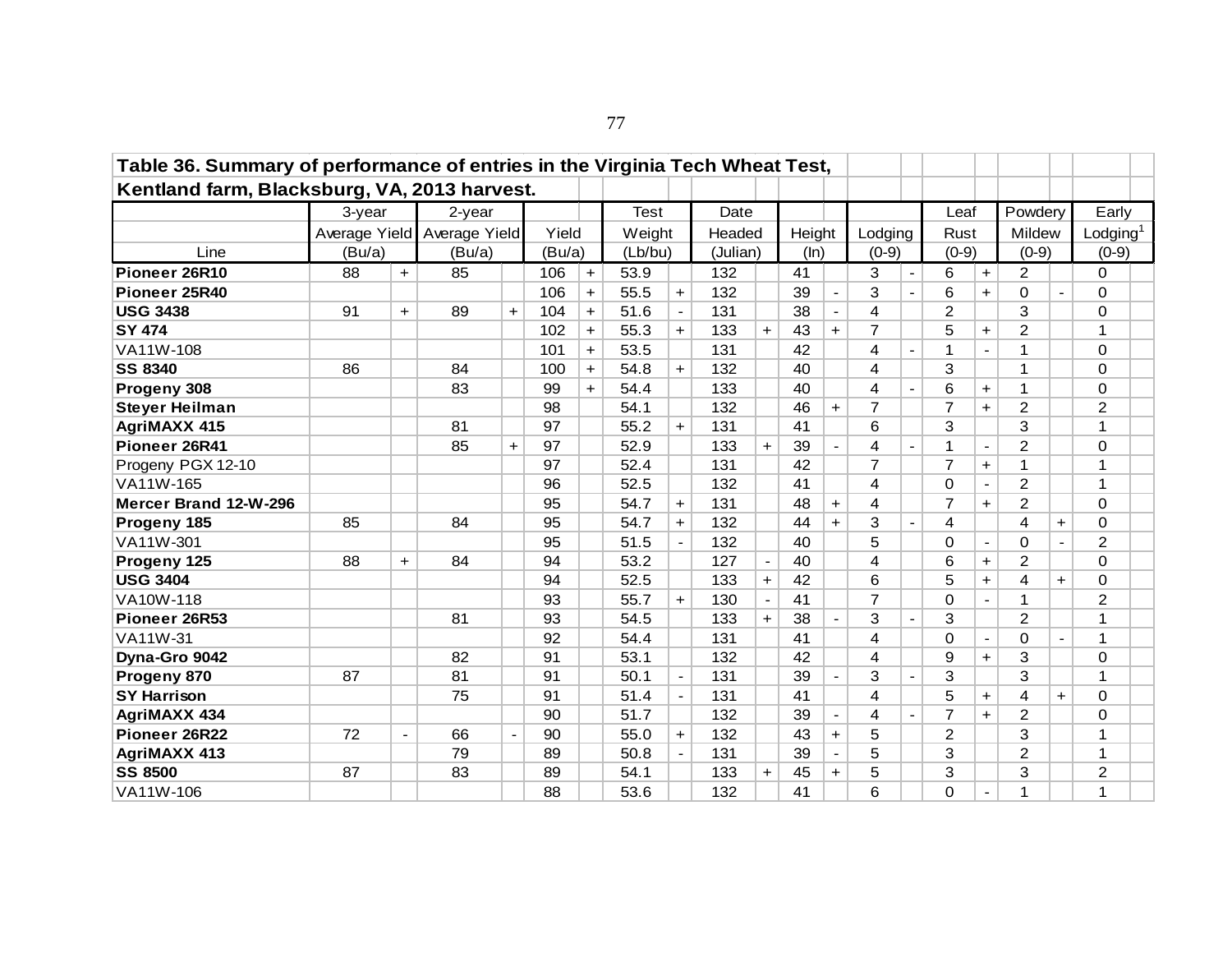| Table 36. Summary of performance of entries in the Virginia Tech Wheat Test, |        |                |                             |                          |        |         |           |          |                          |        |                |                |                |                         |                          |                |                      |                         |           |
|------------------------------------------------------------------------------|--------|----------------|-----------------------------|--------------------------|--------|---------|-----------|----------|--------------------------|--------|----------------|----------------|----------------|-------------------------|--------------------------|----------------|----------------------|-------------------------|-----------|
| Kentland farm, Blacksburg, VA, 2013 harvest, continued.                      |        |                |                             |                          |        |         |           |          |                          |        |                |                |                |                         |                          |                |                      |                         |           |
|                                                                              | 3-year |                | 2-year                      |                          |        | Test    |           | Date     |                          |        |                |                |                | Leaf                    |                          | Powdery        |                      | Early                   |           |
|                                                                              |        |                | Average Yield Average Yield |                          | Yield  | Weight  |           | Headed   |                          | Height |                | Lodging        |                | Rust                    |                          | Mildew         |                      | Lodging $1$             |           |
| Line                                                                         | (Bu/a) |                | (Bu/a)                      |                          | (Bu/a) | (Lb/bu) |           | (Julian) |                          | (ln)   |                | $(0-9)$        |                | $(0-9)$                 |                          | $(0-9)$        |                      | $(0-9)$                 |           |
| Dyna-Gro 9171                                                                | 84     |                | 78                          |                          | 87     | 50.5    |           | 131      |                          | 38     | $\blacksquare$ | 3              | $\overline{a}$ | 3                       |                          | 2              |                      | $\mathbf{1}$            |           |
| Mercer Brand 11-V-258                                                        |        |                |                             |                          | 87     | 52.7    |           | 134      | $+$                      | 43     | $+$            | 6              |                | 4                       |                          | 3              |                      | $\mathbf{1}$            |           |
| <b>USG 3251</b>                                                              | 84     |                | 82                          |                          | 87     | 54.0    |           | 135      | $+$                      | 43     | $+$            | $\overline{7}$ |                | $\overline{7}$          | $\ddot{}$                | $\overline{c}$ |                      | $\mathbf{1}$            |           |
| <b>Steyer Hunker</b>                                                         |        |                |                             |                          | 87     | 52.2    |           | 132      |                          | 43     | $+$            | $\overline{7}$ |                | 8                       | $+$                      | 3              |                      | $\mathbf{1}$            |           |
| VA10W-119                                                                    | 80     |                | 73                          |                          | 87     | 54.0    |           | 130      | $\overline{\phantom{a}}$ | 41     |                | 8              |                | $\Omega$                | $\blacksquare$           | $\overline{2}$ |                      | 5                       | $\ddot{}$ |
| VA11W-196                                                                    |        |                |                             |                          | 87     | 53.0    |           | 134      | $+$                      | 38     | $\blacksquare$ | 6              |                | $\mathbf{1}$            | $\blacksquare$           | 0              | $\sim$               | $\mathbf 0$             |           |
| <b>USG 3523</b>                                                              |        |                |                             |                          | 87     | 53.3    |           | 132      |                          | 42     |                | 6              |                | 8                       | $\ddagger$               | 1              |                      | $\mathbf{1}$            |           |
| <b>USG 3201</b>                                                              | 82     |                | 78                          |                          | 87     | 54.1    |           | 131      |                          | 40     |                | 5              |                | $\overline{\mathbf{4}}$ |                          | $\overline{c}$ |                      | $\overline{c}$          |           |
| <b>SS 8302</b>                                                               | 72     | $\blacksquare$ | 66                          | $\overline{\phantom{a}}$ | 86     | 55.2    | $+$       | 132      |                          | 43     | $+$            | 6              |                | $\overline{7}$          | $+$                      | 4              | $+$                  | 3                       |           |
| <b>VA10W-21</b>                                                              |        |                | 84                          |                          | 86     | 53.9    |           | 132      |                          | 40     |                | 6              |                | $\mathbf 1$             | $\blacksquare$           | 1              |                      | $\overline{2}$          |           |
| <b>AgriMAXX 427</b>                                                          |        |                | 75                          |                          | 86     | 51.8    |           | 132      |                          | 41     |                | $\overline{7}$ |                | 8                       | $\ddagger$               | $\overline{2}$ |                      | $\mathbf{1}$            |           |
| <b>VA10W-28</b>                                                              |        |                | 82                          |                          | 86     | 53.3    |           | 134      | $+$                      | 43     | $+$            | 5              |                | 0                       | $\blacksquare$           | 2              |                      | 0                       |           |
| GA-031134-10E29                                                              |        |                |                             |                          | 86     | 53.1    |           | 132      |                          | 39     | $\mathbf{r}$   | $\overline{7}$ |                | 2                       |                          | 1              |                      | 5                       | $+$       |
| VA08MAS-369                                                                  | 84     |                | 76                          |                          | 86     | 54.4    |           | 133      |                          | 39     | $\blacksquare$ | 8              |                | $\overline{2}$          |                          | $\Omega$       | $\sim$               | 3                       |           |
| VA10W-140                                                                    |        |                | 76                          |                          | 85     | 55.2    | $\ddot{}$ | 133      |                          | 40     |                | $\overline{7}$ |                | $\mathbf 0$             |                          | $\overline{c}$ |                      | 3                       |           |
| Pioneer XW11G                                                                |        |                |                             |                          | 85     | 55.0    | $+$       | 131      |                          | 40     |                | $\overline{7}$ |                | 2                       |                          | 3              |                      | 2                       |           |
| <b>Shirley</b>                                                               | 89     | $+$            | 85                          |                          | 85     | 51.1    |           | 132      |                          | 41     |                | 6              |                | $\Omega$                | $\blacksquare$           | 1              |                      | $\mathbf{1}$            |           |
| <b>SS 8412</b>                                                               | 90     | $+$            | 83                          |                          | 84     | 55.1    | $+$       | 133      | $+$                      | 40     |                | 5              |                | $\mathbf 0$             | $\overline{\phantom{a}}$ | 1              |                      | $\Omega$                |           |
| VA11W-230                                                                    |        |                |                             |                          | 84     | 55.5    | $+$       | 131      |                          | 40     |                | 8              |                | $\mathbf 0$             | $\blacksquare$           | 1              |                      | $\overline{\mathbf{4}}$ |           |
| <b>USG 3013</b>                                                              |        |                |                             |                          | 84     | 52.4    |           | 132      |                          | 41     |                | $\overline{7}$ |                | 8                       | $+$                      | 4              | $\ddot{}$            | 1                       |           |
| VA10W-123                                                                    |        |                | 85                          |                          | 83     | 52.2    |           | 130      |                          | 42     |                | $\overline{7}$ |                | 5                       | $\ddagger$               | 1              |                      | 3                       |           |
| <b>SS 8404</b>                                                               | 77     |                | 72                          |                          | 83     | 55.4    | $+$       | 131      |                          | 39     |                | 6              |                | $\mathbf{1}$            | $\overline{\phantom{a}}$ | 3              |                      | $\mathbf 0$             |           |
| GA-04570-10E46                                                               |        |                |                             |                          | 83     | 53.7    |           | 129      |                          | 41     |                | 6              |                | $\mathbf 0$             | $\hbox{--}$              | 1              |                      | $\overline{2}$          |           |
| Progeny 117                                                                  | 84     |                | 78                          |                          | 83     | 54.4    |           | 128      | $\blacksquare$           | 41     |                | 6              |                | $\overline{2}$          |                          | $\overline{2}$ |                      | 3                       |           |
| Pioneer 25R32                                                                | 82     |                | 79                          |                          | 83     | 54.5    | $+$       | 133      | $\ddot{\phantom{1}}$     | 41     |                | 6              |                | $\overline{7}$          | $\ddagger$               | 1              |                      | $\mathbf 1$             |           |
| <b>USG 3120</b>                                                              | 78     |                | 73                          |                          | 83     | 53.2    |           | 127      | $\blacksquare$           | 41     |                | $\overline{7}$ |                | $\mathbf 1$             | $\blacksquare$           | 3              |                      | $\overline{\mathbf{4}}$ | $\ddot{}$ |
| VA11W-278                                                                    |        |                |                             |                          | 83     | 52.8    |           | 129      | $\blacksquare$           | 41     |                | 8              |                | $\Omega$                | $\sim$                   | 2              |                      | 3                       |           |
| VA10W-96                                                                     |        |                |                             |                          | 82     | 54.9    | $\ddot{}$ | 129      | $\mathbf{r}$             | 41     |                | $\overline{7}$ |                | $\mathbf 0$             | $\blacksquare$           | 1              |                      | 4                       |           |
| VA10W-112                                                                    |        |                |                             |                          | 82     | 55.9    | $+$       | 130      |                          | 40     |                | 8              |                | 0                       |                          | $\overline{c}$ |                      | 3                       |           |
| <b>AgriMAXX 438</b>                                                          |        |                |                             |                          | 82     | 52.7    |           | 132      |                          | 42     |                | 5              |                | $\overline{7}$          | $+$                      | 4              | $\ddot{\phantom{1}}$ | 1                       |           |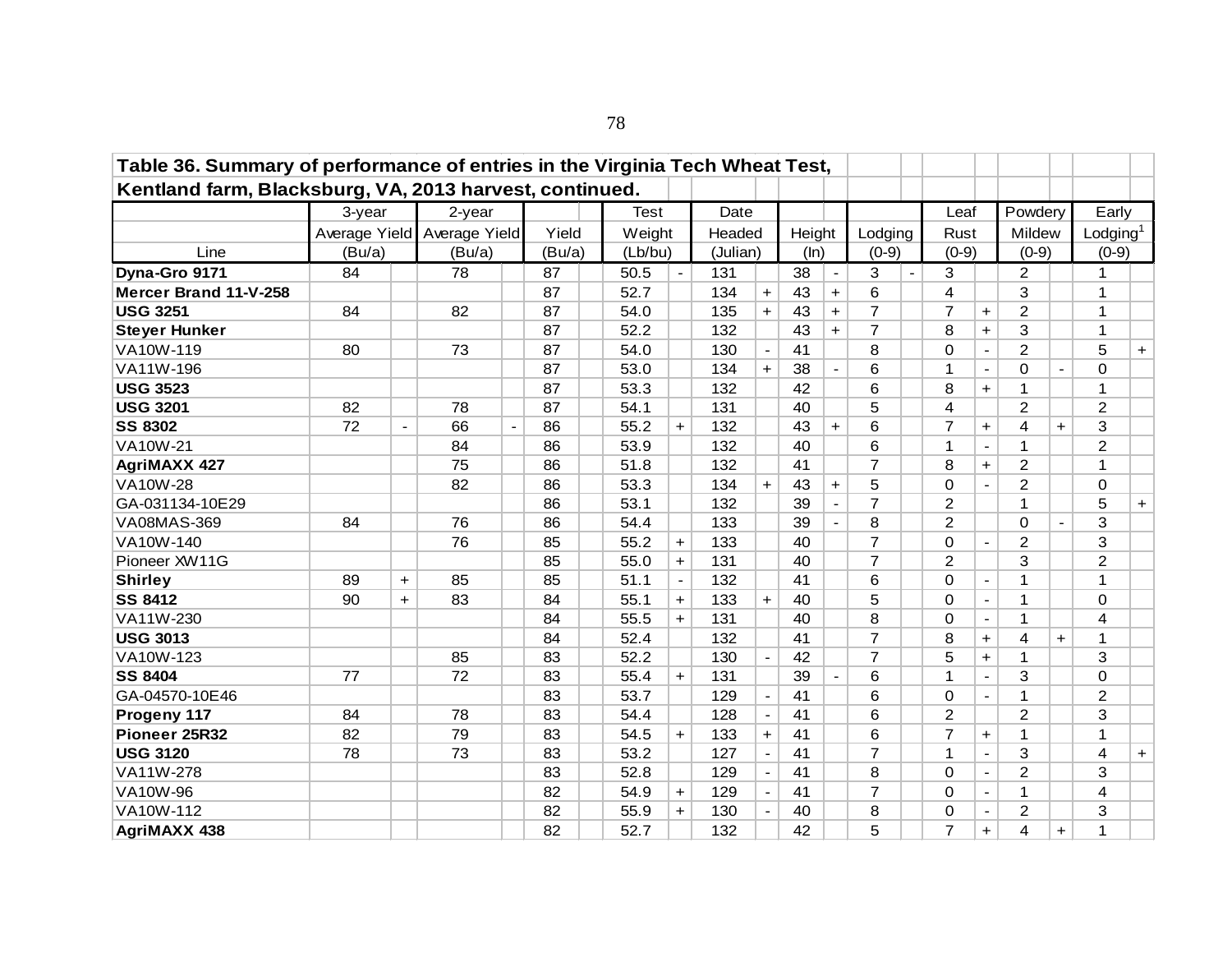| Table 36. Summary of performance of entries in the Virginia Tech Wheat Test, |                             |                          |        |                          |        |         |     |          |                          |        |                          |                |                |                |                |                |                |                      |     |
|------------------------------------------------------------------------------|-----------------------------|--------------------------|--------|--------------------------|--------|---------|-----|----------|--------------------------|--------|--------------------------|----------------|----------------|----------------|----------------|----------------|----------------|----------------------|-----|
| Kentland farm, Blacksburg, VA, 2013 harvest, continued.                      |                             |                          |        |                          |        |         |     |          |                          |        |                          |                |                |                |                |                |                |                      |     |
|                                                                              | 3-year                      |                          | 2-year |                          |        | Test    |     | Date     |                          |        |                          |                |                | Leaf           |                | Powdery        |                | Early                |     |
|                                                                              | Average Yield Average Yield |                          |        |                          | Yield  | Weight  |     | Headed   |                          | Height |                          | Lodging        |                | Rust           |                | Mildew         |                | Lodging <sup>1</sup> |     |
| Line                                                                         | (Bu/a)                      |                          | (Bu/a) |                          | (Bu/a) | (Lb/bu) |     | (Julian) |                          | (ln)   |                          | $(0-9)$        |                | $(0-9)$        |                | $(0-9)$        |                | $(0-9)$              |     |
| Dyna-Gro 9343                                                                |                             |                          |        |                          | 82     | 53.9    |     | 132      |                          | 44     | $+$                      | $\overline{7}$ |                | $\overline{2}$ |                | 2              |                | $\overline{2}$       |     |
| AgriMAXX Exp 1342                                                            |                             |                          |        |                          | 82     | 53.7    |     | 132      |                          | 40     |                          | $\overline{7}$ |                | $\overline{c}$ |                | $\overline{c}$ |                | $\overline{2}$       |     |
| <b>SS 520</b>                                                                | 83                          |                          | 79     |                          | 81     | 51.8    |     | 130      | $\blacksquare$           | 42     |                          | 6              |                | 1              | $\blacksquare$ | $\overline{2}$ |                | $\overline{2}$       |     |
| VA09W-188WS*                                                                 | 82                          |                          | 78     |                          | 81     | 49.6    |     | 129      | $\overline{\phantom{a}}$ | 42     |                          | 6              |                | 3              |                | 2              |                | 3                    |     |
| <b>SS 8700</b>                                                               |                             |                          |        |                          | 81     | 51.0    |     | 136      | $+$                      | 42     |                          | 7              |                | 6              | $\pm$          | 1              |                | $\overline{2}$       |     |
| Mercer Brand 12-W-270                                                        |                             |                          |        |                          | 81     | 53.1    |     | 132      |                          | 43     | $\ddot{}$                | 5              |                | $\overline{2}$ |                | 2              |                | 1                    |     |
| Pioneer 26R12                                                                | 74                          | $\blacksquare$           | 63     | $\overline{\phantom{a}}$ | 80     | 53.7    |     | 133      | $\ddot{}$                | 44     | $+$                      | 4              |                | 3              |                | 3              |                | $\Omega$             |     |
| Dyna-Gro 9223                                                                |                             |                          | 66     | $\blacksquare$           | 80     | 51.9    |     | 132      |                          | 44     | $+$                      | 6              |                | 8              | $\ddot{}$      | 4              | $\ddot{}$      | 2                    |     |
| <b>Oakes</b>                                                                 | 73                          | $\overline{\phantom{a}}$ | 69     |                          | 80     | 56.1    | $+$ | 134      | $+$                      | 42     |                          | 6              |                | 5              | $+$            | 4              | $+$            | 3                    |     |
| ARS08-0047                                                                   |                             |                          |        |                          | 80     | 50.2    |     | 129      |                          | 40     |                          | 7              |                | $\mathbf{1}$   | $\blacksquare$ | $\overline{2}$ |                | 5                    | $+$ |
| VA10W-42                                                                     |                             |                          |        |                          | 80     | 52.1    |     | 130      | $\sim$                   | 42     |                          | 5              |                | $\Omega$       | $\blacksquare$ | 4              | $+$            | 3                    |     |
| VA11W-195                                                                    |                             |                          |        |                          | 80     | 52.2    |     | 132      |                          | 39     | $\blacksquare$           | 6              |                | 1              | $\blacksquare$ | 1              |                | $\overline{2}$       |     |
| VA09W-75*                                                                    | 82                          |                          | 78     |                          | 80     | 52.2    |     | 132      |                          | 39     | $\blacksquare$           | 8              |                | $\mathbf 0$    | $\blacksquare$ | 0              | $\blacksquare$ | $\mathbf{1}$         |     |
| <b>SS 8350</b>                                                               |                             |                          | 72     |                          | 79     | 50.9    |     | 135      | $+$                      | 41     |                          | 1              | $\blacksquare$ | $\Omega$       | $\blacksquare$ | 6              | $+$            | $\Omega$             |     |
| <b>Merl</b>                                                                  | 83                          |                          | 76     |                          | 79     | 54.2    |     | 131      |                          | 40     |                          | 8              |                | 6              | $+$            | 1              |                | $\mathbf{1}$         |     |
| Mercer Brand 12-V-251                                                        | 80                          |                          | 77     |                          | 79     | 52.2    |     | 132      |                          | 38     | $\overline{\phantom{a}}$ | $\overline{7}$ |                | 0              | $\blacksquare$ | 1              |                | 3                    |     |
| Pioneer 26R20                                                                | 82                          |                          | 77     |                          | 79     | 51.0    |     | 134      | $+$                      | 41     |                          | 6              |                | 4              |                | 1              |                | 3                    |     |
| <b>SS 5205</b>                                                               | 78                          |                          | 76     |                          | 79     | 53.5    |     | 131      |                          | 37     | $\blacksquare$           | $\overline{7}$ |                | 0              | $\blacksquare$ | 1              |                | 3                    |     |
| <b>USG 3993</b>                                                              |                             |                          |        |                          | 78     | 53.3    |     | 132      |                          | 45     | $+$                      | $\overline{7}$ |                | $\overline{2}$ |                | 4              | $+$            | 3                    |     |
| VA11W-323WS                                                                  |                             |                          |        |                          | 78     | 50.1    |     | 132      |                          | 40     |                          | $\overline{7}$ |                | $\Omega$       | $\equiv$       | 1              |                | $\overline{2}$       |     |
| MD04W249-11-7                                                                |                             |                          |        |                          | 77     | 54.4    |     | 132      |                          | 41     |                          | $\overline{7}$ |                | 9              | $+$            | $\Omega$       | $\blacksquare$ | 5                    | $+$ |
| VA07W-415*                                                                   | 85                          |                          | 76     |                          | 77     | 52.0    |     | 134      | $+$                      | 42     |                          | 8              |                | 4              |                | 1              |                | 5                    | $+$ |
| VA10W-126                                                                    |                             |                          |        |                          | 77     | 52.3    |     | 131      |                          | 42     |                          | $\overline{7}$ |                | 1              | $\mathbf{r}$   | 3              |                | 2                    |     |
| <b>NC-Yadkin</b>                                                             | 77                          |                          | 74     |                          | 76     | 52.7    |     | 131      |                          | 41     |                          | $\overline{7}$ |                | $\mathbf{1}$   | $\blacksquare$ | $\mathbf{1}$   |                | $\overline{2}$       |     |
| Yorktown                                                                     | 84                          |                          | 80     |                          | 76     | 53.0    |     | 132      |                          | 40     | $\blacksquare$           | 8              |                | $\Omega$       | $\mathbf{r}$   | $\Omega$       | $\blacksquare$ | 4                    |     |
| <b>Featherstone VA 258</b>                                                   | 84                          |                          | 76     |                          | 76     | 51.0    |     | 134      | $+$                      | 43     | $+$                      | 8              |                | 5              | $+$            | $\overline{2}$ |                | $\overline{2}$       |     |
| VA09W-73*                                                                    | 84                          |                          | 80     |                          | 76     | 52.8    |     | 135      | $+$                      | 40     |                          | 8              |                | $\Omega$       | $\blacksquare$ | $\overline{c}$ |                | 4                    | $+$ |
| Progeny 357                                                                  | 77                          |                          | 72     |                          | 76     | 49.8    |     | 133      | $+$                      | 43     | $\pm$                    | $\overline{7}$ |                | 8              | $+$            | 4              | $+$            | $\overline{2}$       |     |
| VA10W-669                                                                    |                             |                          |        |                          | 75     | 51.7    |     | 132      |                          | 40     |                          | 8              | $\ddot{}$      | 0              | $\blacksquare$ | $\overline{c}$ |                | 3                    |     |
| <b>NC-Cape Fear</b>                                                          | 75                          |                          | 72     |                          | 75     | 53.3    |     | 129      |                          | 39     |                          | 9              | $+$            | 0              | $\blacksquare$ | 1              |                | $\overline{4}$       |     |
| VA09W-52                                                                     | 73                          |                          | 67     |                          | 75     | 52.8    |     | 131      |                          | 40     |                          | 8              |                | $\mathbf 1$    | $\blacksquare$ | $\overline{2}$ |                | $\overline{2}$       |     |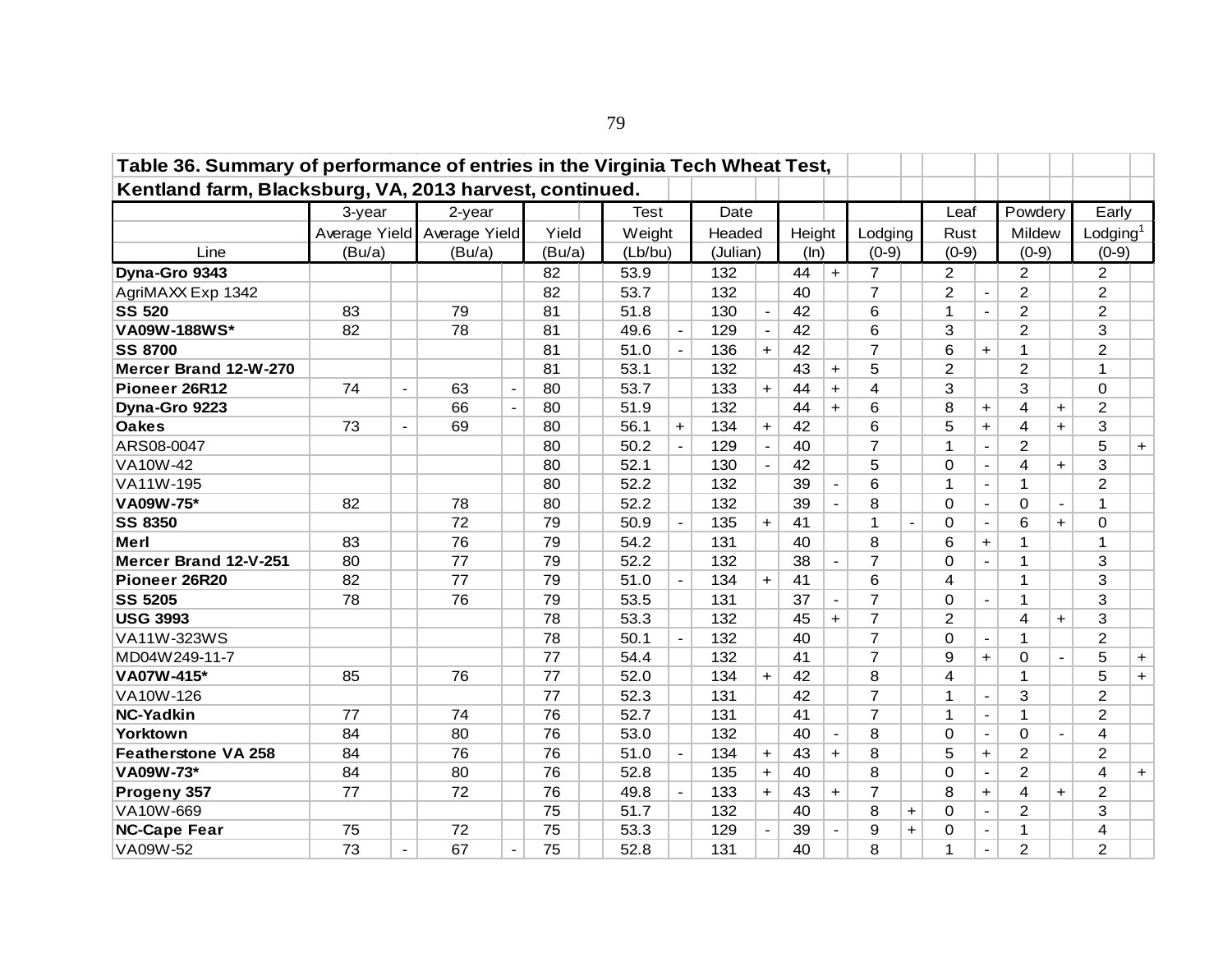| Table 36. Summary of performance of entries in the Virginia Tech Wheat Test,                                                                    |                             |        |        |                          |         |     |          |       |        |                          |         |                |                |                |                |                      |           |
|-------------------------------------------------------------------------------------------------------------------------------------------------|-----------------------------|--------|--------|--------------------------|---------|-----|----------|-------|--------|--------------------------|---------|----------------|----------------|----------------|----------------|----------------------|-----------|
| Kentland farm, Blacksburg, VA, 2013 harvest, continued.                                                                                         |                             |        |        |                          |         |     |          |       |        |                          |         |                |                |                |                |                      |           |
|                                                                                                                                                 | 3-year                      | 2-year |        |                          | Test    |     | Date     |       |        |                          |         | Leaf           |                | Powdery        |                | Early                |           |
|                                                                                                                                                 | Average Yield Average Yield |        | Yield  |                          | Weight  |     | Headed   |       | Height |                          | Lodging | Rust           |                | Mildew         |                | Lodging <sup>1</sup> |           |
| Line                                                                                                                                            | (Bu/a)                      | (Bu/a) | (Bu/a) |                          | (Lb/bu) |     | (Julian) |       | (ln)   |                          | $(0-9)$ | $(0-9)$        |                | $(0-9)$        |                | $(0-9)$              |           |
| <b>USG 3555</b>                                                                                                                                 | 85                          | 79     | 74     |                          | 51.7    |     | 131      |       | 37     | $\overline{\phantom{a}}$ |         | 8              | $\pm$          |                |                | 4                    |           |
| SY 483                                                                                                                                          |                             |        | 73     |                          | 51.7    |     | 134      | $\pm$ | 43     | $+$                      | 6       | 7              | $+$            |                |                | 3                    |           |
| <b>Steyer Pierson</b>                                                                                                                           |                             |        | 73     |                          | 53.5    |     | 132      |       | 44     | $+$                      |         | $\overline{2}$ |                | 4              | $+$            | 3                    |           |
| Jamestown                                                                                                                                       | 77                          | 69     | 72     |                          | 54.7    | $+$ | 129      |       | 39     | $\blacksquare$           | 8       | $\overline{2}$ |                | $\Omega$       | $\blacksquare$ | 5                    | $+$       |
| VA08W-672                                                                                                                                       |                             |        | 72     |                          | 52.1    |     | 133      | $+$   | 40     |                          | 8       | 6              | $+$            | $\overline{2}$ |                | 4                    |           |
| NC08-140                                                                                                                                        |                             |        | 71     |                          | 52.9    |     | 132      |       | 42     |                          |         | 0              |                | $\Omega$       | $\blacksquare$ | 4                    | $+$       |
| VA09W-110                                                                                                                                       | 74                          | 65     | 70     |                          | 50.3    |     | 133      | $\pm$ | 39     |                          | 8       | $\Omega$       | $\blacksquare$ | 2              |                | 5                    | $+$       |
| NC09-22402                                                                                                                                      |                             |        | 69     | $\overline{\phantom{a}}$ | 51.4    |     | 132      |       | 39     |                          |         | 1              | $\blacksquare$ |                |                | 5                    | $+$       |
| GA-031257-10LE34                                                                                                                                |                             |        | 69     | $\overline{\phantom{a}}$ | 53.1    |     | 133      |       | 40     |                          |         | 0              | $\blacksquare$ | 1              |                | $\overline{2}$       |           |
| NC08-21273                                                                                                                                      |                             |        | 67     | $\blacksquare$           | 52.7    |     | 132      |       | 41     |                          | 7       | $\Omega$       |                | 3              | $+$            | 4                    |           |
| Massey                                                                                                                                          | 54                          | 45     | 51     | $\blacksquare$           | 52.1    |     | 131      |       | 43     | $+$                      | 8       | 9              | $\pm$          | 1              |                | 6                    | $\ddot{}$ |
| Average                                                                                                                                         | 83                          | 78     | 82     |                          | 52.9    |     | 132      |       | 41     |                          | 6.2     | 2.8            |                | 1.8            |                | 2.2                  |           |
| LSD (O.05)                                                                                                                                      | $\overline{7}$              | 9      | 15     |                          | 1.5     |     |          |       |        |                          | 2.3     | 1.3            |                | 1.3            |                | 2.2                  |           |
| C.V.                                                                                                                                            | 10 <sup>°</sup>             | 11     | 13     |                          | 2.0     |     |          |       | 2      |                          | 27.3    | 32.6           |                | 52.4           |                | 81.9                 |           |
| Released cultivars are shown in bold print.                                                                                                     |                             |        |        |                          |         |     |          |       |        |                          |         |                |                |                |                |                      |           |
| Varieties are ordered by descending yield averages. A plus or minus sign indicates a performance significantly above or below the test average. |                             |        |        |                          |         |     |          |       |        |                          |         |                |                |                |                |                      |           |
| Entries noted as lodging very early when assessed at the end of April were injured by spring freeze.                                            |                             |        |        |                          |         |     |          |       |        |                          |         |                |                |                |                |                      |           |
| The 0-9 ratings indicate a genotype's response to disease or lodging, where $0 =$ highly resistant and $9 =$ highly susceptible.                |                             |        |        |                          |         |     |          |       |        |                          |         |                |                |                |                |                      |           |
| Released line yet to be named.                                                                                                                  |                             |        |        |                          |         |     |          |       |        |                          |         |                |                |                |                |                      |           |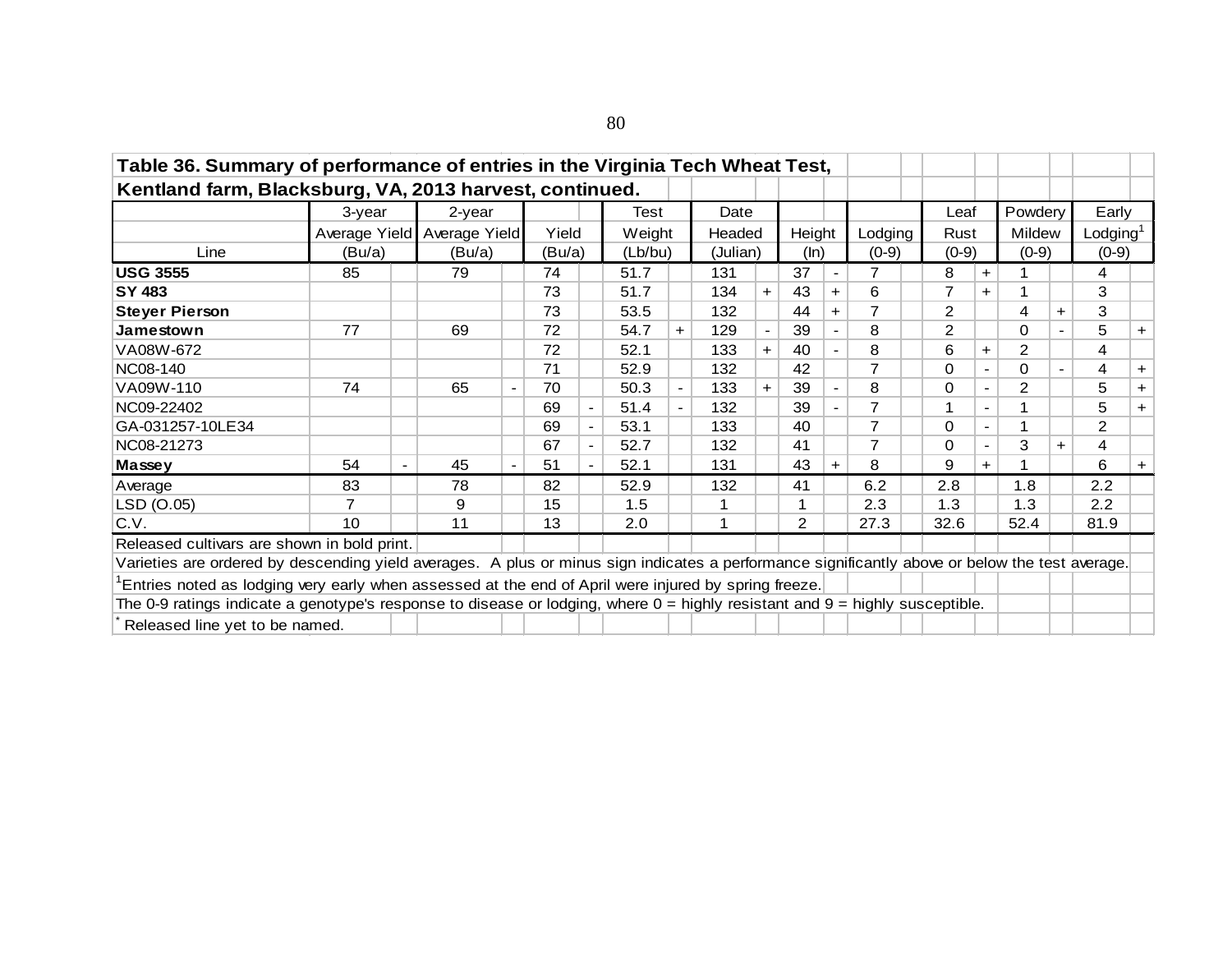| Table 37. Summary of performance of entries in the Virginia Tech Wheat |               |           |               |           |        |           |             |                          |                         |           |  |
|------------------------------------------------------------------------|---------------|-----------|---------------|-----------|--------|-----------|-------------|--------------------------|-------------------------|-----------|--|
| Test, planted No-Till at Tidewater AREC, Holland, VA, 2013 harvest.    |               |           |               |           |        |           |             |                          |                         |           |  |
|                                                                        | 3-year        |           | 2-year        |           |        |           | <b>Test</b> |                          |                         |           |  |
|                                                                        | Average Yield |           | Average Yield |           | Yield  |           | Weight      |                          | Lodging                 |           |  |
| Line                                                                   | (Bu/a)        |           | (Bu/a)        |           | (Bu/a) |           | (Lb/bu)     |                          | $(0-9)$                 |           |  |
| Progeny 357                                                            | 72            | $\ddot{}$ | 68            | $+$       | 69     | $\ddot{}$ | 51.2        |                          | $\overline{2}$          |           |  |
| <b>USG 3404</b>                                                        |               |           |               |           | 62     | $\ddot{}$ | 54.0        |                          | $\overline{2}$          |           |  |
| <b>USG 3251</b>                                                        | 69            | $\ddot{}$ | 66            | $\ddot{}$ | 61     | $\ddot{}$ | 54.0        |                          | $\overline{c}$          |           |  |
| Pioneer 26R53                                                          |               |           | 63            |           | 60     | $\ddot{}$ | 54.5        |                          | $\overline{2}$          |           |  |
| <b>USG 3523</b>                                                        |               |           |               |           | 59     | $\ddot{}$ | 53.8        |                          | 3                       |           |  |
| VA11W-108                                                              |               |           |               |           | 59     | $\ddot{}$ | 52.6        |                          | $\overline{2}$          |           |  |
| <b>AgriMAXX 415</b>                                                    |               |           | 61            |           | 58     | $+$       | 53.9        |                          | $\overline{c}$          |           |  |
| <b>SY Harrison</b>                                                     |               |           | 66            | $\ddot{}$ | 58     | $\ddot{}$ | 52.9        |                          | $\overline{c}$          |           |  |
| <b>USG 3438</b>                                                        | 65            |           | 60            |           | 58     | $\ddot{}$ | 52.2        |                          | $\overline{c}$          |           |  |
| <b>USG 3201</b>                                                        | 64            |           | 61            |           | 56     | $\ddot{}$ | 54.0        |                          | $\overline{c}$          |           |  |
| Pioneer 25R40                                                          |               |           |               |           | 56     | $+$       | 52.6        |                          | $\overline{c}$          |           |  |
| Pioneer 26R12                                                          | 62            |           | 60            |           | 55     |           | 52.2        |                          | $\overline{c}$          |           |  |
| VA11W-106                                                              |               |           |               |           | 55     |           | 53.6        |                          | 3                       |           |  |
| Progeny PGX 12-10                                                      |               |           |               |           | 54     |           | 50.5        | $\overline{\phantom{a}}$ | $\overline{2}$          |           |  |
| Pioneer 26R10                                                          | 65            |           | 60            |           | 54     |           | 53.4        |                          | 2                       |           |  |
| <b>AgriMAXX 413</b>                                                    |               |           | 62            |           | 53     |           | 51.2        |                          | 3                       |           |  |
| <b>Shirley</b>                                                         | 69            | $+$       | 64            |           | 53     |           | 53.1        |                          | $\overline{2}$          |           |  |
| <b>SS 8340</b>                                                         | 62            |           | 55            |           | 53     |           | 54.2        |                          | $\overline{2}$          |           |  |
| Pioneer 26R41                                                          |               |           | 60            |           | 53     |           | 52.1        |                          | $\overline{2}$          |           |  |
| <b>SS 8404</b>                                                         | 64            |           | 60            |           | 53     |           | 54.9        |                          | 3                       |           |  |
| Dyna-Gro 9171                                                          | 65            |           | 58            |           | 53     |           | 52.0        |                          | $\overline{2}$          |           |  |
| <b>SS 8302</b>                                                         | 66            |           | 60            |           | 53     |           | 54.5        |                          | 1                       |           |  |
| <b>USG 3120</b>                                                        | 67            |           | 62            |           | 53     |           | 53.9        |                          | 3                       |           |  |
| VA11W-230                                                              |               |           |               |           | 52     |           | 55.5        | $\ddot{}$                | $\overline{2}$          |           |  |
| Pioneer 26R20                                                          | 64            |           | 60            |           | 52     |           | 54.2        |                          | $\overline{2}$          |           |  |
| SY 483                                                                 |               |           |               |           | 52     |           | 52.1        |                          | 1                       |           |  |
| VA11W-165                                                              |               |           |               |           | 52     |           | 53.3        |                          | 3                       |           |  |
| Pioneer XW11G                                                          |               |           |               |           | 52     |           | 53.6        |                          | $\overline{\mathbf{4}}$ | $\ddot{}$ |  |
| VA10W-126                                                              |               |           |               |           | 51     |           | 53.1        |                          | $\mathbf{3}$            |           |  |
| AgriMAXX Exp 1342                                                      |               |           |               |           | 51     |           | 53.9        |                          | 3                       |           |  |
| Progeny 870                                                            | 61            |           | 56            |           | 51     |           | 51.6        |                          | $\overline{2}$          |           |  |
| VA10W-96                                                               |               |           |               |           | 51     |           | 55.1        | $\pm$                    | 4                       | $\pm$     |  |
| <b>USG 3612</b>                                                        |               |           | 63            |           | 51     |           | 52.2        |                          | 3                       |           |  |
| NC09-22402                                                             |               |           |               |           | 50     |           | 52.2        |                          | 3                       |           |  |
| MD04W249-11-7                                                          |               |           |               |           | 50     |           | 54.6        |                          | $\overline{2}$          |           |  |
| <b>VA10W-28</b>                                                        |               |           | 55            |           | 50     |           | 52.9        |                          | $\overline{2}$          |           |  |
| VA11W-195                                                              |               |           |               |           | 49     |           | 52.9        |                          | $\overline{2}$          |           |  |
| GA-031257-10LE34                                                       |               |           |               |           | 49     |           | 54.3        |                          | $\overline{2}$          |           |  |
| Pioneer 26R22                                                          | 64            |           | 56            |           | 49     |           | 54.6        |                          | $\overline{2}$          |           |  |
| GA-04570-10E46                                                         |               |           |               |           | 48     |           | 52.5        |                          | 3                       |           |  |
| VA11W-31                                                               |               |           |               |           | 48     |           | 54.6        |                          | 3                       |           |  |
| <b>SS 8500</b>                                                         | 60            |           | 56            |           | 48     |           | 53.0        |                          | $\overline{2}$          |           |  |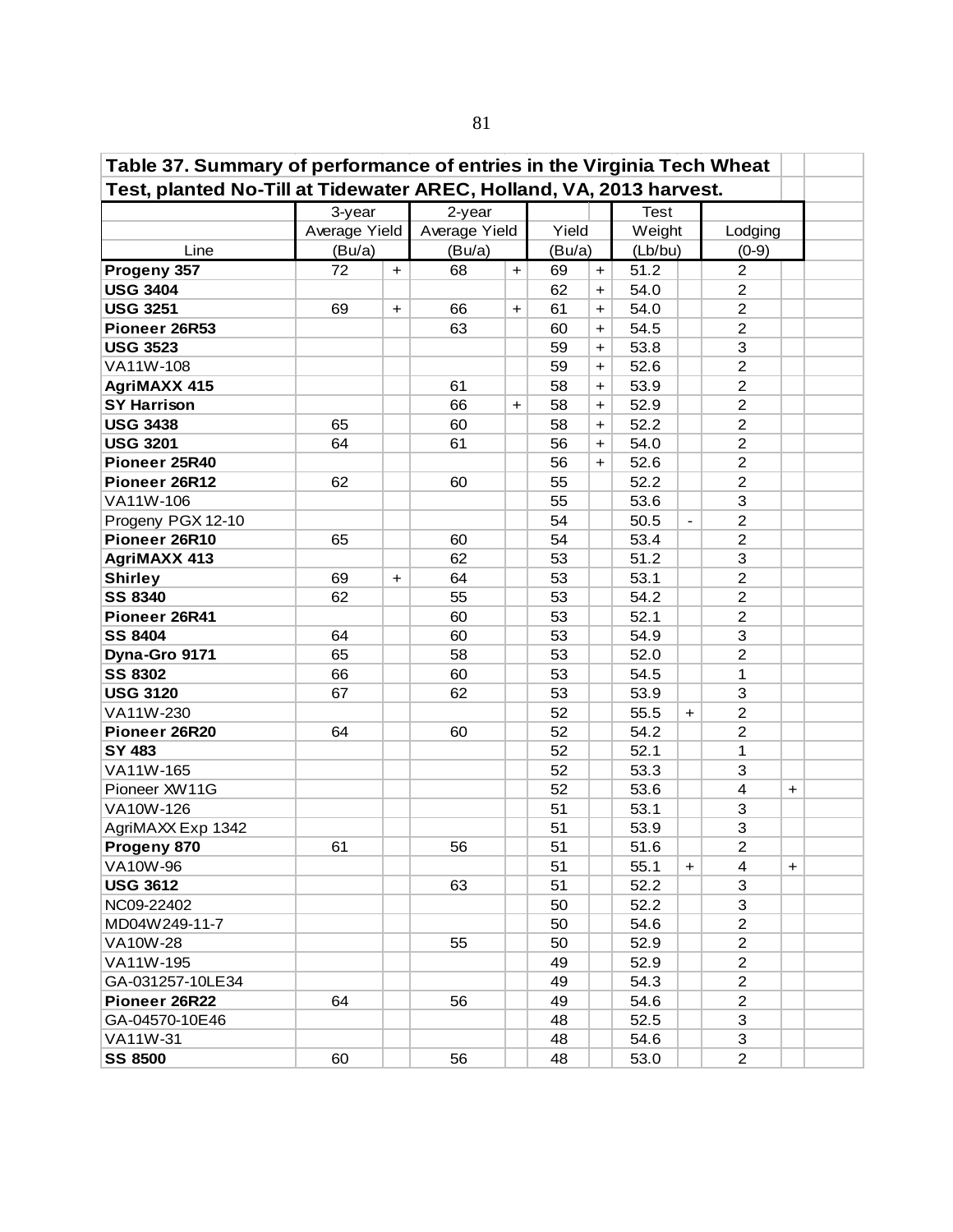| Table 37. Summary of performance of entries in the Virginia Tech Wheat<br>Test, planted No-Till at Tidewater AREC, Holland, VA, 2013 harvest, continued. |                                |               |        |                                  |                                |  |  |  |  |  |  |  |  |
|----------------------------------------------------------------------------------------------------------------------------------------------------------|--------------------------------|---------------|--------|----------------------------------|--------------------------------|--|--|--|--|--|--|--|--|
|                                                                                                                                                          |                                |               |        |                                  |                                |  |  |  |  |  |  |  |  |
|                                                                                                                                                          | 3-year                         | 2-year        |        | <b>Test</b>                      |                                |  |  |  |  |  |  |  |  |
|                                                                                                                                                          | Average Yield                  | Average Yield | Yield  | Weight                           | Lodging                        |  |  |  |  |  |  |  |  |
| Line                                                                                                                                                     | (Bu/a)                         | (Bu/a)        | (Bu/a) | (Lb/bu)                          | $(0-9)$                        |  |  |  |  |  |  |  |  |
| <b>SS 8350</b>                                                                                                                                           |                                | 56            | 47     | 51.8                             | $\overline{2}$                 |  |  |  |  |  |  |  |  |
| <b>Steyer Hunker</b>                                                                                                                                     |                                |               | 47     | 53.7                             | $\overline{c}$                 |  |  |  |  |  |  |  |  |
| VA11W-196                                                                                                                                                |                                |               | 47     | 53.0                             | $\overline{2}$                 |  |  |  |  |  |  |  |  |
| <b>USG 3013</b>                                                                                                                                          |                                |               | 46     | 53.6                             | 1                              |  |  |  |  |  |  |  |  |
| VA09W-52                                                                                                                                                 | 64                             | 59            | 46     | 54.3                             | $\overline{2}$                 |  |  |  |  |  |  |  |  |
| <b>SY 474</b>                                                                                                                                            |                                |               | 46     | 54.9                             | $\overline{2}$                 |  |  |  |  |  |  |  |  |
| Progeny 117                                                                                                                                              | 62                             | 56            | 46     | 52.4                             | $\overline{4}$<br>$\ddot{}$    |  |  |  |  |  |  |  |  |
| <b>AgriMAXX 434</b>                                                                                                                                      |                                |               | 46     | 51.5                             | $\overline{2}$                 |  |  |  |  |  |  |  |  |
| Pioneer 25R32                                                                                                                                            | 62                             | 57            | 46     | 53.8                             | $\overline{2}$                 |  |  |  |  |  |  |  |  |
| <b>SS 8700</b>                                                                                                                                           |                                |               | 46     | 53.2                             | 3                              |  |  |  |  |  |  |  |  |
| Progeny 308                                                                                                                                              |                                | 56            | 45     | 54.1                             | 3                              |  |  |  |  |  |  |  |  |
| GA-031134-10E29                                                                                                                                          |                                |               | 45     | 51.6                             | 3                              |  |  |  |  |  |  |  |  |
| VA10W-119                                                                                                                                                | 65                             | 60            | 45     | 53.2                             | 4<br>$\ddot{}$                 |  |  |  |  |  |  |  |  |
| VA11W-278                                                                                                                                                |                                |               | 45     | 52.9                             | 3                              |  |  |  |  |  |  |  |  |
| Massey                                                                                                                                                   | 57<br>$\overline{\phantom{a}}$ | 54            | 45     | 54.3                             | 4<br>$\ddot{}$                 |  |  |  |  |  |  |  |  |
| VA10W-123                                                                                                                                                |                                | 57            | 44     | 52.6                             | 3                              |  |  |  |  |  |  |  |  |
| ARS08-0047                                                                                                                                               |                                |               | 44     | 51.3                             | 3                              |  |  |  |  |  |  |  |  |
| Dyna-Gro 9223                                                                                                                                            |                                | 60            | 44     | 53.0                             | $\overline{c}$                 |  |  |  |  |  |  |  |  |
| <b>SS 5205</b>                                                                                                                                           | 62                             | 59            | 43     | 53.2                             | 3                              |  |  |  |  |  |  |  |  |
| VA11W-301                                                                                                                                                |                                |               | 43     | 53.4                             | $\overline{2}$                 |  |  |  |  |  |  |  |  |
| VA10W-118                                                                                                                                                |                                |               | 43     | 54.0                             | 3                              |  |  |  |  |  |  |  |  |
| VA08W-672                                                                                                                                                |                                |               | 42     | 52.4                             | 3                              |  |  |  |  |  |  |  |  |
| <b>USG 3555</b>                                                                                                                                          | 60                             | 57            | 42     | 52.4                             | 3                              |  |  |  |  |  |  |  |  |
| Progeny 125                                                                                                                                              | 61                             | 55            | 42     | 49.8<br>$\overline{\phantom{a}}$ | 3                              |  |  |  |  |  |  |  |  |
| NC08-21273                                                                                                                                               |                                |               | 42     | 53.8                             | 3                              |  |  |  |  |  |  |  |  |
| <b>AgriMAXX 438</b>                                                                                                                                      |                                |               | 42     | 53.5                             | $\overline{2}$                 |  |  |  |  |  |  |  |  |
| VA10W-42                                                                                                                                                 |                                |               | 42     | 53.0                             | $\overline{2}$                 |  |  |  |  |  |  |  |  |
| <b>SS 520</b>                                                                                                                                            | 67                             | 61            | 42     | 51.2                             | 3                              |  |  |  |  |  |  |  |  |
| <b>NC-Yadkin</b>                                                                                                                                         | 59                             | 53            | 41     | 53.2                             | 3                              |  |  |  |  |  |  |  |  |
| <b>Oakes</b>                                                                                                                                             | 64                             | 59            | 41     | 56.3<br>$\ddot{}$                | $\overline{2}$                 |  |  |  |  |  |  |  |  |
| VA10W-669                                                                                                                                                |                                |               | 41     | 50.7<br>$\overline{\phantom{a}}$ | 3                              |  |  |  |  |  |  |  |  |
| Progeny 185                                                                                                                                              | 61                             | 54            | 41     | 53.6                             | $\overline{2}$                 |  |  |  |  |  |  |  |  |
| Jamestown                                                                                                                                                | 61                             | 57            | 41     | 55.0                             | 3                              |  |  |  |  |  |  |  |  |
| VA10W-112                                                                                                                                                |                                |               | 41     | 54.3                             | 3                              |  |  |  |  |  |  |  |  |
| VA08MAS-369                                                                                                                                              | 61                             | 53            | 40     | 55.1<br>$+$                      | $\overline{2}$                 |  |  |  |  |  |  |  |  |
| Mercer Brand 12-W-270                                                                                                                                    |                                |               | 40     | 53.2                             | $\overline{2}$                 |  |  |  |  |  |  |  |  |
| <b>SS 8412</b>                                                                                                                                           | 63                             | 56            | 40     | 53.8                             | $\overline{2}$                 |  |  |  |  |  |  |  |  |
| Merl                                                                                                                                                     | 60                             | 54            | 40     | 54.7                             | $\overline{2}$                 |  |  |  |  |  |  |  |  |
| <b>NC-Cape Fear</b>                                                                                                                                      | 60                             | 54            | 39     | 53.6                             | $\overline{\mathbf{4}}$<br>$+$ |  |  |  |  |  |  |  |  |
| VA09W-188WS*                                                                                                                                             | 60                             | 56            | 39     | 48.4                             | 3                              |  |  |  |  |  |  |  |  |
| VA07W-415*                                                                                                                                               | 60                             | 53            | 38     | 52.5                             | $\overline{4}$<br>$\ddot{}$    |  |  |  |  |  |  |  |  |
| VA09W-110                                                                                                                                                | 65                             | 60            | 38     | 52.0                             | 3                              |  |  |  |  |  |  |  |  |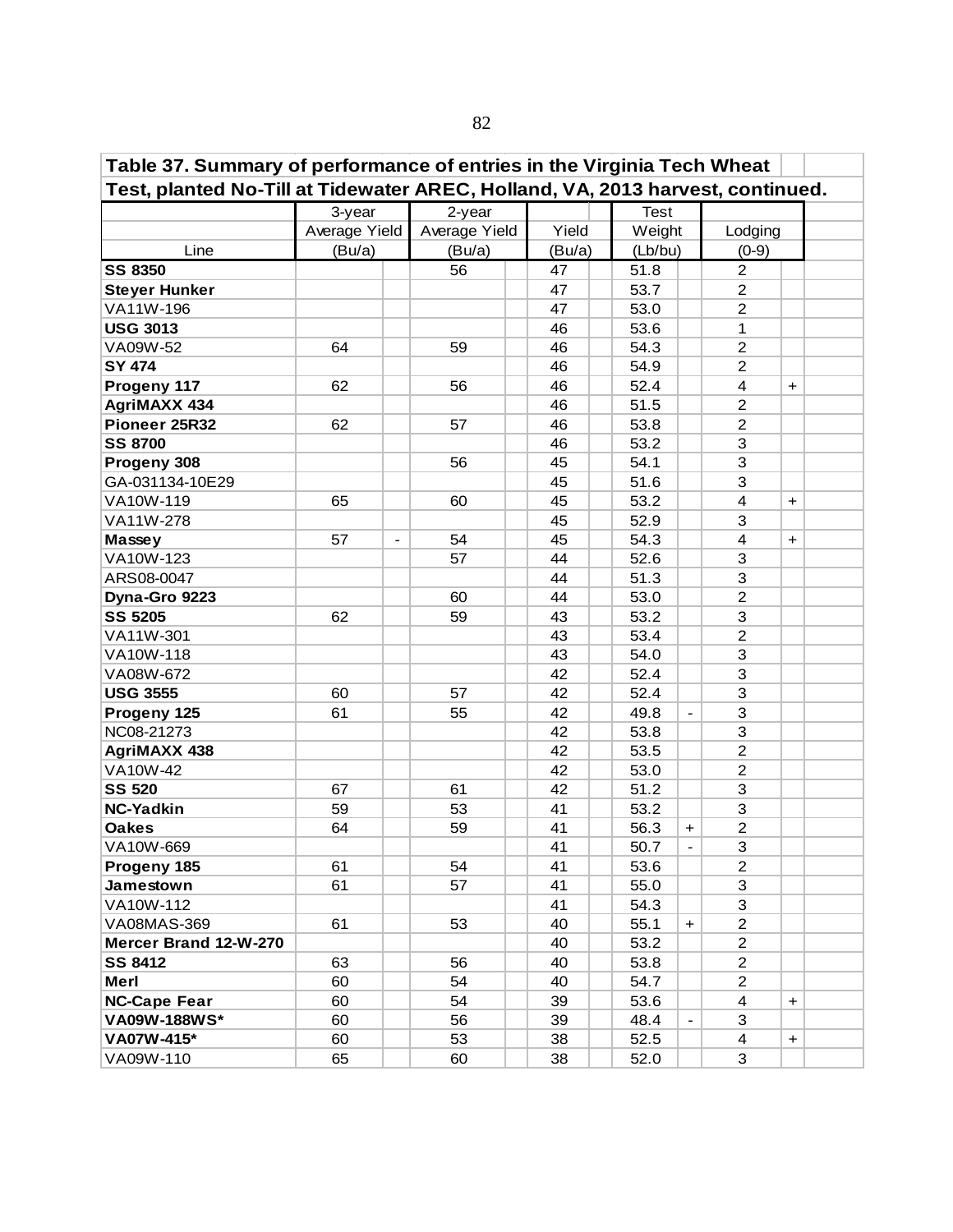| Table 37. Summary of performance of entries in the Virginia Tech Wheat                                                   |               |                          |                |                              |        |                          |         |                          |                |                          |  |  |  |  |
|--------------------------------------------------------------------------------------------------------------------------|---------------|--------------------------|----------------|------------------------------|--------|--------------------------|---------|--------------------------|----------------|--------------------------|--|--|--|--|
| Test, planted No-Till at Tidewater AREC, Holland, VA, 2013 harvest, continued.                                           |               |                          |                |                              |        |                          |         |                          |                |                          |  |  |  |  |
|                                                                                                                          | 3-year        |                          | 2-year         |                              |        |                          | Test    |                          |                |                          |  |  |  |  |
|                                                                                                                          | Average Yield |                          | Average Yield  |                              | Yield  |                          | Weight  |                          | Lodging        |                          |  |  |  |  |
| Line                                                                                                                     | (Bu/a)        |                          | (Bu/a)         |                              | (Bu/a) |                          | (Lb/bu) |                          | $(0-9)$        |                          |  |  |  |  |
| Mercer Brand 12-V-251                                                                                                    | 64            |                          | 58             |                              | 38     |                          | 51.7    |                          | 2              |                          |  |  |  |  |
| <b>Steyer Pierson</b>                                                                                                    |               |                          |                |                              | 38     |                          | 53.4    |                          | 2              |                          |  |  |  |  |
| Dyna-Gro 9343                                                                                                            |               |                          |                |                              | 37     |                          | 53.4    |                          | 3              |                          |  |  |  |  |
| <b>Yorktown</b>                                                                                                          | 62            |                          | 53             |                              | 37     |                          | 53.1    |                          | $\overline{2}$ |                          |  |  |  |  |
| <b>AgriMAXX 427</b>                                                                                                      |               |                          | 61             |                              | 37     |                          | 51.3    |                          | $\overline{2}$ |                          |  |  |  |  |
| 5<br><b>NC08-140</b><br>35<br>52.7<br>$+$<br>$\overline{2}$<br><b>USG 3993</b><br>32<br>53.8<br>$\overline{\phantom{a}}$ |               |                          |                |                              |        |                          |         |                          |                |                          |  |  |  |  |
|                                                                                                                          |               |                          |                |                              |        |                          |         |                          |                |                          |  |  |  |  |
| 54.5<br><b>Steyer Heilman</b><br>31<br>1<br>$\overline{\phantom{0}}$                                                     |               |                          |                |                              |        |                          |         |                          |                |                          |  |  |  |  |
| Mercer Brand 11-V-258                                                                                                    |               |                          |                |                              | 31     | $\overline{\phantom{a}}$ | 53.1    |                          | 1              |                          |  |  |  |  |
| <b>Featherstone VA 258</b>                                                                                               | 58            |                          | 45             |                              | 29     | $\overline{\phantom{0}}$ | 53.3    |                          | 2              |                          |  |  |  |  |
| VA09W-75*                                                                                                                | 56            | $\overline{\phantom{a}}$ | 50             | $\overline{\phantom{a}}$     | 28     | $\blacksquare$           | 52.4    |                          | $\overline{2}$ |                          |  |  |  |  |
| Dyna-Gro 9042                                                                                                            |               |                          | 53             |                              | 26     | $\blacksquare$           | 50.8    |                          | 1              |                          |  |  |  |  |
| VA09W-73*                                                                                                                | 57            | $\blacksquare$           | 49             | $\qquad \qquad \blacksquare$ | 22     | $\overline{\phantom{a}}$ | 53.4    |                          | $\overline{2}$ |                          |  |  |  |  |
| Mercer Brand 12-W-296                                                                                                    |               |                          |                |                              | 22     | $\overline{\phantom{a}}$ | 54.8    |                          | 1              |                          |  |  |  |  |
| VA10W-21                                                                                                                 |               |                          | 47             | $\overline{\phantom{a}}$     | 21     | $\overline{\phantom{a}}$ | 46.1    | $\overline{\phantom{0}}$ | 2              |                          |  |  |  |  |
| VA11W-323WS                                                                                                              |               |                          |                |                              | 14     | $\overline{\phantom{a}}$ | 49.6    | $\overline{\phantom{0}}$ | 1              |                          |  |  |  |  |
| VA10W-140                                                                                                                |               |                          | 45             | $\qquad \qquad \blacksquare$ | 13     | $\overline{\phantom{a}}$ | 38.8    | $\overline{\phantom{0}}$ | 1              | $\overline{\phantom{a}}$ |  |  |  |  |
| Average                                                                                                                  | 65            |                          | 60             |                              | 45     |                          | 52.9    |                          | 2.3            |                          |  |  |  |  |
| LSD (O.05)                                                                                                               | 5             |                          | $\overline{7}$ |                              | 11     |                          | 2.1     |                          | 1.1            |                          |  |  |  |  |
| C.V.                                                                                                                     | 11            |                          | 12             |                              | 16     |                          | 2.7     |                          | 33             |                          |  |  |  |  |
| Released cultivars are shown in bold print. Varieties are ordered by descending yield averages. A plus or                |               |                          |                |                              |        |                          |         |                          |                |                          |  |  |  |  |
| minus sign indicates a performance significantly above or below the test average. The 0-9 ratings                        |               |                          |                |                              |        |                          |         |                          |                |                          |  |  |  |  |
| indicate a genotype's response to disease or lodging, where 0 = highly resistant and 9 = highly susceptible.             |               |                          |                |                              |        |                          |         |                          |                |                          |  |  |  |  |
| Released line yet to be named.                                                                                           |               |                          |                |                              |        |                          |         |                          |                |                          |  |  |  |  |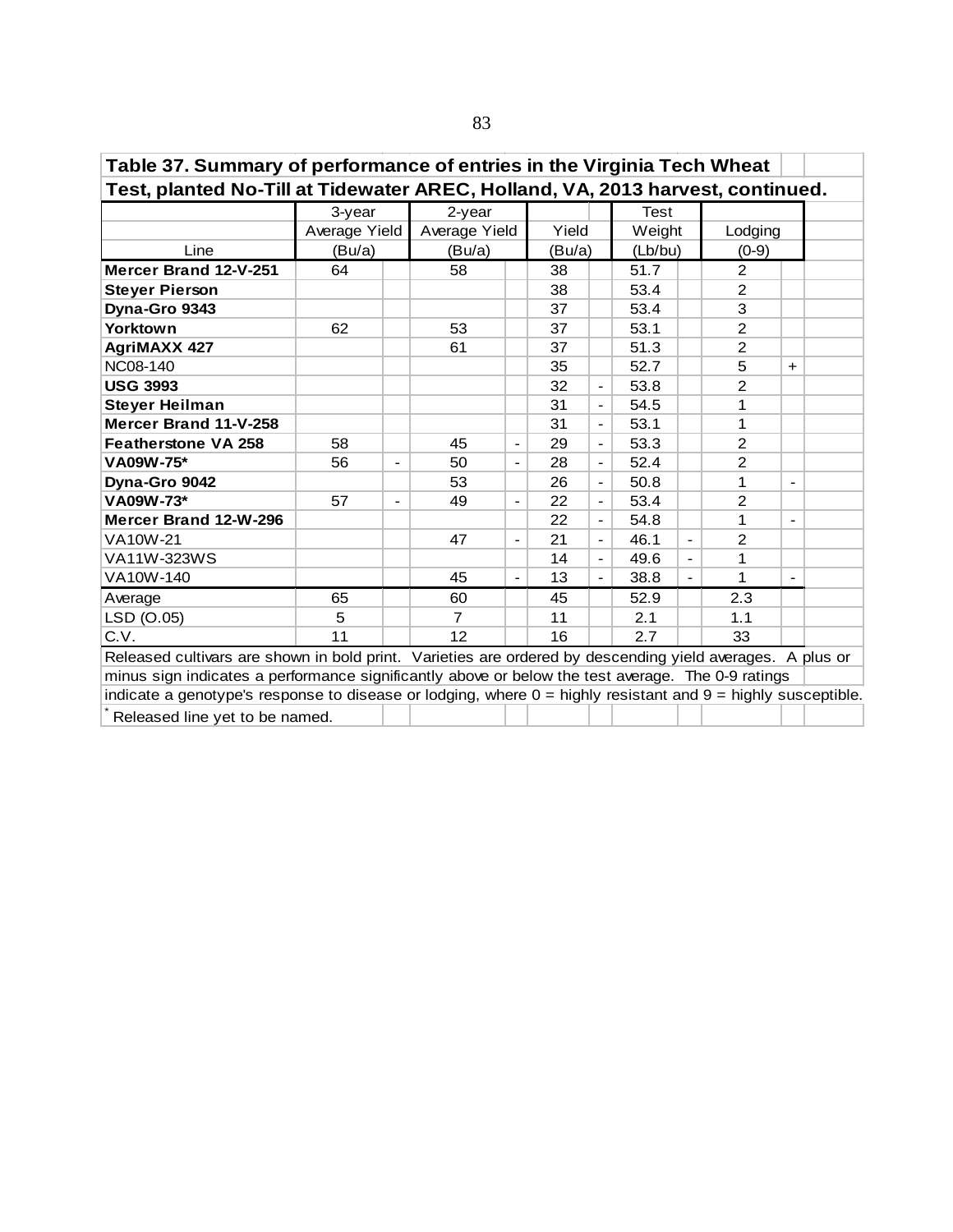## **Section 5: Milling and Baking Quality**

Grain samples for 75 entries in Virginia's 2012 State Wheat Test grown at Warsaw, VA were submitted to the USDA-ARS Soft Wheat Quality Lab in Wooster, OH for advanced milling and baking quality evaluations. The standard quality data were compared to the average for the cultivar checks given for this nursery, and quality scores for all entries were adjusted to the check average. A table of observed and historical quality scores for the checks is given below.

The adjusted average values of the provided checks are predicted to have decreased milling, baking, and softness equivalent scores when compared to the historical average. The observed scores for the checks correlated to the historical scores for milling, baking, and softness equivalence at a level of  $r>0.7$ ,  $r>0.8$ , and  $r>0.9$ , respectively. The relative scores are consistent and the results of the following quality scores are likely predictive of future results.

|                            |                             |   |                            |   | From Advanced Milling Database Scoring |   |                             |   | <b>Predicted from Measured Data</b> |   |                                 |   |
|----------------------------|-----------------------------|---|----------------------------|---|----------------------------------------|---|-----------------------------|---|-------------------------------------|---|---------------------------------|---|
| <b>ENTRY</b>               | Milling<br>Quality<br>Score |   | Baking<br>Quality<br>Score |   | Softness<br>Equivalent<br>Score        |   | Milling<br>Quality<br>Score |   | Baking<br>Quality<br>Score          |   | Softness<br>Equivalent<br>Score |   |
| Jamestown                  | 61.13                       | C | 49.23                      | E | 67.01                                  | C | 56.26                       | D | 44.16                               | E | 56.66                           | D |
| Massey                     | 71.41                       | B | 53.81                      | D | 64.46                                  | C | 59.47                       | D | 34.88                               | F | 51.38                           | D |
| Merl                       | 68.63                       | C | 68.59                      | C | 73.31                                  | B | 63.46                       | C | 43.05                               | E | 51.57                           | D |
| Shirley                    | 67.67                       | C | 67.21                      | C | 66.46                                  | C | 71.26                       | B | 69.40                               | C | 71.10                           | B |
| Pioneer 25R32              | 71.08                       | B | 27.11                      | F | 37.90                                  | F | 68.24                       | C | 4.18                                | F | 15.70                           | F |
| <b>USG 3555</b>            | 58.30                       | D | 34.04                      | F | 59.28                                  | D | 48.72                       | E | 42.65                               | E | 55.55                           | D |
| <b>Branson</b>             | 68.26                       | C | 72.03                      | B | 81.31                                  | Α | 59.41                       | D | 55.08                               | D | 71.75                           | B |
|                            |                             |   |                            |   |                                        |   |                             |   |                                     |   |                                 |   |
| Average                    | 66.64                       |   | 53.15                      |   | 64.25                                  |   | 60.97                       |   | 41.91                               |   | 53.39                           |   |
| Adjustment Bias for Trial  | 5.67                        |   | 11.23                      |   | 10.86                                  |   |                             |   |                                     |   |                                 |   |
| Diagnostics - Correlations | 0.7                         |   | 0.8                        |   | 0.9                                    |   |                             |   |                                     |   |                                 |   |

#### **2012 Advanced Quality Test Data versus Historical Database Values for Checks**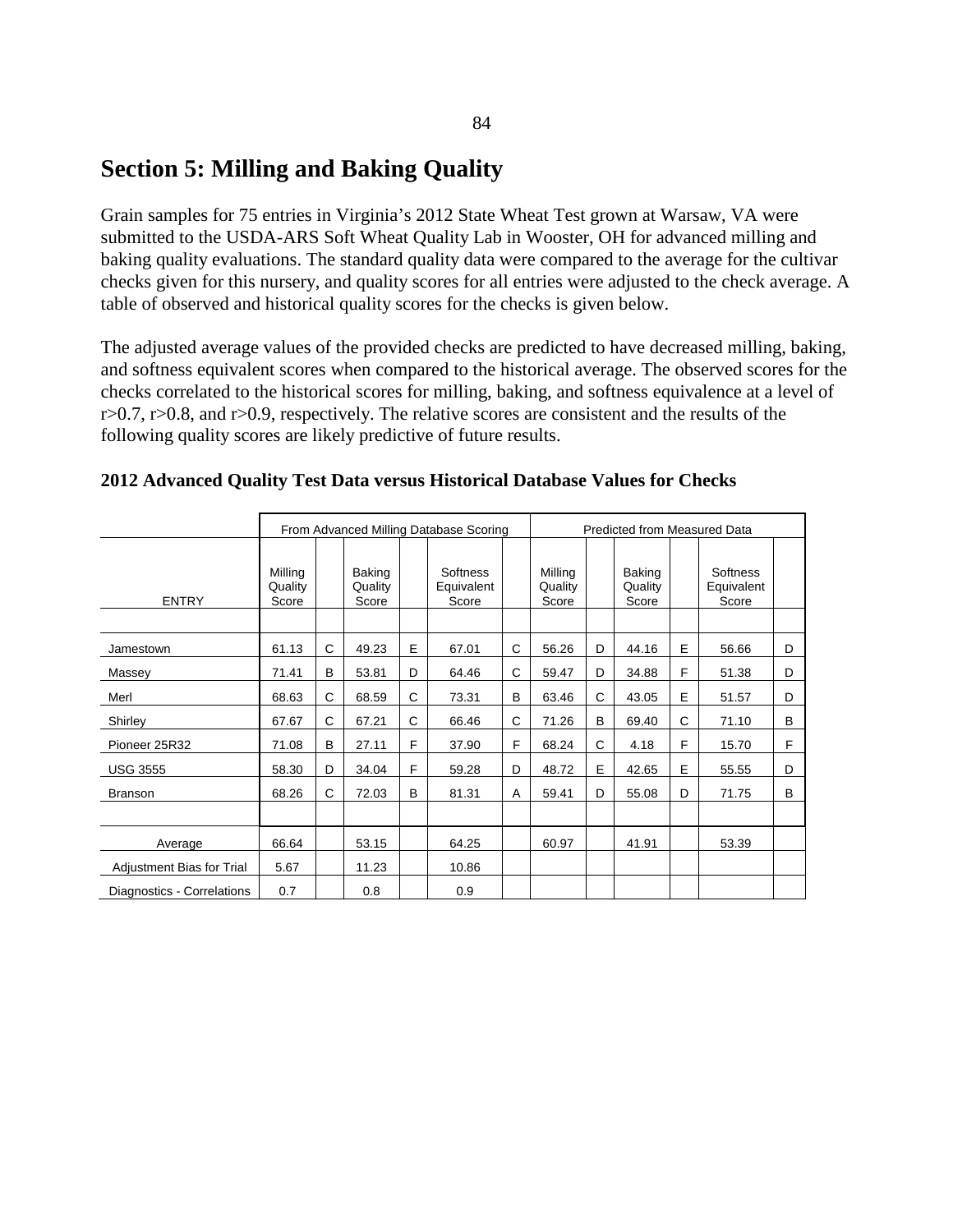#### **Additional Information on Quality Analysis**

During grain inspection, slight FHB (scab) and pre-harvest sprouting was present along with moderate weathering. The soft wheat quality trait averages indicate that milling yield, softness equivalence, flour protein, and sucrose SRC (Solvent Retention Capacity) were within the limits for soft wheat characteristics. The SRC's of lactic acid, water, and sodium carbonate had higher than average values for soft wheat (only data for lactic acid is included in Table 38).

Of the characteristics of quality measured at the Soft Wheat Quality Laboratory, flour yield is the most reproducible and perhaps most important because it is genetically and environmentally associated with good soft wheat flour quality. Out of the 75 samples, 5 lines had greater flour yields than the check Shirley (70.1%). These lines included SS 8500, VA09W-188WS, VA07W-415, Dyna-Gro 9223, and USG 3244. The overall test average for flour yield was 69.0%.

After milling yield, the second trait that is recommended for use in selection is softness equivalent. Larger values are preferred for most soft wheat manufactured goods, particularly cakes and other high sugar baked products. The average softness equivalence for this test was 55.1% with SS 5205 having the best softness equivalent value at 61.7%.

Sucrose SRC is probably the best predictor of cookie quality. Sucrose SRC typically increases in wheat samples with lower flour yield and lower softness equivalent. A combination of low sucrose SRC, low flour protein, and high softness equivalence can typically produce a larger cookie diameter and higher baking scores. This is evident in the sample of USG 3612 as it has the lowest sucrose SRC absorption at 82.8%, lowest flour protein at 6.7%, and one of the largest softness equivalence values at 60.7% amongst all the samples. This resulted in USG 3612 having a top baking quality score of 97.2 and a large cookie diameter at 19.5 cm. The test average for cookie diameter was 18.3 cm and ranged from 16.1 to 19.5 cm.

Flour protein concentration ranged from 6.74% to 9.67% with a test average of 7.70%. Gluten strength was measured by the lactic acid SRC. The lactic acid SRC also correlates to flour protein concentration, but the effect is dependent on genotypes and growing conditions. The average lactic acid SRC for this group was 109.9% and is considered "strong" for gluten strength (lactic acid greater than 105%). The strongest lactic acid SRC was found in Dyna-Gro 9042 with a value of 131.6%, whereas SS 8404 generated a value of 87.9%. Stronger gluten strength is desired in production of crackers and some bread type products.

To select the best lines for milling and baking quality, the data was sequentially sorted for flour yield to identify lines with greater flour yield than the nursery average. Next the selected lines were sorted for softness equivalent and then solvent retention capacities of sucrose, lactic acid, water, and sodium carbonate, selecting lines that were better than average in each case. The lines with the best overall quality in this set were Dyna-Gro 9223, SY Harrison, SS 5205, Progeny 870, SS 8500, and PGX 11- 14. SS 8500 was also the only line that scored an "A" on all three quality scores.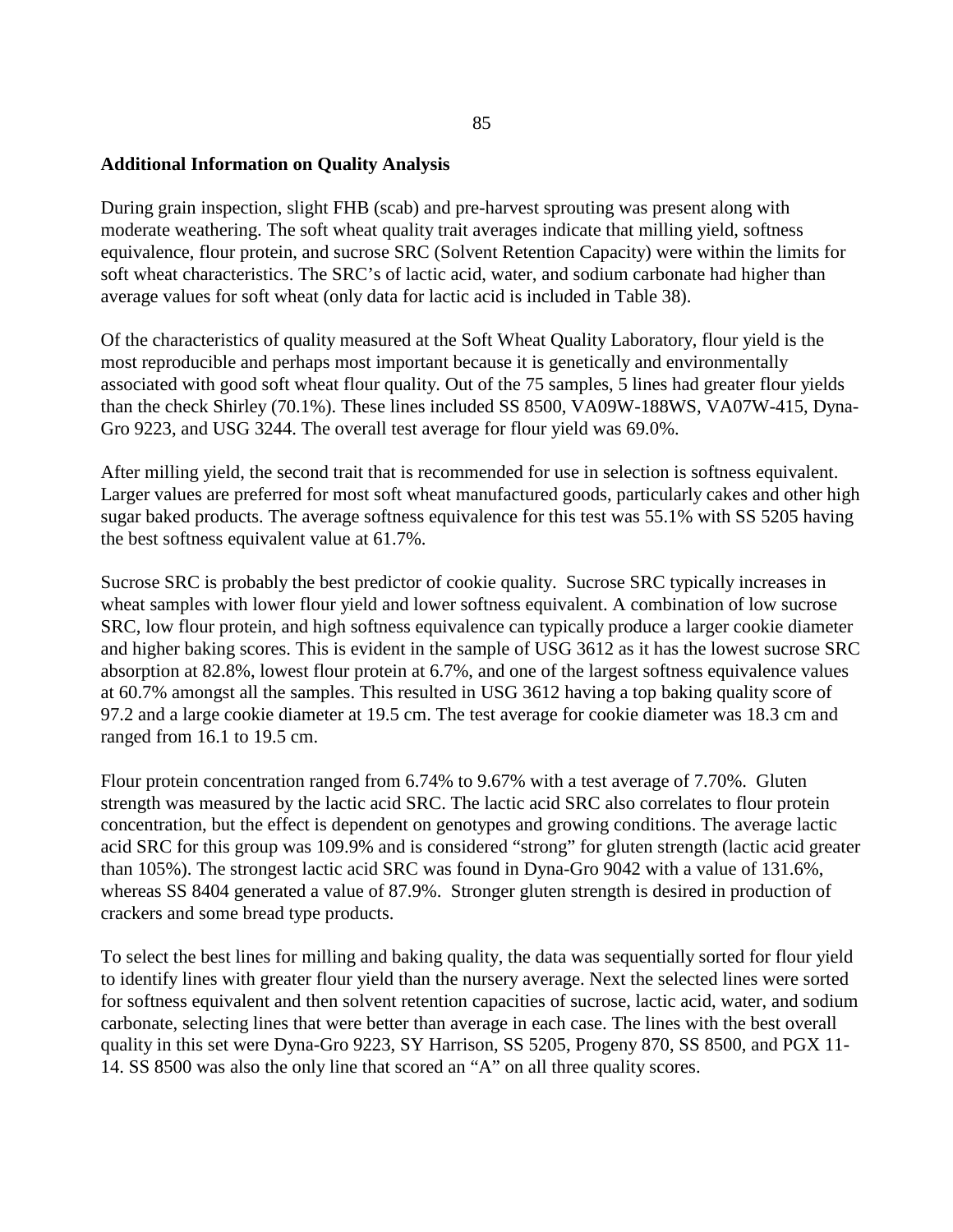| Table 38. Milling and baking quality of entries in the Virginia Tech Wheat Test based on evaluation of the 2012 harvest. |                                                    |              |                                                   |              |                                                           |              |                               |  |                           |           |                                   |     |                              |              |                                        |    |                                                |     |
|--------------------------------------------------------------------------------------------------------------------------|----------------------------------------------------|--------------|---------------------------------------------------|--------------|-----------------------------------------------------------|--------------|-------------------------------|--|---------------------------|-----------|-----------------------------------|-----|------------------------------|--------------|----------------------------------------|----|------------------------------------------------|-----|
| <b>ENTRY</b>                                                                                                             | <b>Modified</b><br><b>Milling Quality</b><br>Score |              | <b>Modified</b><br><b>Baking Quality</b><br>Score |              | <b>Modified</b><br><b>Softness</b><br>Equivalent<br>Score |              | <b>Test Weight</b><br>(LB/BU) |  | <b>Flour Yield</b><br>(%) |           | <b>Softness</b><br>Equivalent (%) |     | Flour<br>Protein<br>(at 14%) |              | As Is Lactic<br>Acid<br><b>SRC (%)</b> |    | Cookie<br><b>Diameter</b><br>(c <sub>m</sub> ) |     |
| 12V51                                                                                                                    | 67.43                                              | $\mathsf{C}$ | 59.94                                             | D            | 59.42                                                     | D            | 62.53                         |  | 69.17                     |           | 52.08                             |     | 7.50                         |              | 93.26                                  | w  | 18.31                                          |     |
| <b>USG 3409</b>                                                                                                          | 72.68                                              | B            | 61.65                                             | C            | 62.49                                                     | C            | 64.59                         |  | 70.23                     | $+$       | 53.16                             |     | 8.41                         |              | 112.99                                 |    | 18.31                                          |     |
| 5187J                                                                                                                    | 68.24                                              | C            | 50.66                                             | D            | 57.50                                                     | D            | 64.15                         |  | 69.33                     |           | 51.40                             | q   | 7.83                         |              | 116.70                                 | s  | 18.16                                          |     |
| VA09W-73                                                                                                                 | 61.27                                              | C            | 54.64                                             | D            | 62.49                                                     | C            | 63.23                         |  | 67.93                     | a         | 53.16                             |     | 8.02                         |              | 113.69                                 | s. | 18.00                                          |     |
| Jamestow n                                                                                                               | 61.93                                              | C            | 55.39                                             | D            | 67.52                                                     | C            | 63.12                         |  | 68.06                     |           | 54.94                             |     | 7.64                         |              | 112.53                                 |    | 18.01                                          |     |
| <b>USG 3244</b>                                                                                                          | 77.07                                              | B            | 54.95                                             | D            | 78.92                                                     | B            | 61.94                         |  | 71.11                     | $+$       | 58.97                             | $+$ | 7.78                         |              | 93.83                                  | w  | 17.90                                          |     |
| Massey                                                                                                                   | 65.13                                              | C            | 46.11                                             | E            | 62.24                                                     | C            | 62.24                         |  | 68.71                     |           | 53.07                             |     | 9.67                         | q            | 130.60                                 | s  | 17.98                                          |     |
| Pioneer 26R20                                                                                                            | 61.49                                              | C            | 59.04                                             | D            | 60.34                                                     | C            | 63.00                         |  | 67.98                     | q         | 52.40                             |     | 7.42                         | $+$          | 109.36                                 |    | 18.37                                          | $+$ |
| Dyna-Gro 9042                                                                                                            | 53.61                                              | D            | 41.52                                             | E            | 53.43                                                     | D            | 63.28                         |  | 66.39                     | q         | 49.96                             | q   | 8.45                         | $\alpha$     | 131.64                                 | s  | 17.74                                          |     |
| Progeny 357                                                                                                              | 59.00                                              | D            | 63.90                                             | C            | 65.73                                                     | C            | 61.49                         |  | 67.47                     | q         | 54.31                             |     | 8.28                         |              | 114.93                                 | s  | 18.68                                          | $+$ |
| SS 8302                                                                                                                  | 59.07                                              | D            | 46.70                                             | E            | 71.41                                                     | B            | 63.54                         |  | 67.49                     | q         | 56.32                             | $+$ | 8.76                         | q            | 123.61                                 | s  | 17.87                                          |     |
| SY Harrison                                                                                                              | 76.87                                              | B            | 84.60                                             | A            | 80.35                                                     | Α            | 60.75                         |  | 71.07                     | $+$       | 59.48                             | $+$ | 7.31                         | $+$          | 116.25                                 | s  | 18.91                                          | $+$ |
| Merl                                                                                                                     | 69.13                                              | C            | 54.28                                             | D            | 62.43                                                     | $\mathsf{C}$ | 63.57                         |  | 69.51                     |           | 53.14                             |     | 8.56                         | $\mathsf{q}$ | 108.01                                 | W  | 18.00                                          |     |
| SY 9978                                                                                                                  | 70.38                                              | B            | 65.42                                             | C            | 55.34                                                     | D            | 62.21                         |  | 69.76                     |           | 50.63                             | q   | 8.28                         |              | 105.52                                 | W  | 18.49                                          | $+$ |
| Pioneer 26R41                                                                                                            | 67.25                                              | C            | 55.96                                             | D            | 63.09                                                     | C            | 62.84                         |  | 69.13                     |           | 53.37                             |     | 8.40                         |              | 122.09                                 | s  | 18.07                                          |     |
| <b>MAS#23</b>                                                                                                            | 63.87                                              | C            | 78.11                                             | B            | 66.11                                                     | $\mathsf{C}$ | 61.72                         |  | 68.45                     |           | 54.44                             |     | 8.13                         |              | 106.80                                 | W  | 18.84                                          | $+$ |
| <b>USG 3315</b>                                                                                                          | 62.01                                              | C            | 46.95                                             | E            | 70.88                                                     | B            | 62.39                         |  | 68.08                     |           | 56.13                             | $+$ | 8.55                         | q            | 127.91                                 | s  | 17.76                                          |     |
| AGS 2038                                                                                                                 | 74.11                                              | B            | 61.37                                             | C            | 66.36                                                     | C            | 62.50                         |  | 70.51                     | $\ddot{}$ | 54.53                             |     | 8.24                         |              | 96.45                                  | W  | 18.13                                          |     |
| Shirley                                                                                                                  | 76.92                                              | B            | 80.63                                             | A            | 81.96                                                     | A            | 60.45                         |  | 71.08                     | $+$       | 60.05                             | $+$ | 7.12                         | $+$          | 90.17                                  | w  | 18.95                                          | $+$ |
| <b>USG 3438</b>                                                                                                          | 72.22                                              | B            | 79.98                                             | B            | 67.89                                                     | C            | 60.90                         |  | 70.13                     | $+$       | 55.07                             |     | 7.30                         | $+$          | 99.15                                  | w  | 18.96                                          | $+$ |
| VA09W-52                                                                                                                 | 44.14                                              | E            | 51.07                                             | D            | 73.08                                                     | B            | 62.77                         |  | 64.49                     | a         | 56.91                             | $+$ | 7.64                         |              | 115.88                                 | s  | 17.72                                          |     |
| Pioneer 26R53                                                                                                            | 68.30                                              | C            | 66.47                                             | C            | 66.39                                                     | C            | 62.64                         |  | 69.35                     |           | 54.54                             |     | 8.18                         |              | 112.55                                 |    | 18.61                                          | $+$ |
| VA09W-110                                                                                                                | 70.51                                              | B            | 79.64                                             | B            | 74.84                                                     | B            | 62.24                         |  | 69.79                     |           | 57.53                             | $+$ | 7.10                         | $+$          | 114.11                                 | s  | 18.96                                          | $+$ |
| Pioneer 26R12                                                                                                            | 61.35                                              | C            | 54.66                                             | D            | 65.04                                                     | $\mathsf{C}$ | 62.77                         |  | 67.95                     | q         | 54.06                             |     | 8.29                         |              | 118.87                                 | s  | 18.34                                          | $+$ |
| Progeny 125                                                                                                              | 48.88                                              | Е            | 62.24                                             | C            | 83.79                                                     | Α            | 60.41                         |  | 65.44                     | q         | 60.70                             | $+$ | 7.86                         |              | 129.11                                 | s  | 18.51                                          | $+$ |
| <b>USG 3201</b>                                                                                                          | 69.33                                              | C            | 65.58                                             | $\mathsf{C}$ | 58.49                                                     | D            | 63.49                         |  | 69.55                     |           | 51.75                             |     | 8.31                         |              | 117.21                                 | s  | 18.39                                          | $+$ |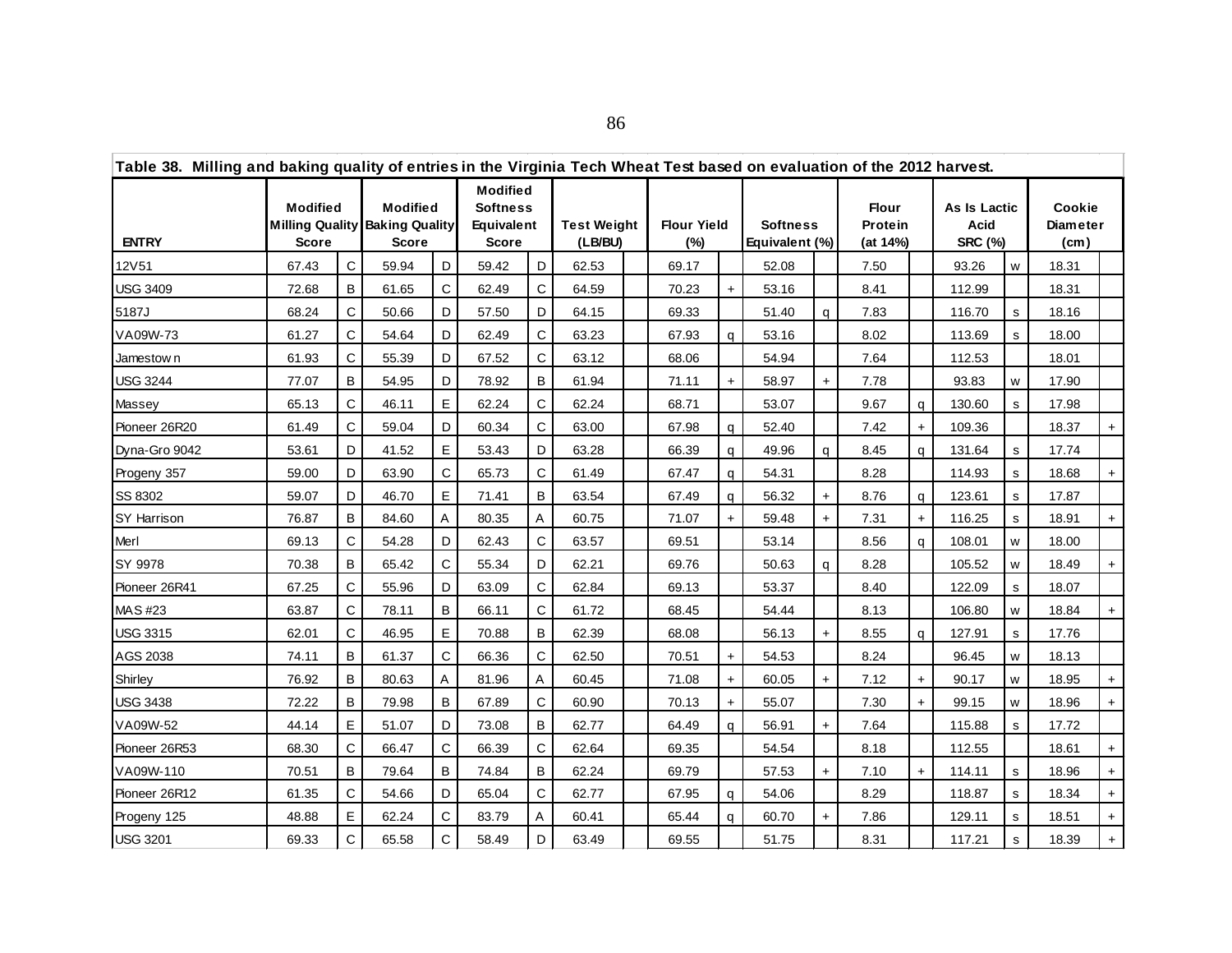| Table 38. Milling and baking quality of entries in the Virginia Tech Wheat Test based on evaluation of the 2012 harvest, continued. |                                 |             |                                                                   |   |                                                           |              |                               |  |                           |     |                                   |           |                                     |     |                                        |    |                                                |     |
|-------------------------------------------------------------------------------------------------------------------------------------|---------------------------------|-------------|-------------------------------------------------------------------|---|-----------------------------------------------------------|--------------|-------------------------------|--|---------------------------|-----|-----------------------------------|-----------|-------------------------------------|-----|----------------------------------------|----|------------------------------------------------|-----|
| <b>ENTRY</b>                                                                                                                        | <b>Modified</b><br><b>Score</b> |             | <b>Modified</b><br><b>Milling Quality Baking Quality</b><br>Score |   | <b>Modified</b><br><b>Softness</b><br>Equivalent<br>Score |              | <b>Test Weight</b><br>(LB/BU) |  | <b>Flour Yield</b><br>(%) |     | <b>Softness</b><br>Equivalent (%) |           | <b>Flour</b><br>Protein<br>(at 14%) |     | As Is Lactic<br>Acid<br><b>SRC (%)</b> |    | Cookie<br><b>Diameter</b><br>(c <sub>m</sub> ) |     |
| Dyna-Gro 9012                                                                                                                       | 72.57                           | B           | 71.04                                                             | B | 60.88                                                     | C            | 63.23                         |  | 70.20                     | $+$ | 52.59                             |           | 8.17                                |     | 112.23                                 |    | 18.88                                          | $+$ |
| Dyna-Gro 9223                                                                                                                       | 77.12                           | B           | 91.07                                                             | A | 74.55                                                     | B            | 62.01                         |  | 71.12                     | $+$ | 57.43                             | $+$       | 7.65                                |     | 116.49                                 | s  | 19.48                                          | $+$ |
| <b>USG 3172</b>                                                                                                                     | 68.29                           | C           | 72.62                                                             | B | 76.07                                                     | B            | 63.18                         |  | 69.34                     |     | 57.97                             | $+$       | 7.62                                |     | 118.15                                 | s  | 18.84                                          | $+$ |
| W1566                                                                                                                               | 63.66                           | C           | 55.54                                                             | D | 63.14                                                     | C            | 61.71                         |  | 68.41                     |     | 53.39                             |           | 8.15                                |     | 101.96                                 | w  | 18.15                                          |     |
| MAS #21                                                                                                                             | 61.67                           | C           | 43.68                                                             | E | 53.90                                                     | D            | 63.54                         |  | 68.01                     | a   | 50.12                             | q         | 8.13                                |     | 117.12                                 | s  | 17.89                                          |     |
| Progeny 117                                                                                                                         | 72.66                           | B           | 57.29                                                             | D | 65.75                                                     | C            | 62.23                         |  | 70.22                     | $+$ | 54.31                             |           | 8.10                                |     | 120.38                                 | s  | 18.03                                          |     |
| Dyna-Gro 9922                                                                                                                       | 58.03                           | D           | 60.04                                                             | C | 62.89                                                     | C            | 63.40                         |  | 67.28                     | q   | 53.30                             |           | 7.77                                |     | 110.15                                 |    | 18.34                                          | $+$ |
| Pioneer 25R32                                                                                                                       | 73.90                           | B           | 15.41                                                             | F | 26.57                                                     | F            | 63.00                         |  | 70.47                     | $+$ | 40.45                             | q         | 7.38                                | $+$ | 108.45                                 | w  | 16.18                                          | q   |
| NC-Cape Fear                                                                                                                        | 56.21                           | D           | 41.90                                                             | E | 56.82                                                     | D            | 64.45                         |  | 66.91                     | q   | 51.15                             | a         | 8.63                                | q   | 129.87                                 | s  | 17.85                                          |     |
| Dyna-Gro 9171                                                                                                                       | 75.15                           | B           | 81.08                                                             | Α | 63.21                                                     | C            | 61.55                         |  | 70.72                     | $+$ | 53.41                             |           | 7.83                                |     | 100.24                                 | W  | 19.20                                          | $+$ |
| VA09W-188WS                                                                                                                         | 79.35                           | B           | 56.42                                                             | D | 67.54                                                     | C            | 60.66                         |  | 71.57                     | $+$ | 54.95                             |           | 7.27                                | $+$ | 88.65                                  | W  | 17.97                                          |     |
| AgriMAXX 415                                                                                                                        | 71.10                           | B           | 62.99                                                             | C | 60.73                                                     | C            | 63.26                         |  | 69.91                     |     | 52.54                             |           | 7.99                                |     | 112.50                                 |    | 18.34                                          | $+$ |
| VA07W-415                                                                                                                           | 78.45                           | B           | 61.05                                                             | C | 60.10                                                     | $\mathsf{C}$ | 63.56                         |  | 71.39                     |     | 52.32                             |           | 7.77                                |     | 110.72                                 |    | 18.30                                          |     |
| SS 560                                                                                                                              | 61.46                           | C           | 55.70                                                             | D | 65.94                                                     | C            | 61.46                         |  | 67.97                     | q   | 54.38                             |           | 8.16                                |     | 103.08                                 | W  | 18.22                                          |     |
| VA09W-75                                                                                                                            | 57.02                           | D           | 51.64                                                             | D | 76.22                                                     | B            | 61.51                         |  | 67.08                     | q   | 58.02                             | $+$       | 6.89                                | $+$ | 109.13                                 |    | 17.80                                          |     |
| Progeny 870                                                                                                                         | 74.80                           | B           | 91.12                                                             | Α | 70.89                                                     | B            | 60.82                         |  | 70.65                     | $+$ | 56.13                             | $\ddot{}$ | 7.31                                | $+$ | 96.89                                  | W  | 19.43                                          | $+$ |
| VA08MAS-369                                                                                                                         | 64.92                           | C           | 67.26                                                             | C | 63.02                                                     | C            | 63.88                         |  | 68.67                     |     | 53.35                             |           | 7.59                                |     | 114.55                                 | S. | 18.76                                          | $+$ |
| <b>MAS#7</b>                                                                                                                        | 58.57                           | D           | 62.68                                                             | C | 60.12                                                     | C            | 62.18                         |  | 67.39                     | q   | 52.32                             |           | 7.40                                | $+$ | 120.37                                 | s  | 18.62                                          | $+$ |
| Pioneer 26R15                                                                                                                       | 70.58                           | B           | 65.24                                                             | C | 65.20                                                     | C            | 62.45                         |  | 69.80                     |     | 54.12                             |           | 7.76                                |     | 118.79                                 | s  | 18.26                                          |     |
| Featherstone VA258                                                                                                                  | 55.00                           | D           | 35.53                                                             | F | 61.21                                                     | C            | 61.61                         |  | 66.67                     | q   | 52.71                             |           | 7.86                                |     | 115.15                                 | s  | 17.73                                          |     |
| AgriMAXX 413                                                                                                                        | 73.42                           | В           |                                                                   |   | 73.53                                                     | B            | 60.44                         |  | 70.37                     | $+$ | 57.07                             | $+$       | 6.90                                | $+$ | 90.19                                  | W  |                                                |     |
| VA10W-28                                                                                                                            | 70.32                           | B           | 62.65                                                             | C | 55.91                                                     | D            | 60.69                         |  | 69.75                     |     | 50.83                             | q         | 7.40                                | $+$ | 92.18                                  | w  | 18.48                                          | $+$ |
| SS 8500                                                                                                                             | 81.57                           | A           | 92.74                                                             | A | 84.76                                                     | A            | 61.12                         |  | 72.01                     | $+$ | 61.04                             | $+$       | 7.41                                | $+$ | 122.59                                 | s  | 19.24                                          | $+$ |
| SS 5205                                                                                                                             | 70.75                           | B           | 88.17                                                             | A | 86.69                                                     | A            | 62.27                         |  | 69.84                     |     | 61.72                             | $+$       | 7.25                                | $+$ | 117.44                                 | s  | 18.89                                          | $+$ |
| <b>USG 3555</b>                                                                                                                     | 54.38                           | D           | 53.88                                                             | D | 66.41                                                     | C            | 60.79                         |  | 66.55                     | q   | 54.55                             |           | 7.62                                |     | 106.71                                 | w  | 18.17                                          |     |
| VA10W-140                                                                                                                           | 67.02                           | $\mathsf C$ | 66.84                                                             | C | 67.61                                                     | C            | 62.02                         |  | 69.09                     |     | 54.97                             |           | 7.69                                |     | 113.42                                 |    | 18.49                                          | $+$ |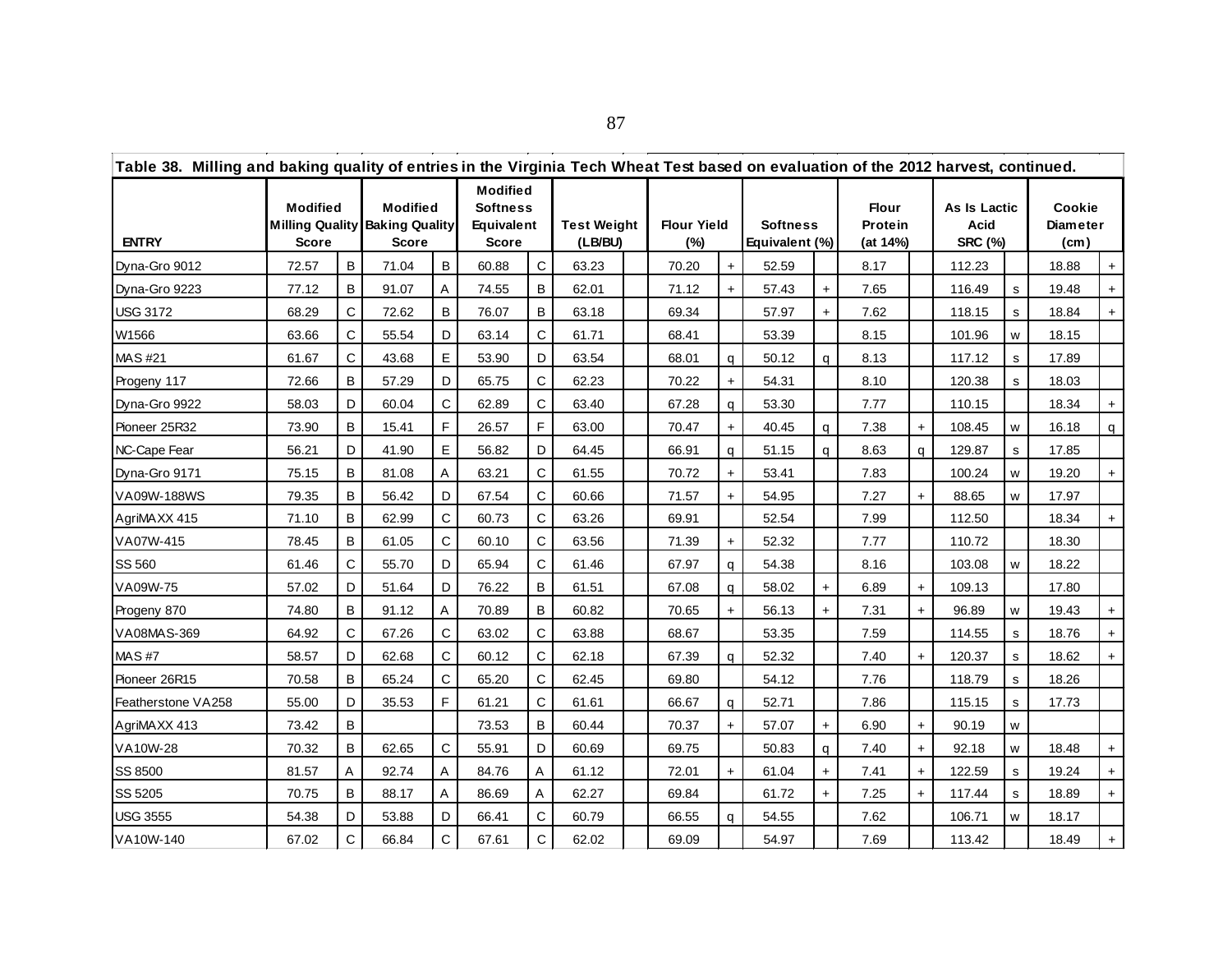| Table 38. Milling and baking quality of entries in the Virginia Tech Wheat Test based on evaluation of the 2012 harvest, continued. |                                 |   |                                                                          |              |                                                                         |   |                               |                           |           |                                   |            |                                     |           |                                        |   |                                         |     |
|-------------------------------------------------------------------------------------------------------------------------------------|---------------------------------|---|--------------------------------------------------------------------------|--------------|-------------------------------------------------------------------------|---|-------------------------------|---------------------------|-----------|-----------------------------------|------------|-------------------------------------|-----------|----------------------------------------|---|-----------------------------------------|-----|
| <b>ENTRY</b>                                                                                                                        | <b>Modified</b><br><b>Score</b> |   | <b>Modified</b><br><b>Milling Quality Baking Quality</b><br><b>Score</b> |              | <b>Modified</b><br><b>Softness</b><br><b>Equivalent</b><br><b>Score</b> |   | <b>Test Weight</b><br>(LB/BU) | <b>Flour Yield</b><br>(%) |           | <b>Softness</b><br>Equivalent (%) |            | <b>Flour</b><br>Protein<br>(at 14%) |           | As Is Lactic<br>Acid<br><b>SRC (%)</b> |   | Cookie<br>Diameter<br>(c <sub>m</sub> ) |     |
| <b>USG 3120</b>                                                                                                                     | 76.50                           | B | 76.34                                                                    | B            | 82.15                                                                   | A | 61.19                         | 70.99                     | $+$       | 60.11                             | $+$        | 6.80                                | $+$       | 98.10                                  | W | 18.79                                   |     |
| <b>USG 3612</b>                                                                                                                     | 68.36                           | С | 97.25                                                                    | A            | 83.92                                                                   | A | 61.01                         | 69.36                     |           | 60.74                             | $+$        | 6.74                                |           | 95.00                                  | w | 19.45                                   |     |
| SS 8340                                                                                                                             | 69.05                           | С | 77.25                                                                    | B            | 66.96                                                                   | С | 62.04                         | 69.50                     |           | 54.74                             |            | 7.71                                |           | 110.89                                 |   | 18.89                                   | +   |
| SY 1526                                                                                                                             | 60.42                           | С | 62.88                                                                    | $\mathsf{C}$ | 74.54                                                                   | B | 62.02                         | 67.76                     | $\alpha$  | 57.43                             | $\ddot{+}$ | 7.93                                |           | 97.98                                  | w | 18.23                                   |     |
| Oakes                                                                                                                               | 65.97                           | С | 70.57                                                                    | B            | 65.42                                                                   | С | 62.96                         | 68.88                     |           | 54.20                             |            | 7.51                                |           | 104.04                                 | W | 18.43                                   |     |
| <b>Branson</b>                                                                                                                      | 65.08                           | C | 66.31                                                                    | $\mathsf{C}$ | 82.61                                                                   | A | 60.31                         | 68.70                     |           | 60.28                             | $+$        | 7.69                                |           | 120.79                                 | s | 18.38                                   |     |
| VA10W-21                                                                                                                            | 69.12                           | С | 10.27                                                                    | F            | 45.15                                                                   | Е | 62.10                         | 69.51                     |           | 47.03                             | q          | 7.40                                | $\ddot{}$ | 118.90                                 | s | 16.12                                   | q   |
| SS 520                                                                                                                              | 71.02                           | В | 68.05                                                                    | C            | 67.08                                                                   | C | 60.14                         | 69.89                     |           | 54.78                             |            | 6.84                                | $+$       | 92.71                                  | W | 18.36                                   | $+$ |
| Yorktown                                                                                                                            | 53.80                           | D | 34.60                                                                    | F            | 74.36                                                                   | B | 62.04                         | 66.43                     | q         | 57.36                             | $+$        | 7.20                                | $+$       | 118.58                                 | s | 17.25                                   | q   |
| <b>USG 3251</b>                                                                                                                     | 63.93                           | С | 75.69                                                                    | B            | 81.03                                                                   | A | 62.36                         | 68.47                     |           | 59.72                             | $+$        | 6.89                                | $+$       | 106.90                                 | W | 18.77                                   |     |
| Progeny 185                                                                                                                         | 75.64                           | B | 75.35                                                                    | B            | 75.31                                                                   | B | 61.46                         | 70.82                     | $+$       | 57.70                             | $+$        | 7.29                                |           | 108.75                                 |   | 18.69                                   |     |
| VA10W-119                                                                                                                           | 75.98                           | B | 57.72                                                                    | D            | 65.25                                                                   | C | 62.45                         | 70.89                     | $+$       | 54.14                             |            | 7.63                                |           | 107.30                                 | w | 18.14                                   |     |
| SS 8412                                                                                                                             | 61.47                           | С | 60.24                                                                    | C            | 72.31                                                                   | B | 62.85                         | 67.97                     | q         | 56.63                             | $+$        | 7.50                                |           | 112.84                                 |   | 18.25                                   |     |
| AgriMAXX Exp 1215                                                                                                                   | 68.80                           | C | 90.67                                                                    | A            | 82.42                                                                   | A | 61.41                         | 69.45                     |           | 60.21                             | $+$        | 6.74                                | $+$       | 91.66                                  | w | 19.23                                   |     |
| Chesapeake                                                                                                                          | 58.20                           | D | 56.05                                                                    | D            | 69.66                                                                   | C | 62.65                         | 67.31                     | q         | 55.70                             |            | 7.58                                |           | 98.28                                  | W | 18.34                                   |     |
| PGX 11-14                                                                                                                           | 76.01                           | В | 80.99                                                                    | A            | 82.60                                                                   | A | 61.23                         | 70.90                     | $+$       | 60.28                             | $+$        | 7.01                                | $+$       | 105.81                                 | W | 18.48                                   |     |
| NC-Yadkin                                                                                                                           | 62.96                           | C | 55.12                                                                    | D            | 59.38                                                                   | D | 62.38                         | 68.27                     |           | 52.06                             |            | 7.58                                |           | 116.55                                 | s | 18.10                                   |     |
| VA10W-123                                                                                                                           | 72.68                           | B | 68.69                                                                    | C            | 82.98                                                                   | A | 62.01                         | 70.23                     | $\ddot{}$ | 60.41                             | $+$        | 6.88                                | $+$       | 108.77                                 |   | 18.58                                   |     |
| Progeny 308                                                                                                                         | 59.87                           | D | 63.17                                                                    | C            | 73.17                                                                   | B | 62.93                         | 67.65                     | q         | 56.94                             | $+$        | 7.53                                |           | 106.73                                 | W | 18.38                                   |     |
| MAS #25                                                                                                                             | 56.72                           | D | 55.80                                                                    | D            | 58.37                                                                   | D | 62.53                         | 67.01                     | q         | 51.70                             |            | 7.61                                |           | 117.95                                 | s | 18.36                                   |     |
| Pioneer 26R22                                                                                                                       | 60.28                           | С | 50.54                                                                    | D            | 69.54                                                                   | C | 62.50                         | 67.73                     | a         | 55.66                             |            | 7.86                                |           | 112.47                                 |   | 17.80                                   |     |
| SS 8404                                                                                                                             | 63.60                           | C | 66.26                                                                    | $\mathbf C$  | 66.08                                                                   | C | 62.11                         | 68.40                     |           | 54.43                             |            | 7.46                                | $+$       | 87.90                                  | w | 18.27                                   |     |
| Pioneer 26R10                                                                                                                       | 66.24                           | С | 76.61                                                                    | В            | 86.17                                                                   | A | 61.84                         | 68.93                     |           | 61.54                             | $+$        | 7.13                                | $+$       | 102.83                                 | w | 18.69                                   |     |
| Average                                                                                                                             | 66.56                           |   | 62.72                                                                    |              | 67.91                                                                   |   | 62.22                         | 68.99                     |           | 55.08                             |            | 7.70                                |           | 109.90                                 |   | 18.34                                   |     |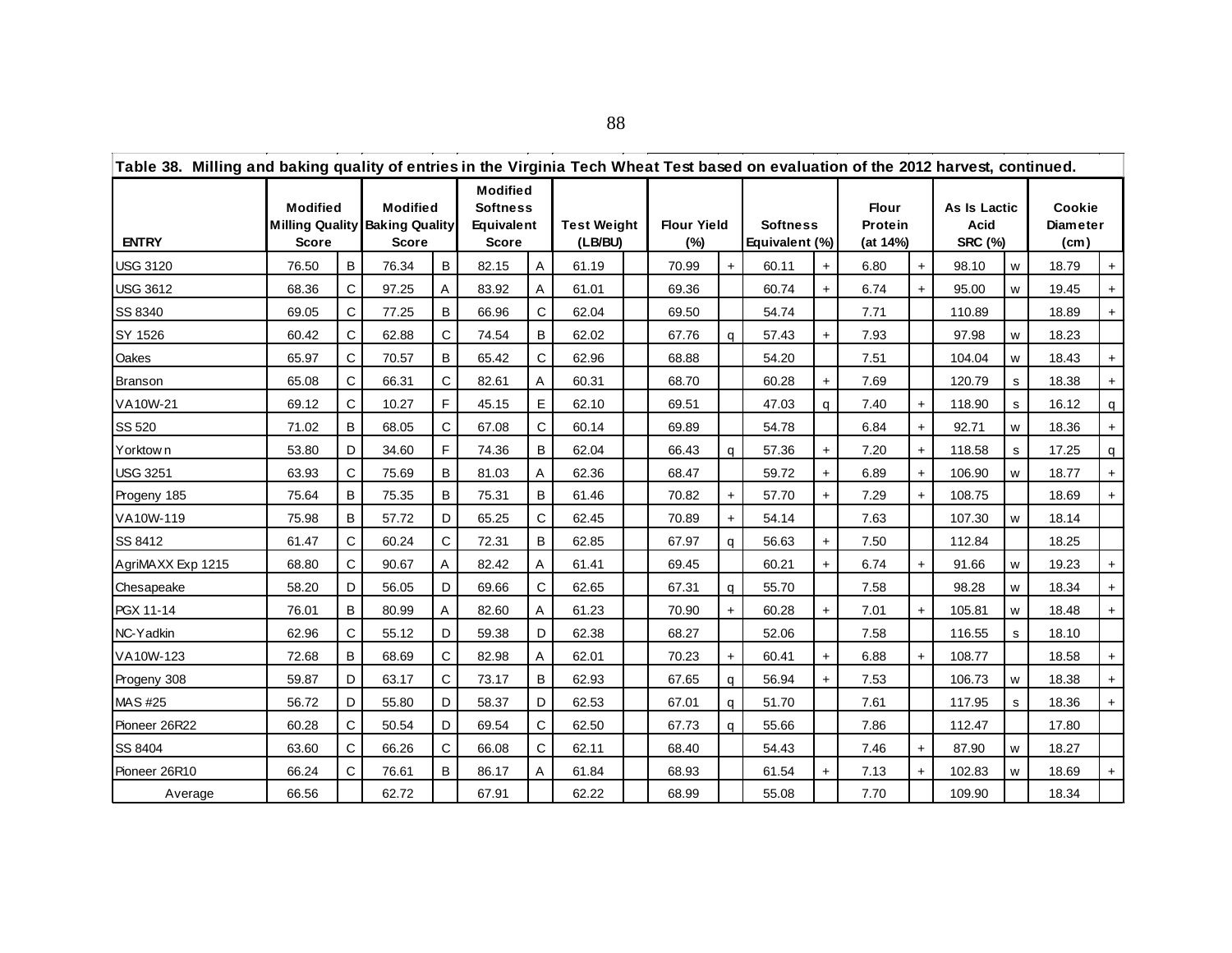| <b>ENTRY</b>                                                                                                                                     | <b>Modified</b><br>Score | <b>Modified</b><br>Milling Quality Baking Quality<br>Score | <b>Modified</b><br><b>Softness</b><br>Equivalent<br>Score | <b>Test Weight</b><br>(LB/BU) | <b>Flour Yield</b><br>$(\%)$ | <b>Softness</b><br><b>Equivalent (%)</b> | <b>Flour</b><br>Protein<br>(at 14%) | As Is Lactic<br>Acid<br><b>SRC (%)</b> | Cookie<br><b>Diameter</b><br>(cm) |
|--------------------------------------------------------------------------------------------------------------------------------------------------|--------------------------|------------------------------------------------------------|-----------------------------------------------------------|-------------------------------|------------------------------|------------------------------------------|-------------------------------------|----------------------------------------|-----------------------------------|
|                                                                                                                                                  |                          |                                                            |                                                           |                               |                              |                                          |                                     |                                        |                                   |
| Footnotes                                                                                                                                        |                          |                                                            |                                                           |                               |                              |                                          |                                     |                                        |                                   |
| 'q' - questionable or undesirable quality. Marked on lines greater than a standard deviation from the mean of the checks in a unpreferred level. |                          |                                                            |                                                           |                               |                              |                                          |                                     |                                        |                                   |
| '+' - Above average quality marked on lines with greater than a standard deviation away from mean of the checks in a preferred level             |                          |                                                            |                                                           |                               |                              |                                          |                                     |                                        |                                   |
| 's' - strong gluten. Greater than one standard deviation more than the mean of checks.                                                           |                          |                                                            |                                                           |                               |                              |                                          |                                     |                                        |                                   |
| 'w' - weak gluten. Greater than one standard deviation less than the mean of the check.                                                          |                          |                                                            |                                                           |                               |                              |                                          |                                     |                                        |                                   |

89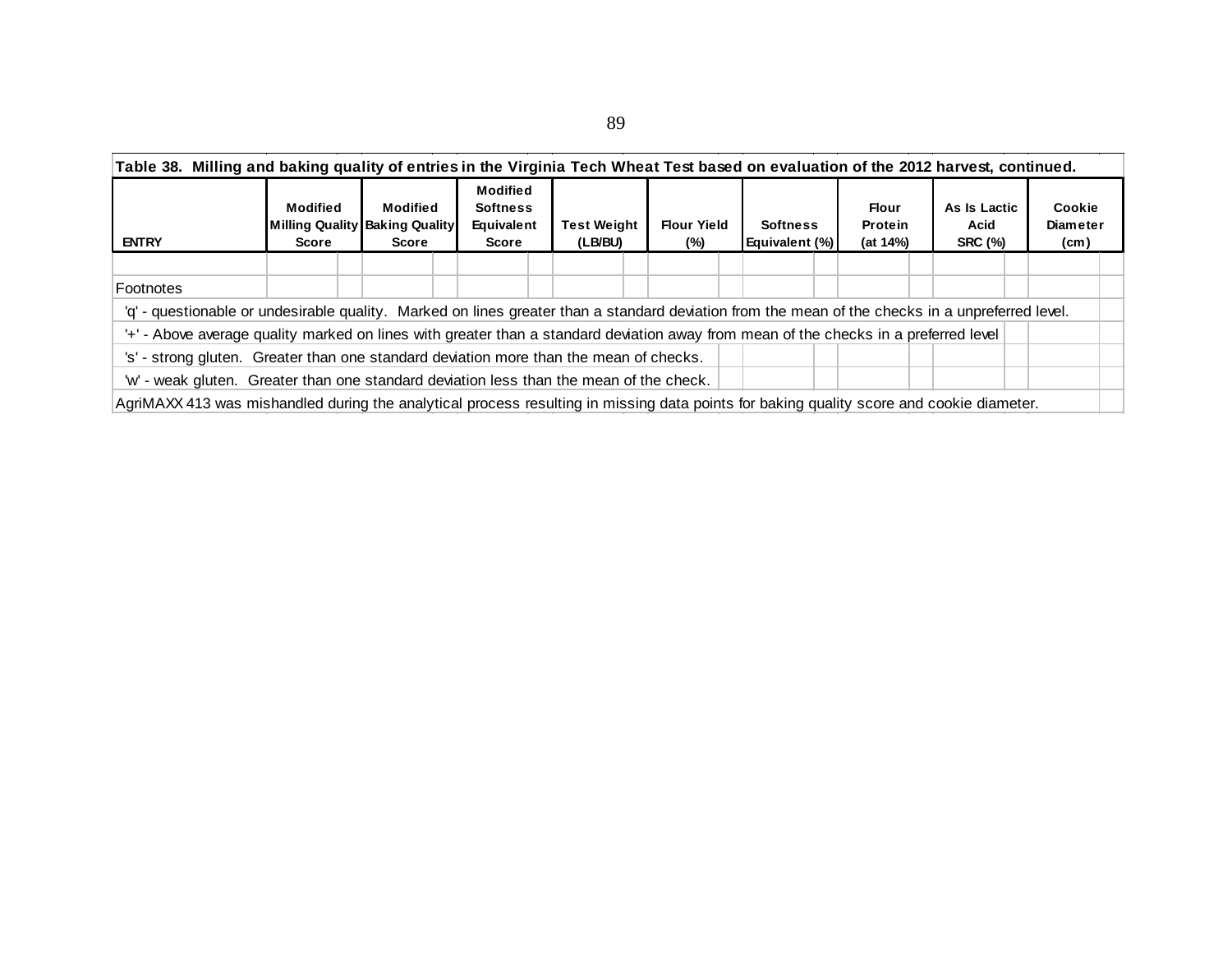## **Section 6: Wheat Scab Research**

One of the primary research objectives of the Virginia Tech wheat breeding program is to identify and develop cultivars possessing resistance to Fusarium Head Blight (FHB) or scab. Each year all wheat entries in Virginia's Official State Variety Trials are evaluated for FHB resistance in an inoculated, irrigated nursery at the Blacksburg test site. Data from this test for the current crop year and two- and three-year averages for FHB incidence, FHB severity and FHB Index (incidence x severity / 100) are included in this bulletin (Tables  $39 - 41$ ) to aid producers in selection of cultivars on the basis of FHB resistance. Cultivars possessing complete resistance or immunity to FHB have not been identified and resistance levels in currently available cultivars vary from moderately resistant to highly susceptible.

A major goal of the breeding program is to identify and incorporate unique and complementary types of FHB resistance into cultivars to enhance the overall level of resistance. Genes controlling FHB resistance have been identified on more than six chromosomes in wheat and some of these genes are complementary in nature and effect different disease resistance components such as FHB incidence, severity, and DON toxin content. Incorporating such multiple resistance genes having additive effects on FHB resistance into cultivars will enhance the overall level of resistance. Because the individual resistance genes are located on different wheat chromosomes and each gene confers only partial resistance to FHB, identifying wheat lines having multiple resistance genes is difficult using traditional breeding techniques. To overcome this limitation, our program is currently identifying and using DNA markers located close to these resistance genes on the same chromosome as "tags" for selecting wheat lines possessing different combinations of these complementary resistance genes.

Entries were inoculated two times by spreading scabby corn seeds in plots at the booting stage and a week later, and by spraying a *Fusarium graminearum* spore suspension directly onto spikes at the 50% flowering stage. A high FHB incidence and a moderate to high FHB severity were obtained in 2013. Among 101 lines and varieties tested in 2013, the FHB index varied from 0 to 56 with FHB incidence ranging from 20% to 93% and FHB severity ranging from 2% to 61% (Table 39). Twentyone lines and 44 varieties had FHB index values lower than the mean (<10) and expressed moderate resistant to FHB in 2013. Based on two year mean data for 2012 and 2013 (Table 40), five lines and 13 varieties had FHB index values lower than the test mean (<5) and DON content lower than 2 ppm. Nineteen varieties tested across three years (2011-2013) had average FHB index values lower than the test mean of 9 and DON content lower than 2 ppm (Table 41). Varieties expressing resistance to FHB based on three-year mean data are: Pioneer 25R32, Progeny 125, Jamestown, Oakes, Progeny 117, SS 8340, Yorktown, SS 8302, SS 520, Mercer Brand 12-V-251, Progeny 185, NC-Yadkin, Massey, SS 8404, SS 5205, NC-Cape Fear, Progeny 357, and SS 8500.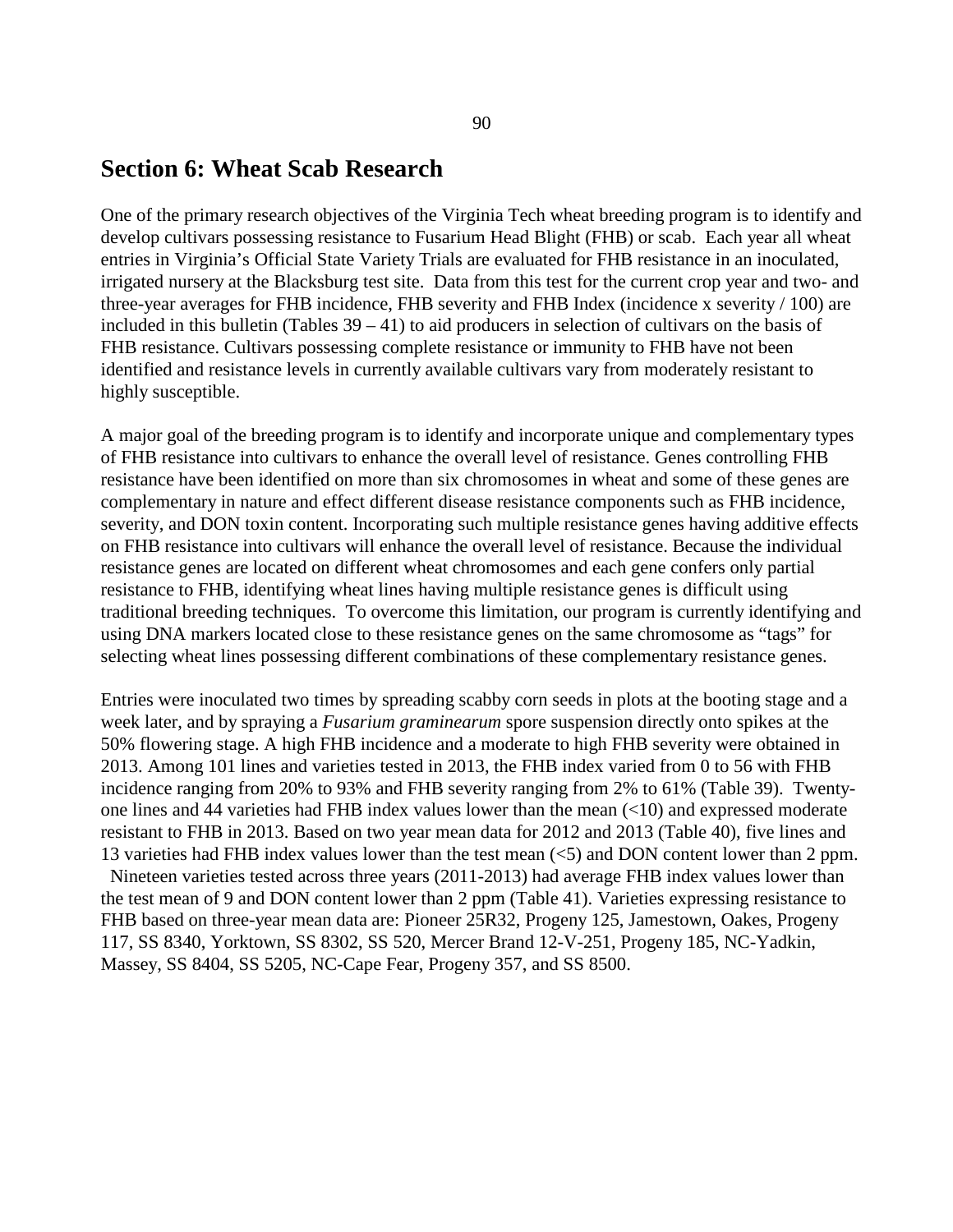| Table 39. Summary of reaction of entries in the Virginia Tech State Wheat Test |  |  |  |
|--------------------------------------------------------------------------------|--|--|--|
| to Fusarium head blight (scab) and glume blotch resistance, 2013 harvest.      |  |  |  |

| <b>LINE</b>           | <b>FHB</b><br>Incidence <sup>1</sup><br>$(\%)$ |                          | <b>FHB</b><br>Severity <sup>2</sup><br>$(\%)$ | FHB Index $3$<br>$(0-100)$ | Rank<br><b>FHB</b><br><b>Index</b> |  |
|-----------------------|------------------------------------------------|--------------------------|-----------------------------------------------|----------------------------|------------------------------------|--|
| <b>USG 3993</b>       | 20                                             | $\blacksquare$           | $\overline{2}$                                | 0                          | 1                                  |  |
| Pioneer 25R32         | 20                                             | $\blacksquare$           | $\overline{2}$                                | $\mathbf 0$                | $\overline{c}$                     |  |
| Dyna-Gro 9343         | 25                                             | $\overline{\phantom{a}}$ | $\overline{2}$                                | 1                          | 3                                  |  |
| <b>SS 8302</b>        | 28                                             | $\overline{\phantom{a}}$ | $\overline{c}$                                | 1                          | 4                                  |  |
| Progeny 125           | 25                                             | $\overline{\phantom{a}}$ | 3                                             | 1                          | 5                                  |  |
| MD04W249-11-7         | 23                                             | $\overline{\phantom{a}}$ | 3                                             | 1                          | 6                                  |  |
| <b>Steyer Heilman</b> | 25                                             | $\blacksquare$           | $\overline{4}$                                | 1                          | $\overline{7}$                     |  |
| <b>Steyer Pierson</b> | 33                                             | $\blacksquare$           | 3                                             | 1                          | 8                                  |  |
| <b>USG 3201</b>       | 30                                             | $\blacksquare$           | 3                                             | 1                          | 9                                  |  |
| Mercer Brand 12-W-270 | 33                                             | $\blacksquare$           | 3                                             | 1                          | 10                                 |  |
| <b>AgriMAXX 438</b>   | 33                                             | $\overline{a}$           | $\overline{4}$                                | 1                          | 11                                 |  |
| <b>Steyer Hunker</b>  | 38                                             |                          | 3                                             | 1                          | 12                                 |  |
| Yorktown              | 38                                             |                          | $\overline{\mathbf{4}}$                       | $\overline{c}$             | 13                                 |  |
| <b>Oakes</b>          | 38                                             |                          | 4                                             | $\overline{2}$             | 14                                 |  |
| VA10W-112             | 33                                             | $\overline{\phantom{a}}$ | 5                                             | $\overline{c}$             | 15                                 |  |
| Dyna-Gro 9223         | 43                                             |                          | $\overline{\mathbf{4}}$                       | $\overline{2}$             | 16                                 |  |
| Jamestown             | 40                                             |                          | 5                                             | $\overline{c}$             | 17                                 |  |
| Mercer Brand 12-W-296 | 30                                             | $\overline{a}$           | 6                                             | $\overline{c}$             | 18                                 |  |
| VA10W-96              | 38                                             |                          | 5                                             | $\boldsymbol{2}$           | 19                                 |  |
| AgriMAXX Exp 1342     | 48                                             |                          | $\overline{4}$                                | $\overline{2}$             | 20                                 |  |
| <b>AgriMAXX 434</b>   | 30                                             | $\frac{1}{2}$            | 8                                             | $\overline{c}$             | 21                                 |  |
| <b>USG 3013</b>       | 53                                             |                          | 5                                             | $\overline{c}$             | 22                                 |  |
| Progeny 117           | 35                                             |                          | 5                                             | $\overline{c}$             | 23                                 |  |
| SY 483                | 35                                             |                          | $\overline{7}$                                | $\ensuremath{\mathsf{3}}$  | 24                                 |  |
| <b>VA10W-28</b>       | 45                                             |                          | 6                                             | 3                          | 25                                 |  |
| Pioneer 26R53         | 43                                             |                          | $\overline{7}$                                | 3                          | 26                                 |  |
| VA10W-140             | 45                                             |                          | 6                                             | 3                          | 27                                 |  |
| <b>VA10W-21</b>       | 53                                             |                          | 6                                             | $\ensuremath{\mathsf{3}}$  | 28                                 |  |
| VA11W-108             | 50                                             |                          | 6                                             | 3                          | 29                                 |  |
| <b>AgriMAXX 427</b>   | 50                                             |                          | 6                                             | 3                          | 30                                 |  |
| Pioneer 26R10         | 53                                             |                          | 6                                             | 3                          | 31                                 |  |
| <b>AgriMAXX 415</b>   | 48                                             |                          | 6                                             | $\overline{\mathbf{4}}$    | 32                                 |  |
| VA09W-75*             | 48                                             |                          | 7                                             | 4                          | 33                                 |  |
| VA10W-123             | 55                                             |                          | $\overline{7}$                                | 4                          | 34                                 |  |
| Progeny 870           | 50                                             |                          | $\overline{7}$                                | 4                          | 35                                 |  |
| <b>SS 8340</b>        | 43                                             |                          | 9                                             | 4                          | 36                                 |  |
| Progeny 185           | 40                                             |                          | 10                                            | 4                          | 37                                 |  |
| <b>SS 8412</b>        | 48                                             |                          | 8                                             | 5                          | 38                                 |  |
| Dyna-Gro 9042         | 43                                             |                          | 9                                             | 5                          | 39                                 |  |
| <b>NC-Yadkin</b>      | 40                                             |                          | 12                                            | 5                          | 40                                 |  |
| VA09W-52              | 63                                             |                          | 8                                             | 5                          | 41                                 |  |
| <b>SY 474</b>         | 40                                             |                          | 11                                            | 5                          | 42                                 |  |
| <b>USG 3404</b>       | 45                                             |                          | 9                                             | 5                          | 43                                 |  |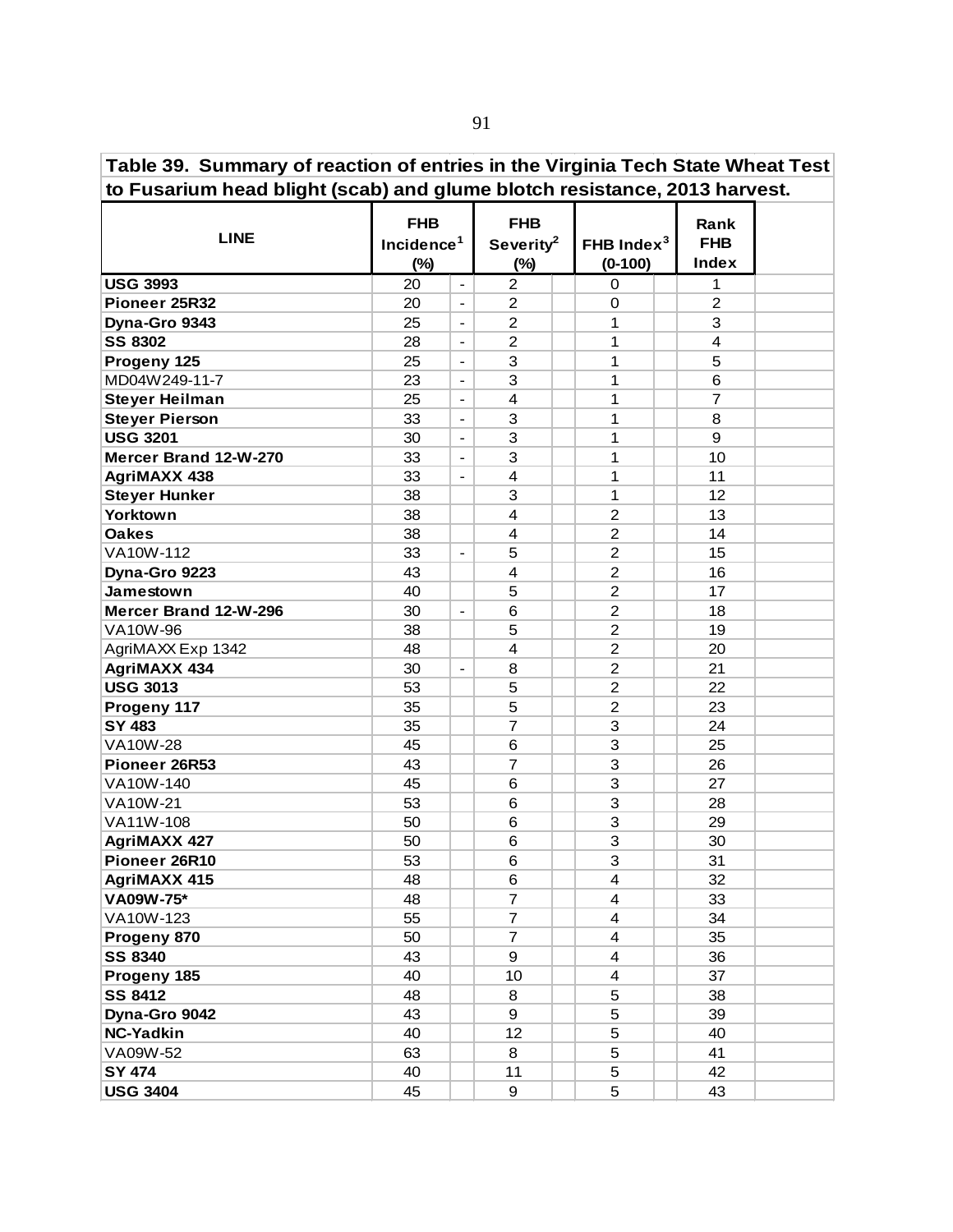**Table 39. Summary of reaction of entries in the Virginia Tech State Wheat Test to Fusarium head blight (scab) and glume blotch resistance, 2013 harvest,**

| continued.            |                                                |                                               |     |                            |                             |  |
|-----------------------|------------------------------------------------|-----------------------------------------------|-----|----------------------------|-----------------------------|--|
| <b>LINE</b>           | <b>FHB</b><br>Incidence <sup>1</sup><br>$(\%)$ | <b>FHB</b><br>Severity <sup>2</sup><br>$(\%)$ |     | FHB Index $3$<br>$(0-100)$ | Rank<br><b>FHB</b><br>Index |  |
| <b>USG 3438</b>       | 48                                             | 11                                            |     | 5                          | 44                          |  |
| <b>SS 8350</b>        | 63                                             | 9                                             |     | $\,6$                      | 45                          |  |
| VA10W-119             | 58                                             | 10                                            |     | $6\phantom{1}6$            | 46                          |  |
| VA11W-31              | 63                                             | 9                                             |     | $\,6$                      | 47                          |  |
| <b>SS 5205</b>        | 65                                             | 9                                             |     | 6                          | 48                          |  |
| <b>AgriMAXX 413</b>   | 60                                             | 10                                            |     | 6                          | 49                          |  |
| Massey                | 60                                             | 10                                            |     | 6                          | 50                          |  |
| VA11W-106             | 75                                             | 8                                             |     | 6                          | 51                          |  |
| <b>SY Harrison</b>    | 70                                             | 9                                             |     | $\overline{7}$             | 52                          |  |
| VA11W-278             | 73                                             | 10                                            |     | 8                          | 53                          |  |
| <b>USG 3523</b>       | 58                                             | 12                                            |     | 8                          | 54                          |  |
| VA08MAS-369           | 68                                             | 12                                            |     | 8                          | 55                          |  |
| Progeny PGX 12-10     | 70                                             | 11                                            |     | 8                          | 56                          |  |
| Mercer Brand 12-V-251 | 63                                             | 13                                            |     | 8                          | 57                          |  |
| Pioneer 25R40         | 75                                             | 10                                            |     | 8                          | 58                          |  |
| Merl                  | 63                                             | 13                                            |     | 8                          | 59                          |  |
| NC09-22402            | 73                                             | 12                                            |     | 9                          | 60                          |  |
| Pioneer XW11G         | 68                                             | 13                                            |     | $\boldsymbol{9}$           | 61                          |  |
| ARS08-0047            | 65                                             | 12                                            |     | $\boldsymbol{9}$           | 62                          |  |
| <b>USG 3555</b>       | 75                                             | 12                                            |     | $\boldsymbol{9}$           | 63                          |  |
| VA10W-118             | 63                                             | 14                                            |     | $\boldsymbol{9}$           | 64                          |  |
| <b>USG 3251</b>       | 70                                             | 13                                            |     | 9                          | 65                          |  |
| VA10W-669             | 58                                             | 15                                            |     | 10                         | 66                          |  |
| <b>SS 520</b>         | 55                                             | 16                                            |     | 10                         | 67                          |  |
| Dyna-Gro 9171         | 75                                             | 13                                            |     | 10                         | 68                          |  |
| VA11W-230             | 68                                             | 14                                            |     | 10                         | 69                          |  |
| Progeny 357           | 70                                             | 14                                            |     | 10                         | 70                          |  |
| Pioneer 26R12         | 73                                             | 14                                            |     | 10                         | 71                          |  |
| VA09W-188WS*          | 60                                             | 17                                            |     | 11                         | 72                          |  |
| VA10W-126             | 78                                             | 14                                            |     | 11                         | 73                          |  |
| <b>SS 8404</b>        | 65                                             | 16                                            |     | 12                         | 74                          |  |
| Pioneer 26R41         | 75                                             | 16                                            |     | 12                         | 75                          |  |
| VA10W-42              | 78                                             | 15                                            |     | 12                         | 76                          |  |
| VA11W-323WS           | 73                                             | 17                                            |     | 13                         | 77                          |  |
| Progeny 308           | 63                                             | 19                                            |     | 13                         | 78                          |  |
| VA09W-73*             | 65                                             | 18                                            |     | 13                         | 79                          |  |
| VA11W-301             | 70                                             | 20                                            |     | 14                         | 80                          |  |
| GA-031134-10E29       | 68                                             | 21                                            |     | 14                         | 81                          |  |
| VA08W-672             | 83                                             | 17                                            |     | 14                         | 82                          |  |
| NC08-140              | 68                                             | 22                                            |     | 15                         | 83                          |  |
| <b>SS 8500</b>        | 40                                             | 38                                            | $+$ | 15                         | 84                          |  |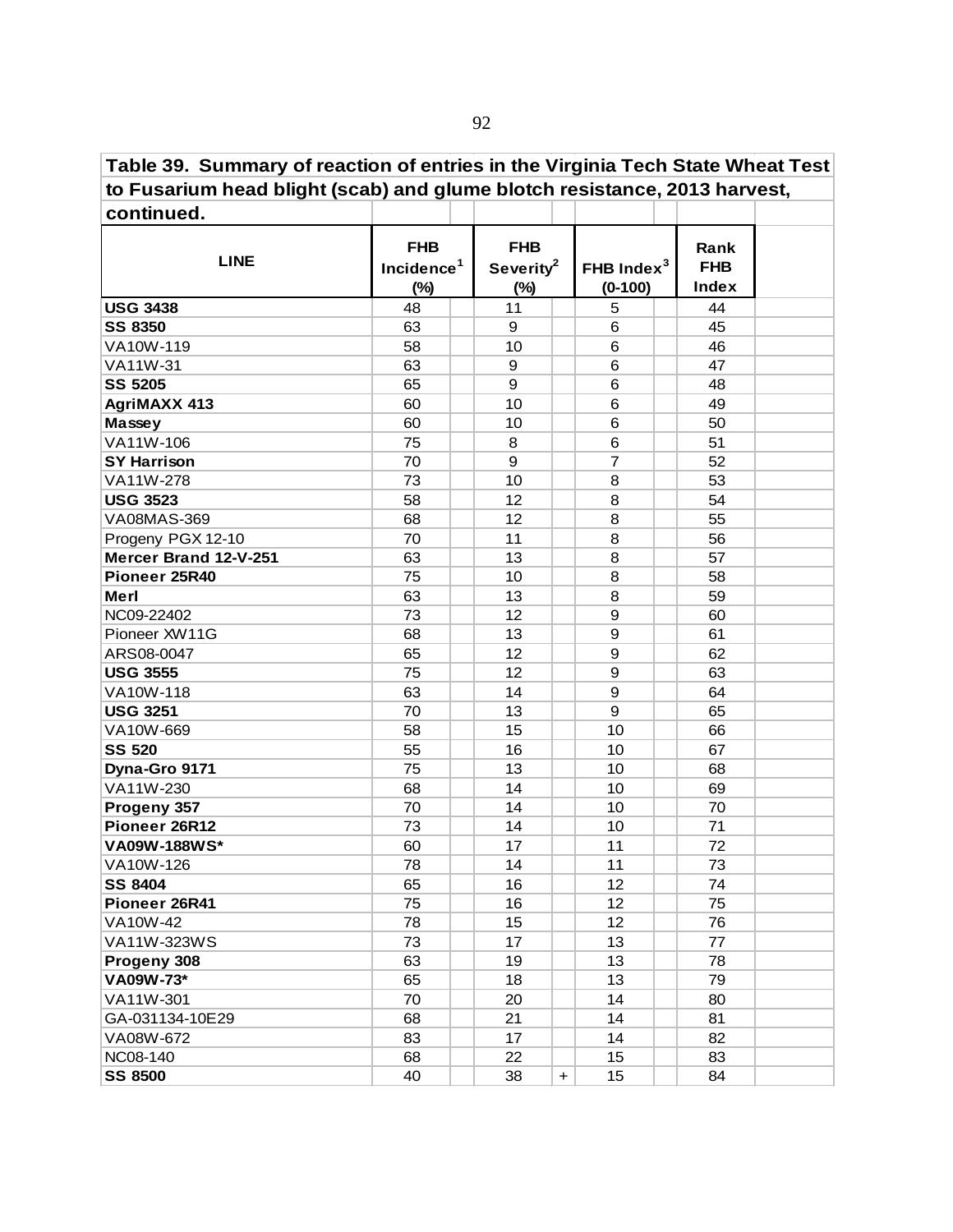**Table 39. Summary of reaction of entries in the Virginia Tech State Wheat Test to Fusarium head blight (scab) and glume blotch resistance, 2013 harvest,**

| continued.                                                                                           |                                                |           |                                               |            |                            |            |                                    |  |
|------------------------------------------------------------------------------------------------------|------------------------------------------------|-----------|-----------------------------------------------|------------|----------------------------|------------|------------------------------------|--|
| <b>LINE</b>                                                                                          | <b>FHB</b><br>Incidence <sup>1</sup><br>$(\%)$ |           | <b>FHB</b><br>Severity <sup>2</sup><br>$(\%)$ |            | FHB Index $3$<br>$(0-100)$ |            | Rank<br><b>FHB</b><br><b>Index</b> |  |
| Pioneer 26R22                                                                                        | 65                                             |           | 24                                            |            | 16                         |            | 85                                 |  |
| <b>NC-Cape Fear</b>                                                                                  | 80                                             |           | 20                                            |            | 16                         |            | 86                                 |  |
| <b>USG 3120</b>                                                                                      | 68                                             |           | 24                                            |            | 17                         |            | 87                                 |  |
| <b>SS 8700</b>                                                                                       | 80                                             |           | 22                                            |            | 18                         |            | 88                                 |  |
| VA11W-195                                                                                            | 90                                             | $\ddot{}$ | 21                                            |            | 19                         |            | 89                                 |  |
| NC08-21273                                                                                           | 88                                             | $+$       | 21                                            |            | 19                         |            | 90                                 |  |
| VA09W-110                                                                                            | 90                                             | $+$       | 25                                            |            | 22                         |            | 91                                 |  |
| VA11W-165                                                                                            | 88                                             | $+$       | 27                                            |            | 24                         | $\ddot{}$  | 92                                 |  |
| VA07W-415*                                                                                           | 70                                             |           | 38                                            | $+$        | 27                         | $+$        | 93                                 |  |
| <b>Shirley</b>                                                                                       | 93                                             | $\ddot{}$ | 30                                            | $\ddot{}$  | 28                         | +          | 94                                 |  |
| VA11W-196                                                                                            | 93                                             | $+$       | 31                                            | $+$        | 28                         | $\ddot{}$  | 95                                 |  |
| <b>Featherstone VA 258</b>                                                                           | 80                                             |           | 39                                            | $\ddot{}$  | 32                         | $\ddot{}$  | 96                                 |  |
| Mercer Brand 11-V-258                                                                                | 80                                             |           | 39                                            | $\ddagger$ | 32                         | $+$        | 97                                 |  |
| Pioneer 26R20                                                                                        | 100                                            | $\ddot{}$ | 33                                            | $+$        | 33                         | $\ddot{}$  | 98                                 |  |
| GA-04570-10E46                                                                                       | 85                                             | $+$       | 42                                            | $+$        | 36                         | $\ddot{}$  | 99                                 |  |
| GA-031257-10LE34                                                                                     | 93                                             | $+$       | 49                                            | $+$        | 45                         | $\ddagger$ | 100                                |  |
| Coker 9835 (susceptible check)                                                                       | 95                                             | $+$       | 52                                            | $\ddot{}$  | 50                         | $\ddot{}$  | 101                                |  |
| Pioneer 26R46 (susceptible check)                                                                    | 93                                             | $+$       | 61                                            | $+$        | 56                         | $+$        | 102                                |  |
| Average                                                                                              | 58                                             |           | 14                                            |            | 10                         |            |                                    |  |
| LSD (O.05)                                                                                           | 25                                             |           | 14                                            |            | 12                         |            |                                    |  |
| C.V.                                                                                                 | 21                                             |           | 52                                            |            | 63                         |            |                                    |  |
| Released cultivars are shown in bold print. Varieties are ordered by ascending index averages.       |                                                |           |                                               |            |                            |            |                                    |  |
| Released line yet to be named.                                                                       |                                                |           |                                               |            |                            |            |                                    |  |
| A plus or minus sign indicates a performance significantly above or below the average.               |                                                |           |                                               |            |                            |            |                                    |  |
| Entries were planted in 2-row plots, 4 ft in length at Blacksburg, VA and were inoculated at 50% and |                                                |           |                                               |            |                            |            |                                    |  |
| 100% heading stages with Fusarium graminearum spore suspension (50,000 spores/ml).                   |                                                |           |                                               |            |                            |            |                                    |  |
| <sup>1</sup> Scab Incidence (%): Percentage of infected spikes among 10 randomly selected spikes.    |                                                |           |                                               |            |                            |            |                                    |  |
| <sup>2</sup> Scab Severity (%): Percentage of infected spikelets among 10 infected spikes.           |                                                |           |                                               |            |                            |            |                                    |  |
|                                                                                                      |                                                |           |                                               |            |                            |            |                                    |  |

 $3$ Scab Index = Incidence X Severity/100; it is an overall indicator of scab resistance/susceptibility level.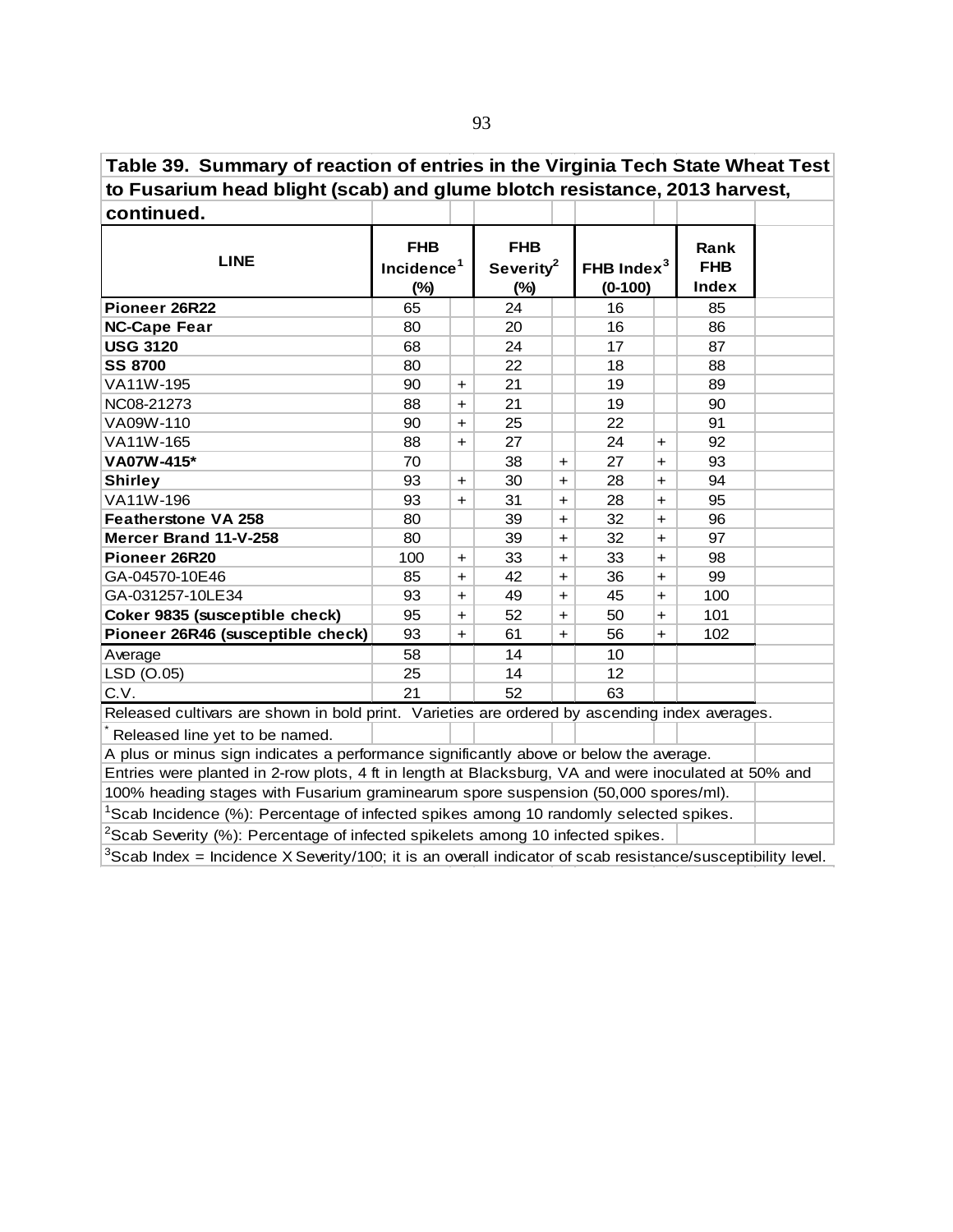| Table 40. Two year average summary of reaction of entries in the Virginia |                                    |                              |                                                |                              |                                               |  |                            |  |                             |                                       |  |  |
|---------------------------------------------------------------------------|------------------------------------|------------------------------|------------------------------------------------|------------------------------|-----------------------------------------------|--|----------------------------|--|-----------------------------|---------------------------------------|--|--|
| Tech State Wheat Tests to Fusarium head blight (scab) and                 |                                    |                              |                                                |                              |                                               |  |                            |  |                             |                                       |  |  |
| glume blotch resistance, 2012 and 2013 harvests.                          |                                    |                              |                                                |                              |                                               |  |                            |  |                             |                                       |  |  |
| <b>LINE</b>                                                               | <b>Heading</b><br>date<br>(Julian) |                              | <b>FHB</b><br>Incidence <sup>1</sup><br>$(\%)$ |                              | <b>FHB</b><br>Severity <sup>2</sup><br>$(\%)$ |  | FHB Index $3$<br>$(0-100)$ |  | Rank<br><b>FHB</b><br>Index | <b>Don Value</b><br>2012 <sup>4</sup> |  |  |
| <b>USG 3201</b>                                                           | 119                                | $+$                          | 23                                             | $\overline{\phantom{a}}$     | $\overline{2}$                                |  | 1                          |  | 1                           | 2.16                                  |  |  |
| <b>SS 8302</b>                                                            | 116                                |                              | 28                                             | $\blacksquare$               | $\overline{c}$                                |  | 1                          |  | $\overline{2}$              | 1.74                                  |  |  |
| Progeny 125                                                               | 110                                | $\overline{\phantom{a}}$     | 26                                             | $\overline{\phantom{a}}$     | 3                                             |  | 1                          |  | 3                           | 0.94                                  |  |  |
| Pioneer 25R32                                                             | 121                                | $\ddot{}$                    | 29                                             |                              | 3                                             |  | 1                          |  | 4                           | 1.54                                  |  |  |
| Jamestown                                                                 | 110                                | $\overline{\phantom{a}}$     | 24                                             | $\qquad \qquad \blacksquare$ | 3                                             |  | 1                          |  | 5                           | 0.80                                  |  |  |
| <b>Oakes</b>                                                              | 119                                | $\ddot{}$                    | 29                                             |                              | 3                                             |  | 1                          |  | 6                           | 0.96                                  |  |  |
| Yorktown                                                                  | 113                                |                              | 30                                             |                              | 3                                             |  | 1                          |  | $\overline{7}$              | 1.34                                  |  |  |
| Progeny 117                                                               | 109                                | $\overline{\phantom{a}}$     | 29                                             |                              | 4                                             |  | 1                          |  | 8                           | 0.50                                  |  |  |
| VA10W-21                                                                  | 116                                |                              | 33                                             |                              | 3                                             |  | $\overline{2}$             |  | 9                           | 1.02                                  |  |  |
| <b>AgriMAXX 427</b>                                                       | 116                                |                              | 38                                             |                              | 4                                             |  | 2                          |  | 10                          | 0.92                                  |  |  |
| VA10W-140                                                                 | 117                                |                              | 38                                             |                              | 4                                             |  | $\overline{2}$             |  | 11                          | 2.16                                  |  |  |
| <b>AgriMAXX 415</b>                                                       | 119                                | $\ddot{}$                    | 34                                             |                              | 4                                             |  | $\overline{2}$             |  | 12                          | 2.24                                  |  |  |
| VA10W-123                                                                 | 113                                | $\frac{1}{2}$                | 40                                             |                              | 4                                             |  | $\overline{c}$             |  | 13                          | 0.72                                  |  |  |
| VA09W-75*                                                                 | 113                                | $\qquad \qquad \blacksquare$ | 38                                             |                              | 5                                             |  | $\overline{c}$             |  | 14                          | 1.04                                  |  |  |
| <b>SS 8340</b>                                                            | 118                                | $\ddot{}$                    | 31                                             |                              | 5                                             |  | $\overline{c}$             |  | 15                          | 1.80                                  |  |  |
| <b>SS 8412</b>                                                            | 116                                |                              | 28                                             | $\qquad \qquad \blacksquare$ | 4                                             |  | $\overline{c}$             |  | 16                          | 3.60                                  |  |  |
| Pioneer 26R53                                                             | 118                                | $\ddot{}$                    | 43                                             |                              | 6                                             |  | $\overline{2}$             |  | 17                          | 2.46                                  |  |  |
| Progeny 185                                                               | 114                                |                              | 35                                             |                              | 6                                             |  | 3                          |  | 18                          | 1.42                                  |  |  |
| VA09W-52                                                                  | 112                                | $\blacksquare$               | 40                                             |                              | 5                                             |  | 3                          |  | 19                          | 0.72                                  |  |  |
| <b>NC-Yadkin</b>                                                          | 118                                |                              | 30                                             |                              | $\overline{7}$                                |  | 3                          |  | 20                          | 1.04                                  |  |  |
| Dyna-Gro 9223                                                             | 120                                | $\ddot{}$                    | 49                                             |                              | 6                                             |  | 3                          |  | 21                          | 2.26                                  |  |  |
| VA10W-119                                                                 | 111                                | $\qquad \qquad \blacksquare$ | 39                                             |                              | 6                                             |  | 3                          |  | 22                          | 0.72                                  |  |  |
| Massey                                                                    | 111                                | $\qquad \qquad \blacksquare$ | 36                                             |                              | 5                                             |  | 3                          |  | 23                          | 0.94                                  |  |  |
| <b>SS 5205</b>                                                            | 113                                | $\qquad \qquad \blacksquare$ | 48                                             |                              | 6                                             |  | 3                          |  | 24                          | 1.40                                  |  |  |
| <b>SY Harrison</b>                                                        | 119                                | $\ddot{}$                    | 48                                             |                              | 6                                             |  | $\overline{\mathbf{4}}$    |  | 25                          | 2.16                                  |  |  |
| Pioneer 26R10                                                             | 119                                | $\ddot{}$                    | 55                                             |                              | $\overline{7}$                                |  | 4                          |  | 26                          | 4.38                                  |  |  |
| Progeny 870                                                               | 116                                |                              | 54                                             |                              | 7                                             |  | $\overline{4}$             |  | 27                          | 4.90                                  |  |  |
| <b>AgriMAXX 413</b>                                                       | 117                                |                              | 53                                             |                              | $\overline{7}$                                |  | $\overline{\mathbf{4}}$    |  | 28                          | 5.78                                  |  |  |
| <b>SS 8350</b>                                                            | 121                                | $+$                          | 59                                             |                              | $\overline{\mathbf{7}}$                       |  | 4                          |  | 29                          | 5.40                                  |  |  |
| Dyna-Gro 9042                                                             | 119                                | $+$                          | 46                                             |                              | 8                                             |  | 4                          |  | 30                          | 4.06                                  |  |  |
| <b>VA08MAS-369</b>                                                        | 114                                |                              | 53                                             |                              | $\overline{7}$                                |  | 4                          |  | 31                          | 4.36                                  |  |  |
| <b>VA10W-28</b>                                                           | 119                                | $\ddot{}$                    | 58                                             |                              | 8                                             |  | 5                          |  | 32                          | 4.94                                  |  |  |
| Mercer Brand 12-V-251                                                     | 112                                |                              | 46                                             |                              | 9                                             |  | 5                          |  | 33                          | 1.66                                  |  |  |
| <b>USG 3438</b>                                                           | 116                                |                              | 51                                             |                              | 9                                             |  | 5                          |  | 34                          | 5.80                                  |  |  |
| <b>SS 520</b>                                                             | 111                                | $\qquad \qquad \blacksquare$ | 38                                             |                              | 9                                             |  | 5                          |  | 35                          | 0.88                                  |  |  |
| VA09W-188WS*                                                              | 111                                | $\qquad \qquad \blacksquare$ | 36                                             |                              | 10                                            |  | 6                          |  | 36                          | 1.10                                  |  |  |
| <b>USG 3555</b>                                                           | 109                                | $\qquad \qquad \blacksquare$ | 61                                             |                              | 8                                             |  | 6                          |  | 37                          | 0.56                                  |  |  |
| Pioneer 26R12                                                             | 116                                |                              | 53                                             |                              | 9                                             |  | 6                          |  | 38                          | 2.08                                  |  |  |
| Merl                                                                      | 116                                |                              | 56                                             |                              | 10                                            |  | 6                          |  | 39                          | 4.42                                  |  |  |
| <b>SS 8404</b>                                                            | 113                                | $\overline{\phantom{a}}$     | 48                                             |                              | 10                                            |  | 6                          |  | 40                          | 0.86                                  |  |  |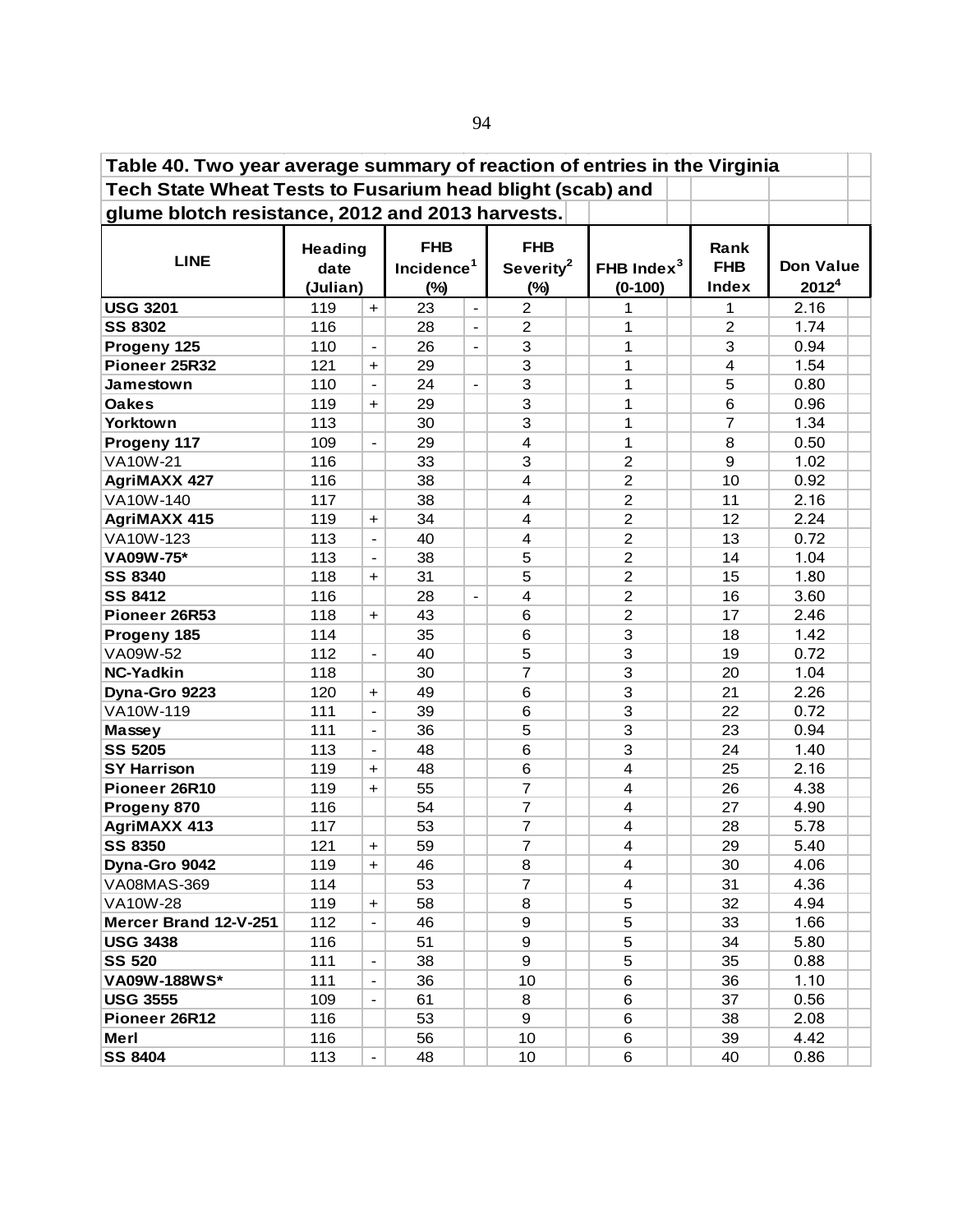| Table 40. Two year average summary of reaction of entries in the Virginia                                      |                                    |                          |                                                |                          |                                               |           |                            |           |                             |                                       |  |  |  |
|----------------------------------------------------------------------------------------------------------------|------------------------------------|--------------------------|------------------------------------------------|--------------------------|-----------------------------------------------|-----------|----------------------------|-----------|-----------------------------|---------------------------------------|--|--|--|
| Tech State Wheat Tests to Fusarium head blight (scab) and                                                      |                                    |                          |                                                |                          |                                               |           |                            |           |                             |                                       |  |  |  |
| glume blotch resistance, 2012 and 2013 harvests, continued.                                                    |                                    |                          |                                                |                          |                                               |           |                            |           |                             |                                       |  |  |  |
| <b>LINE</b>                                                                                                    | <b>Heading</b><br>date<br>(Julian) |                          | <b>FHB</b><br>Incidence <sup>1</sup><br>$(\%)$ |                          | <b>FHB</b><br>Severity <sup>2</sup><br>$(\%)$ |           | FHB Index $3$<br>$(0-100)$ |           | Rank<br><b>FHB</b><br>Index | <b>Don Value</b><br>2012 <sup>4</sup> |  |  |  |
| <b>USG 3251</b>                                                                                                | 121                                | $+$                      | 65                                             | $\ddot{}$                | 10                                            |           | $\overline{7}$             |           | 41                          | 2.32                                  |  |  |  |
| VA09W-73*                                                                                                      | 118                                |                          | 41                                             |                          | 10                                            |           | $\overline{7}$             |           | 42                          | 2.04                                  |  |  |  |
| Dyna-Gro 9171                                                                                                  | 117                                |                          | 69                                             | $\ddot{}$                | 10                                            |           | $\overline{7}$             |           | 43                          | 4.44                                  |  |  |  |
| Progeny 308                                                                                                    | 117                                |                          | 53                                             |                          | 11                                            |           | $\overline{7}$             |           | 44                          | 1.16                                  |  |  |  |
| <b>SS 8500</b>                                                                                                 | 118                                | $+$                      | 24                                             | $\overline{\phantom{a}}$ | 19                                            | $+$       | 8                          |           | 45                          | 1.36                                  |  |  |  |
| Progeny 357                                                                                                    | 120                                | $\ddot{}$                | 68                                             | $\ddot{}$                | 12                                            |           | 9                          |           | 46                          | 1.84                                  |  |  |  |
| 9<br>53<br>14<br>47<br>4.98<br>Pioneer 26R22<br>115                                                            |                                    |                          |                                                |                          |                                               |           |                            |           |                             |                                       |  |  |  |
| <b>USG 3120</b>                                                                                                | 109                                | $\overline{\phantom{a}}$ | 53                                             |                          | 14                                            |           | 9                          |           | 48                          | 1.04                                  |  |  |  |
| <b>NC-Cape Fear</b>                                                                                            | 110                                | $\blacksquare$           | 58                                             |                          | 12                                            |           | 9                          |           | 49                          | 0.56                                  |  |  |  |
| Pioneer 26R41                                                                                                  | 118                                | $\ddot{}$                | 75                                             | $\ddot{}$                | 13                                            |           | 10                         |           | 50                          | 5.20                                  |  |  |  |
| VA09W-110                                                                                                      | 114                                |                          | 65                                             | $\ddot{}$                | 14                                            |           | 12                         | +         | 51                          | 2.22                                  |  |  |  |
| VA07W-415*                                                                                                     | 116                                |                          | 58                                             |                          | 23                                            | $\ddot{}$ | 15                         | $\ddot{}$ | 52                          | 1.66                                  |  |  |  |
| <b>Shirley</b>                                                                                                 | 118                                |                          | 71                                             | $\ddot{}$                | 19                                            | $\ddot{}$ | 16                         | $\ddot{}$ | 53                          | 2.52                                  |  |  |  |
| <b>Featherstone VA 258</b>                                                                                     | 114                                |                          | 69                                             | $+$                      | 24                                            | $+$       | 19                         | $\ddot{}$ | 54                          | 2.18                                  |  |  |  |
| Pioneer 26R20                                                                                                  | 121                                | $\ddot{}$                | 81                                             | $+$                      | 21                                            | $+$       | 19                         | $\ddot{}$ | 55                          | 6.08                                  |  |  |  |
| Average                                                                                                        | 115                                |                          | 46                                             |                          | 8                                             |           | 5                          |           |                             |                                       |  |  |  |
| LSD (O.05)                                                                                                     | $\overline{c}$                     |                          | 18                                             |                          | 8                                             |           | 6                          |           |                             |                                       |  |  |  |
| C.V.                                                                                                           | 1                                  |                          | 29                                             |                          | 65                                            |           | 80                         |           |                             |                                       |  |  |  |
| Released cultivars are shown in bold print. Varieties are ordered by ascending index averages.                 |                                    |                          |                                                |                          |                                               |           |                            |           |                             |                                       |  |  |  |
| Released line yet to be named.                                                                                 |                                    |                          |                                                |                          |                                               |           |                            |           |                             |                                       |  |  |  |
| A plus or minus sign indicates a performance significantly above or below the average.                         |                                    |                          |                                                |                          |                                               |           |                            |           |                             |                                       |  |  |  |
| Entries were planted in 2-row plots, 4 ft in length at Blacksburg, VA and were inoculated at 50% and           |                                    |                          |                                                |                          |                                               |           |                            |           |                             |                                       |  |  |  |
| 100% heading stages with Fusarium graminearum spore suspension (50,000 spores/ml).                             |                                    |                          |                                                |                          |                                               |           |                            |           |                             |                                       |  |  |  |
| <sup>1</sup> Scab Incidence (%): Percentage of infected spikes among 10 randomly selected spikes.              |                                    |                          |                                                |                          |                                               |           |                            |           |                             |                                       |  |  |  |
| <sup>2</sup> Scab Severity (%): Percentage of infected spikelets among 10 infected spikes.                     |                                    |                          |                                                |                          |                                               |           |                            |           |                             |                                       |  |  |  |
| $3$ Scab Index = Incidence X Severity/100; it is an overall indicator of scab resistance/susceptibility level. |                                    |                          |                                                |                          |                                               |           |                            |           |                             |                                       |  |  |  |
| Don Values were measured from the 2012 harvest year.                                                           |                                    |                          |                                                |                          |                                               |           |                            |           |                             |                                       |  |  |  |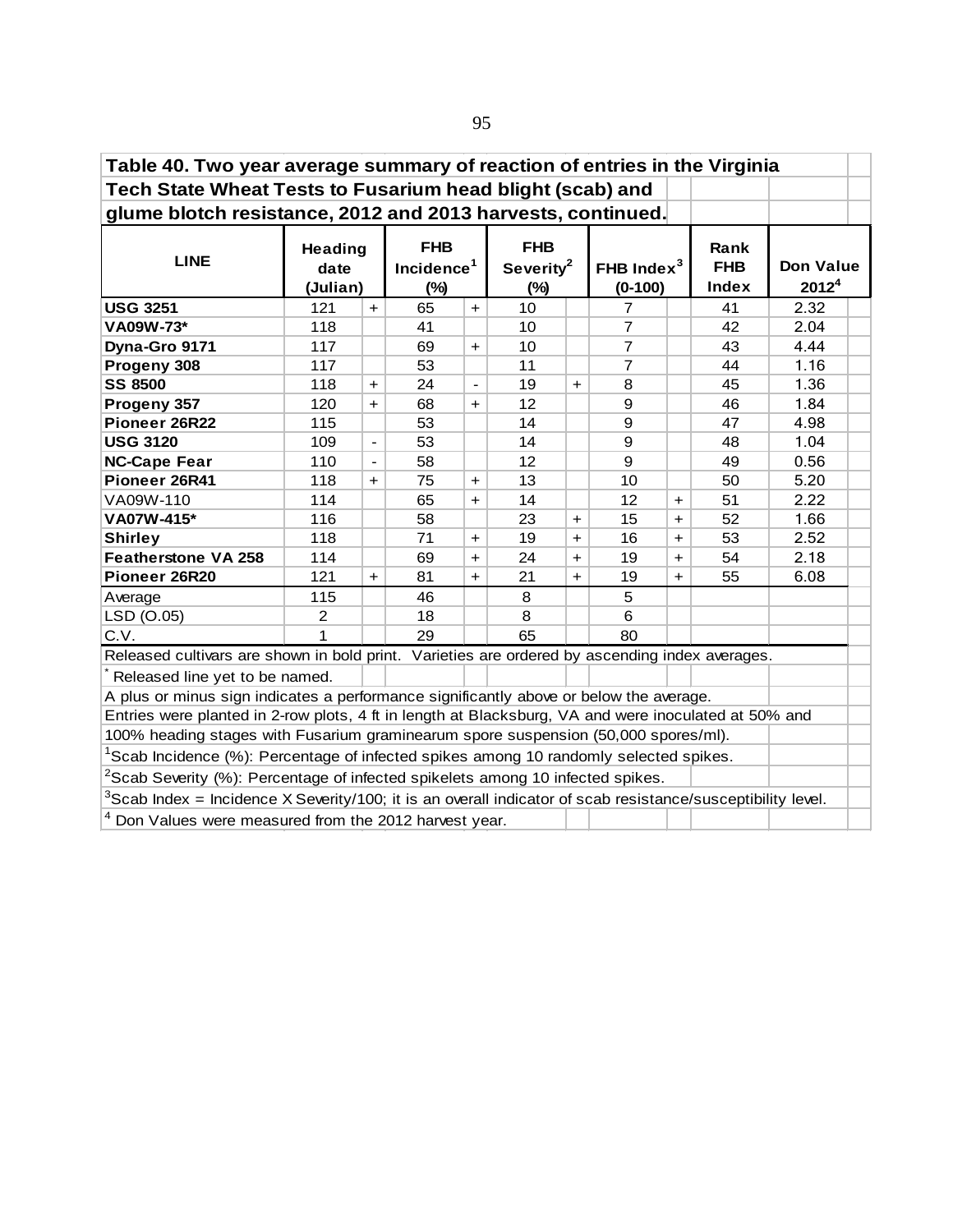| Table 41. Three year average summary of reaction of entries in the Virginia Tech |                                    |                              |                                                |                          |                                               |           |                            |  |                                    |                                   |  |  |
|----------------------------------------------------------------------------------|------------------------------------|------------------------------|------------------------------------------------|--------------------------|-----------------------------------------------|-----------|----------------------------|--|------------------------------------|-----------------------------------|--|--|
| State Wheat Tests to Fusarium head blight (scab) and                             |                                    |                              |                                                |                          |                                               |           |                            |  |                                    |                                   |  |  |
| glume blotch resistance, 2011 - 2013 harvests.                                   |                                    |                              |                                                |                          |                                               |           |                            |  |                                    |                                   |  |  |
| <b>LINE</b>                                                                      | <b>Heading</b><br>date<br>(Julian) |                              | <b>FHB</b><br>Incidence <sup>1</sup><br>$(\%)$ |                          | <b>FHB</b><br>Severity <sup>2</sup><br>$(\%)$ |           | FHB Index $3$<br>$(0-100)$ |  | Rank<br><b>FHB</b><br><b>Index</b> | Don<br>Value<br>2012 <sup>4</sup> |  |  |
| <b>USG 3201</b>                                                                  | 126                                | $\ddot{}$                    | 23                                             | $\overline{\phantom{a}}$ | $\overline{2}$                                |           | 1                          |  | 1                                  | 2.16                              |  |  |
| Pioneer 25R32                                                                    | 128                                | +                            | 26                                             | $\blacksquare$           | $\overline{2}$                                |           | 1                          |  | $\overline{2}$                     | 1.54                              |  |  |
| Progeny 125                                                                      | 121                                | $\overline{\phantom{a}}$     | 28                                             | $\overline{\phantom{a}}$ | 4                                             |           | 1                          |  | 3                                  | 0.94                              |  |  |
| Jamestown                                                                        | 121                                | $\overline{\phantom{a}}$     | 28                                             | $\blacksquare$           | 3                                             |           | 1                          |  | $\overline{4}$                     | 0.80                              |  |  |
| <b>Oakes</b>                                                                     | 127                                | $\ddot{}$                    | 33                                             |                          | $\overline{4}$                                |           | $\overline{c}$             |  | 5                                  | 0.96                              |  |  |
| VA09W-75*                                                                        | 123                                | $\overline{\phantom{a}}$     | 32                                             |                          | $\overline{\mathbf{4}}$                       |           | $\overline{c}$             |  | 6                                  | 1.04                              |  |  |
| Progeny 117                                                                      | 121                                | $\overline{a}$               | 33                                             |                          | 6                                             |           | $\overline{c}$             |  | $\overline{7}$                     | 0.50                              |  |  |
| <b>SS 8340</b>                                                                   | 126                                | $\ddot{}$                    | 36                                             |                          | $\overline{7}$                                |           | 3                          |  | 8                                  | 1.80                              |  |  |
| Pioneer 26R10                                                                    | 127                                | $+$                          | 47                                             |                          | 6                                             |           | 3                          |  | 9                                  | 4.38                              |  |  |
| Yorktown                                                                         | 123                                |                              | 42                                             |                          | 6                                             |           | 3                          |  | 10                                 | 1.34                              |  |  |
| <b>SS 8302</b>                                                                   | 125                                |                              | 35                                             |                          | 6                                             |           | 3                          |  | 11                                 | 1.74                              |  |  |
| Progeny 870                                                                      | 125                                |                              | 49                                             |                          | $\overline{7}$                                |           | $\overline{4}$             |  | 12                                 | 4.90                              |  |  |
| <b>SS 520</b>                                                                    | 122                                | $\frac{1}{2}$                | 32                                             |                          | $\overline{7}$                                |           | 4                          |  | 13                                 | 0.88                              |  |  |
| VA10W-119                                                                        | 122                                | $\overline{\phantom{0}}$     | 43                                             |                          | 8                                             |           | 4                          |  | 14                                 | 0.72                              |  |  |
| Mercer Brand 12-V-251                                                            | 123                                | $\overline{\phantom{0}}$     | 46                                             |                          | $\overline{7}$                                |           | 4                          |  | 15                                 | 1.66                              |  |  |
| Progeny 185                                                                      | 123                                |                              | 40                                             |                          | 8                                             |           | 4                          |  | 16                                 | 1.42                              |  |  |
| VA09W-52                                                                         | 122                                | $\frac{1}{2}$                | 40                                             |                          | $\overline{7}$                                |           | 4                          |  | 17                                 | 0.72                              |  |  |
| VA08MAS-369                                                                      | 124                                |                              | 48                                             |                          | 8                                             |           | 4                          |  | 18                                 | 4.36                              |  |  |
| Pioneer 26R12                                                                    | 125                                |                              | 45                                             |                          | $\overline{7}$                                |           | 4                          |  | 19                                 | 2.08                              |  |  |
| VA09W-188WS*                                                                     | 122                                | $\overline{\phantom{a}}$     | 38                                             |                          | 8                                             |           | 4                          |  | 20                                 | 1.10                              |  |  |
| <b>USG 3438</b>                                                                  | 125                                |                              | 46                                             |                          | 8                                             |           | 4                          |  | 21                                 | 5.80                              |  |  |
| NC-Yadkin                                                                        | 125                                |                              | 40                                             |                          | 9                                             |           | 5                          |  | 22                                 | 1.04                              |  |  |
| <b>USG 3251</b>                                                                  | 128                                | $+$                          | 55                                             |                          | 8                                             |           | 5                          |  | 23                                 | 2.32                              |  |  |
| Massey                                                                           | 123                                |                              | 41                                             |                          | 10                                            |           | 5                          |  | 24                                 | 0.94                              |  |  |
| Dyna-Gro 9171                                                                    | 125                                |                              | 59                                             |                          | 10                                            |           | 6                          |  | 25                                 | 4.44                              |  |  |
| VA09W-73*                                                                        | 126                                | $\div$                       | 43                                             |                          | 10                                            |           | 6                          |  | 26                                 | 2.04                              |  |  |
| <b>SS 8404</b>                                                                   | 123                                |                              | 50                                             |                          | 10                                            |           | 6                          |  | 27                                 | 0.86                              |  |  |
| <b>SS 5205</b>                                                                   | 123                                | $\qquad \qquad \blacksquare$ | 53                                             |                          | 10                                            |           | $\overline{7}$             |  | 28                                 | 1.40                              |  |  |
| <b>NC-Cape Fear</b>                                                              | 121                                | $\overline{\phantom{0}}$     | 48                                             |                          | 9                                             |           | $\overline{7}$             |  | 29                                 | 0.56                              |  |  |
| <b>SS 8412</b>                                                                   | 125                                |                              | 40                                             |                          | 10                                            |           | $\overline{7}$             |  | 30                                 | 3.60                              |  |  |
| Pioneer 26R22                                                                    | 124                                |                              | 52                                             |                          | 12                                            |           | $\overline{7}$             |  | 31                                 | 4.98                              |  |  |
| Progeny 357                                                                      | 127                                | $\pm$                        | 63                                             | $\ddot{}$                | 12                                            |           | 8                          |  | 32                                 | 1.84                              |  |  |
| <b>SS 8500</b>                                                                   | 126                                | $\ddot{}$                    | 34                                             |                          | 17                                            | $\ddot{}$ | 8                          |  | 33                                 | 1.36                              |  |  |
| <b>USG 3555</b>                                                                  | 121                                | $\qquad \qquad \blacksquare$ | 61                                             |                          | 12                                            |           | $\boldsymbol{9}$           |  | 34                                 | 0.56                              |  |  |
| Merl                                                                             | 125                                |                              | 63                                             | $\ddot{}$                | 14                                            |           | 9                          |  | 35                                 | 4.42                              |  |  |
| <b>USG 3120</b>                                                                  | 121                                | $\qquad \qquad \blacksquare$ | 60                                             |                          | 15                                            |           | 10                         |  | 36                                 | 1.04                              |  |  |
| VA07W-415*                                                                       | 125                                |                              | 52                                             |                          | 18                                            | $+$       | 12                         |  | 37                                 | 1.66                              |  |  |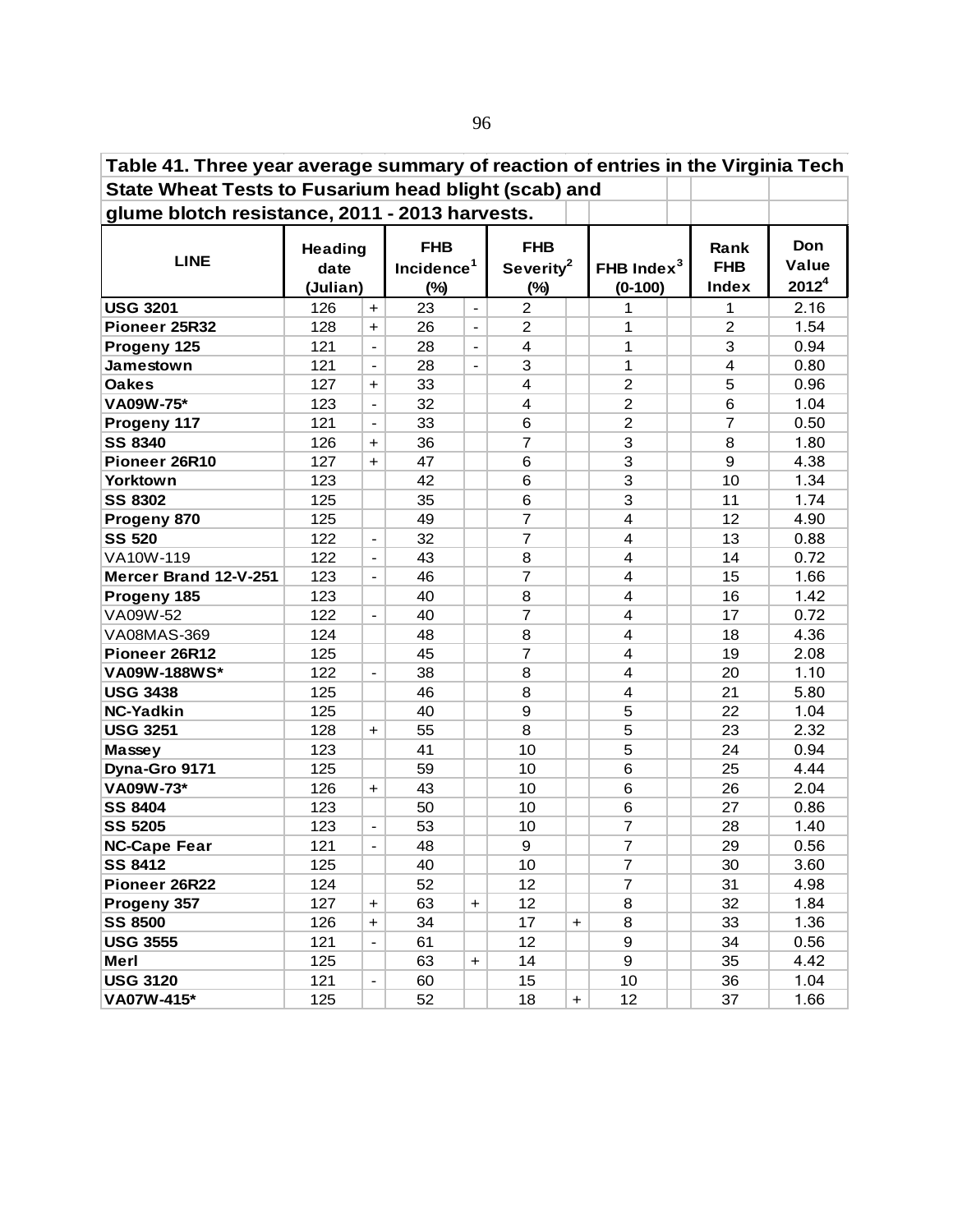| Table 41. Three year average summary of reaction of entries in the Virginia Tech                                    |          |                                                                              |          |                                               |        |     |                                     |       |                                    |                                          |
|---------------------------------------------------------------------------------------------------------------------|----------|------------------------------------------------------------------------------|----------|-----------------------------------------------|--------|-----|-------------------------------------|-------|------------------------------------|------------------------------------------|
| State Wheat Tests to Fusarium head blight (scab) and                                                                |          |                                                                              |          |                                               |        |     |                                     |       |                                    |                                          |
| glume blotch resistance, 2011 - 2013 harvests, continued.                                                           |          |                                                                              |          |                                               |        |     |                                     |       |                                    |                                          |
| <b>LINE</b>                                                                                                         | date     | <b>FHB</b><br><b>Heading</b><br>Incidence <sup>1</sup><br>(Julian)<br>$(\%)$ |          | <b>FHB</b><br>Severity <sup>2</sup><br>$(\%)$ |        |     | FHB Index <sup>3</sup><br>$(0-100)$ |       | <b>Rank</b><br><b>FHB</b><br>Index | <b>Don</b><br>Value<br>2012 <sup>4</sup> |
| <b>Shirley</b>                                                                                                      | 126      | $+$                                                                          | 61       |                                               | 15     |     | 12                                  | $+$   | 38                                 | 2.52                                     |
| VA09W-110                                                                                                           | 124      |                                                                              | 65       | $+$                                           | 15     |     | 12                                  | $\pm$ | 39                                 | 2.22                                     |
| Pioneer 26R20                                                                                                       | 128      | $+$                                                                          | 66       | $+$                                           | 15     |     | 13                                  | $+$   | 40                                 | 6.08                                     |
| <b>Featherstone VA 258</b>                                                                                          | 124      |                                                                              | 68       | $+$                                           | 22     | $+$ | 18                                  | $+$   | 41                                 | 2.18                                     |
| Average<br>LSD (O.05)                                                                                               | 124<br>1 |                                                                              | 45<br>17 |                                               | 9<br>8 |     | 6<br>6                              |       |                                    |                                          |
| C.V.                                                                                                                | 1        |                                                                              | 33       |                                               | 71     |     | 91                                  |       |                                    |                                          |
|                                                                                                                     |          |                                                                              |          |                                               |        |     |                                     |       |                                    |                                          |
| Released cultivars are shown in bold print. Varieties are ordered by ascending index averages.                      |          |                                                                              |          |                                               |        |     |                                     |       |                                    |                                          |
| Released line yet to be named.                                                                                      |          |                                                                              |          |                                               |        |     |                                     |       |                                    |                                          |
| A plus or minus sign indicates a performance significantly above or below the average.                              |          |                                                                              |          |                                               |        |     |                                     |       |                                    |                                          |
| Entries were planted in 2-row plots, 4 ft in length at Blacksburg, VA and were inoculated at 50% and                |          |                                                                              |          |                                               |        |     |                                     |       |                                    |                                          |
| 100% heading stages with Fusarium graminearum spore suspension (50,000 spores/ml).                                  |          |                                                                              |          |                                               |        |     |                                     |       |                                    |                                          |
| <sup>1</sup> Scab Incidence (%): Percentage of infected spikes among 10 randomly selected spikes.                   |          |                                                                              |          |                                               |        |     |                                     |       |                                    |                                          |
| <sup>2</sup> Scab Severity (%): Percentage of infected spikelets among 10 infected spikes.                          |          |                                                                              |          |                                               |        |     |                                     |       |                                    |                                          |
| ${}^{3}$ Scab Index = Incidence X Severity/100; it is an overall indicator of scab resistance/susceptibility level. |          |                                                                              |          |                                               |        |     |                                     |       |                                    |                                          |
| <sup>4</sup> Don Values were measured from the 2012 harvest year.                                                   |          |                                                                              |          |                                               |        |     |                                     |       |                                    |                                          |